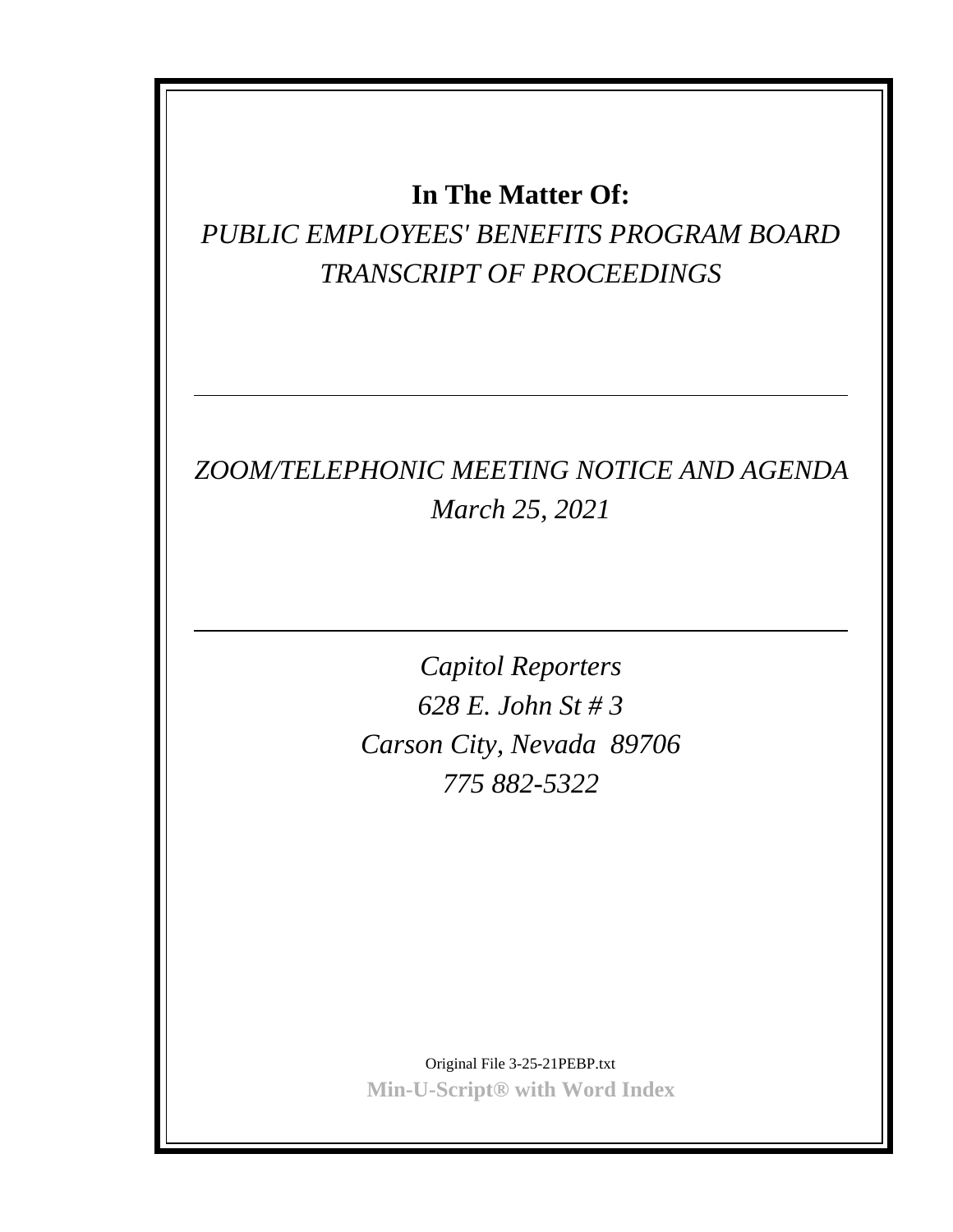| $\mathbf 1$  | PUBLIC EMPLOYEES' BENEFITS PROGRAM BOARD                |
|--------------|---------------------------------------------------------|
| $\mathbf{2}$ | TRANSCRIPT OF PROCEEDINGS                               |
| 3            | ZOOM/TELEPHONIC MEETING NOTICE AND AGENDA               |
| 4            | THURSDAY, MARCH 25, 2021                                |
| 5            | CARSON CITY AND LAS VEGAS, NEVADA                       |
| 6            |                                                         |
| 7            |                                                         |
| 8            | The Board:<br>LAURA FREED - Chair                       |
|              | LINDA FOX - Vice Chair                                  |
| 9            | DON BAILEY- Member<br>MARSHA URBAN - Member             |
| 10           | APRIL CAUGHRON - Member<br>TOM VERDUCCI - Member        |
| 11           | <b>JENNIFER KRUPP - Member</b>                          |
| 12           | TIM LINDLEY - Member<br>MICHELLE KELLEY Member          |
| 13           | BETSEY AIELLO, Member                                   |
| 14           | For the Board:<br><b>BRANDEE MOONEYHAN</b>              |
|              | Deputy Attorney General                                 |
| 15           | For Staff:<br>LAURA RICH<br>Executive Officer           |
| 16           | WENDI LUNZ<br>Executive Assistant                       |
| 17           | STEVE MARTIN                                            |
| 18           | Chief Information Officer<br><b>CARI EATON</b>          |
| 19           | Chief Financial Officer<br>NANCY SPINELLI               |
| 20           | Quality Control Officer<br><b>NIK PROPER</b>            |
|              | Operations Officer                                      |
| 21           | Reported by:<br>CAPITOL REPORTERS                       |
| 22           | Certified Shorthand Reporters<br>KATHY JACKSON<br>BY:   |
| 23           | Nevada CCR #402                                         |
| 24           | 123 W. Nye Lane, Suite 107<br>Carson City, Nevada 89703 |
|              | $(775)$ 882-5322                                        |
|              | CAPITOL REPORTERS (775)882-5322                         |
|              | $\mathbf{1}$                                            |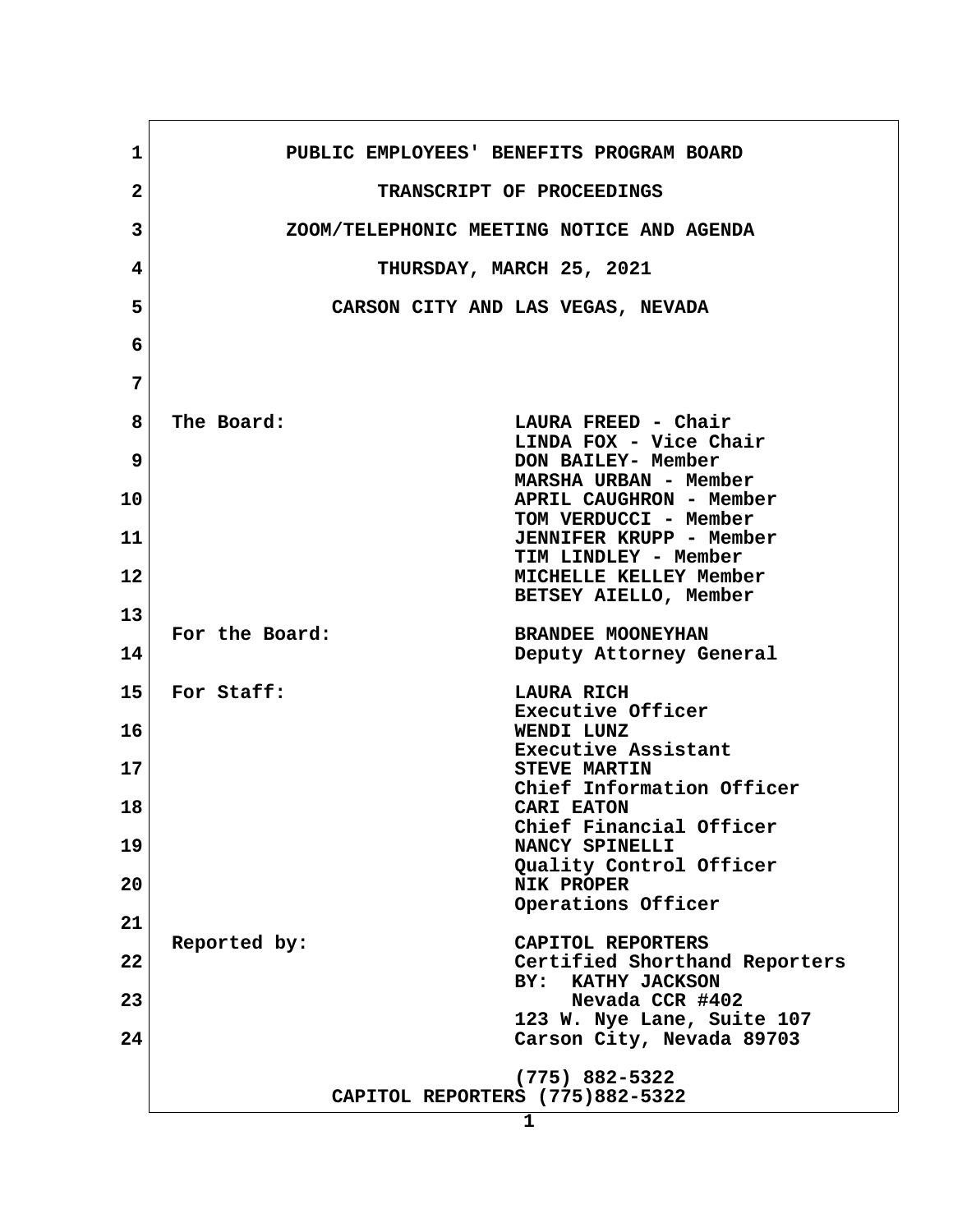**1 INDEX 2 AGENDA ITEM PAGE 1.** Open Meeting; Roll Call 6  **4 2. Public Comment 5 Public comment will be taken during this agenda item. No action may be taken on any matter 6 raised under this item unless the matter is included on a future agenda as an item on which 7 action may be taken. Persons making public comments to the Board will be taken under 8 advisement but will not be answered during the meeting. Comments may be limited to three 9 minutes per person at the discretion of the chairperson. Additional three minute comment 10 periods may be allowed on individual agenda items at the discretion of the chairperson. 11 These additional comment periods shall be limited to comments relevant to the agenda item under 12 consideration by the Board. Persons making public comment need to state and spell their name 13 for the record at the beginning of their testimony. 7 14 3. PEBP Board disclosures for applicable Board meeting agenda items. (Brandee Mooneyhan, Deputy Attorney 15 General) 25 16 4. Consent Agenda (Laura Freed, Board Chair) 26 17 Consent items will be considered together and acted on in one motion unless an item is removed to be 18 considered separately by the Board. 19 4.1 Approval of Action Minutes from the January 8 and January 19, 2021 PEBP Board Subcommittee 20 meetings 21 4.2 Approval of Action Minutes from the January 28, 2021 PEBP Board Meeting 22 4.3 Receipt of quarterly staff reports for the 23 period ending December 31, 2020: 24 4.3.1 Budget Report CAPITOL REPORTERS (775)882-5322**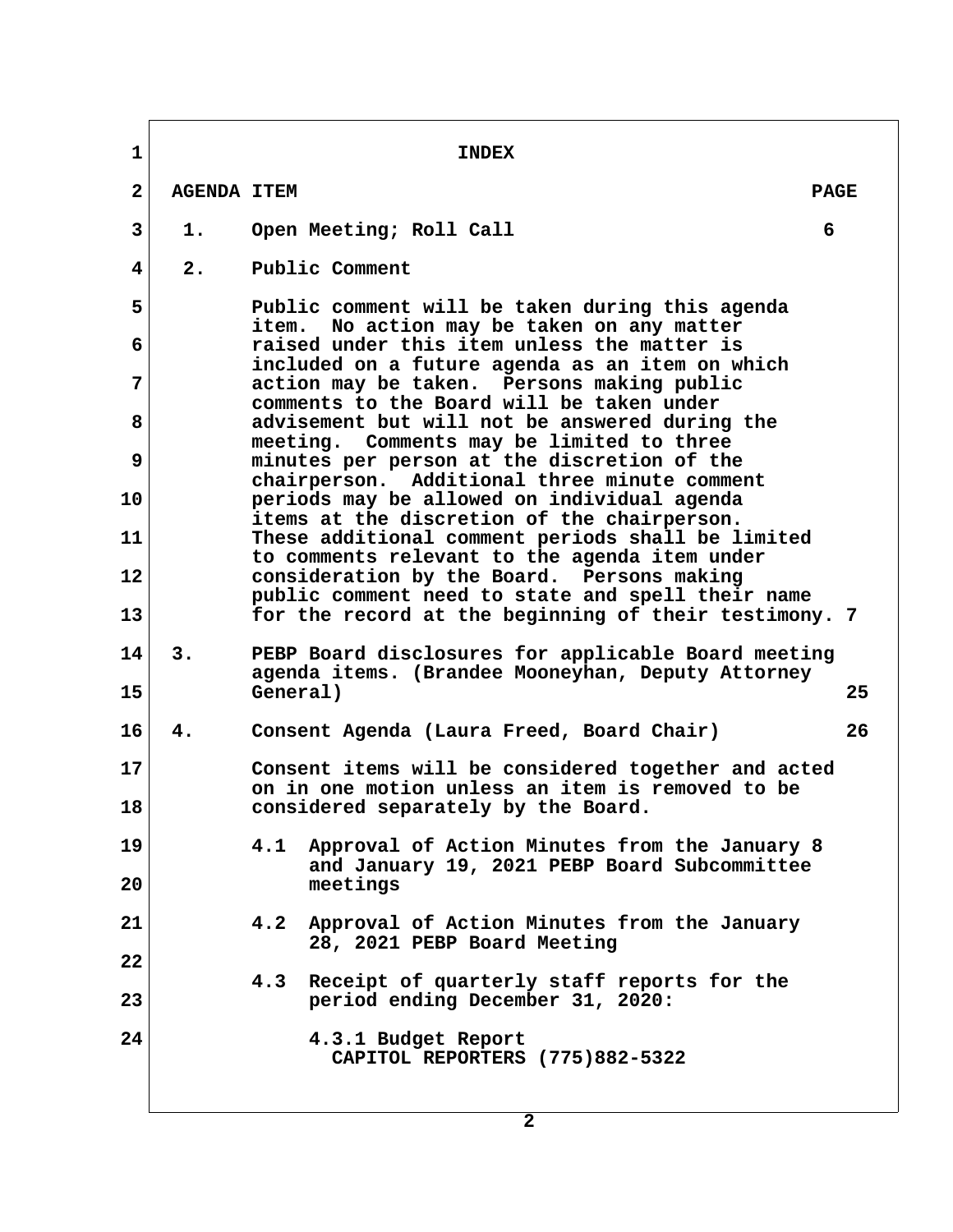**1** INDEX  **2 AGENDA ITEM PAGE 3 4.3.2 Utilization Report 4 4.4 Receipt of quarterly vendor reports for the Period ending December 31, 2020: 5 4.4.1 HealthSCOPE Benefits-Obesity Care 6 Management Program 7 4.4.2 HealthSCOPE Benefits-Diabetes Care Management Program 8 4.4.3 American Health Holdings-Utilization 9 and Large Case Management 10 4.4.4 The Standard Insurance-Basic Life and Long-Term Disability Insurance 11 4.4.5 Willis Towers Watson's Individual 12 Marketplace Enrollment and Performance Report Q2 2021 13 4.4.6 Hometown Health Providers and Sierra 14 Healthcare Options-PPO Network 15 4.4.7 Health Plan of Nevada, Inc.-Southern Nevada HMO 16 4.4.8 Doctor on Demand Engagement Report 17 through December 2020 18 4.5 Morneau Shepell/Corestream Voluntary Benefits Report 19 4.6 Receipt of the federally mandated Summaries 20 of Benefits and Coverage documents effective July 1, 2021 for individual coverage and 21 family coverage for PEBP's Consumer Driven Health (CDHP) plan. Exclusive Provider 22 Organization (EPO) plan and Low Deductible (LD) plan. 23 5. Executive Officer Report (Laura Rich, Executive 24 Officer). 39 CAPITOL REPORTERS (775)882-5322**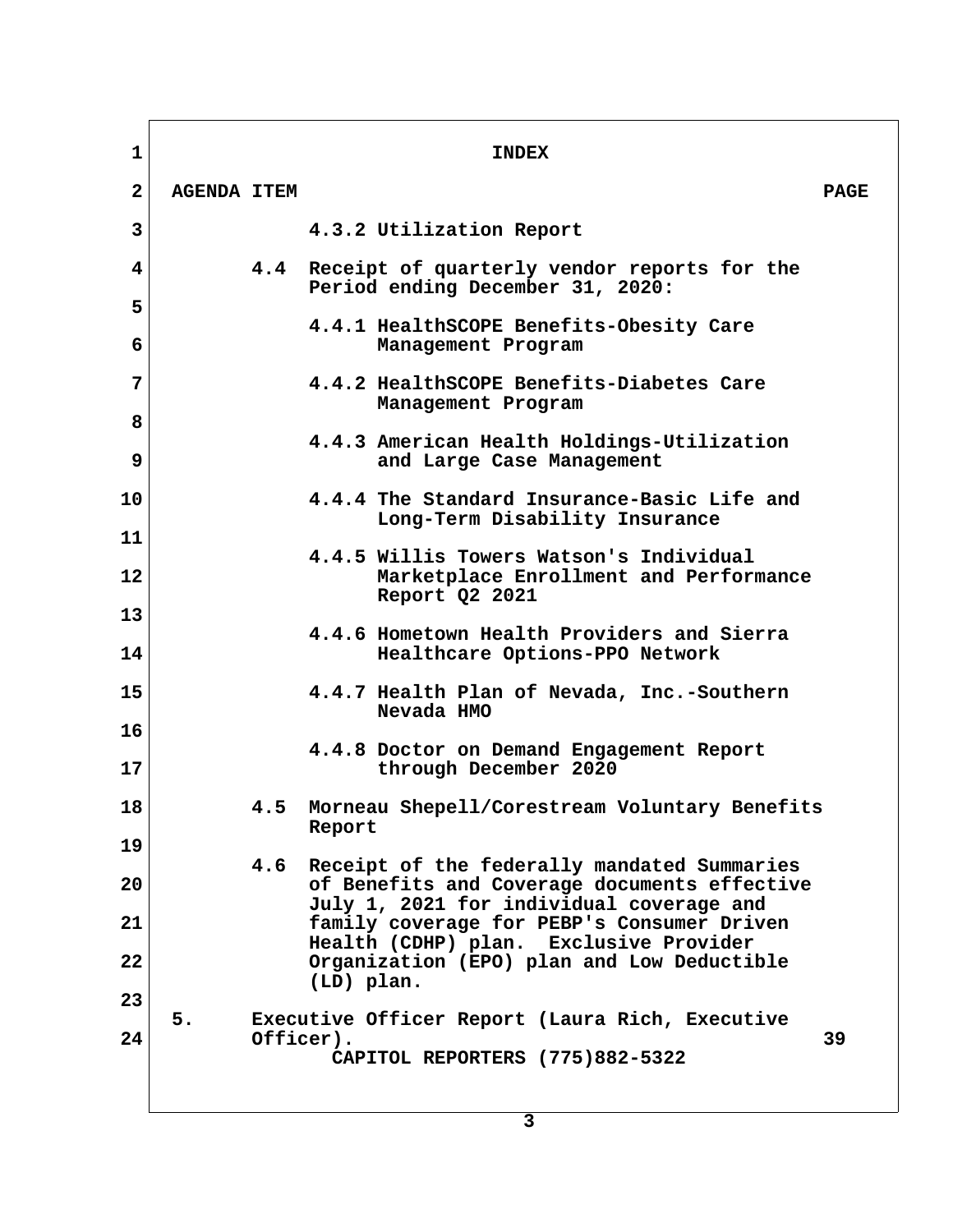| $\mathbf 1$  |                    | <b>INDEX</b>                                                                                                                                                                                |             |
|--------------|--------------------|---------------------------------------------------------------------------------------------------------------------------------------------------------------------------------------------|-------------|
| $\mathbf{2}$ | <b>AGENDA ITEM</b> |                                                                                                                                                                                             | <b>PAGE</b> |
| 3<br>4       | б.                 | Presentation and possible action on the status and<br>approval of PEBP contracts, contract amendments<br>and solicitations (Cari Eaton, Chief Financial                                     |             |
| 5            |                    | Officer)(For Possible Action)                                                                                                                                                               | 65          |
| 6            |                    | 6.1 Contract overview                                                                                                                                                                       |             |
| 7            |                    | 6.2<br>New Contracts                                                                                                                                                                        |             |
| 8            |                    | 6.2.1 Claim Technologies Inc.                                                                                                                                                               |             |
| 9            |                    | 6.2.2 Clifton Larson Allen, LLP                                                                                                                                                             |             |
| 10           |                    | 6.3<br>Contract Amendments                                                                                                                                                                  |             |
| 11           |                    | 6.4 Contract Solicitations                                                                                                                                                                  |             |
| 12           |                    | 6.4.1 Actuarial Consultants                                                                                                                                                                 |             |
| 13           |                    | 6.4.2<br>Group Basic Life Insurance and<br>Long-Term Disability                                                                                                                             |             |
| 14           |                    | 6.5 Status of Current Solicitations                                                                                                                                                         |             |
| 15<br>16     | 7.                 | Discussion and Possible Action regarding (1)<br>PEBP's Voluntary Benefit Platform implementation                                                                                            |             |
| 17           |                    | And (2) selection of voluntary benefits for<br>implementation on January 1, 2022. (Nik Proper,<br>Operations Officer) (For Possible Action)                                                 | 74          |
| 18           | 8.                 | Discussion and Possible Action to include<br>approving Plan Year 22 (July, 2021-June 30, 2022)                                                                                              |             |
| 19<br>20     |                    | rates for State and Non-State employees, retirees<br>and their dependents for the Consumer Driven<br>Health Plan (CDHP). Low Deductible (LD) Plan,                                          |             |
| 21           |                    | Exclusive Provider Organization (EPO) Plan, and<br>Health Maintenance Organization (HMO) Plan (Laura                                                                                        |             |
| 22           |                    | Rich, Executive Officer) (For Possible Action)                                                                                                                                              | 94          |
| 23           | 9.                 | Public Comment                                                                                                                                                                              |             |
| 24           |                    | Public Comment will be taken during this agenda<br>Comments may be limited to three minutes<br>item.<br>per person at the discretion of the chairperson.<br>CAPITOL REPORTERS (775)882-5322 |             |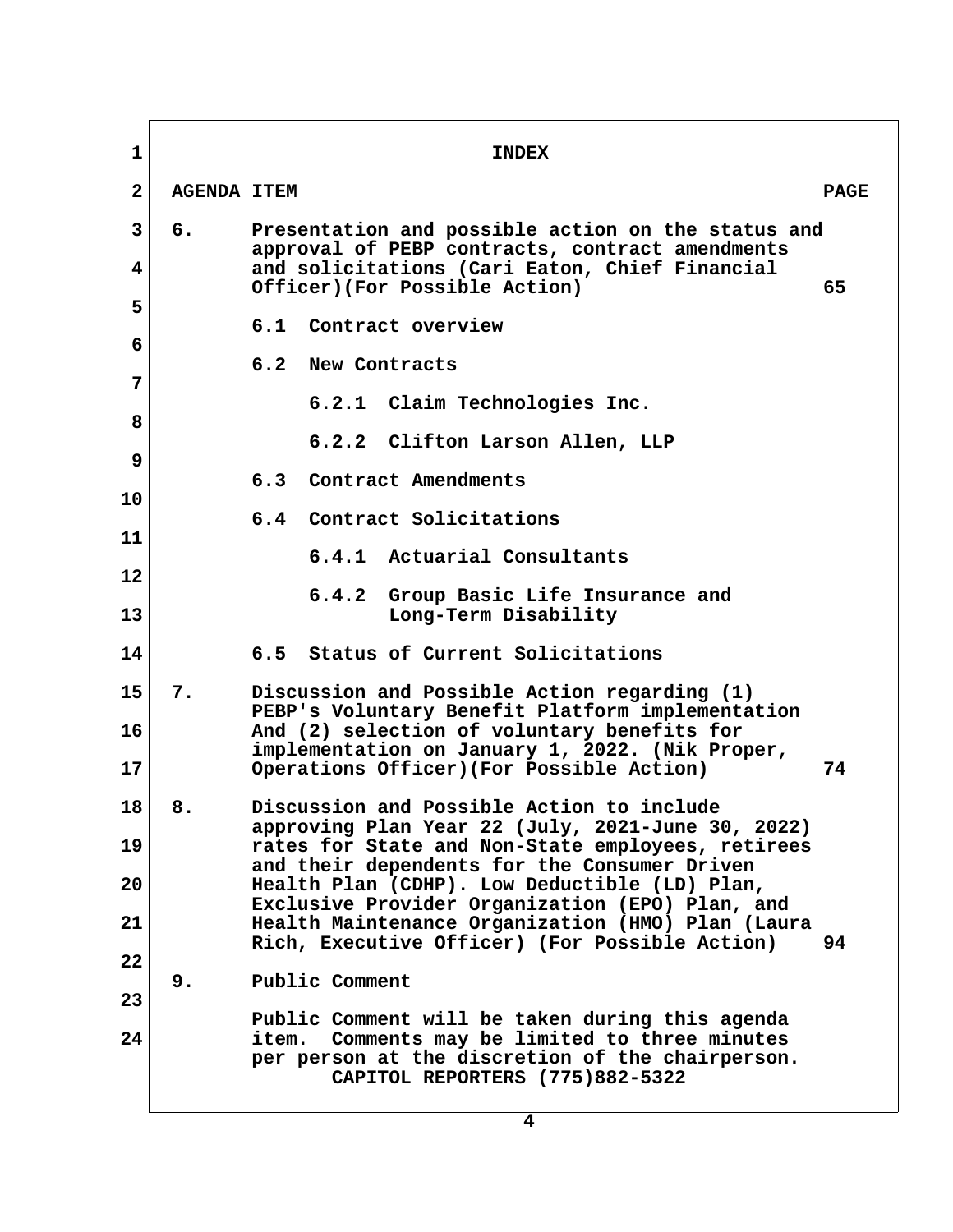| $\mathbf 1$             |                    | <b>INDEX</b>                                                            |             |  |
|-------------------------|--------------------|-------------------------------------------------------------------------|-------------|--|
| $\overline{2}$          | <b>AGENDA ITEM</b> |                                                                         | <b>PAGE</b> |  |
| $\mathbf{3}$            |                    | Persons making public comment need to state and                         |             |  |
| $\overline{\mathbf{4}}$ |                    | spell their name for the record at the beginning<br>of their testimony. | 123         |  |
| 5                       | 10.                | Adjournment                                                             | 137         |  |
| 6                       |                    |                                                                         |             |  |
| $\overline{7}$          |                    |                                                                         |             |  |
| 8                       |                    |                                                                         |             |  |
| 9                       |                    |                                                                         |             |  |
| 10                      |                    |                                                                         |             |  |
| 11                      |                    |                                                                         |             |  |
| 12                      |                    |                                                                         |             |  |
| 13                      |                    |                                                                         |             |  |
| 14                      |                    |                                                                         |             |  |
| 15                      |                    |                                                                         |             |  |
| 16                      |                    |                                                                         |             |  |
| 17                      |                    |                                                                         |             |  |
| 18                      |                    |                                                                         |             |  |
| 19                      |                    |                                                                         |             |  |
| 20                      |                    |                                                                         |             |  |
| 21                      |                    |                                                                         |             |  |
| 22                      |                    |                                                                         |             |  |
| 23                      |                    |                                                                         |             |  |
| 24                      |                    | CAPITOL REPORTERS (775)882-5322                                         |             |  |
|                         |                    |                                                                         |             |  |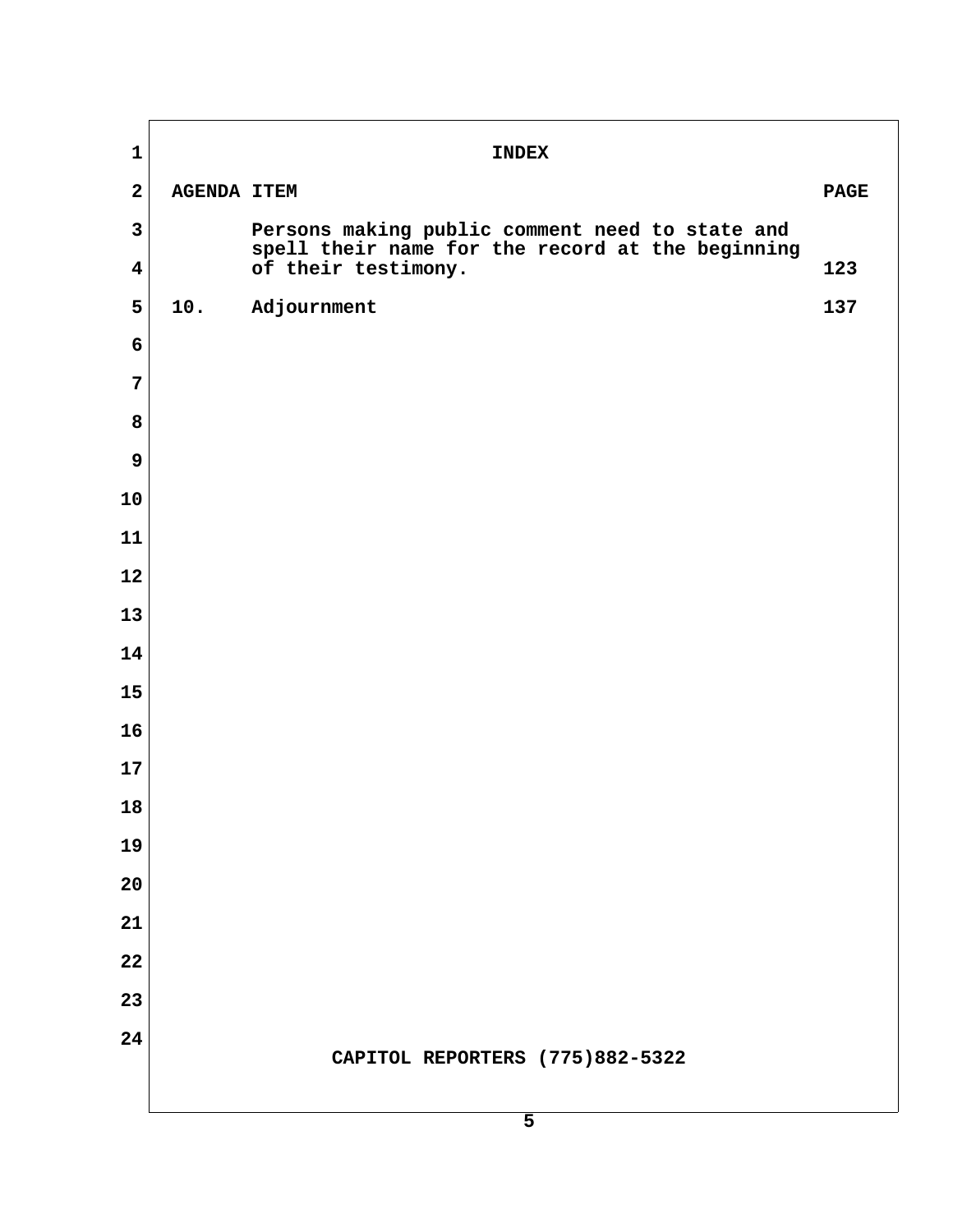1 THURSDAY, MARCH 25, 2021, CARSON CITY, NEVADA **2** -oOo- **3 CHAIRWOMAN FREED: Okay. Thank you. Good 4 morning everybody. It is 9:00 o'clock in the morning. And I 5 would like to call the PEBP Board meeting to order. 6 With that, I will ask PEBP staff to call the 7 roll. 8 MS. LUNZ: Thank you. Laura Freed? 9 CHAIRWOMAN FREED: Here. 10 MS. LUNZ: Linda Fox? 11 VICE CHAIR FOX: Here. 12 MS. LUNZ: Betsey Aiello? Betsey, you're on 13 mute. Betsey? We'll come back to Betsey. 14 Don Bailey? 15 MEMBER AIELLO: I'm here. I had my sound down. 16 Sorry. 17 MS. LUNZ: Thank you, Betsey. 18 MEMBER BAILEY: Here. 19 MS. LUNZ: Thank you, Don.** 20 **April Caughron? 21 MEMBER CAUGHRON: Here. 22 MS. LUNZ: Michelle Kelley? 23 MEMBER KELLEY: Here. 24 MS. LUNZ: Jennifer Krupp? CAPITOL REPORTERS (775)882-5322**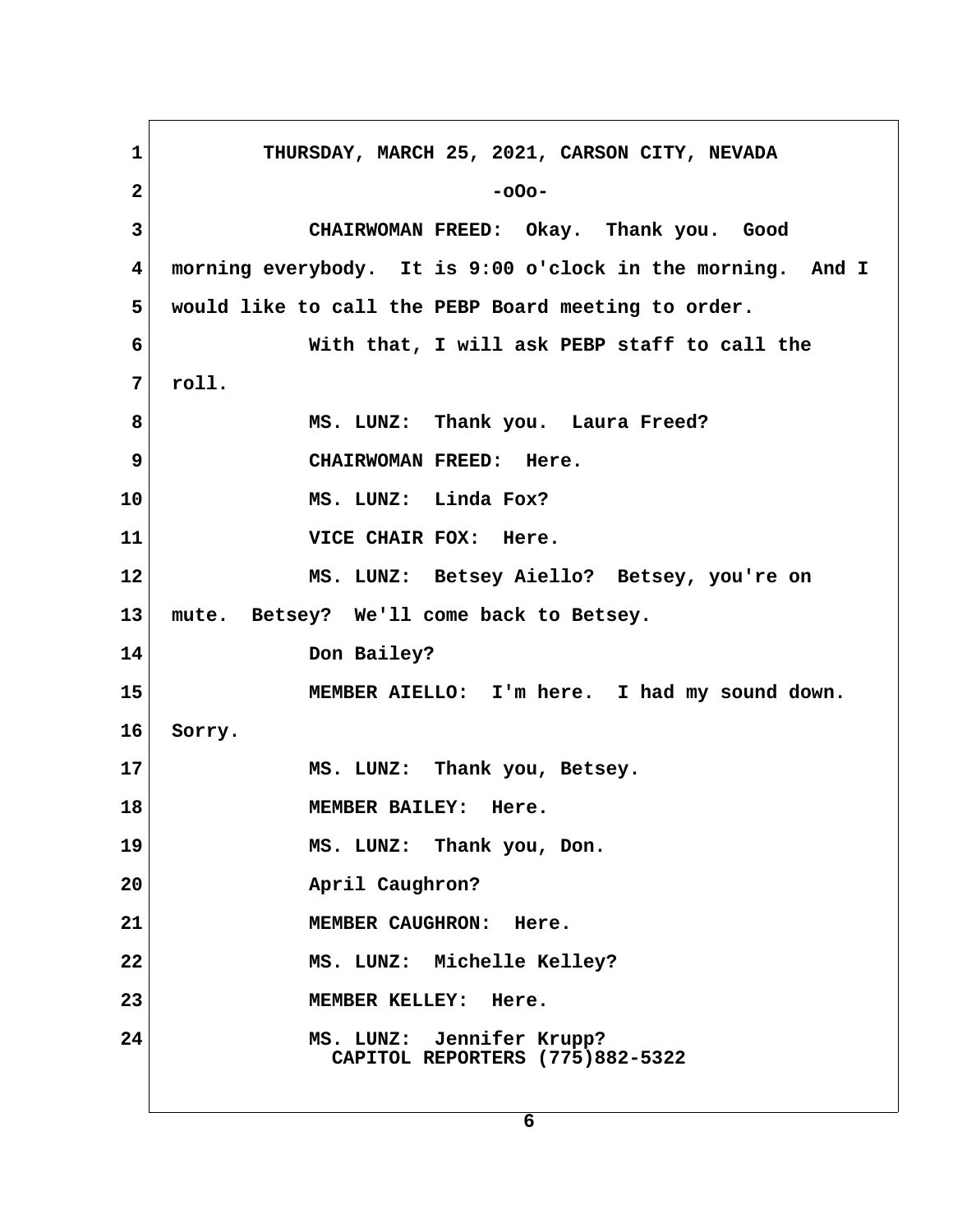1 MEMBER KRUPP: Here.  **2 MS. LUNZ: Tim Lindley? 3 MEMBER LINDLEY: Here. 4 MS. LUNZ: Marsha Urban? 5 MEMBER URBAN: Here. 6 MS. LUNZ: Tom Verducci? 7 MEMBER VERDUCCI: Here. 8 MS. LUNZ: Thank you. We have a quorum. 9 CHAIRWOMAN FREED: Thank you very much. Okay. 10 Let's move on to Agenda Item Two, and I'll turn it back to 11 the PEBP staff once again. 12 MR. MARTIN: Thank you. For those of you who 13 joined for public comment your name or the last four digits 14 of your phone number will be announced, and you will be 15 advised that you may now make your comments. If you're 16 calling in via telephone, please press star six to unmute. 17 Due to time considerations each caller will be limited to 18 three minutes. 19 Caller with the last four digits of 0943, please 20 slowly state and spell your name for the record, and please 21 press star six to unmute. 22 MS. WOODWARD: I'm sorry, who did you ask to 23 start? 24 MR. MARTIN: Caller with the last four of 0943, CAPITOL REPORTERS (775)882-5322**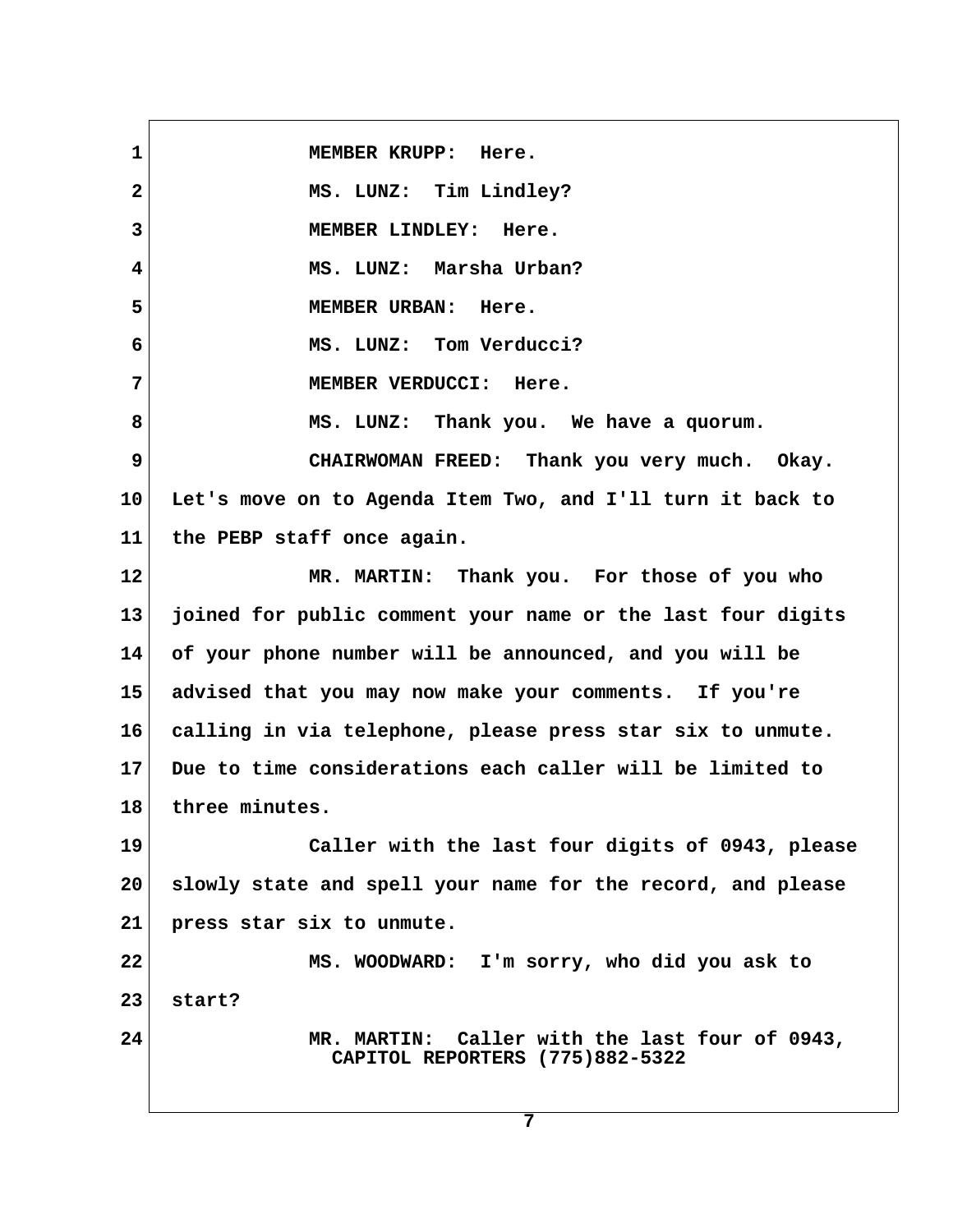**1 which is you.**

 **2 MS. WOODWARD: Okay. Thank you very much. 3 MR. MARTIN: Please state your name and slowly 4 spell your name. Thank you. 5 MS. WOODWARD: Good morning. My name is Janelle 6 Woodward, J-a-n-e-l-l-e W-o-o-d-w-a-r-d. I'm a state 7 employee and a member of AFSCME Local 4041. Thank you for 8 allowing us to give public comment. 9 I wholly oppose cuts or increases in cost to the 10 health or retirement benefits we have earned since the 11 passage of the American Rescue Plan funding has come back to 12 the state and local jurisdictions and this is great news. 13 Should the legislature restore funding for our 14 healthcare, and I truly hope they do, I would ask that the 15 PEBP Board schedule an emergency meeting immediately to take 16 action to restore our healthcare plan back to what they were 17 prior to any cuts or added costs. 18 We realize the work involved with any last minute 19 changes, but like many of our state jobs sometimes last 20 minute work is required of us. This is a unique situation 21 and extra effort is required. I fear we will be stuck with 22 whatever cuts have been suggested simply because people 23 involved do not want to take the extra effort to do the extra**

**24 work required.**

 **CAPITOL REPORTERS (775)882-5322**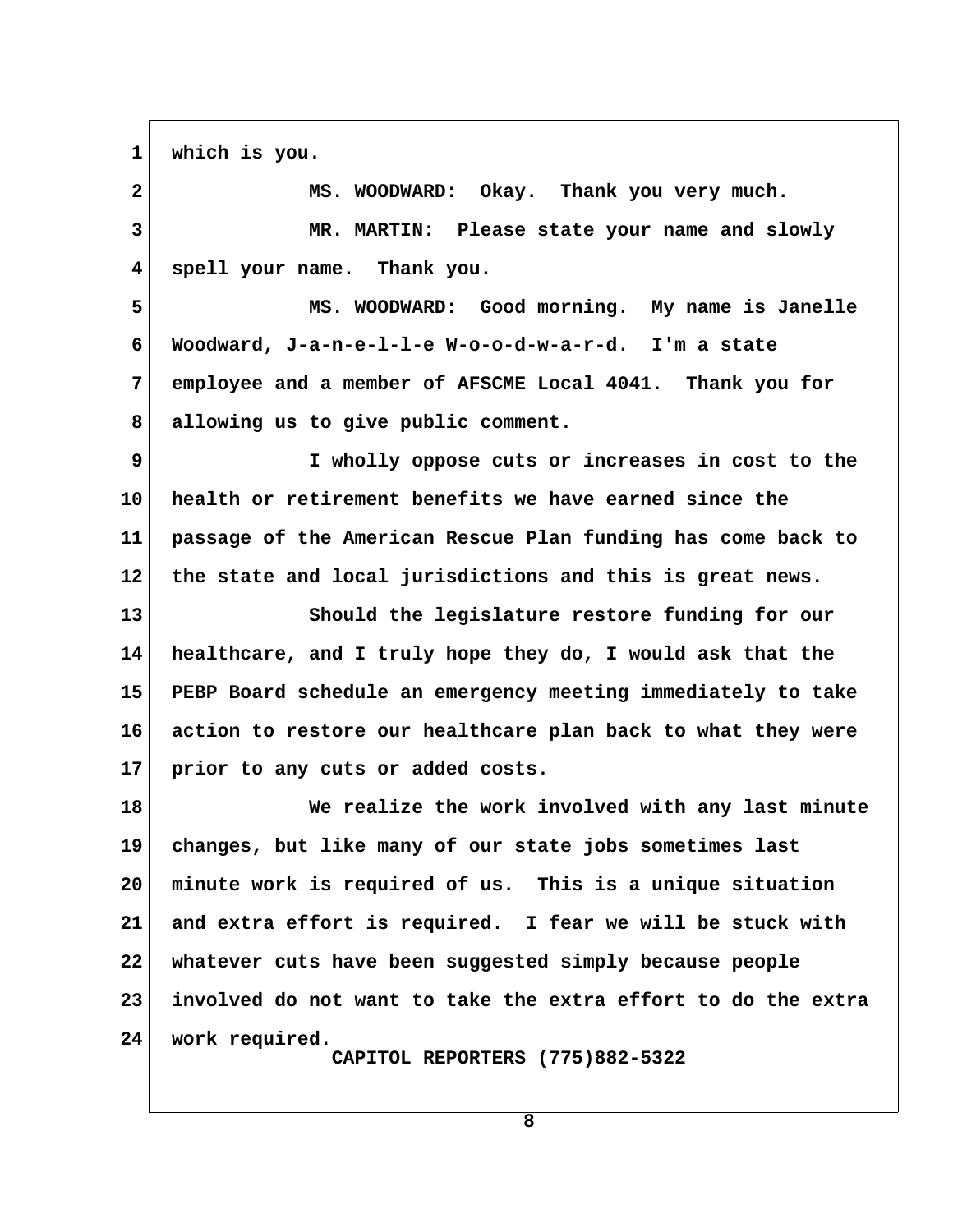**1 While we know that healthcare costs go up, these 2 costs to coverage and added costs of insurance are 3 devastation to me as a cancer survivor. Treatment for cancer 4 goes on indefinitely and does not stop at any given time. 5 I'm extremely concerned over these cuts and benefits and 6 increase cost to state employees.**

 **7 I'm still paying off medical bills that stem from 8 my original treatment and they continue to add up. This has 9 already been detrimental to me for the last round of cuts 10 when PEBP changed our benefit. Benefits just keep getting 11 cut and cost shift to employees which are never restored.**

**12 During this time of continued pandemic, given the 13 fact that recovery funds have come to the state's and local 14 jurisdiction, it is unconscionable that PEBP would reduce 15 benefits and increase costs when state employees already have 16 income cuts because of lack of diversified tax structure in 17 Nevada.**

**18 Please, please think long and hard about these 19 devastating effects to state employees. These cuts to 20 benefits while increasing cuts will force many to purchase 21 insurance but not be able to afford to use our insurance 22 benefit. Inability to afford to use our insurance could very 23 well result in a death sentence to cancer patients and other 24 patients with, other employees with serious medical CAPITOL REPORTERS (775)882-5322**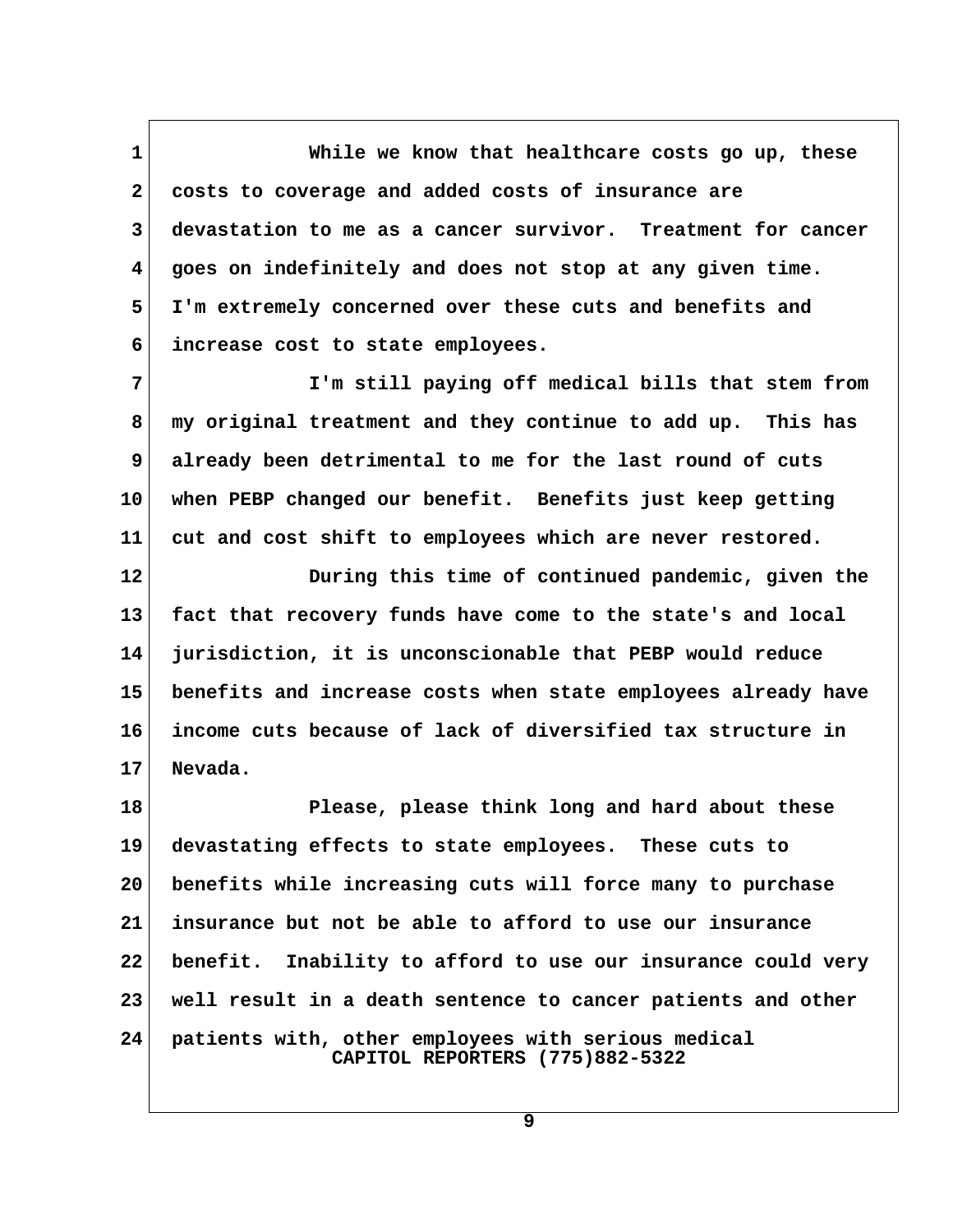1 conditions.

| $\mathbf{2}$            | This financial situation is the very same thing                                  |  |
|-------------------------|----------------------------------------------------------------------------------|--|
| $\mathbf{3}$            | that occurred with Obama Care as costs went up and you were                      |  |
| $\overline{\mathbf{4}}$ | unable to afford to use the very plan that you were forced to                    |  |
| 5                       | purchase. I know this from personal experience.                                  |  |
| 6                       | Just as state employees serve the public, this                                   |  |
| 7                       | Board and PEBP in general serve the state employees. I would                     |  |
| 8                       | ask that you consider prioritizing state employees and agree                     |  |
| 9                       | to schedule an emergency meeting should legislature restore                      |  |
| 10                      | funds for our healthcare. Thank you very much.                                   |  |
| 11                      | CHAIRWOMAN FREED: Caller with the last four                                      |  |
| $12 \,$                 | digits 7338, please slowly state and spell your name for the                     |  |
| 13                      | record, and please press star six to unmute. Caller 733,                         |  |
| 14                      | please press star six to unmute. There you go.                                   |  |
| 15                      | MS. MALONEY: Thank you. Good morning, Chair                                      |  |
| 16                      | Freed, members of the Board. This is Priscilla Maloney                           |  |
| 17                      | representing the AFSCME Retirees. That's P-r-i-s-c-i-l-l-a                       |  |
| 18                      | $M-a-1-o-n-e-y.$                                                                 |  |
| 19                      | And I know that these are extraordinary times.                                   |  |
| 20                      | And it looks like as we like to say out in the world help is                     |  |
| 21                      | on the way, and that is a good thing. I appreciate the                           |  |
| 22                      | complexities of handling the PEBP budget in the context of                       |  |
| 23                      | Nevada state's larger budget.                                                    |  |
| 24                      | But I would like to suggest to the Board this<br>CAPITOL REPORTERS (775)882-5322 |  |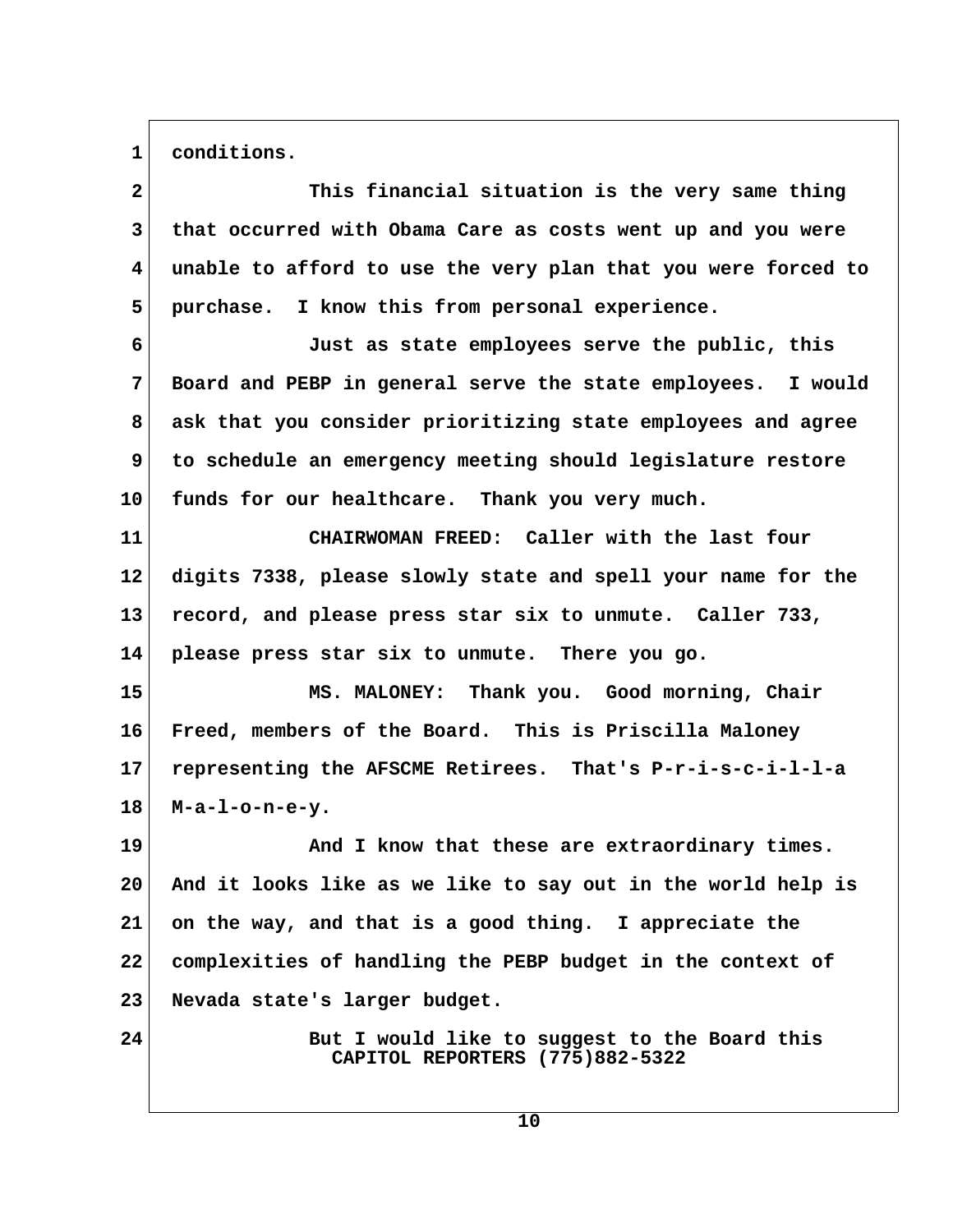**1 morning that the members of the Board keep an open mind on 2 some of the creative solutions that have been suggested 3 either in writing or public comment in other hearings and 4 meetings by my coalition partners, the Nevada Faculty 5 Alliance, the UNLV Senate Faculty group and, of course, the 6 AFSCME Actives. There are some creative solutions to some of 7 the dilemmas we seek. 8 And I'm simply hoping that the Board will listen 9 carefully to all of the ideas and keep an open mind and be 10 flexible because, again, as I said, we all know now thanks to 11 the signature of our United States President that help is on**

**13 MR. MARTIN: Caller with the last four digits 14 7832, please slowly state and spell your name for the record, 15 and please press star six to unmute.**

**12 the way. Thank you.**

**16 MS. LAIRD: Thank you, Chair Freed, and fellow 17 PEBP Board members and staff. My name for the record is 18 Terri Laird, spelled T-e-r-r-i L-a-i-r-d. I'm the executive 19 director at RPEN, Retired Public Employees of Nevada, a 20 nonprofit organization serving nearly 8,000 dues paying 21 members, most who are retired, although we do have nearly 22 1,000 of them who are still active and still employed. 23 We realize that the Board is now expected to make 24 any budget adjustment, especially since the state legislature CAPITOL REPORTERS (775)882-5322**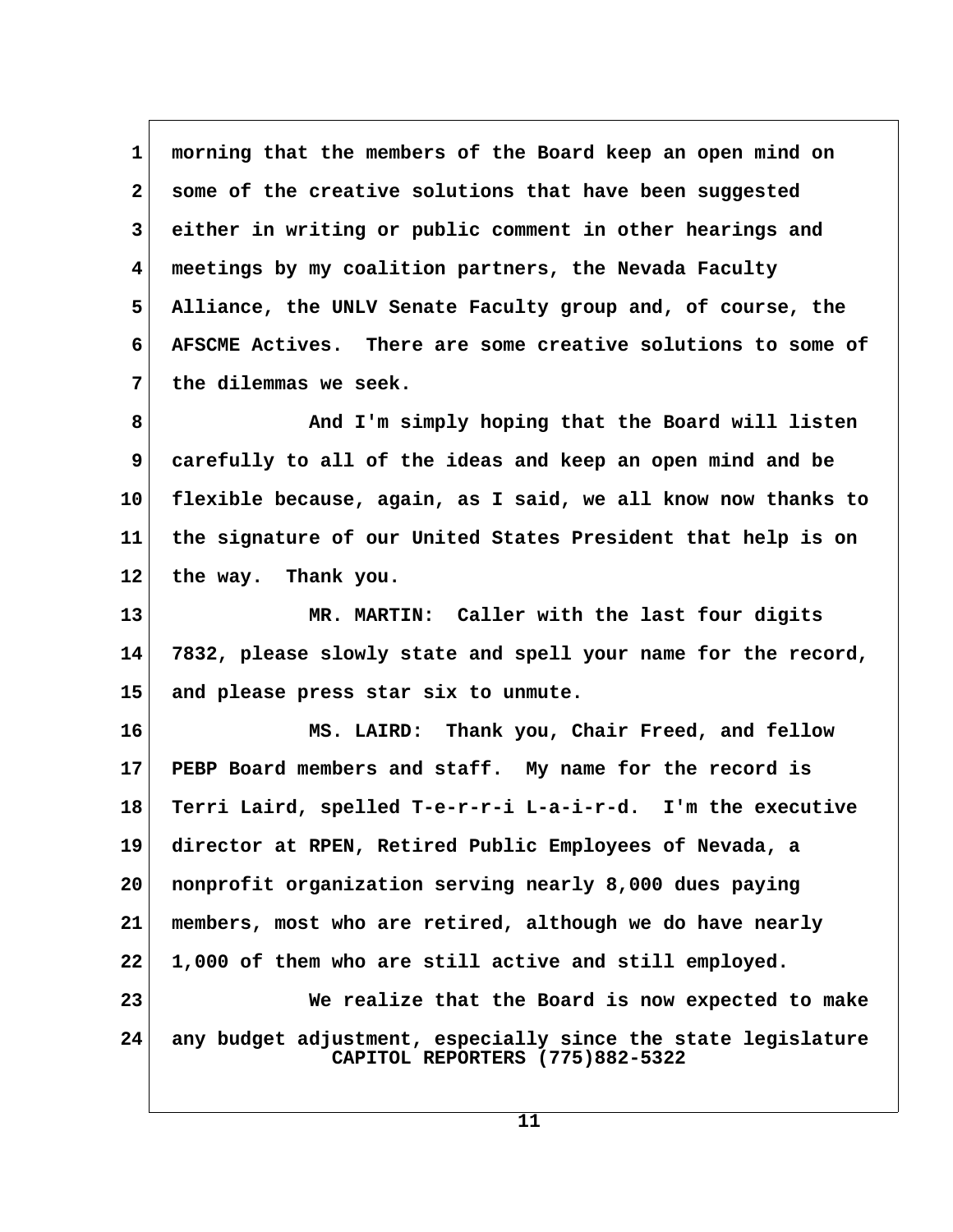**1 will be considering the PEBP budget again early next month.** 2 But RPEN is on record as being opposed to the cuts impacting  **3 our retired and active members and are hopeful that careful 4 consideration will be given at the legislative level, as well 5 as with the PEBP Board if and when federal funds become 6 available that may allow restoration of some, if not all, of 7 the proposed cuts. Written and verbal comments for this 8 meeting bring to light the human perspective of what these 9 cuts will mean to our members.**

**10 We thank PEBP Executive Officer Rich for 11 continuing to keep our advocacy groups apprised of PEBP 12 matters over the year years, but we are very much concerned 13 about the negative impacts that these cuts will have on our 14 members, members who have submitted their own comments via 15 e-mail to you outlining what the impact will be on them.**

16 **Again, we thank you for your time.** Good luck. **17 Thank you.**

**18 MR. MARTIN: Caller Douglas Unger, please state 19 and slowly speak your name for the record, and you may make 20 your comment.**

21 MR. UNGER: Doug Unger, D-o-u-g U-n-g-e-r, UNLV **22 Chapter President Southern Nevada Government Affairs 23 Representative Nevada Faculty Alliance.**

**24 Among actions the PEBP Board is charged with CAPITOL REPORTERS (775)882-5322**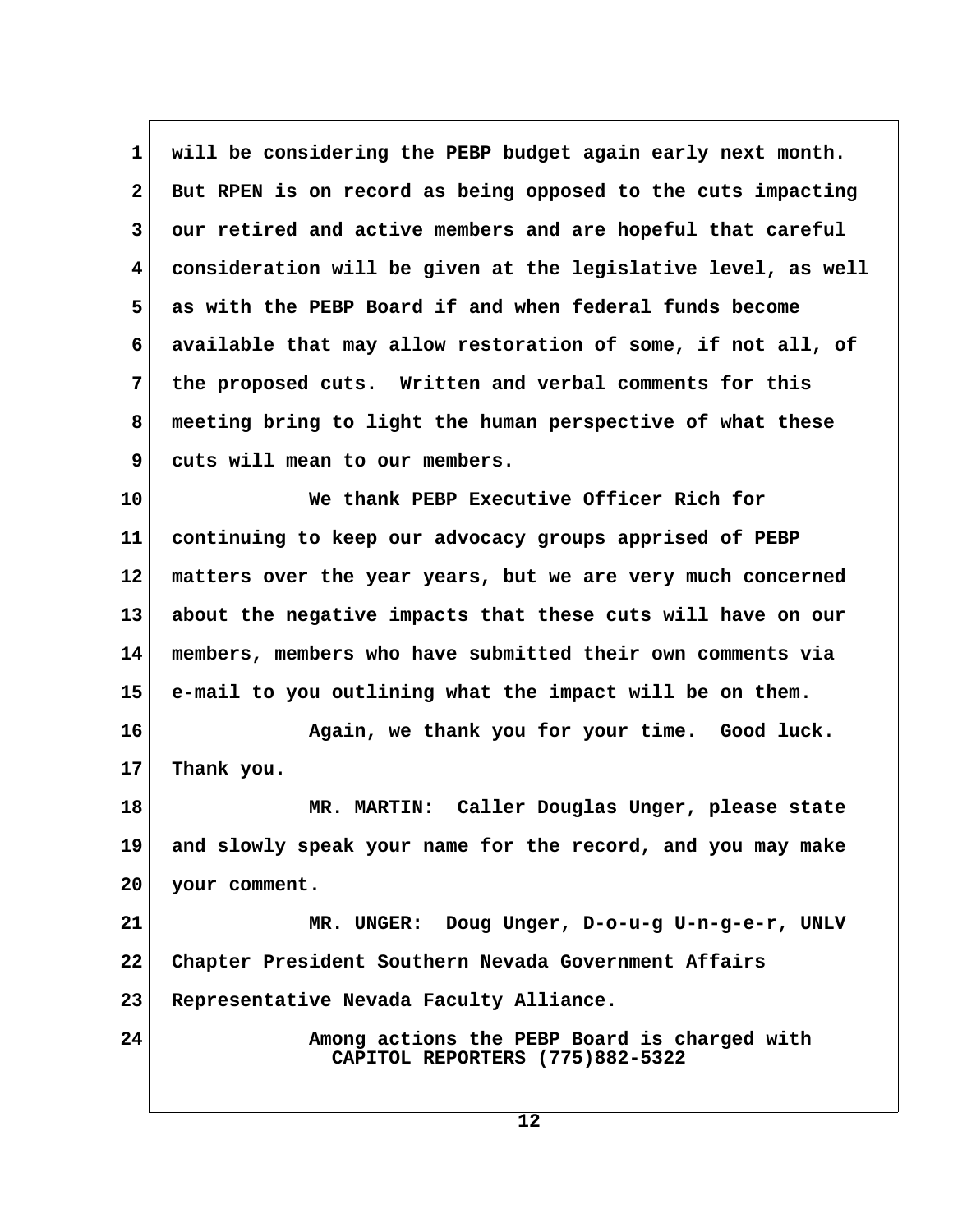**1 today will be rate-setting on budget cut plan designs 2 resulting from our State's unforeseen economic crisis caused 3 by the COVID-19 pandemic.**

 **4 The American Rescue Plan now offers mitigation of 5 that crisis. 2.95 billion dollars to state government aimed 6 at restoring budget shortfalls which should include making 7 whole the reduced health insurance and benefits this Board 8 will probably vote to approve as though these rescue funds do 9 not exist or may never arrive.**

**10 Nevada Faculty must consider this vote a failure 11 of state government at all levels of the Governor's Office 12 that has not listened to state employees and our appeals for 13 common sense, for example to allow plan designs with a 14 COVID-19 surcharge added that could be easily lowered or 15 eliminated without much pain or disruption.**

**16 A failure of the PEBP timeline incapable of 17 flexibility to change bad plans that shift financial burdens 18 to the sickest and most vulnerable that tax retirees unfairly 19 that eliminate long-term disability insurance that will thus 20 leave state employees facing unconscionable poverty and 21 hardships should they become disabled. And of a legislature 22 that appears as though it doesn't sympathize with the 23 necessity for adequate health insurance and benefits for 24 essential workers who sustain our state in its daily CAPITOL REPORTERS (775)882-5322**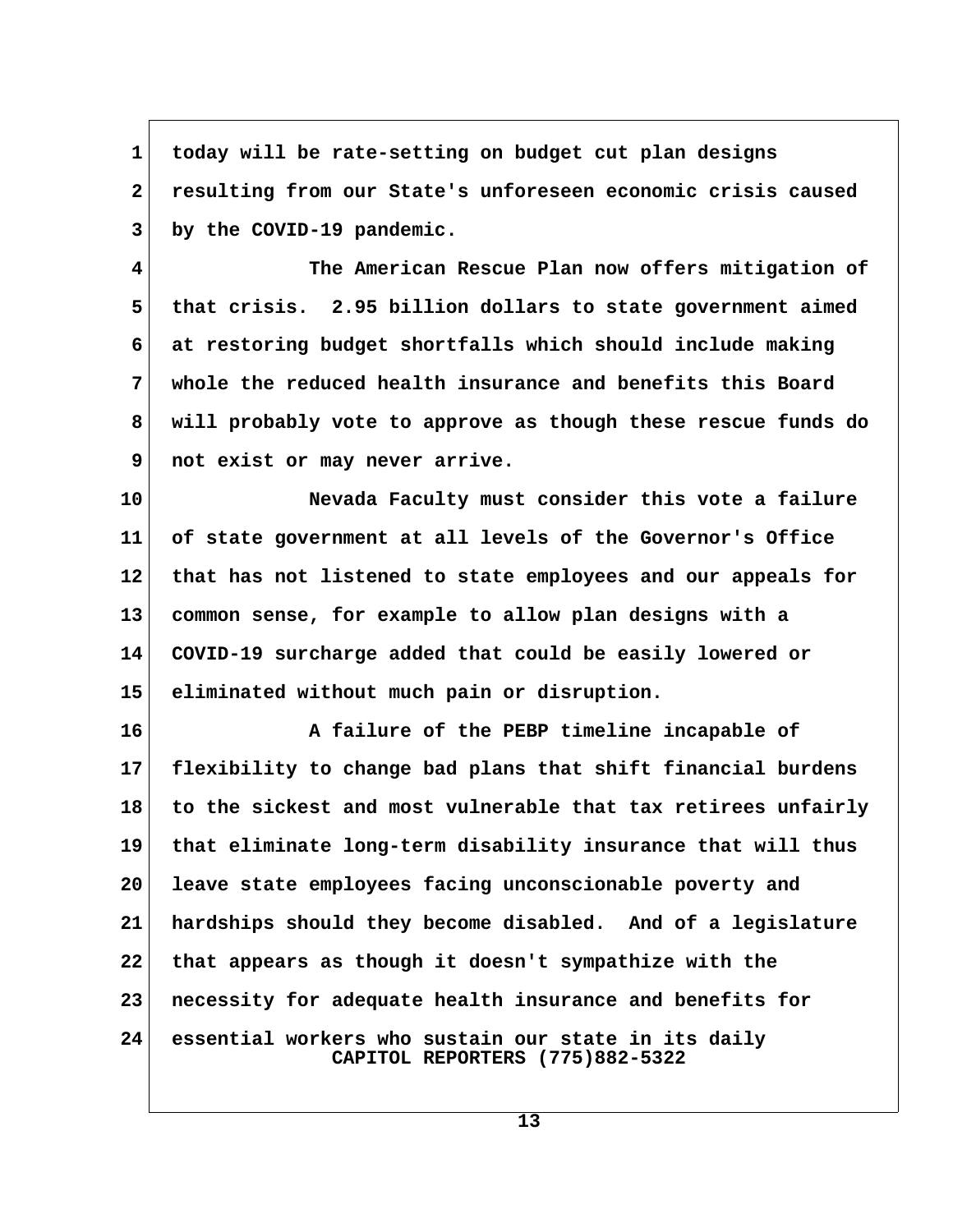1 operations nor for educators who teach and provide  **2 opportunities for advancement and economic progress for our 3 fellow citizens, mainly young people, 108,000 students. 4 For the record, the PEBP plans to set rates for 5 today are inadequate compared to what's possible. The 6 process that produced them result from a failure of vision, 7 planning and willingness of state government to listen to its 8 workers and acknowledge our needs. We are left disillusioned** 9 and demoralized. Many of us are angry. **10 These cut plans will hurt us financially. They 11 will erode our well-being and our health. Hiring and 12 retention will be negatively affected across our state, and 13 so this failure will eventually damage everyone. 14 We understand why the PEBP Board might feel 15 little choice but to approve rates for these failed plans. 16 We request a postponement of this vote if you can do it or at 17 least that you should add a statement that asks the 18 legislature to prioritize from American Rescue Plan funds 19 restoration of 25,000,000 in cuts that are most practicable 20 to restore for 2021-22 the long-term disability insurance, 21 contributions to retirees and life insurance. 22 Also to ask for next plan year an additional 23 approximately 15,000,000 to restore employee health insurance 24 to 2019-20 levels, including premiums, deductibles and CAPITOL REPORTERS (775)882-5322**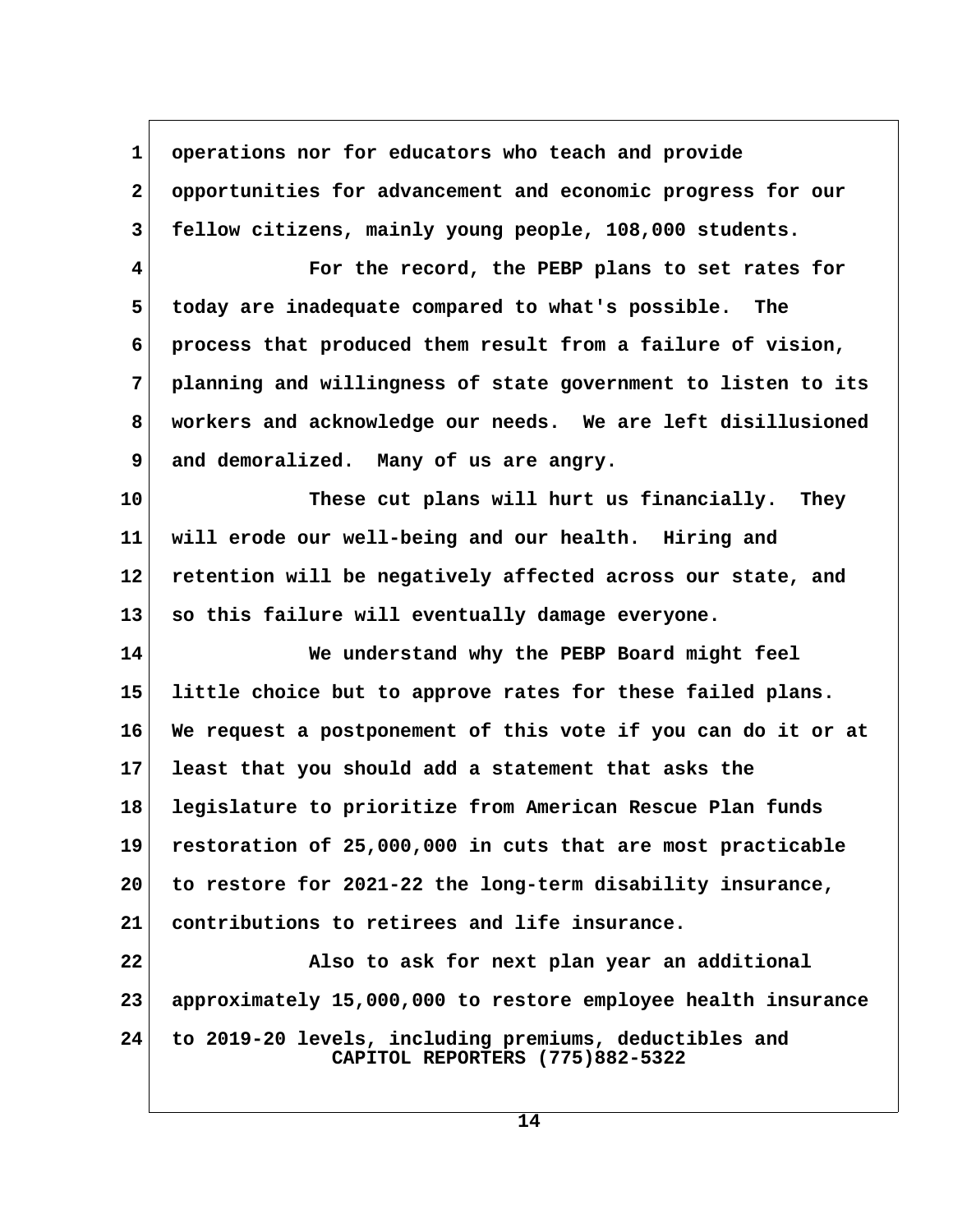**1 out-of-pocket maximums. For the PEBP Board to make such a 2 statement can be helpful to our advocacy to seek redress and 3 mitigation from American Rescue Plan funds. Thank you if you 4 can make such a statement.**

 **5 So that even if still no one listens to the 6 voices of state workers, even if we fail yet again, we may 7 fail better or be afforded that chance. Thank you for your 8 consideration during this sad, frustrating year of such loss 9 and uncertainty. We appreciate what you do. Thank you.**

**10 MR. MARTIN: Caller Kent Ervin, please state your 11 name, and spell your name for the record, and you may make 12 your comment.**

**13 MR. ERVIN: Good morning. Kent Ervin, E-r-v-i-n, 14 Nevada Faculty Alliance. First of all ditto to the previous 15 comments. Good morning, Chair Freed, Executive Officer Rich 16 and committee members.**

**17 The State will be getting 2.95 billion, with B, 18 in flexible federal funds from the American Rescue Plan. 19 Those funds are meant to compensate for loss revenue due to 20 COVID-19, just what caused these cuts to PEBP in the first 21 place. 22 Also PEBP is now sitting on excess of reserves of**

**23 51,000,000 as of December 31st projected after the state 24 sweeps back 24,000,000 through its holiday budget cuts to be CAPITOL REPORTERS (775)882-5322**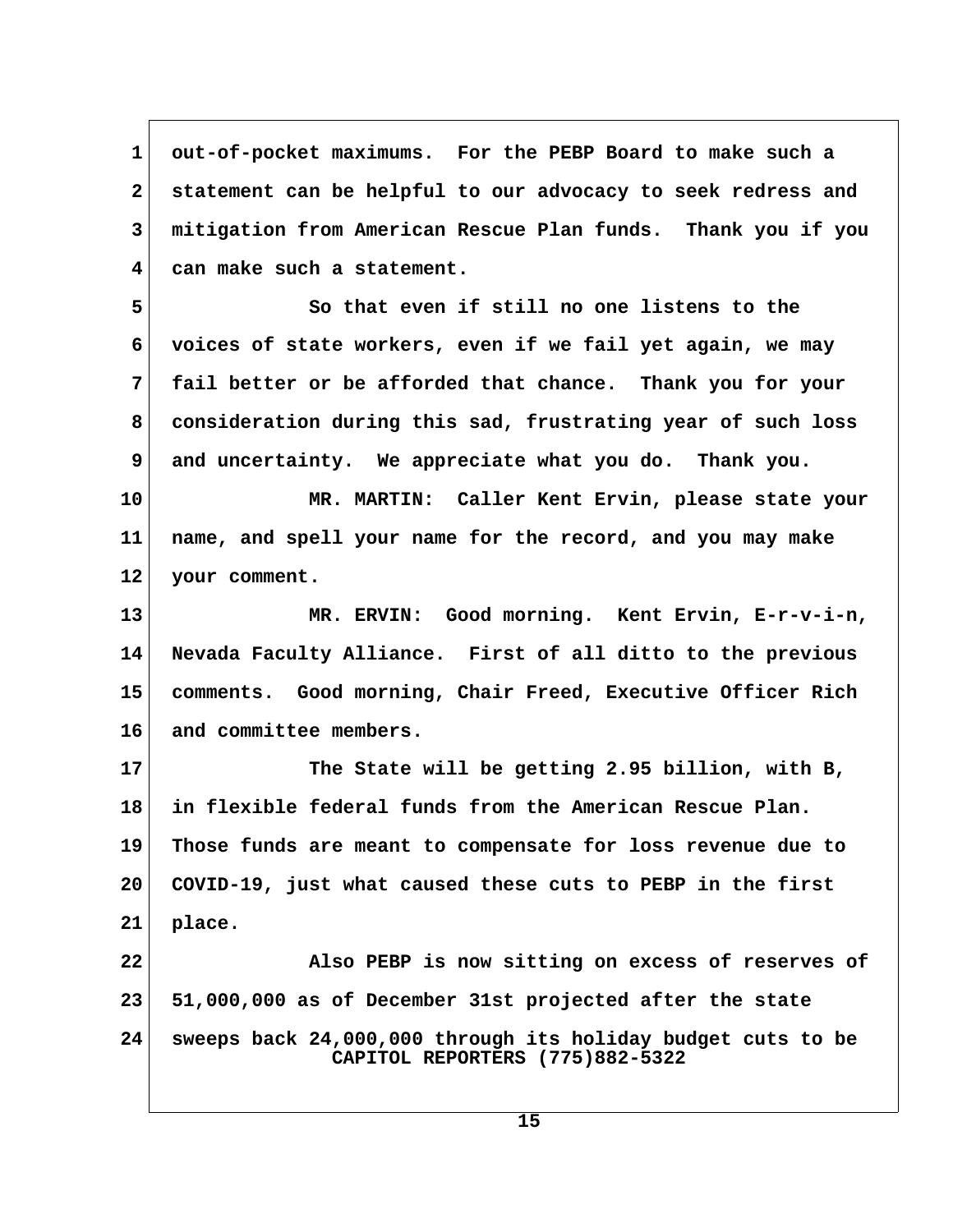**1 still be at least more than 20,000,000 at the end of the** 2 fiscal year.  **3 The total cash reserves are upwards of 4 \$150,000,000. The cost of fully restoring benefits to 5 pre-pandemic levels is perhaps 25 to 30,000,000, and there's 6 no good reason to make all of these cuts now given the influx 7 of federal funds and the excess reserves. 8 The so-called mandatory reserves provide a 9 fiscally conservative cushion for any future claims, 10 including post pandemic pinup demand. Reserves alone could 11 be used now to allocate to restore the cuts to pre-pandemic 12 levels then backfilled as needed after the federal money 13 comes in later. This is something that the legislature can 14 do. 15 I would also point to the many written public 16 comments that you have received from your members who are or 17 have been in dire situations. Dropping the long-term 18 disability insurance policy before PEBP can even provide a 19 voluntary alternative is unconscionable. 20 The voluntary option will cost employees up to 21 \$87 per month to match the current benefit. Although it will 22 be cheaper for younger and lower paid employees, it is still 23 an add-on to monthly premiums for those who can afford at 24 least because they are already working, living paycheck to CAPITOL REPORTERS (775)882-5322**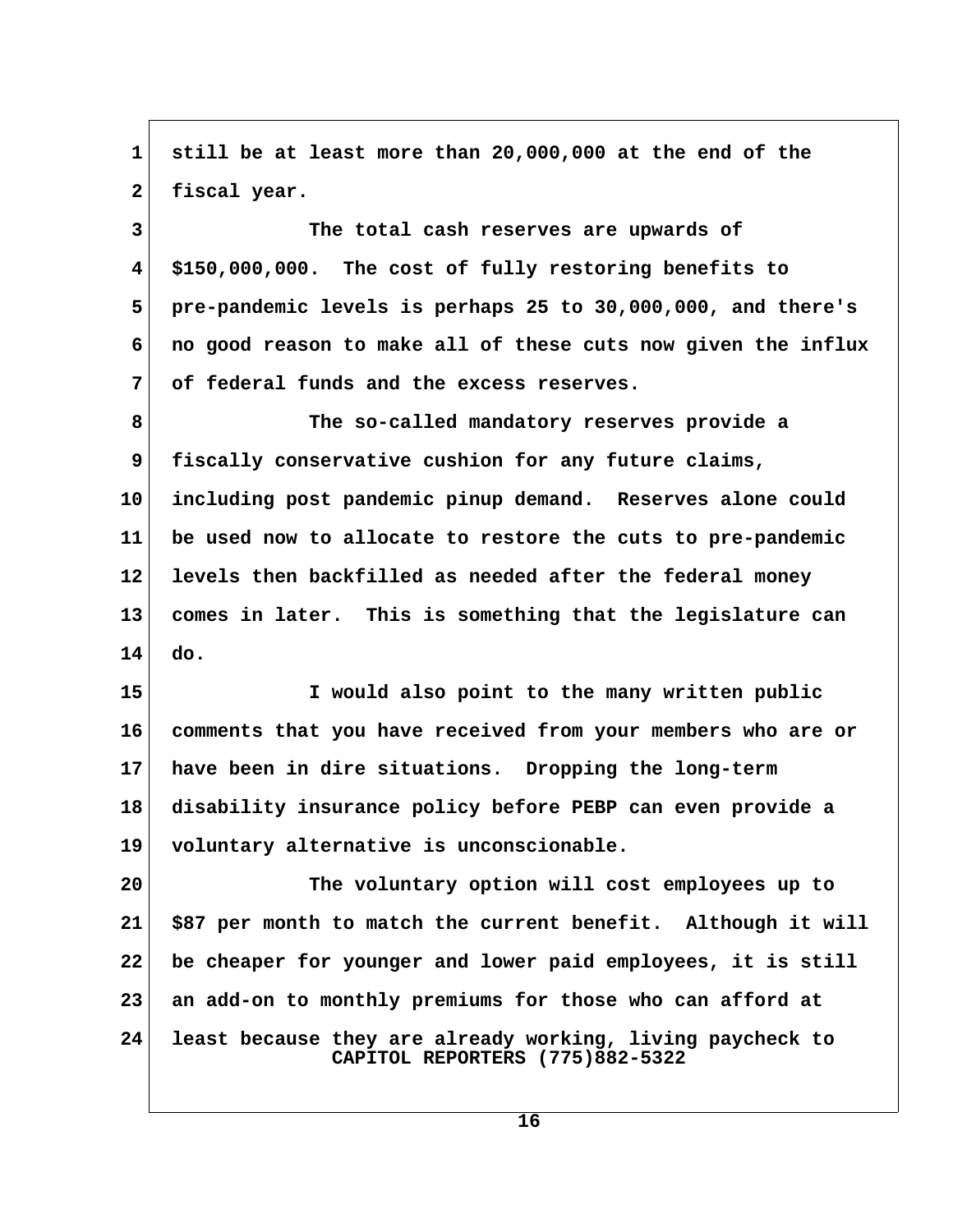1 paycheck.

| $\mathbf{2}$ | Dropping LTD insurance means that there will be               |
|--------------|---------------------------------------------------------------|
| 3            | state public workers who become disabled next year due to an  |
| 4            | accident or a cancer diagnosis. They are already living       |
| 5            | paycheck to paycheck and have put their out-of-pocket         |
| 6            | expenses on credit cards, and then they will, without basic   |
| 7            | income they will end up homeless. This will happen. It will   |
| 8            | happen in an election year.                                   |
| 9            | Regarding today's Agenda Item Eight, option two               |
| 10           | is nominally better than option one for employees, but it's a |
| 11           | false choice between two bad courses of action to drastically |
| 12           | and unnecessarily slash health benefits in the middle of a    |
| 13           | public health crisis.                                         |
| 14           | The 4,000,000 cost of supplemental employer                   |
| 15           | contributions in option two could instead have been used to   |
| 16           | restore LTD insurance for example which is more in line with  |
| 17           | your recommendation as Board members back in November as      |
| 18           | fiduciaries to the plan and participants.                     |
| 19           | What we ask today is that you maintain                        |
| 20           | flexibility to restore benefits if and when given direction   |
| 21           | by the legislature. Thank you.                                |
| 22           | MR. MARTIN: Caller Kevin Ranft, please slowly                 |
| 23           | speak, and spell your name for the record, and make your      |
| 24           | comment.<br>CAPITOL REPORTERS (775)882-5322                   |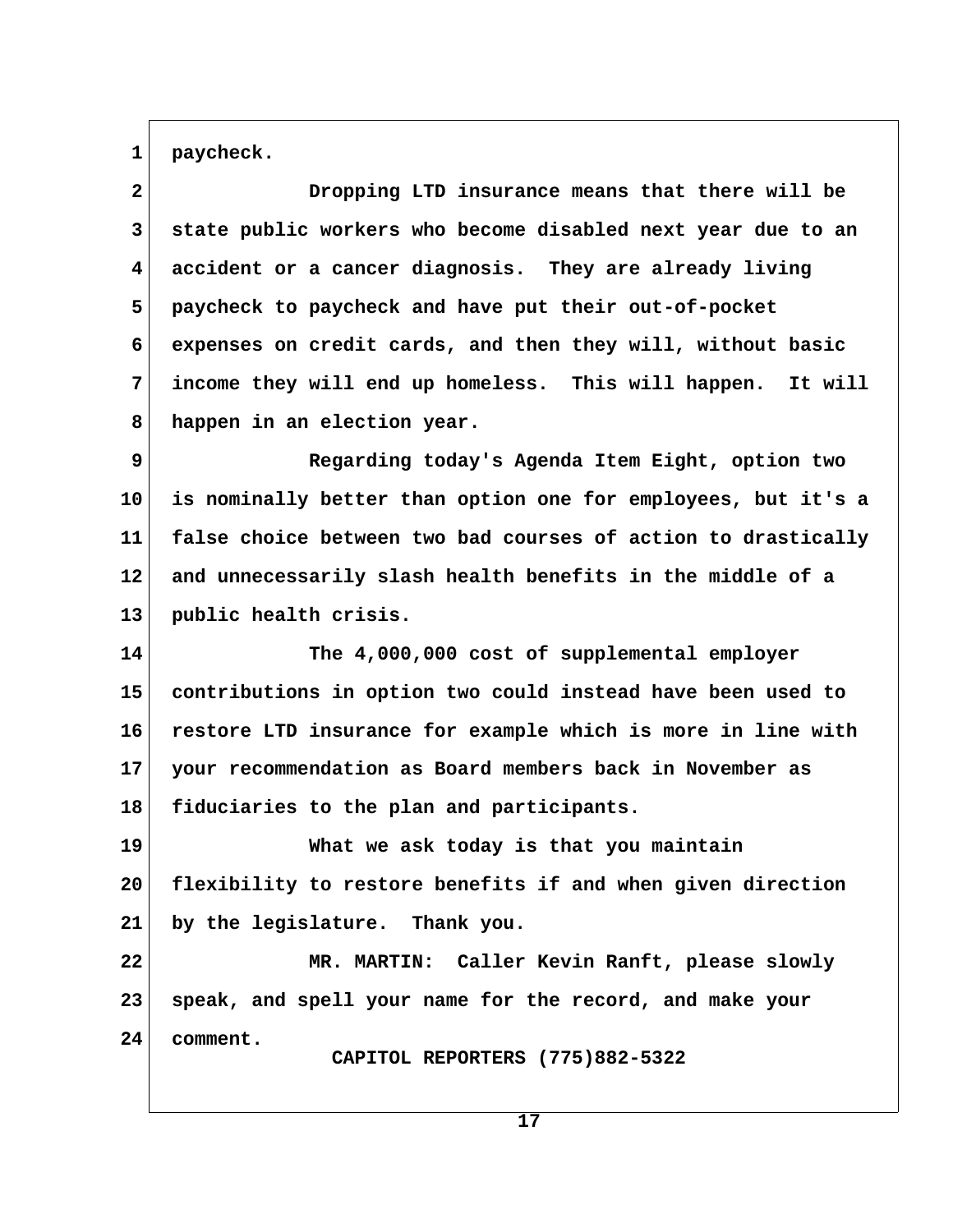**1 MR. RANFT: Good morning. Can you hear me? 2 MR. MARTIN: Yes, we can hear you. 3 MR. RANFT: Good morning, Chair and respective 4 committee members. My name is Kevin Ranft. Last name 5 spelling R-a-n as in Nancy, f, as in Frank, t as in Tom, 6 representing AFSCME Local 4041 on behalf of active state 7 employees. 8 We understand the budget restraints placed on 9 PEBP for this upcoming plan year. AFSCME Local 4041 would 10 like to be on record as opposed to benefit cuts and increases 11 through rates during this pandemic. However, we feel that 12 PEBP should have a contingency plan in place to restore plan 13 design benefit cuts in full if the legislature provides new 14 revenues to PEBP's budget. 15 Further, we ask that PEBP call an emergency 16 meeting once legislators close PEBP's budget. If it is 17 determined that new funds are available to restore cuts to 18 next plan year, even if that takes the PEBP Board making 19 recommendations to pull from the back end of the biennium to 20 farm some current -- I'm sorry, the biennium starting 21 July 1st, clearly that's an option. If we utilize some of 22 those funds and is restored with the American Recovery Act 23 funds is an option. There's numerous options here. 24 In the meantime if excess reserves can be used to CAPITOL REPORTERS (775)882-5322**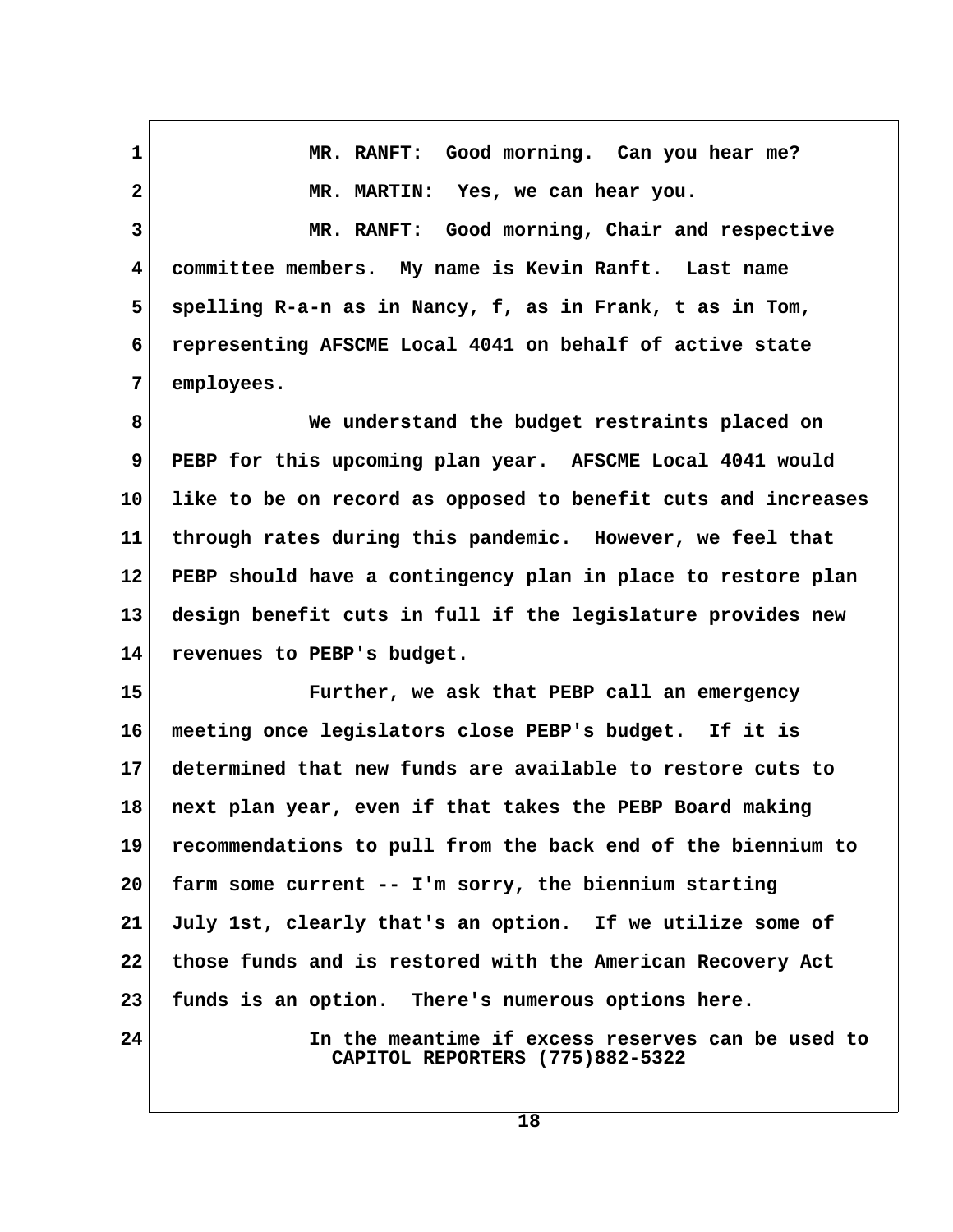**1 lower rates as an Agenda Item Eight option two, then we 2 strongly feel PEBP can use its excess reserves, restore most 3 of the benefit cuts. There's no reason to put the burden on 4 state employees and their families when millions of dollars 5 are sitting in PEBP's account if needed and can be called to 6 address this as well. We have concerns with all of the plan 7 design benefit cuts being made.**

 **8 We also hearing that state employees are really 9 concerned about the HMO and EPO having a newly added 10 deductible and co-insurance. This really needs to be 11 restored back to the current state. This is clearly not an 12 HMO as employees know it. They are going to be in shock. 13 They are going to probably select it without even realizing 14 this, go to doctor and end up in a situation where they are 15 going to be in debt. There clearly needs to be education 16 surrounding this issue, but ultimately we hope that it's 17 restored back to the original and they don't even have to 18 deal with it.**

**19 In regards to the rates being set we ask that the 20 CDHP rates remain flat to the current year as requested by 21 the Governor. We appreciate the Board members, executive 22 officer and her staff for all of their hard work. We ask 23 that you look at all options to restore as many cuts as 24 possible. Even if it takes to delaying the open enrollment. CAPITOL REPORTERS (775)882-5322**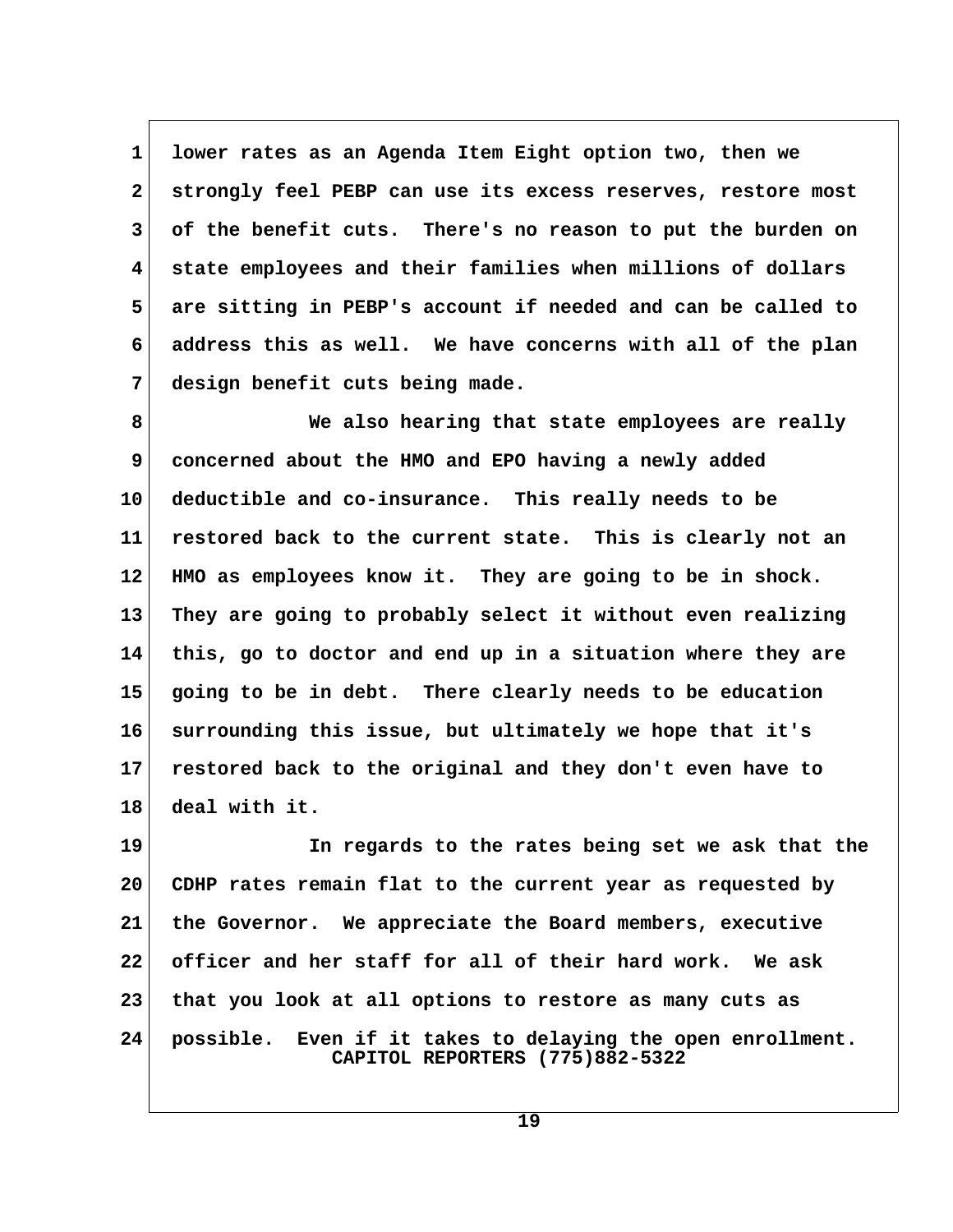1 PEBP has the money available now. Let's use it instead of  **2 putting the burden on state employees. Let's all work 3 together to prevent state employees from becoming in 4 unnecessary debt to them and their families. Thank you for 5 your time and consideration. 6 MR. MARTIN: Caller with the last digits of 5838, 7 please slowly speak and spell your name for the record and 8 press star six to unmute. 9 MS. ROSSER: Good morning. My name is Vicki 10 Rosser, V-i-c-k-i R-o-s-s-e-r, UNLV Faculty Senate Chair 11 representing more than 4,000 administrative and academic 12 faculty members. 13 I really want you to know that we do understand 14 the difficult budgetary decisions you all have to make. But 15 most important is the health and well-being of our employees. 16 These cuts will hurt the most vulnerable and it will create a 17 major hiring and retention issue. In other words it makes us 18 less competitive to hire high quality people the state 19 deserves to have. 20 Moreover, the removal of long-term disability 21 should be a non-starter. Even though individuals have been 22 healthy for 20 years, even if they get sick badly for a year**

**24 20 years of money from them. CAPITOL REPORTERS (775)882-5322**

**20**

**23 PEBP proposes to penalize them for it, but it's okay to take**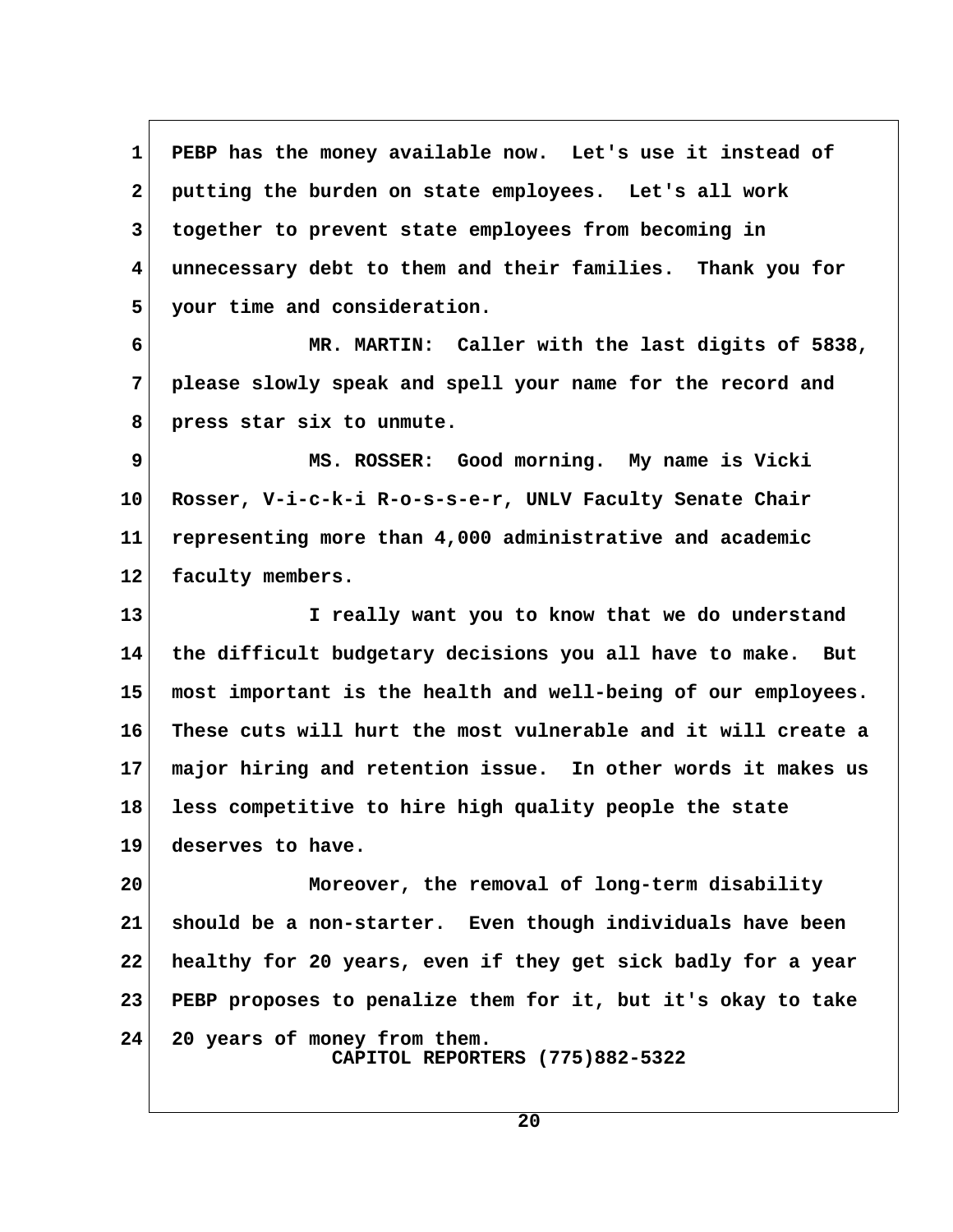**1 For example, four years ago a few gynecologists 2 quit accepting our health insurance, that they went to 3 medical school to be paid higher than ten bucks an hour. As 4 a result of losing three gynecologists in two years, an 5 employee became frustrated and quit looking for a new doctor 6 and quit going altogether.**

 **7 Two years later the individual is encouraged to 8 go to the UNLV Help Center where they discovered she had 9 breast cancer with the lump the size of a golf ball. Yes, 10 20 years of paying into insurance in which she needed it 11 most, chemo and radiation, other words the new proposal would 12 penalize her for the barriers they setup for her healthcare. 13 Thank you for your time.**

**14 MR. MARTIN: Caller Ryan Mitchell, please slowly 15 speak, and spell your name for the record, and make your 16 comment.**

**17 Caller with the last four digits of 3769, please 18 speak and slowly spell your name for the record and press 19 star six to unmute.**

**20 MS. HOXEY: My name is Linda Hoxey. I retired in 21 2009 from the State of Nevada after over 22 years of service. 22 I am eligible to receive the full monthly subsidy of \$260 for 23 years of service to the public.**

**24 I am on several medications which cost quite a CAPITOL REPORTERS (775)882-5322**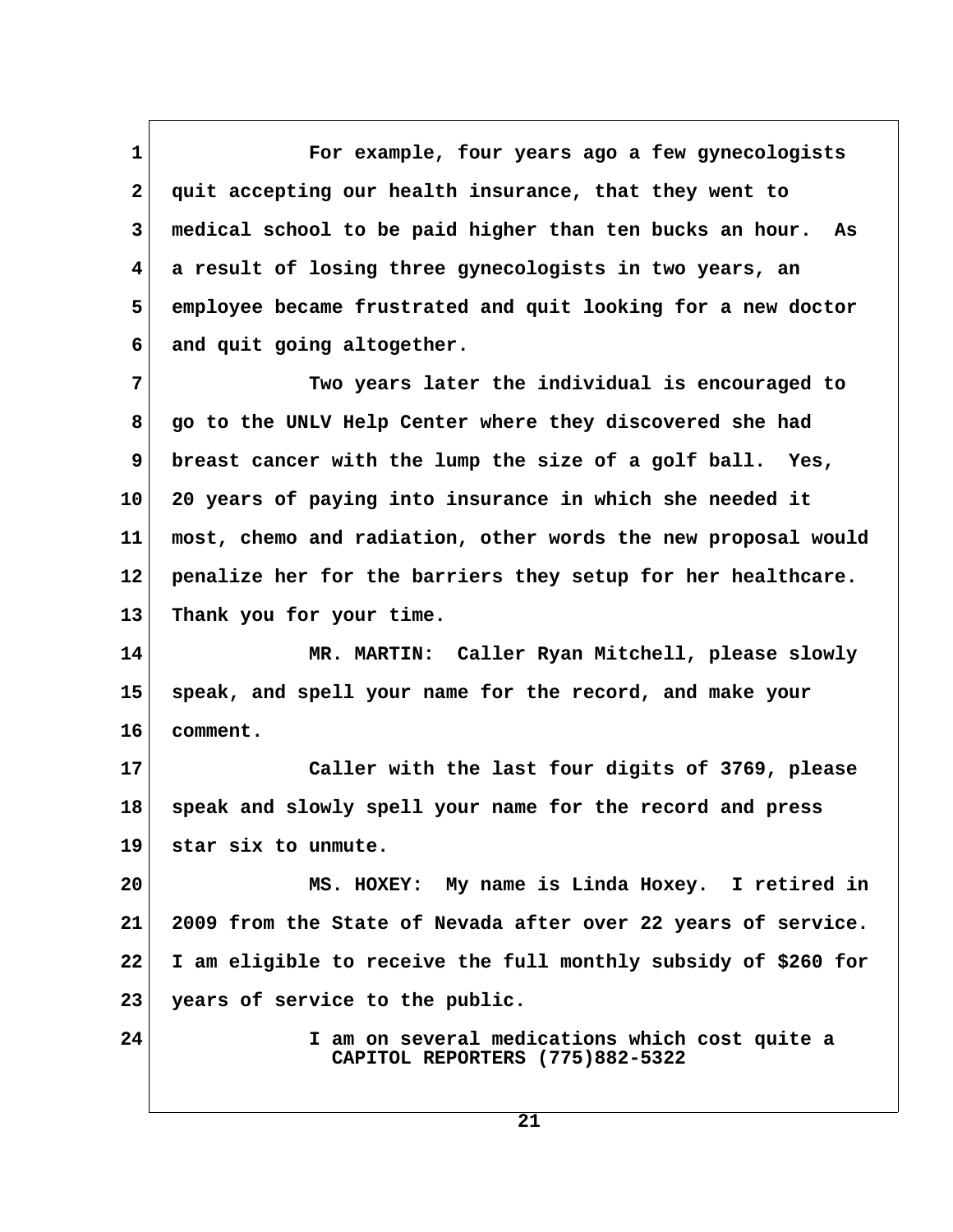**1 bit, and there are medical insurance premiums which must be 2 paid every month. I rely on that subsidy from the state each 3 month to help offset insurance premiums and prescription 4 cost. Reducing that subsidy by \$40 per month may not seem 5 like a lot to some of you but it's a gut punch to me.**

 **6 Costs have gone up for seniors too during the 7 past year. According to the consumer price index summary 8 issued March 10, 2021, food went up 3.6 percent, gasoline 9 1.5 percent, electricity 2.3 percent and medical care 10 services 3.0 percent since August of 2020.**

**11 I can assure you my pension checks have not gone 12 up by anywhere near those amounts nor have my social security 13 which strangely always seems to increase by the exact amount 14 of the increase in my part B premium. I know, right. What a 15 coincidink and then to also cut in half our life insurance 16 just seems to me like retired public servants don't hold much 17 value, \$75,000 does not go far to pay for final expenses. I 18 respectfully request you maintain our current level of years 19 of service subsidy and life insurance payouts. Thank you. 20 MR. MARTIN: Caller with the last four digits of 21 8499, please slowly speak, and spell your name for the 22 record, and press star six to unmute.**

**23 MR. BUNDY: Mr. Chairman and members of the 24 Board, this is Carter Bundy with AFSCME. I don't want to be CAPITOL REPORTERS (775)882-5322**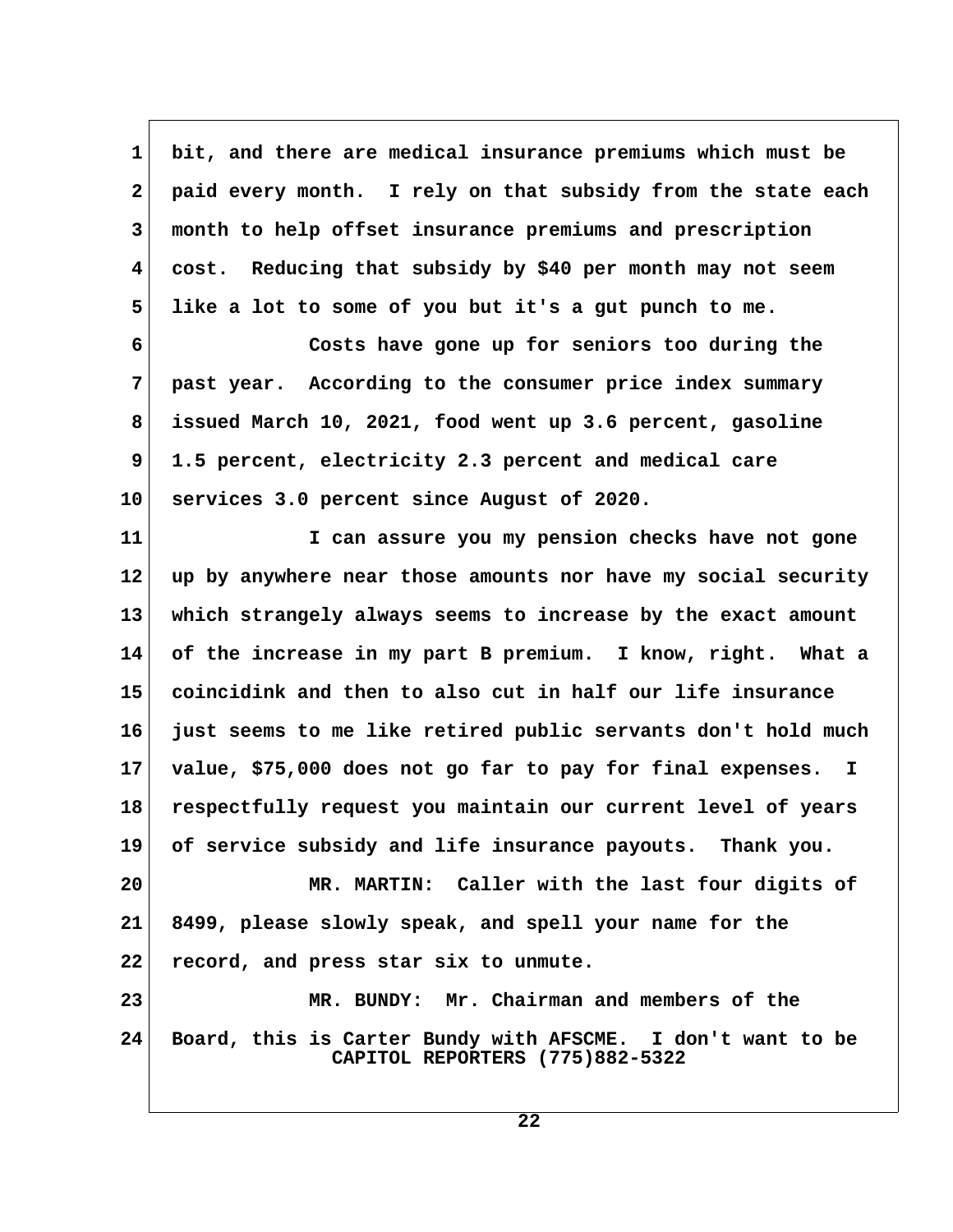**1 repetitive of points that have already been made, but what we 2 would really implore you to do is be flexible and to keep an 3 open mind.**

 **4 Some of the suggestions about using current 5 reserves to even if you didn't reduce the total amount 6 reserves for the year you can use some of them now to create 7 plans that restore the benefits that state employees have 8 worked so hard for and they count on. You can use that money 9 now and then backfill it later. Three billion dollars in 10 American Rescue Plan money is certainly enough to cover all 11 of these cuts, and it's supposed to be precisely for this 12 kind of expense for things that were cut because of lost 13 revenue.**

**14 In particular I think the EPO/HMO plan, having a 15 20 percent co-insurance on some -- on a plan that is 16 specifically designed for people to choose a higher premium 17 so that they avoid catastrophic cost down the road really 18 doesn't make sense. So we hope that you'll look at that. 19 Obviously, the long-term disability, increasing out-of-pocket 20 maximum, the CDHP, there are a lot of things that really 21 affect real people's lives. And, again, some of these, if 22 people get really sick or if they have a kid who need heart 23 surgery, which one of our members may have happen this year, 24 it's a kind of life changing event that absolutely devastates CAPITOL REPORTERS (775)882-5322**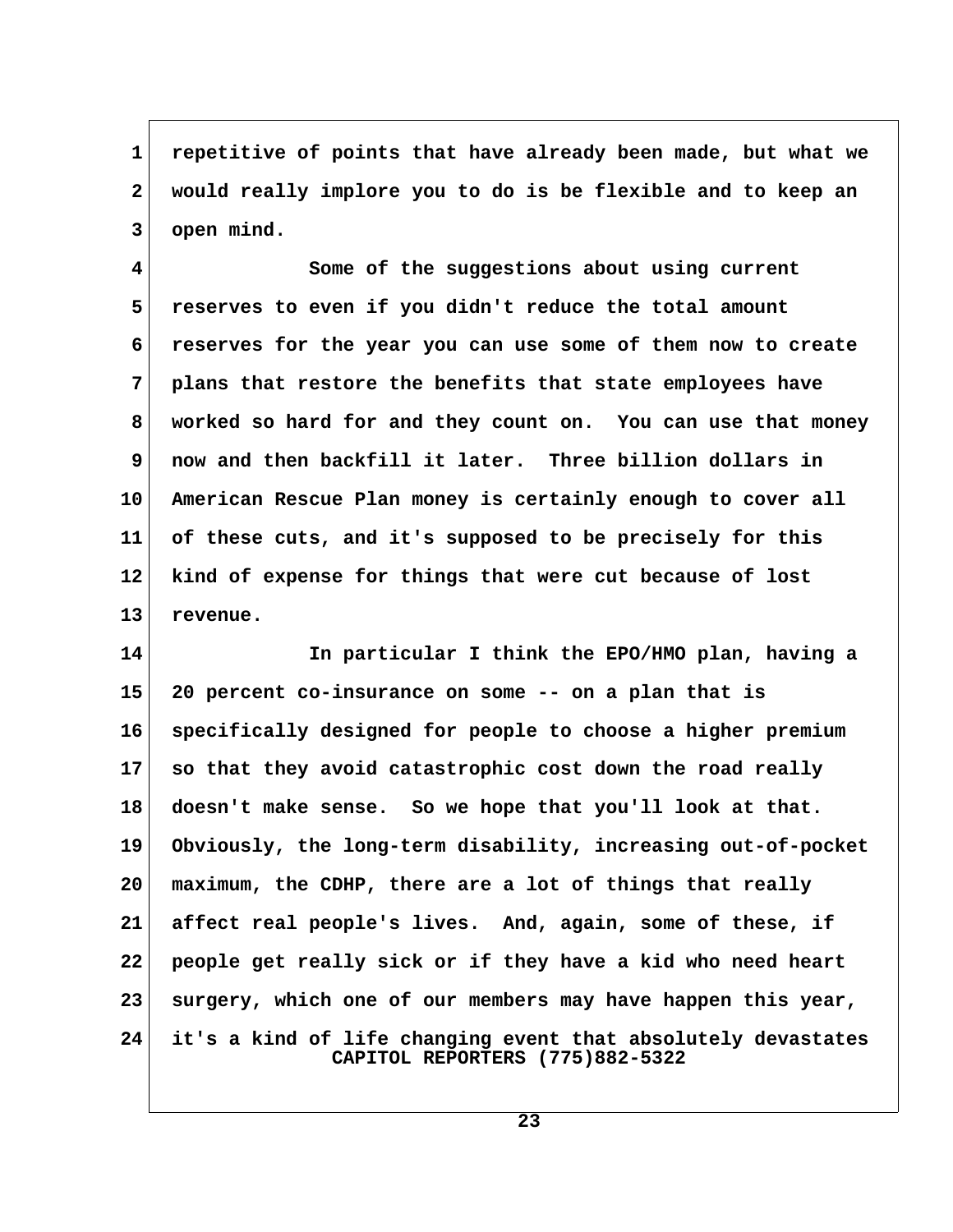$1$  a family.

| $\mathbf{2}$ | So we hope that you will be flexible. That                                                 |  |
|--------------|--------------------------------------------------------------------------------------------|--|
| 3            | you'll really put in the effort over the next month or two to                              |  |
| 4            | make sure that any revenues that you can get in, whether from                              |  |
| 5            | shifting reserves right now or from the legislature, that                                  |  |
| 6            | you're able to put that in to plan redesign, and if you have                               |  |
| 7            | to delay open enrollment for a few weeks we think that's well                              |  |
| 8            | worth it. Thank you so much for listening.                                                 |  |
| 9            | MR. MARTIN: Caller, and I apologize, there's                                               |  |
| 10           | only one name typed here, caller Patillo, please slowly speak                              |  |
| 11           | and spell your name for the record and make your comment.                                  |  |
| 12           | Caller with the last four digits 3048, please                                              |  |
| 13           | slowly state and spell your name for the record, and press                                 |  |
| 14           | star six to unmute.                                                                        |  |
| 15           | Okay. We have an unidentified caller call in                                               |  |
| 16           | user. Please slowly speak and spell your name for the record                               |  |
| 17           | and press star six to unmute. Caller with the last four                                    |  |
| 18           | digits 5227, please slowly speak, and spell your name for the                              |  |
| 19           | record and make your comment. Press star six to unmute.                                    |  |
| 20           | Madam Chair, that appears to conclude the public                                           |  |
| 21           | comment section.                                                                           |  |
| 22           | CHAIRWOMAN FREED: Thank you very much.                                                     |  |
| 23           | MR MARTIN: I was asked to remind all of the                                                |  |
| 24           | panelists please make sure you are muted if you are not<br>CAPITOL REPORTERS (775)882-5322 |  |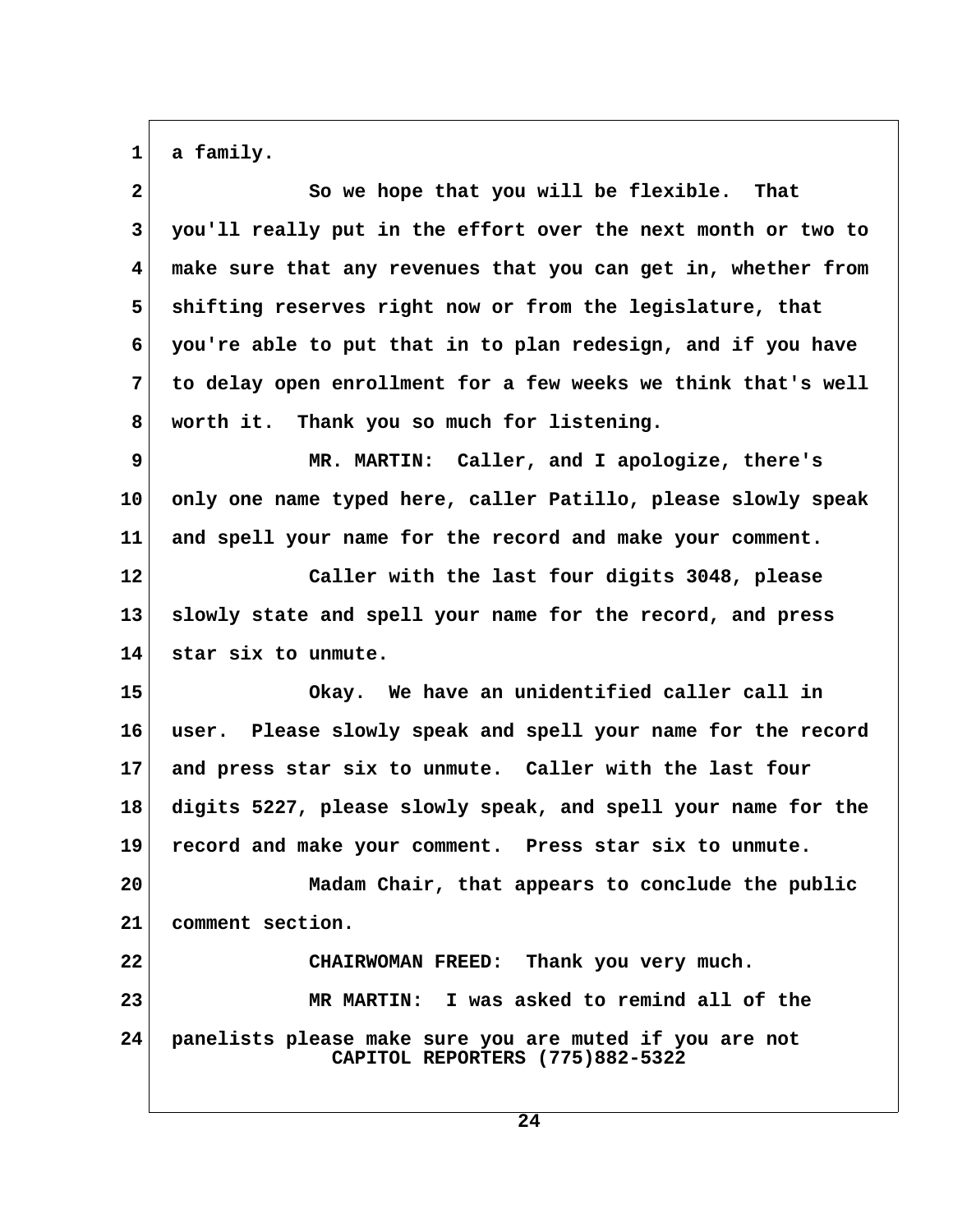1 currently speaking.

 **2 CHAIRWOMAN FREED: Thank you for that also. 3 All right. With that we'll move to Agenda Item 4 Three. 5 MS. MOONEYHAN: Thank you, Madam Chair, Brandee 6 Mooneyhan, deputy attorney for the record. 7 This agenda item is to allow me to make a 8 disclosure on behalf of the Board members who are eligible 9 for PEBP benefits. Of course, most of the items on today's 10 agenda have an indirect effect on the benefits. But in 11 particular Item Seven which involves selection of voluntary 12 benefits to be made available to members next year and Item 13 Eight which asks the Board to consider rates for the 2022 14 plan year relate directly to PEBP benefits available to 15 members, including Board members. 16 Pursuant to NRS 281A.420 on behalf of the Board 17 members who are eligible for PEBP benefits, I'm offering this 18 disclosure that they will be voting on those items that may 19 affect the benefits to them and/or their family members. I 20 know that the law does not preclude them from voting on these 21 items. 22 And I would invite any member that has an 23 additional ethics disclosure to make it now. Thank you. 24 CHAIRWOMAN FREED: Thank you, Ms. Mooneyhan. I CAPITOL REPORTERS (775)882-5322**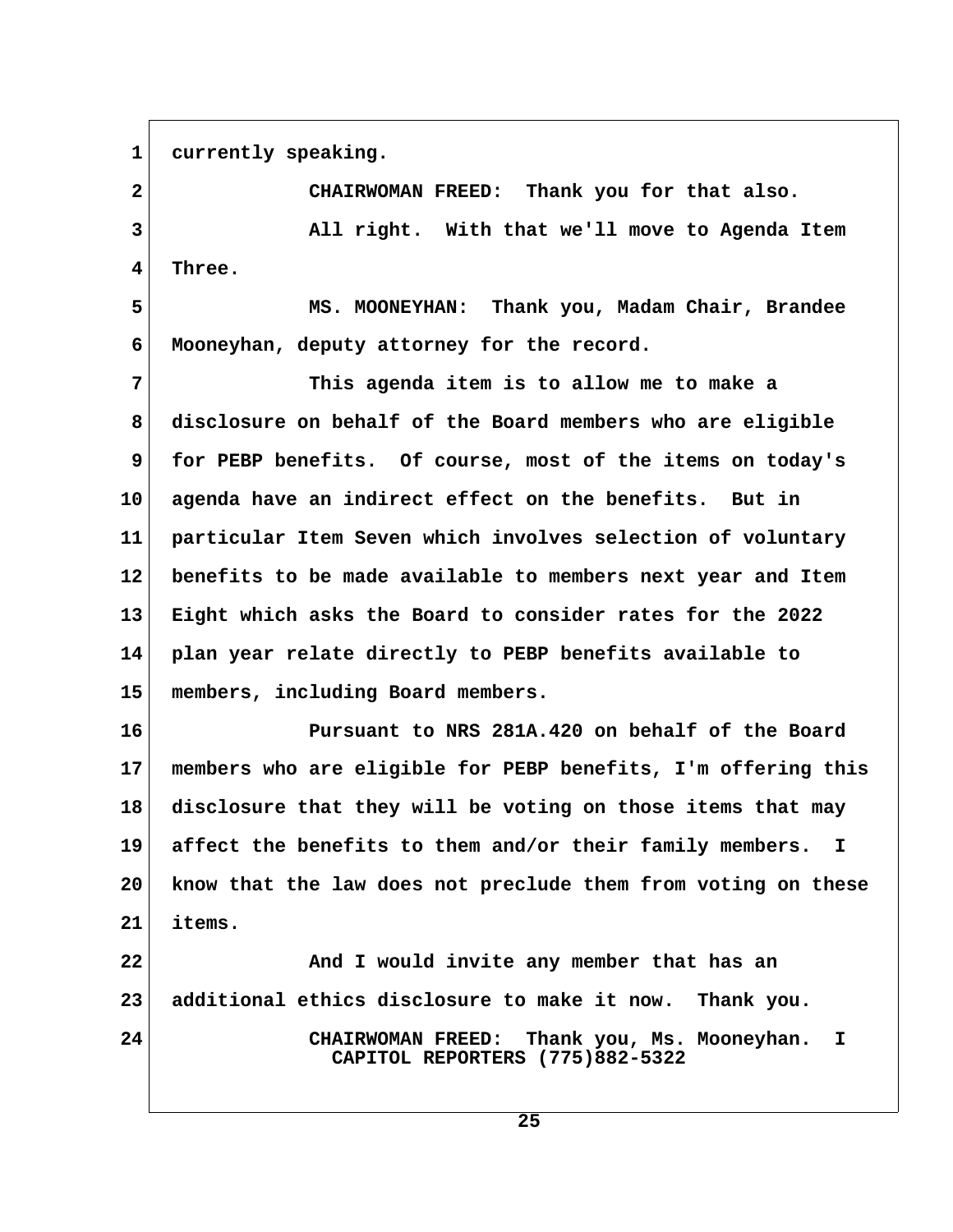1 appreciate that.

| $\mathbf{2}$ | With that request don't we move to Agenda Item                                 |  |
|--------------|--------------------------------------------------------------------------------|--|
| 3            | Four, the consent agenda, which, Board members, as you know                    |  |
| 4            | is a group of reports, including the minutes and all of the                    |  |
| 5            | vendor reports, and I will accept a motion to accept all of                    |  |
| 6            | these reports as well as the minutes unless any of you would                   |  |
| 7            | like to pull any one item under Agenda Item Four, so.                          |  |
| 8            | MEMBER VERDUCCI: Yes, Tom Verducci for the                                     |  |
| 9            | I would like to pull 4.4.5.<br>record.                                         |  |
| 10           | CHAIRWOMAN FREED: Okay.                                                        |  |
| 11           | MEMBER AIELLO: And this is Betsy Aiello.                                       |  |
| 12           | And I just have a quick comment on 4.3.1, and so                               |  |
| 13           | I would like to pull that and 4.3.2. They are just two quick                   |  |
| 14           | little things.                                                                 |  |
| 15           | CHAIRWOMAN FREED: Okay. Whoops, sorry. I'm                                     |  |
| 16           | having trouble muting and unmuting this morning.                               |  |
| 17           | All right. Then we will pull 4.3.1, 4.3.2 and                                  |  |
| 18           | 4.4.5 for discussion. I'll accept a motion to approve accept                   |  |
| 19           | everything but those three I just named.                                       |  |
| 20           | VICE CHAIR FOX: Madam Chair, Linda Fox for the                                 |  |
| 21           | record. I will make that motion.                                               |  |
| 22           | CHAIRWOMAN FREED: Thank you, Vice Chair Fox. Do                                |  |
| 23           | I have a second?                                                               |  |
| 24           | MEMBER LINDLEY: Chair Freed, Tim here. I'll<br>CAPITOL REPORTERS (775)882-5322 |  |
|              |                                                                                |  |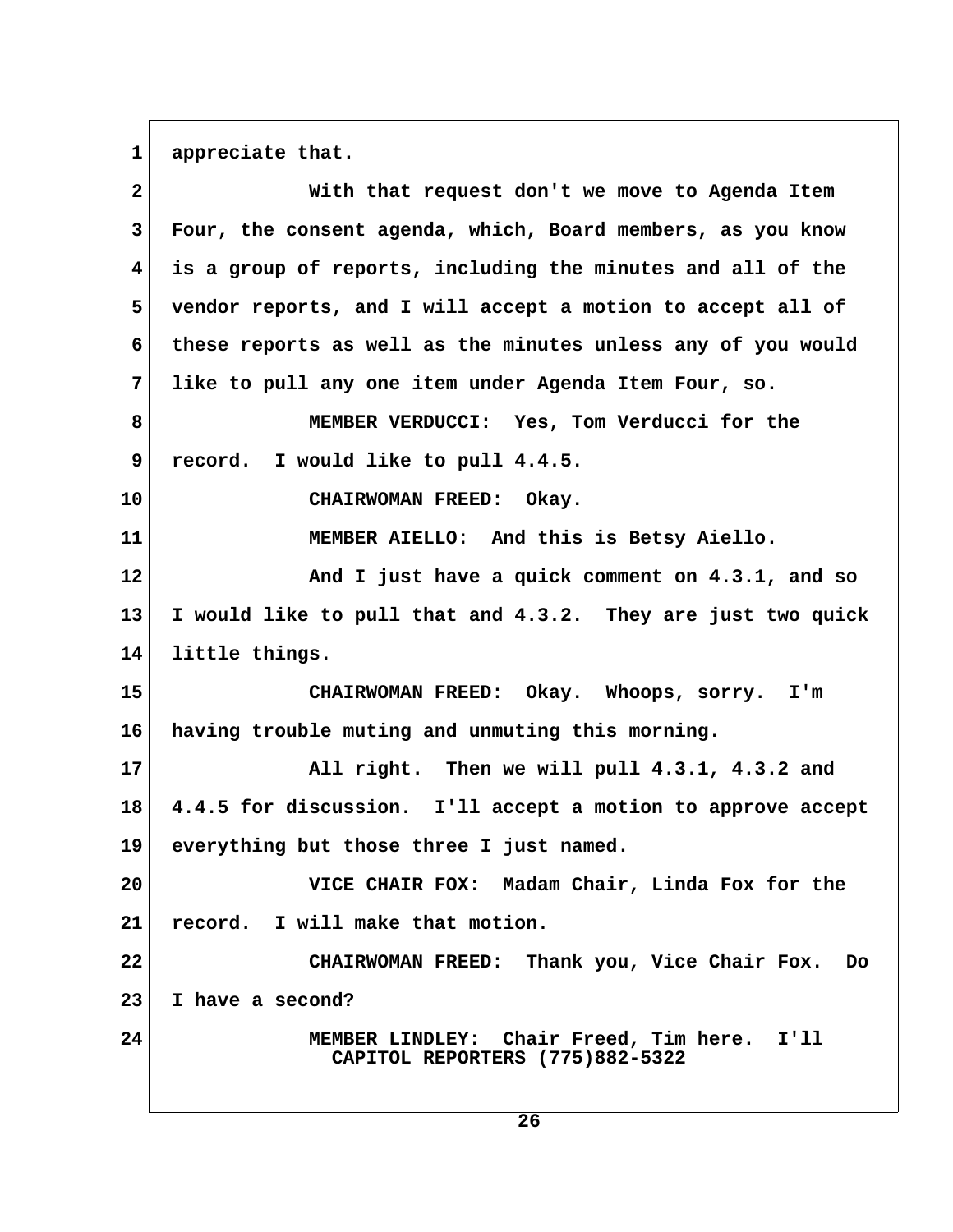**1 second. 2 CHAIRWOMAN FREED: Thank you, Mr. Lindley. 3 All those in favor please say aye or, you know, 4 wave -- wave your hand in your little Zoom box. 5 (The vote was unanimously in favor of the 6 motion.) 7 CHAIRWOMAN FREED: Thank you, everybody. Motion 8 passes. 9 So why don't we go back to 4.3.1 and 4.3.2. 10 Betsey, it's all yours. 11 MEMBER AIELLO: Okay. Thank you. And as I said, 12 it's very small. On 4.3.1 on page one, up at the top, the 13 comparison listed both years as 2020. I have to pull up to 14 it here. Sorry. But so let me go back. It's -- it's page 15 one of the budget report. I'm sorry, let's see. It's page 16 20. It's hard to scroll, but I didn't want to pull all of 17 this out. 18 CHAIRWOMAN FREED: Are you reading this -- are 19 you reading this packet on-line? 20 MEMBER AIELLO: Yes. 21 CHAIRWOMAN FREED: That explains it. That's 22 tough. 23 MEMBER AIELLO: Yes. 24 CHAIRWOMAN FREED: I always make hard copies. CAPITOL REPORTERS (775)882-5322**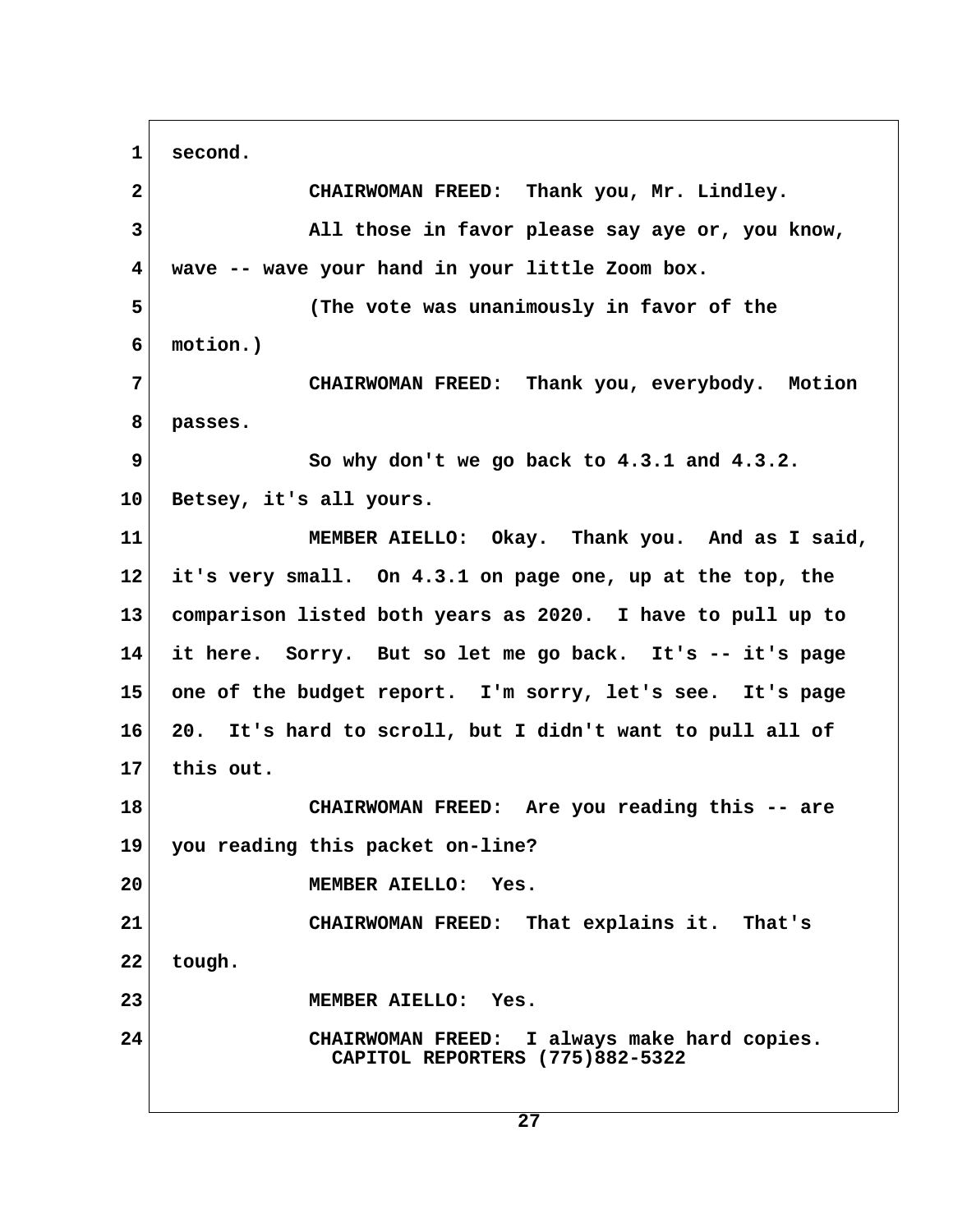1 Okay. Go ahead.

| $\mathbf{2}$            | MEMBER AIELLO: So it says shown below is a                                         |
|-------------------------|------------------------------------------------------------------------------------|
| $\mathbf{3}$            | summary of operational budget accounts status of, as of                            |
| $\overline{\mathbf{4}}$ | December 31, 2020, with comparisons to the same fiscal year                        |
| 5                       | in 2020. So I think one of those should be 2021. That's                            |
| 6                       | all, just a minor change unless I'm wrong here and then --                         |
| $7\phantom{.}$          | that's the only comment I had on the budget report. Does                           |
| 8                       | that make sense? Yeah, okay.                                                       |
| 9                       | To approve it I just am asking for that one                                        |
| 10                      | correction.                                                                        |
| 11                      | CHAIRWOMAN FREED: Oh, okay. I'm going to ask                                       |
| $12 \,$                 | Cari Eaton, does that make sense to you? Sorry, this is                            |
| 13                      | Laura Freed for the record. Sorry. Capitol Reporters, I                            |
| 14                      | always do that to you.                                                             |
| 15                      | MS. RICH: Cari, you're on mute. We can't hear                                      |
| 16                      | her.                                                                               |
| 17                      | We'll make the correction. Yes, we will make                                       |
| 18                      | that correction. Thank you.                                                        |
| 19                      | MEMBER AIELLO: Sorry. It was just a minor                                          |
| 20                      | little thing.                                                                      |
| 21                      | And then on -- should I move on to the next CDHP                                   |
| 22                      | utilization?                                                                       |
| 23                      | CHAIRWOMAN FREED: Yes, ma'am.                                                      |
| 24                      | MEMBER AIELLO: And that one is on page three of<br>CAPITOL REPORTERS (775)882-5322 |
|                         |                                                                                    |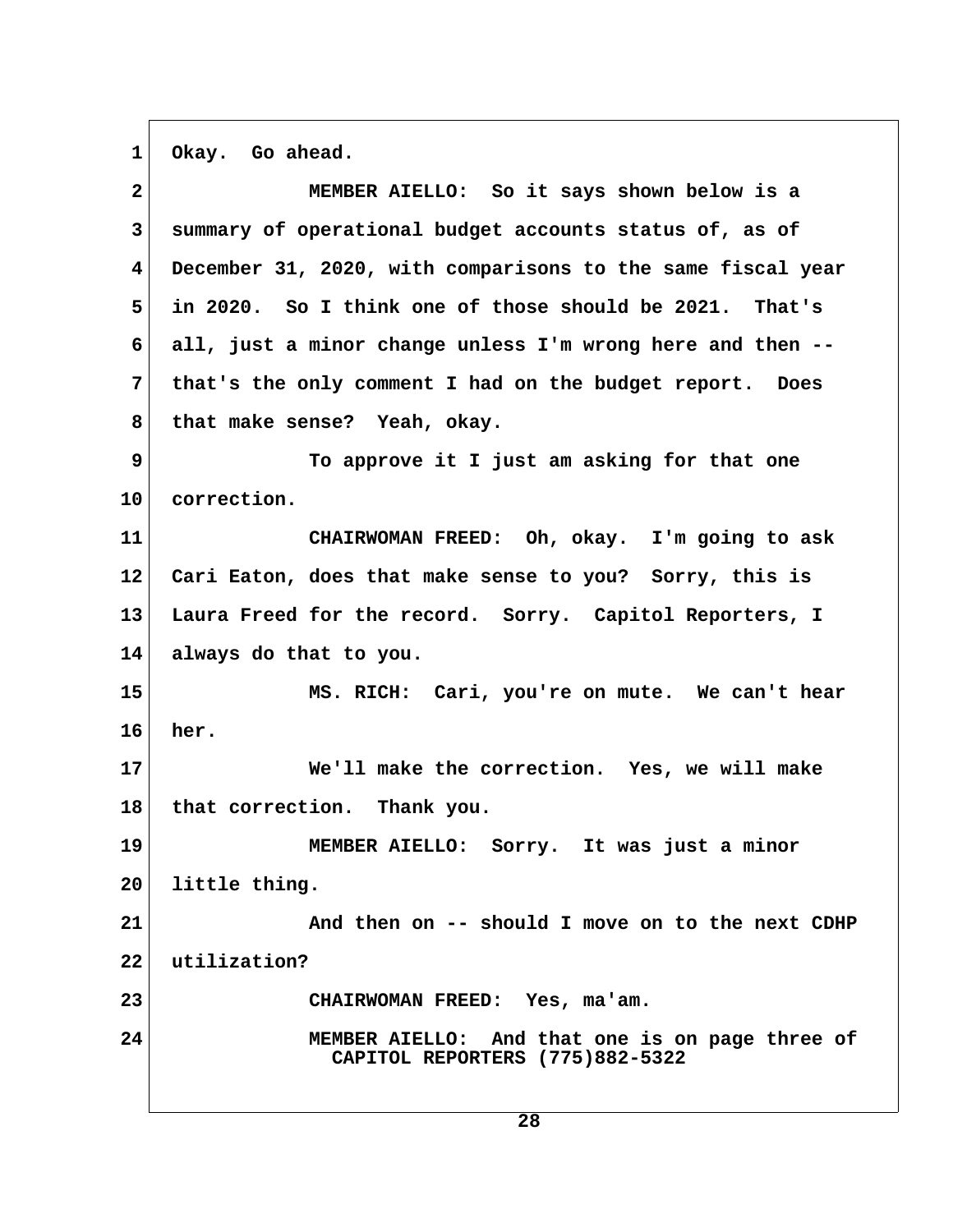**1 eight, and I just had a question, again, that it said that 2 within the report I have a question because it says, I'm 3 wondering how could the plan cost go up if everything else, 4 member numbers, cost per member are down but the summary said 5 the plan cost went up, and so that's just a question. 6 MS. RICH: So for the record Laura Rich. 7 So you're saying for medical costs increase for 8 primary participants. So overall, the -- the -- there was a 9 decrease in the population. This is comparing, you know, 10 quarter -- a quarter over quarter. 11 So I don't know if maybe, do we have Nathan on 12 that can kind of talk about. I think it will be a good 13 opportunity to have Nathan come on and talk about how 14 utilization has changed in the last several months and year 15 to, you know, because we've had some conversations about the 16 emergency room visits and why some of these costs have or I'm 17 sorry, the urgent care visits and -- and emergency room 18 visits as well, why they are so volatile through the -- 19 through this plan year specifically. And I think that maybe 20 he can speak to what is happening across the board across 21 their book of business. If we have Nathan on the line. 22 MEMBER AIELLO: And let me see if I can be a 23 little clearer because on page, let me see, page two of 24 eight, at the top it says population decreased for primary, a CAPITOL REPORTERS (775)882-5322**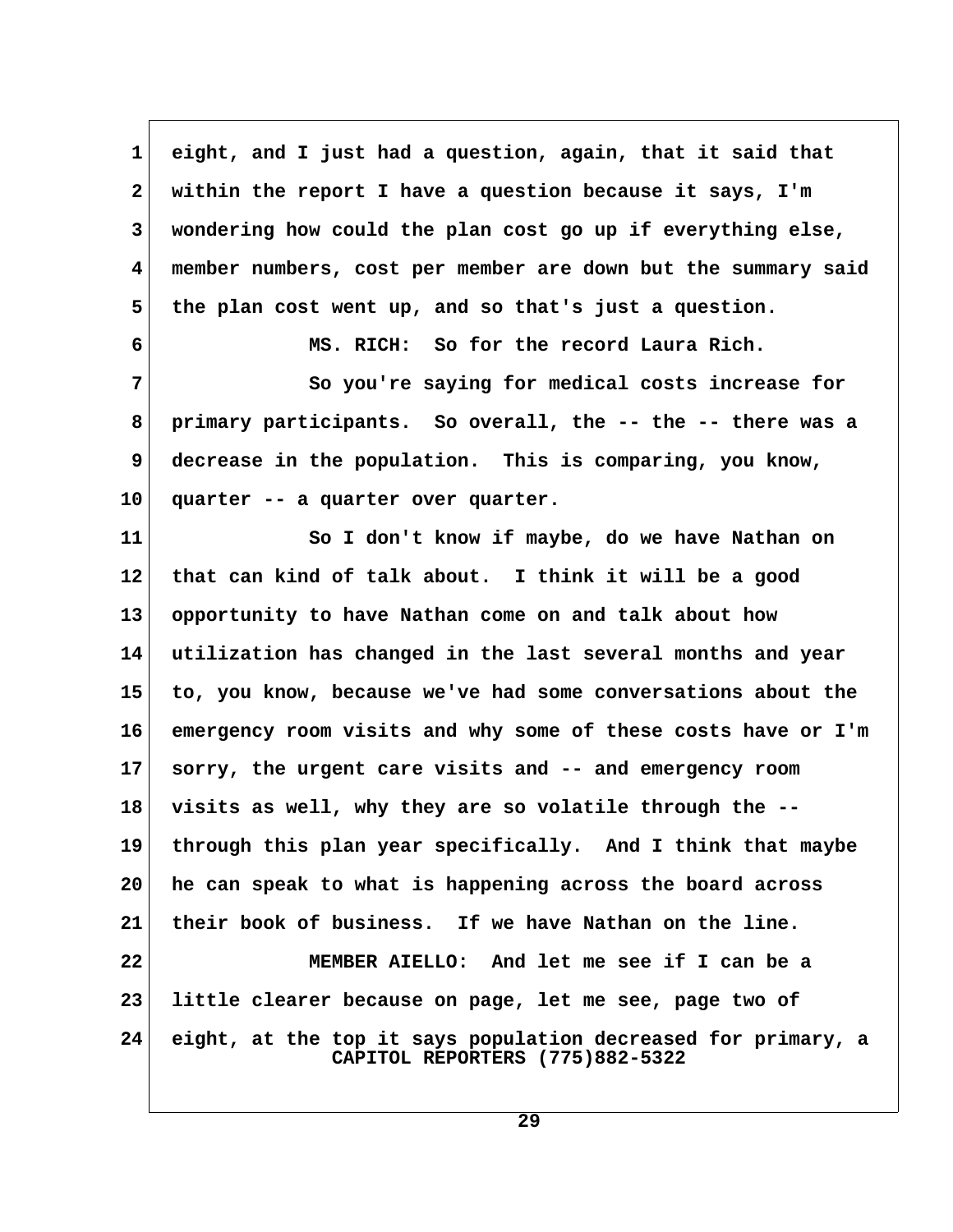**1 1.1 percent decrease for primary participants. Medical costs 2 was a 12.6 percent decrease for primary participants, as well 3 as a 12.7 decrease for a participant's plus dependents. But 4 then on page three of eight it says total plan costs increase 5 24 percent.**

 **6 So that's where I got confused. It said the 7 number went down and the cost per person went down with the 8 total cost went up. That's -- so it mixed between page two 9 of eight and three of eight.**

**10 MR. MEYER: Hi. This is Nathan Meyer for the 11 record.**

**12 So what Executive Officer Rich was referring to, 13 so the overall plan costs are down on a per member basis, but 14 there are some variables to that due to some of -- some of 15 the impacts from COVID. For example, if you look at the 16 average plan paid for urgent care it's up significantly 17 quarter over quarter and that is due to the fact that -- that 18 the plan is picking up much higher share of those costs as 19 compared to prior quarters due to the fact that we saw a 20 large number of COVID related visits to the urgent care which 21 are mandated to be paid at 100 percent. So, therefore, the 22 member cost shifted down significantly and the plan cost 23 moved up.**

**24 MEMBER AIELLO: Okay. That's just where I was CAPITOL REPORTERS (775)882-5322**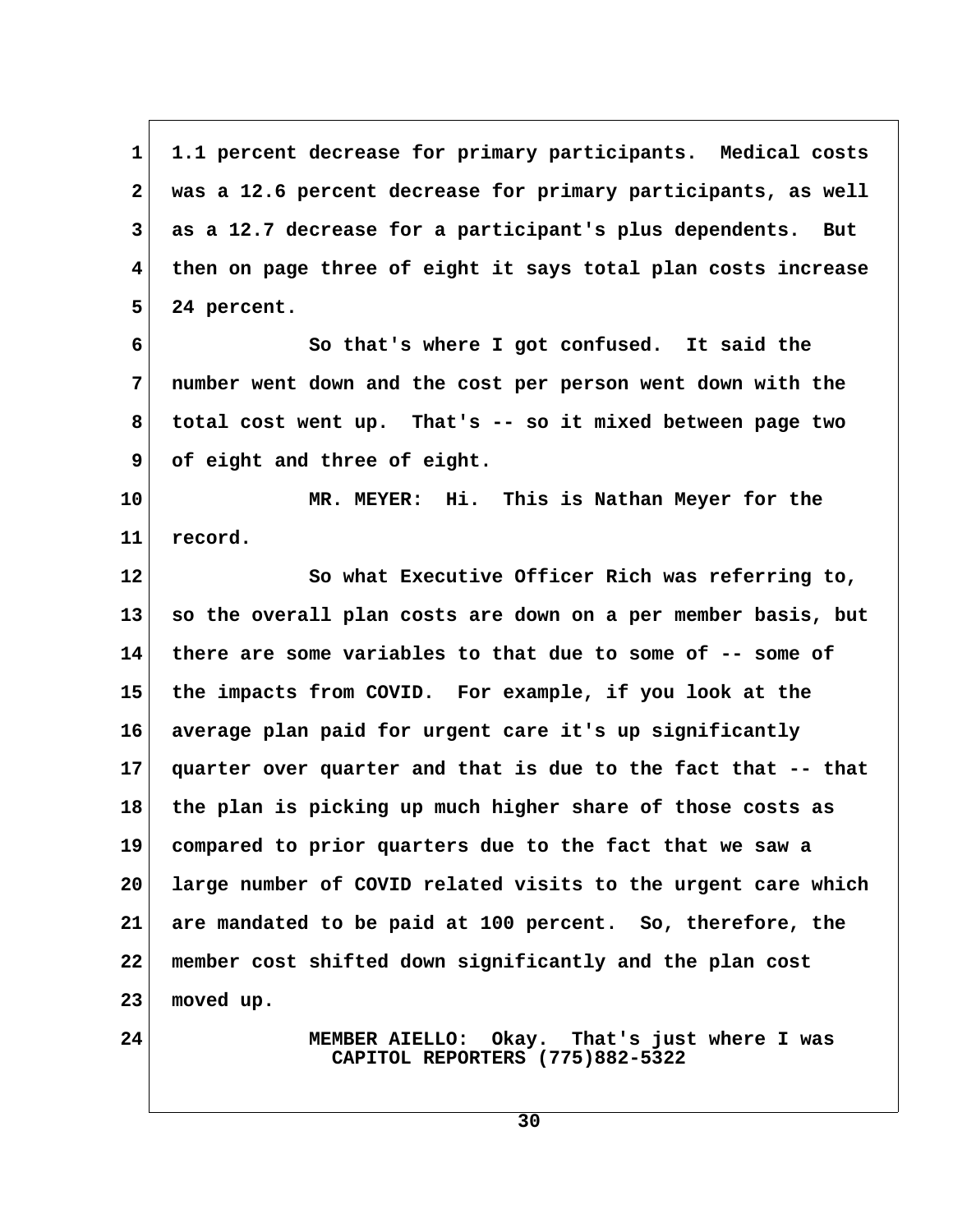**1 confused and if the members got, from the cost per member 2 dropped how the overall, but if the urgent care makes up that 3 difference. 4 MS. RICH: Additionally, for the record Laura 5 Rich. 6 Additionally, Betsey, there's also a pharmacy 7 component to this, and so there's -- we've had a fairly 8 significant increase in pharmacy as well, and so I think this 9 is where you're seeing a lot of the increase. The medical 10 not so much but the pharmacy has really contributed to this. 11 MEMBER AIELLO: Okay. Okay. Those were my two 12 questions. And thank you for the time. 13 CHAIRWOMAN FREED: This is Laura Freed. You're 14 welcome. And I'll move to Tom in Item 4.4.5. 15 MEMBER VERDUCCI: Thank you, Chair Freed. Tom 16 Verducci for the record. 17 I just wanted to point out on section, make sure 18 I got the right section here, 4.4.5, as far as the 19 performance guarantee we have guarantees that were not met 20 here. And, you know, in light of the pandemic I would just 21 like to address, you know, if it was some underlying reason 22 why the performance wasn't met and if it was a financial 23 performance guarantee tied to that and perhaps there's a 24 reason why. CAPITOL REPORTERS (775)882-5322**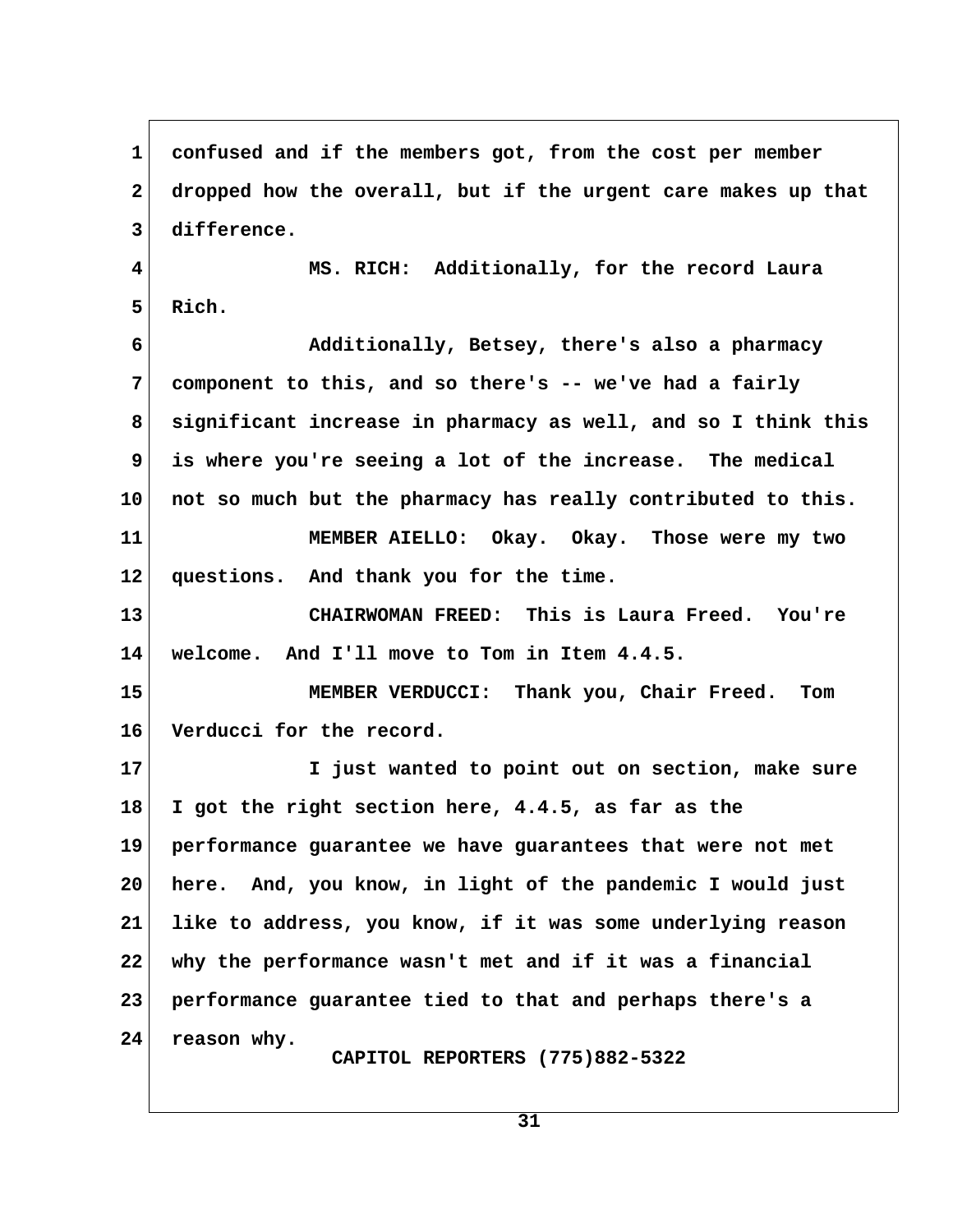1 I can see the call center being delayed with the  **2 pandemic and, you know, perhaps we should be somewhat lenient 3 here. But I would like to just discuss and see why we're 4 having the continued performance guarantee that's not being 5 met. 6 MS. RICH: So thank you, Mr. Verducci. Laura 7 Rich for the record. Yes, thank you for pulling this. 8 We have actually been in discussions recently 9 with -- with Willis Towers Watson and we do have Chris Garcia 10 on the line available to speak on this. 11 What I do want to point out is, yes, so we 12 have -- we have a zero dollar contract with Willis Towers 13 Watson, and so these performance, misperformance guarantees 14 are not credited from any -- anything that we pay them. They 15 actually would pay for those misperformance guarantees. 16 However, we had a recent situation where because 17 of a new implementation with a new vendor, specifically 18 our -- our new enrollment and eligibility vendor, there was 19 a -- there was a need to integrate the Willis Towers Watson 20 filed formats and in some more integration between the new 21 vendor and Willis Towers Watson. So obviously that comes at 22 a cost to the -- to all of the vendors, and there was a cost 23 of about \$10,000 associated with that move. 24 Willis Towers Watson did agree to waive it in CAPITOL REPORTERS (775)882-5322**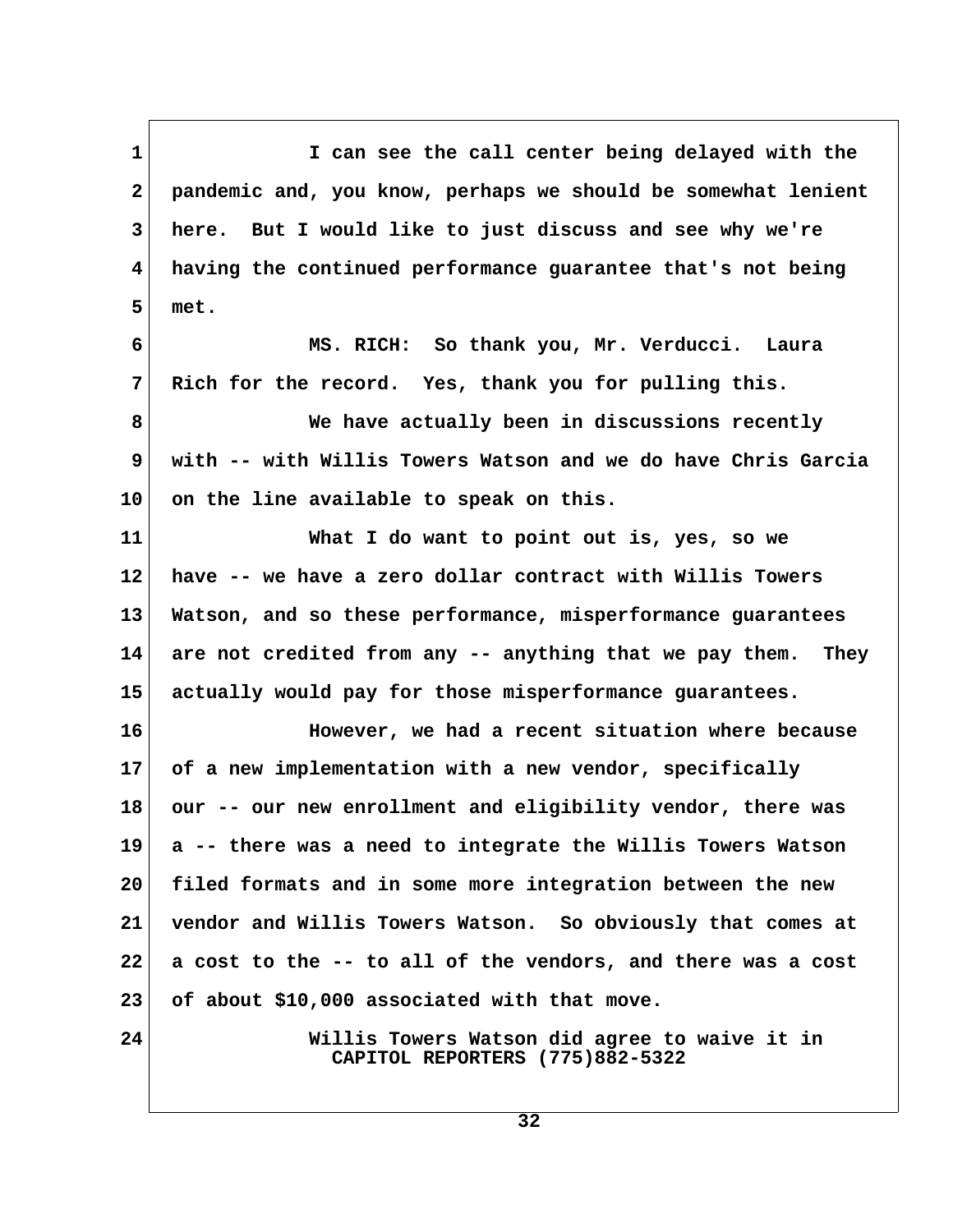1 this situation because, you know, we had no mechanism really  **2 to -- to be able to easily facilitate a payment for that 3 because we have a zero dollar contract for them. So they did 4 agree to waive that integration fee. They have two 5 misperformance guarantees, and Chris Garcia can speak to why 6 that was but this is -- it's very similar to what a lot of 7 organizations are facing right now. It's, you know, work 8 force issues due to COVID-19.**

 **9 I would be -- I would propose to the Board in 10 this situation if there is an appetite to waive those -- 11 those misperformance guarantees which add up to \$4,000, I 12 would -- I would support that because of the 10,000 dollar 13 fee waiver that they provided to PEBP just recently as well 14 and the fact that, you know, there's been obviously across 15 the board some issues with call centers and workforce 16 staffing because of the pandemic.**

**17 But I will pass this to Chris Garcia if he's on 18 the line and he can give some more supporting information. 19 MR. GARCIA: Yes, this is Chris Garcia. Can you 20 all hear me? 21 MS. RICH: We can.**

**22 MR. GARCIA: Okay, great. Thanks, Laura. Again, 23 for the record this is Chris Garcia with Willis Towers Watson 24 Individual Marketplace. CAPITOL REPORTERS (775)882-5322**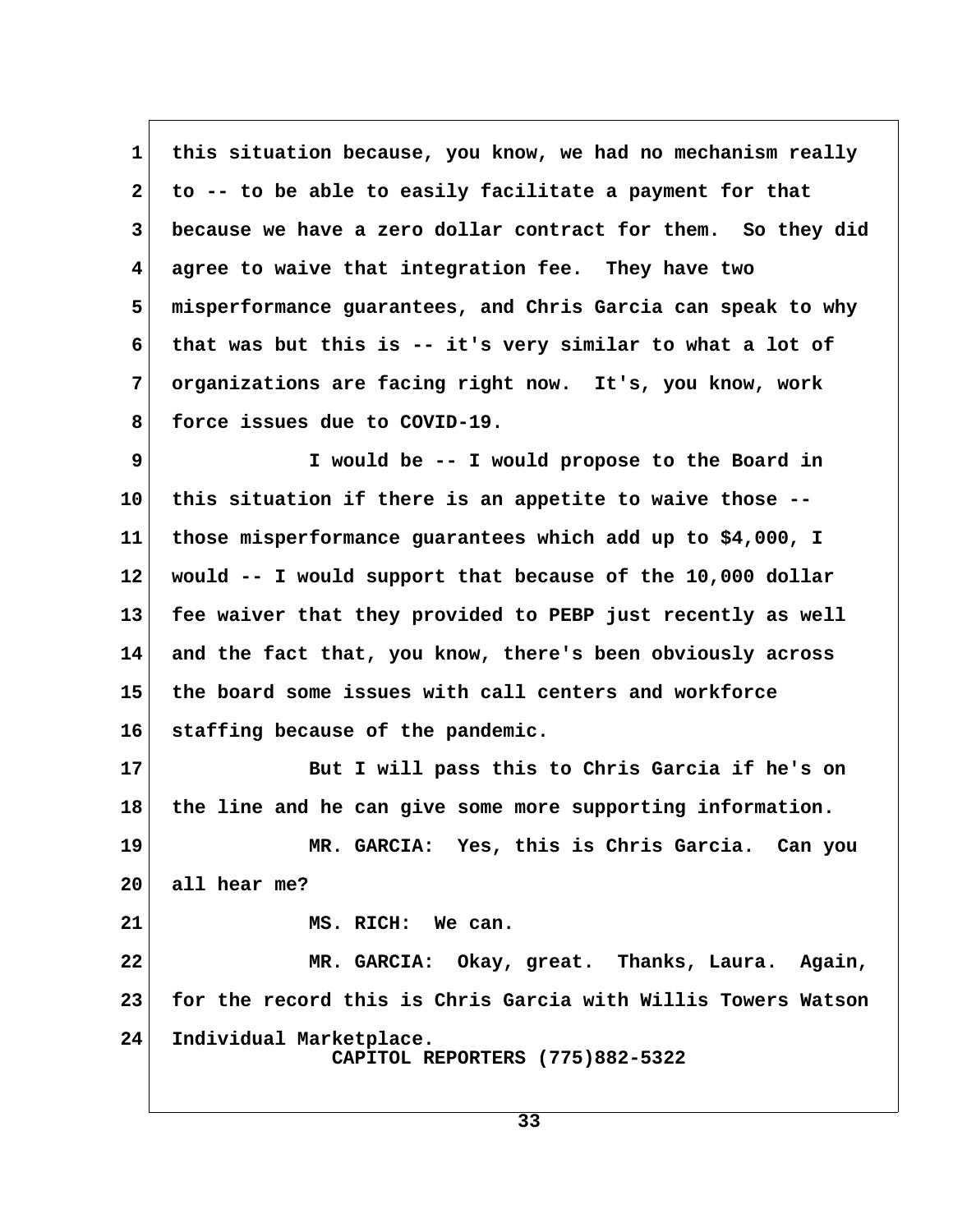**1** Mr. Verducci, thank you for the opportunity to  **2 talk about the missed SLA. In particular for the average 3 speed to answer SLA, I know that that's one that was missed. 4 We target for year '24 which is physical year '22. We target 5 a less than five-minute speed to answer. This is our busiest 6 quarter of the year. It's when Medicare Open Enrollment 7 occurs.**

 **8 I tried to add some -- some reporting a little 9 bit later on in the document. If you can -- if you have the 10 report that we provided open to you, on page, on the next 11 page down, on page seven of that document I added some 12 information in there related to Medicare Open Enrollment plan 13 changes to 2021, and I wanted to just highlight a couple of 14 items in this section of the report for you that kind of 15 leads to hopefully you'll understand why we saw an increase 16 in call volume which led to an increase in the average speed 17 to answer for calls that were coming into our service center.**

**18 What we saw in 2020 was that a lot of retirees 19 were really focused on healthcare due to COVID-19, and you 20 can see this report shows a comparison to plan changes that 21 were made for 1-1 2020 on the right-hand side.**

**22 Then we also have plan changes for 1-1 2021 that 23 were made during Medicare Open Enrollment season. The middle 24 row here shows a significant increase in the number of people CAPITOL REPORTERS (775)882-5322**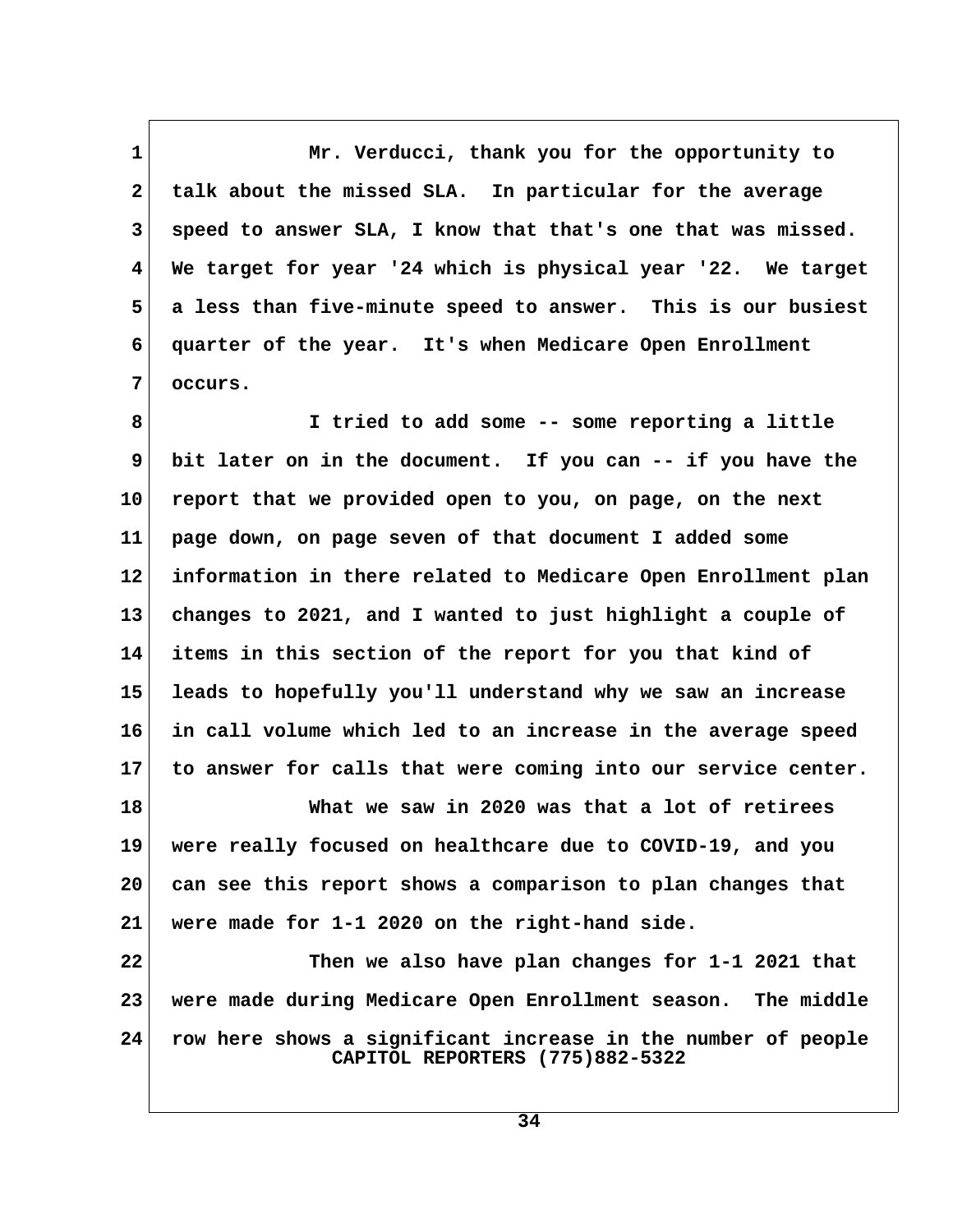**1 that made plan changes from one Medicare advantage plan to 2 another Medicare advantage plan. You can see for 2021 we had 3 888 people that made those changes whereas the year before we 4 had only 247.**

 **5 If you think that -- if you think about the 6 average length of a call for someone who is looking to make 7 plan changes is over an hour you can see how that significant 8 increase in just that one area would drive longer calls which 9 then ultimately lead to longer wait times. So it was a very 10 busy Medicare Open Enrollment season that wasn't anticipated 11 as highly as it could have potentially been just because we 12 didn't know what to expect with the impacts of COVID-19.**

**13 So I just want to illustrate that that's some 14 statistical data that shows that people were calling in 15 making plan changes which drive, wait times drive call volume 16 and ultimately impacted that service level agreement.**

**17 MEMBER VERDUCCI: Tom Verducci for the record. 18 Chris, thank you very much.**

**19 You know, I think in light of the pandemic and we 20 have 92 percent satisfaction guarantee rate. We've had 21 performance guarantees in the past where we have instituted 22 fines with Willis Towers and Watson, and I do think that it 23 should be a situation where it is waived. You know, given 24 the fee waiver that you're currently doing for the CAPITOL REPORTERS (775)882-5322**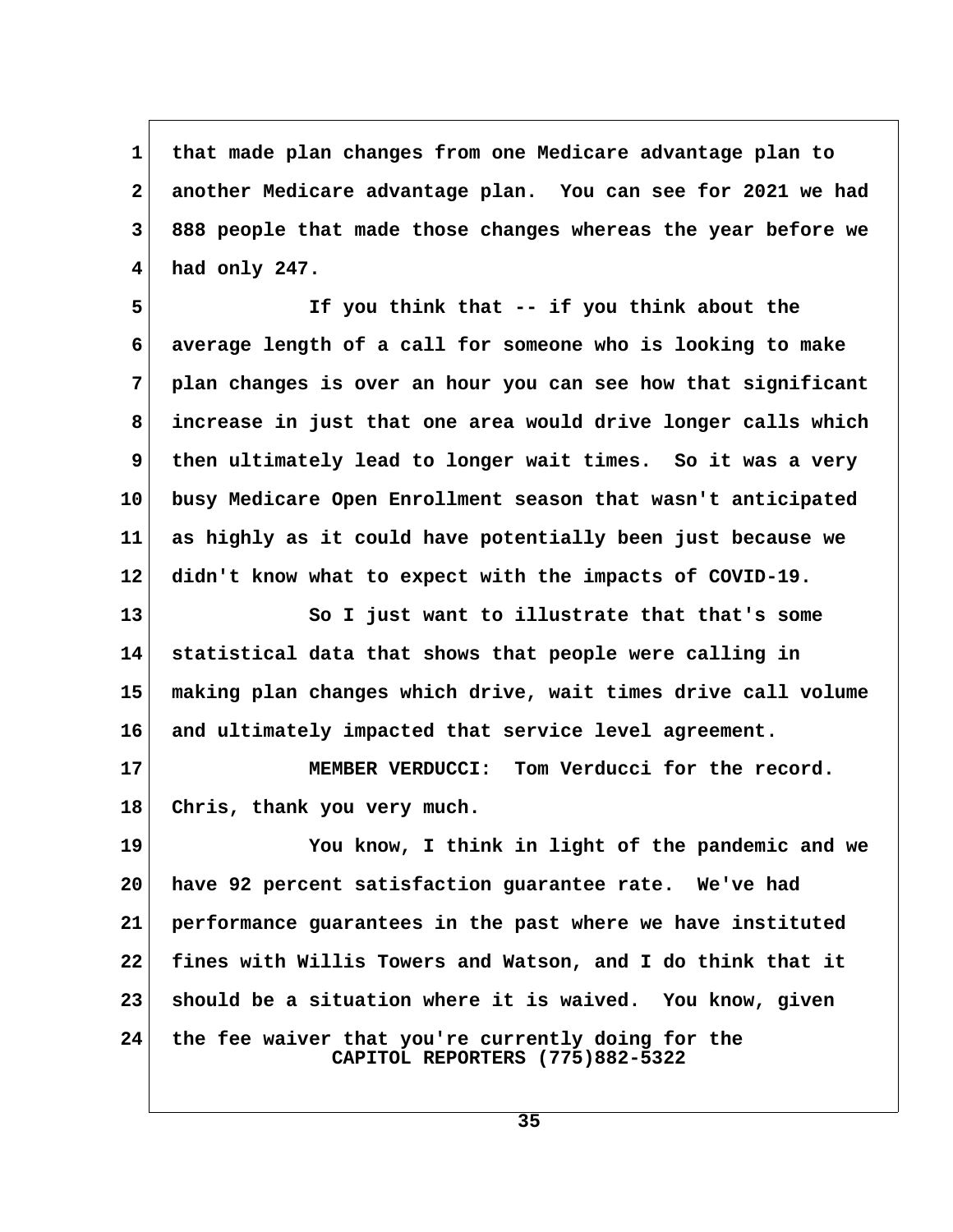**1 satisfaction, at 92 percent I think it should be taken into 2 consideration, and I really do think that this time around it 3 should be waived. That would be all my comment. 4 MEMBER KELLEY: Chair Freed, I just have a 5 follow-up question if I may. 6 CHAIRWOMAN FREED: Sure. 7 MEMBER KELLEY: I'm just wondering, it's a 8 significant increase in traffic for 24 so what has Towers 9 Watson learned and what are you going to do next fourth 10 quarter to, so that this doesn't happen again? Because eight 11 and a half minutes is a long time for a retiree to sit on the 12 phone to waiting to have their call answered. So I'm just 13 wondering, you know, what programs or processes you guys have 14 put in place to ensure this doesn't happen again. 15 MR. GARCIA: Chair, again Chris Garcia with 16 Willis Towers Watson for the record. So thank you for the 17 question. 18 So there's a few things that we do each year. So 19 one is there's forecasting for call volumes that's done after 20 the Medicare Open Enrollment season ends in anticipation of 21 hiring seasonal employees during the summer to get them 22 trained and staffed for the upcoming Medicare Open Enrollment 23 season. So obviously looking back at 2021 and the increase 24 call volume we have seen, that's going to impact that CAPITOL REPORTERS (775)882-5322**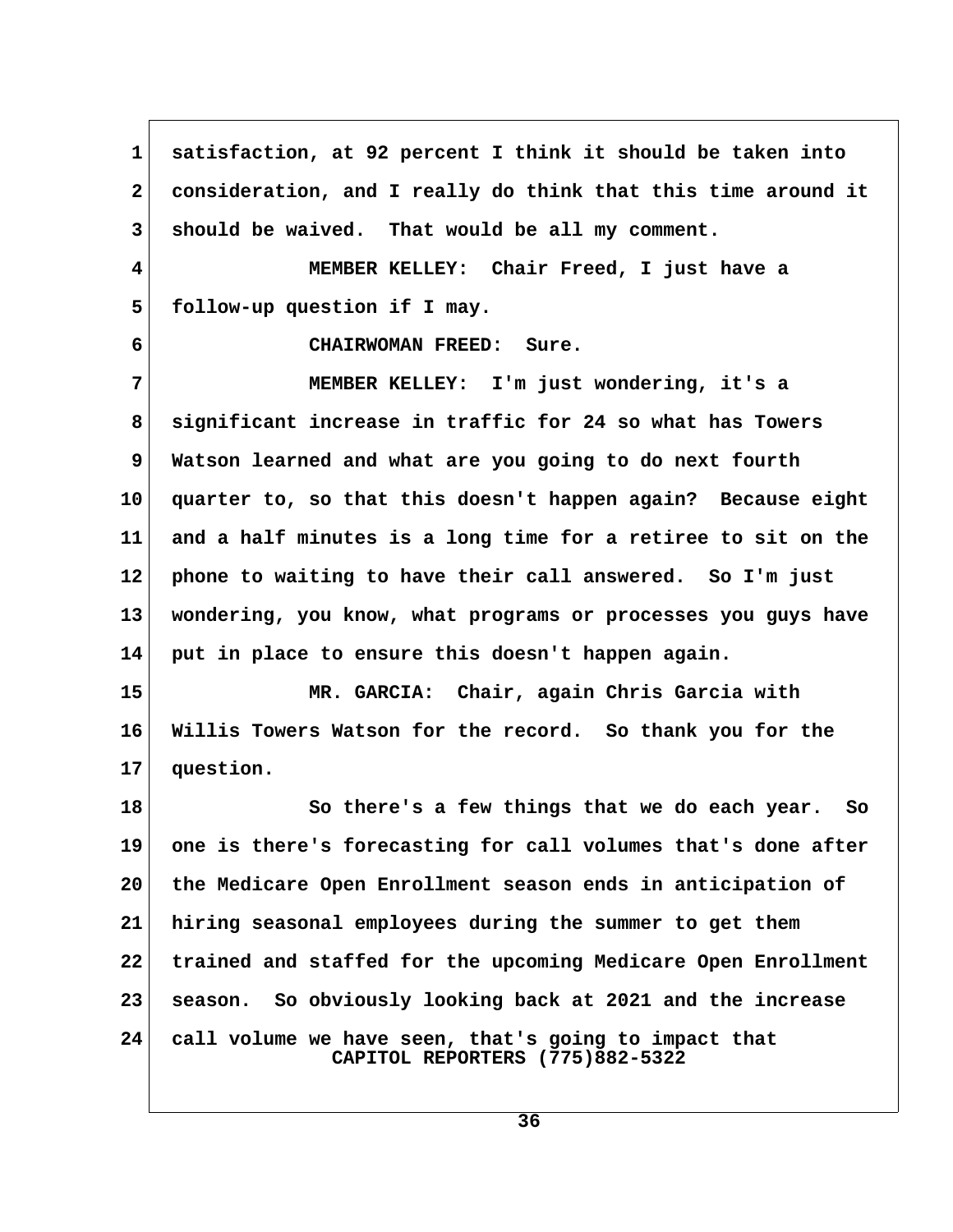**1 staffing from that perspective.**

 **2 Another challenge and Laura Rich kind of alluded 3 to this a little bit, we did have some staffing challenges 4 leading up to into the Medicare Open Enrollment season. We 5 were prepared to handle staffing and bring on new available 6 seasonal employees to help with the service center, you know, 7 leading up to the 2021 Open Medicare Open Enrollment season.**

 **8 One of the challenges we saw though is once we 9 went live our representative, many of them were not working 10 in our -- one of our three service center locations due to 11 COVID, many of them were working from home. We had to deal 12 with, you know, basically internet service providers and so 13 individual homes. If you can imagine when COVID hit in 14 particular for those of us with young children getting on for 15 school there were a lot of internet issues locally for some 16 people. We actually dealt with that quite a bit where an 17 individual customer service rep would be on-line. They would 18 be on a call. Then they would lose their internet connection 19 due to band-with issues, and that call would end up being 20 dropped.**

**21** And in the future we expect to be able to fully **22 staff our service centers and move away from having our 23 representatives work from home. So that should be something 24 that should be a positive impact for the upcoming Medicare CAPITOL REPORTERS (775)882-5322**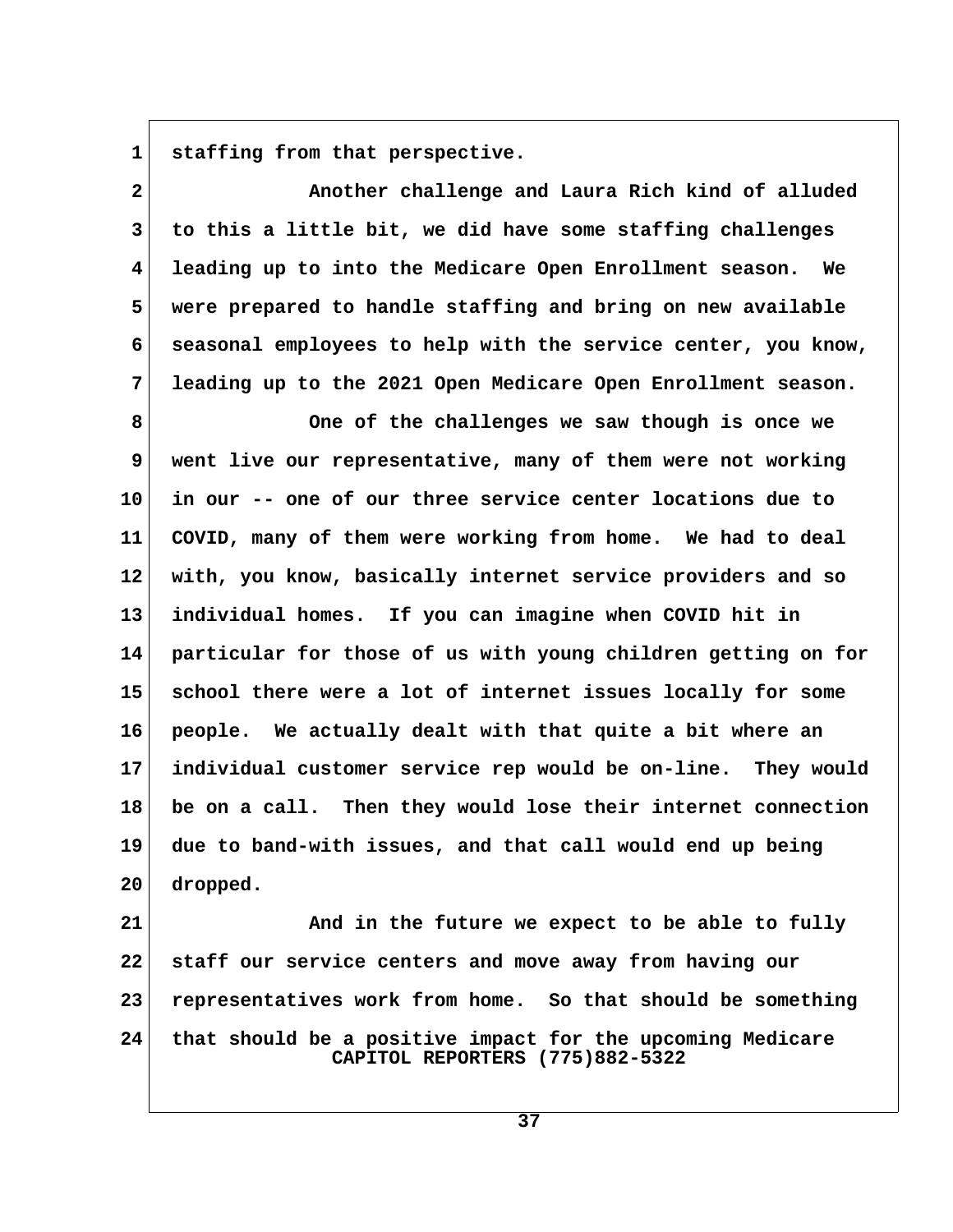1 Open Enrollment season that we'll have later this year.  **2 MEMBER KELLEY: Thank you. 3 MR. GARCIA: You're welcome. 4 CHAIRWOMAN FREED: This is Laura Freed. 5 With that, Board members, does anyone else have 6 any questions for Willis Towers Watson? Okay. Hearing none 7 I would accept a motion to accept with the correction to 8 4.3.1 the reports under 4.3.1 and 4.3.2 and 4.4.5. 9 MS. RICH: Chair Freed? 10 CHAIRWOMAN FREED: Yes. 11 MS. RICH: This is Laura Rich. 12 I think on 4.4.5 we also need to add a motion as 13 to whether or not we are going to waive the fees or not. 14 CHAIRWOMAN FREED: Thank you for that. 15 MEMBER AIELLO: This is Betsey. 16 I make a motion to accept the reports of 4.3.1, 17 4.3.2, 4.4.5, and I'll make a second motion or -- or expand 18 this to waive the fees for the performance indicators. 19 CHAIRWOMAN FREED: Okay. Do I have a second? 20 VICE CHAIR FOX: Linda Fox for the record. I 21 will second that motion. 22 CHAIRWOMAN FREED: Thank you. 23 All right. All in favor signify by saying aye, 24 please. Any opposed say no. CAPITOL REPORTERS (775)882-5322**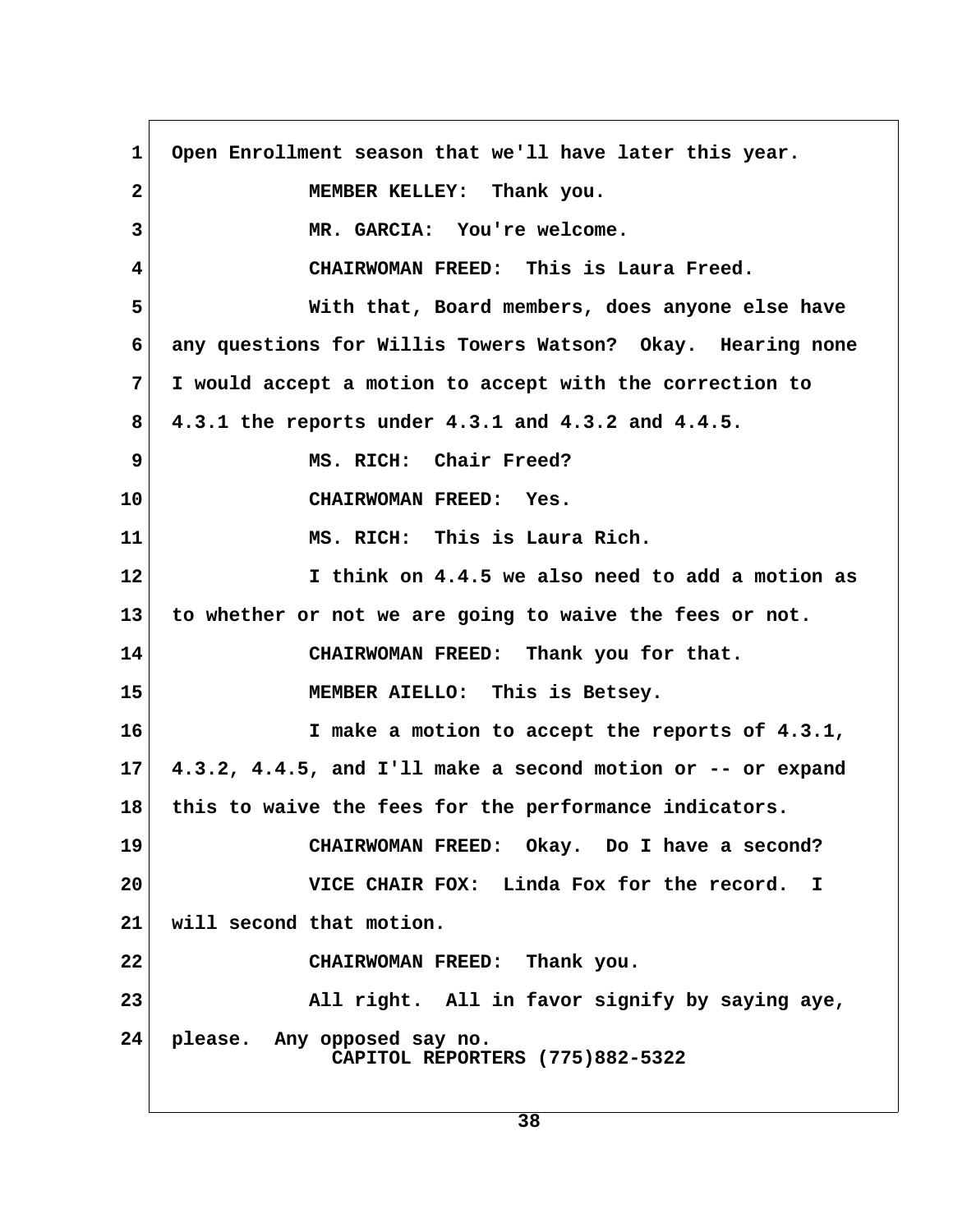**1 (The vote was unanimously in favor of the 2 motion.) 3 CHAIRWOMAN FREED: Okay, great. Motion carries. 4 With that we can move on to Agenda Five, which is 5 an informational item. 6 MS. RICH: Right. For the record Laura Rich. 7 This is the executive officer report that 8 provides the Board, participants, public and other 9 stakeholders information on the overall activities happening 10 at PEBP. Implementation and open enrollment, so this is, I 11 cannot stress enough how hard staff is working right now. 12 There's a lot of activity and tasks involved with open 13 enrollment. On top of that we have an eligibility system 14 transition that is happening and that is, I don't know, if 15 that has -- if that is ever pain free. That has been a very 16 difficult and heavy lift on staff because it is -- it is a 17 lot of work. 18 On top of that we have legislative session. So 19 we are getting hit with fiscal notes, and there's just -- 20 there's a lot going on at PEBP right now. We're trying to 21 get the, all of the notices. I know communication was 22 mentioned in some of the public comment and how 23 communication, the use of the plans and the changes in the 24 plan design needs to be communicated. We are working very CAPITOL REPORTERS (775)882-5322**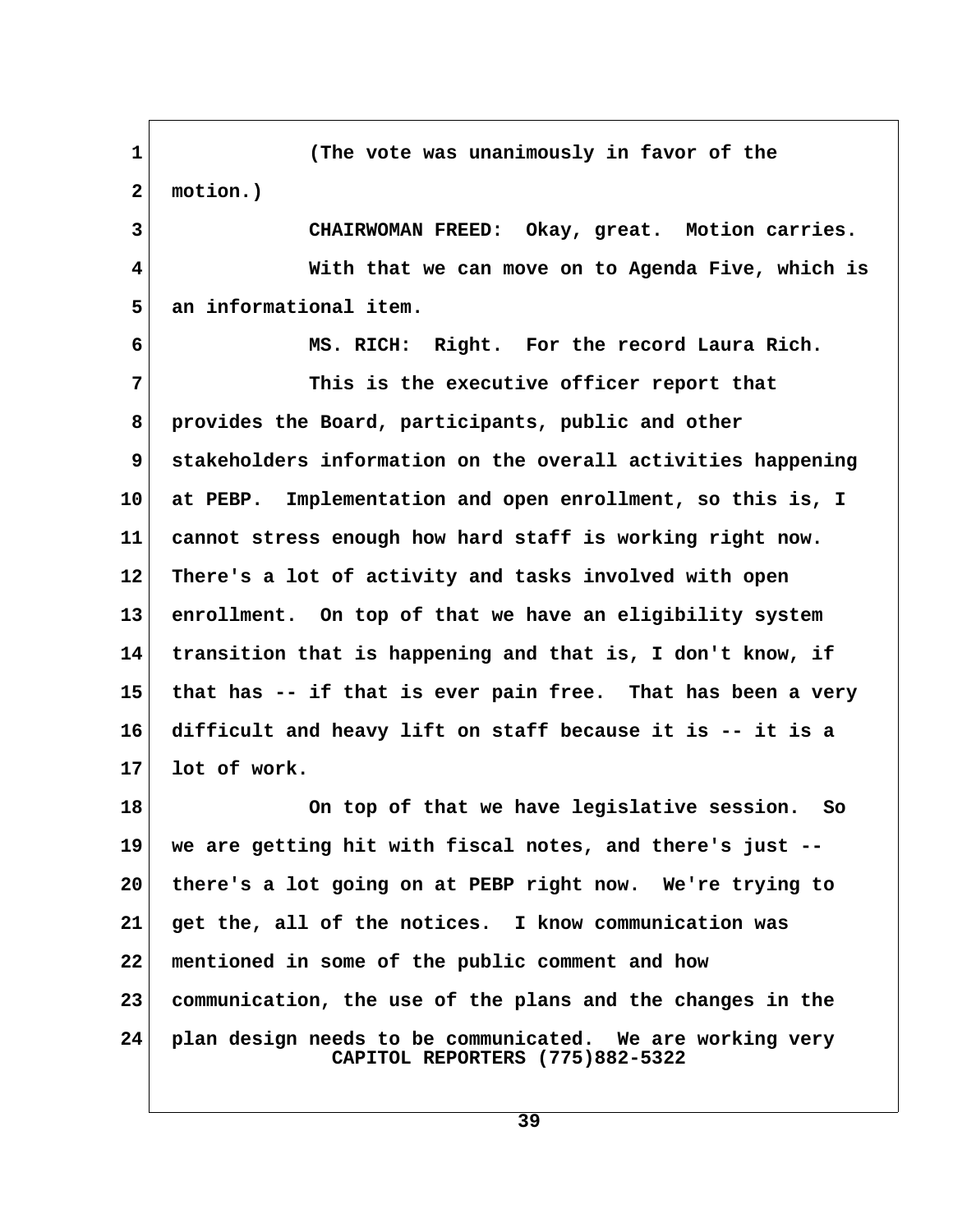**1 very hard to develop communication. All this is -- is in the 2 works right now, not just for the plan design but also for** 3 the network changes as well.

 **4 There's a lot going on that needs to be 5 communicated in a very short period of time, and so PEBP 6 staff have been working very very hard through this process 7 to make sure that we can meet the open enrollment deadlines 8 in time.**

 **9 We also have a lot of new contracts that are 10 being implemented for the start of plan year '21. So staff 11 have been preparing not just those implementations but also 12 the solicitations that have been or that will be released 13 throughout the course of the next several months. That is 14 also a heavy lift for staff as well because these contracts 15 are -- or these solicitations are very complex and require a 16 lot of time.**

**17 So that has -- I just -- I want to take this 18 opportunity just to, not just to highlight how hard staff is 19 working but also to thank staff because everyone has just 20 stepped up to the plate and offered to just -- just be part 21 of the team and, you know, what needs to get done and they 22 have stepped up to the plate and have done what it takes 23 to -- to get there. So I have to thank staff for that.** 24 Also, our vendors have been amazing. You know,  **CAPITOL REPORTERS (775)882-5322**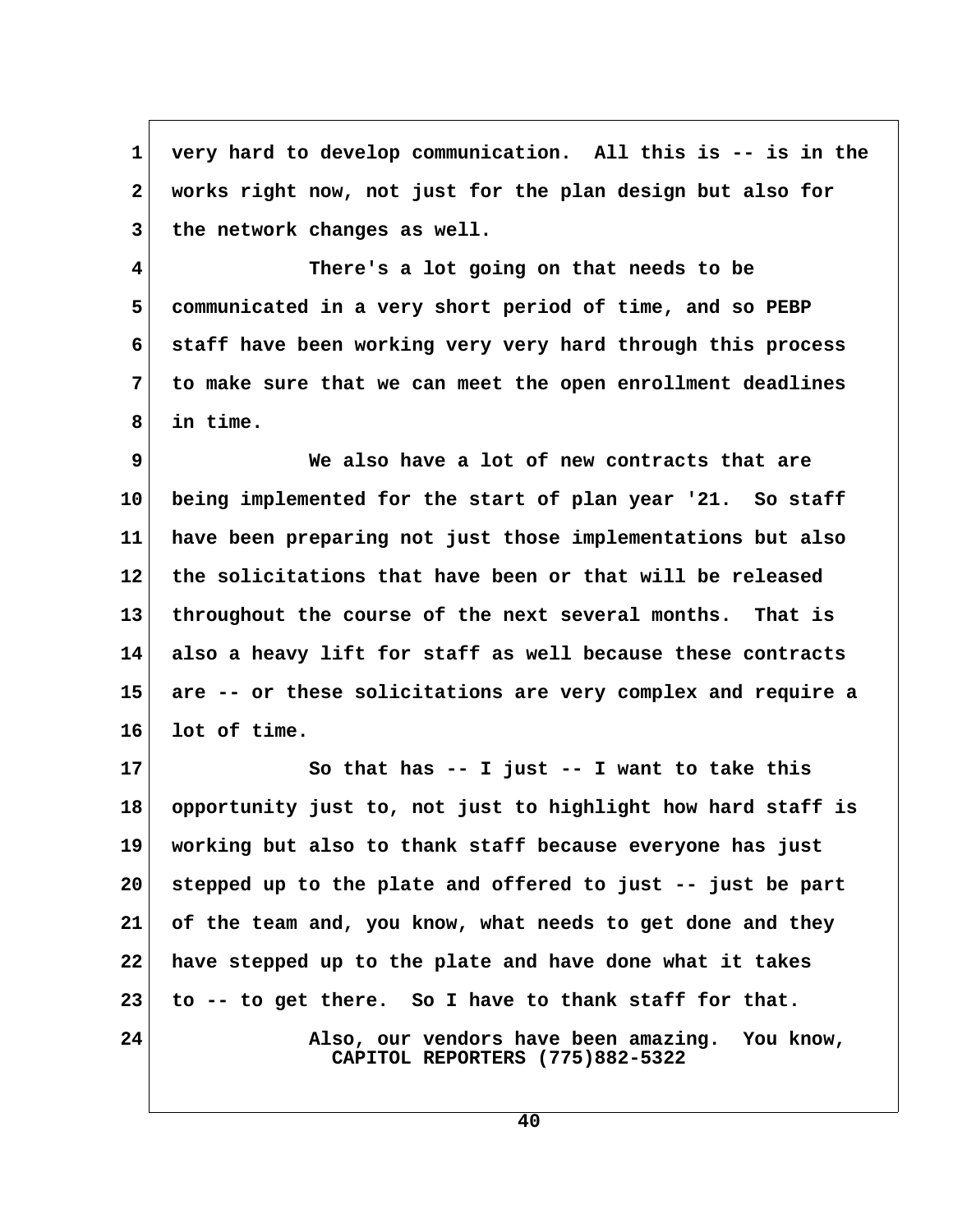**1 there's all of the fiscal notes that come in. For those 2 Board members who are not aware of a fiscal note is, a fiscal 3 note is if there's any legislation that is released that may 4 impact your agency, in this case PEBP. We receive a fiscal 5 note request to do an analysis on what kind of fiscal impact 6 it will have on the program.**

 **7 And so with PEBP it's -- it's not always cut and 8 dry. We require a lot of help from our actuaries, from our 9 TPA, from our pharmacy vendor, and so there's a lot of work 10 that goes into this analysis, and our vendors have been there 11 to -- to provide this in a very very small window of time 12 that we are given to produce these fiscal notes. So I want 13 to thank our vendors too for the support that has been given 14 and provided throughout this very very busy time.**

**15 Legislative session, so obviously that is in full 16 swing now. I just talked about the -- the fiscal notes. 17 There's a lot of legislation that is trickling in. A lot of 18 those deadlines were extended, and so we are still seeing new 19 bills trickle in.**

**20 We also have a PEBP budget closing that is 21 tentatively set for April 6th. So that -- we have been 22 providing all kinds of information and data to the committee 23 that has been -- that we've -- that has been requested of 24 PEBP, and so they have a lot of information about LTD CAPITOL REPORTERS (775)882-5322**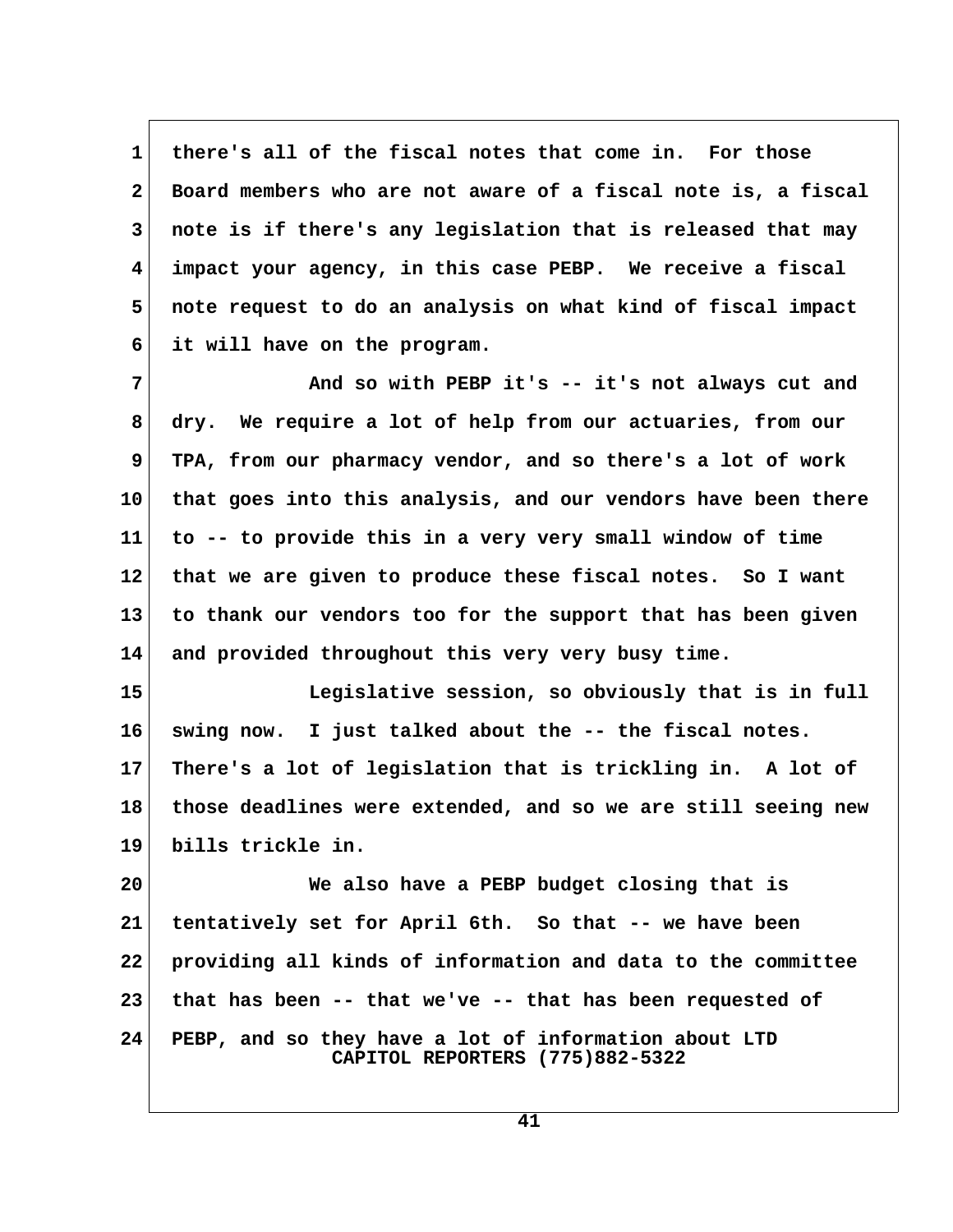**1 policies and any kind of, you know, HRA, anything that they 2 have requested we've been providing information to that 3 committee. So they are very very well versed.**

 **4 PEBP staff has also been in very close contact 5 given the budget situation that we are in. We've been in 6 very close contact with LCB staff as well to ensure that 7 everyone is on the same page and everyone has the same 8 information and is educated on the PEBP budget and situation 9 that, you know, we may be, our unique fiscal situation that 10 we are facing this year.**

**11 Additionally, I just wanted to touch a little bit 12 on the federal stimulus. There's -- I know there was a lot 13 of public comment about this. So in 2020 PEBP received about 14 5.7 million in CARES Act funding, and we were requesting this 15 funding because we didn't know where we were going to sit.**

**16 If you remember, if you recall the matrix that 17 Aon put together, COVID cost versus claims suppression and 18 there was a worst case best case scenario. We didn't know 19 where we were going to land on it. A lot of it depended on 20 the actions as the state took as far as shutdowns and things 21 like that. And so long story short, we actually came out 22 ahead. We -- we had lower or we had higher claims 23 suppression than we had in claims COVID related costs. But 24 we -- we still received that 5.7 million dollars in CARES Act CAPITOL REPORTERS (775)882-5322**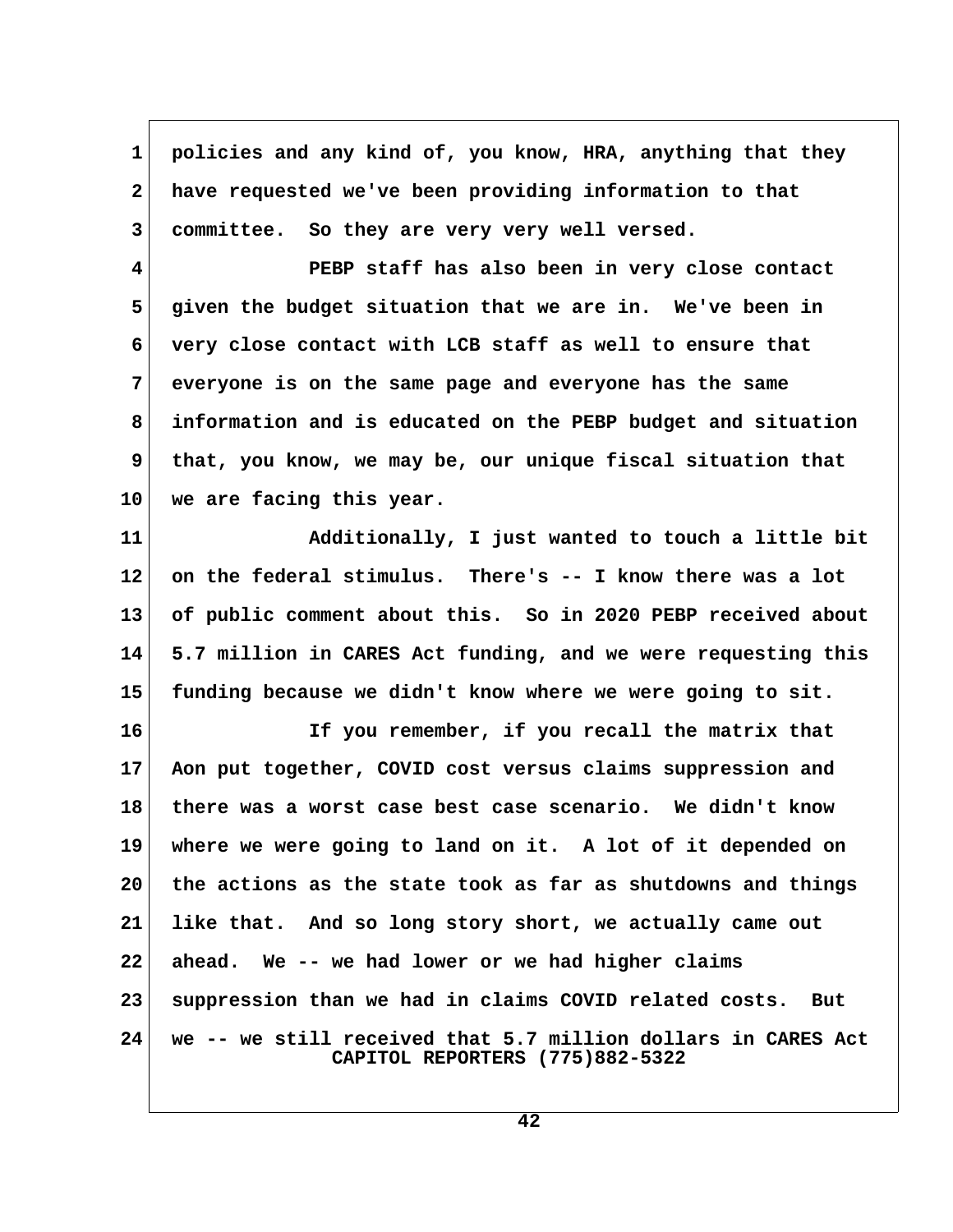| $\mathbf 1$    | funding, you know, because it was requested and at the time                                       |  |
|----------------|---------------------------------------------------------------------------------------------------|--|
| $\mathbf{2}$   | we did not know where we were going to sit.                                                       |  |
| 3              | Now, that we are in a different fiscal situation                                                  |  |
| 4              | and we -- we are seeing that we have a very significant                                           |  |
| 5              | claims suppression that has -- that is continuing, there's                                        |  |
| 6              | a -- there's still CARES Act money out there. The feds did                                        |  |
| $7\phantom{.}$ | extend that CARES Act deadline. I think the day before it                                         |  |
| 8              | was supposed to expire they decided it was going to be                                            |  |
| 9              | extended through 2021, and so there's still an opportunity                                        |  |
| 10             | to -- to allocate CARES Act funding.                                                              |  |
| 11             | But because PEBP is in a situation where we do                                                    |  |
| 12             | not -- we currently don't need that, there are -- we're --                                        |  |
| 13             | because of the claim suppression we are accruing excess and                                       |  |
| 14             | that CARES Act funding is finite. That CARES Act funding can                                      |  |
| 15             | be earmarked to other agencies or organizations within the                                        |  |
| 16             | state that can use that money today. And -- and so in some                                        |  |
| 17             | conversations between the Governor's Office and the Governor                                      |  |
| 18             | Finance Office it was decided that PEBP is no longer going to                                     |  |
| 19             | be requesting CARES Act funding and that money can go -- can                                      |  |
| 20             | be more appropriately, you know, provided to other agencies                                       |  |
| 21             | that can use it today.                                                                            |  |
| 22             | So conversely, PEBP will be applying for the                                                      |  |
| 23             | reimbursement of vaccine related costs which are projected to                                     |  |
| 24             | be in the vicinity of one to \$2,000,000 throughout the end of<br>CAPITOL REPORTERS (775)882-5322 |  |

 $\sqrt{ }$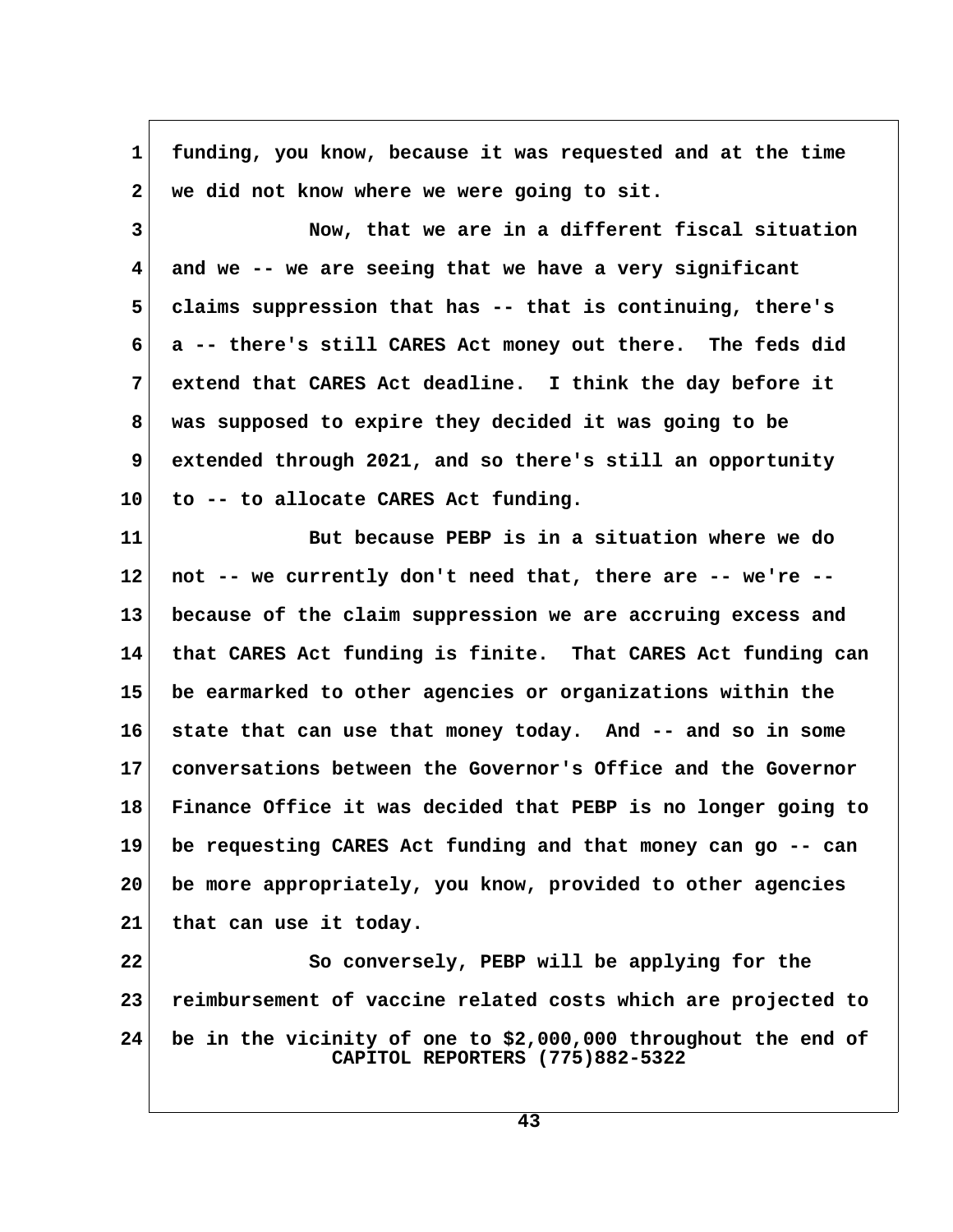**1 the fiscal year. So we will be asking for FEMA funds. We 2 don't know if this will be approved or not. These funds are 3 more restricted and not -- they are not finite. They are not 4 dedicated to, you know, certain -- it's not like PEBP or it's 5 not like Nevada got a chip of money through FEMA. This is 6 not a -- it's different than CARES Act funding. So it 7 wouldn't be taking away from another agency or another 8 organization that needs it.**

**9** Additionally, it would be potentially **10 establishing precedence. Is this a cost that does -- that 11 other states could apply for. You know, so this is a -- this 12 is something that we will be applying for but we don't know 13 if it will be approved or not.**

**14 The American Rescue Act, so this is something 15 that has been mentioned in public comment. This is the most 16 recent federal stimulus package that was passed by congress 17 earlier this month. We already had some conversations with 18 the Governor's Office and the Governor's Finance Office, but 19 there is a lot that remains unknown at the present time.**

**20 I know that the state is working with the 21 treasury and not just Nevada, but all states are working with 22 the treasury to figure out how these funds can be allocated. 23 So PEBP is unable to plan according to funding we may or may 24 not receive. It is -- it's -- we hope to have some kind of CAPITOL REPORTERS (775)882-5322**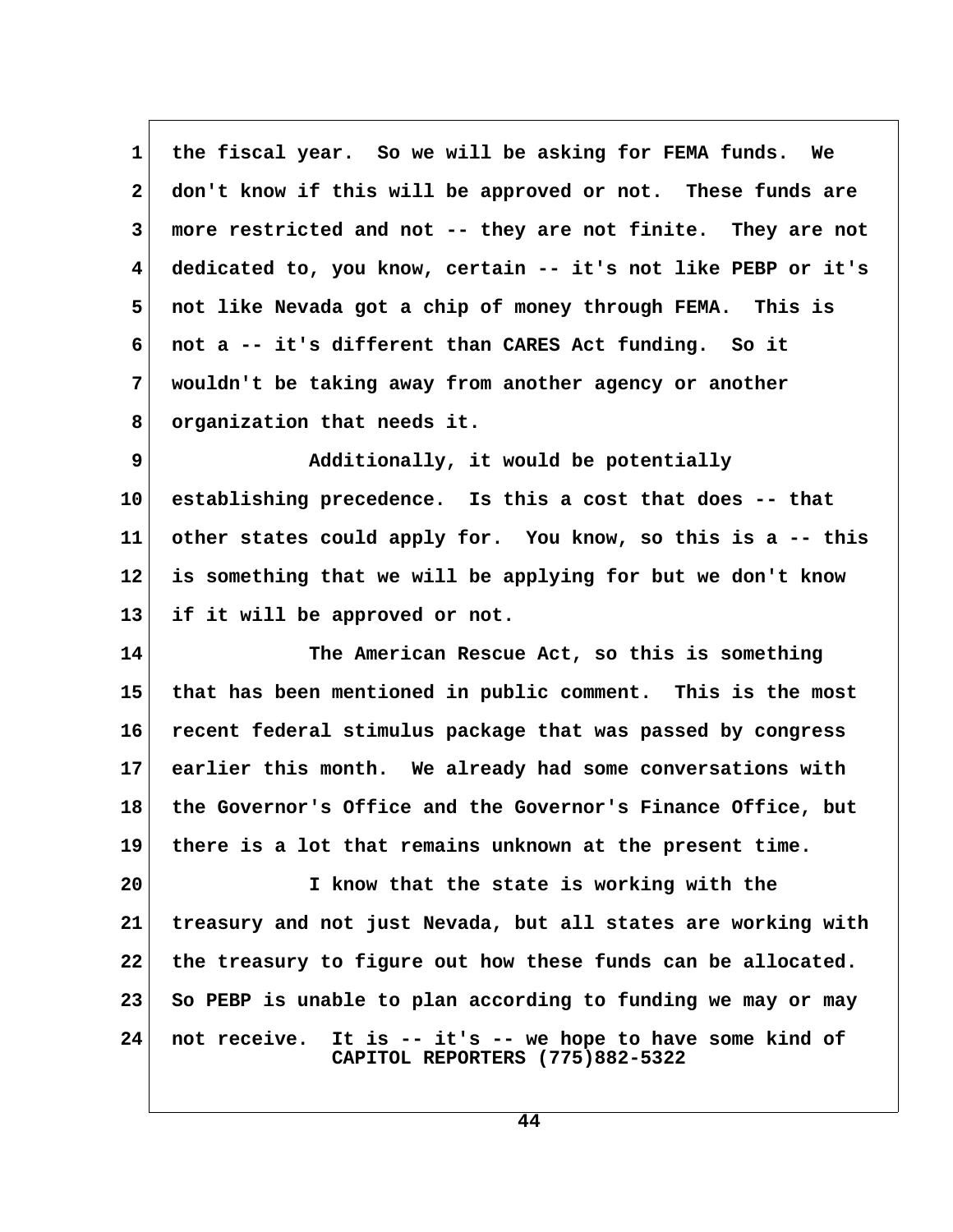**1 guidance by summer as to how these funds will be allocated, 2 but at this point PEBP is unable to -- to confirm or even, 3 you know, plan around having a certain amount of funds 4 because we don't know if that number is going to be zero or 5 if it's going to be more than that.**

 **6 And so we're put in an unfortunate situation 7 where we have to establish plan year '22 plan design and 8 budget and move forward because we are in a very very tight 9 timeline in order to meet these open enrollment deadlines. 10 And as most of you know, once the plan year starts it becomes 11 very very very difficult to make any significant changes to 12 plan design because that changes the -- that changes the 13 potential election.**

**14 So if a member enrolls in a plan and then you go 15 and change that plan design two months later that may have 16 not been a plan design or a plan that they wanted to enroll 17 in. And so there's federal requirements, state requirements 18 that limit PEBP's ability to make changes after a certain 19 period of time. So PEBP does not have the luxury of delaying 20 plan year '22 decisions until that -- until we have more 21 information.**

**22 Sitting on our hands is -- it would be a big risk 23 to the program at this point because we don't know when the 24 information will start to trickle in. At this point it's CAPITOL REPORTERS (775)882-5322**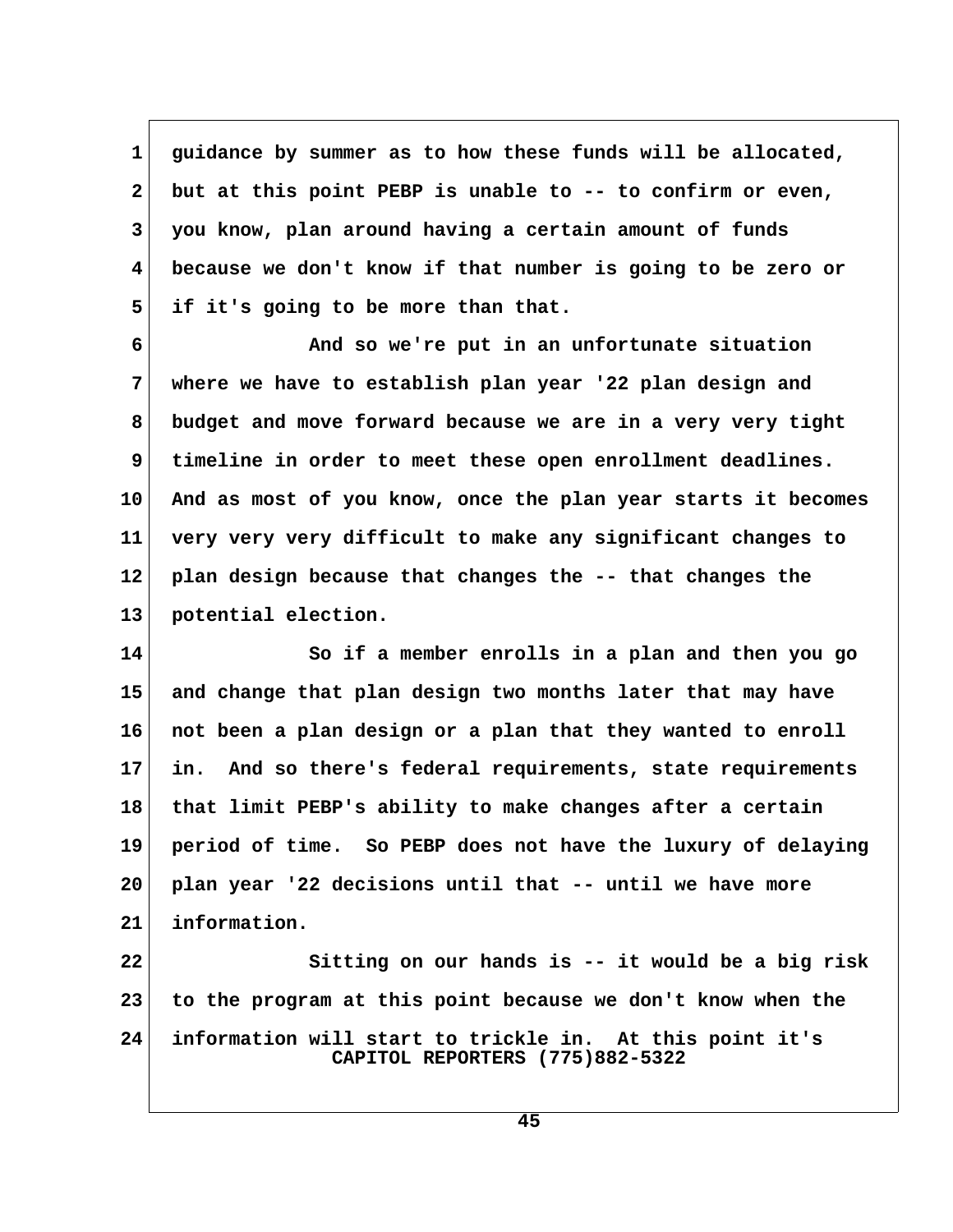**1 still at the federal level. It has not even gotten to the 2 legislative level, and so I just don't see this happening any 3 time soon. And planning under the assumption that we will 4 get money is -- is not something we can do at this time. 5 So I will stop there and give Board members an 6 opportunity to ask questions. 7 MEMBER URBAN: Chair Freed this is Marsha Urban. 8 I have a question for Laura Rich. 9** What is the latest that we can essentially open **10 up the open, whatever they call it, I'm blanking now, but 11 what's the latest? I mean, how long can we push this off and 12 still be legal? 13 MS. RICH: So technically -- Laura Rich for the 14 record. 15 Technically there is a -- I know there are state 16 requirements. There's NRS that requires PEBP to notice 17 within 30 days of open enrollment and so that is something 18 that in the past when we've pushed out open enrollment, the 19 legislature has -- has waived. 20 So typically we have open enrollment starts 21 May 1st, ends at the end of May, last day of May. That gives 22 members a month to look at the, you know, review plan 23 designs, review the changes and decide what or if they -- 24 they would like to enroll in another plan. CAPITOL REPORTERS (775)882-5322**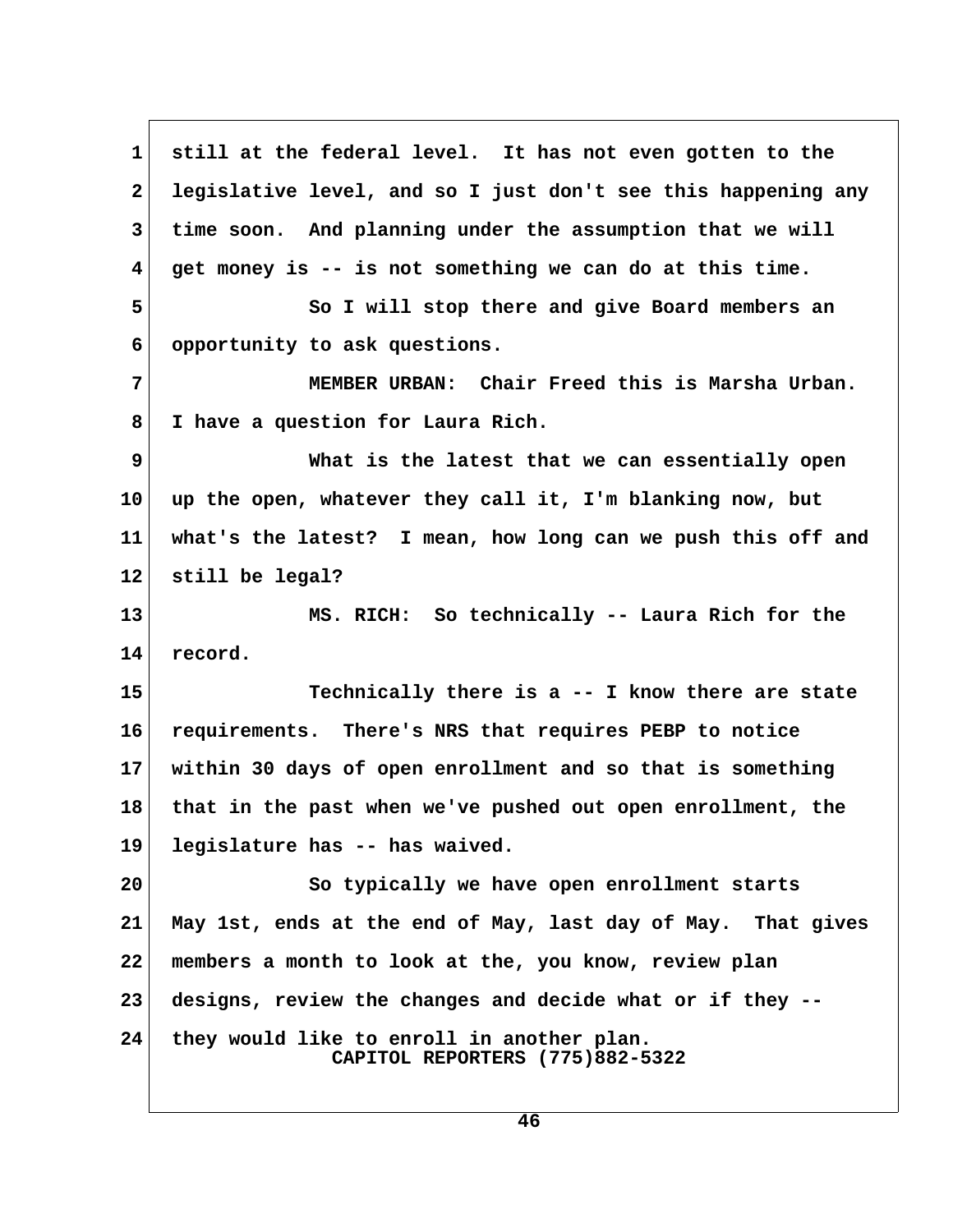**1 In the past because of a delay in grades or 2 something like that because you do, obviously rates are 3 important. If you don't have rates set people don't know 4 what the cost of their premium is going to be. And so 5 regardless of what the plan design is they want to know what 6 the premium of that plan is going to be, and so you have to 7 have -- you have to have rates.**

 **8 So in the past there's been a delay in rate 9 establishment. We haven't -- we haven't been able to approve 10 those rates in time, and so we have shortened the window from 11 a month to two weeks. The last two times that we've done 12 this there have been very very minor plan changes. And so it 13 wasn't -- I'm not going to say it wasn't chaotic because it 14 was. Our call center gets flooded. We get all kinds of 15 calls coming in, asking what rates are going to be available. 16 When is open enrollment. People get confused, and so I'm not 17 going to say it wasn't chaotic but it wasn't as chaotic as it 18 could have been because there were no changes, right. The 19 plan design remained pretty stable. And so there were 20 members knew what they were getting into when they -- when 21 they enrolled in a plan. So the two weeks, although not 22 ideal, it worked. 23 In this situation I would not recommend two-week**

**24 window because of the major changes that have happened in CAPITOL REPORTERS (775)882-5322**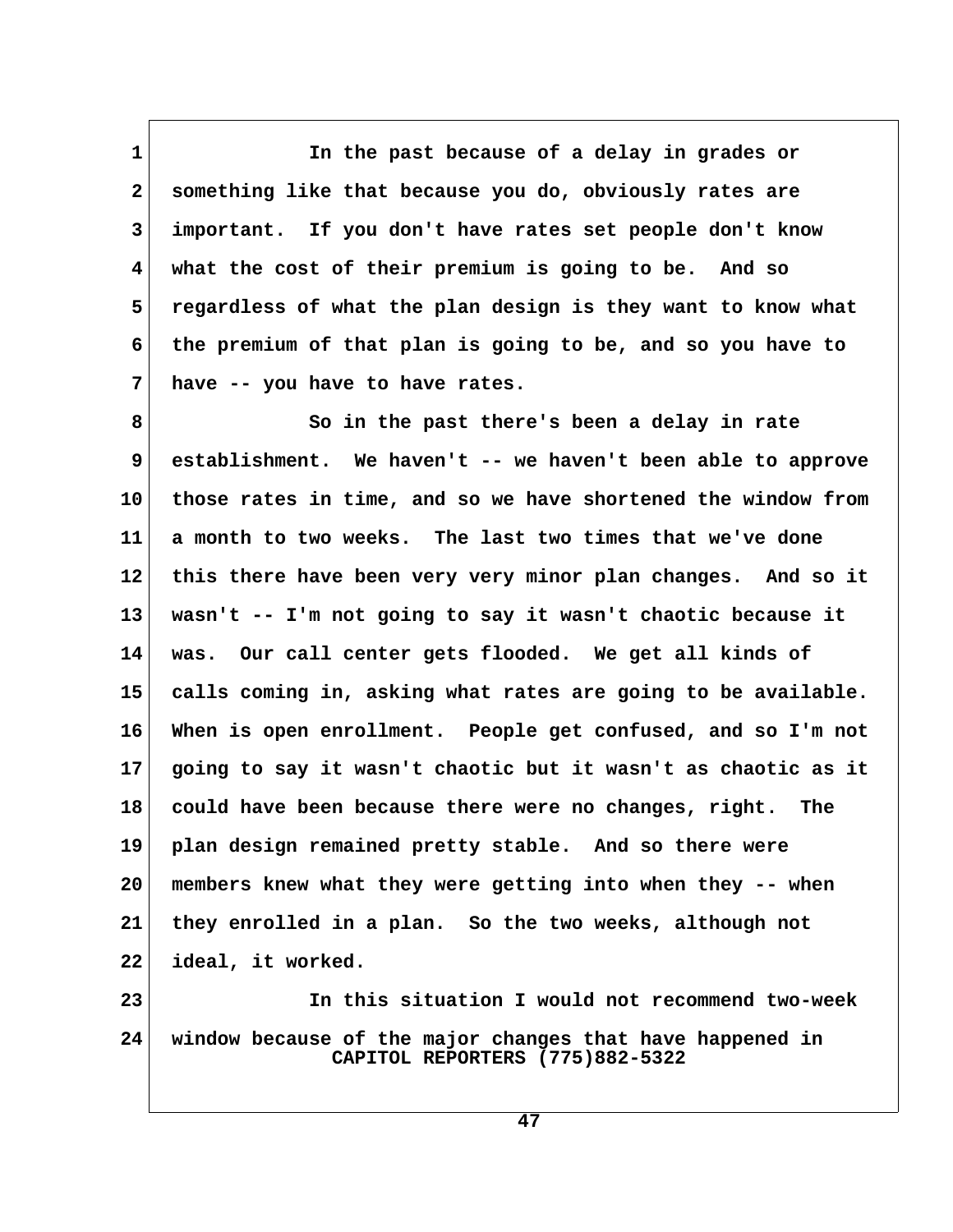**1 the -- you know, in plan design. I would -- it would be very 2 unfair to members to say you have two weeks to figure out 3 your healthcare and especially during this situation. So 4 plan design itself and that's deductibles, out-of-pocket 5 maxes, co-pays, HSA, you know, things like that, that is all 6 built into plan design. That's also part of the overall 7 rate. So any changes to plan design changes rates and let me 8 back up.**

 **9 The reason we -- we establish rates at the end of 10 March is it's the -- we have the most time to, for Aon to use 11 for experience in trend so most utilization throughout that 12 plan year, the time of that plan year. But we also need to 13 load those rates into the enrollment eligibility and 14 enrollment system, and so those rates, our vendor takes a 15 week or two to load those rates, and then staff internally 16 tests those rates.**

**17 And so we have staff that go in and actually go 18 in and test it as every single scenario that we can possibly 19 think of, we go in and test them to make sure the rates are 20 working out. So and, I mean, you can think of a million 21 different scenarios because there are people, it depends on 22 where you live, your geographic location and what plan comes 23 up, whether the HMO comes up or the EPO comes up.**

**24 You also have a, for example, let's say that CAPITOL REPORTERS (775)882-5322**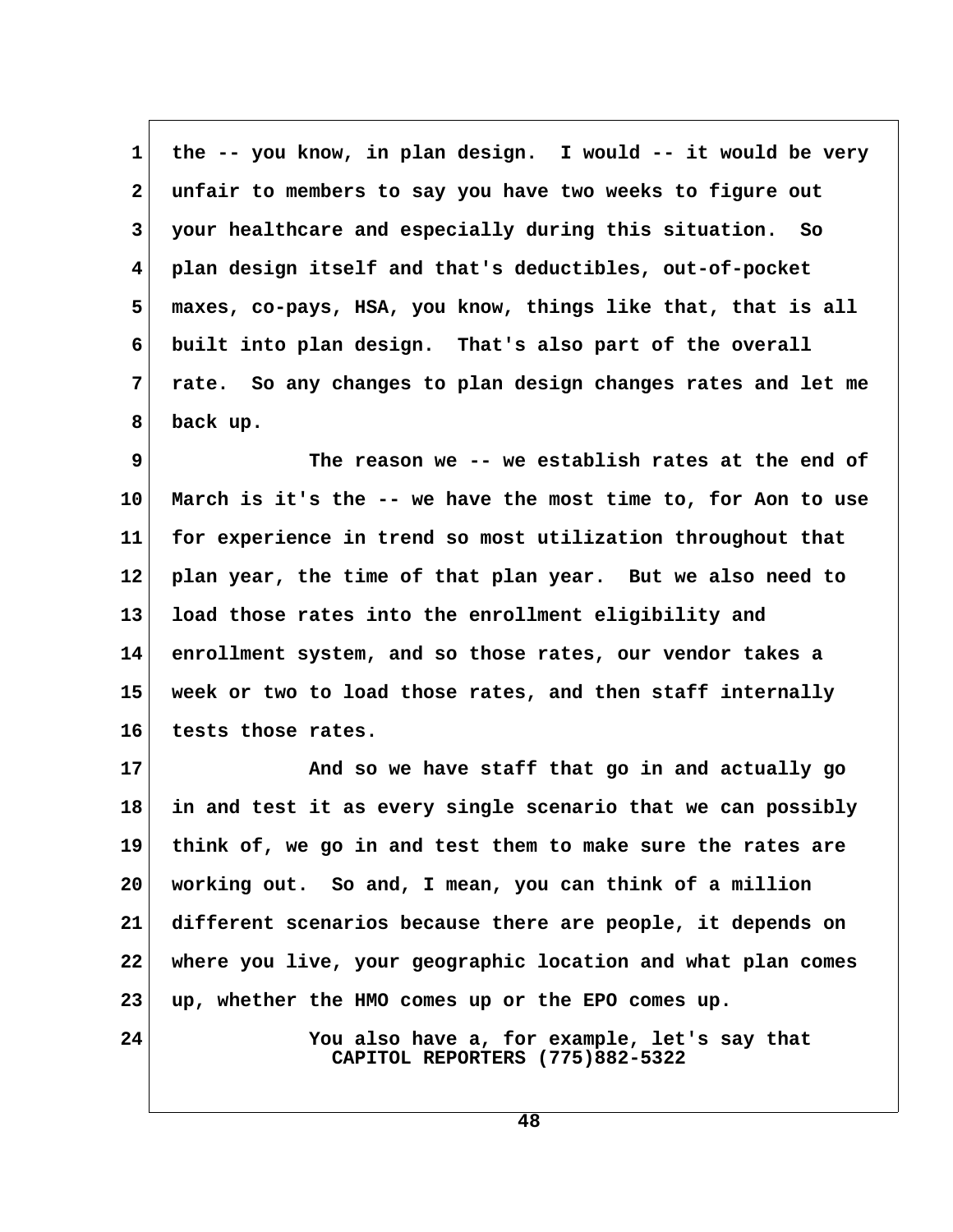**1 there's an employee with a, you know, with a family or an 2 employee with an unsubsidized dependent or, you know, 3 whatever it is we have to have all of those scenarios and we 4 have to test them, and that takes a couple of weeks as well.**

 **5 If we don't have rates by the end of March it 6 will definitely shorten the time frame that open enrollment 7 happens. So anything that rolls into rates which is anything 8 in plan design that would affect rates.**

 **9 Now, there's an opportunity for let's say we do 10 get funding of some sort in June, at that point that funding, 11 there's certain things that could more easily be reinstated 12 at the last minute. So long-term disability, life insurance, 13 HRA, those are, as long as it is just covered with a one-time 14 funding for the biennium, those are typically rolled into 15 rates, but we can allocate funding just for that and it's an 16 admin load. It's not into -- it's not necessarily part of 17 the -- the plan design premium, and so those are more easily 18 dealt with after the fact.**

**19 So I know that was a longwinded answer, but 20 there's a lot of moving parts to that so it gets very 21 complex. 22 MEMBER URBAN: Marsha Urban for the record. 23** So what you're saying is if we do get money by

**24 June we can then reinstate some of the benefits that we've CAPITOL REPORTERS (775)882-5322**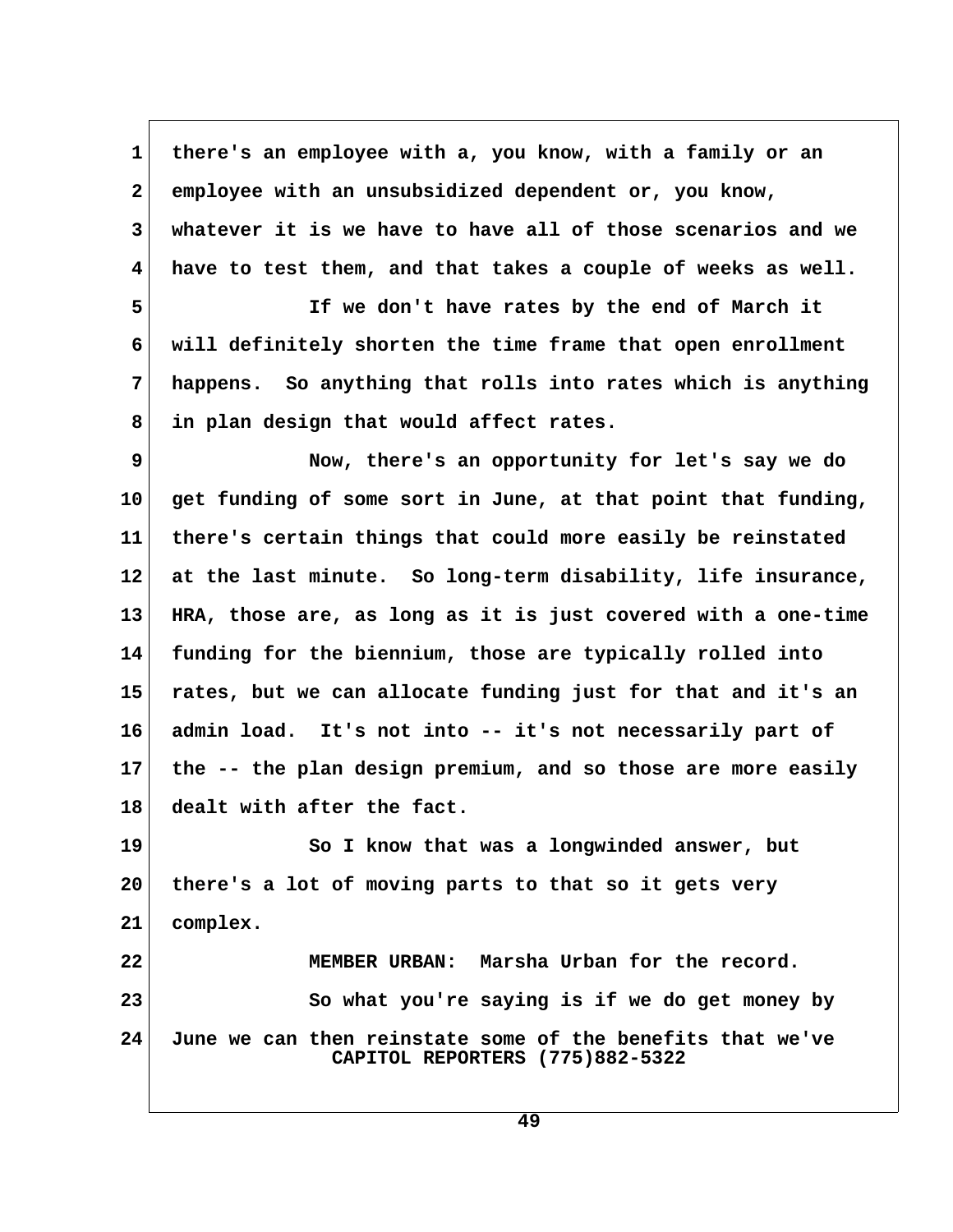**1 had to cut because of this? 2 MS. RICH: For the record Laura Rich. 3 Yes, certain benefits. So things like reducing 4 deductibles and out-of-pocket maxes would be much more 5 complex and very very difficult to accomplish after literally 6 after today. But things like the LTD, HRA and life insurance 7 would be less complex. It would be something that we could 8 do after the fact, yes. 9 MEMBER URBAN: Okay. Thank you. 10 MEMBER AIELLO: This is Betsey. 11 I'm just -- so when you say HRA it could maybe be 12 HSA too which would in a way be changing the out-of-pocket 13 max if we were able to give people more money that way. 14 MS. RICH: So Laura Rich for the record. 15 When -- when I say HRA I am referring to the HRA 16 Medicare retiree contributions that we cut. HSA and HRA, it 17 would, if we change or increase HSA funding it definitely 18 changes the actuarial value of the plan design in the CDHP. 19 And then at that point, yes, I would argue that let's say 20 that I enroll in the low deductible plan and then a month 21 later you tell me that the CDHP has higher funding, I would 22 complain. And I would say if I would have known that in May 23 I would have enrolled in the CDHP. So there's -- there's 24 definitely -- that would be considered a -- a significant CAPITOL REPORTERS (775)882-5322**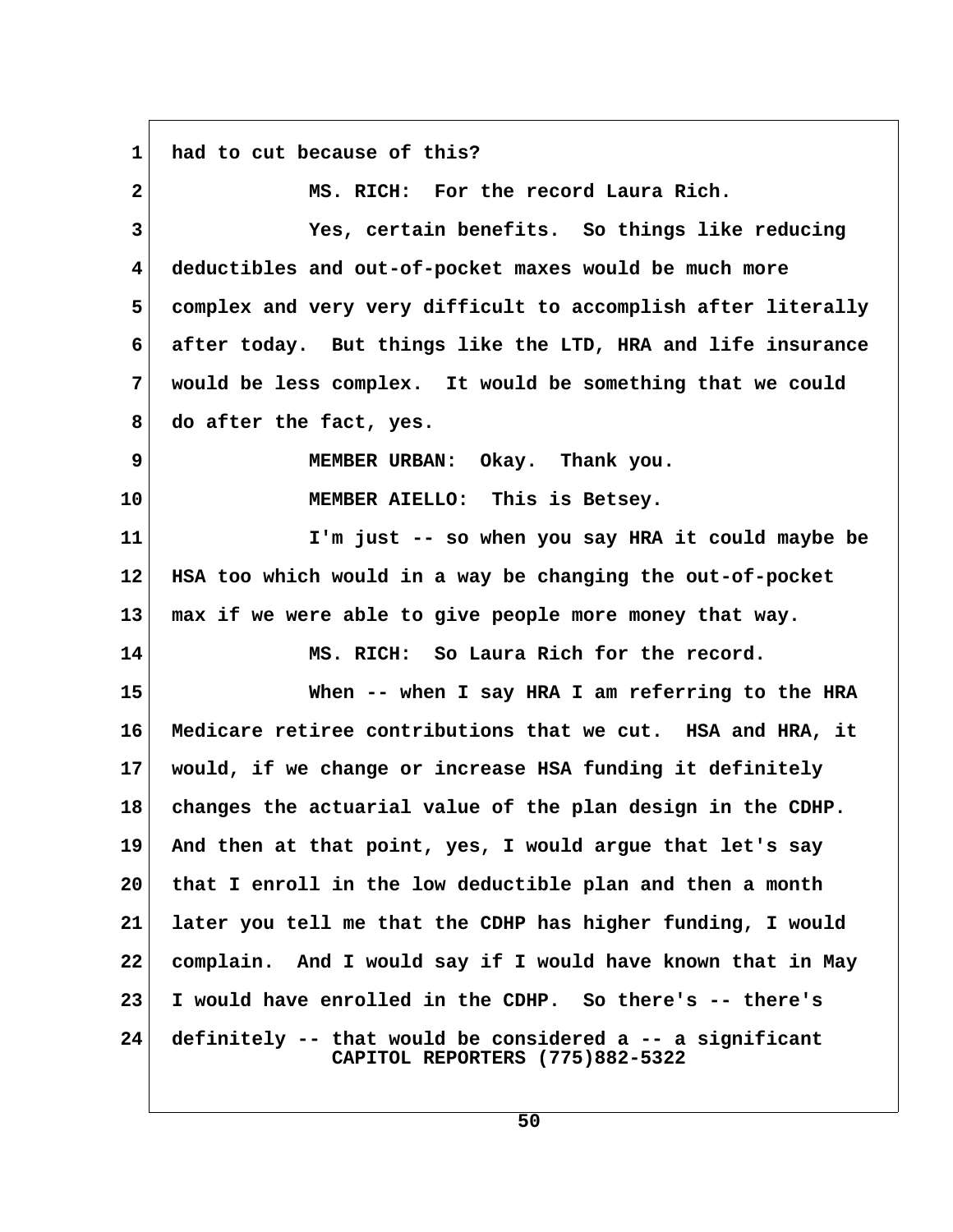| $\mathbf{1}$ | plan change and would likely have other consequences and                                         |  |
|--------------|--------------------------------------------------------------------------------------------------|--|
| $\mathbf{2}$ | that's where the complexity rolls into.                                                          |  |
| 3            | MEMBER VERDUCCI: Tom Verducci for the record.                                                    |  |
| 4            | So I hear that we came out ahead. We had excess                                                  |  |
| 5            | reserves. We're no longer requesting money from the CARES                                        |  |
| 6            | Act but, you know, yet we've had a mandate to eliminate the                                      |  |
| 7            | long-term disability, life insurance and, you know, to me it                                     |  |
| 8            | seems like we should have some discussion on restoring the                                       |  |
| 9            | benefits. It seems somewhat permanent.                                                           |  |
| 10           | And once we come out of the pandemic it would be                                                 |  |
| 11           | very nice to have discussion taking us back to the                                               |  |
| 12           | pre-pandemic levels of the out-of-pocket maximum deductibles.                                    |  |
| 13           | And I also see a six-month period where members are not going                                    |  |
| 14           | to be able to have long-term disability if you're going to                                       |  |
| 15           | enroll on their own. And if the funds are there perhaps                                          |  |
| 16           | there should be a special meeting. It could be June to                                           |  |
| 17           | address the long-term disability, the subsidy with the                                           |  |
| 18           | HRA/HSA and life insurance and perhaps they came out ahead.                                      |  |
| 19           | And I would like to point out I think it should                                                  |  |
| 20           | be temporary measures and there should be a plan to restore                                      |  |
| 21           | benefits affordable. Those are my comments.                                                      |  |
| 22           | CHAIRWOMAN FREED: Okay. So this is Laura Freed.                                                  |  |
| 23           | This is an information item, not an action item.                                                 |  |
| 24           | So I'm going to save that discussion until Agenda Item Eight.<br>CAPITOL REPORTERS (775)882-5322 |  |

 $\Gamma$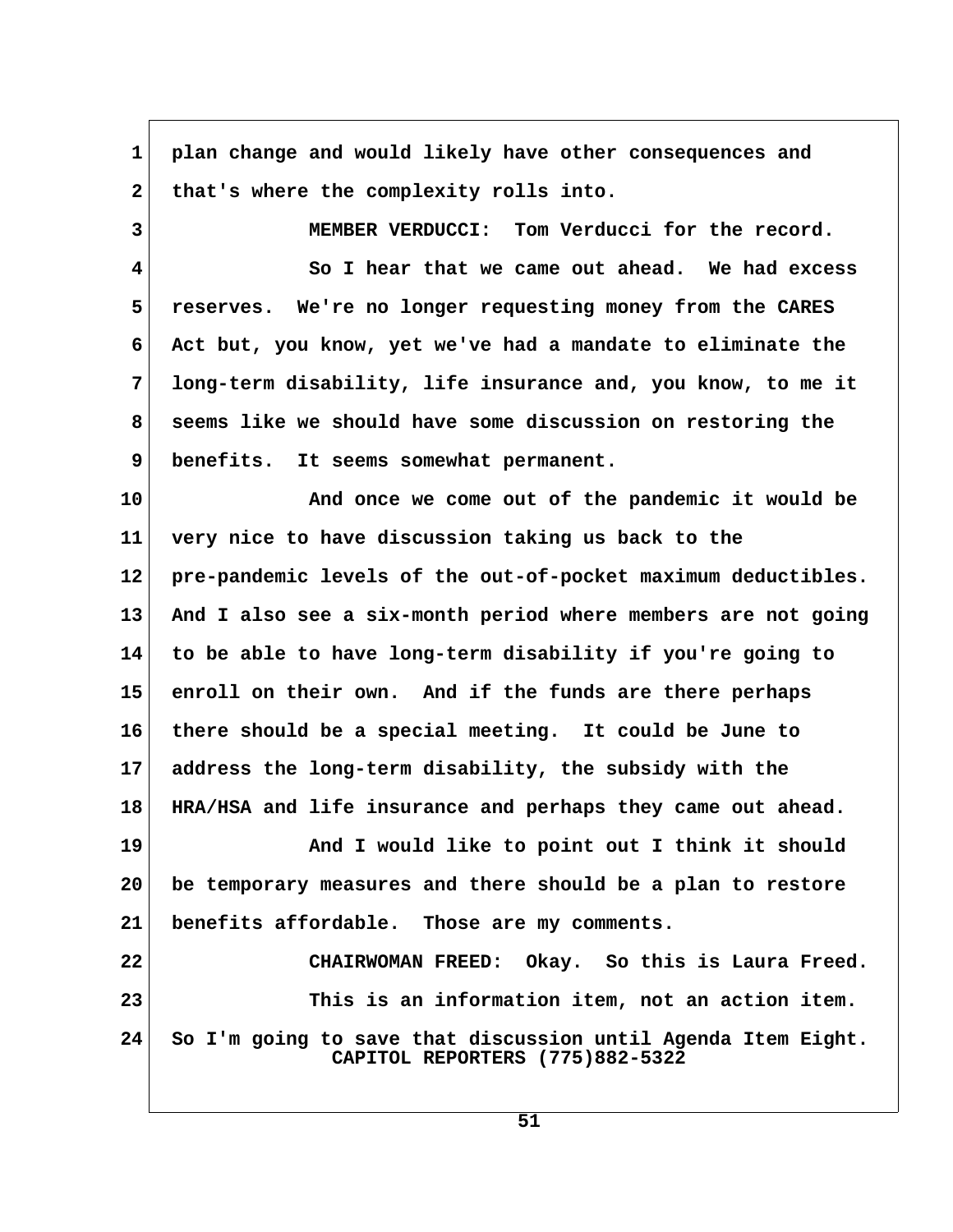1 Are there any other questions for the executive  **2 officer on her Board report? 3 MEMBER LINDLEY: Tim here, if I may. 4 CHAIRWOMAN FREED: Sure. 5 MEMBER LINDLEY: Tim Lindley for the record. 6 Kind of bouncing off what Ms. Urban was asking regarding how 7 long we can potentially delay open enrollment. Does PEBP 8 staff know when members make changes, for example are changes 9 mostly made in the first week, first two weeks of open 10 enrollment or the last two weeks of open enrollment? 11 MS. RICH: For the record Laura Rich. 12 That's a good question. I would have to ask my 13 eligibility staff. So but regardless of when they are made 14 you can go back and let's say on May 1st I make -- I make an 15 election and then on May 25th I decide you know what, I 16 change my mind. They can go back and change their election. 17 And so we've got that window of time to where, you know, can 18 you change your mind six times if you need to. 19 So I do know that there's usually a scramble at 20 the end because this is I think, you know, just human, just 21 the way humans are where, you know, a lot of people just wait 22 until the last minute and procrastinate. And so I know that 23 there's -- there's a rush at the end.** 24 And there's even -- I mean, we have several -- **CAPITOL REPORTERS (775)882-5322**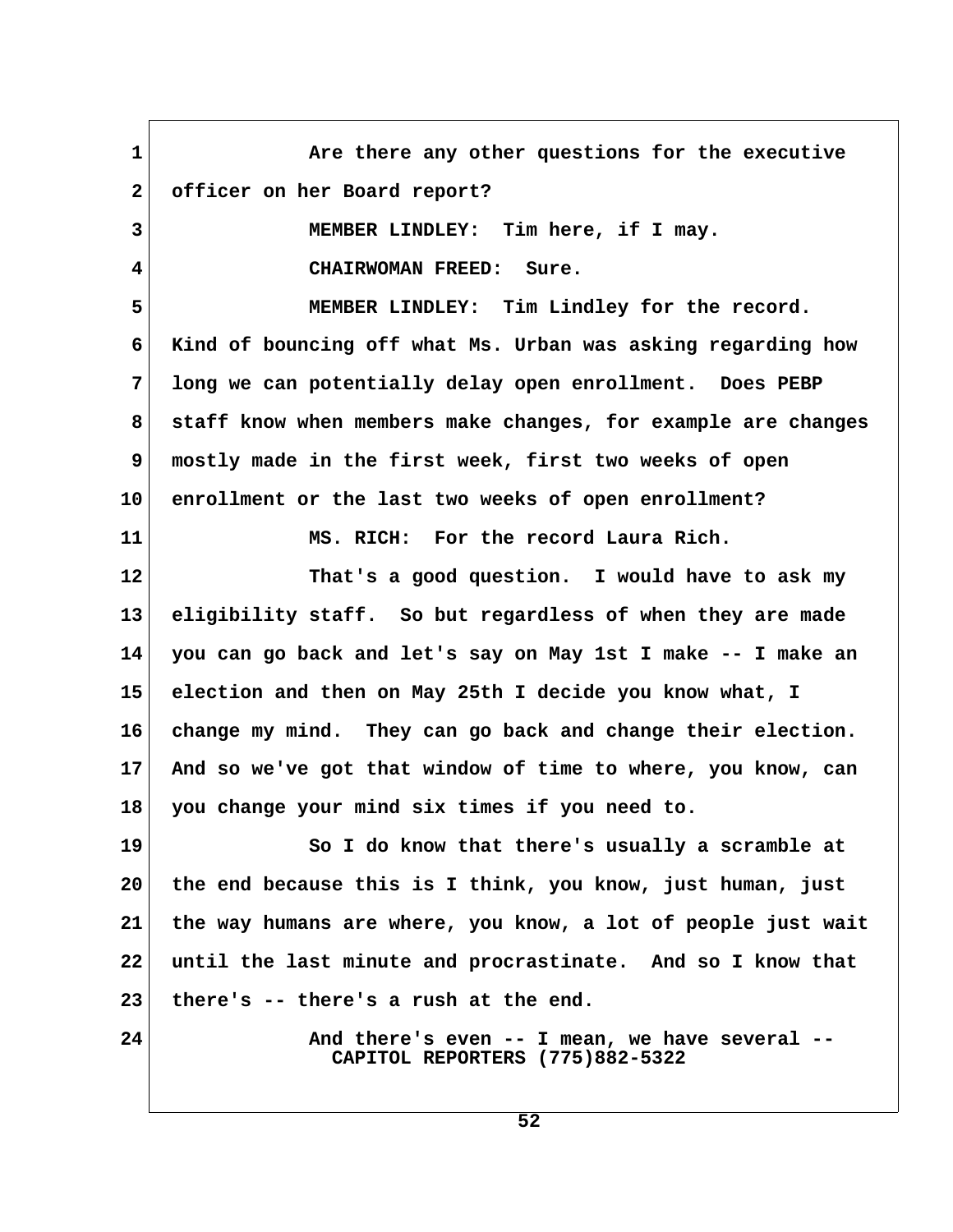**1 every year we have situations where, you know, there's people 2 have missed it for whatever reason. And while we don't tend 3 to make exceptions very often there are exceptions to the 4 rule always.**

 **5 MEMBER LINDLEY: And, Director Rich, her comments 6 regarding ARP funding, the America Rescue Plan funding hasn't 7 gone from the treasury to the state level, and we heard 8 discussion about, hey, let's take some of the ARP funding and 9 restore benefits. Who has a say on where the ARP funding 10 goes?**

**11 MS. RICH: For the record Laura Rich. That's a 12 good question.**

**13 So the -- obviously who has the say, well, that 14 is -- states are now working with the feds to try to figure 15 out the details and try to -- I don't have the details behind 16 it. I don't know what the Governor's Office, what kinds of 17 conversations they are having. But what I can assume is 18 states are proposing can we do this? Can we do that? And 19 the treasury is coming back and saying, yes, that's 20 appropriate or, no, that's not appropriate. So I think 21 that's happening on a -- on a higher level, on the federal 22 level.**

**23 And then at that point when we get that kind of 24 guidance then it will probably land on the legislature to CAPITOL REPORTERS (775)882-5322**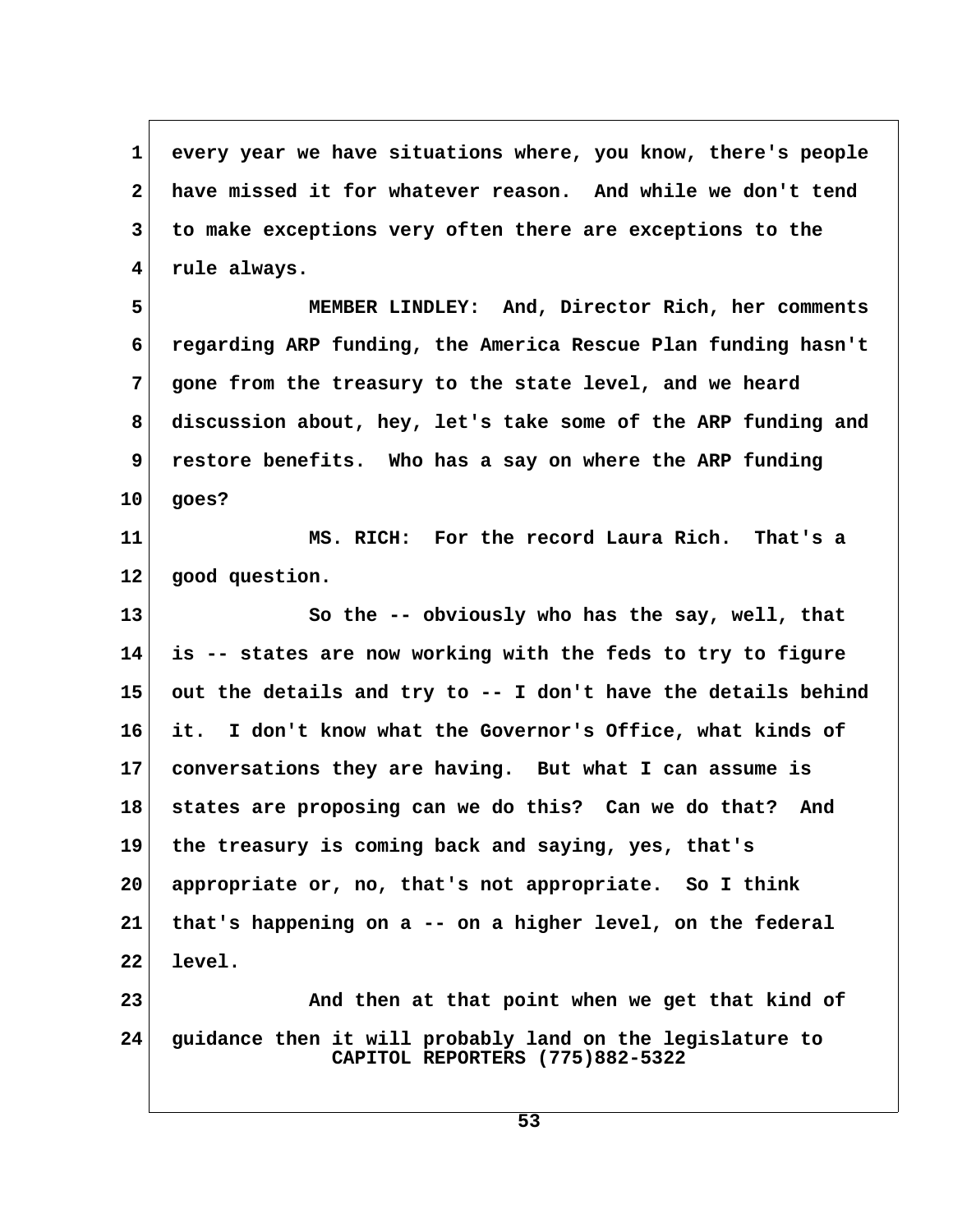**1 where the legislature gets to appropriate those funds. And 2 so whether that is -- it goes towards certain, maybe it goes 3 across the board to all budgets, maybe it goes to only 4 certain budgets. We don't know how that's going to be 5 appropriated which is why we can't plan accordingly.**

 **6 One thing that I do want to mention here is that 7 there is one part of that -- the American Rescue Act which I 8 do know applies to PEBP is a COBRA subsidy. So COBRA 9 subsidies, and this illustrate how complex it can be as far 10 as getting this -- this funding.**

**11 So it -- there's a section of that act that gives 12 those people that lost their -- their health insurance as a 13 result of a -- of losing their job throughout a certain time 14 period and I think it's April of 2020 through September of 15 '21, if I remember correctly. Anyone that loses their job 16 during that time period or loses their health insurance 17 during that time period has -- the employer can cover that at 18 100 percent and so for six months.**

**19 So my first question was who pays for this. Is 20 it PEBP that is picking up the tab or is it the agency that 21 is picking up the tab? Are we charging the agency for 22 these -- these folks that fall into this category. I don't 23 think we had a lot of -- we didn't have a lot of layoffs 24 during the last budget cuts, but I'm sure there's people that CAPITOL REPORTERS (775)882-5322**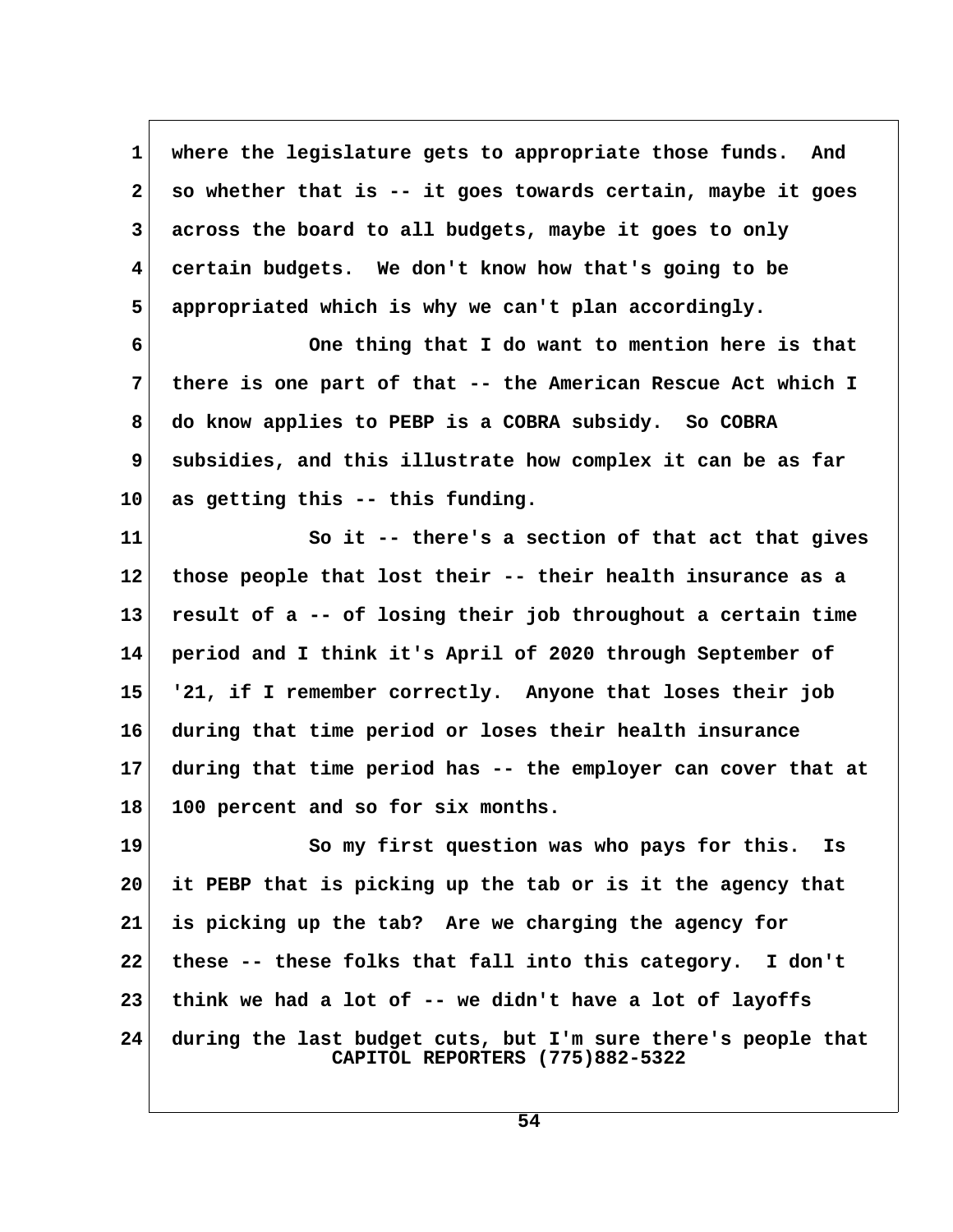1 fall into this category.

| $\overline{2}$  | So do we charge the agency or does PEBP pick up                                             |
|-----------------|---------------------------------------------------------------------------------------------|
| $\mathbf{3}$    | the tab and then how do we get that money reimbursed? Well,                                 |
| 4               | it turns out that the money is, the funding is reimbursed                                   |
| 5               | through a Medicare payroll tax credit. So there's                                           |
| 6               | definitely, I've been having conversations through the                                      |
| $7\phantom{.}$  | Governor's Finance Office as to when this problem or                                        |
| 8               | problem -- when this benefit does, you know, when we find                                   |
| 9               | ourselves in the situation where, you know, someone comes to                                |
| 10 <sub>1</sub> | PEBP and says, hey, I want my COBRA reimbursed at                                           |
| 11              | 100 percent, how do we do this, and we still haven't figured                                |
| $12 \,$         | out how -- how to do it because of the complexities of the --                               |
| 13              | the way that reimbursement is received. So, again, it is                                    |
| 14              | planning. That just illustrates how complex receiving and                                   |
| 15              | getting those funds could be.                                                               |
| 16              | MEMBER AIELLO: This is Betsey. I have another                                               |
| 17              | question for Laura if possible.                                                             |
| 18              | Laura, I know you don't have a crystal ball, but                                            |
| 19              | you said the budget closing is projected to be April 6th                                    |
| 20              | which isn't very far along. Every time Medicaid's budgets                                   |
| 21              | closed it always was different than the Governor's proposed                                 |
| 22              | I don't know if you have inklings that something is<br>budget.                              |
| 23              | going to be different than the Governor's proposed budget                                   |
| 24              | based on the advocates testifying on your budget and how<br>CAPITOL REPORTERS (775)882-5322 |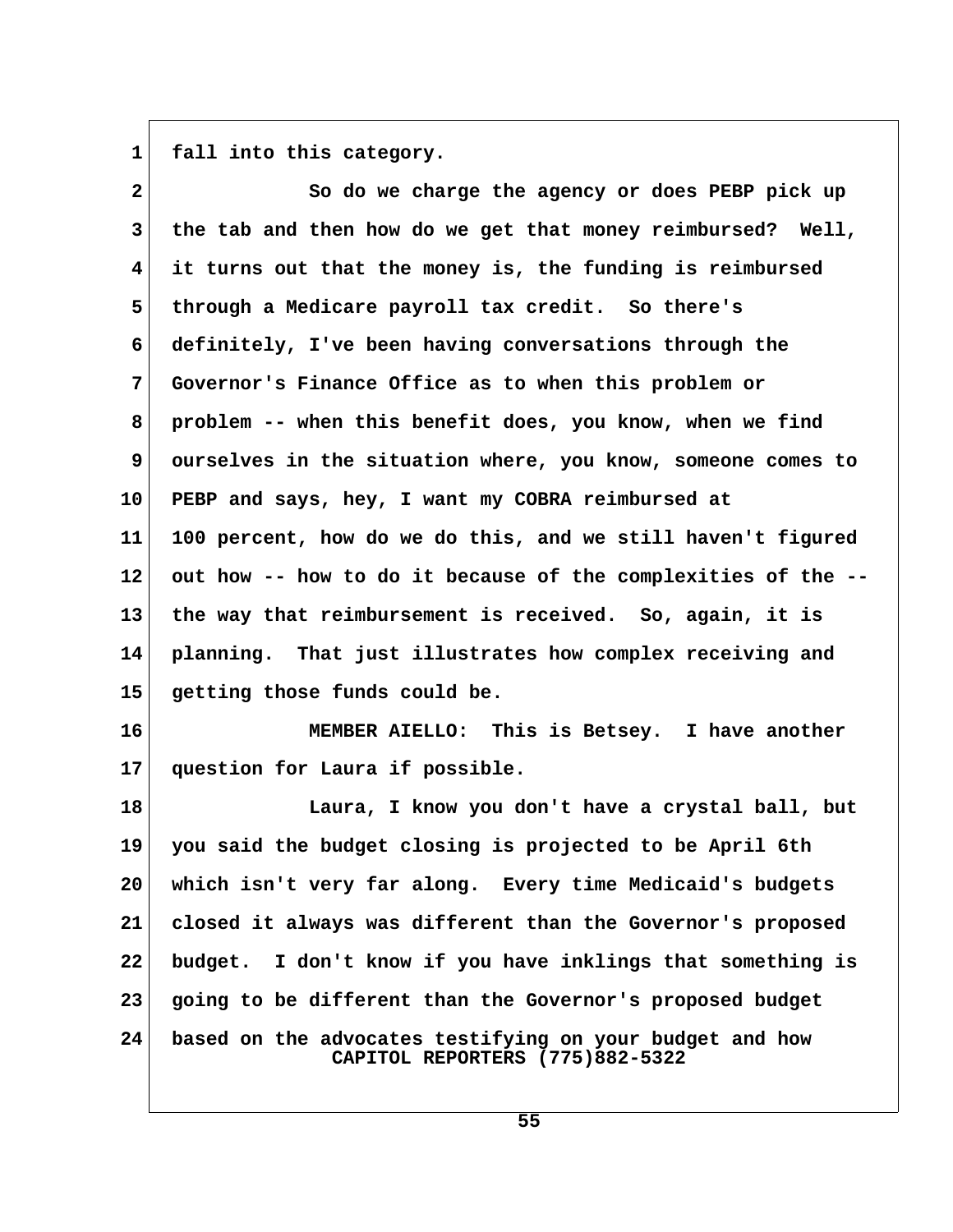| $\mathbf 1$             | would any changes soon as April 6th, if there are any                                     |  |
|-------------------------|-------------------------------------------------------------------------------------------|--|
| $\mathbf{2}$            | changes, impact this activity?                                                            |  |
| 3                       | MS. RICH: Laura Rich for the record.                                                      |  |
| $\overline{\mathbf{4}}$ | I wish I had answers to that. I don't know what                                           |  |
| 5                       | the legislature is going to -- to do. Do I have inklings?                                 |  |
| 6                       | You know, I thought I did and then as -- as things, you know,                             |  |
| 7                       | this is typical to COVID, things just change on a dime and I                              |  |
| 8                       | don't know. I don't know at this point.                                                   |  |
| 9                       | MEMBER AIELLO: I don't want to put yourself on                                            |  |
| 10                      | the line here. So I probably should ask this another way.                                 |  |
| 11                      | Do we have -- if -- if by some miracle or something is                                    |  |
| 12                      | through the legislative process added back into -- to our                                 |  |
| 13                      | budget, which it may or may not be, do we have a contingency                              |  |
| 14                      | plan to act on that I would guess with these rate settings                                |  |
| 15                      | and -- and everything as we move forward, it may not be, but                              |  |
| 16                      | if it is, when people are talking about holding an emergency                              |  |
| 17                      | meeting, do we need to have an emergency meeting? What --                                 |  |
| 18                      | what would happen?                                                                        |  |
| 19                      | MS. RICH: Laura Rich for the record.                                                      |  |
| 20                      | So on April 6th, first of all this is the                                                 |  |
| 21                      | subcommittee meeting so it has to go to full committee.                                   |  |
| 22                      | Typically there haven't been, you know, major changes from                                |  |
| 23                      | subcommittee to committee, but there's the opportunity still                              |  |
| 24                      | once it gets to full committee to, you know, for those<br>CAPITOL REPORTERS (775)882-5322 |  |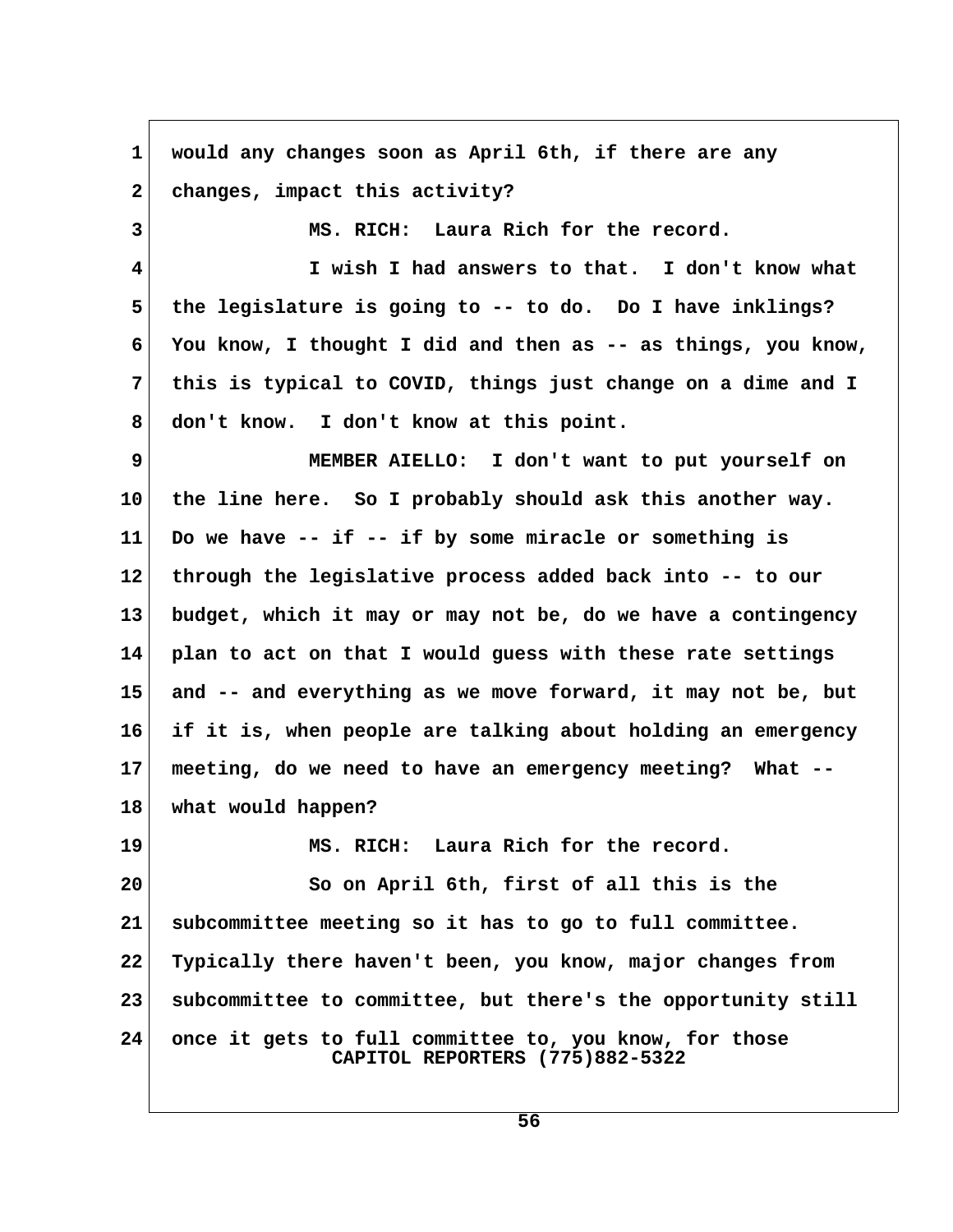| $\mathbf 1$     | changes to be made. So I think on April 6th we'll have a                                      |  |
|-----------------|-----------------------------------------------------------------------------------------------|--|
| $\mathbf{2}$    | better idea and it will allow for PEBP to plan accordingly.                                   |  |
| 3               | Whether we are positioned in a way to be able to                                              |  |
| 4               | pivot, I have expressed basically everything I -- I just -- I                                 |  |
| 5               | just explained in this agenda item. The LCB staff is also                                     |  |
| 6               | aware of this as well. They understand our limitations.                                       |  |
| 7               | They understand the -- the -- what is simple, what is more                                    |  |
| 8               | complex. And what if the legislature takes actions or if                                      |  |
| 9               | these money committees take action, you know, if they do X                                    |  |
| 10              | then what does that result in or if they do Y what does that                                  |  |
| 11              | result in? And so they are, my assumption is the fiscal                                       |  |
| 12              | staff have made the committee members aware of the -- of                                      |  |
| 13              | these -- of this situation.                                                                   |  |
| 14              | And I'm hoping that the legislature is -- that                                                |  |
| 15              | these -- the legislature plans accordingly. And if they give                                  |  |
| 16              | us, if there is some kind of mandate to change a plan design,                                 |  |
| 17 <sub>2</sub> | let's say at the last minute that there is a contingency plan                                 |  |
| 18              | in place, for example they need to -- they need to remove the                                 |  |
| 19              | noticing requirement, waive the noticing requirement and                                      |  |
| 20              | things like that or they give us the opportunity to do that.                                  |  |
| 21              | I don't know what they are going to plan for. So                                              |  |
| 22              | I, obviously some of these things, for example LTD and life                                   |  |
| 23              | insurance and things like that, we can do pretty simply and                                   |  |
| 24              | it's not -- it's not -- it doesn't affect the overall plan<br>CAPITOL REPORTERS (775)882-5322 |  |

 $\overline{\phantom{a}}$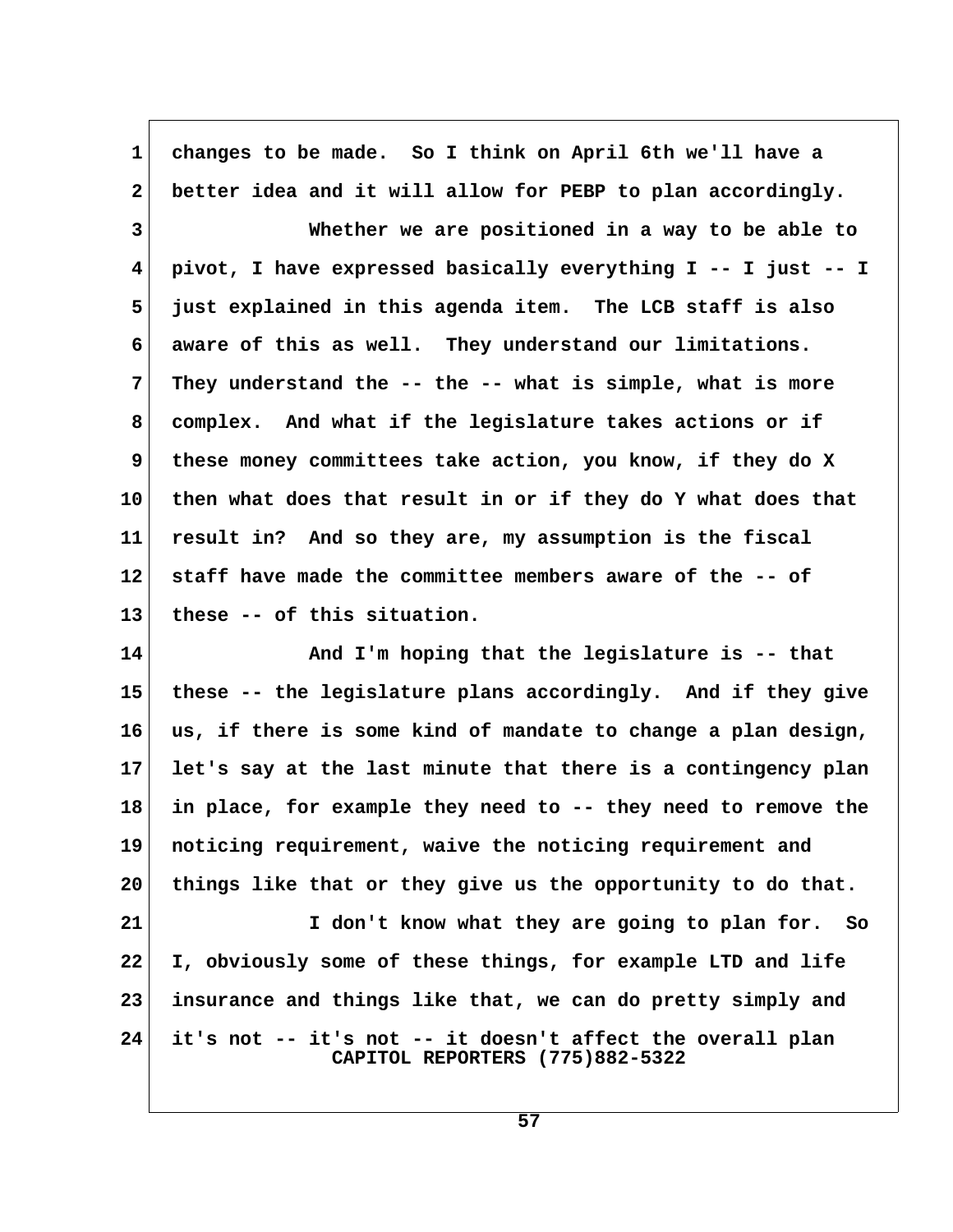**1 and the rates. But if they get into more then it could be a** 2 lot heavier of a lift for PEBP.  **3 MEMBER KELLEY: Chairperson Freed, I have a 4 question for Director Rich, if I may. 5 CHAIRWOMAN FREED: Sure. 6 MEMBER KELLEY: Director Rich, thank you for 7 sharing the complexities of either moving open enrollment 8 short of it, it's clearly very difficult. Can you talk a 9 little bit about if there's any methodology or any way that 10 we could actually extend the current plan year? I believe in 11 my history in the state that it's been done once before where 12 the current plan year was kind of extended by 30 or 60 days, 13 I can't remember what it was, but can you maybe talk about 14 that process, how would that happen. You know, how -- is it 15 allowed to happen? 16 MS. RICH: Laura Rich -- Laura Rich for the 17 record. 18 So I have not been a part of that process when it 19 has been done. I believe -- I have staff that have -- that 20 were around when this happened. I believe that Chair Freed 21 was also around in a different capacity when this happened. 22 It can be done. However, there's significant impact to and 23 risk to that decision. 24 First of all, so if you extend one plan year CAPITOL REPORTERS (775)882-5322**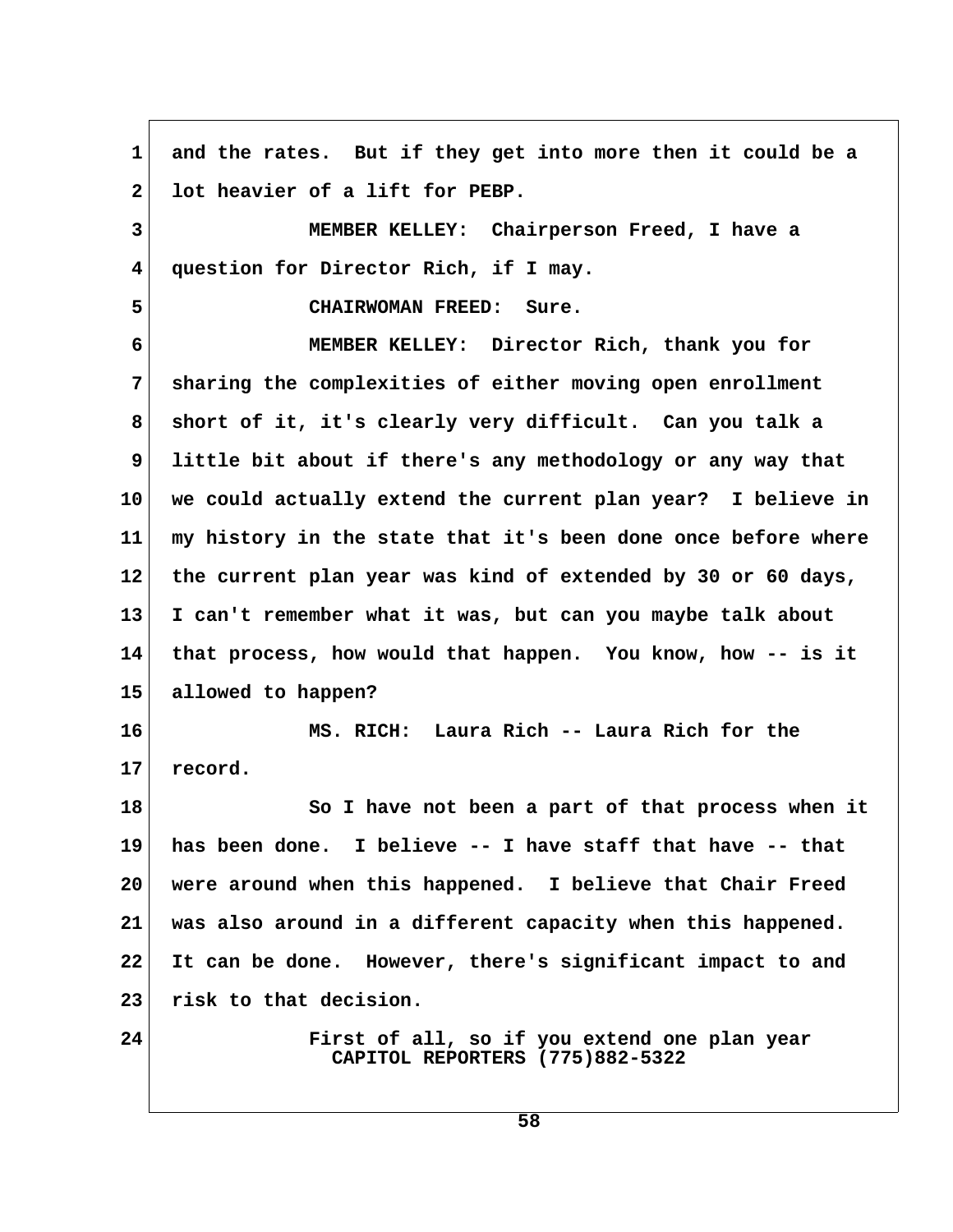**1 you're shortening another. And so if you're extending one 2 plan year, for example we would extend plan year '21. Then 3 it gives people more of an opportunity to -- to receive care 4 and -- and reach those accumulators, and so obviously the 5 plan -- there's a cost to the plan in that situation.**

 **6 Now, obviously with claims suppression and things 7 like that it's not as concerning I guess this year than it 8 would be in a normal year because of that claims suppression 9 that's happening. But in a normal year, right, you reach 10 those accumulators, and so at that point you're, you know, 11 especially for those on the CDHP, you are receiving free care** 12 after that.

**13 And -- and so there's -- there's definitely a 14 cost to the plan. The opposite is the situation next year, 15 right. So if we extend it in one year, then in the next year 16 all of those people that are -- that typically reach their 17 out-of-pocket max, now they only have ten months to reach 18 that instead of 12 months. So it's an impact to the member 19 next year, a negative impact to the member next year because 20 of that.**

**21 So that is on -- on a plan perspective there's 22 a -- there's definitely a cost to the -- cost to the plan and 23 the member that way. From an operational perspective it's -- 24 it's pretty chaotic and it is definitely something that will CAPITOL REPORTERS (775)882-5322**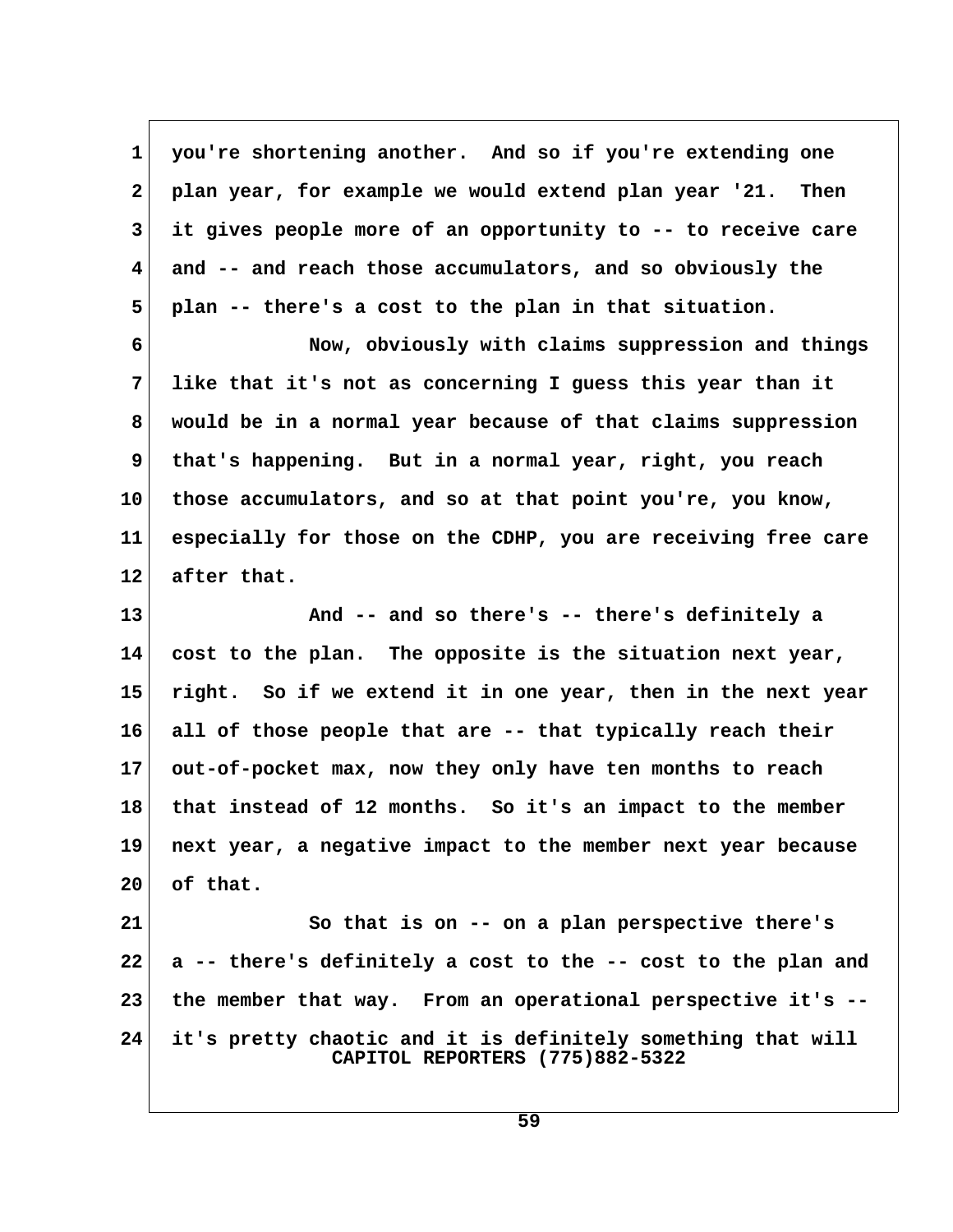**1 cause a lot of confusion, add to the confusion among members. 2 It's -- it's something that PEBP can do anything. 3 PEBP is, you know, we -- we can do anything with 4 the right, you know, legislation and things like that if 5 there's anything that -- that needs to be happen on -- on 6 that level, but it's definitely chaotic. 7** And I don't know if maybe if, Nancy, if you're on  **8 or if, Chair Freed, if you want to chime in. You were both 9 around during this time when we -- when PEBP did it, if you 10 kind of want to speak to what happened and how -- how it was 11 from an agency perspective. 12 CHAIRWOMAN FREED: This is Laura Freed. Oh, 13 Nancy, do you want to go ahead because you can speak from the 14 agency perspective and I cannot. 15 MS. RICH: I think she's on. Oh, yeah, she's on. 16 Nancy, are you there? 17 Go ahead, Laura. 18 CHAIRWOMAN FREED: Okay. This is Laura Freed. 19 Yeah, plan year 2011 was extended by 90 days and 20 plan year '12 was shortened, and what happened is exactly 21 what Laura Rich described. People reached their deductibles 22 and out-of-pocket max at the last, those extra 90 days was 23 kind of expensive for PEBP. 24 And the other thing that was going on was active CAPITOL REPORTERS (775)882-5322**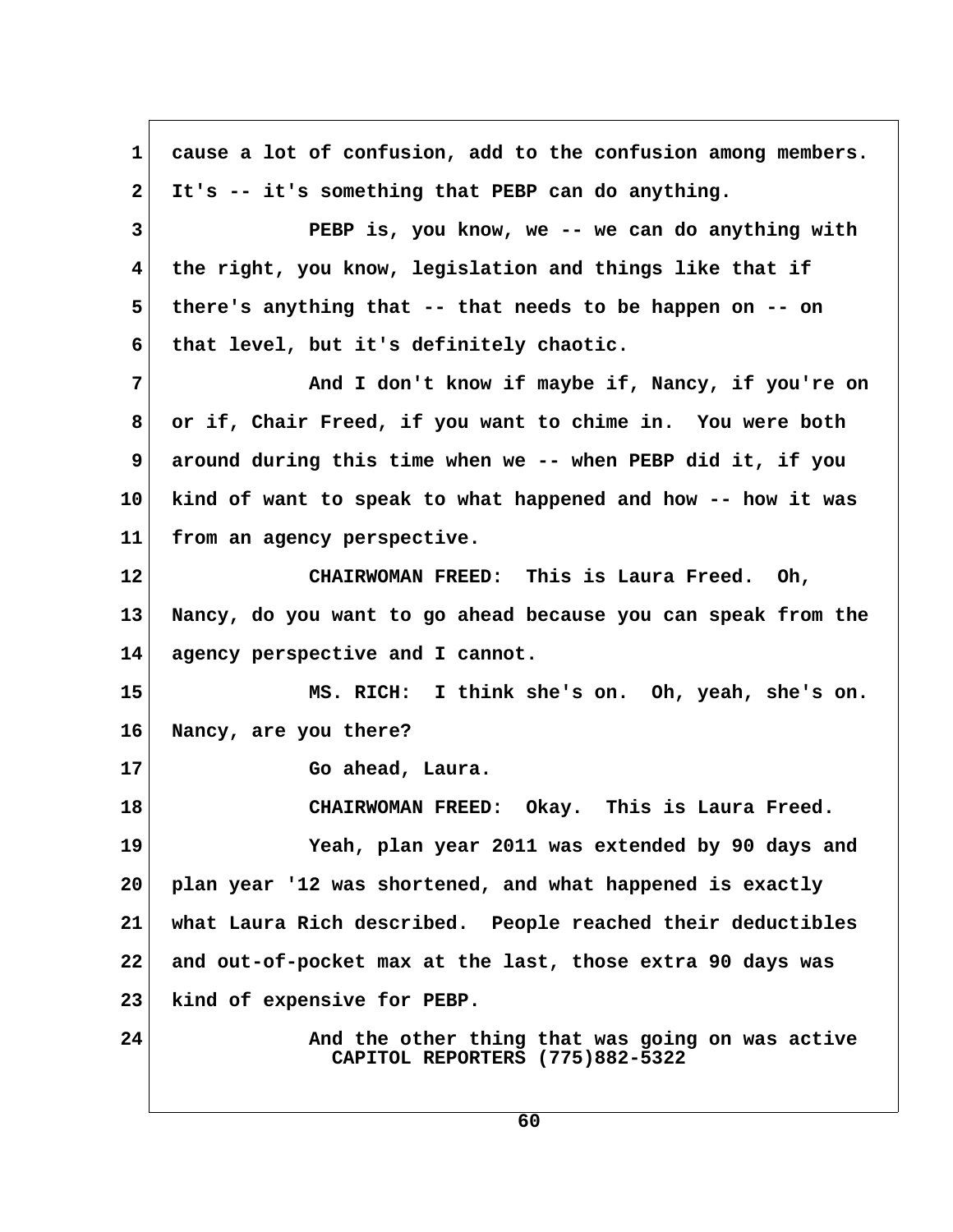1 enrollment because that was the -- those were the days when  **2 the legislature approved the move from the what we long time 3 people think of as the old PPO plan to the CDHP plan. And so 4 every participant was required to make an active plan choice 5 rather than just passively if you don't respond we're going 6 to keep you in your same plan as you've always had which is 7 so much easier and which is what the vast majority of 8 participants do. They just don't respond, and then they stay** 9 on the same coverage tier.

**10 So it was -- you know, and, again, I think this 11 is something perhaps Nancy could speak to, but it was pretty 12 chaotic for -- for the staff because they were doing that 13 active enrollment. They had to chase down all of the people 14 who didn't respond and still didn't get everybody and 15 that's -- that's sort of neither here nor there about the -- 16 about the fiscal impact of doing that.**

**17 But I just -- I would have to go back into my 18 notes, but I do remember that it was -- it was pricey. 19 MS. SPINELLI: So this is Nancy Spinelli. And I 20 think actually you recapped it really well, Laura.**

**21 As far as the -- if we were to extend the plan 22 year, I don't think at this point we would have probably a 23 positive open enrollment. So that would be one thing I don't 24 think we would have to be concerned about. However, what CAPITOL REPORTERS (775)882-5322**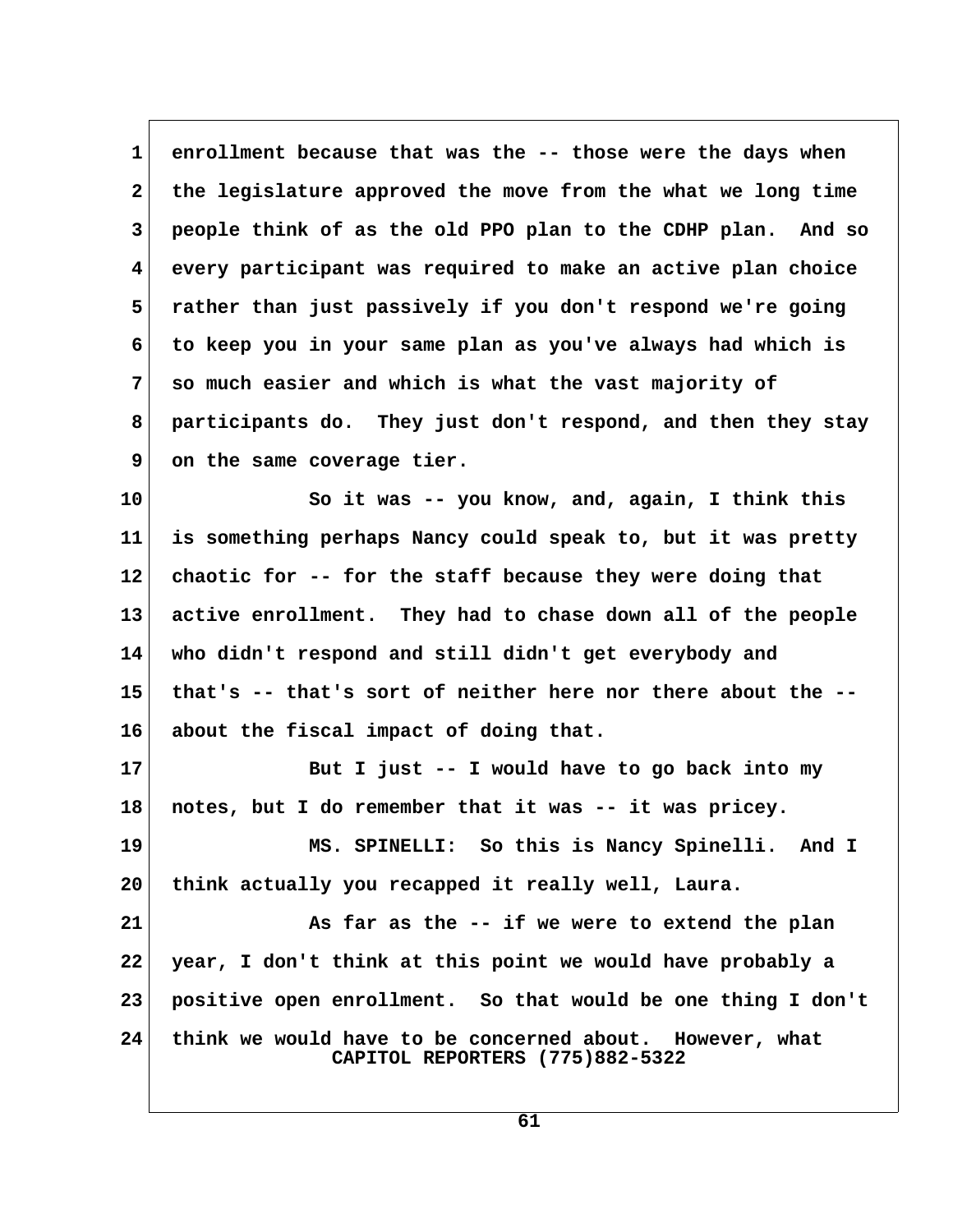| $\mathbf 1$  | Laura pointed out with the maximum out-of-pocket and the                                         |  |
|--------------|--------------------------------------------------------------------------------------------------|--|
| $\mathbf{2}$ | deductible, those are very big issues for members.                                               |  |
| $\mathbf{3}$ | So if we extended it let's say through July or                                                   |  |
| 4            | even August then you have a lot of people met their max                                          |  |
| 5            | out-of-pocket. There's no expense to them, and so the plan                                       |  |
| 6            | is going to have to, you know, pay those extra costs. And                                        |  |
| 7            | then, again, like Laura said by shortening the plan year, you                                    |  |
| 8            | have members who maybe they meet their deductible or it's ten                                    |  |
| 9            | months for example they meet their deductible or their                                           |  |
| 10           | out-of-pocket max and then they feel like they have been                                         |  |
| 11           | jipped basically because they don't get a full 12 months of                                      |  |
| 12           | meeting their out-of-pocket max at that point and that would                                     |  |
| 13           | be a different set of members in some cases.                                                     |  |
| 14           | So and the confusion to our -- our participants,                                                 |  |
| 15           | I think it's pretty massive. I'm not sure that it's --                                           |  |
| 16           | it's -- we've only done it twice since I've worked for the                                       |  |
| $17 \,$      | agency and that was when we implemented the high deductible                                      |  |
| 18           | plan and then we did it one time years ago when we changed                                       |  |
| 19           | the plan year, and both times it was very disruptive I think.                                    |  |
| 20           | MEMBER KELLEY: Thank you. Can I just have a                                                      |  |
| 21           | follow-up of Director Rich. So I hear what you say. Thank                                        |  |
| 22           | you very much.                                                                                   |  |
| 23           | If -- if it looks like information is going to                                                   |  |
| 24           | start to trickle in around the stimulus, the latest rounds of<br>CAPITOL REPORTERS (775)882-5322 |  |

 $\overline{\phantom{a}}$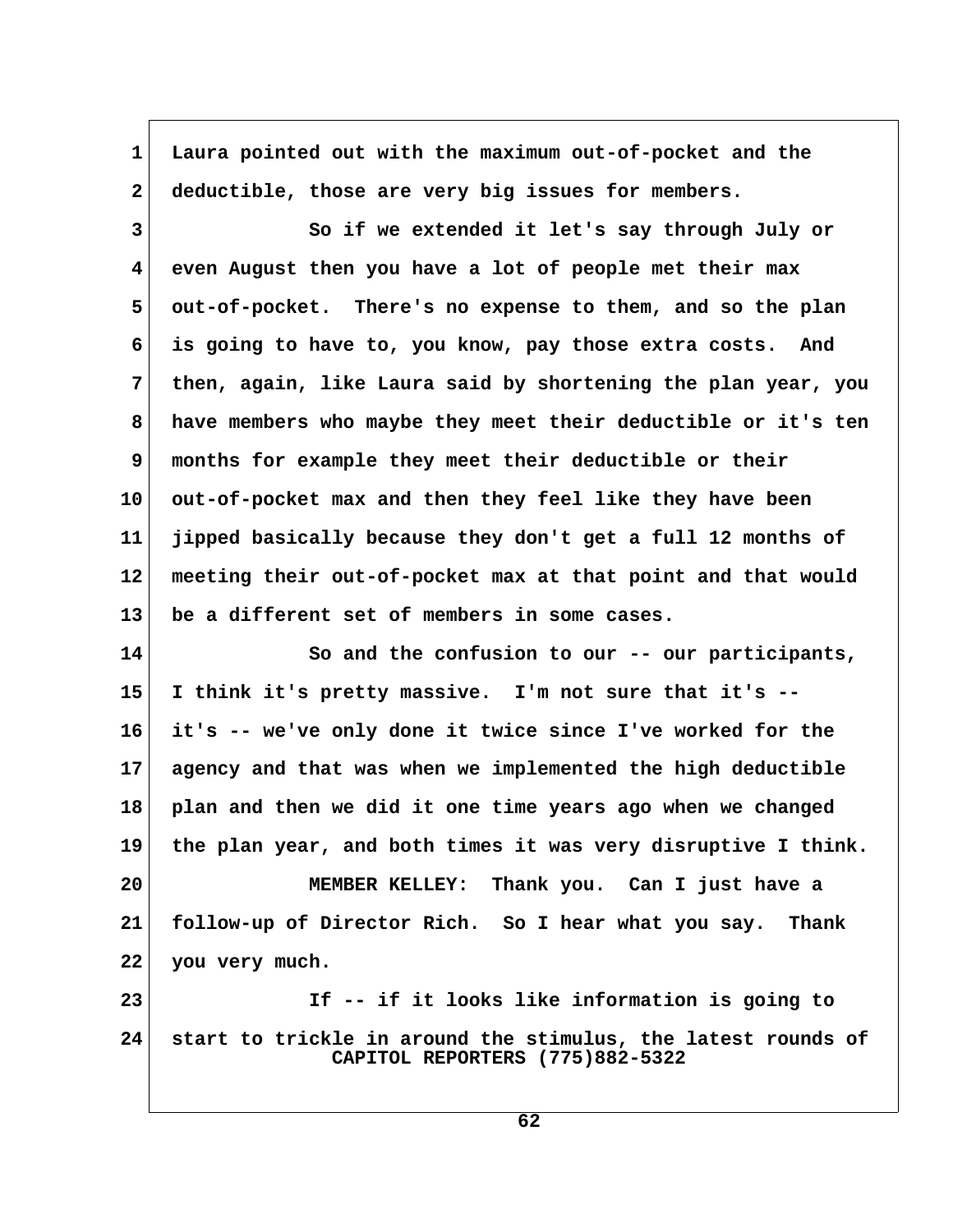**1 stimulus I guess, how -- I guess a couple of questions. So, 2 you know, how would a decision to extend the plan year come 3 about firstly? And then do you think that -- that doing some 4 form of extension would allow dollars to perhaps be allocated 5 in the way, you know, to impact plan design versus just kind 6 of the ancillary stuff. 7 So I'm just kind of from a timeline perspective 8 is -- is today it? I know we have to set rates, but then, 9 you know, on April 6th for example, if you -- if you get lots 10 of feedback from the legislators about money coming in or 11 whatever, would it be -- that be something they could direct? 12 I'm just trying to understand the process. 13 MS. RICH: So I don't know if there's -- Laura 14 Rich for the record. 15 I don't know if there's a good answer to that 16 because or a right answer to that because we're dealing with 17 not a lot of information right now. 18 When would we have to extend, make that decision 19 to extend the plan year, I mean technically we could do it, 20 you know, at the last minute if we needed to. And, I mean, I 21 would have to think about it. I would have to go back and 22 probably look at how, if there's any kind of legislation, 23 anything that would prevent us from making that last minute 24 decision. I think on April 6th we'll have some guidance, but CAPITOL REPORTERS (775)882-5322**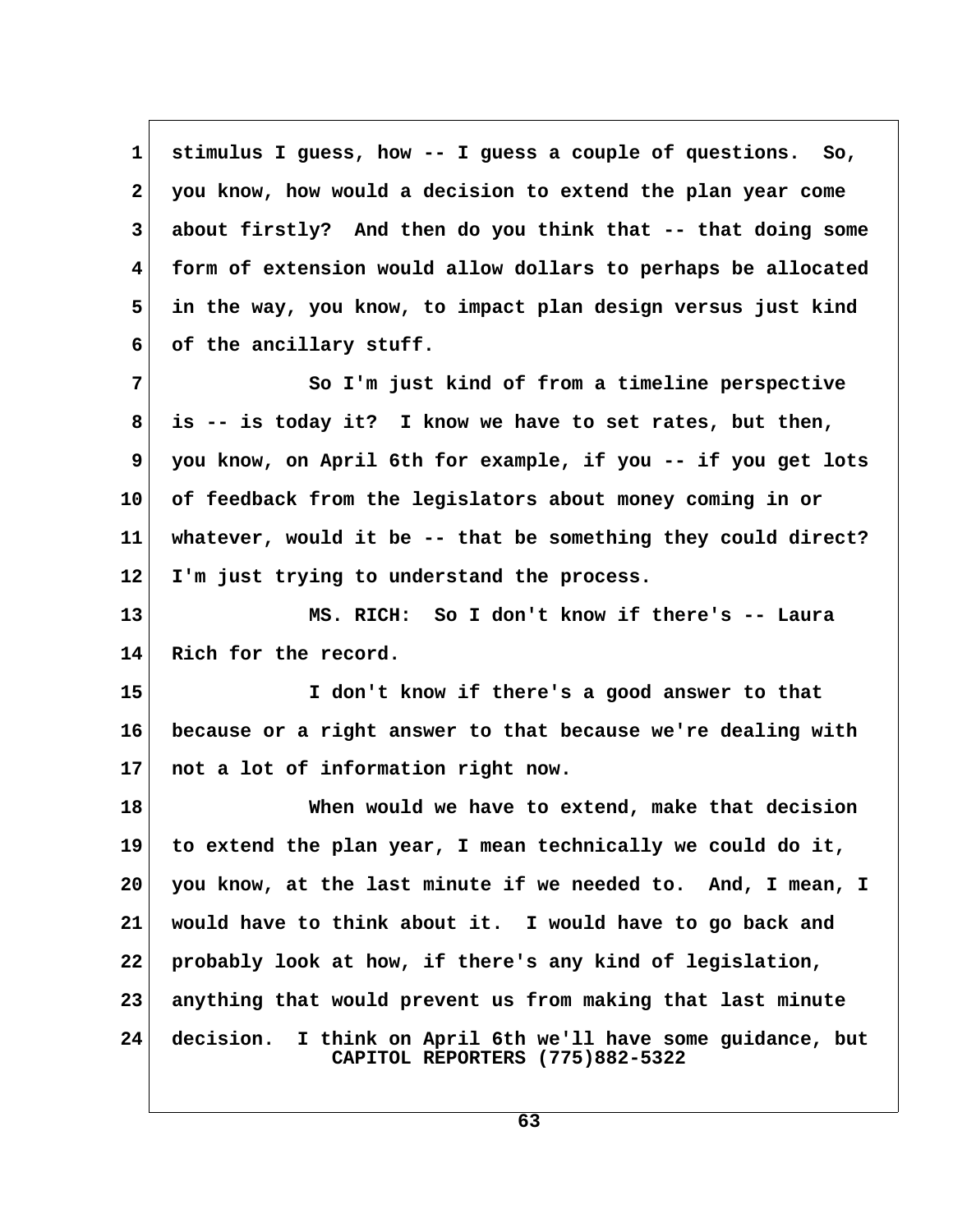**1 I don't think the legislature even knows what they're looking 2 at at this point. So I think there's still a lot up in the 3 air, and I don't think we're going to know anything concrete. 4 I think we're going to have an idea of what the 5 appetite is of, you know, reinstating the ability to 6 reinstate some of these benefits, but I don't think we're 7 going to be able to address the option of extending that. 8 I would recommend if this is something that, you 9 know, does come to fruition, I mean we probably would want to 10 get the actuaries involved. There's a lot of -- there's a 11 lot of implementations to a decision like this, and so I 12 would like to have a lot more information before decisions 13 were made. But as far as making that decision, honestly, I 14 mean, if the legislature said this is what we're doing then 15 this is what we're doing. 16 The Board could technically make that decision 17 too at the last minute as well if necessary but, again, it's 18 -- there's so much up in the air right now that we don't even 19 know if that stimulus money is even going to be able to be 20 allocated at any point in the near future. 21 CHAIRMAN KELLEY: Thank you. 22 CHAIRWOMAN FREED: I would like to add a couple 23 of notes. Well, one note, excuse me. This is Laura Freed 24 for the record. CAPITOL REPORTERS (775)882-5322**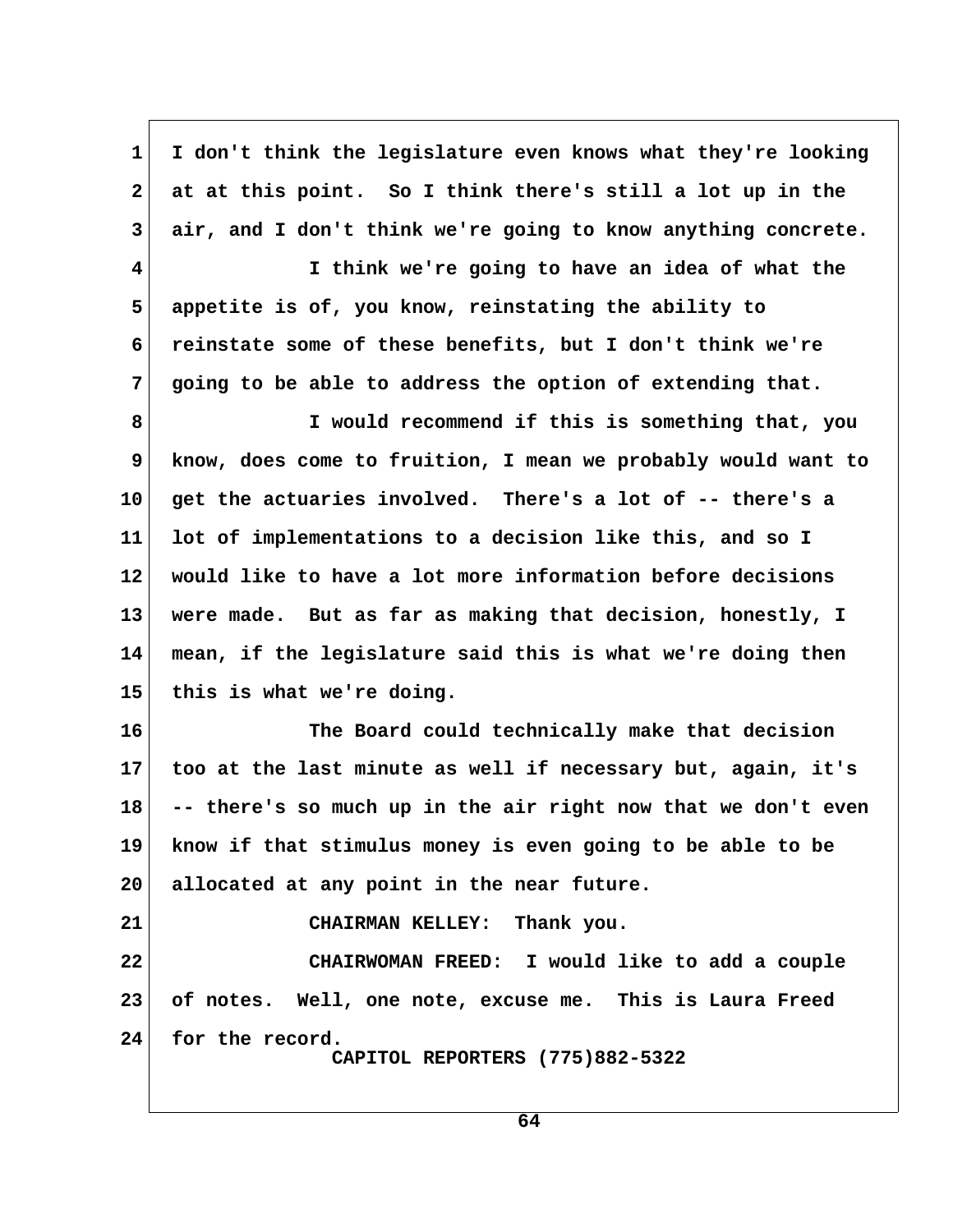1 **1** In Agenda Item Six we have a couple of contracts  **2 starting July 1st. So it might be a little bit logistically 3 difficult to have new network contracts starting July 1st but 4 have a plan year extended to, you know, September or October 5 or whatever. So I hope that the Board, and actually I hope 6 that the Legislative Money Committees will keep that in mind, 7 because I do think that -- that they are sensitive to the 8 fact that folks have provided us a lot of comment, and now 9 that the ball is in their court they have the ability to act 10 on some of those expressed participant desires. 11 But yeah, there's -- there's -- as we've 12 discussed now there's some logistical challenges, and I don't 13 want the contract terminations and commencements of new 14 contracts to mess this up even further if we decide to go 15 this route, so. 16 Board members, any other questions on Agenda Item 17 Five? Okay. Hearing none, I think let's take a break and 18 let's come back at 10:45 and then crack into Agenda Item Six, 19 shall we? 20 (Whereupon, a brief recess was taken.) 21 CHAIRWOMAN FREED: All right. Everybody it's 22 10:46. We'll call the meeting back to order and move to 23 Agenda Item Six and talk about contracts. 24 MS. EATON: Thank you. This is Cari Eaton for CAPITOL REPORTERS (775)882-5322**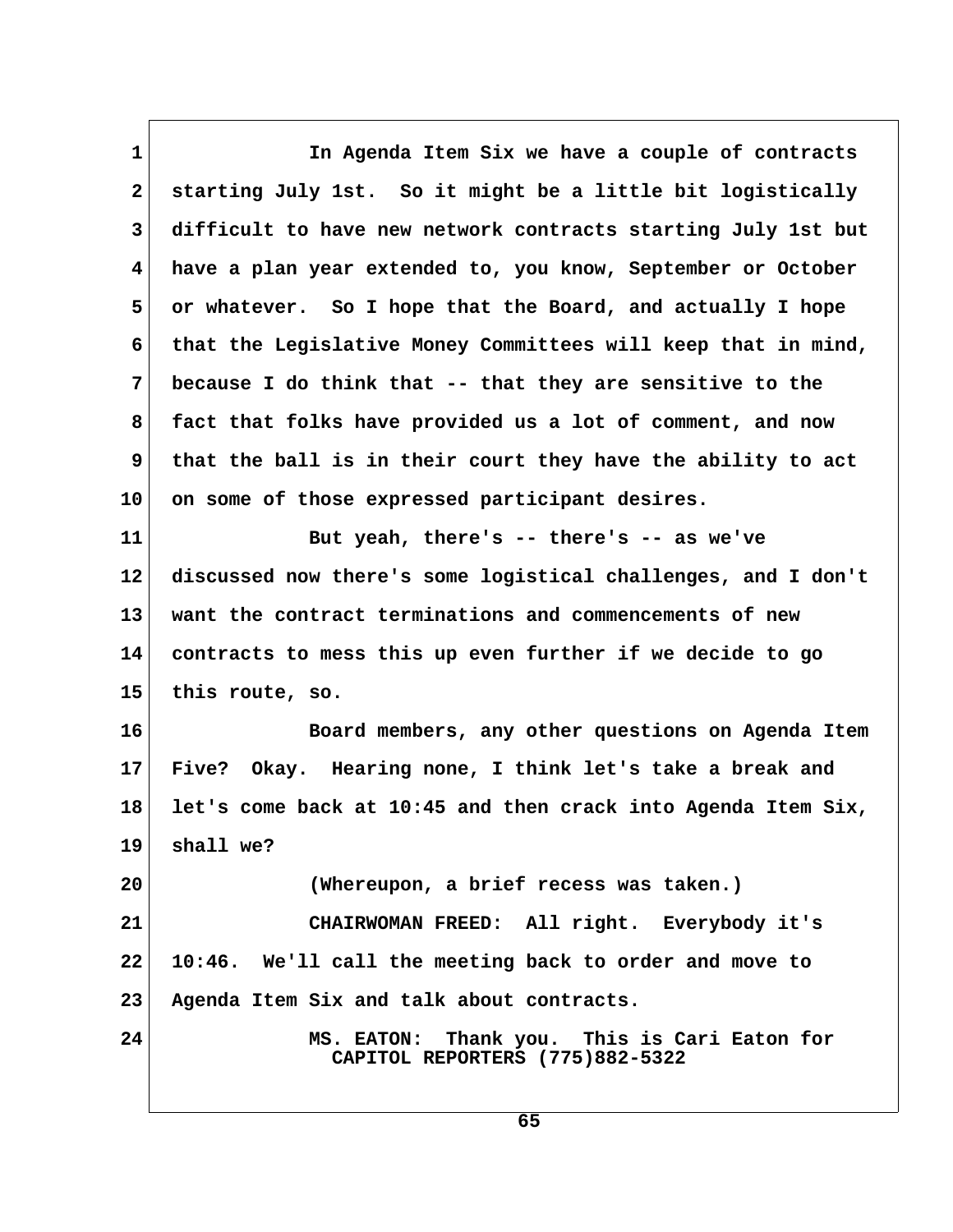**1 the record.**

 **2 Item 6.1 is just an overview of the current 3 active PEBP contracts and no action is necessary on that 4 item. 5 Item 6.2 is requesting that the Board approve new 6 contracts resulting from the solicitations. Whoops, I'm 7 sorry, from the solicitations that the Board approved for a 8 financial auditor on May 28th and a health plan auditor on 9 September 24th. 10 The first new contract in Item 6.2.1 is a 11 contract resulting from the health plan auditor services RFP 12 that was released on November 24th. On December 22nd PEBP 13 received two proposals and the evaluation period began on 14 December 23rd and ended up on January 12th. 15 The four-member evaluation committee included one 16 PEBP Board member and Claim Technologies Inc. received the 17 highest score by the evaluation committee, and PEBP has 18 successfully negotiated this contract. 19 Claim Technologies Inc. will be a new vendor for 20 PEBP for health claim auditing service. However, we don't 21 expect any issues in the transition from our current vendor. 22 The effective date of the contract is anticipated to be 23 April 13th upon BOE approval through June 30th, 2027. The 24 services are expected to begin on May 1st and the contract CAPITOL REPORTERS (775)882-5322**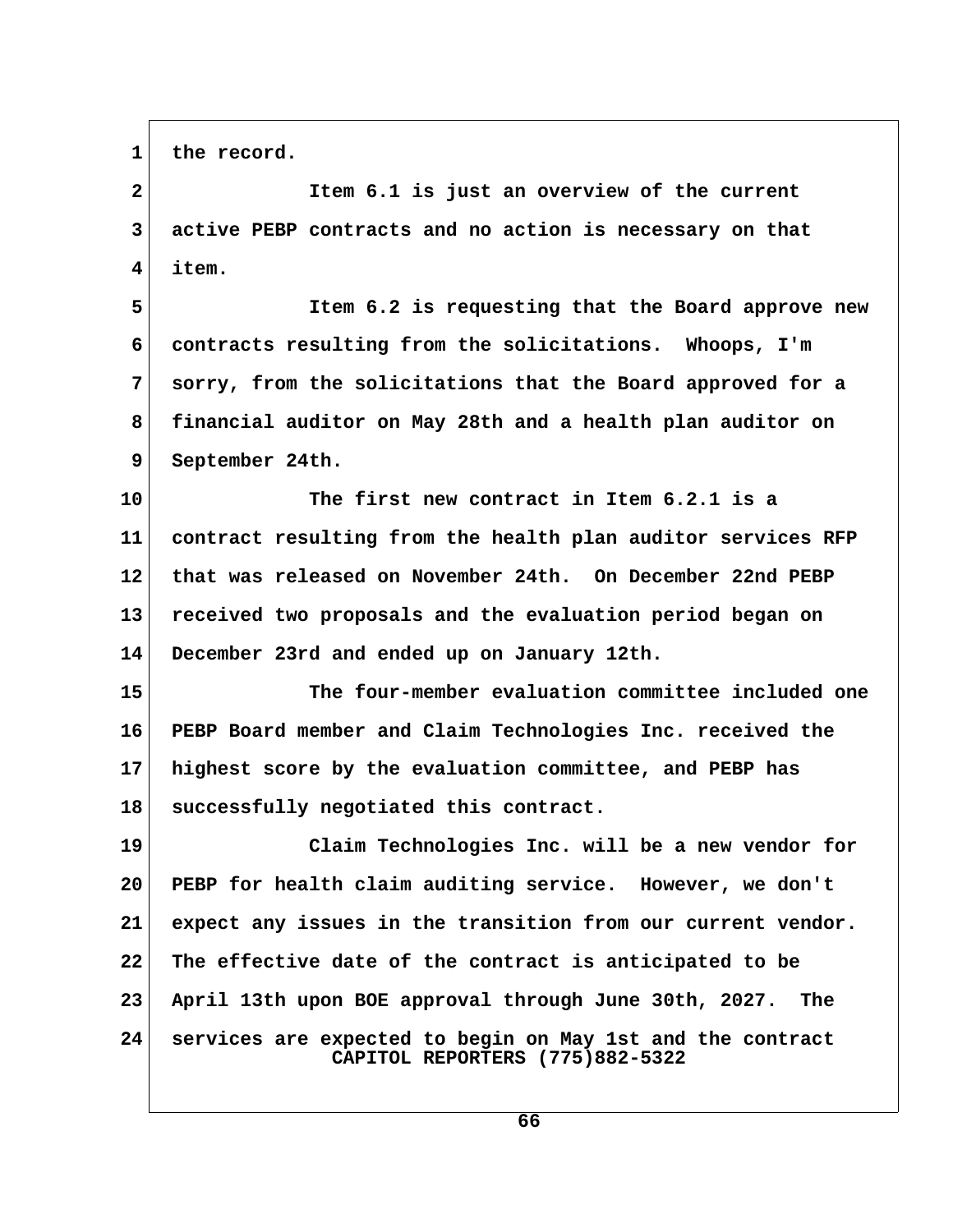**1 maximum is \$1,407,656. Staff is recommending that the Board 2 ratify and approve the evaluation committee's recommendation 3 to contract with Claim Technologies Inc. And I'm happy to 4 answer any questions. 5 MEMBER VERDUCCI: Yes, Tom Verducci for the 6 record. 7 I was reading here in section 6.1 under 8 diversified dental services, the termination date reads June 9 30, 206. I think that's a typo. Should that be the year 10 2026 or could we just kind of clarify the termination date 11 under diversified dental services as far as the actual date 12 there. It appears to be a typo. 13 MS. EATON: This is Cari Eaton for the record. 14 You are correct, the new contract for diversified 15 dental, I will correct that termination date. Thank you. 16 MEMBER VERDUCCI: And just to follow-up, what 17 would be the correct termination date? Is it 2026? 18 MS. EATON: Correct. Yes. 19 MEMBER VERDUCCI: Thank you. 20 CHAIRWOMAN FREED: Okay. Board members, so does 21 anybody have detailed questions about the RFP process that 22 resulted in the staff recommendation to approve the contract 23 with Claim Technologies for health plan auditing services? 24 And by the way, I want to thank whichever of the Board CAPITOL REPORTERS (775)882-5322**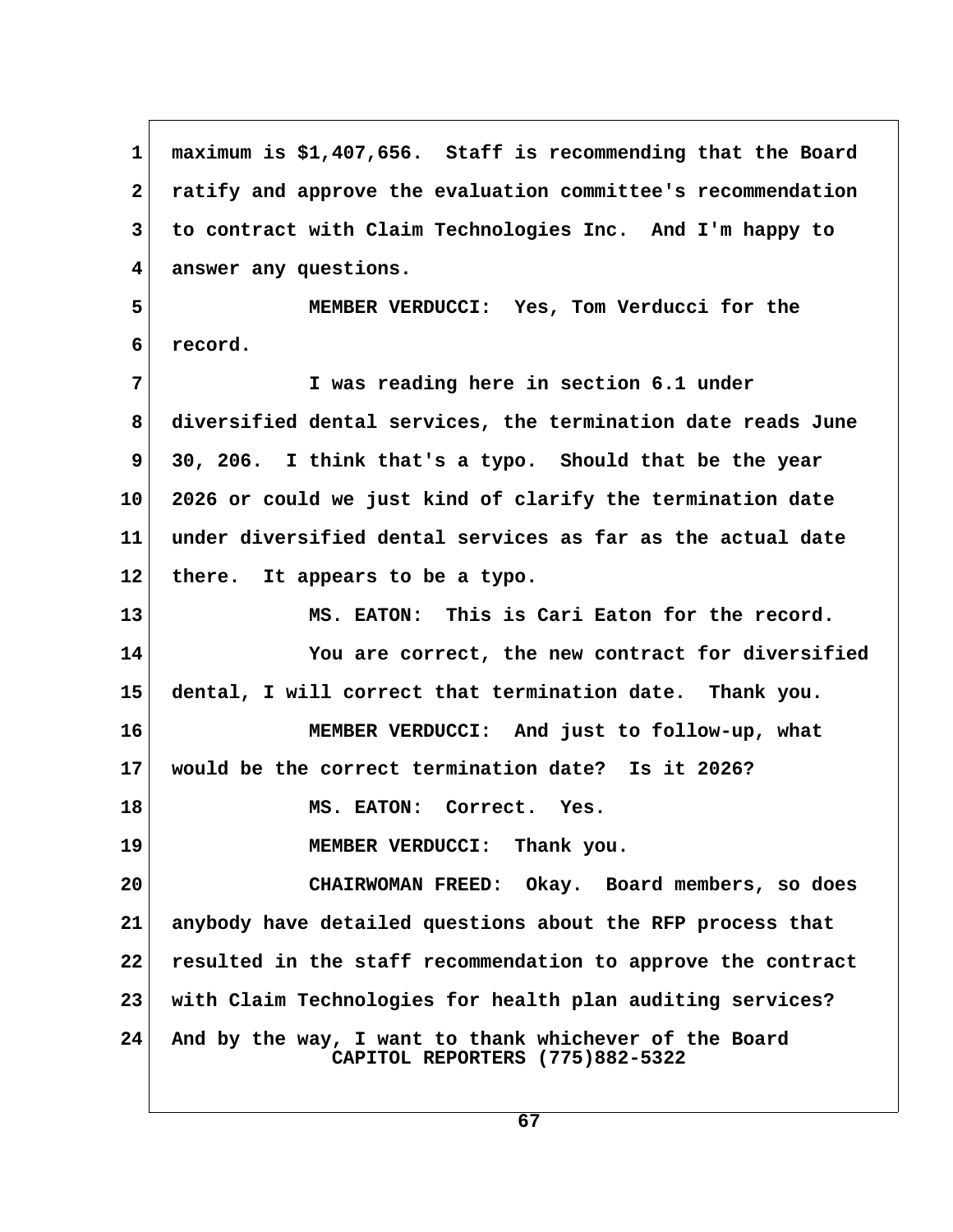**1 members served on this RFP evaluation committee. I know it's 2 a time commitment and it's sometimes really really dull. So 3 thank you. 4 Okay, if nobody has any questions, I'll accept a 5 motion to ratify and approve the evaluation committee's 6 recommendation to contract with Claim Technologies. 7 VICE CHAIR FOX: Linda Fox. I make that motion. 8 CHAIRWOMAN FREED: Thank you. 9** Do I have a second? **10 MEMBER LINDLEY: Tim Lindley also for the record. 11 I second. 12 CHAIRWOMAN FREED: All right. All in favor say 13 aye. Any opposed, no. 14 (The vote was unanimously in favor of the 15 motion.) 16 CHAIRWOMAN FREED: Great. The motion carries. 17 Okay. Let's move on to 6.2.2, financial auditing 18 services. 19 MS. EATON: Thank you. For the record Cari 20 Eaton. 21 The next contract is in 6.2.2 is a contract 22 resulting from the financial auditor services RFP that was 23 released on January 8th. On February 16th PEBP received two 24 proposals. The evaluation period began on February 17th and CAPITOL REPORTERS (775)882-5322**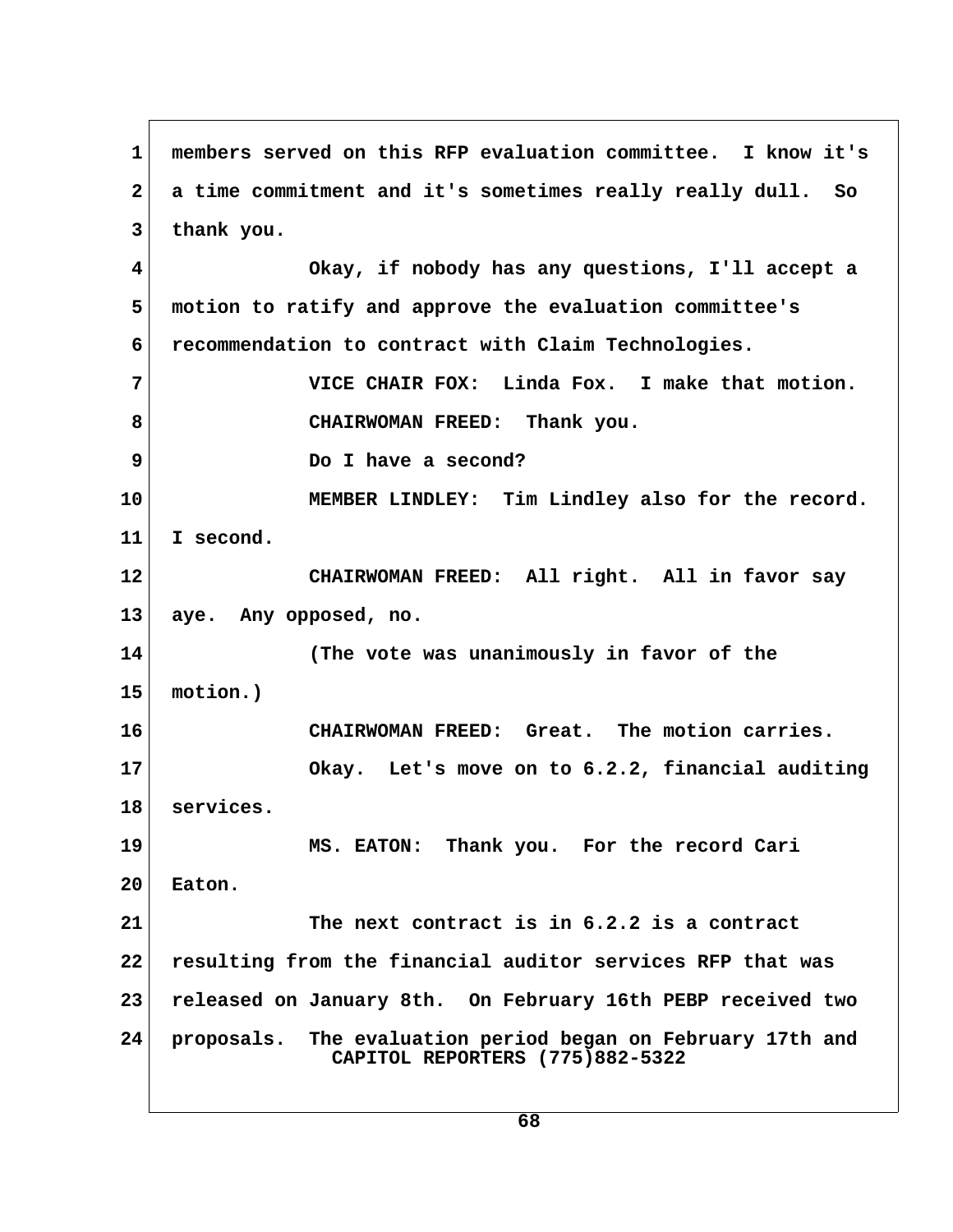**1 ended on March 9th. Clifton Larson Allen LLP received the 2 highest score by the six-member evaluation committee that 3 included two PEBP Board members and other subject matter 4 experts.**

 **5 Clifton Larson LLP will also be a new vendor for 6 PEBP for financial auditing services, and we, again, don't 7 expect any issues in the transition from our current vendor. 8 The effective date of this contract is anticipated to be 9 May 11th upon BOE approval through December 31st, 2024, and 10 these services are expected to begin on July 1st, 2021. The 11 contract maximum is \$212,485. And staff is recommending that 12 the Board ratify and approve the evaluation committee's 13 recommendation to contract with Clifton Larson Allen LLP.**

**14 MEMBER AIELLO: This is Betsey, and I have no 15 problems with this contract.**

**16 I'm just curious because both of these bids only 17 resulted in two bidders. Now, the first one, claims 18 auditing, there may not be as many claims auditors, but you 19 would think financial. I'm just surprised about that, but I 20 have no problems with it other than that comment.**

**21 MEMBER BAILEY: Madam Chair? 22 CHAIRWOMAN FREED: Yes, Mr. Bailey, it's nice to 23 hear from you.**

**24 MEMBER BAILEY: Well, thank you. So moved to CAPITOL REPORTERS (775)882-5322**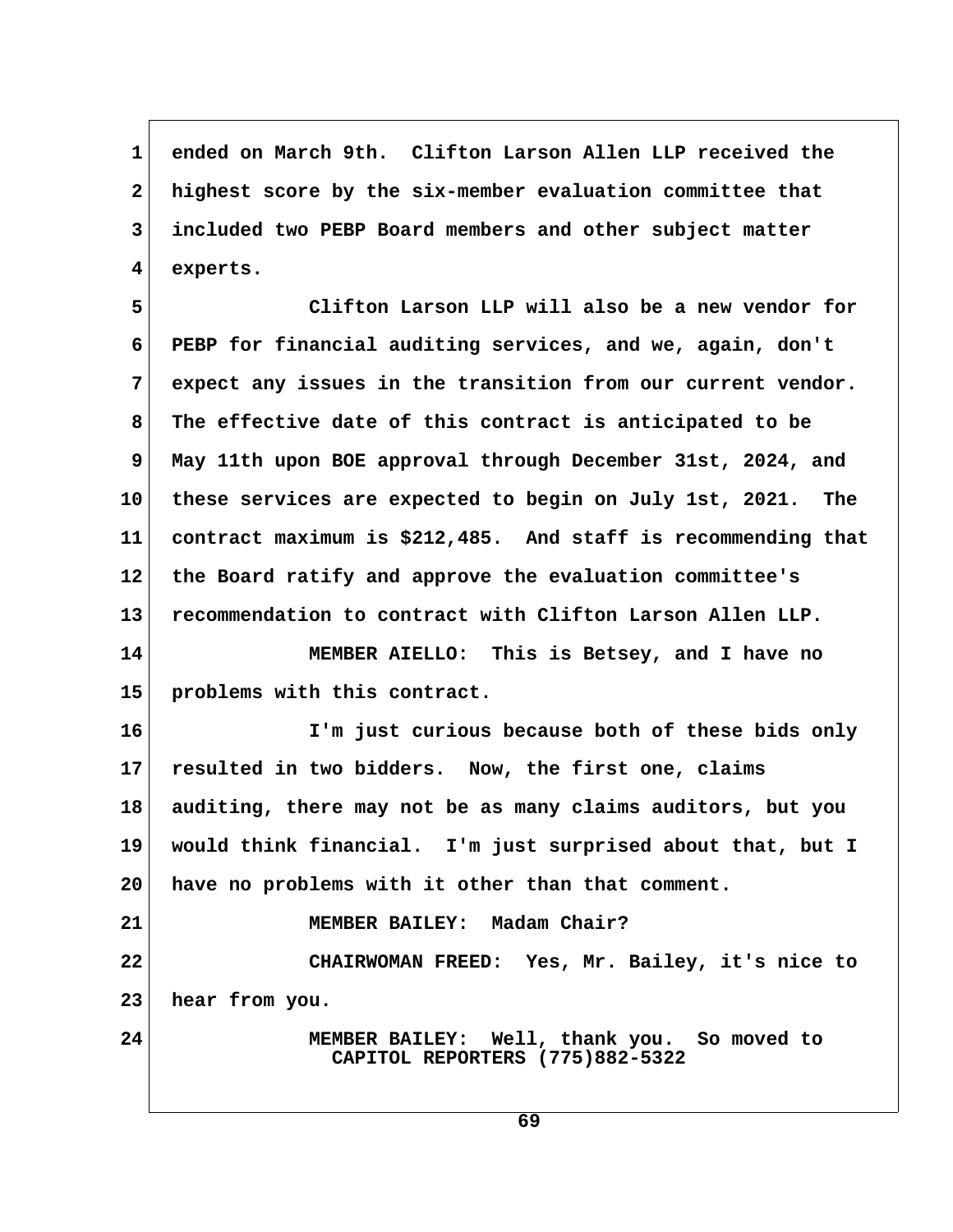**1 approve. 2 CHAIRWOMAN FREED: All right. Do I have a 3 second? 4 MEMBER URBAN: Marsha Urban, second. 5 CHAIRWOMAN FREED: Okay. I'll give it to 6 Ms. Urban first. 7 All those in favor. Any opposed no. Oh, I'm 8 sorry. I jumped the gun. Any opposed no. 9 (The vote was unanimously in favor of the 10 motion.) 11 CHAIRWOMAN FREED: All right. So -- 12 MS. EATON: Cari -- 13 CHAIRWOMAN FREED: Sorry. Go ahead. 14 MS. EATON: Cari Eaton for the record. 15 Item 6.3, PEBP does not currently have any 16 contract amendments pending. 17 Item 6.4 is requesting that the Board authorize 18 staff to complete request for proposals for two contracts 19 that are due to expire on June 30th, 2022. 20 The first solicitation in Item 6.4.1 is a 21 solicitation for actuarial consulting services. The current 22 actuarial consulting contract with Aon Consulting began in 23 2016 and is due to expire on June 30th, 2022. And this RFP 24 should be released prior to November for July '22 contract CAPITOL REPORTERS (775)882-5322**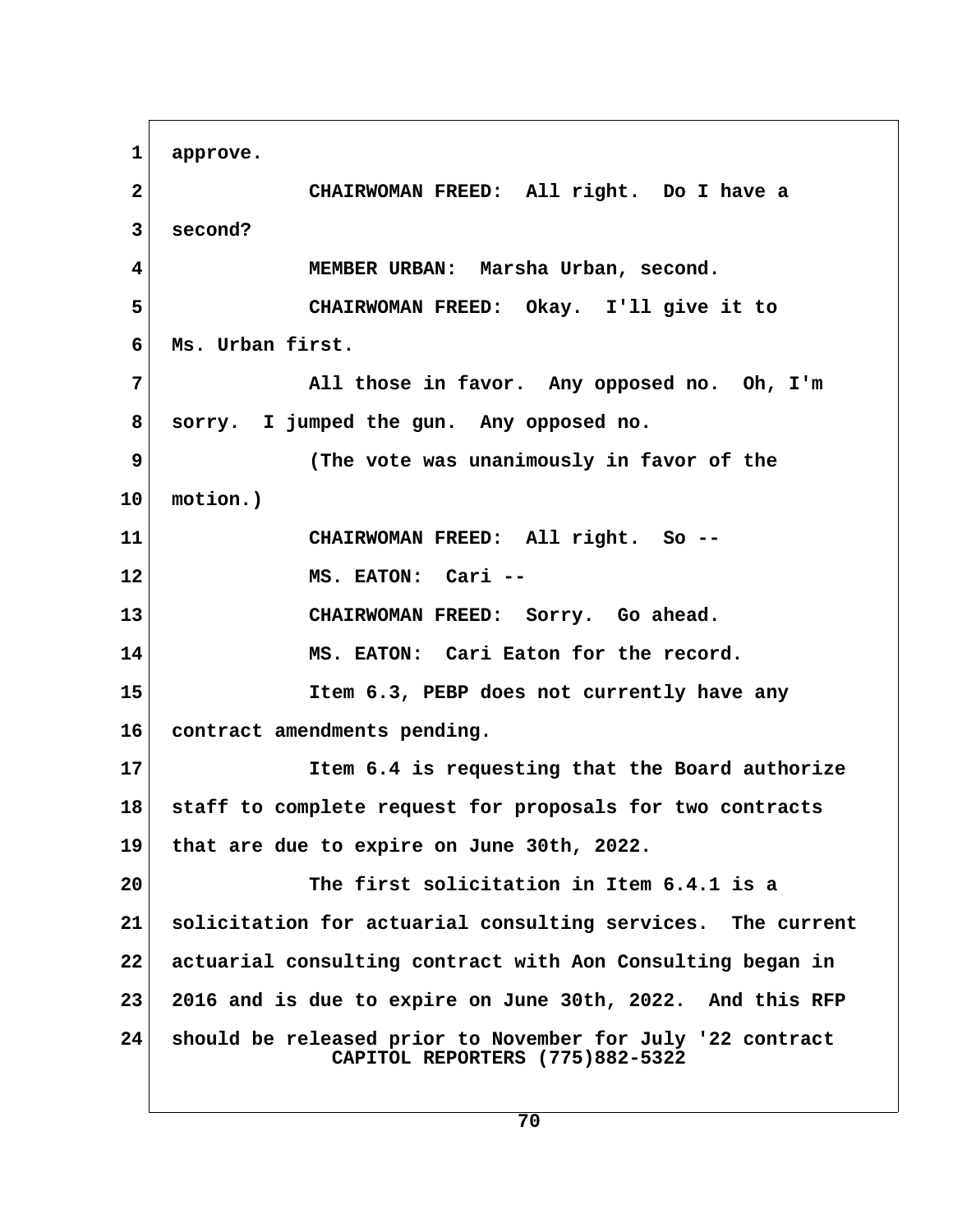1 start date.

| $\mathbf{2}$ | Staff is recommending that the Board authorize                                             |
|--------------|--------------------------------------------------------------------------------------------|
| 3            | staff to complete a request for proposal for an actuarial                                  |
| 4            | consultant, and anyone who would like to volunteer to be on                                |
| 5            | this committee please do. I'll answer any questions.                                       |
| 6            | CHAIRWOMAN FREED: This is Laura Freed. I have a                                            |
| 7            | question.                                                                                  |
| 8            | Ms. Mooneyhan, is it okay to combine these                                                 |
| 9            | motions for the RFP's for actuary as well as basic life                                    |
| 10           | insurance since we're authorizing the RFP process or is                                    |
| 11           | that -- would do you prefer two motions?                                                   |
| 12           | MS. MOONEYHAN: No, it's totally fine to do so.                                             |
| 13           | CHAIRWOMAN FREED: Okay.                                                                    |
| 14           | MS. MOONEYHAN: Assuming that the motions are                                               |
| 15           | going to be similar, of course, they should be broken out.                                 |
| 16           | CHAIRWOMAN FREED: Right. Yes, understood.                                                  |
| 17           | MS. MOONEYHAN: But, yes, if you want to combine                                            |
| 18           | them that's fine.                                                                          |
| 19           | CHAIRWOMAN FREED: Okay. Well, I will say --                                                |
| 20           | this is Laura Freed again.                                                                 |
| 21           | Anybody who would like to serve on these                                                   |
| 22           | committees, again, thank you for those of you who have. If                                 |
| 23           | you would like to be on the actuary committee or life                                      |
| 24           | insurance please do reach out to the executive officer.<br>CAPITOL REPORTERS (775)882-5322 |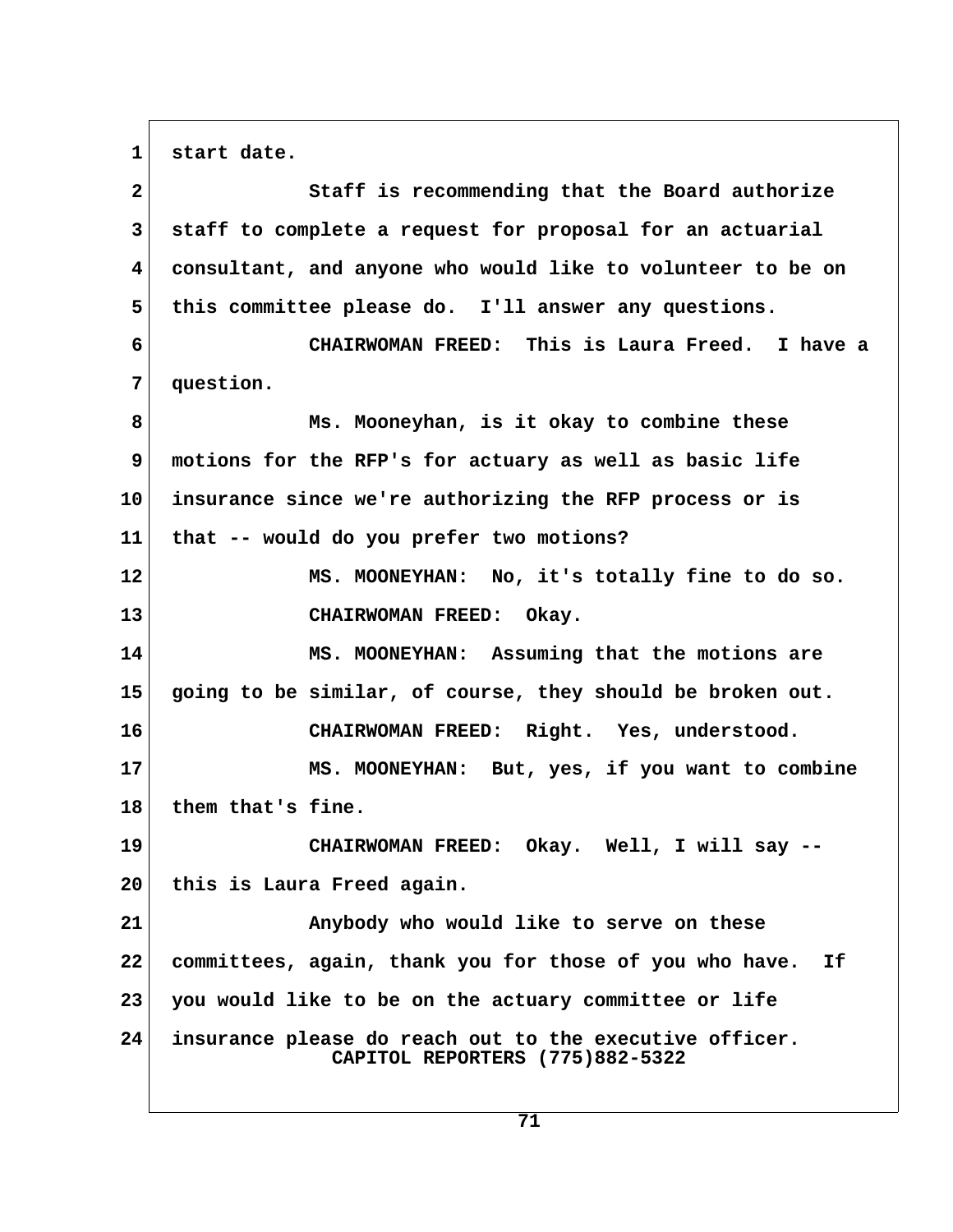**1 Yeah, notice that on the next page, I don't want 2 to steal Cari's thunder here, but, boy, do we have a lot of 3 RFP's coming up. So anybody who wants to can get in on this. 4 With that do I have a motion? 5 MEMBER VERDUCCI: Well, Tom Verducci for the 6 record. 7 I want to point out that I'm available to serve 8 on these subcommittees. I've also volunteered already to be 9 on one of them and I'm willing to be on both of them and, you 10 know, feel free to count me in wherever I can help here. 11 CHAIRWOMAN FREED: Laura Rich for the record. 12 Evaluation committees are supposed to be 13 confidential. So I would -- I would avoid stating this on 14 the record and just reaching out to me, any members, any 15 Board members who are interested to reach out to me privately 16 so that we can maintain the confidentiality of who is on the 17 evaluation committee. 18 MEMBER AIELLO: So this is Betsey. 19 I move to recommend that the staff complete a 20 request for proposal for actuarial consultant and another 21 request for proposal for basic life insurance contract. 22 CHAIRWOMAN FREED: Thank you. I will second 23 that. All in favor say aye. Any opposed say no. 24 (The vote was unanimously in favor of the CAPITOL REPORTERS (775)882-5322**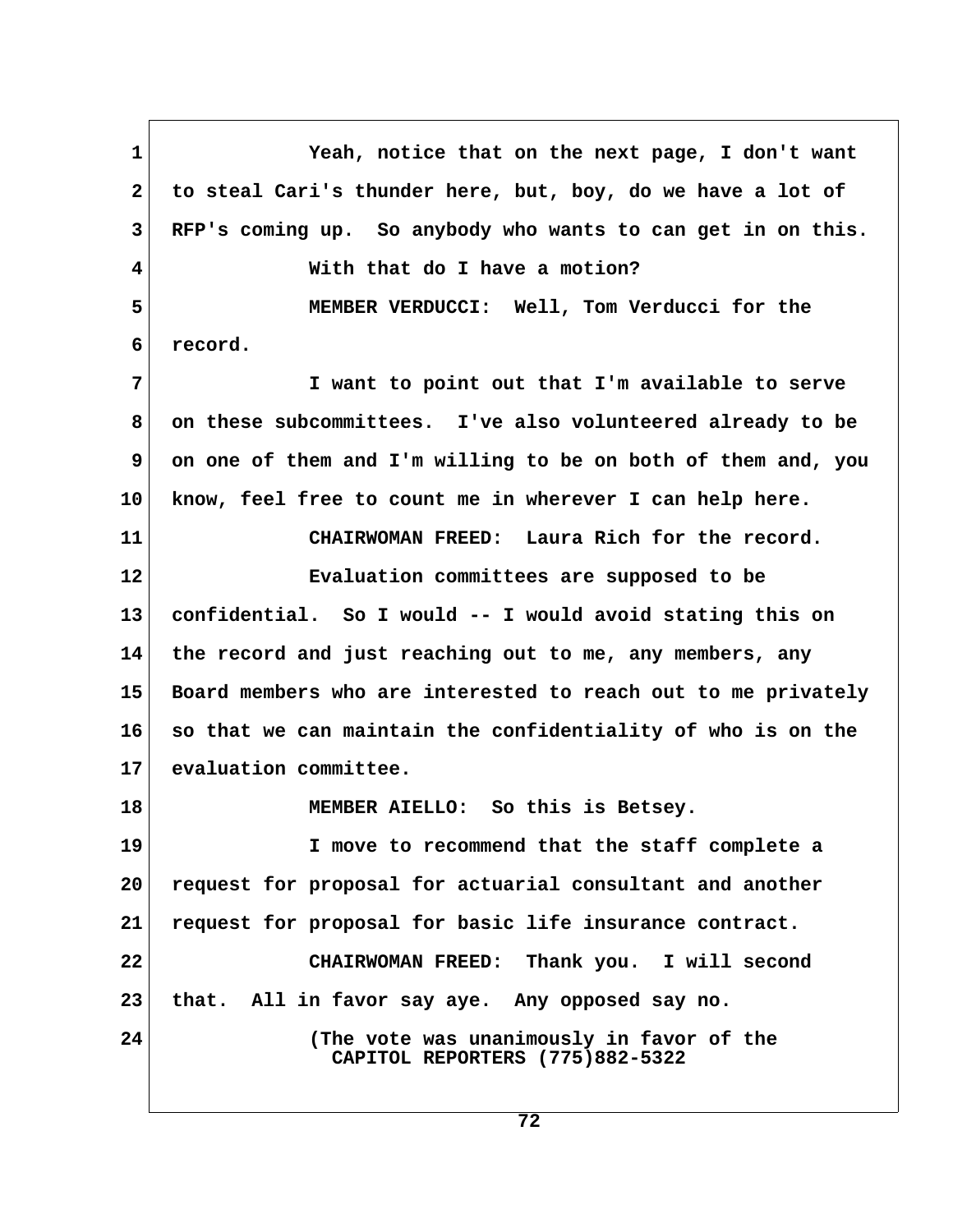**1 motion.) 2 CHAIRWOMAN FREED: Great. Motion carries. Thank 3 you. 4 This is Laura Freed. 5 Cari, did you want to go through the chart on 6.5 6 or is that just for our edification? 7 MS. EATON: This is Cari Eaton. 8 Really, it's just an overview of what is in 9 progress. So we're available for questions. 10 CHAIRWOMAN FREED: Okay. Thank you. 11 MEMBER KRUPP: This is Jennifer Krupp for the 12 record. I have two quick questions. 13 CHAIRWOMAN FREED: Okay. 14 MEMBER KRUPP: I wasn't sure what the second 15 opinion or the transparency contracts was or potential RFP 16 that are ready to be released. 17 MS. RICH: So Laura Rich for the record. 18 So today in place we have the transparency tool 19 is Healthcare Blue Book and so that's that app that you have 20 on your phone that will allow you to shop and compare for 21 four different services and facilities. 22 Second Opinion Services is something that is 23 fairly new. We haven't had in place for a very long time. 24 Currently use Second MD and basically what that is is a CAPITOL REPORTERS (775)882-5322**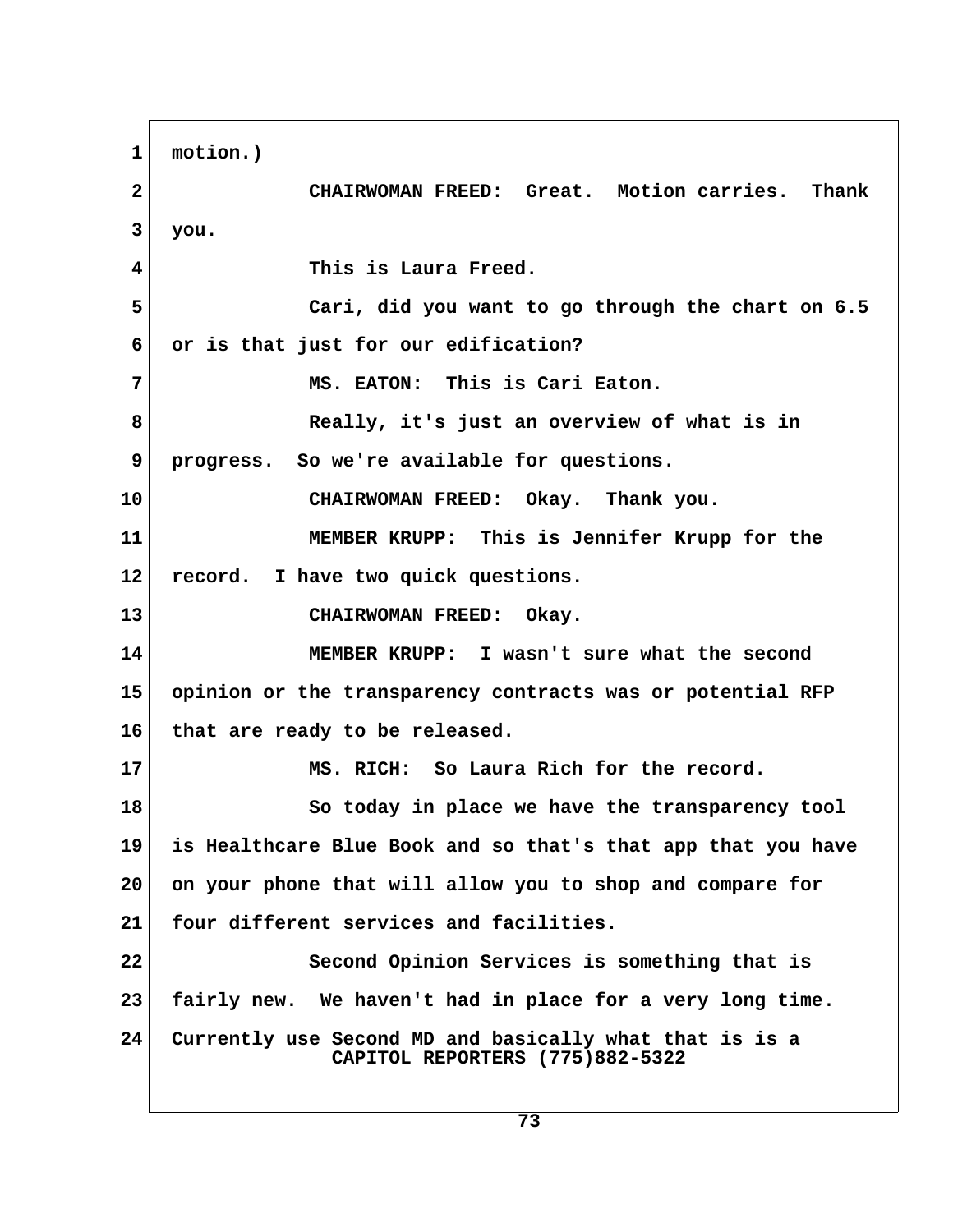**1 second opinion service that is -- it's free of charge to the 2 member. It's kind of a claim through the process and it 3 provides a second opinion service to -- to members should 4 they not be -- there not be like a provider available in the 5 area. It's very -- we've actually had staff tested on their 6 own for their own -- for their own situations, and it has 7 been very beneficial because you're able to get a second 8 opinion from someone across the country, and so it's a good 9 service to have, and it's not widely used yet because I don't 10 think that members know of the service and are aware of the 11 service, but it's a good system to have. 12 MEMBER KRUPP: Thank you. I don't have any 13 further questions. This is Jennifer Krupp for the record. 14 CHAIRWOMAN FREED: Thank you. 15 Okay. With that let's move on to Agenda Item 16 Number Seven, the voluntary benefit platform implementation. 17 MR. PROPER: Thank you, Chair Freed. Nik Proper** 18 for the record. **19 I'll be providing an update regarding voluntary 20 benefit selection and transition with recommendations for the 21 Board. Keep in mind these recommendations are built off of 22 current budget and just current processes. So for example 23 when we get to the long-term disability plan, that could 24 change depending on various budgetary changes. CAPITOL REPORTERS (775)882-5322**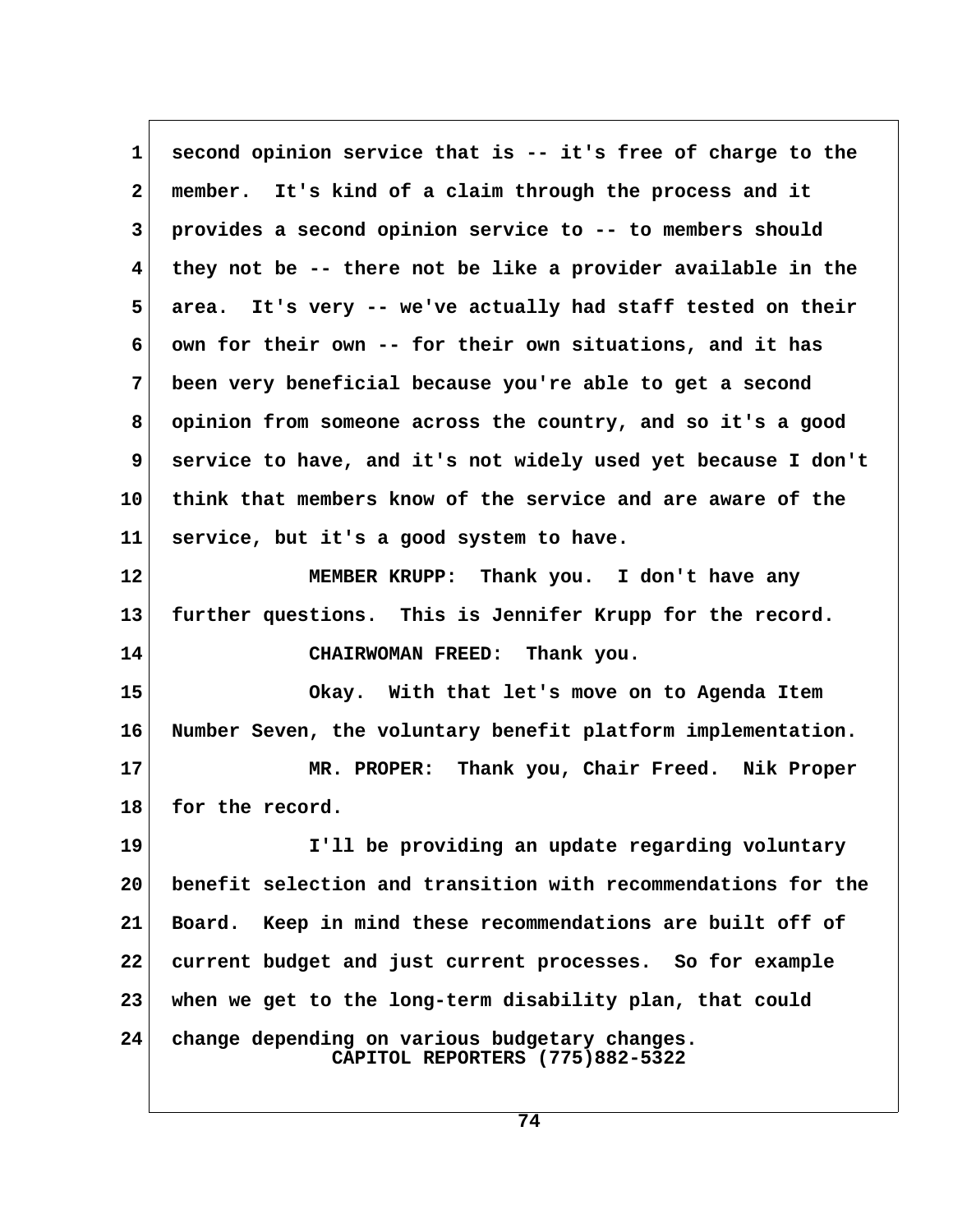**1 So at the November Board meeting the contract was 2 approved for LSI to provide an eligibility and enrollment 3 system and it was approved by BOE in December. The contract 4 is with LSI, the actual enrollment and eligibility platform, 5 including voluntary benefits is subcontracted to Benefitfocus 6 with a system currently scheduled to go live by January 1st, 7 2022, replacing the current system.**

 **8 A brief history about voluntary benefits is they 9 were implemented in PEBP in 2019 and are currently 10 administered through Corestream which is the licensed 11 subcontract vendor of the current enrollment and eligibility 12 vendor Morneau Shepell. But due to the midyear change of 13 vendors for enrollment and eligibility, including voluntary 14 benefits PEBP is recommending a voluntary benefits special 15 enrollment period at the end of the year for a January 1st, 16 2022 effective date with Benefitfocus.**

**17 The licensed agency of Benefitfocus to offer 18 voluntary benefits is Benefits Store with licenses current 19 and held in all 50 states. So on page two of the report it 20 shows a table with current product offerings and current 21 carriers with recommendations for each that I'll go through. 22 So currently the standard offer is voluntary life 23 and short-term disability plans, and this recommendation 24 includes moving accident, critical illness and hospital CAPITOL REPORTERS (775)882-5322**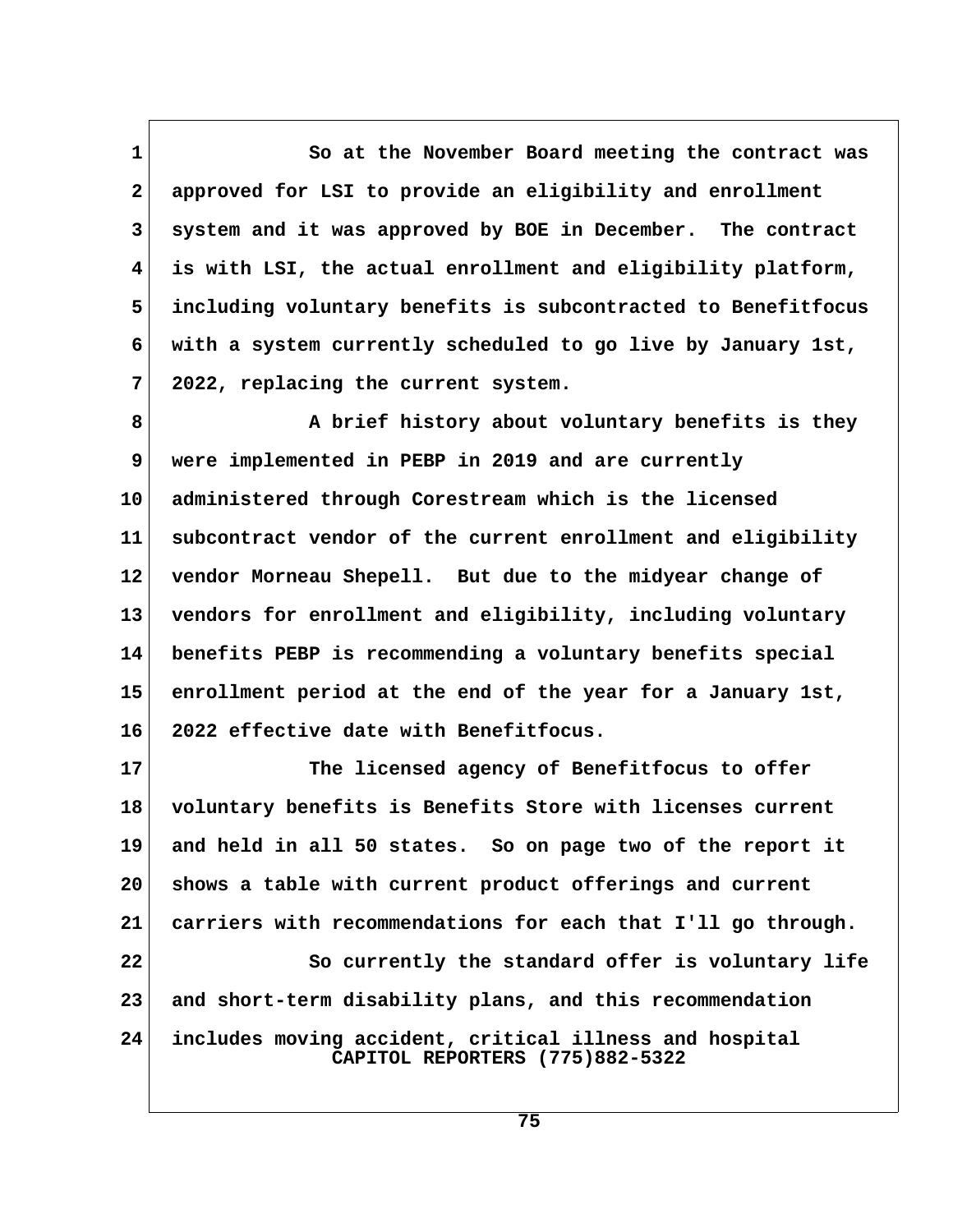**1 indemnity plans over the current carrier Aflac to the 2 standard, as well as introducing a long-term disability plan 3 administered through the standard. 4 For ID theft, the legal plan and voluntary 5 vision, the recommendation is to keep the current carrier, so 6 no changes there. 7 For auto and home insurance there are currently 8 three carriers, and the recommendation is to move to one 9 carrier being Liberty Mutual which currently contains the 10 majority of enrollment in this product, being 1,300 versus 11 68. 12 For pet insurance is a similar recommendation of 13 streamline and carriers moving from two carriers to one with 14 Nation Wide which, again, contains the majority of enrollment 15 in this product as well. 16 For long-term care plans this recommendation is a 17 little bit different than the others. It's actually to 18 revisit this product for open enrollment '22 through July 1st 19 to an effective date and this is because of the limitations 20 with the current carrier in Benefitfocus as there's a lack of 21 integration between the two. 22 But members with the current long-term care 23 policy can absolutely continue to keep the policy with Unum 24 or moving toward a direct built basis or they can cancel CAPITOL REPORTERS (775)882-5322**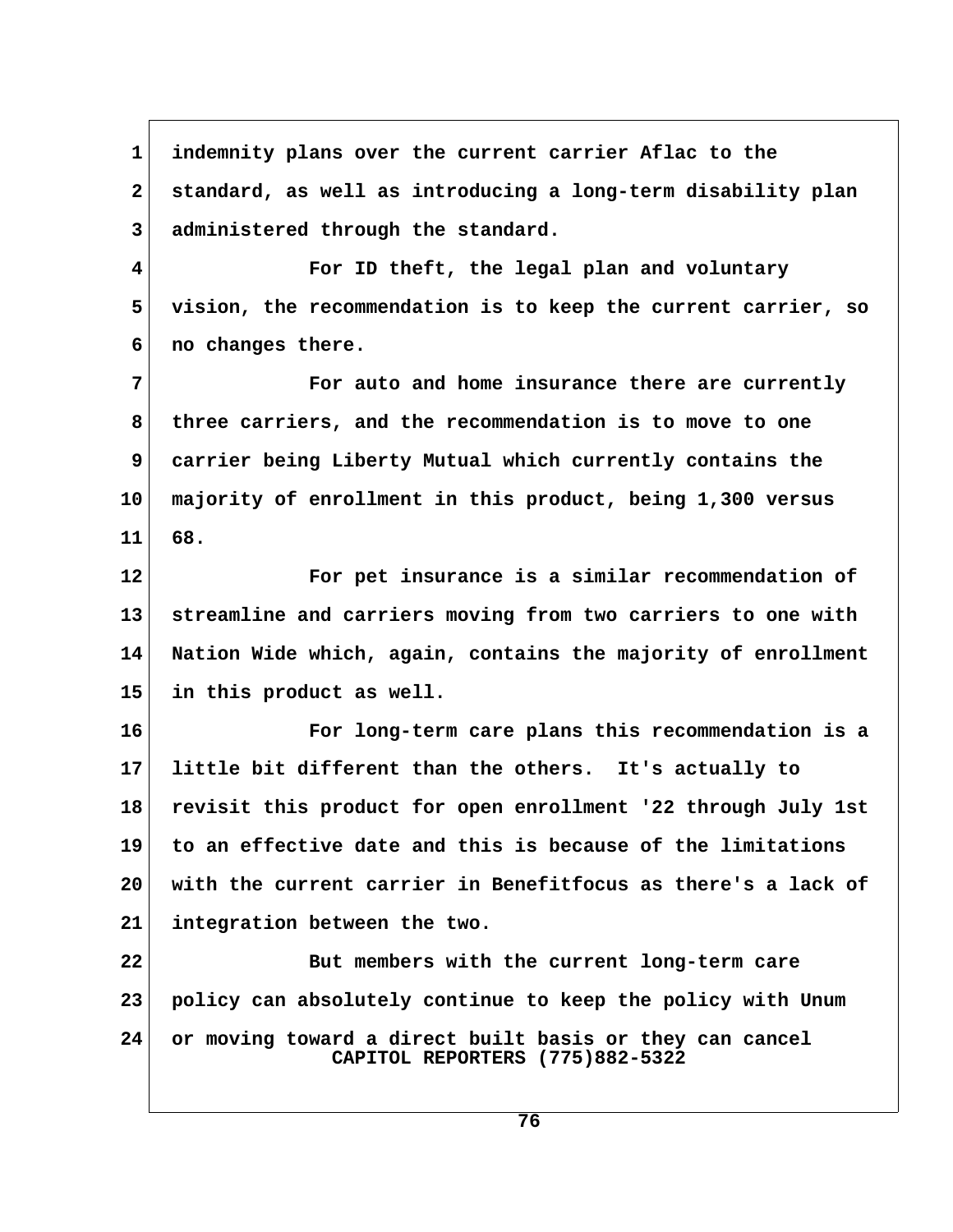1 their policy.

| $\mathbf{2}$            | And for an all voluntary benefits transition,                                |  |
|-------------------------|------------------------------------------------------------------------------|--|
| 3                       | PEBP will continue to work with Corestream and Benefitfocus                  |  |
| $\overline{\mathbf{4}}$ | and DOI so we can ensure proper transition and a robust                      |  |
| 5                       | communication plan to members displaying all of their options                |  |
| 6                       | regarding the transition, regarding the keeping or cancelling                |  |
| 7                       | their current policies so it won't be a surprise to anyone                   |  |
| 8                       | what is going on.                                                            |  |
| 9                       | And, again, we will continue to work with                                    |  |
| 10                      | Benefitfocus and DOI to identify and potentially propose new                 |  |
| 11                      | offerings in the future such as an orthodontia, a dental                     |  |
| $12 \,$                 | buyout plan including orthodontia and various other products.                |  |
| 13                      | And with that, Chair Freed, I can pause for                                  |  |
| 14                      | questions or hand the presentation off to Jen with                           |  |
| 15                      | Benefitfocus for an overview of the LTD options.                             |  |
| 16                      | CHAIRWOMAN FREED: Unless the Board has burning                               |  |
| 17                      | questions, I would like to hand it off to Benefitfocus and                   |  |
| 18                      | hear more about LTD.                                                         |  |
| 19                      | MR. PROPER:<br>Okay.                                                         |  |
| 20                      | Thanks.<br><b>CHAIRWOMAN FREED:</b>                                          |  |
| 21                      | MS. PEERY: Sure. Hi everyone. This is Jennifer                               |  |
| 22                      | Peery with Benefitfocus. I'm going to try to share my screen                 |  |
| 23                      | here to make this a little bit easier for everyone to see.                   |  |
| 24                      | I'm looking at, if you're following along<br>CAPITOL REPORTERS (775)882-5322 |  |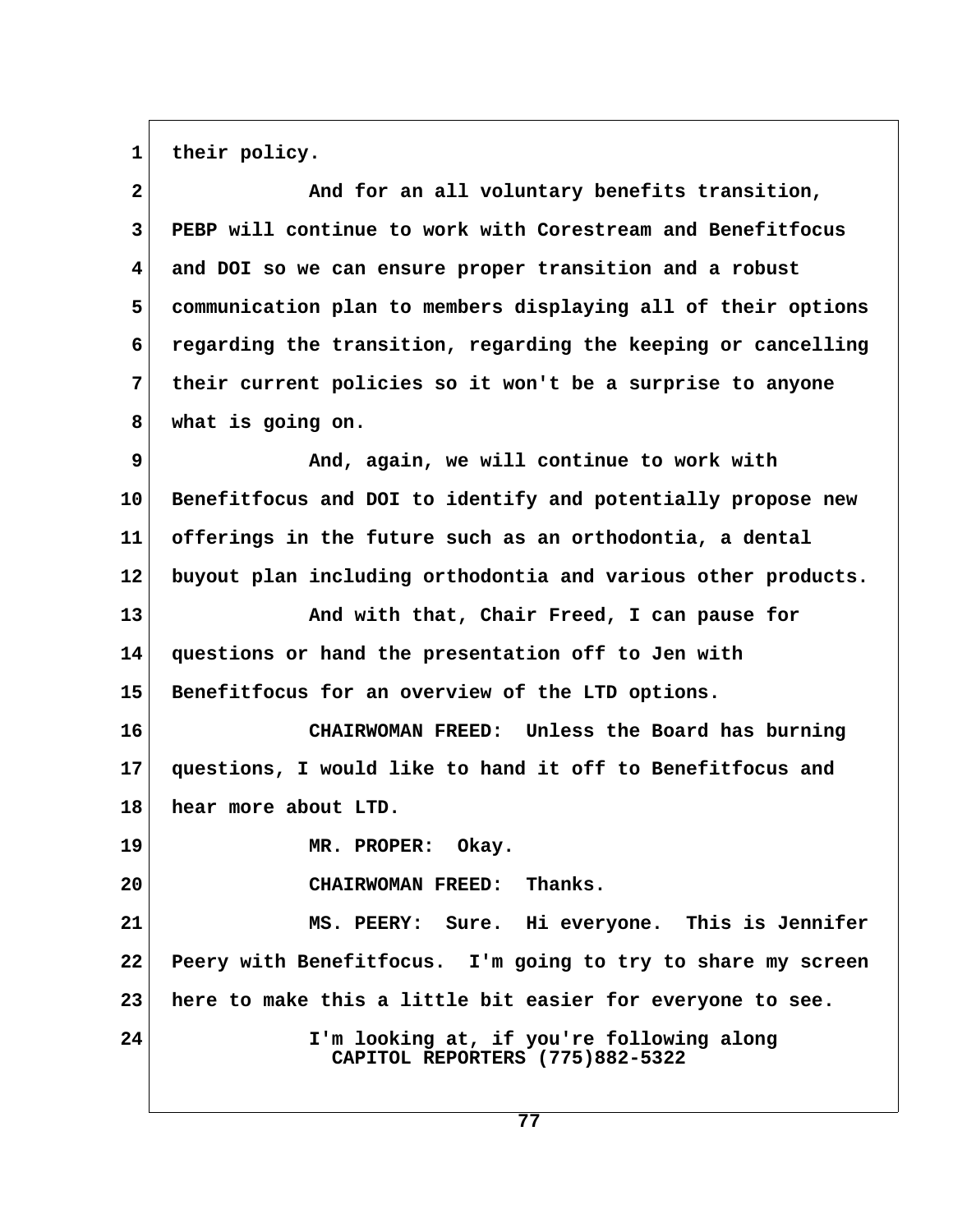**1 manually, if you look at attachment A, it's not cooperating 2 with me. I apologize for that. If you want to follow along 3 attachment A and you go to page 28 of the attachment we can 4 look at the voluntary LTD plan and, again, this is a 5 contingent plan based on the final basic LTD decision. We 6 went ahead and had the standard quote this plan for -- for 7 PEBP because there are -- there's really a big differentiator 8 in this standard's offering.**

 **9 And the reason for that is if LTD, basic LTD ends 10 on 6-30 of '21, there is, you know, a gap between 7-1 of '21 11 and 1-1 of '22 when this plan would take effect. The 12 standard has agreed to waive preexisting conditions, 13 limitations for that say six-month period for all PEBP 14 members should they enroll for the 1-1-22 effective date.**

**15 There are two plan options. One is a plan A. If 16 you're on page 27 and a plan B. Plan A closely aligns with 17 the employer sponsored plan that exists today with a 18 60 percent payout schedule whereas plan B is a cheaper option 19 for employees with only a 50 percent payout schedule, and you 20 can choose between 60 percent or 50 percent.**

**21 Plan A very closely aligns with what is there 22 today. The main difference being between employee and 23 employer paid and when -- one thing that we were able to work 24 with the standard on is waiving a minimum participation. You CAPITOL REPORTERS (775)882-5322**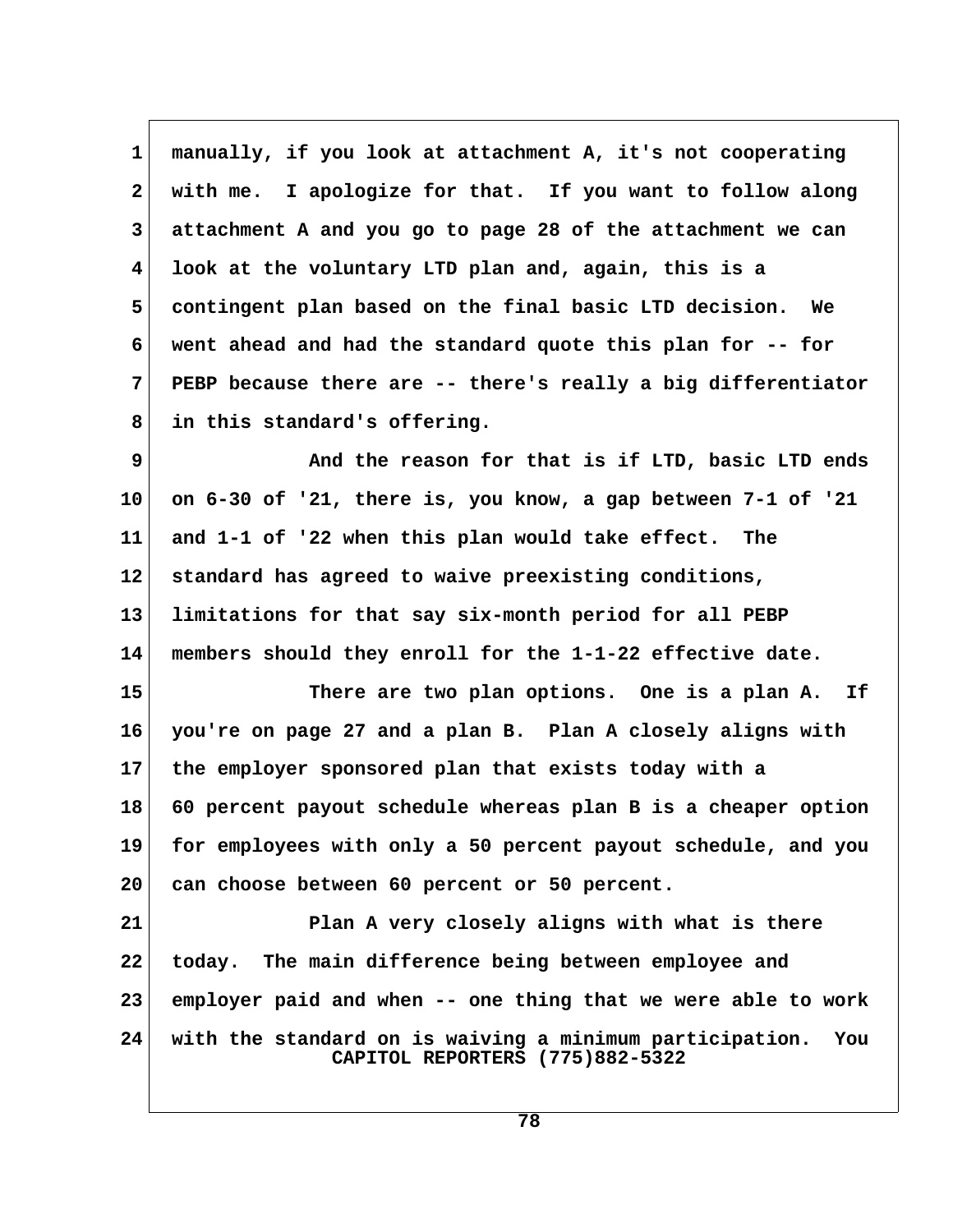**1 know, we understand that this is something that some 2 employees may want to take advantage of, some may not. And 3 PEBP and Benefitfocus didn't feel comfortable with the 4 15 percent minimum participation, which is fairly industry 5 standard, but the standard was able to waive that as long as 6 we work on a joint communication plan to ensure that members 7 understand that after 1-1 of '22 they would be subject to a 8 12-month preexisting condition wait period.**

 **9 Let's scroll through. I don't know if there are 10 any specific questions you would like to go through. Some 11 cost member examples, if you look at page 28, for the 12 60 percent plan, plan A, there is a rate table there and some 13 examples to make it a little more real life. Say I'm a 14 33-year-old person working for the state, annual salary of 15 \$50,000, and you see the formula here, that would end up 16 being a 94.50 annual cost for this benefit and a \$7.88 17 monthly cost for me.**

**18 Again, it's an age graded benefit. So if I was 19 51 I made \$70,000 then the formula is the same but my cost 20 would end up being \$33.95 monthly.**

**21 Plan B, if you go down to page 29, there's a 22 couple of examples there. I'm 42 and I made \$60,000 annually 23 then my monthly cost would be \$16.45. If I'm 60 years old 24 and I make \$90,000 annual then my monthly cost would be CAPITOL REPORTERS (775)882-5322**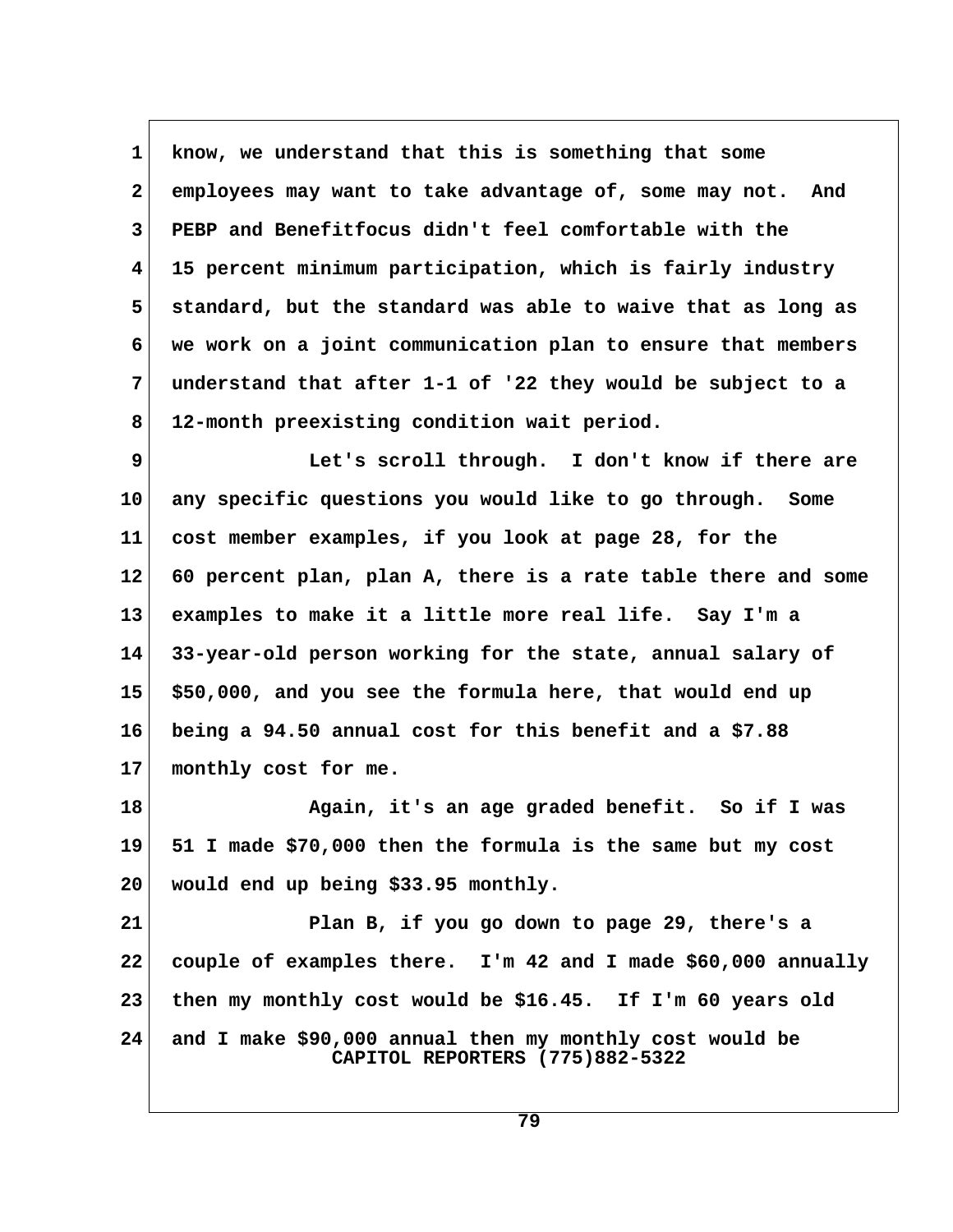**1 \$32.63.**

 **2 MEMBER VERDUCCI: So this is Tom Verducci for the 3 record.**

 **4 I would ask Ms. Peery is there a monthly maximum 5 cost for a highly compensated employee? Does it max out? 6 And, you know, part B of the question here would be what 7 happens to the employee during the six-month period should 8 they become disabled? You know, is there going to be, you 9 know, perhaps one poor soul out there that's just out of luck 10 that happens to be disabled during this six-month gap? Is 11 there any contingency plans, something that we can put in 12 place to avoid a catastrophic event that could happen to a 13 smaller group of individuals here?**

**14 MS. PEERY: Sure. Thank you for the question. 15 Jennifer Peery speaking.**

**16 For your first question around the pre-disability 17 earnings, that would max that \$12,500 monthly, and then the 18 max monthly benefit payout \$7,500 so rates would stop at that 19 period.**

**20 In terms of a gap, you know, someone wouldn't be 21 covered from my understanding after 7-1 until 1-1 of '22. 22 I'm not sure if there are any other contingency plans that 23 you may have that you may want to comment on.**

**24 MS. RICH: This is Laura Rich for the record. CAPITOL REPORTERS (775)882-5322**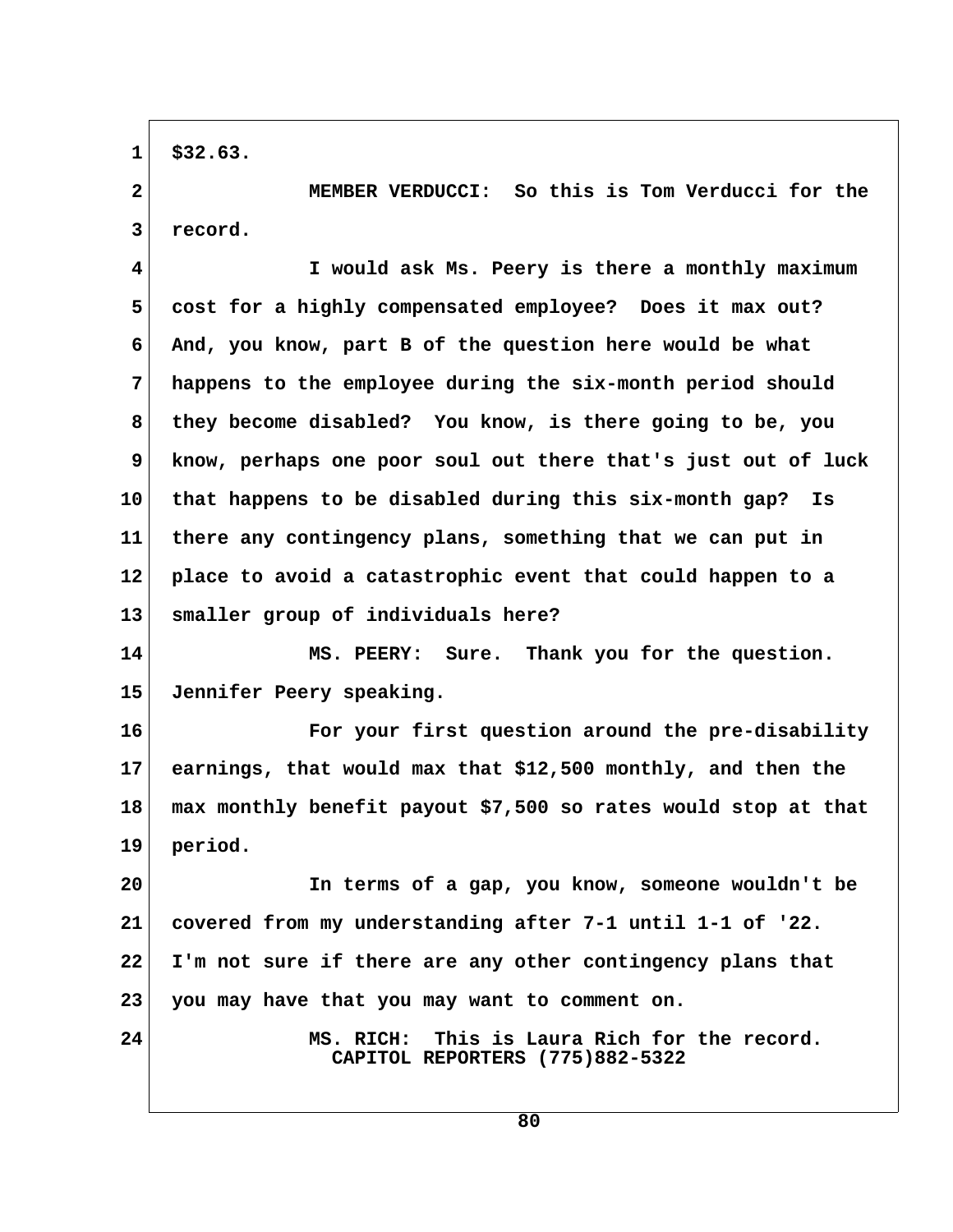1 There are unfortunately no other contingency  **2 plans because of the inability to, you know, to fund this 3 benefit. So members could potentially get their own benefit 4 on -- you know, on their own independently for that gap in 5 time, but PEBP does not have the ability to provide a safety 6 net for that time period.**

 **7 MEMBER VERDUCCI: So Tom Verducci for the record. 8 As a follow-up here, I know we've been mandated 9 to eliminate the long-term disability. We have some -- we 10 have a meeting coming up it looks like with the Legislative 11 Money Committees April 6th, in two weeks from now. And, you 12 know, I think part of our mission is not to create a 13 catastrophe for anybody, even though it's a smaller group of 14 individuals. I would be more comfortable if there was 15 something in place that could cover, you know, this group of 16 people for the six-month period. I'm just very uncomfortable 17 putting someone in that position where even if they want 18 insurance they don't have it. Just my thoughts there. 19 MEMBER KELLEY: Michelle Kelley for the record. 20 I have a question on the table provided. 21 I'm just wondering can you talk about the 22 preexisting condition period that's listed as three slash 12, 23 what does that mean? 24 MS. PEERY: Sure. Absolutely. Thank you for the CAPITOL REPORTERS (775)882-5322**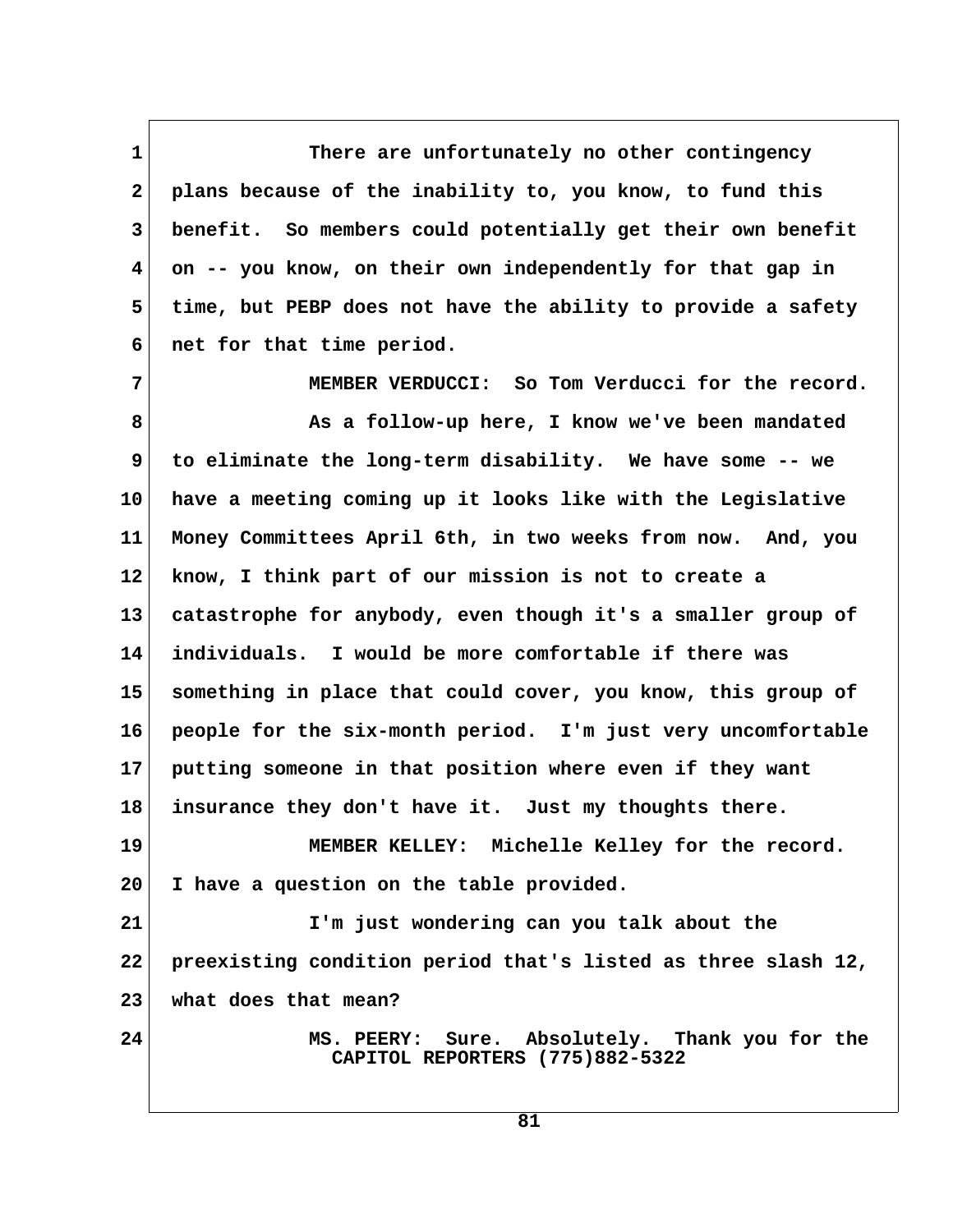**1 question. So Jennifer Peery speaking.**

 **2 Preexisting conditions for the three months is a 3 standard wait period for any policy and that's because 4 typically short-term stability would be in effect for those** 5 three months. Before -- any term, long-term disability is  **6 more long-term, right? So you have to go satisfy your 7 short-term window before you can hit your long-term window. 8 The 12-month period is what I was speaking about 9 earlier. That typically if somebody didn't have coverage 10 before and they elected for the first time they would have a 11 12-month window where any preexisting conditions would make 12 them ineligible for that long-term disability coverage for 13 those 12 months. 14 What is happening here with the standard is 15 because everyone has been insured before and technically up 16 until 6-30, they are waiving that preexisting condition 17 period if a member elect coverage of 1-1-22. The three 18 months still exists just based on the nature of short-term 19 versus long-term disability. And then after 1-1-22, that 20 12 months is back in effect. 21 MEMBER KELLEY: Thank you. Can I ask for what, 22 just because I don't know -- I don't understand. I'm a 23 little confused. 24 MS. PEERY: That's fine. CAPITOL REPORTERS (775)882-5322**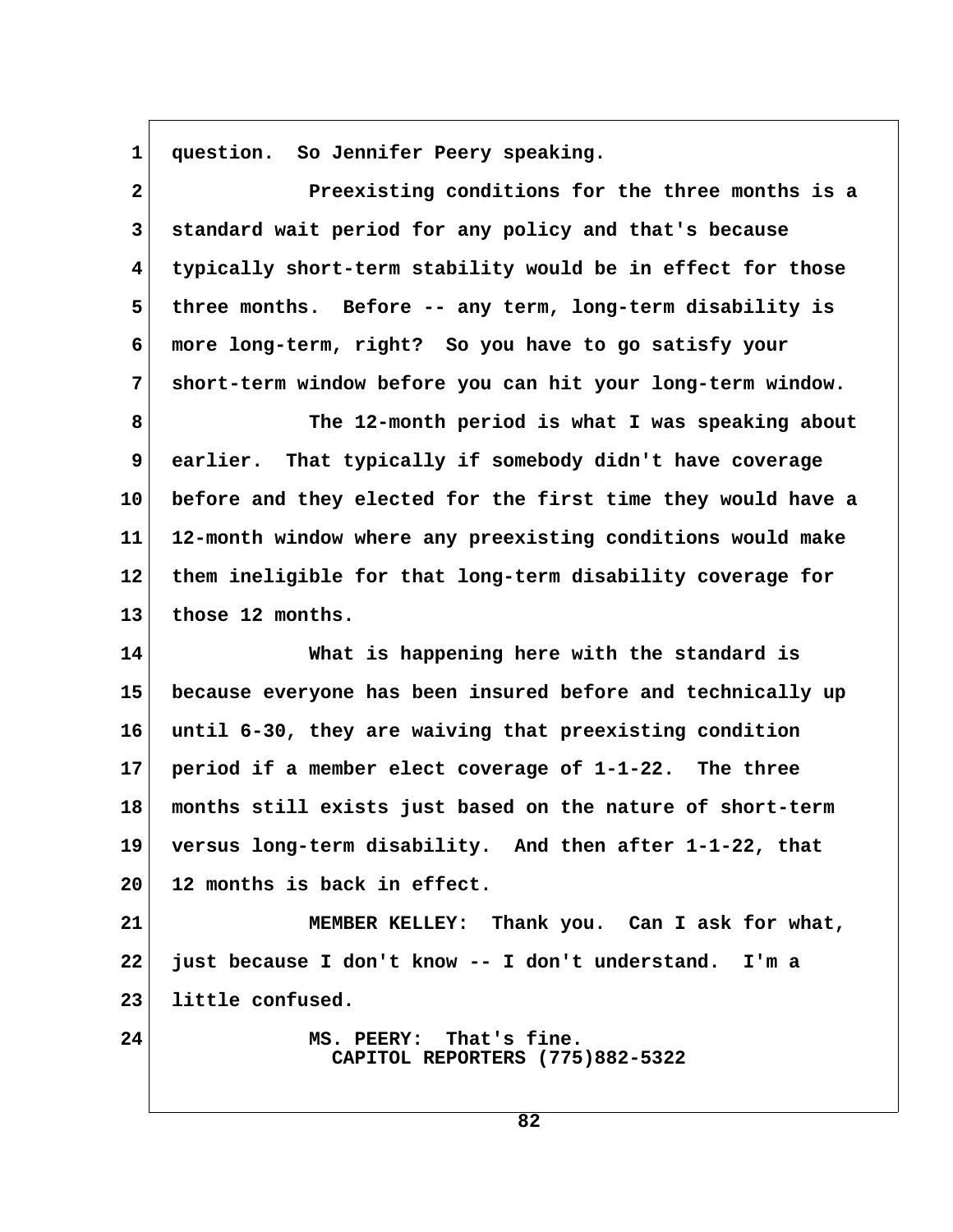**1 MEMBER KELLEY: Let me -- so right now we're 2 going to have a break of six months. So as far as the three 3 slash 12 goes, if an employee enrolls but his benefit start 4 January 1st, 2022, and then on February 1st they are in an 5 accident that makes them unable to do their job, can you talk 6 to me about what happens in that scenario.**

7 MS. PEERY: Sure. So at that point they would,  **8 if they have a short-term disability coverage they would be 9 eligible for a short-term disability. After the short-term 10 disability waiting period, which is typically much shorter, 11 say two weeks, a month, a very small amount of time, then if 12 they are qualified for long-term disability coverage they 13 will be eligible within 90 days, so after that three-month 14 period.**

**15 MEMBER KELLEY: Okay. So different -- different 16 to, and maybe this is a question for Director Rich. I'm 17 sorry to show my ignorance.**

18 So right now, and I'm just thinking about LTD. **19 So right now if an employee has an incident, it's a 190-day 20 waiting period. So they have an incident today, if they 21 qualify for long-term disability it would start to pay in 22 180 days. So is that -- so are you saying that the waiting 23 period now is only 90 days? This long-term disability period 24 benefit would start to pay after 90 days or am I confused? CAPITOL REPORTERS (775)882-5322**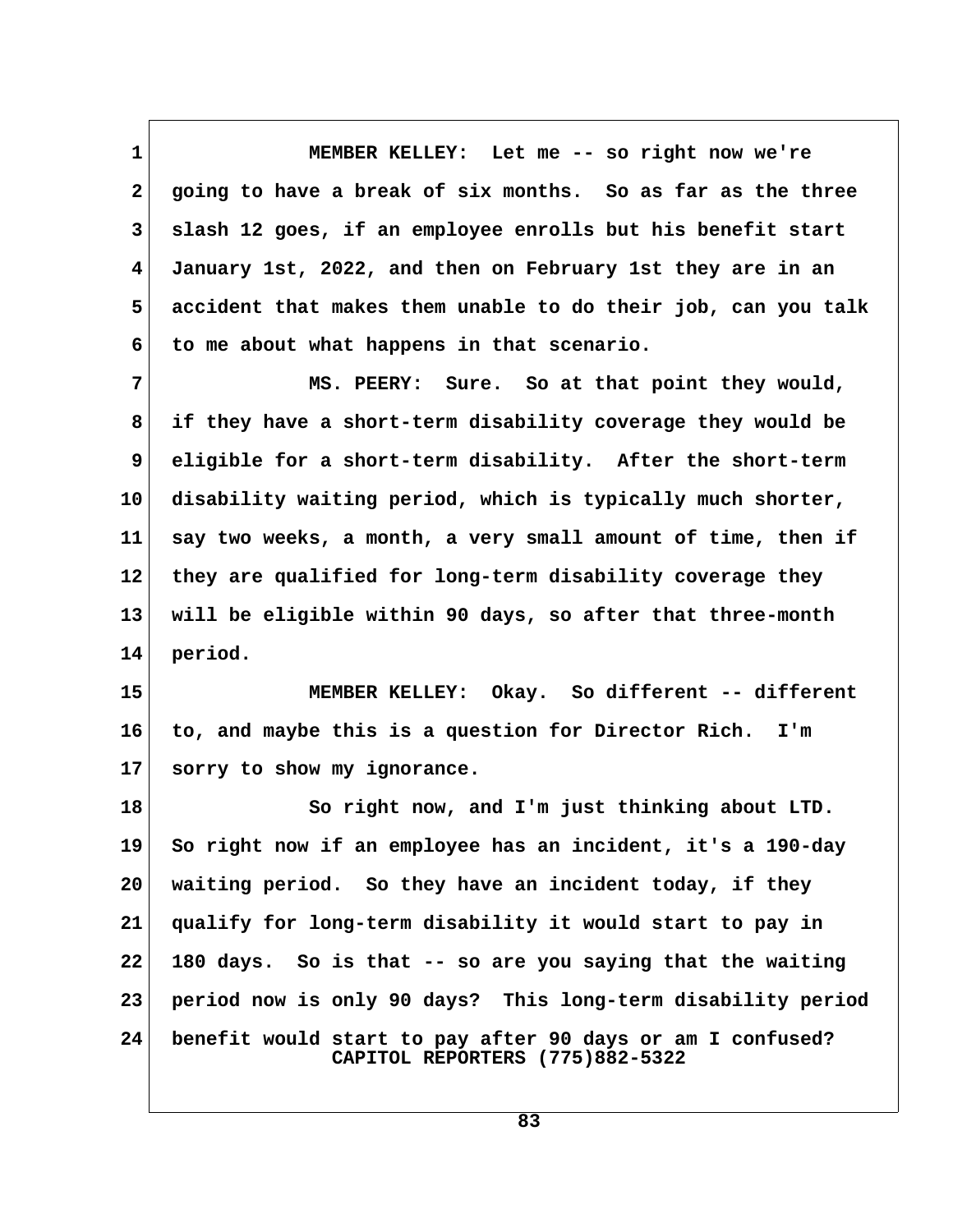1 MS. PEERY: Let me get some clarification on that  **2 because I do understand your question and I don't want to 3 answer that incorrectly for you. 4 MEMBER KELLEY: Oh, no. I appreciate that. 5 Thank you. 6 MS. PEERY: Sure. 7 MEMBER KELLEY: And I do have a follow-up 8 question. These rates are much better than anything I've 9 seen. So thank you, staff, for doing so much work and, 10 Director Rich. But I do wonder with all of the voluntary 11 products that are listed here, including the LTD, how are 12 they rated? So are they rated specifically for the PEBP 13 population? Are they rated for Nevada? How does that work? 14 MS. PEERY: Sure. So all of our products, we 15 worked with each of the carriers to rate specifically for 16 PEBP. 17 MEMBER KELLEY: Okay. 18 MS. PEERY: Yes. 19 MEMBER KELLEY: And then so does that mean though 20 that are there any rate guarantees, like a number of years 21 that these rates are guaranteed for or how does that all 22 work? 23 MS. PEERY: Each plan is a little bit different. 24 However, in general we ask for every carrier to -- to match CAPITOL REPORTERS (775)882-5322**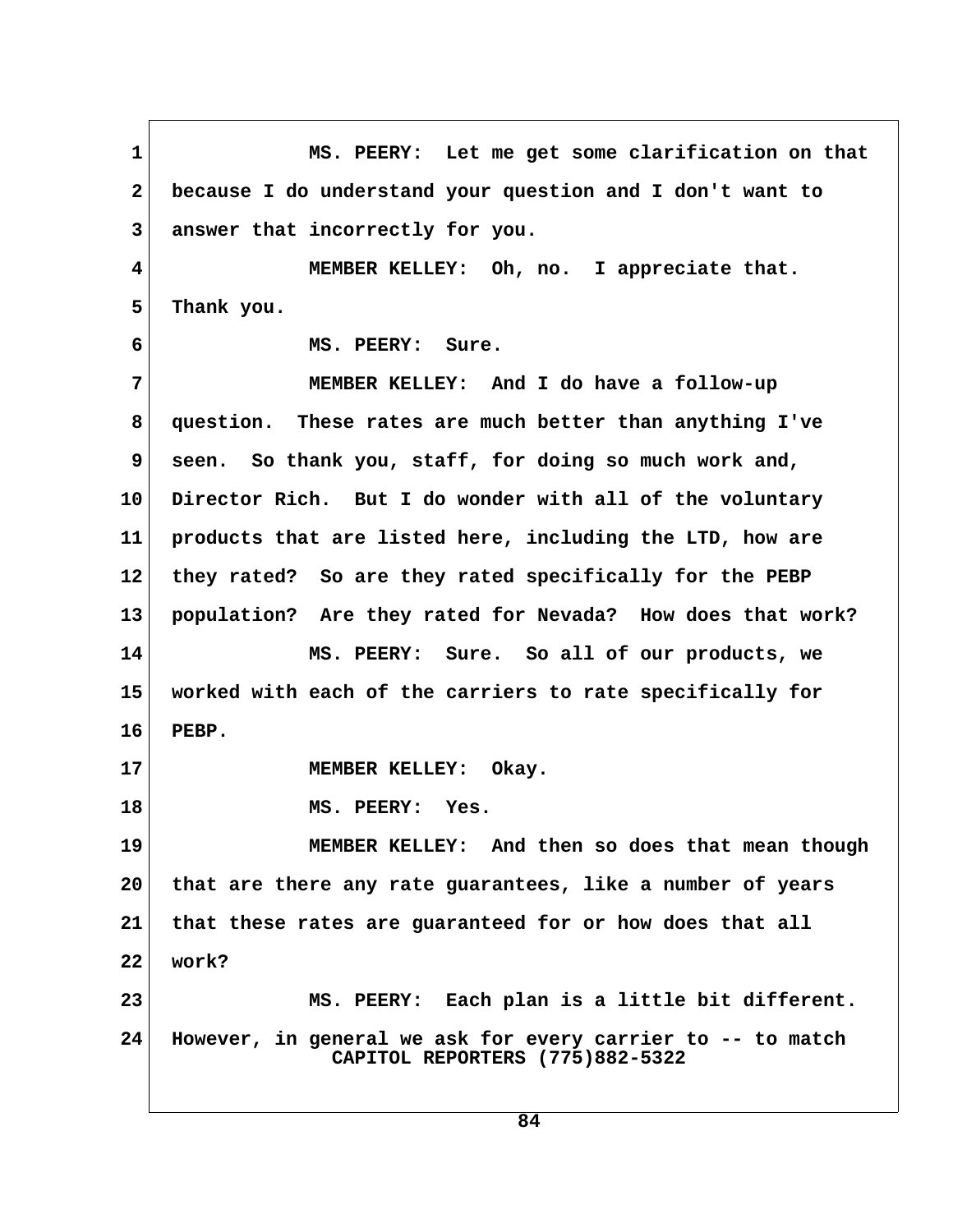1 our contract term. So it would be four-year rate guarantee.  **2 MEMBER KELLEY: Okay, great. Thank you. 3 CHAIRWOMAN FREED: Those were very good 4 questions. This is Laura Freed, sorry. 5 Any other questions, Board members? Okay. 6 MEMBER KRUPP: Sorry, I'm slow to unmute. This 7 is Jennifer Krupp for the record. 8 I just had one quick clarifying question 9 regarding the three-month disability. But relating to the 10 three-month slash 12-month preexisting condition period, any 11 claims would have to occur within the coverage period, 12 correct, so or any events. So if a person had an accident, 13 as Board Member Kelley had said February 2nd or February 1st 14 of 2022 that they would provide coverage for them under this 15 voluntary long-term disability. But if somebody had an event 16 that happened in say October of 2021 that event would make 17 them ineligible for this LTD coverage, correct? 18 MEMBER AIELLO: This is Betsey. I have a couple 19 of questions. 20 Our current plan, is that able to be extended 21 that someone paying privately? I saw on some of these others 22 that when they ended people could continue coverage by paying 23 privately. So would somebody be able to pick up until this 24 one started January 1, the long-term disability July 1 paying CAPITOL REPORTERS (775)882-5322**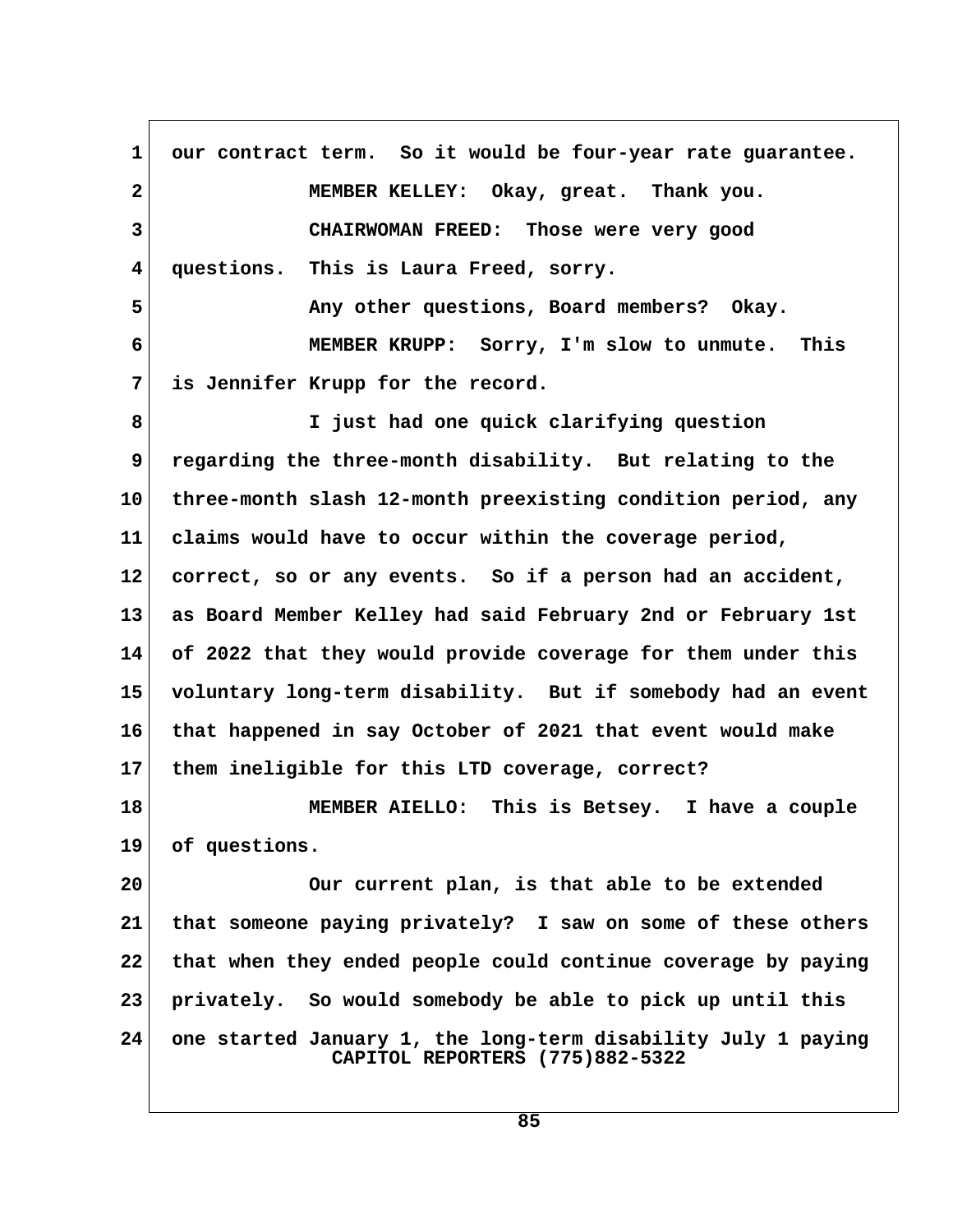**1 privately for that gap period. It just made me think of that 2 when I saw that some of the other products they are able to 3 pick up privately.**

 **4 MR. PROPER: Nik proper for the record.**

**5** Betsey, the other ones are voluntary, meaning  **6 people actively enrolled in them and paid for them. The 7 current long-term disability plan is bundled in the basic 8 package of the PEBP benefit. So it's two separate things. 9 I'm not sure if people can port that considering it's part of 10 the PEBP package.**

**11 MS. RICH: And this is Laura Rich.**

**12 Just to add to that, the rates, it would be the 13 same vendor, right? So -- so currently today the standard 14 offers long-term disability through the basic benefit package 15 and this option, a voluntary LTD is offered through 16 voluntary. So you're getting the same vendor. I would 17 assume that is the rate would be a -- the person would get a 18 better rate through the voluntary option than they would even 19 if that was -- if that was an option that they could -- that 20 they could do because this -- currently the contract is 21 through PEBP. It's not a -- it's a group rated product and 22 so it's not member based. So this is definitely, the 23 voluntary option is essentially what you're proposing and 24 giving those members the ability to do it on their own. CAPITOL REPORTERS (775)882-5322**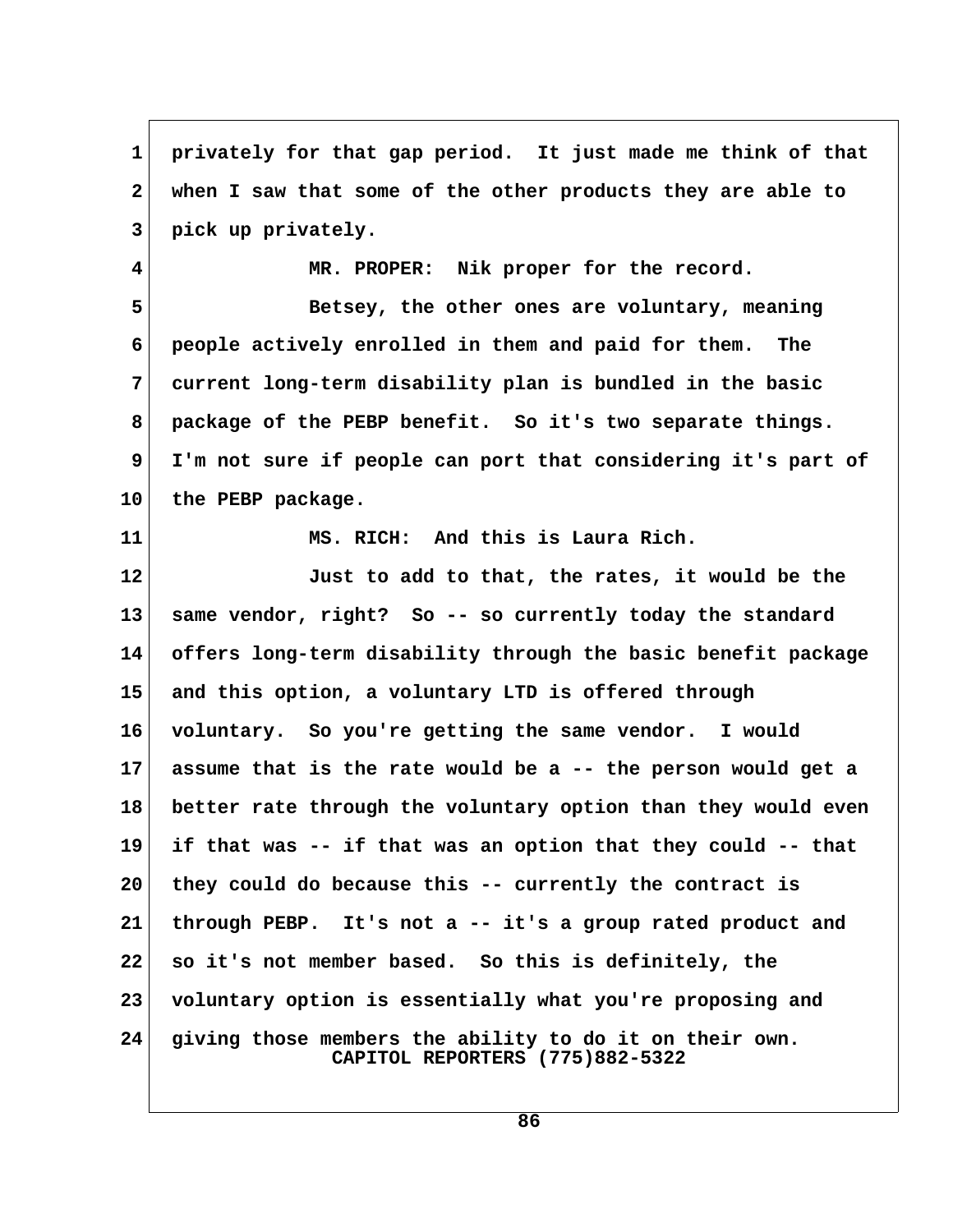**1 MEMBER KELLEY: If you don't mind, Chair Freed, I** 2 have one more question. I'm sorry.

 **3 I'm just looking at the rate table that's been 4 provided in the examples, and I see that in the chart where 5 the benefit is, both benefits are, stop at 65 but we still 6 have rates for people who are 65 to 999, and I hope to be 7 that person. But I'm just wondering when that goes live can 8 they be removed if there's no benefit payable? We don't 9 really want people signing up thinking there would be some 10 benefit payable if they are already 65, right? Am I 11 interpreting, right, at 65 the benefit just stops?**

**12 MS. PEERY: That's correct. So we can within the 13 technology prevent based on age for enrollment that is the 14 capability within the technology system. One wouldn't be 15 able to enroll in something they are not eligible for.**

**16 MEMBER KELLEY: Thank you. And are you going to 17 get back to us regarding the waiting period and all of that?**

**18 MS. PEERY: I will. I was just looking and the 19 waiting period will remain at 180 days for the plan option A 20 or plan option B. But what I do need to get back to you with 21 are some clear examples around the preexisting condition 22 period, up to three months versus 12 months on that and 23 coupled with a 180-day wait period.**

**24 MEMBER KELLEY: Thank you. It's extraordinarily CAPITOL REPORTERS (775)882-5322**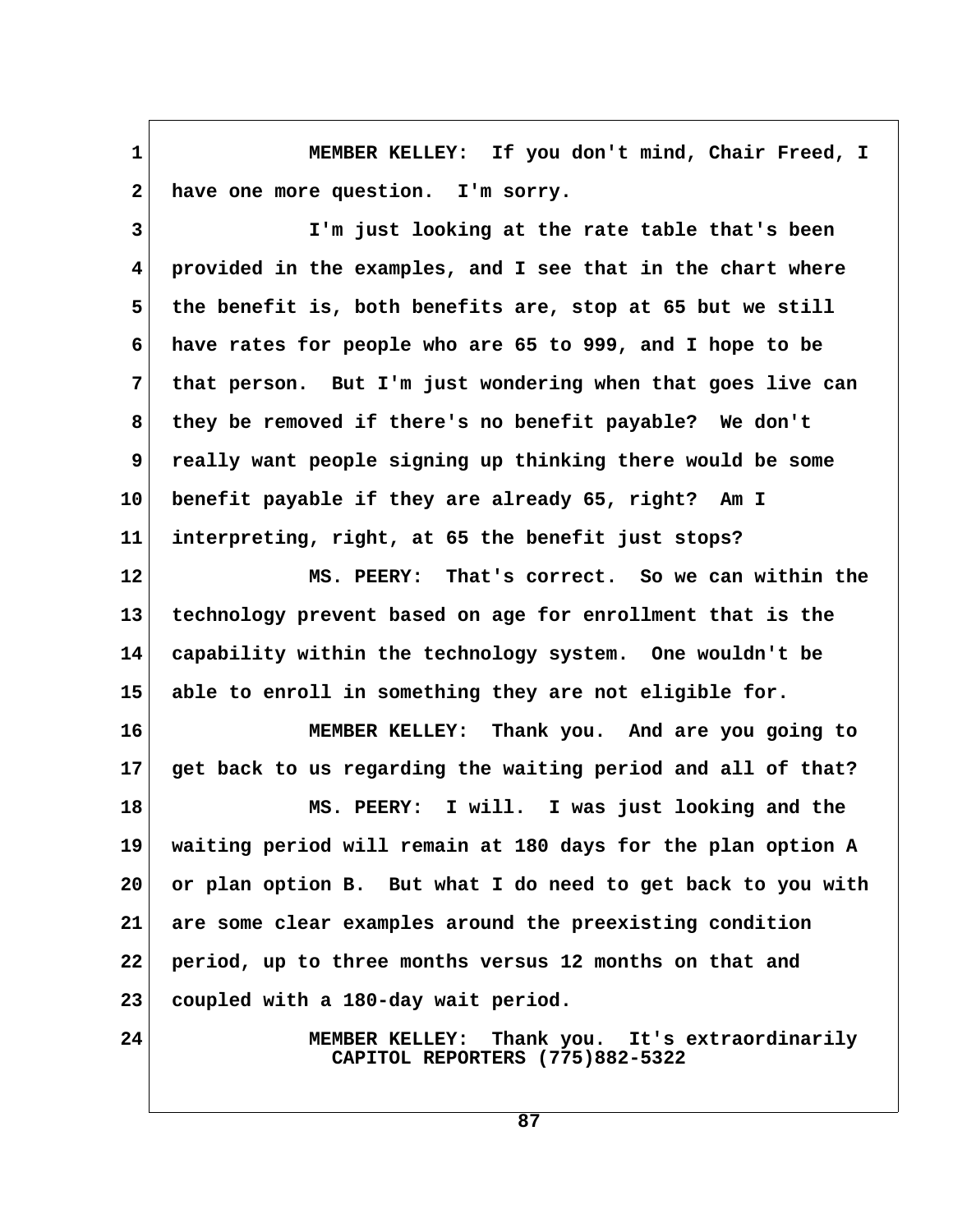1 confusing.

| $\overline{2}$ | MS. PEERY: Thank you.                                                                           |  |
|----------------|-------------------------------------------------------------------------------------------------|--|
| 3              | CHAIRWOMAN FREED: This is Laura Freed.                                                          |  |
| 4              | Okay. Mr. Proper, you have a laundry list of                                                    |  |
| 5              | recommendations for the Board. Board members and hearing                                        |  |
| 6              | what you've heard so far, and I heard some $-$ - some concerns                                  |  |
| 7              | about this gap between the end of this plan year and midway                                     |  |
| 8              | through the next plan year, how would you like to proceed, my                                   |  |
| 9              | friends?                                                                                        |  |
| 10             | MEMBER KELLEY: It's Michelle here.                                                              |  |
| 11             | I -- I know you're looking for a motion but can I                                               |  |
| 12             | just ask, I'm just wondering regarding that gap, one of the                                     |  |
| 13             | notes I had written to myself was I wonder if PEBP staff                                        |  |
| 14             | could advocate to standard to offer the opportunity to port                                     |  |
| 15             | that for the six-month at the rates they are offering through                                   |  |
| 16             | the package, not as a contract but because your contract is                                     |  |
| 17             | ending I'm just wondering if there's some opportunity or if                                     |  |
| 18             | you already explored that and they said no, just for those                                      |  |
| 19             | people out there who are anxious about, you know, such an                                       |  |
| 20             | important benefit just disappearing.                                                            |  |
| 21             | MS. RICH: For the record, Laura Rich.                                                           |  |
| 22             | I did ask that question as I believe several                                                    |  |
| 23             | months ago when this option was -- was explored is, you know,                                   |  |
| 24             | could members that want to keep it continue that through the<br>CAPITOL REPORTERS (775)882-5322 |  |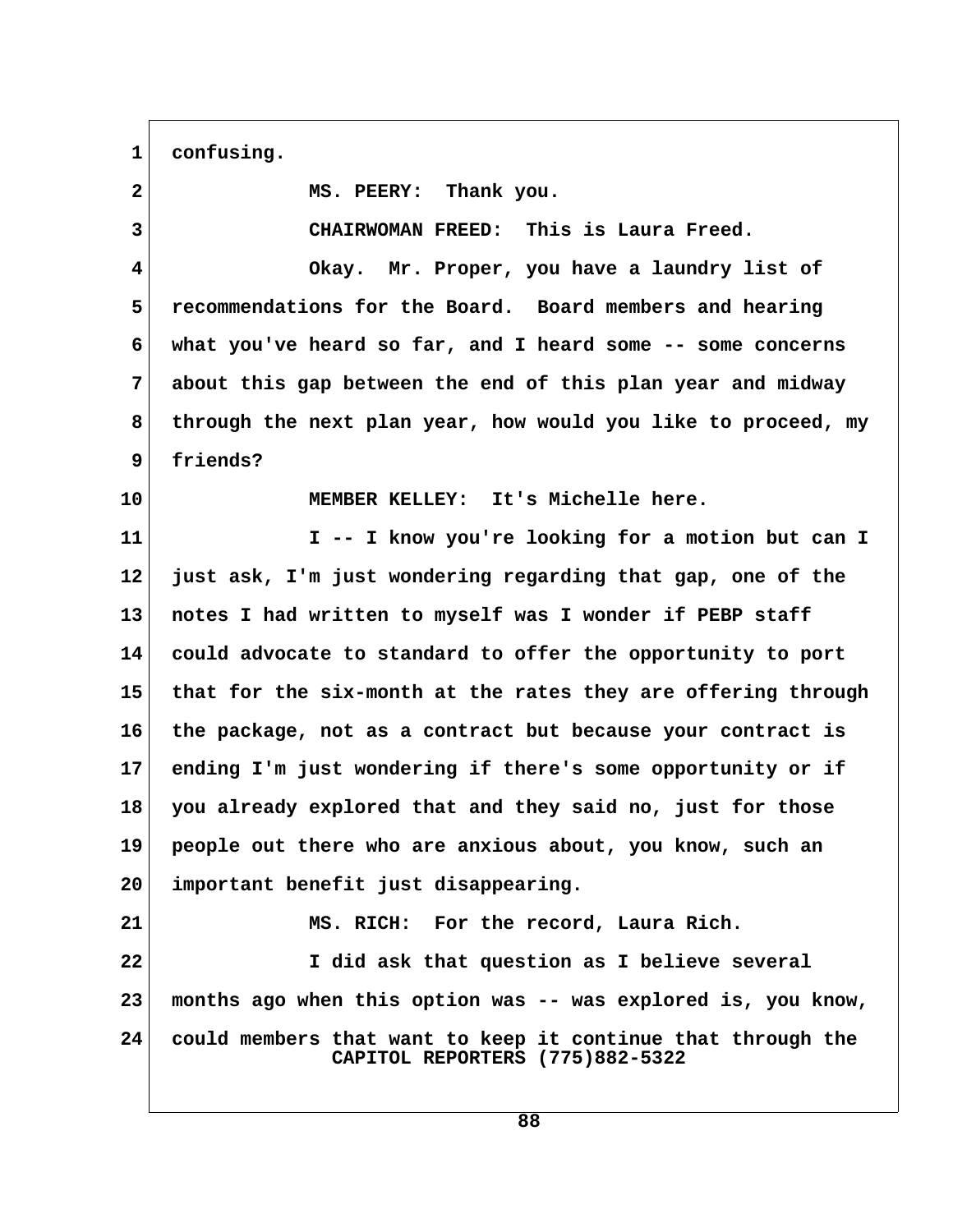**1 PEBP contracted rate. And unfortunately that is not 2 something that the standard can accommodate because this is 3 not a -- it's a group policy. So it is not priced based on, 4 you know, salary and age and things like that. 5 And so if you take one person and you have to 6 independently rate it versus group rate it, right. And so 7 it's a much -- it's a whole different product when you're 8 doing that. So there's no ability to do that unfortunately 9 right now. 10 MEMBER AIELLO: Laura, this is Betsey. 11 And it may be very very expensive because it 12 would have to be individually rated, but I don't know if the 13 standard would be willing as if I walked off the street into 14 their office at least to provide paperwork. And then I know 15 that looks like PEBP is going towards one company versus 16 another but it would tie the hole being standard here and 17 standard there for the six months so that when the 18 information got sent out it could be couched that PEBP is not**

**19 recommending standard over other companies but this might 20 fill the gap. This is what standard would offer to you, and**

**21 I don't even know if standard would offer an individual**

**22 policy to bridge it for six months.**

23 But if they would then somebody, let's say it's **24 80 a month, but somebody may be willing to pay that just to CAPITOL REPORTERS (775)882-5322**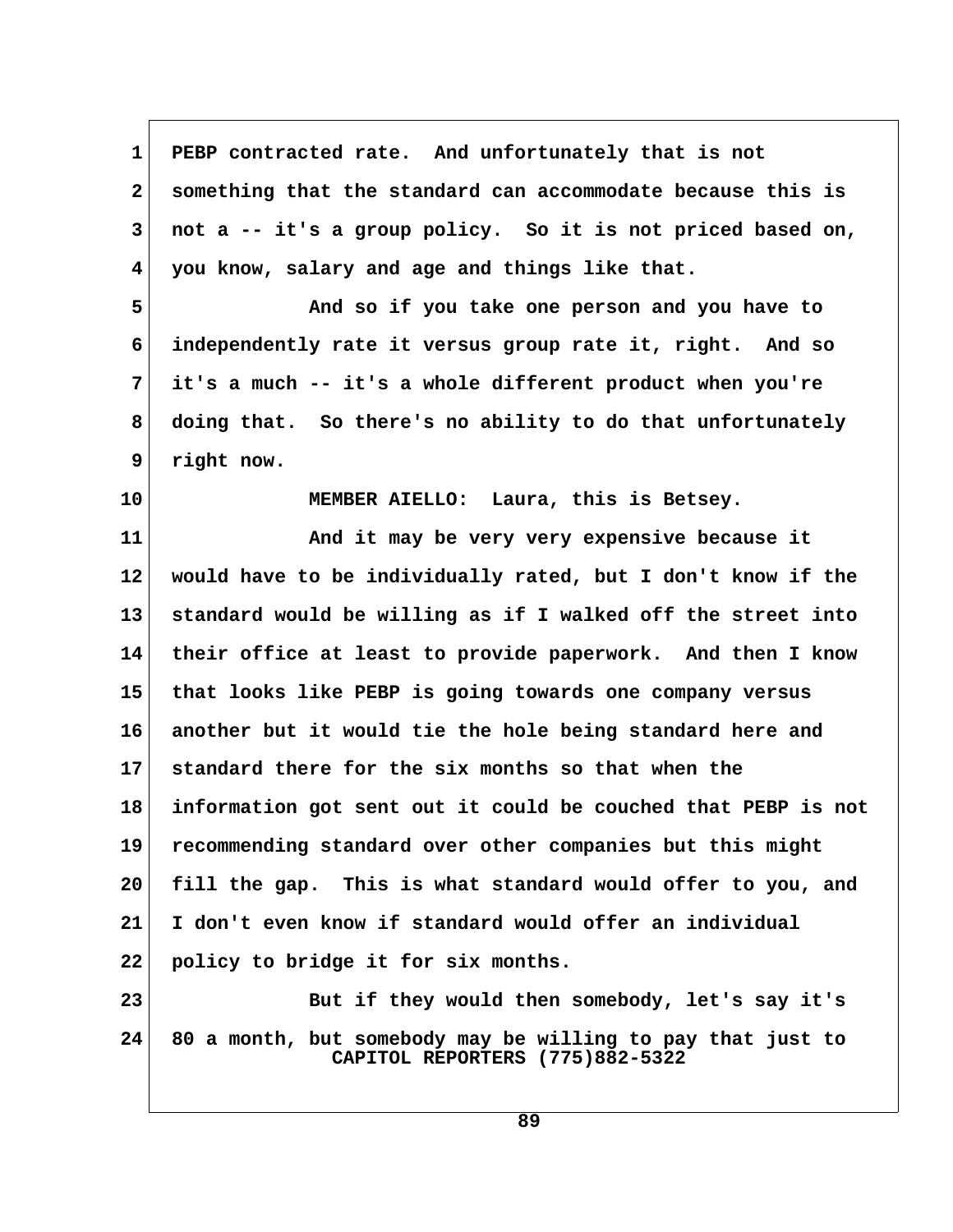**1 bridge. I don't know. But -- but it looks -- that's just an 2 idea to throw out, and I don't know if it's able to be done 3 or not, but then somebody would not have to go and cold call 4 someone and ask for a policy for six months. 5 MS. RICH: Laura Rich. 6 That's a good idea, Betsey. We can look at that. 7 I believe the standard does not offer coverage for individual 8 policies like this just for, they tend to focus on group 9 products. But I will reach out to them and just confirm and 10 should that not be an option we can look at other options and 11 possibly provide that to, you know, to members. 12 MEMBER AIELLO: I don't know if it's obsolete now 13 but I carried an individual policy from age 23 to age 65, 14 well, not 65. I'm not there yet, until I retired. Then all 15 of a sudden it occurred to me I'm retired so I shouldn't keep 16 paying for this. It took like a year for that to occur to 17 me. But anyway they used to be out there so maybe we could 18 also look and I know it's very busy. That these four 19 companies offer individual policies, if the standard wouldn't 20 but I betcha they wouldn't sell them for just six months. 21 MEMBER KELLEY: Well, then the other question, 22 Betsey, is evidence of insurability. So I think that that's 23 where you really run into issues when you try to get an 24 individual policy for a 50-year-old. CAPITOL REPORTERS (775)882-5322**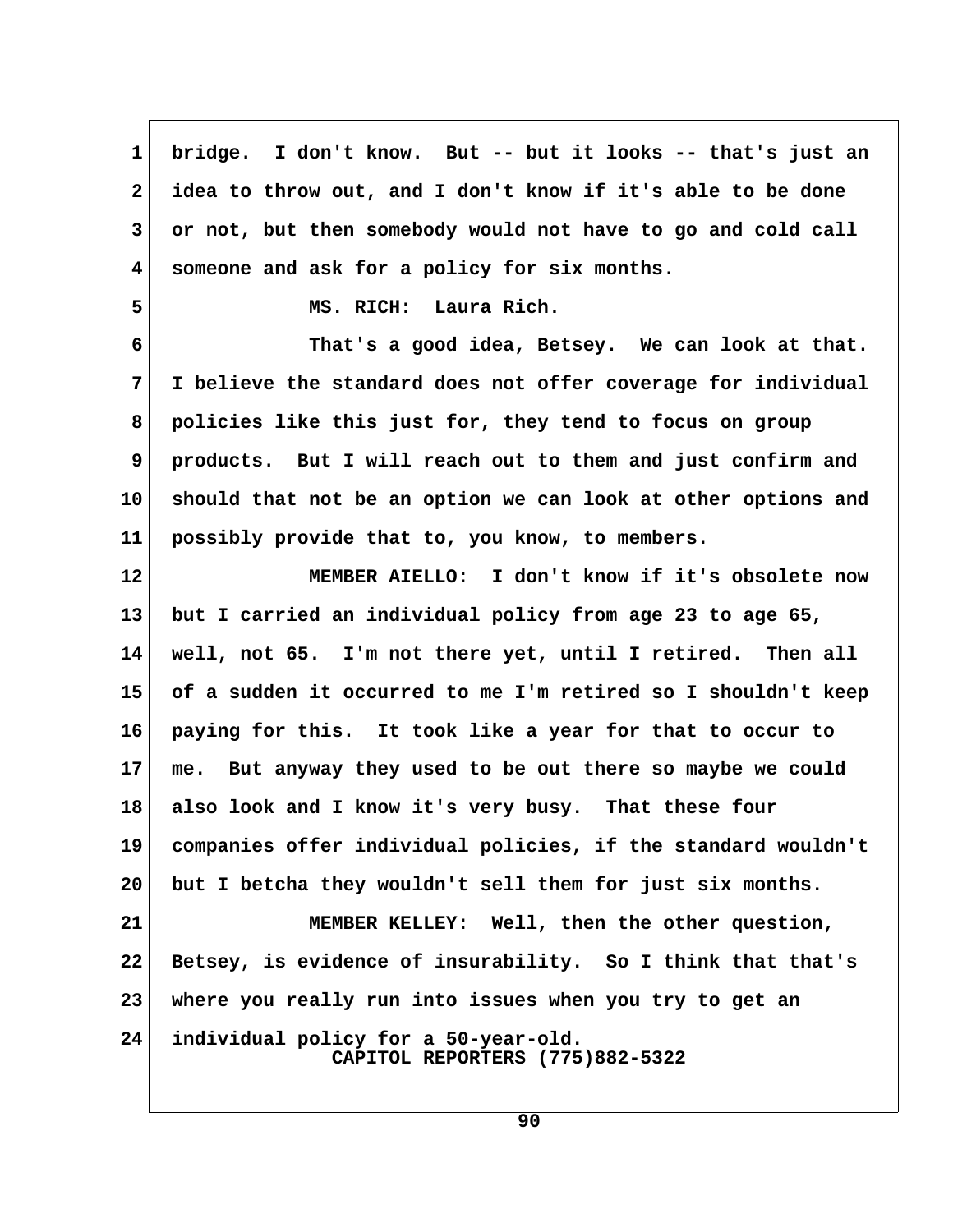**1 Just one more question and it's more a detail 2 question about the entire sweep of these voluntary benefits. 3 Who owns the contracts? Who's negotiating these contracts on 4 PEBP's behalf now and going forward? 5 MS. RICH: So for the record Laura Rich. 6 So Nik touched on this a little bit in his 7 report. Back in the day PEBP had a several voluntary 8 products, and we wanted to offer more voluntary products. 9 However, we have a very limited staff and in holding these 10 contracts ourselves didn't make any sense. 11 Additionally, there's, in this industry with the 12 enrollment and eligibility vendors they have -- they have 13 leveraged these solutions where they have platforms, multiple 14 products that are -- that can be offered, and they are able 15 to kick down some of the or kick down discounts because what 16 they do is they actually receive commissions off of all of 17 these different products. 18 And so it's a win-win situation because in the 19 past, and this is what happened several years ago when PEBP 20 went down this direction with Morneau Shepell, is we were 21 able to secure a system at no cost and at a -- a system 22 upgrade. We went from a very very archaic looking system to 23 we got a new product, a new enrollment system, a new face for 24 members to be able to go through the enrollment process, and CAPITOL REPORTERS (775)882-5322**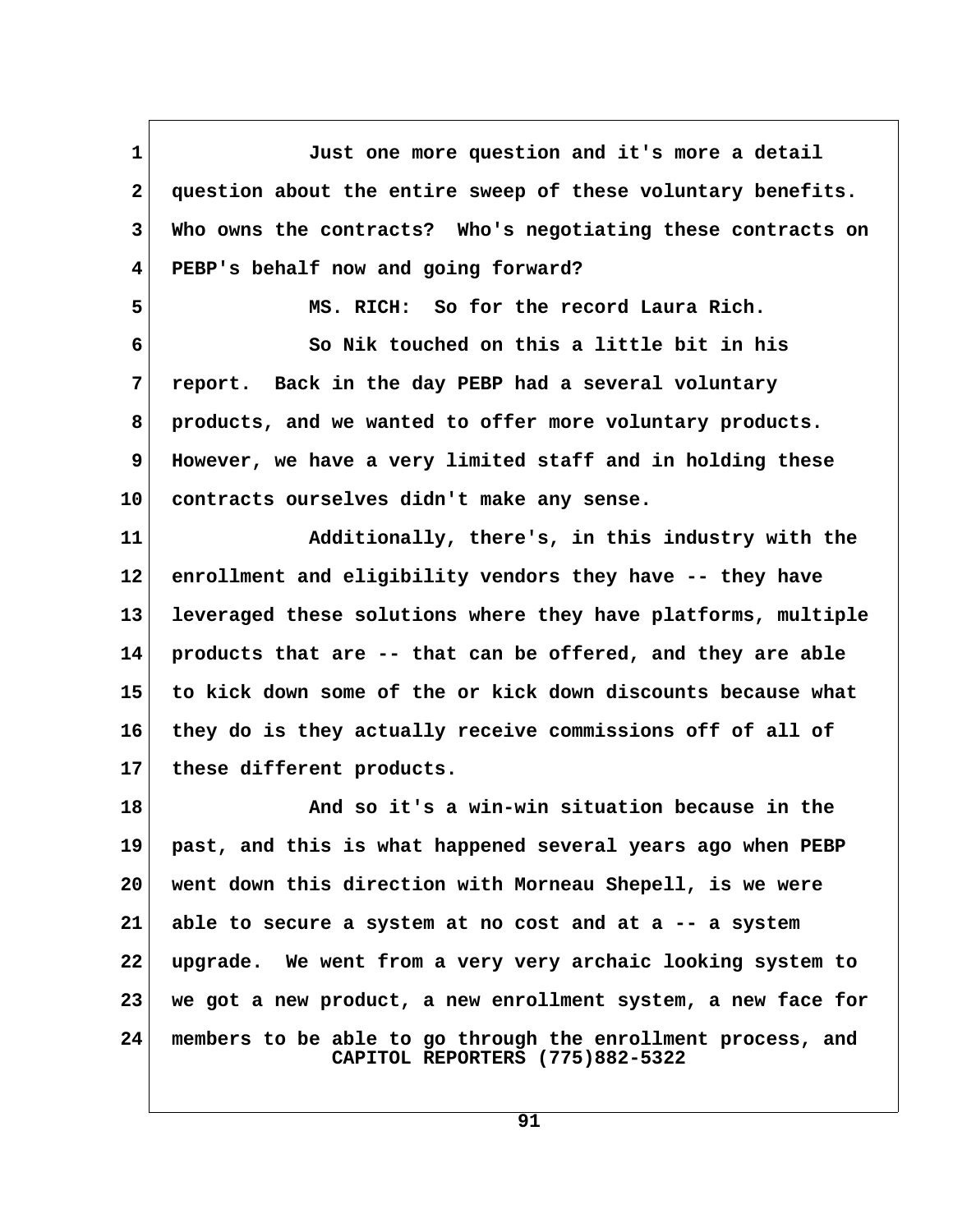**1 a lot of useful new tools at no cost. And we were also able 2 to offer a whole sweep of voluntary products without having 3 to handle the -- the solicitations and the contracts and 4 things like that.**

 **5 Now, the Board still has the ability to, you 6 know, to pick the carriers and the products and things like 7 that, but this is all handled on the -- on the level of the, 8 you know, from this other vendor. And so it's a win-win 9 because members also get a lot more products than we would be 10 able to offer in the past. There was only a couple of things 11 that PEBP offered and now they have a whole menu of products** 12 they can choose from.

**13 So we're repeating basically the same situation 14 that we did a few years ago with Morneau Shepell. We're 15 doing this with Benefitfocus when we transition to the new 16 platform in January of '22. And the whole reason that these 17 are being presented today is because we want to make sure 18 there's no disruption and people still have that ability to 19 enroll in these products and to carry these products in 20 moving forward. And then in July of -- well, moving towards 21 July of 2022 there will be more options introduced to the 22 Board as well for -- to be able to -- actually, sorry, not 23 July but in May, the open enrollment in May of 2022 so PEBP 24 can offer potentially more voluntary products as well. CAPITOL REPORTERS (775)882-5322**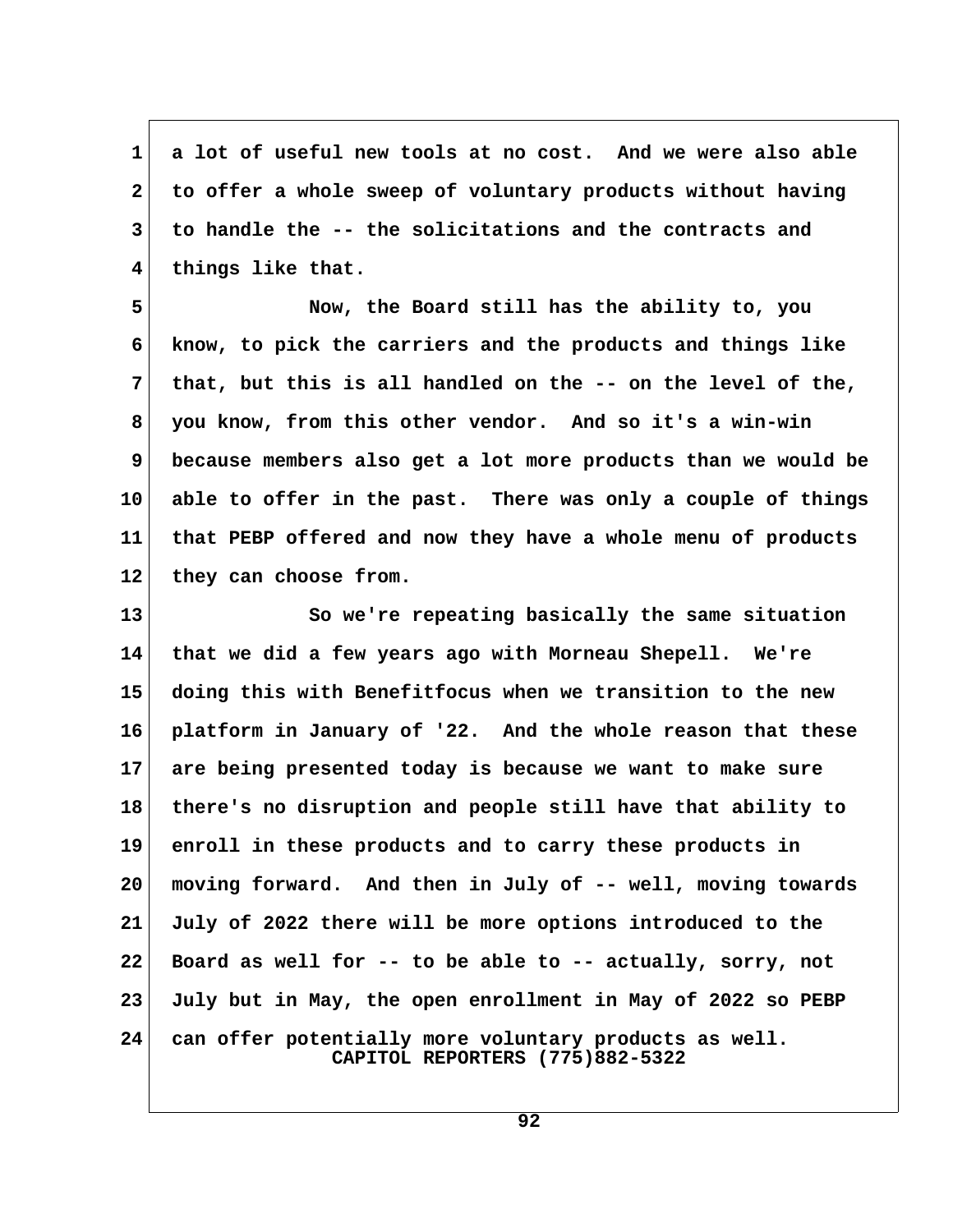1 MEMBER KELLEY: Great. Thank you.  **2 CHAIRWOMAN FREED: Well, heck, this is Laura 3 Freed. 4 I -- as Michelle Kelley noted, I am looking for a 5 motion because we certainly need to open a special enrollment 6 period and give folks plenty of time to think about their 7 choices as we change carriers on some of these voluntary 8 benefits. 9 So does anybody feel comfortable making that 10 motion or something different? 11 MEMBER KELLEY: It's Michelle Kelley for the** 12 record. **13 CHAIRWOMAN FREED: All right. 14 MEMBER KELLEY: I'm just looking at the summary 15 of recommendations and I'm prepared to make a motion that we 16 accept staff's recommendation -- recommendations one through 17 eight on this agenda item. I did want to note that I'm -- 18 that we are still waiting on some information on the LTD. So 19 I'm not sure how that impacts that. 20 CHAIRWOMAN FREED: Sure, you can absolutely, you 21 can approve with a note to staff that we would like to get 22 more information from Benefitfocus. So that's fine. 23 MEMBER KELLEY: So moved. Thank you. 24 CHAIRWOMAN FREED: All right. And I'll second CAPITOL REPORTERS (775)882-5322**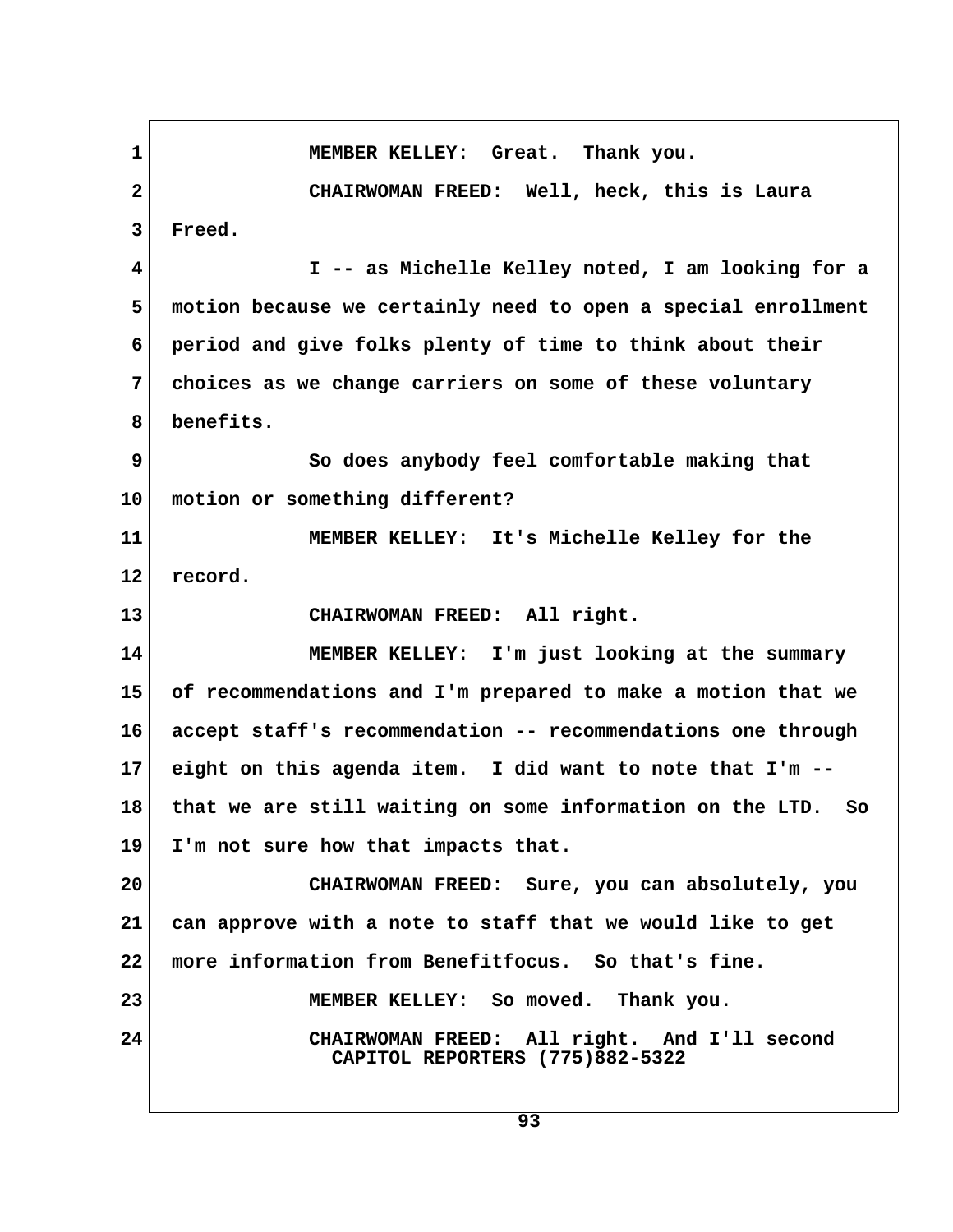**1 that. 2 Okay. Board members, all in favor signify by 3 saying aye. Any opposed say no. 4 (The vote was unanimously in favor of the 5 motion.) 6 CHAIRWOMAN FREED: Okay. Thanks. Motion 7 carries. 8 All right. Agenda Item Eight, rate setting for 9 plan year '22. Let's do this. 10 MS. RICH: Let's do this, yes. Laura Rich for 11 the record. 12 This -- this rate setting was interesting to say 13 the least. COVID has really introduced some unique variables 14 into PEBP and into the state in general and our budgets. And 15 so there -- there was a lot of guesswork that went into this 16 and then we had to go back, and then, you know, there was a 17 lot of anomalies in this plan year getting set for rate 18 setting. 19 We originally submitted a budget last August and 20 as I said it's undergone a lot of different versions because 21 of the different versions of budget cuts and things like 22 that. And we -- we had to pivot and adjust to that 23 landscape, not just the budget landscape but also the 24 healthcare environment as well. CAPITOL REPORTERS (775)882-5322**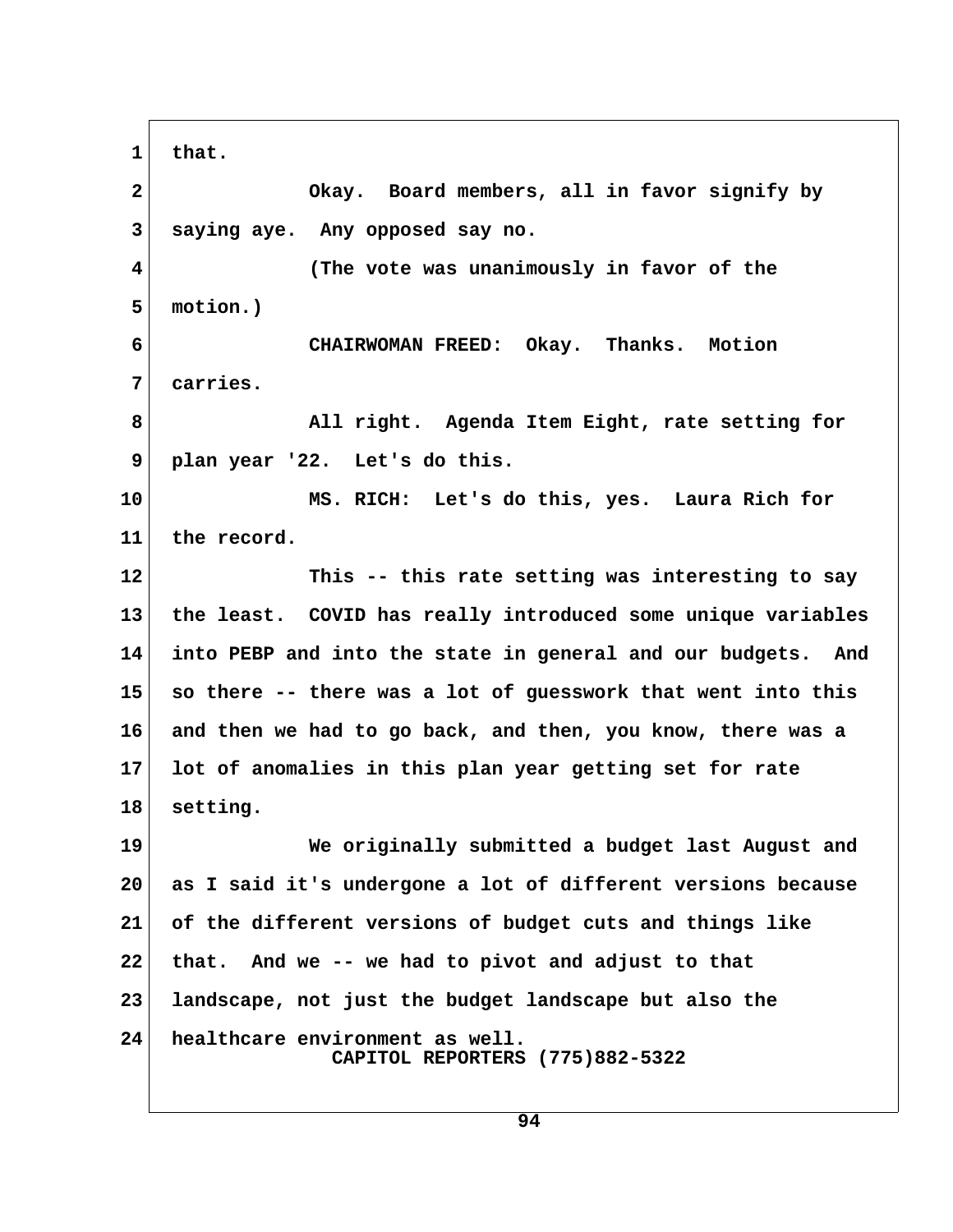1 So at this point in the process a lot of those  **2 budgetary decisions as we touched on already, those 3 responsibilities lie at or within the legislature. But we're 4 put in a predicament where we have to ensure that the program 5 is prepared for the May 1 open enrollment date. So that 6 means that we have to set rates based on the information that 7 we know today.**

 **8 So although changes have been made to PEBP's 9 budget during or changes made to PEBP's budget during the 10 legislative process, such as deviations to the employer 11 subsidy amounts would have an affect on rates. The 12 legislature again, as I said earlier, is very aware and 13 sensitive to this. And so they have received the 14 information. They have been very -- they have been very well 15 educated on our situation. And, you know, they all -- they 16 understand the evolving situation, you know, that PEBP has 17 been in throughout this plan year.**

**18 So PEBP's budget is somewhat unique because our 19 budget has to factor in two years of trend. So we have to 20 guess what trend is what -- what our plan is going to look 21 like two years in advance. This is already difficult doing 22 it one year in advance, but it makes it even more difficult 23 doing it two years in advance. On top of that add in the 24 COVID factor and it makes it almost impossible. We have a CAPITOL REPORTERS (775)882-5322**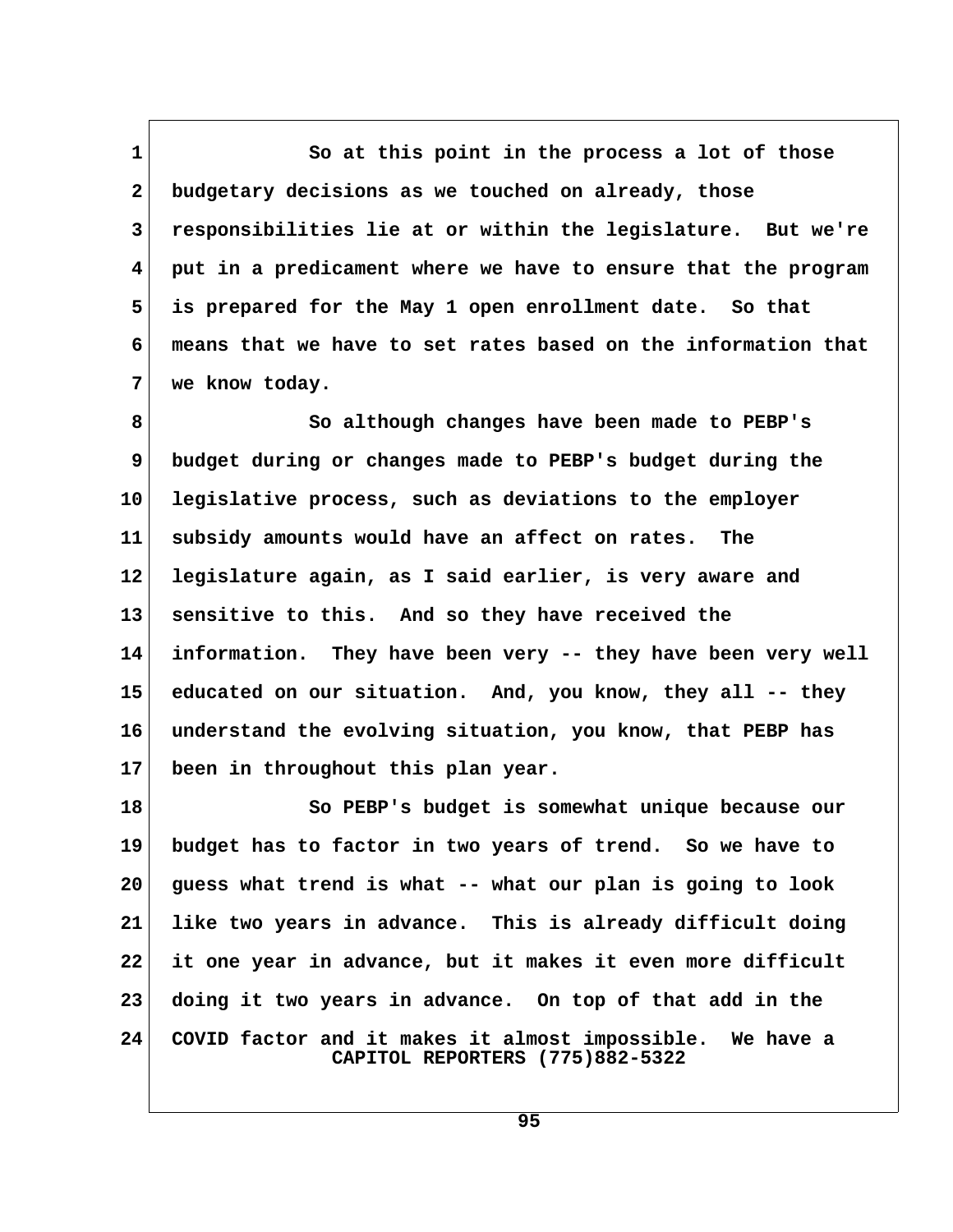**1 lot of variables and a lot of unknown, unknowns in the** 2 future.

 **3 So as a result, so any trend increases in year 4 two, for those Board members who don't understand or haven't 5 been around to -- to really be a part this process, the 6 budget is approved and really set for two years. And so we 7 guess the trend and we project the trend using the 8 information that we have and budget accordingly.**

**9** And so that, when we get into year two, if **10 projections are off which again I just said it is very 11 difficult to project a year in advance let alone two years in 12 advance. So if projections are off there's no way to 13 accommodate for any increases in utilization in the second 14 plan year. So that is borne 100 percent on employees. 15 There's no way to increase the amount that the legislature 16 has approved to increase that employer contribution. So 17 everything gets pushed onto the employee in that second year.**

**18 I** So in normal years this is already a challenge **19 and this year it makes it even much more of a challenge 20 because of the situation we're faced with right now. In plan 21 year '21, as was touched on on the budget report, we've had a 22 significant claim suppression, and when I say significant I'm 23 not putting a number to it because, one, it's a moving 24 target. We don't know what we're looking at.**

 **CAPITOL REPORTERS (775)882-5322**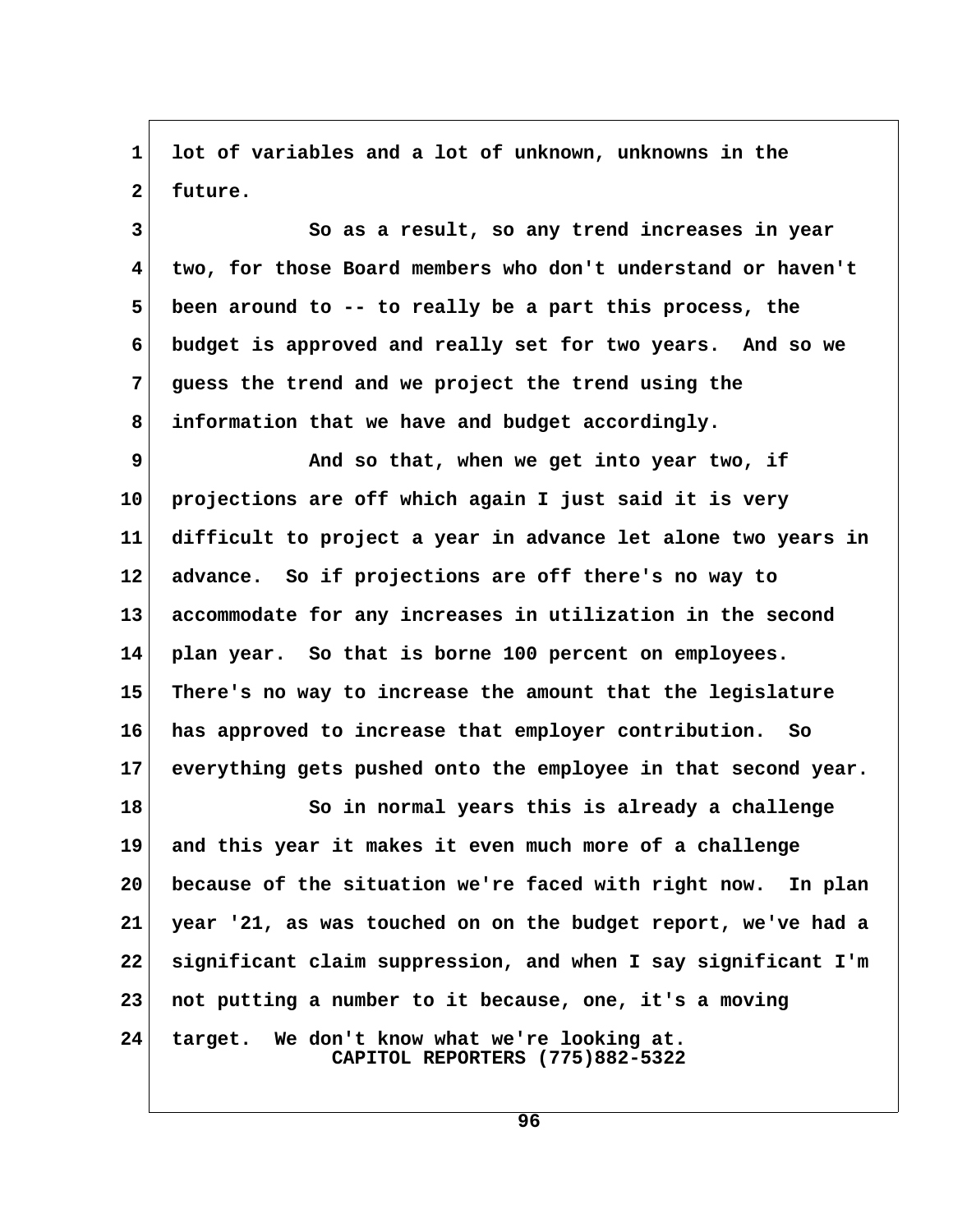1 The amount of excess that we're going to see is,  **2 it's very dependent on the utilization and if this claim 3 suppression continues and how long will it continue and 4 when -- when do the tables turn and when do we see 5 utilization start again and not just utilization start again 6 but all of this backlog of delayed here then we're going to 7 start to see it. So all of this claim suppression that has 8 happened could come back and will likely come back as claim 9 cost in future years.**

**10 So there's concerns on the industry of these 11 potential spikes moving forward. So we are very considerate 12 right now of this excess cash that we are projecting. And, 13 again, it's projections. It doesn't necessarily exist yet 14 because if the Board recalls back in I think the July Board 15 meeting there was a discussion about excess cash and -- and 16 the constant moving target and volatility of excess cash. 17 And so there was a discussion about when does excess cash 18 actually exist.**

**19 And we, the decision was it exists in September 20 when the books have -- when the fiscal year has closed, when 21 we have closed our books and we can then say, okay, here was 22 the revenue in versus expenditures out and this is 23 differential cash that is available. So really those, the 24 excess does not exist until September. CAPITOL REPORTERS (775)882-5322**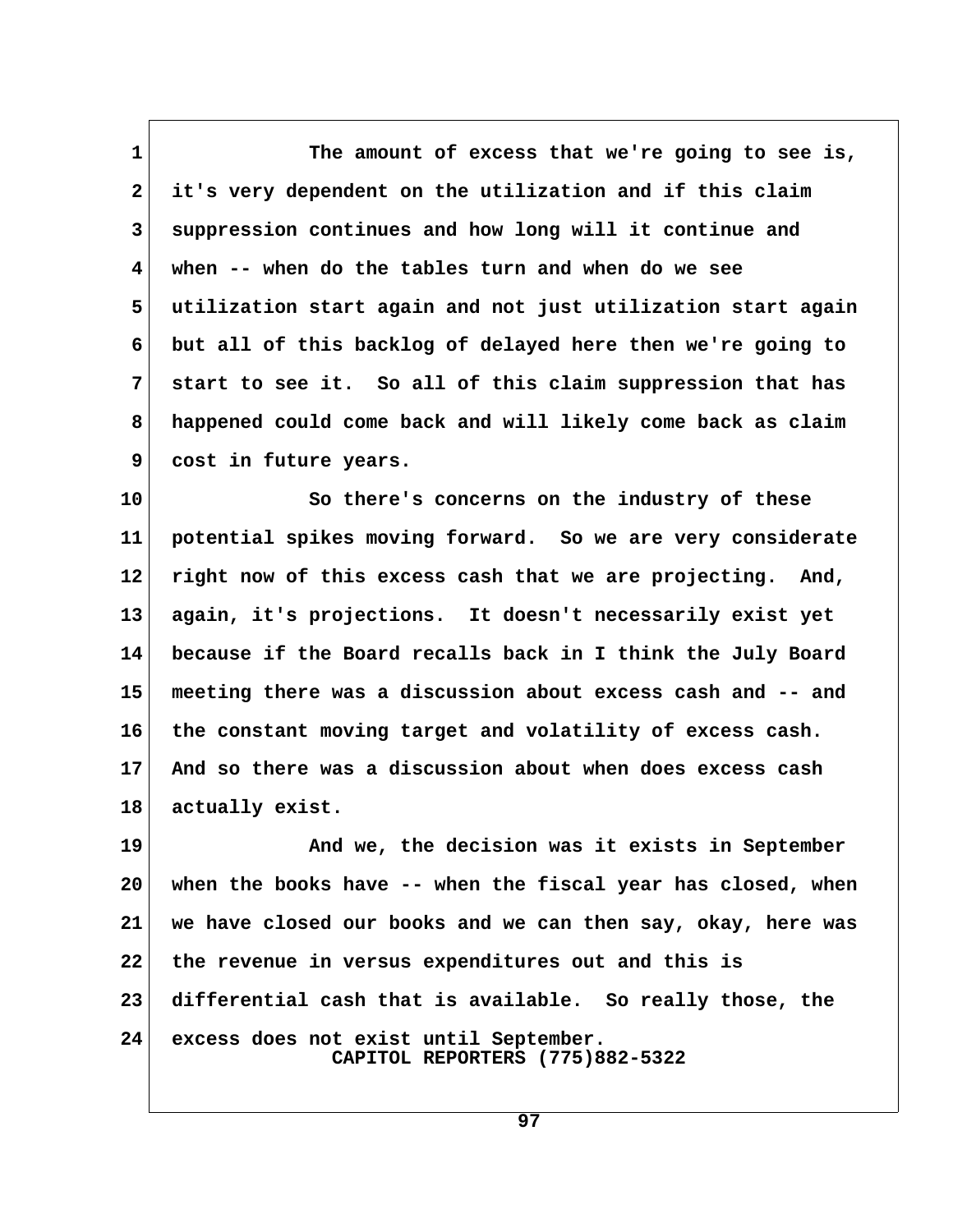1 But there is likely going to be a significant  **2 excess but we also want to be very considerate that that 3 excess may be necessary future years. And when I say future 4 years it could be in '22. It could be in '23. It could be 5 in '24. We don't know. Because what has happened is all of 6 these delays in -- in care and surgeries, you know, all of 7 this that has happened because of COVID is now kind of, it's 8 going to snowball. This is the -- the industry I guess 9 thought is that it's going to snowball and it could 10 eventually lead to the spike in cost in future years. 11 There's this pent up demand and we're going to see it whether 12 it's in '22, '23, '24, we don't know. So the excess that 13 we've accumulated this year may be necessary next year. So 14 we have to be very considerate of that.**

**15 When we were building the budget we knew that 16 there was a potential for issues in '23 and we wanted to make 17 sure to adjust for it. So PEBP staff and the Governor's 18 Finance Office, we worked together to adjust the employer 19 subsidy amounts. So instead of giving the same subsidy in 20 year one, and when I say employer subsidy it's the employer 21 contribution. Instead of giving the same subsidy in year one 22 and year two what we did is we gave, there's a finite subsidy 23 amount, right, because you have to adjust to the budget. So 24 we gave less in '22 and allocated more in '23 so that rates CAPITOL REPORTERS (775)882-5322**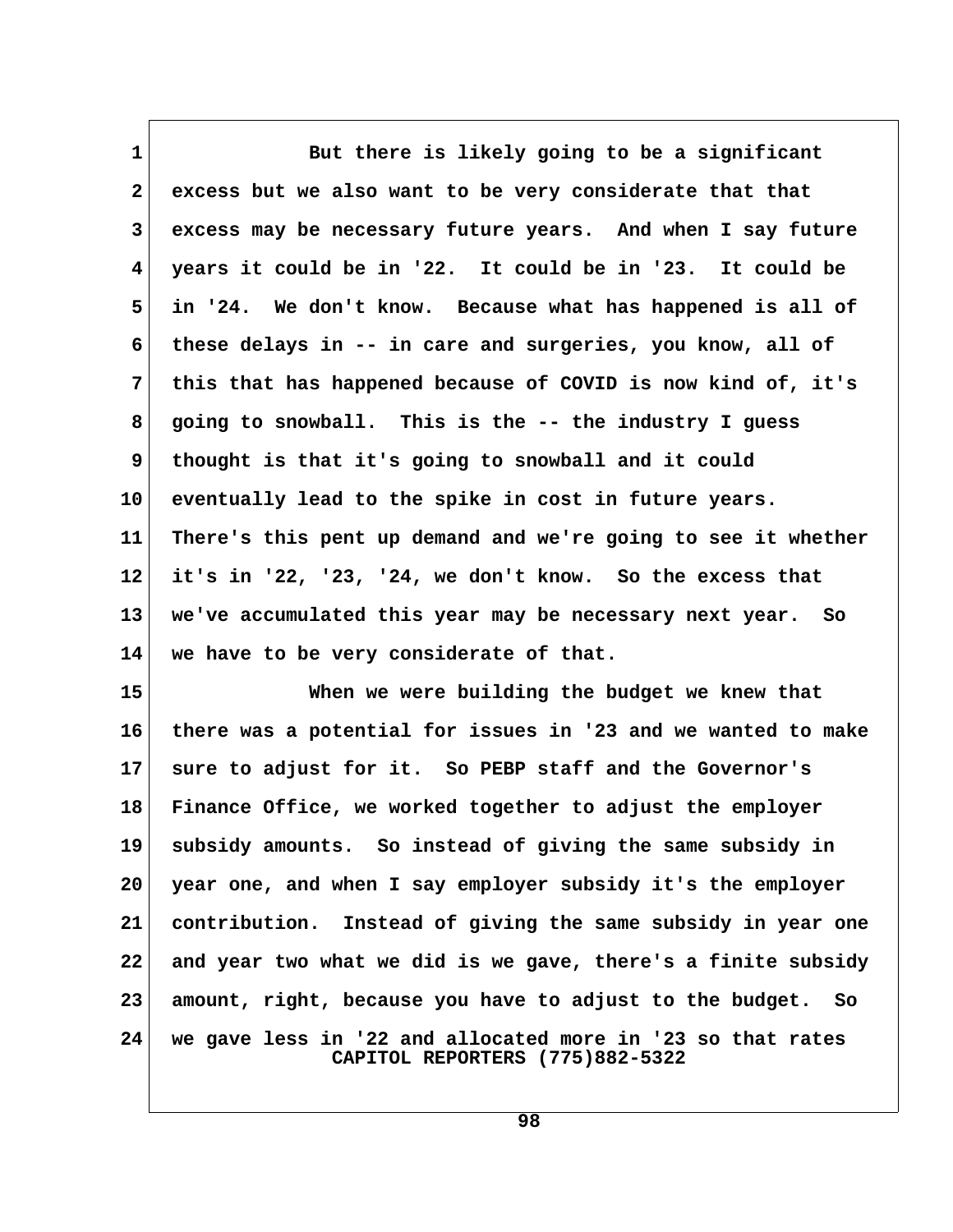**1 would not skyrocket for members in '23.**

 **2 This is back when, you know, we had less 3 information to work off of, and it was still, you know, we 4 were still early into or, you know, early into the budget 5 building process. And so there was -- there was some thought 6 or some intention to mitigate the '23, potential '23 7 increases to premiums by doing that. So as more claim 8 information became available and actuaries began applying the 9 standard rate methodology that didn't work out. That plan 10 didn't work out too well.**

**11 Plan year '22 resulted in sizable increases to 12 participant premiums. It's not terrible but it is a sizable 13 increase, and I think the goal here was to keep rates 14 relatively flat in '22, and there was an increase.**

**15 Additionally we are -- we would be increasing -- 16 we would be increasing the rates and ending the plan year 17 with a sizable excess lump of cash. So if you can think 18 about it with cut benefits, we're raising premiums and we're 19 going to end up with this mountain of excess. Optics wise it 20 doesn't make sense. It doesn't look good, right? Why are we 21 raising premiums if this is -- if PEBP has all of this money. 22 So we went back and started looking at, well, 23 what can we do. And so what we did is we looked at what does 24 it look like if we balance the employer contribution between CAPITOL REPORTERS (775)882-5322**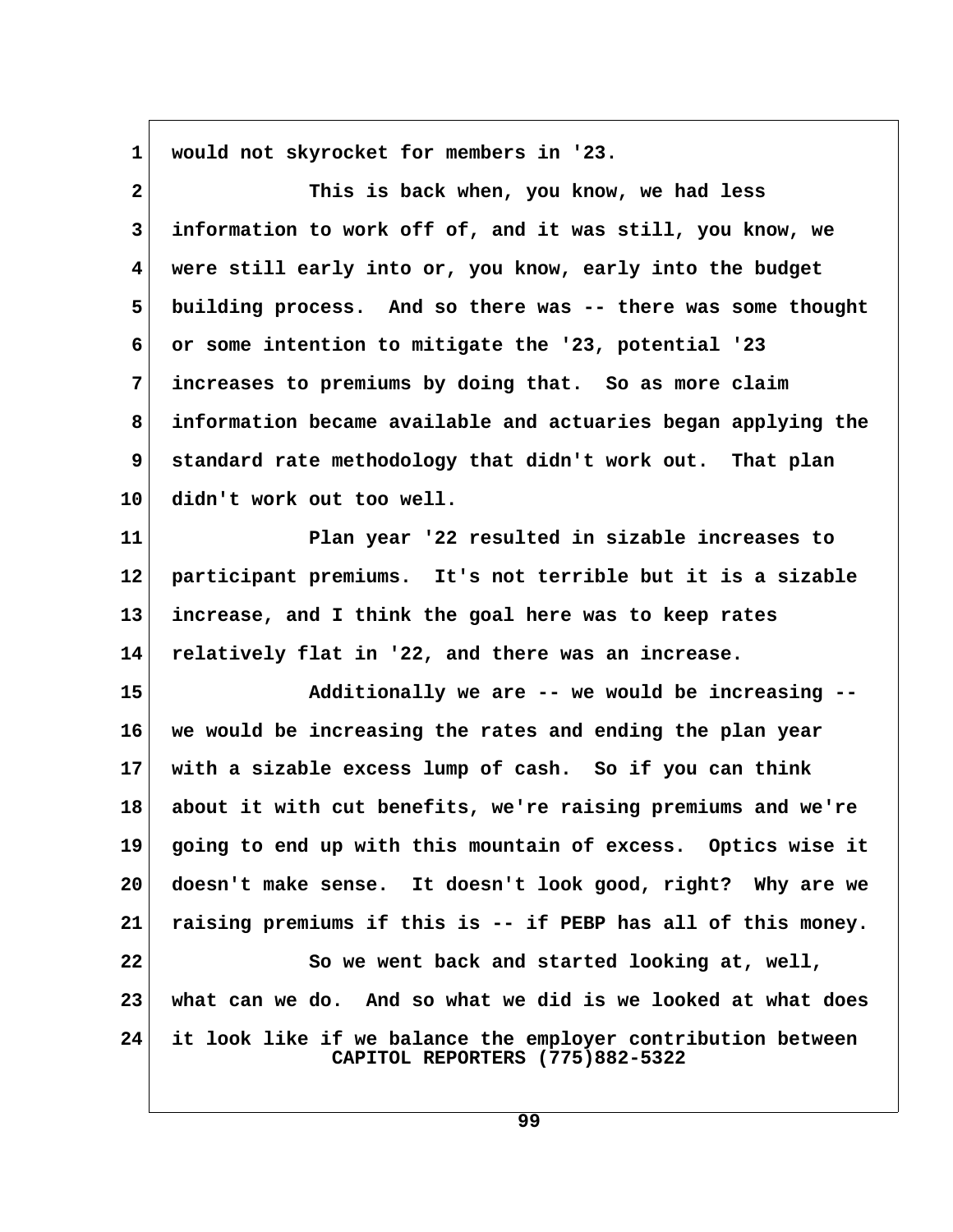**1 the two years and you make it the same between year one and 2 year two. And there was a much less volatility or predicted 3 volatility. Again, we don't know what that '23 is going to 4 look like, but it's our projections as best as we can, and so 5 there was less volatility between the two plan years. It's 6 stable rates and we're looking at a fairly, you know, you're 7 not going up and down, up and down in rates, you know, from 8 plan year to plan year.**

 **9 We went back to the Governor's Finance Office and 10 said, hey, is there any way to adjust our budget and adjust 11 that -- the employer subsidy between year one and year two, 12 and unfortunately we could not do that. It was too late in 13 the game. FY'22 PEBP budget affects every other agency 14 budget. And so FY'22 just did not -- it didn't have any 15 flexibility to introduce more employer subsidy.**

**16 So we went back to the drawing board and thought, 17 okay, well, how can we do this artificially. How can we 18 artificially go and -- and equal out the subsidy so that it 19 has the, ultimately the same effect that we flatten rates. 20 And so that is essentially what option two is. Option one is 21 applying the standard methodology, Board approved methodology 22 that has always been used.**

**23 And option two is going back and what we're doing 24 is essentially using about \$4,000,000 of excess to suppress CAPITOL REPORTERS (775)882-5322**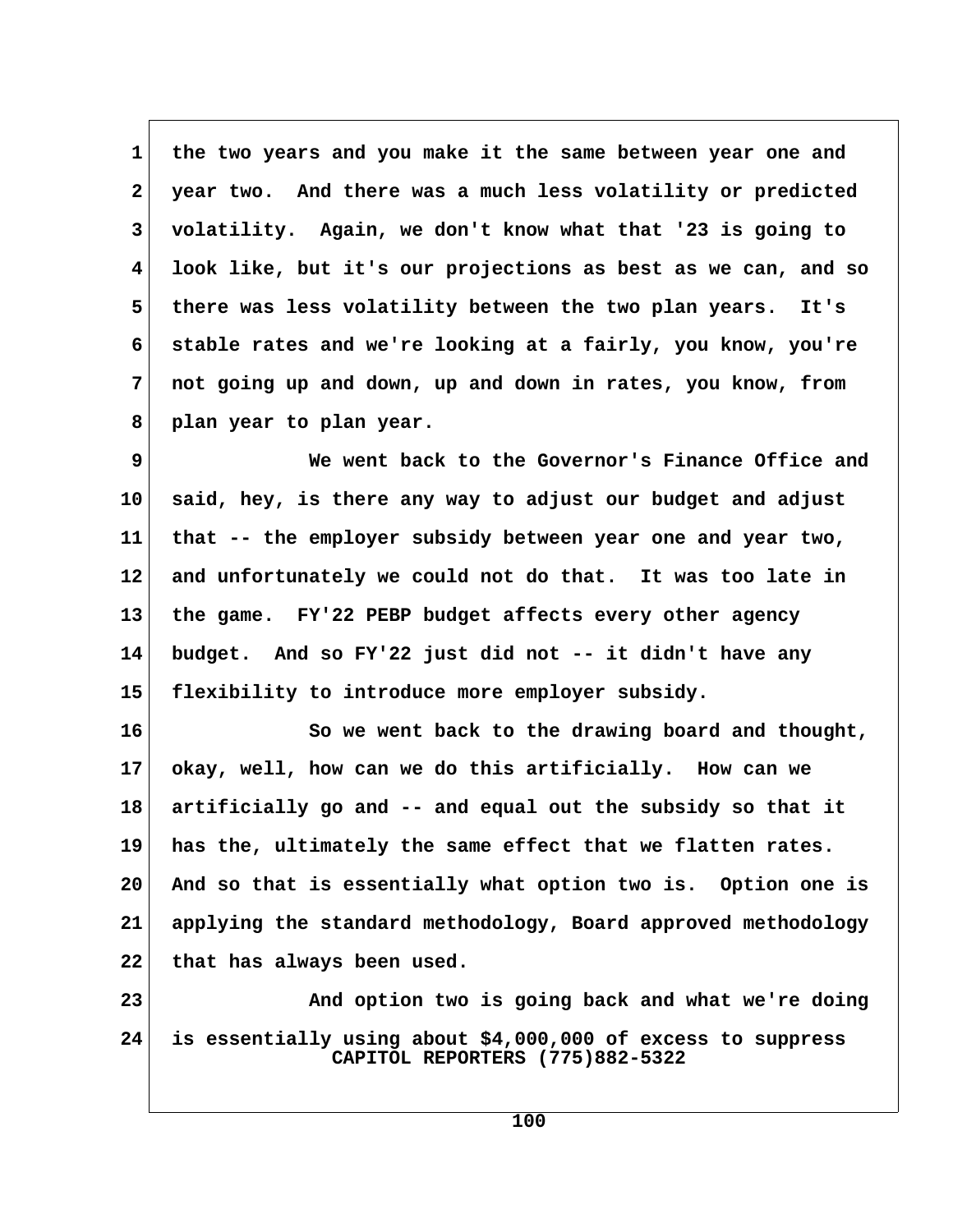1 the overall rate to the or, sorry, not the overall rate, the  **2 participant premium, not the overall rate, that does not 3 change the participant premium to a flat dollar amount so 4 there are no increases to premiums in plan year '21.**

 **5 This option one would, the standard rate 6 methodology would potentially increase, lead to an increase 7 of, depending on the claim suppression, how long that lasts, 8 there could be a -- this could contribute to the accrual of 9 more excess. So it just doesn't make sense to increase those 10 rates right now.**

**11 Typically we would not be providing option two as 12 a, I think Chair Freed will agree with me on this. We would 13 not want to ever provide an option where we are artificially 14 suppressing rates because it has downstream effects in later 15 years where you're using one lump of cash to artificially 16 lower rates. But when that lump of cash is gone in 17 subsequent years, those rates then just skyrocket because you 18 no longer have that. You're starting at a low level and you 19 no longer have that cash to keep it at a low level. And so 20 those -- the trend has since increased and you're now seeing 21 very significant spikes really fast and members can't usually 22 absorb that. They can absorb baby steps but not these large 23 increases. So we would normally not be recommending an 24 option like this. CAPITOL REPORTERS (775)882-5322**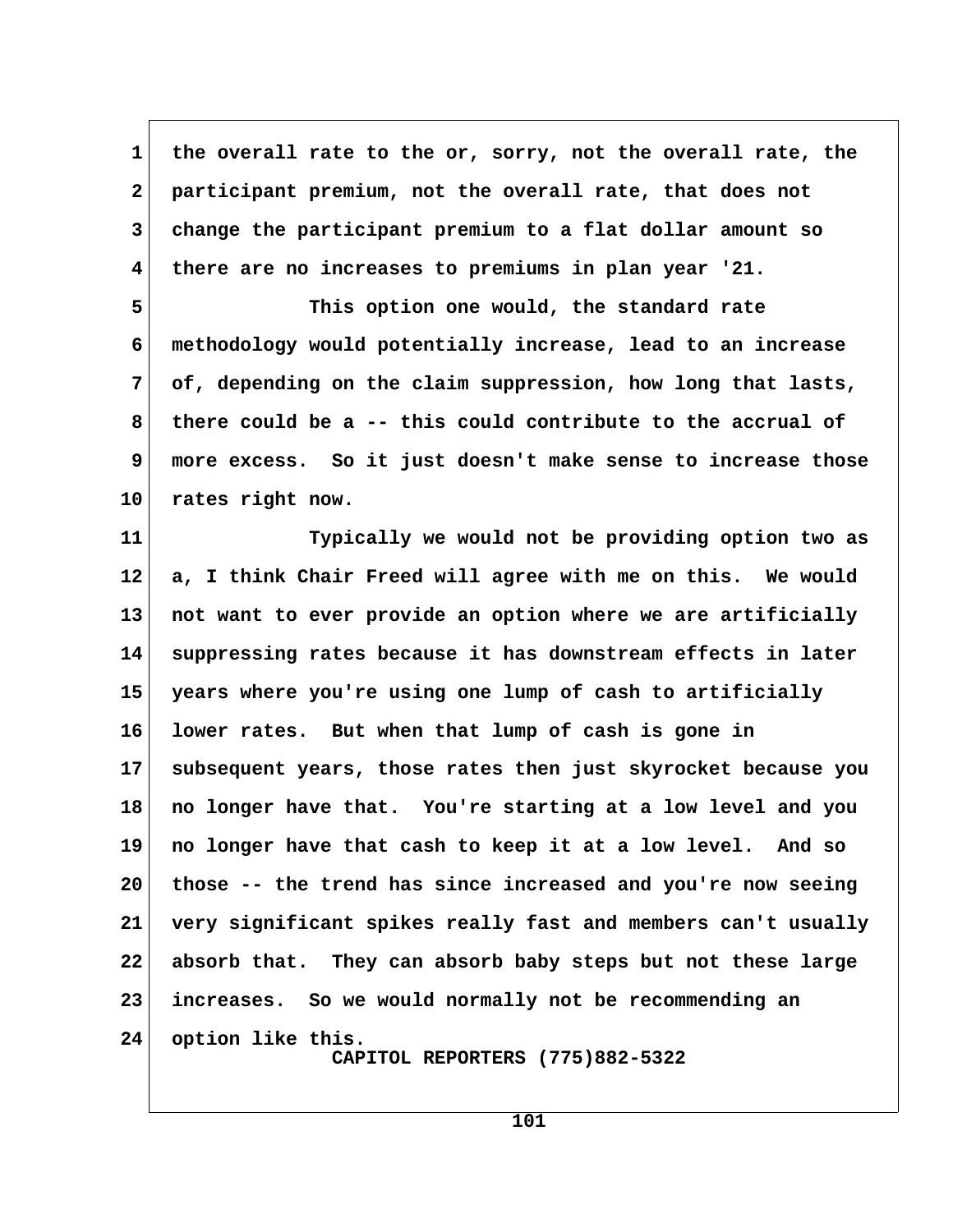1 But we would also not, you know, this is not a  **2 normal situation. This is not, you know, normal condition. 3 We would normally not see access accrue so quickly because of 4 a pandemic. So that is in a nutshell, and I know it's very 5 complex. There's a lot of intricacies to this. There's the 6 budget portion. There's the actuarial rating portion of 7 this, and it's all kind of, you know, kind of blends in 8 together. I know that this is complex to understand. So I 9 am happy to take questions, comments. We also have 10 Ms. Messier from Aon on here as well, who can address 11 questions from her actuarial perspective as well. 12 MEMBER VERDUCCI: Yes, Tom Verducci for the 13 record. 14 Under the election two, are we going -- is this 15 going to be requesting spending money from the discretionary 16 or excuse me, the excess reserves? Is there a certain amount 17 that comes out of what we used to call excess reserves we're 18 now calling differential cash. Option two down from 19 differential cash that would be my question. 20 MS. RICH: For the record Laura Rich. 21 Yes, it uses about \$4,000,000 of that, of the 22 projected excess. 23 MEMBER VERDUCCI: Okay. Thank you, Officer Rich. 24 I did have a follow-up. So will that require CAPITOL REPORTERS (775)882-5322**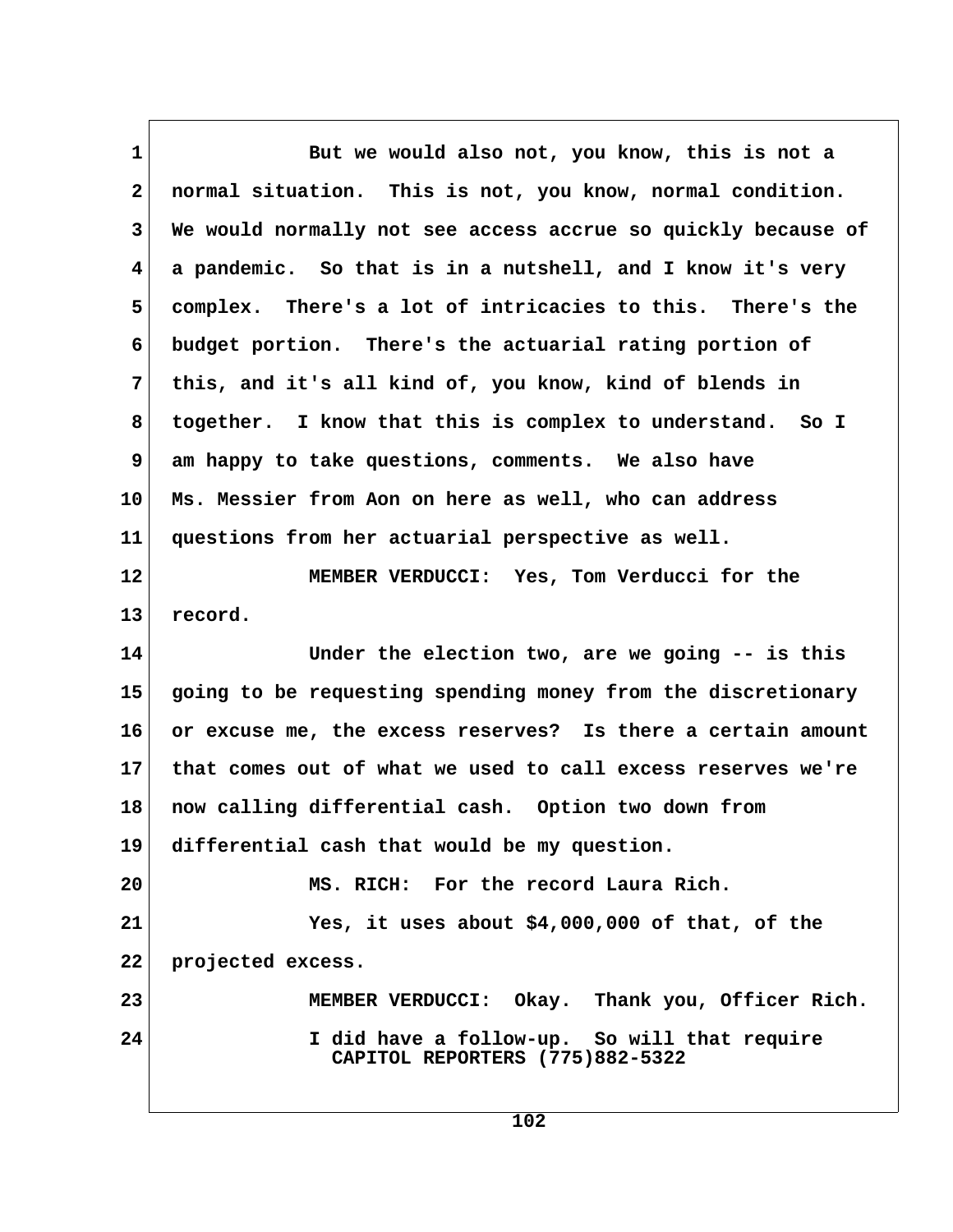| 1            | that we go to the GFO and the Legislative Money Committees to                         |
|--------------|---------------------------------------------------------------------------------------|
| $\mathbf{2}$ | spend down from that particular account?                                              |
| 3            | MS. RICH: Laura Rich for the record.                                                  |
| 4            | Yes, this was -- that's a very good question.                                         |
| 5            | This was a question that we posed to LCB fiscal staff to                              |
| 6            | ensure that we were not violating any of the statutory                                |
| 7            | language that was put into our -- that was added into the                             |
| 8            | budget last year. And there -- there seems to be a consensus                          |
| 9            | that this is -- this is adequate and this option is something                         |
| 10           | that does not violate any of those, the language that was in                          |
| 11           | our budget.                                                                           |
| 12           | MEMBER VERDUCCI: Wonderful. Thank you. And,                                           |
| 13           | you know, I think this question will go to Aon. I believe in                          |
| 14           | the past we had a model for projecting the effects of future                          |
| 15           | COVID plans, and have those been built into the rate                                  |
| 16           | assumptions? Is there any particular model because I know                             |
| 17           | we're banking on a lot of members did not have medical                                |
| 18           | procedures last year, and then we're going to see that, you                           |
| 19           | know, as COVID starts going away that perhaps we're going to                          |
| 20           | go back to the doctors and start having these procedures put                          |
| 21           | off. But, you know, is there a particular model as opposed                            |
| 22           | to just the assumption members are going to start going back                          |
| 23           | to the doctor?                                                                        |
| 24           | Stephanie Messier from Aon for the<br>MS. MESSIER:<br>CAPITOL REPORTERS (775)882-5322 |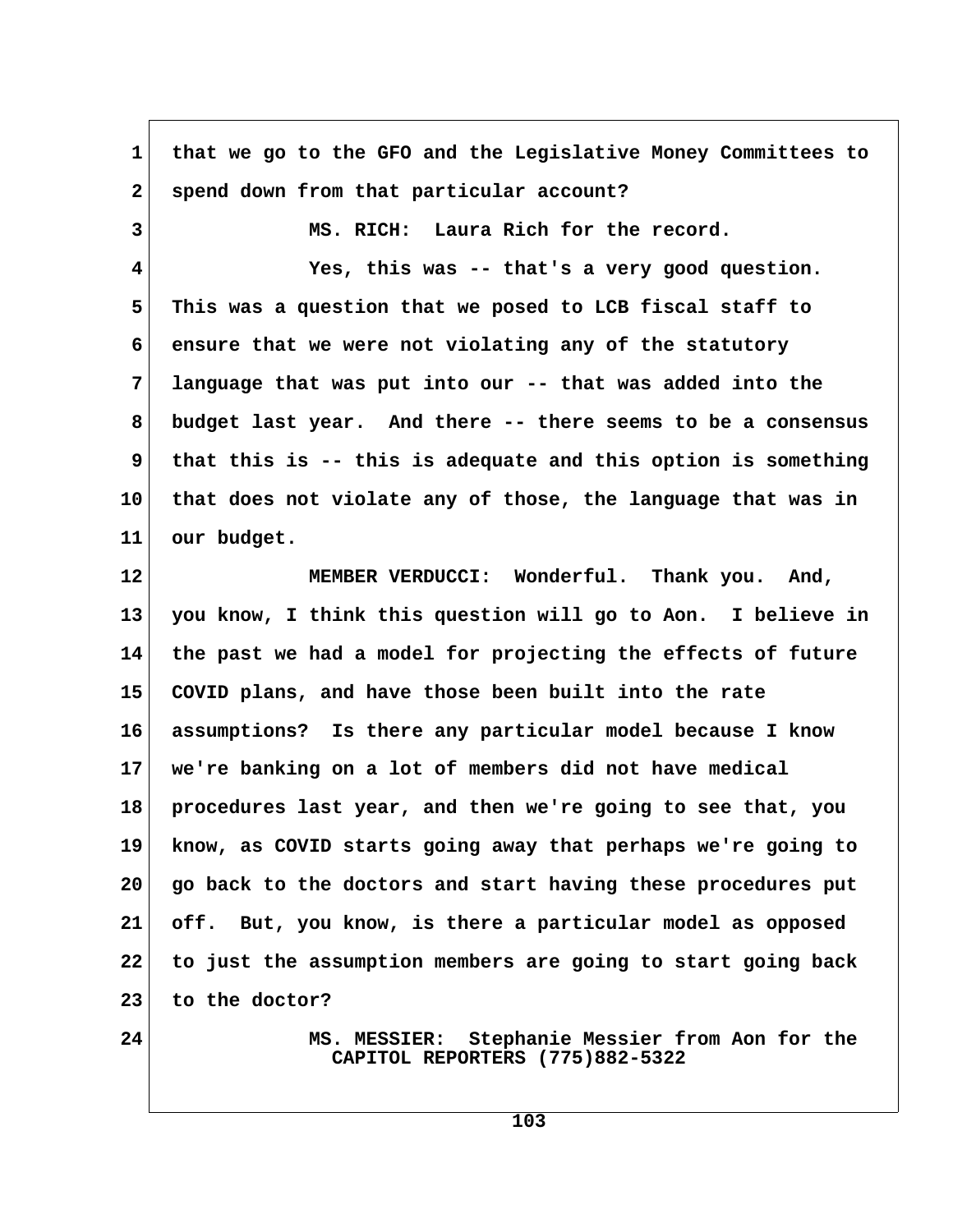1 record.

| $\mathbf{2}$ | There are -- so it's a little bit different than              |  |
|--------------|---------------------------------------------------------------|--|
| 3            | the model we shared with you previously, right, where it's    |  |
| 4            | really trying to previously modeled the impact of future      |  |
| 5            | inflection rates, the amount of severity of those folks, you  |  |
| 6            | know, how many hospitalizations are you going to see, and we  |  |
| 7            | really changed the models now to try to take in national data |  |
| 8            | on what is happening at facilities. How much have they seen   |  |
| 9            | an increase or continued decrease, right, in the amount of    |  |
| 10           | claims coming through those systems, as well as national      |  |
| 11           | surgery centers, doctor's offices and those kind of things,   |  |
| 12           | as well as the impact and I guess the timeline, if you will,  |  |
| 13           | of people getting inoculated with the vaccine.                |  |
| 14           | So our models are different than they were                    |  |
| 15           | previously. Unfortunately because this is still unknown to a  |  |
| 16           | lot of folks, you know, the models keep getting re-tooled by  |  |
| 17           | the day, right, to take in those up-to-date data and try to   |  |
| 18           | incorporate all of that and it very much differs from one     |  |
| 19           | region to the next, as well as, you know, people are opening  |  |
| 20           | things up and removing mask mandates and those sorts of       |  |
| 21           | things.                                                       |  |
| 22           | Some of our guidance say that depending on your               |  |
| 23           | clients and the type of work that they are doing, whether     |  |

**24 they are returning to offices, whether they have been on the CAPITOL REPORTERS (775)882-5322**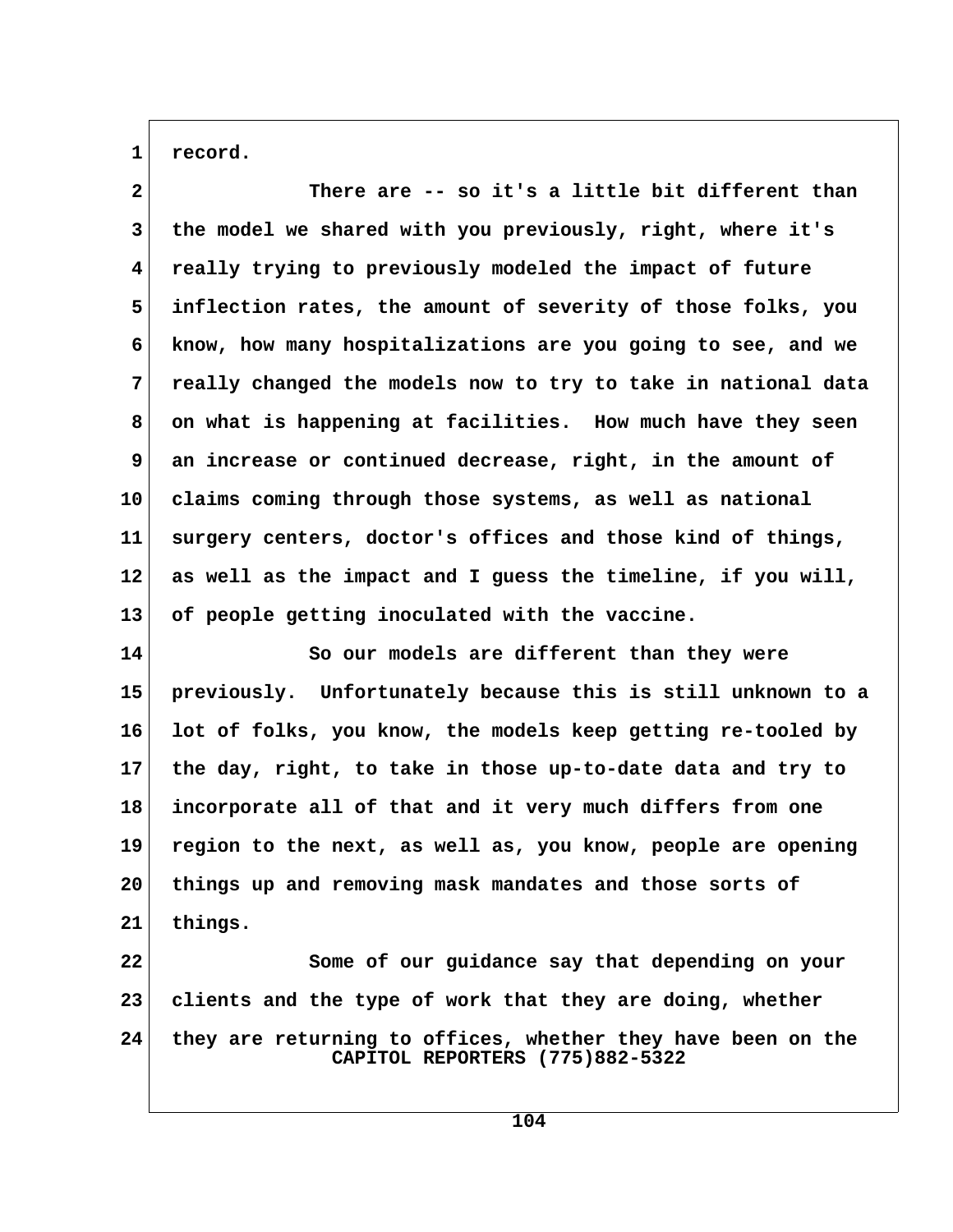1 front lines, you know, some folks may continue to see claim  **2 suppression throughout calendar year '21 upwards of two to 3 three percent, right. They will come in two to three percent 4 below a normal year.**

 **5 Conversely, some client may see as high as a five 6 percent increase over an average year, and it's not just five 7 percent over 2020, right. That's just five percent if 2020 8 had been normal. And 2020 on average for folks from a 9 medical perspective was a good average is to say ten percent 10 short of a normal year.**

**11 Now, that doesn't include your pharmacy. We did 12 not see any decrease really from any client on the pharmacy 13 side. If anything we saw a little bit of an uptick in 14 pharmacy claims, and pharmacy tends to make up about 20 15 percent of your total spend from a medical and pharmacy 16 perspective. So if you want to think about the overall 17 suppression on average a lot of folks came in about eight 18 percent under where they expected to spend money in 2020. 19 So for 2022 and 2021 we not only think that trend 20 will reoccur, you may see a little bit of suppression if 21 you're lucky, but you could go the opposite direction. So**

**22 instead of saying a normal let's say six percent trend year, 23 if you're on the higher side of those estimates you could end 24 up seeing a nine to ten percent trend year. Which we haven't CAPITOL REPORTERS (775)882-5322**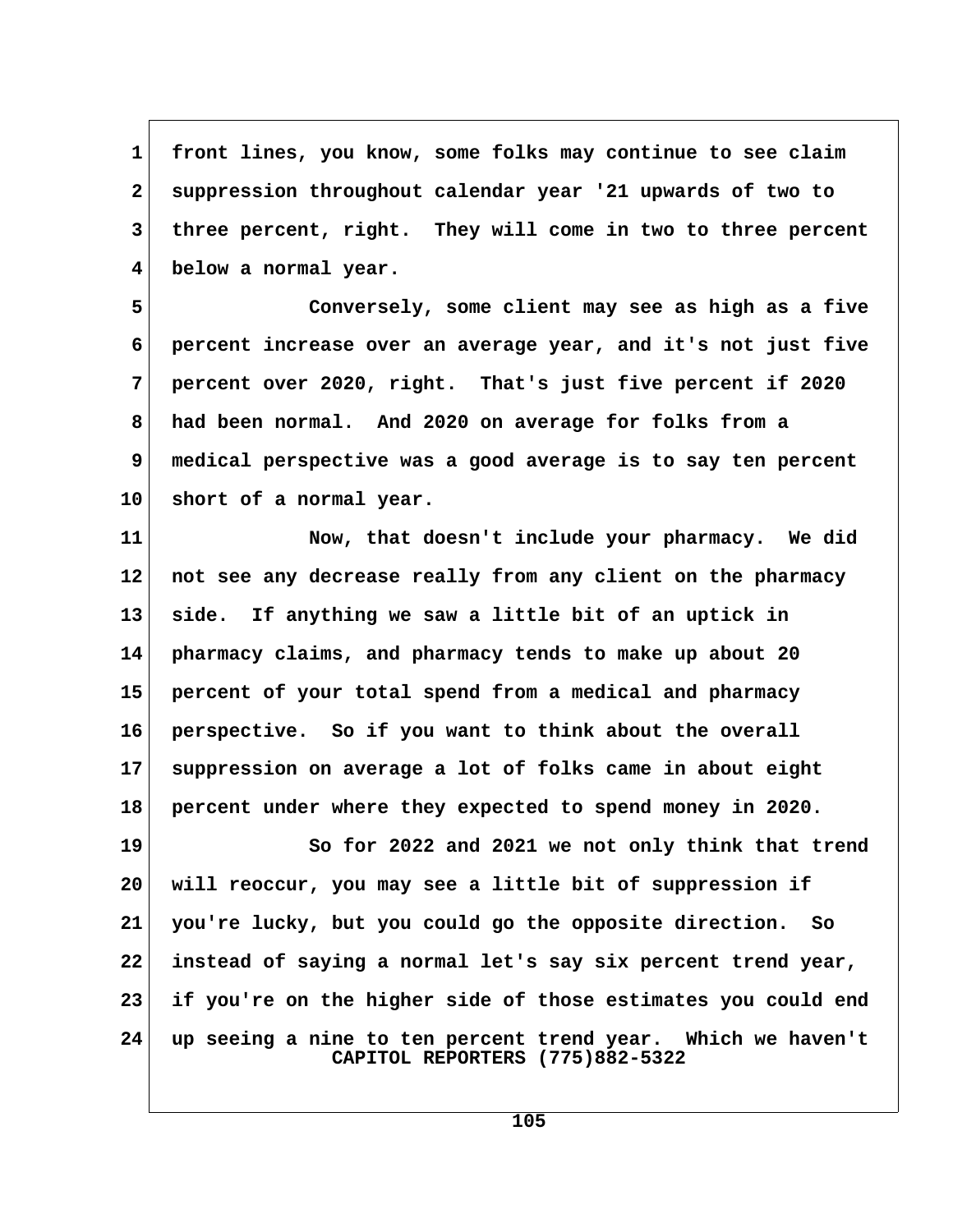**1 really seen, you know, probably in about five to six years in** 2 the industry.

 **3 Does that help answer your question?**

 **4 MEMBER VERDUCCI: Yes, it sure does. So, you 5 know, just as a follow-up, it looks like, you know, here we 6 have a mountain of excess that came out ahead. And, you 7 know, my comment would be, you know, state workers did not 8 come out ahead here. I think, and members in the program, 9 they -- they came out behind.**

**10 And, you know, if we could urge the Legislative 11 Money Committees to, you know, provide some relief. I know 12 we're keeping premiums flat but, you know, there is a big 13 reduction here in the level of benefits as being provided as 14 we're coming out of the pandemic. It would seem appropriate 15 to provide some relief to the people that are suffering from 16 the cuts. And I know that's a little sidetrack there, but I 17 just wanted to point that out for the record.**

**18 MEMBER BAILEY: Madam Chair? 19 CHAIRWOMAN FREED: Mr. Bailey, go ahead. 20 MEMBER BAILEY: I would like to go back to Tom a 21 little bit. I agree with Tom because if we have excess 22 revenue, which we know two years ago we did, and maybe three 23 years ago before that we used those reserves, and then we 24 paid a penalty for it because they didn't think we were CAPITOL REPORTERS (775)882-5322**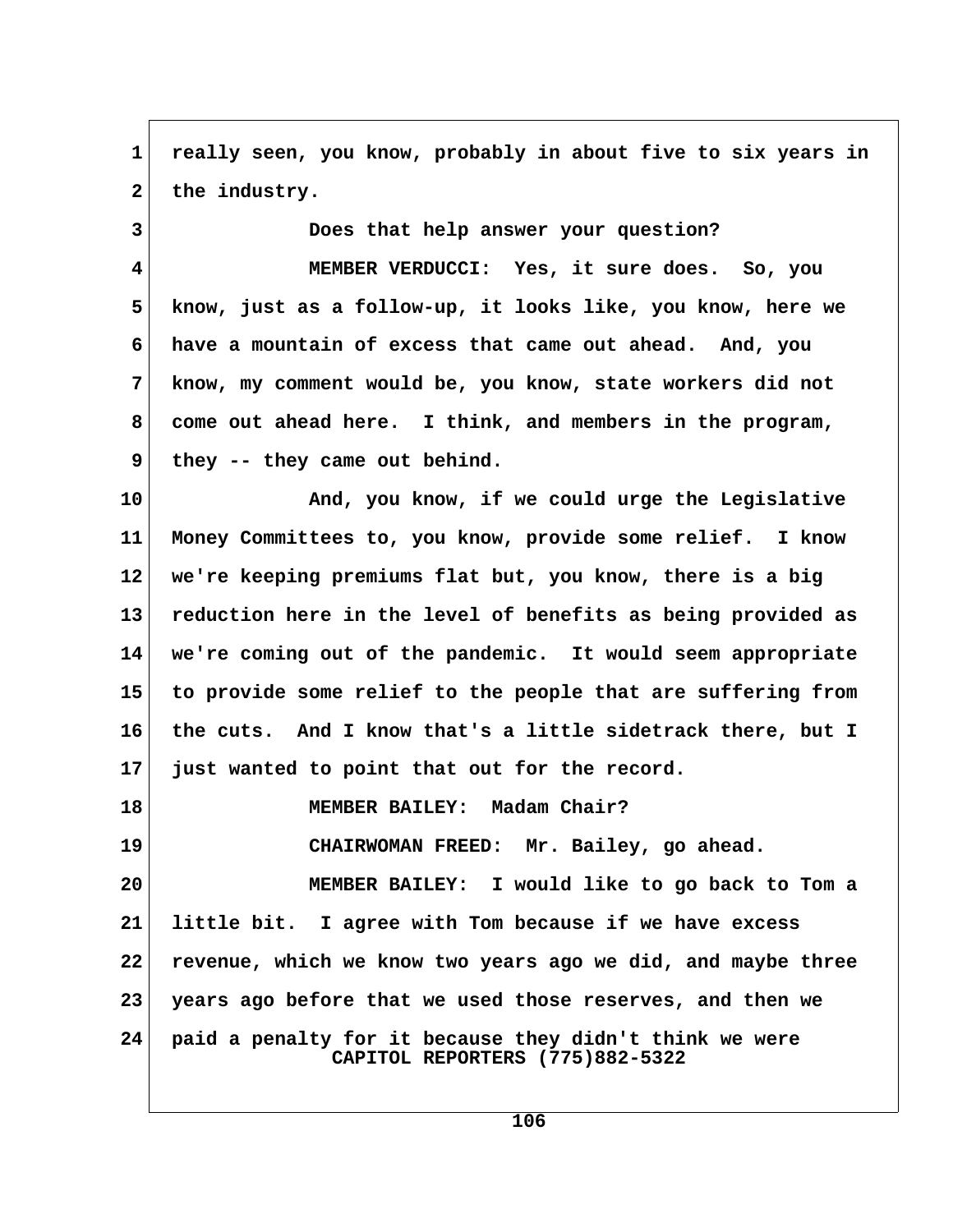**1 following the right path to use that reserve money.**

 **2 I get the state employees out there, they are all 3 suffering and we all understand that. But if we're coming 4 out with more reserve again why can't we go back to the 5 budget people and the Governor's Office, the financial people 6 and see if we can do something for these people? They are 7 just hanging out there and we all get the e-mails from them, 8 and we get the texts, and we hear them verbally, on the 9 phone. So we know that suffering is real. And if this Board 10 can do something to eliminate some of that in any way, shape 11 or form, no matter who we gotta go back to and ask. Can we 12 not have our staff follow-up on some of this and maybe get 13 some relief for these people, I don't know. I don't have all 14 of the answers and I know back, but I'm very concerned about 15 our retirees again. They are out on a limb again and we 16 really, we need to do something for them. Thank you. 17 MS. RICH: So Laura Rich for the record.** 18 **Let me try to address that.** We are projecting **19 significant reserves. There's -- there's no doubt that 20 there's going to be an excess when we close out the plan 21 year. However, the concern here is that let's say -- let's 22 say we come out with \$20,000,000 in excess at the end of this 23 plan year. There's a concern that those 20,000,000 will end**

**24 up coming back to the plan next year, and so it's not that -- CAPITOL REPORTERS (775)882-5322**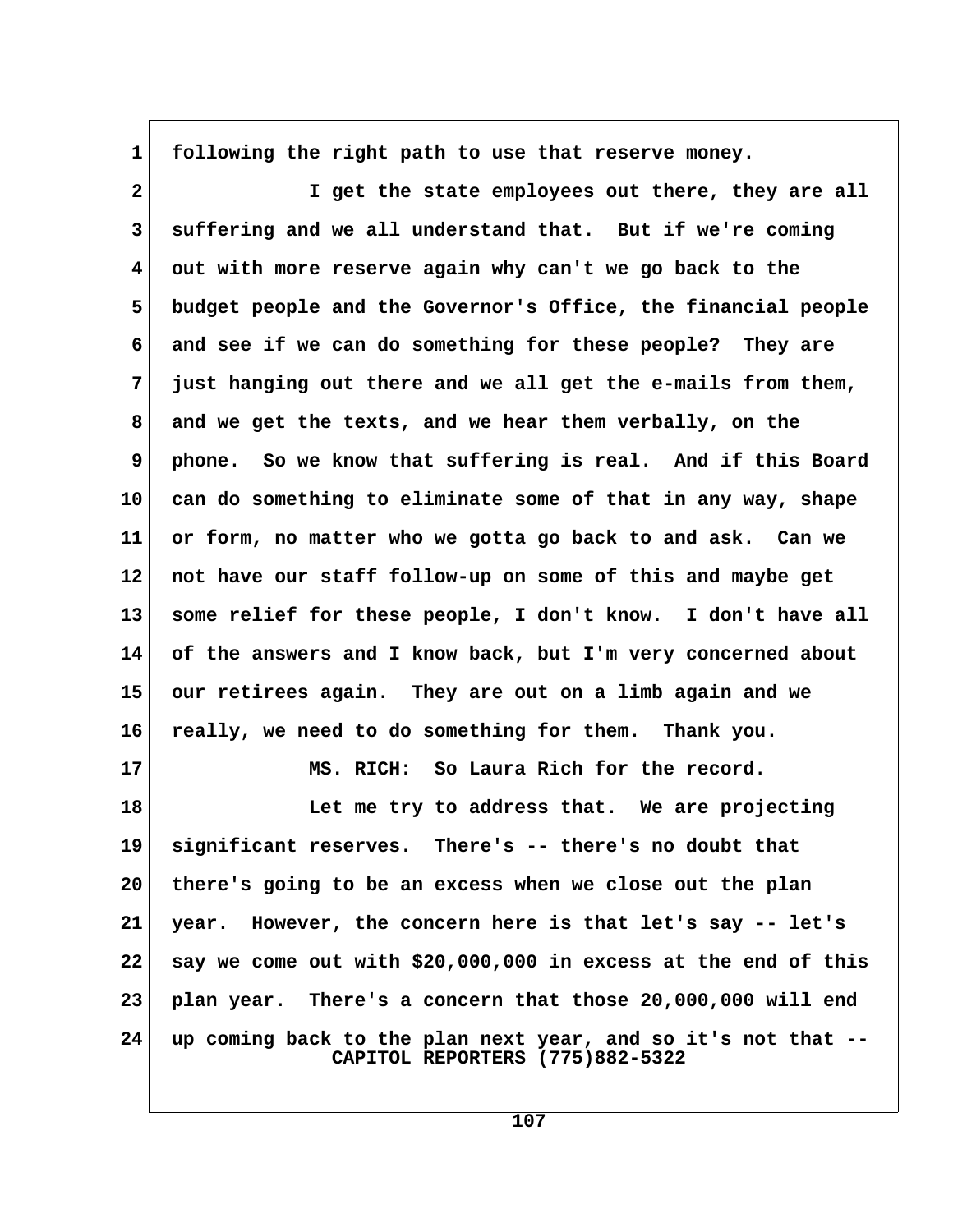**1 we only have an excess temporarily because we're going to 2 need that money. Because of the delay in care and -- and 3 those -- those people that have not been utilizing health 4 care, one, will end up scheduling these surgeries that 5 haven't been scheduled and have been delayed.**

 **6 But then also there's a potential where there's 7 going to be a significant, the diagnosis, the degree of 8 diagnosis and the, for example you might have if someone 9 would have gone to see their doctor last year they would have 10 found stage one cancer. However, they waited. They haven't 11 gone to the doctor. And so now there's a -- they go to the 12 doctor in 2022 and now they are faced with stage three cancer 13 or stage four cancer, and so that severity of the diagnosis 14 is -- is much more -- you know, it's much more severe and 15 it's a lot more costly. So there's a concern in the health 16 care industry.**

**17 Now, again, it's -- we don't know if it's going 18 to materialize or not, but there is a concern that these -- 19 this money that we didn't spend this year is just going to 20 be, is delayed. We will need it next year or we will need it 21 in '23 or '24, right. So there's a concern that if we spend 22 it now we are going to be in a bad situation next year. Does 23 that make sense?**

**24 MEMBER BAILEY: I guess I go back to the question CAPITOL REPORTERS (775)882-5322**

**108**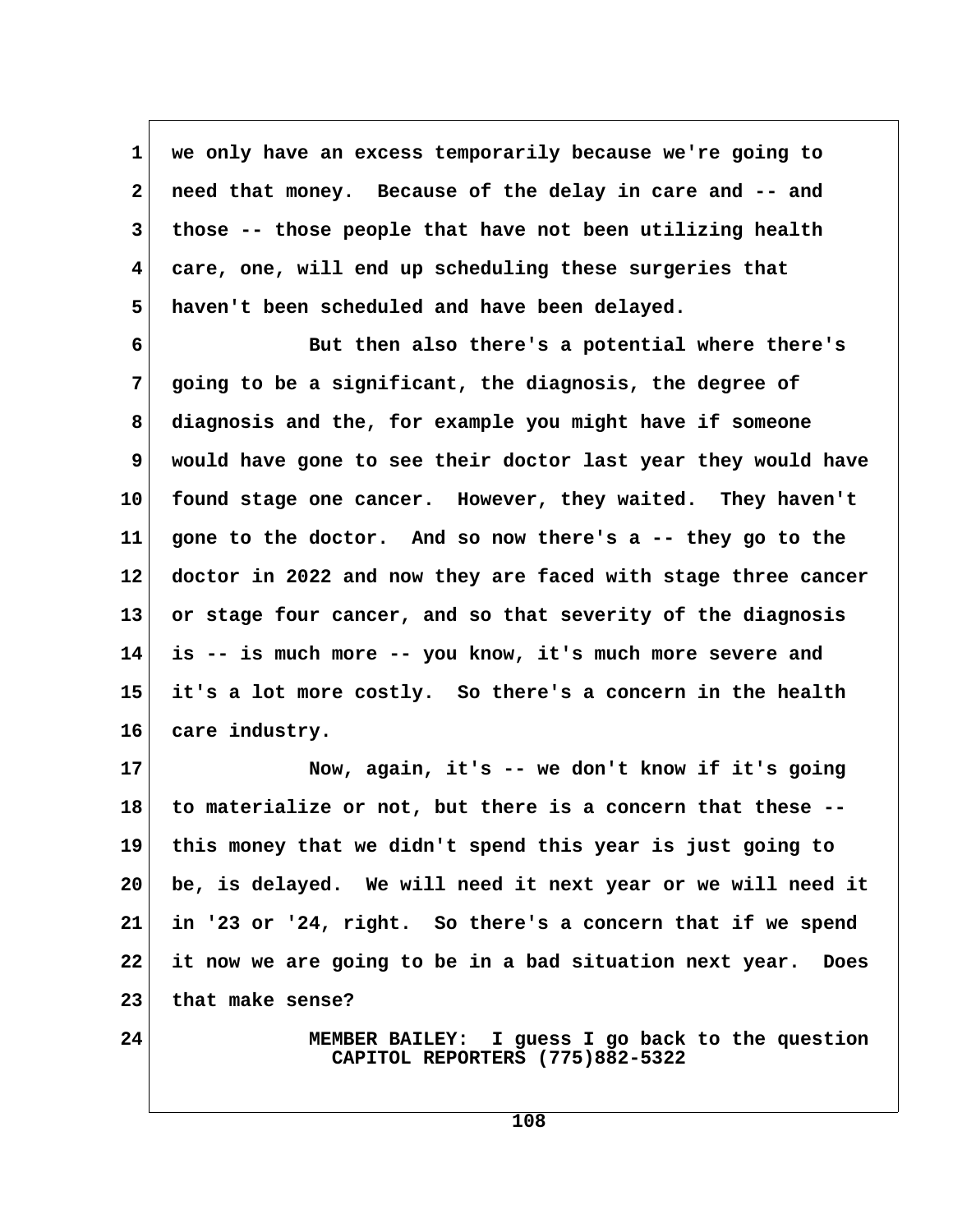**1 is so what we're saying is the first year budget possibly 2 could affect the second year of the budget drastically in 3 several millions of dollars in more debt I guess. But that's 4 a speculation, isn't it? I'm not going to the budget office 5 so I don't know. I know -- I know when you have money and 6 you're -- you're reserved to use it. 7 Now I know what we went through several years 8 ago. I mean, it was hell. I share that one because we 9 really got beat up from the legislature on that, no doubt 10 about it. I mean, that's why they changed all of the rules 11 that we have to jump through more hoops than we've ever 12 jumped through just to use that revenue even though it's 13 earned, you know, on our watch. 14 But, and I understand the reserve about using it, 15 but now it seems like our people are suffering now. And in 16 two years if we don't do something it seems like they are 17 going to be suffering in the second year too. Is that what 18 we're thinking? I don't know.**

**19 MEMBER KELLEY: Michelle Kelley here. I guess I 20 have just a follow-up as well to Mr. Bailey.**

**21 And so I might be wrong but please correct me. I 22 think through the meeting this morning we kind of talked 23 about PEBP not being able to use the CARES Act money that was 24 like three point something million. It was taken by another CAPITOL REPORTERS (775)882-5322**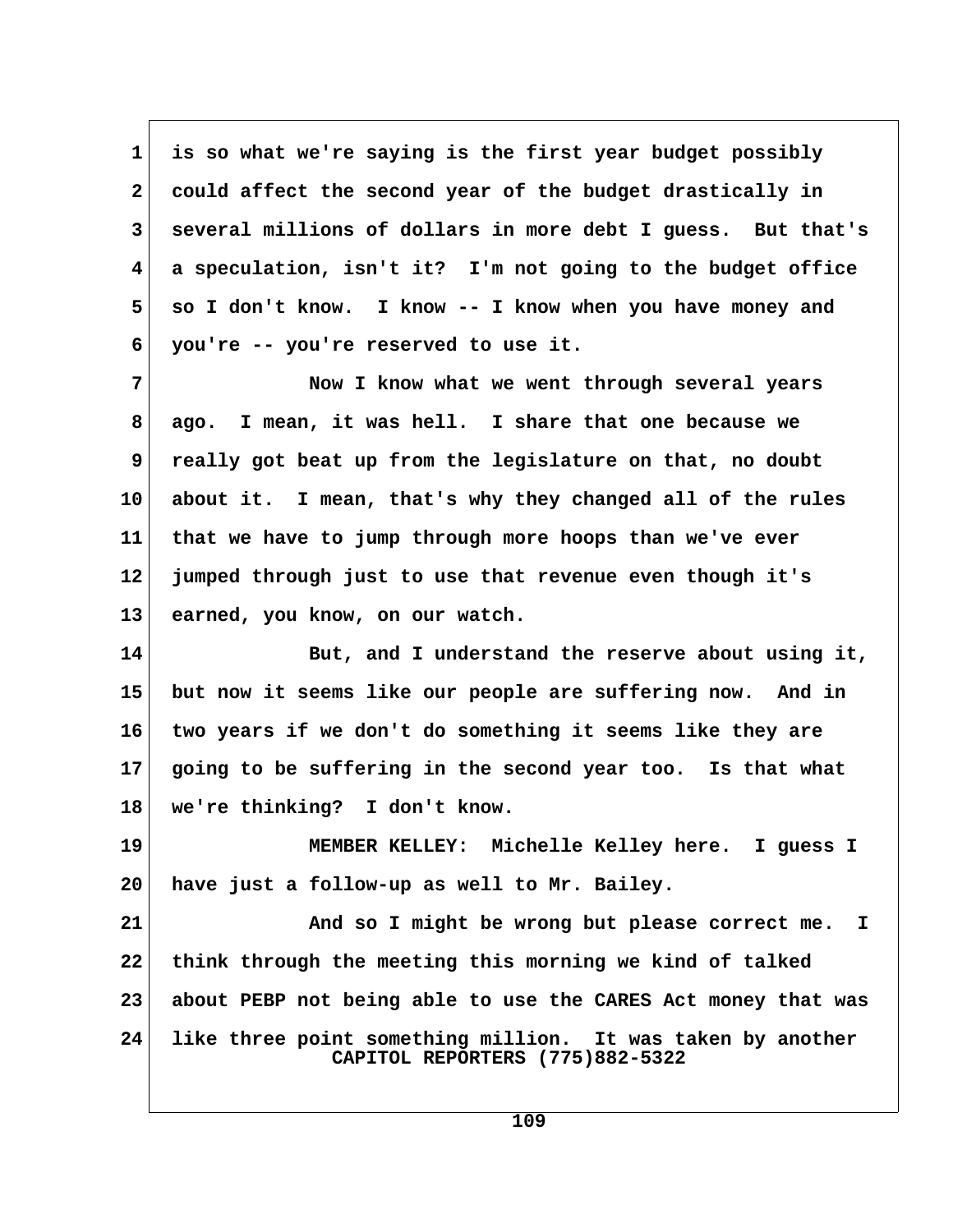1 agency. I think there's reserves that are actually being  **2 used for the employer holiday, employer subsidy or share 3 holiday as well. And so I guess I just wanted to express a 4 little bit of frustration that the reserves that are building 5 up are really quick to be taken by the state, if you will, to 6 be used. And I'm not -- you know, this is not about who 7 needs it more, but they are pretty quick to be taken by the 8 state for use in other places that need it. 9 Meanwhile our employees' plan design has really**

**10 been impacted and isn't kind of benefitting from those 11 reserves. And so if the reserves are lower, if the -- if the 12 trend is lower than expected then we end up with more and 13 more reserves that just get taken by the state.**

**14 And so I guess I'm -- you know, and I'm sure 15 staff and everyone is working real hard on this, but it just 16 seems that the balance always tends to be given to the 17 employer rather than the balance given to the employee. So I 18 don't know what the answer to that is, but I just wanted to 19 put it out there.**

**20 And then we've talked a lot about the trend, but 21 I'm not sure we were told what trend was building to the 22 rates by Aon, so what -- what trend has been building to what 23 we're seeing now and I'll end there. Thank you.**

**24 MS. RICH: So for the record, Laura Rich. CAPITOL REPORTERS (775)882-5322**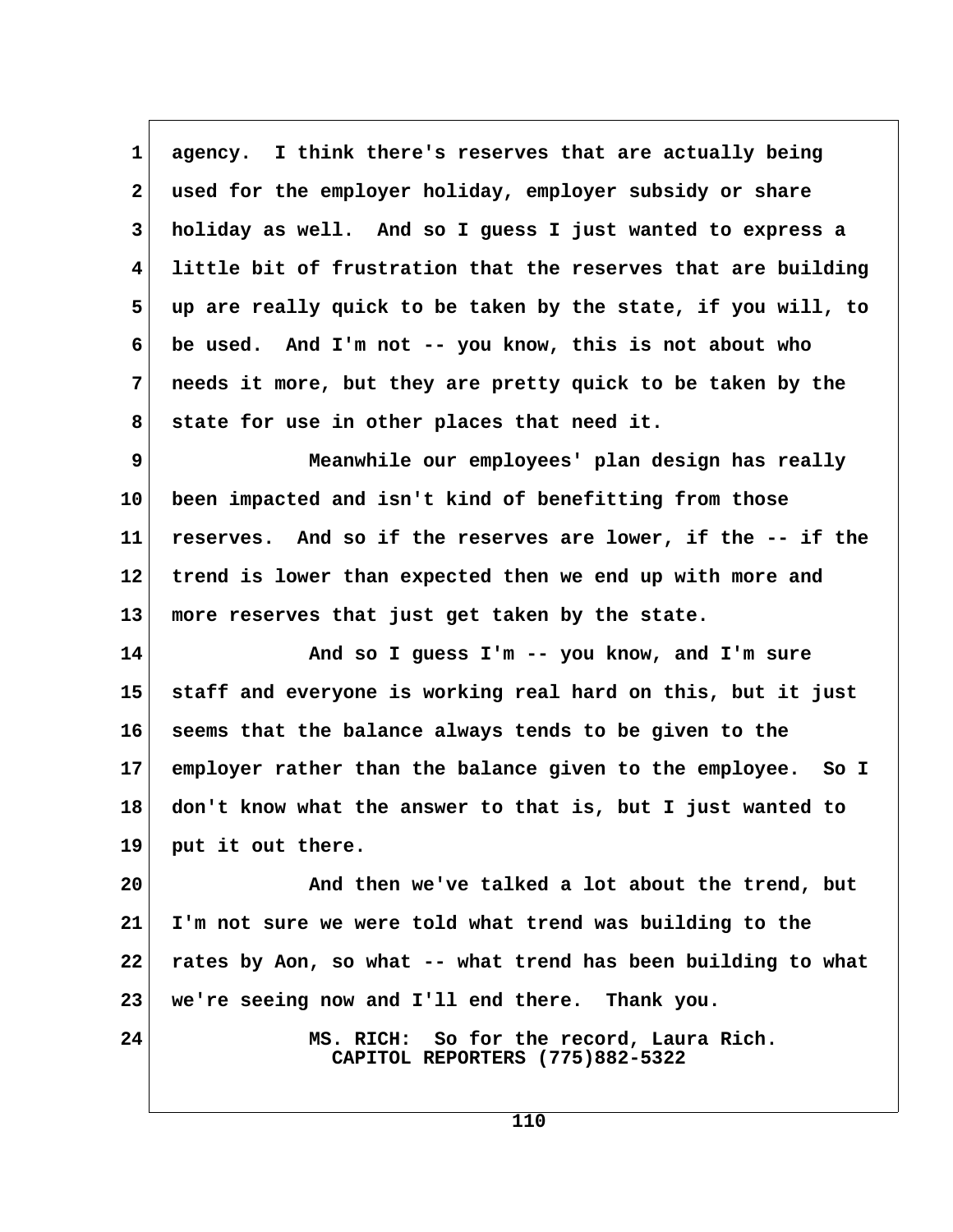**1 I'll start out just with clarifying. We did 2 receive CARES Act funding. We received 5.7 million of CARES 3 Act funding. The comment made this morning in the executive 4 officer report is we're not looking at seeking additional 5 money from CARES Act so that's a finite bucket of money. 6 And, you know, there's a new stimulus. And so if we do get 7 anything it would be from that new stimulus, not from 8 additional CARES Act money because that is dwindling, but we 9 did receive 5.7 million for that.**

**10 The second part of your question was right about 11 the excess. There's -- so we're trying to, I think the goal 12 here from staff is to on one hand be fiduciary responsible 13 and also protect members because should we reinstate -- 14 should we recommend -- first of all this is all on the 15 legislature at this point. It's not really on the PEBP 16 Board. This is something that the legislature could do. But 17 say we reinstate everything using and we use the projected 18 access -- excess which doesn't necessarily exist yet. But 19 let's say that we're instructed to do that, if these costs 20 snowball into '22 and we see higher than projected trends 21 we're going to have to go back to the drawing board and then 22 reduce benefits again or increase -- increase premiums very 23 significantly because in '23 we have no ability to adjust the 24 employer subsidy. CAPITOL REPORTERS (775)882-5322**

**111**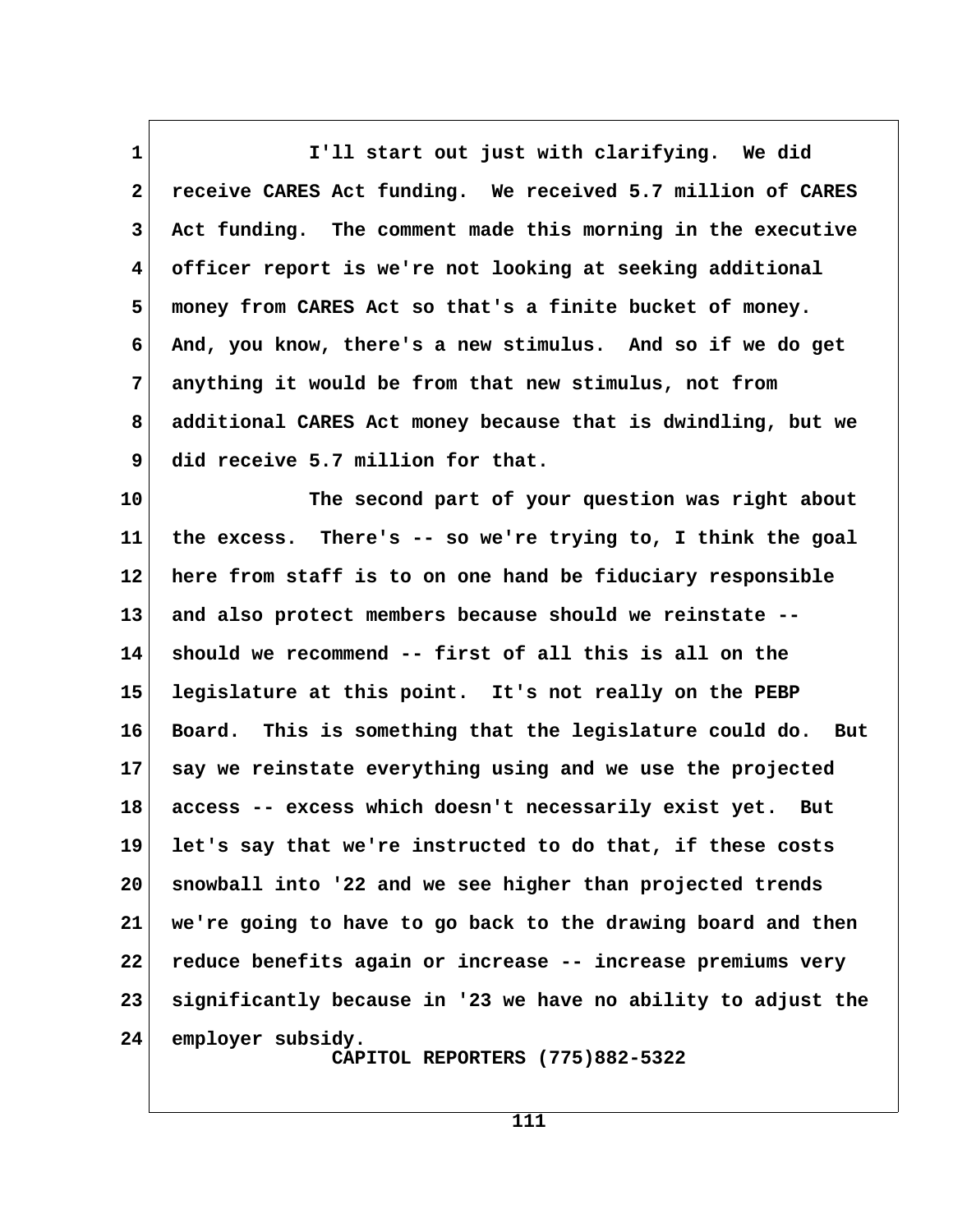1 So what we're trying to do is maybe buy time and  **2 in November potentially, depending on what happens with the 3 new stimulus money, depending on how trend looks like when 4 the Board meets in November, I mean my -- my hope is that 5 Christmas is going to come early for PEBP in November because 6 we're going to have a lot more information, and we may 7 have -- we may have a little bit of money to spend, depending 8 on what utilization is looking like. But I think this early 9 in the game it's a risk we're taking. So I think we're 10 trying to level out the risk. 11 CHAIRWOMAN FREED: This is Laura Freed. 12 I have some information for the Board members 13 that perhaps will answer Michelle Kelley's question. And 14 Laura Rich, and, Stephanie Messier, correct me if I say the 15 wrong number here please. 16 Aon's original trend for 2022, as I understand it 17 was four and three quarters percent for medical and eight 18 percent for prescription. After the claims suppression was 19 accounted for I have two and three quarters percent medical 20 trend and seven percent RX. Now, let's compare that to 21 what's built into gov rec. My understanding is that we have 22 2.35 percent medical trend in both '22 and '23 actually and 23 seven percent RX. 24 So what I think I hear the staff saying is that CAPITOL REPORTERS (775)882-5322**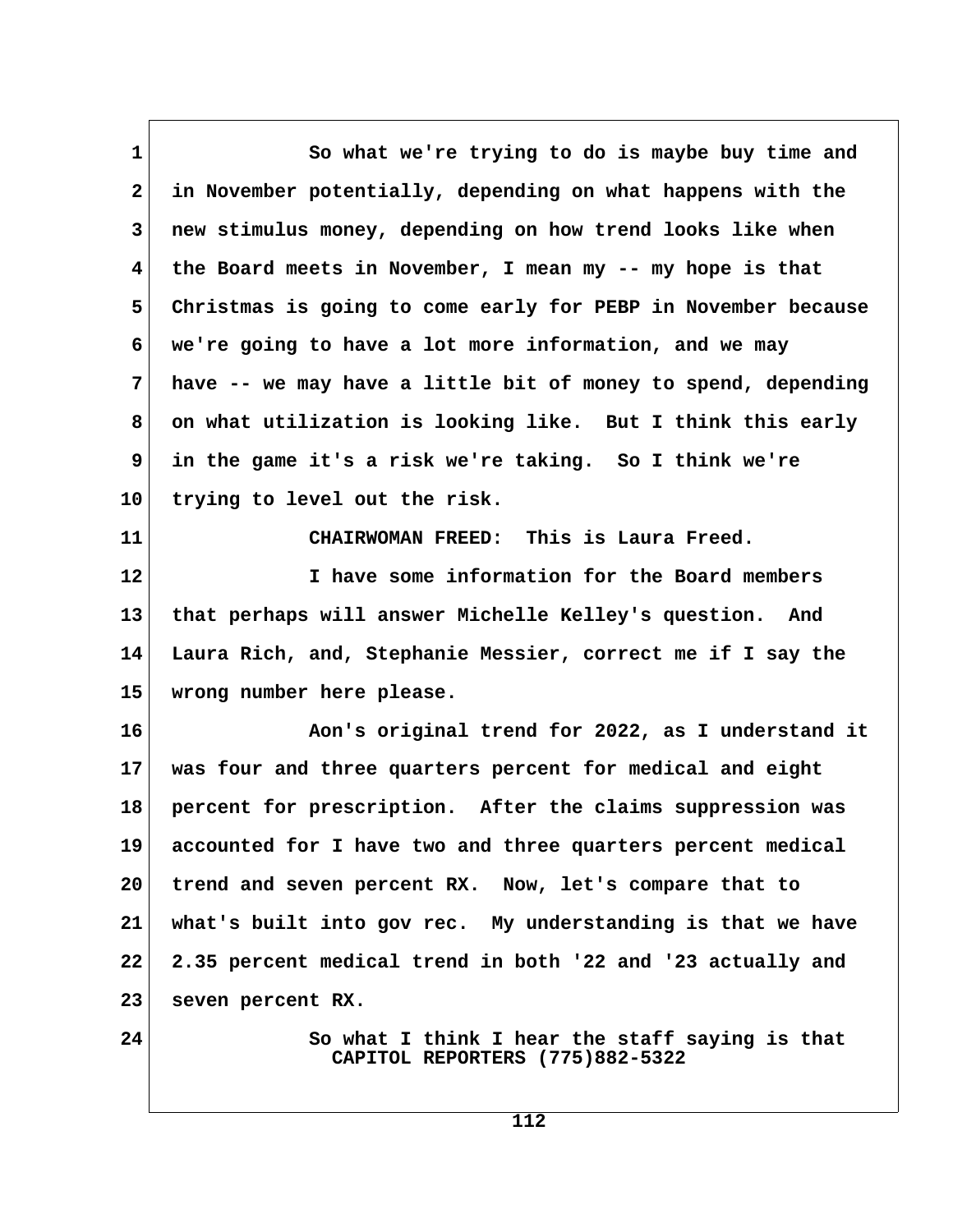**1 we are essentially expecting, even though we don't know how 2 long claims suppression will last, and we're guessing maybe 3 towards to the end of the calendar year but who knows, that's 4 going to boomerang back on us in plan year '23, and so we're 5 saving excess cash for a rainy day. Is that it kind of? 6 Without -- I mean, if we're saving excess cash for a rainy 7 day knowing that we kind of run the risk of getting yelled at 8 by the legislature because we have excess cash. 9 MS. RICH: Laura Rich for the record.**

**10 Yes, it's not -- it's not so much for a rainy 11 day. Yes, it is to expect a potential boomerang because if 12 that boomerang does happen, depending on the degree, right, 13 so if it comes back and let's say -- let's say those costs 14 are, again it goes back to the matrix, right, of what is -- 15 what is the -- what is the likelihood of this scenario. So 16 are we going to have all of these claims that didn't happen 17 in plan year '21. Are they all going to materialize in '22 18 and '23? Are they, only some of them going to materialize or 19 is it that we're going to have that and more because of the 20 delays in care and the more aggressive diagnosis and high 21 cost diagnosis, and so it depends on how -- how this plays 22 out.**

**23 And so by recommending that, you know, we have 24 this excess bucket that we know in one way, shape or form is CAPITOL REPORTERS (775)882-5322**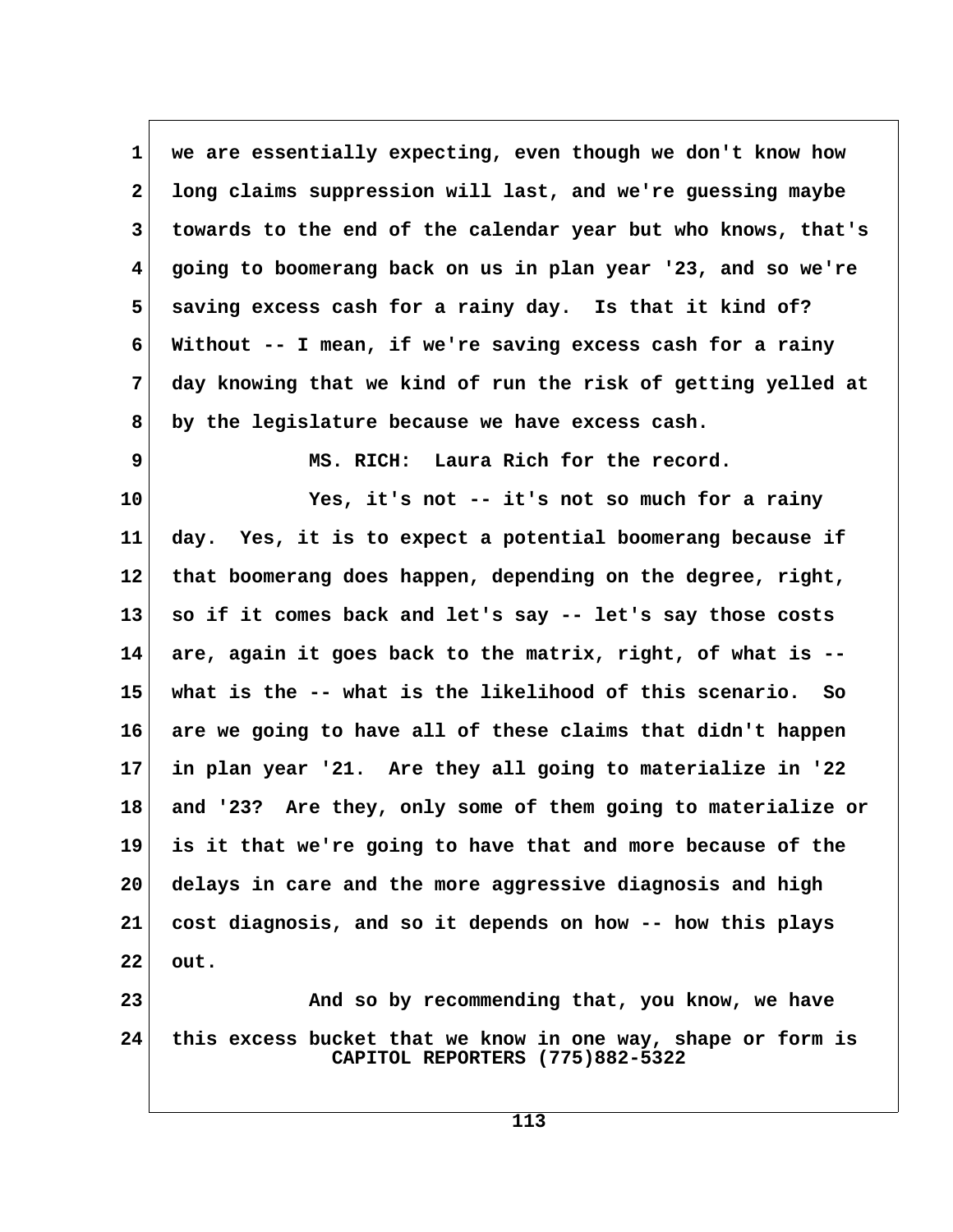**1 going to boomerang back but we just don't know to what degree 2 to -- to allocate or, you know, to use this all in or to 3 recommend using it when we don't have a plan be in place for 4 '23, so '23 trend is the same as '22 trend. It's still, the 5 medical is, you know, that two and a half, and so if we see 6 trend come in at six, seven percent. 7 CHAIRWOMAN FREED: Right. 8 MS. RICH: For 2023. 9 CHAIRWOMAN FREED: Yeah. 10 MS. RICH: That is going to be -- we're going to 11 be in a -- in a bad predicament at that point because we will 12 have to cut benefits yet again or raise premiums very 13 significantly. 14 CHAIRWOMAN FREED: Yeah. No, I'm sorry. I 15 talked over you. I apologize, but you're absolutely right. 16 This is Laura Freed. 17 If we have 2.35 percent medical trend in FY'23 18 and it's eight -- ten percent higher than that, I think 19 Stephanie may have mentioned, you know, five -- five as in a 20 normal world and then another five from, you know, 21 boomeranging claims or demand that equals rate shock in the 22 second year of the biennium. 23 MEMBER URBAN: Marsha Urban. Oh, sorry. 24 CHAIRWOMAN FREED: Go ahead. CAPITOL REPORTERS (775)882-5322**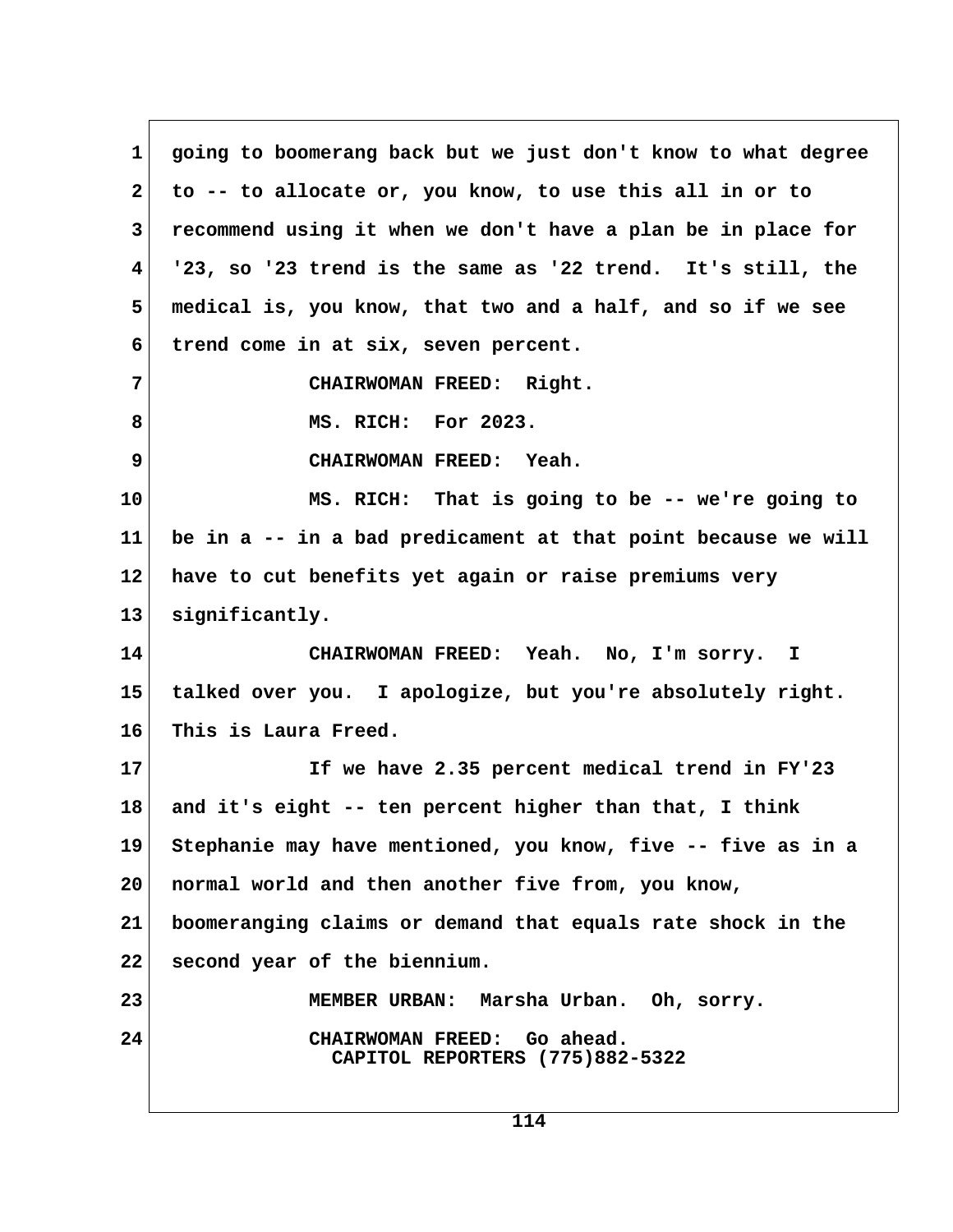**1 MEMBER URBAN: Marsha Urban for the record. 2 I'm just wondering can we use a portion of that 3 excess cash discretionary, whatever you want to call it so we 4 can maybe make those benefits, and I'm talking about the, and 5 I'm blanking on it now because my dogs were just barking. I 6 had to keep them quiet. But, you know, for the -- so that 7 when we go into hospitals they are not spending as much 8 money, can we use some of those funds for that. 9 You've already said if we get any of the other 10 funds from the CARES Act or, you know, whatever the federal 11 government, it is very easy to put back long-term disability 12 and insurance and HRA, can we use just a portion of it? 13 Let's face it, we're in a state that is a gambling state. 14 Can we just kind of gamble a little bit to help people so 15 that if they go in the hospital they are not in such dire 16 strait? 17 CHAIRWOMAN FREED: So this is Laura Freed. I 18 think you mean out-of-pocket max. 19 MEMBER URBAN: That's it. The dogs are still 20 barking. 21 MS. RICH: So this is Laura Rich. 22 That goes back to what I was -- what I alluded to 23 earlier that that's part of plan design built into the rates. 24 If that was something that was done, and I guess on let me CAPITOL REPORTERS (775)882-5322**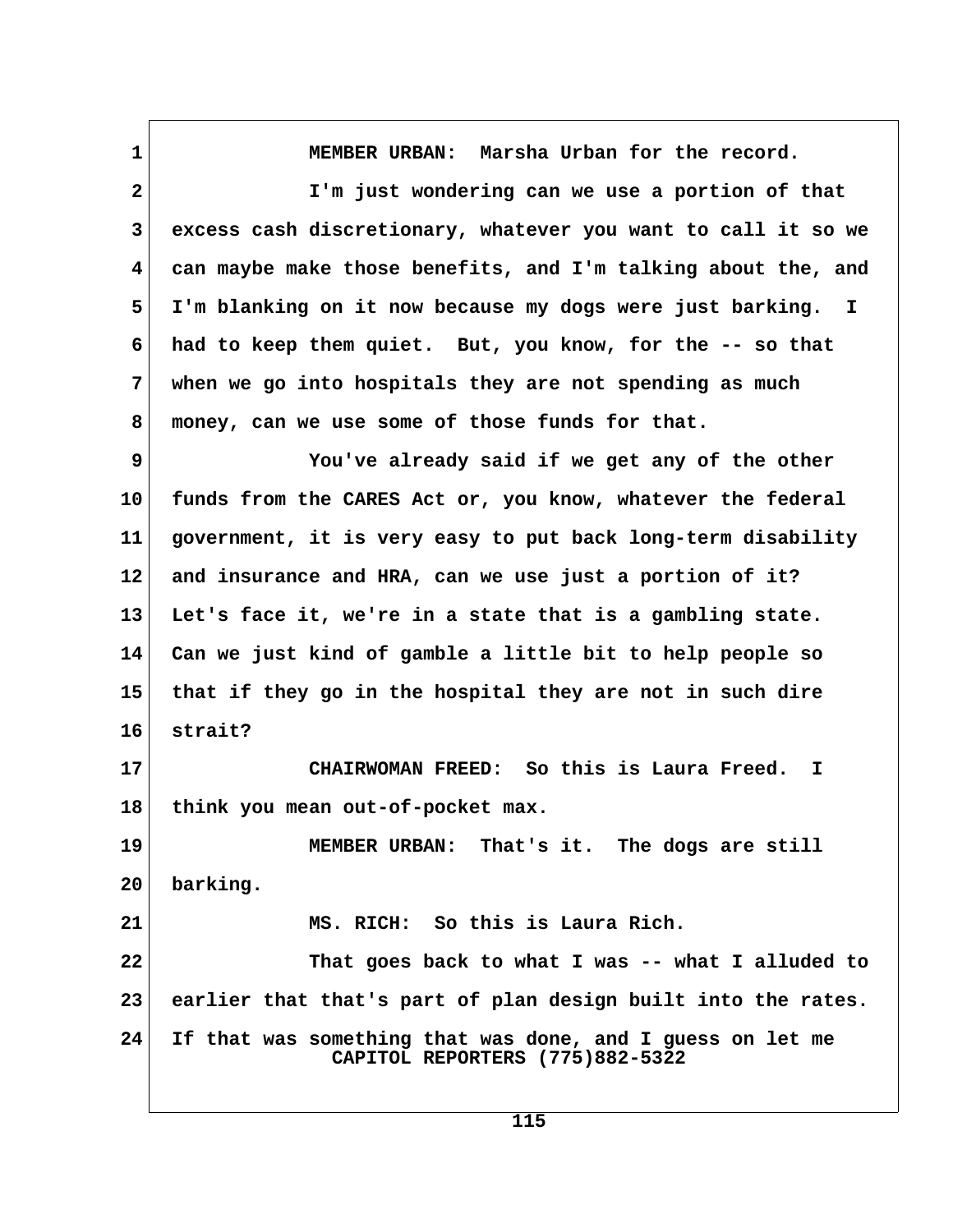**1 answer your question. We can do it but by we I would say the 2 legislature can do that, and this is now, you know, on the 3 legislature to consider and decide through the budget 4 process. I would, I think that this late in the game the 5 Board making a decision like this would -- it would be 6 circumventing the legislative process and would probably not 7 at the 11th hour to make changes like this, not only is it 8 not on the agenda today, but it would be very difficult for 9 PEBP and the legislature to then go back to the drawing board 10 and figure out what exactly needs to happen.**

**11 So there's -- there's definitely, we can 12 recommend that to the legislature. That can be something 13 like, you know, advocates are very, you know, can provide 14 public comment and things like that. But the Board 15 probably -- we can't take action today, that's for sure. But 16 anything having to do with plan design is going to change 17 rates.**

**18 And so there is definitely concerns with that 19 because then, again, you are looking at reducing the open 20 enrollment window and it's just not something that is 21 recommended during this plan year because of just the amount 22 of changes and the chaotic nature, the disruption to the 23 membership.**

**24 And I know it's frustrating and I, you know, CAPITOL REPORTERS (775)882-5322**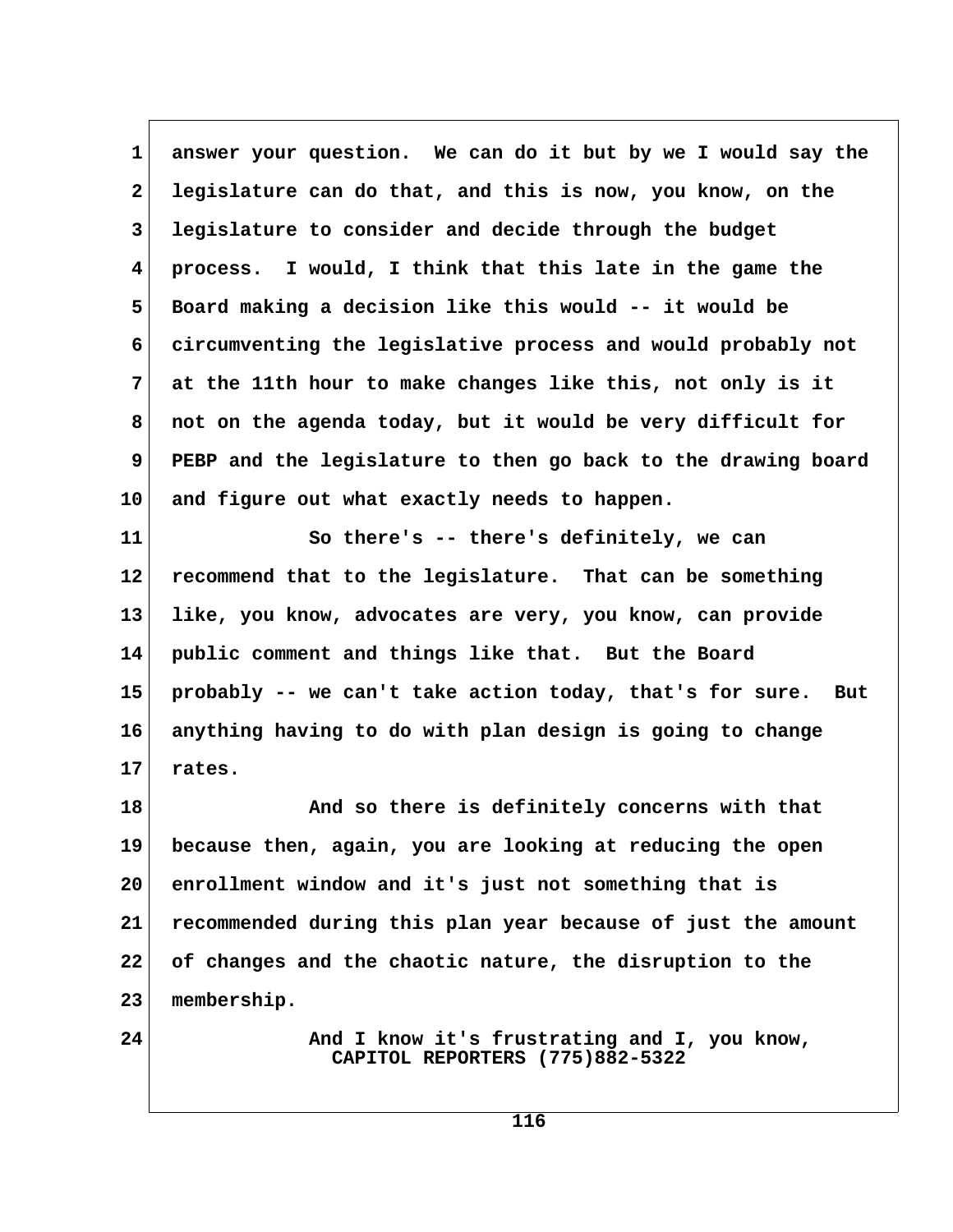**1 we're dealing with a very, very tight timeline. And so you 2 quickly run out of time to make very important decisions, but 3 it is part of the insurance world. This is just how the 4 insurance world works and, you know, it all goes around open 5 enrollment and, you know, building that plan and time for 6 members to be able to enroll in a plan and to rate that plan 7 accurately and price it accurately. So hopefully that makes 8 sense, Marsha. 9 MEMBER URBAN: It makes sense but I don't like 10 it. This is Marsha Urban for the record. 11 CHAIRWOMAN FREED: This is Laura Freed. I have a 12 question for the staff, and I think you guys will really not 13 like me for asking this but I feel like I need to. 14 Has PEBP been contacted by anyone in the 15 legislative branch about utilizing excess reserves to make 16 any kind of add-backs in a way that would not disrupt these 17 rates? 18 MS. RICH: Laura Rich for the record. 19 PEBP has not been contacted per se. However, we 20 have received a laundry list of questions from the 21 legislature and as a result of the budget presentations and 22 follow-up questions as well. 23 CHAIRWOMAN FREED: Okay. 24 MS. RICH: And so those questions that came in CAPITOL REPORTERS (775)882-5322**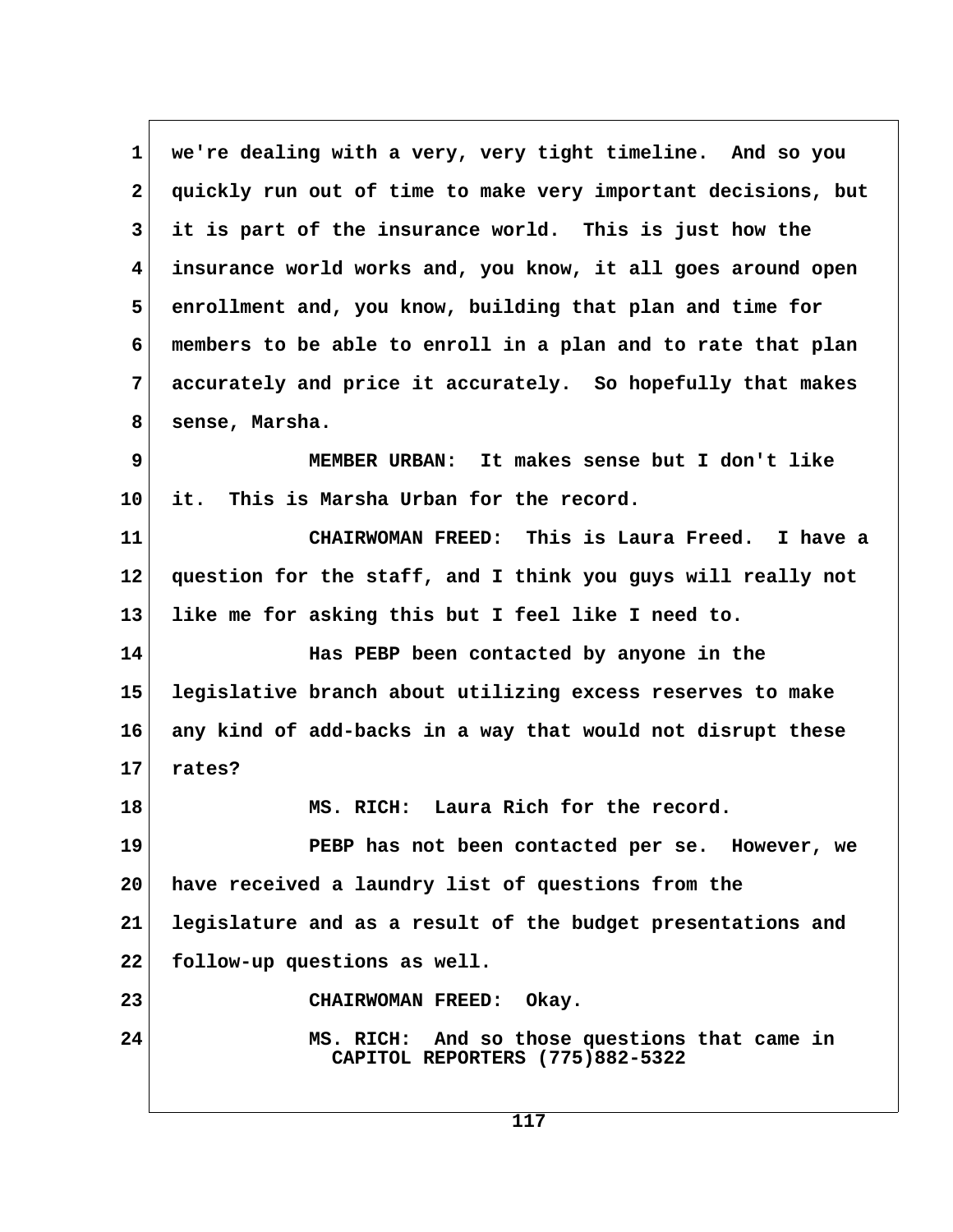**1 would definitely address some of that. I don't know if the 2 legislators -- 3 CHAIRWOMAN FREED: Okay. 4 MS. RICH: -- are able to, you know, gathering 5 something is, certain things are easier to reinstate than 6 others. But, again, we've been working with the LCB staff 7 very closely. 8 CHAIRWOMAN FREED: Right. Right. 9 MS. RICH: So I'm sure that has been 10 communicated. 11 CHAIRWOMAN FREED: Understood. I was just trying 12 to get a little bit better sense of the add-backs that they 13 might be contemplating in options, and I know you can't say 14 that, and I'm sure, I might even get e-mails from LCB staff 15 after this, but it's -- I was -- you know, as Board members 16 -- well, I'll just leave it there. Thank you very much. 17 MEMBER VERDUCCI: So Tom Verducci for the record. 18 So we have quarterly utilization reports that 19 we've watched trends. The trend has been downward and it 20 could change and, you know, go upward, but don't we have a 21 catastrophic reserve? I mean, we're already in a rainy day. 22 We went through a major rainy day. We've seen a lot of 23 changes in the program. And, you know, we're sitting on a 24 lot of excess cash and we have utilization reports coming in CAPITOL REPORTERS (775)882-5322**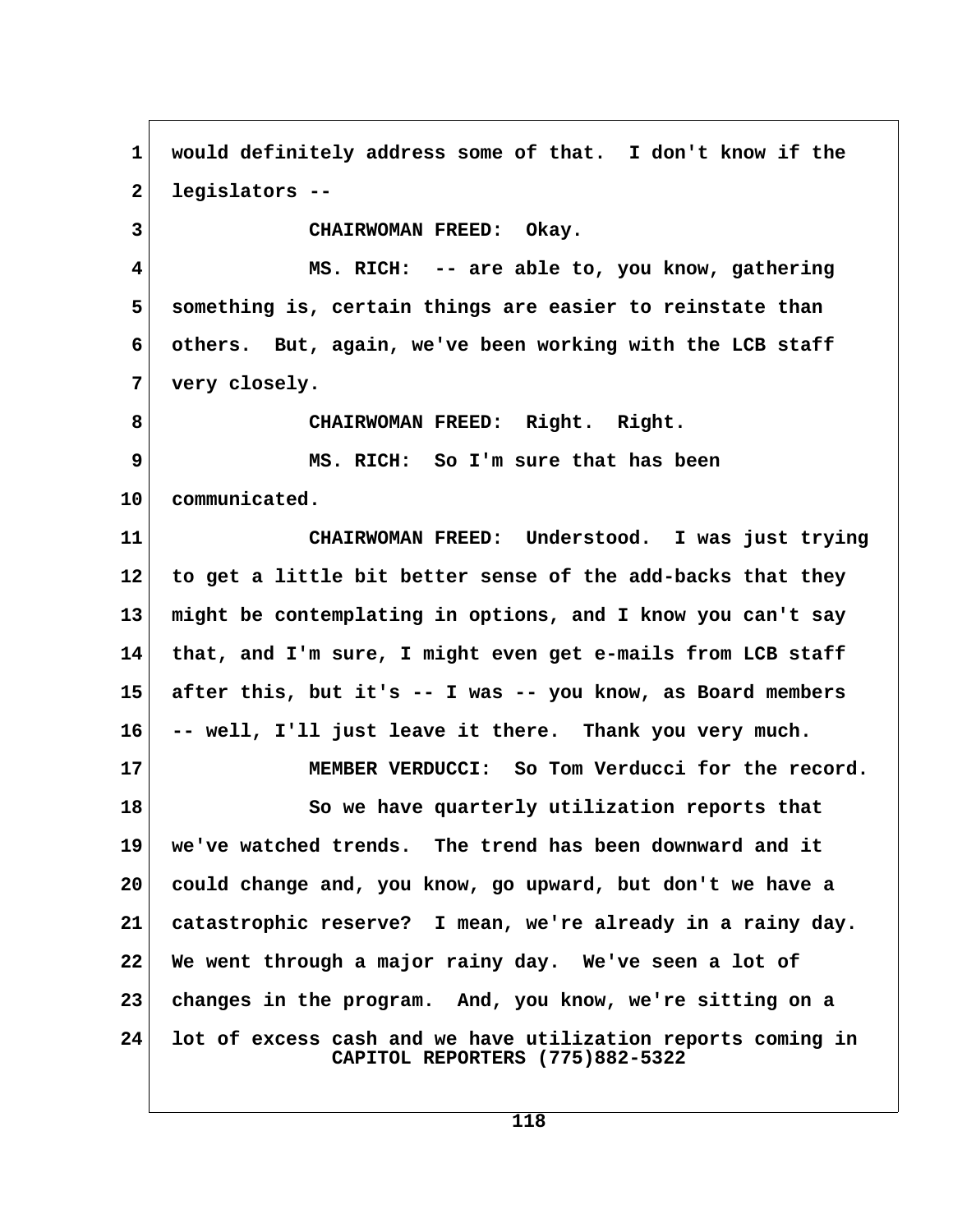1 quarterly. Won't we be able to see the trend if it really  **2 does spiral in the wrong direction? Isn't that the purpose 3 of the catastrophic reserves? 4 MS. RICH: Laura Rich for the record. 5 It is the purpose of the catastrophic reserves 6 but remember you have to backfill them. If you use them you 7 backfill them. That again affects rates and affects the 8 overall budget because anything you use in catastrophic needs 9 to be refilled. Those are required reserves. 10 MEMBER KELLEY: Michelle Kelley for the record. 11 Chair Freed, I actually have a question for you. 12 During public comment we heard several of the advocates ask 13 about or ask the Board to put a statement on the record for 14 the legislature, kind of supporting add-backs. And I'm just 15 wondering do you and staff see value in that. Is that 16 overstepping our bound? I'm trying to understand. That 17 request came from a number of people. I don't know what it 18 would look like. It's just an exploratory question. 19 CHAIRWOMAN FREED: This is Laura Freed. 20 Do I see value in this. I think the legislature 21 would certainly listen to the Board if the Board spoke with 22 one voice about -- about plan design that it felt strongly 23 about. But I also know that the legislature listens 24 carefully to advocates and helps those folks, you know, CAPITOL REPORTERS (775)882-5322**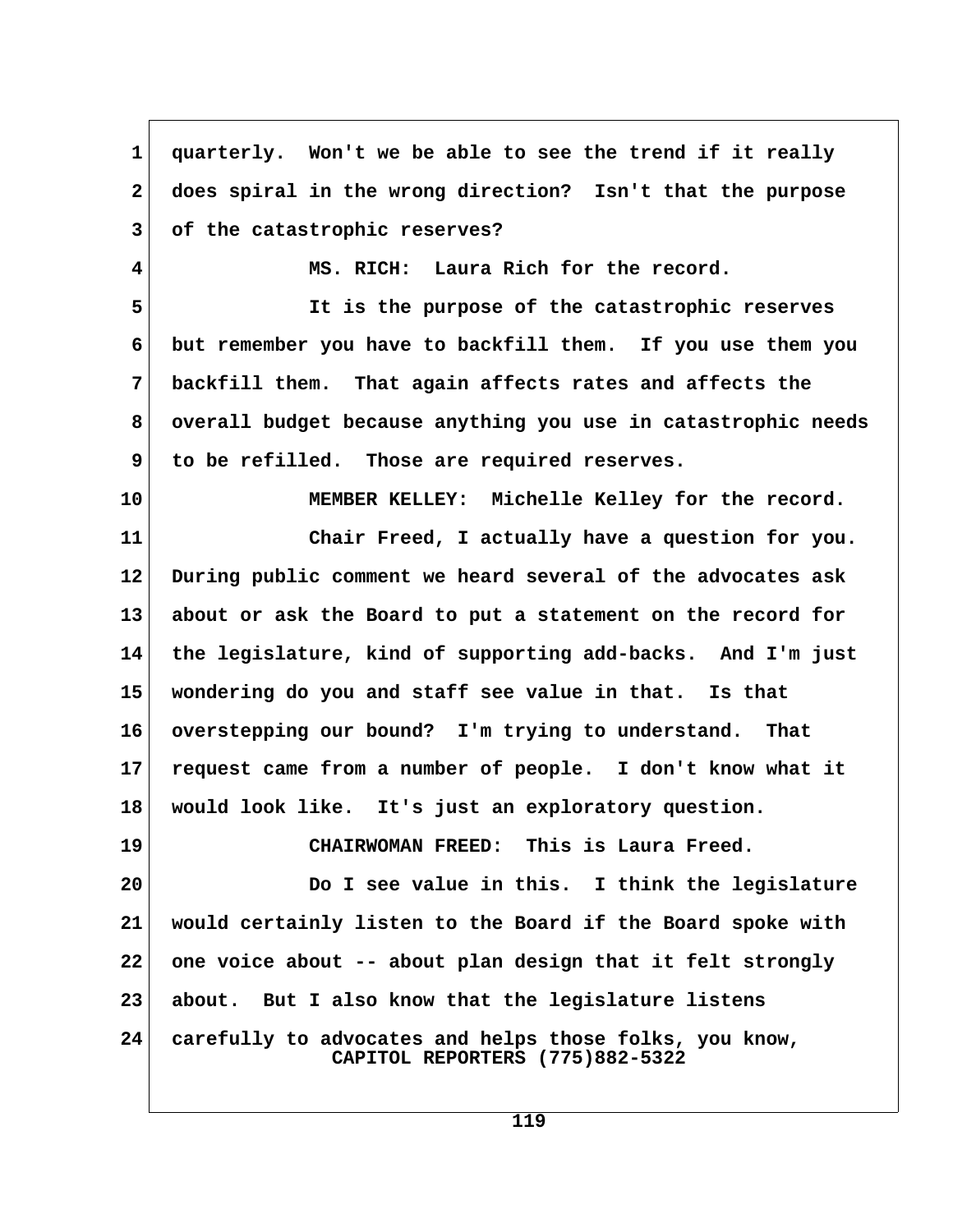| $\mathbf 1$     | whether they are union folks or they are retiree                                             |  |
|-----------------|----------------------------------------------------------------------------------------------|--|
| $\mathbf{2}$    | organizations are very or faculty alliance folks are very                                    |  |
| 3               | capable of -- of speaking for themselves.                                                    |  |
| 4               | And, you know, I also think that, you know, the                                              |  |
| 5               | Board's decision last fall or last late summer on plan design                                |  |
| 6               | also sort of speaks for itself, you know. I mean, the                                        |  |
| 7               | example everyone continues to cite is, you know, when we                                     |  |
| 8               | were, you know, faced with some terrible choices last July,                                  |  |
| 9               | August to have to cut up to 12 percent in subsidy dollars, we                                |  |
| 10 <sub>1</sub> | reduced the long-term disability from 60 percent to                                          |  |
| 11              | 50 percent and then in gov rec it was eliminated.                                            |  |
| 12              | I -- you know, I feel pretty confident that LCB                                              |  |
| 13              | fiscal staff has noted all of those things and would explain                                 |  |
| 14              | them to the members of the money committees. So I -- I think                                 |  |
| 15              | it -- I think it might have some value again if we spoke with                                |  |
| 16              | one voice about things.                                                                      |  |
| 17              | But and to your question about process, you know,                                            |  |
| 18              | I suppose it could be part of a motion. I -- I don't recall                                  |  |
| 19              | that the Board has ever sent the legislature any formal                                      |  |
| 20              | letters or anything like that. But I do recall that Board                                    |  |
| 21              | members, past Board Chairs have gone to legislative hearings                                 |  |
| 22              | to sort of support the executive officer but, you know, that                                 |  |
| 23              | usually in my recollection entailed going to support the                                     |  |
| 24              | Governor's recommended budget essentially. So I hope that<br>CAPITOL REPORTERS (775)882-5322 |  |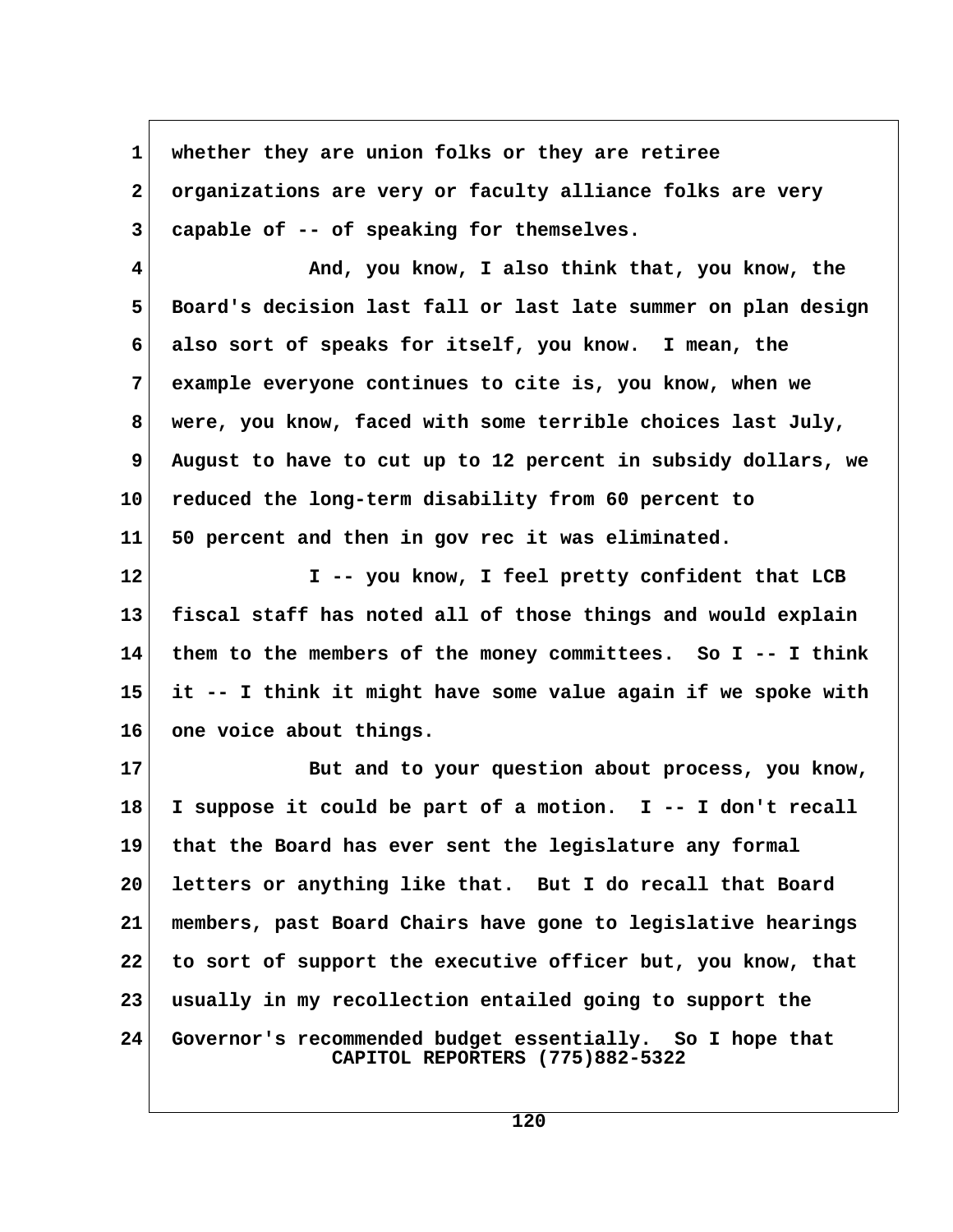**1 helps. It was a bit rambling unfortunately. 2 MS. RICH: Chair Freed, Ms. Mooneyhan may want to 3 weigh in on that too. 4 CHAIRWOMAN FREED: Oh, yeah. 5 MS. RICH: I think -- 6 CHAIRWOMAN FREED: Thank you for -- 7 MS. MOONEYHAN: Brandee Mooneyhan for the record. 8 I just unmuted myself for that exact reason. 9 I would be concerned if any motion went beyond 10 what is contemplated by the agenda. I do not think the 11 agenda contemplates Board action making a statement like 12 that. Obviously individual Board members who participate in 13 the legislative process and this could be agendized in the 14 future agenda, but I do not think it's contemplated by 15 today's agenda. 16 CHAIRWOMAN FREED: Okay. Thank you very much. 17 You know, every time I think I've dialed in my open meeting 18 law compliance I haven't. Thank you. 19 Well, this is Laura Freed for the record. 20 Well, so option two gets us to, I was just doing 21 a little bit of arithmetic here for, and I'm looking at the 22 CDHP gets us to just a 1.6 percent increase over FY'21 and 23 FY'22 for the participant premium. It's a 0.3 percent 24 increase for employee plus child and a 4.4 percent increase CAPITOL REPORTERS (775)882-5322**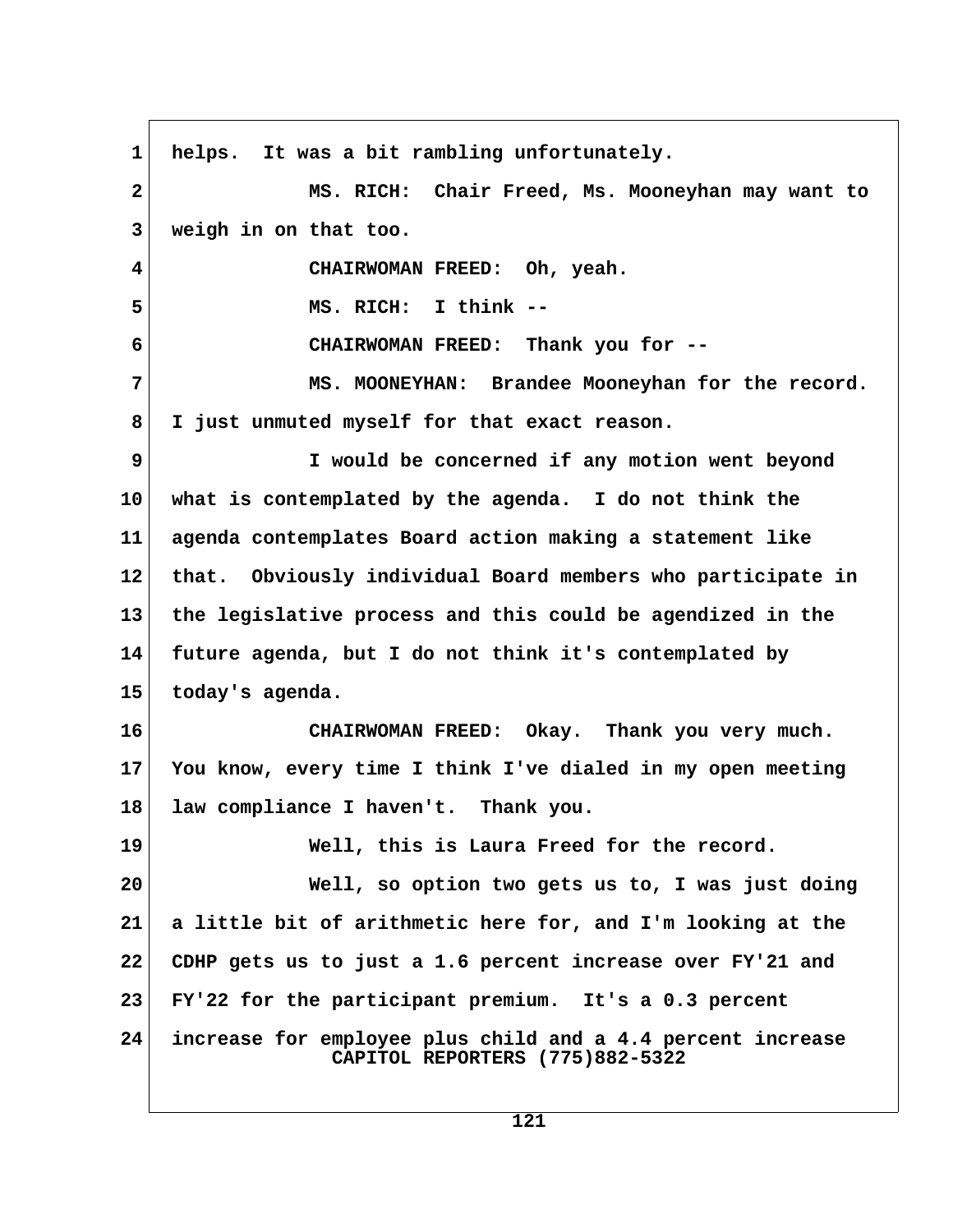1 for employee plus family.

| $\mathbf{2}$            | And for the non Medicare retirees it's a                      |  |
|-------------------------|---------------------------------------------------------------|--|
| $\mathbf{3}$            | 0.3 percent increase over the current plan year. And for      |  |
| $\overline{\mathbf{4}}$ | retiree plus spouse it's a 3.1 percent increase. So not bad   |  |
| 5                       | overall. I don't -- you know, I don't feel great about using  |  |
| 6                       | what is essentially one time money for something that's       |  |
| $7\phantom{.}$          | ongoing but, you know, I'm -- I never have, but I do support  |  |
| 8                       | option two. I'll just say that.                               |  |
| 9                       | MEMBER URBAN: Marsha Urban for the record.                    |  |
| 10                      | I just want to clarify one point. What we're                  |  |
| 11                      | voting on today is for the rate and that's it. We're not      |  |
| $12 \,$                 | looking at what has been cut or what the -- you know,         |  |
| 13 <sup>2</sup>         | anything about benefits. All we're looking at is a monthly    |  |
| 14                      | rate. Is that it? Okay. I just want to clarify.               |  |
| 15                      | MEMBER KELLEY: It's Michelle Kelley here.                     |  |
| 16                      | If, Chair Freed, if you're looking for a motion,              |  |
| 17 <sub>2</sub>         | I'll make the motion that we accept staff's recommendation -- |  |
| 18                      | CHAIRWOMAN FREED: Okay.                                       |  |
| 19                      | MEMBER KELLEY: -- on the setting of the rates                 |  |
| 20                      | for $'21-22$ .                                                |  |
| 21                      | CHAIRWOMAN FREED: Okay. Do we have a second for               |  |
| 22                      | that motion?                                                  |  |
| 23                      | MEMBER AIELLO: This is Betsey. And that's for                 |  |
| 24 <sup>1</sup>         | option two, correct?<br>CAPITOL REPORTERS (775)882-5322       |  |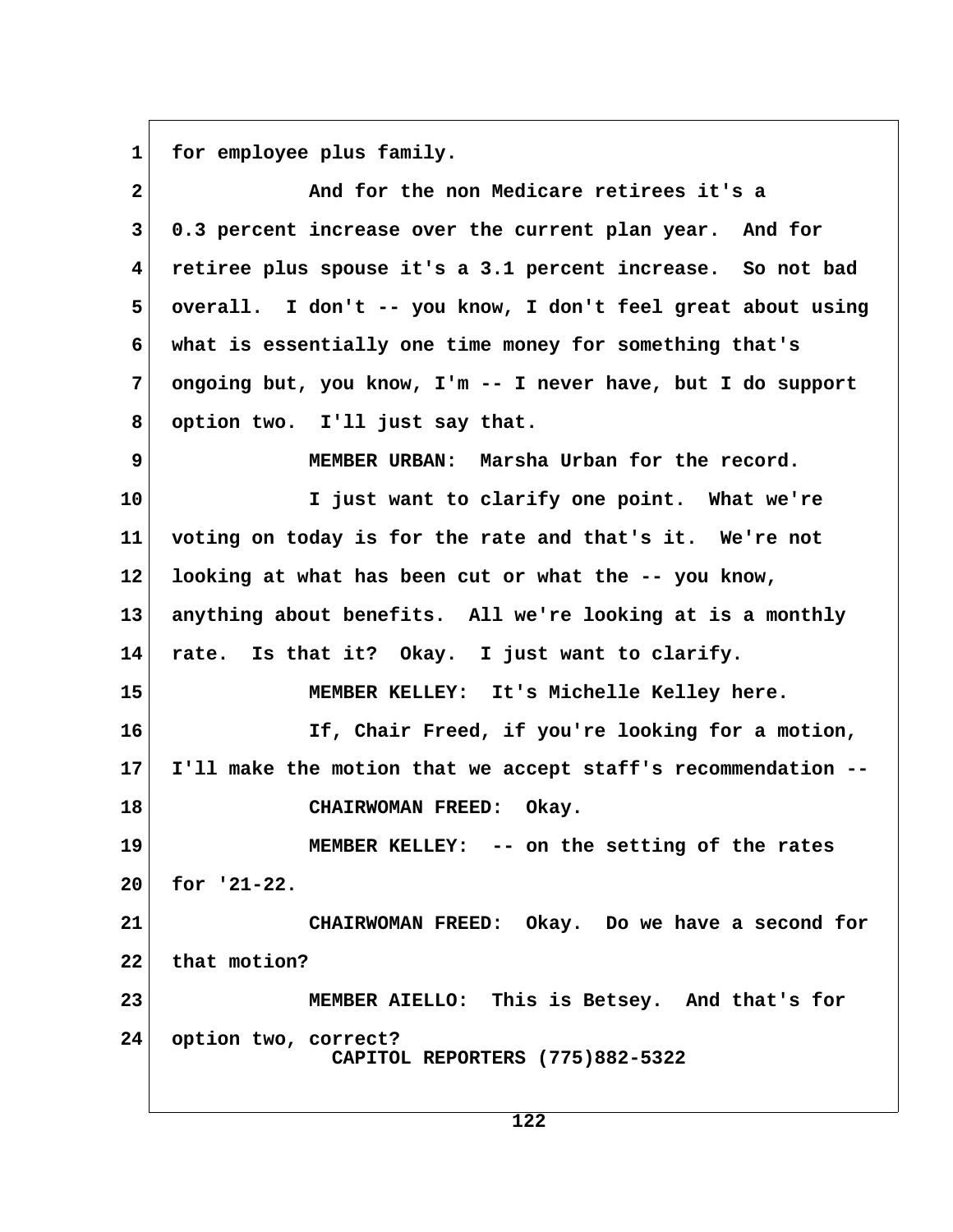**1 CHAIRWOMAN FREED: Yes. 2 MEMBER AIELLO: I second. 3 CHAIRWOMAN FREED: Okay. Thank you. 4 All right. So the motion is to accept the rate 5 table for plan year 2022 as portrayed in option two. That's 6 page three and page four of the staff report. All those in 7 favor say aye. Any opposed say no. 8 (The vote was unanimously in favor of the 9 motion.) 10 CHAIRWOMAN FREED: Okay. Motion carried. 11 Whoops, I unmuted myself. The motion carries. Thank you. 12 And I think we can see on April 6th how the 13 legislature might change the plan design. I think we'll all 14 be watching with great interest if they do. 15 With that, let us go to Agenda Item Nine, public 16 comment. This is the second public comment period, and I 17 will return to staff. 18 MR. MARTIN: For those who have joined for public 19 comment, your name or the last four digits of your phone 20 number will be announced, and you will be advised that you 21 may now make your comments. If you are calling in via 22 telephone please be sure to press star six to unmute. 23 Caller with the last four digits of 3048, please 24 press star six to unmute and make your comment. CAPITOL REPORTERS (775)882-5322**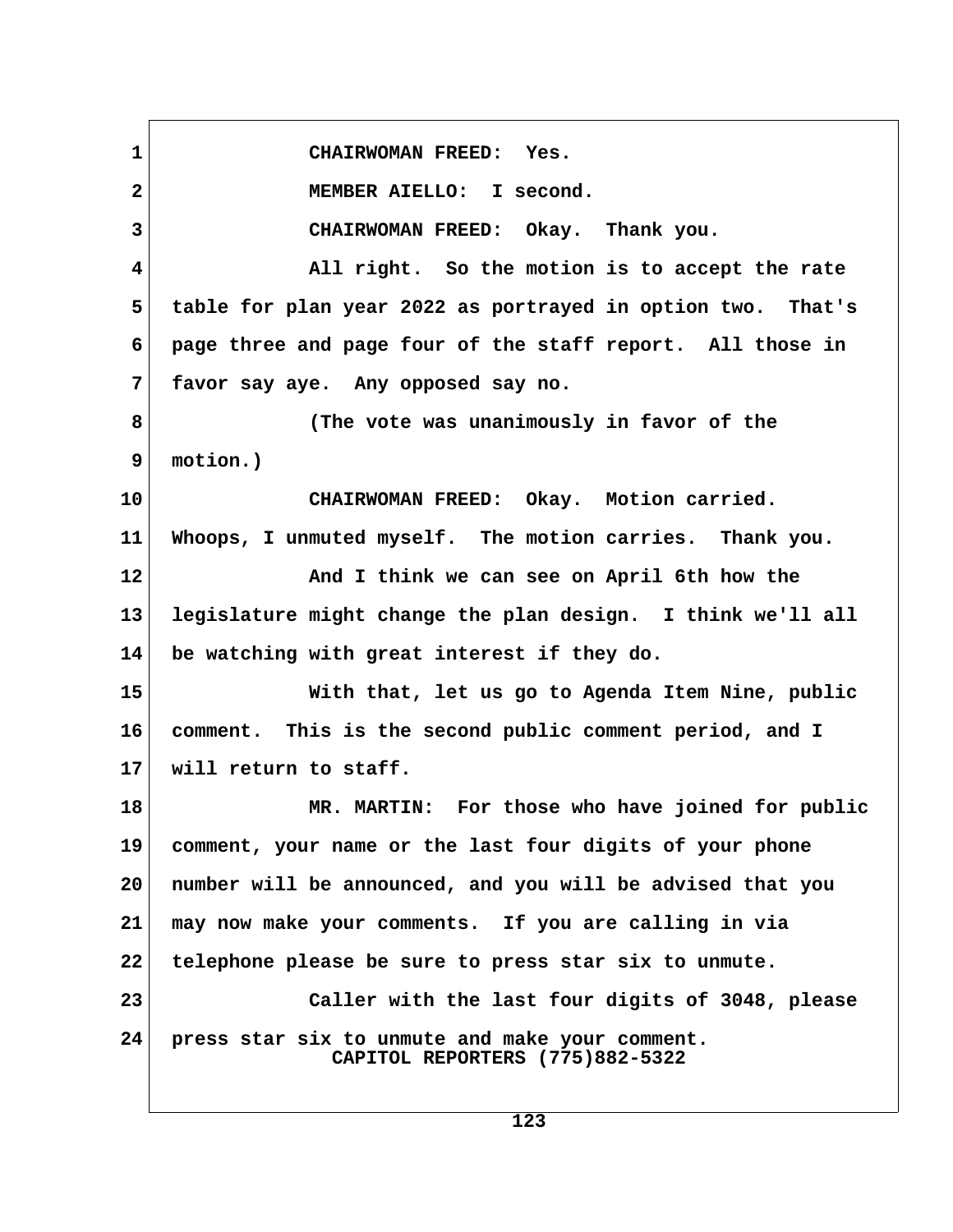**1 Caller with the last four digits of 7832, please 2 press star six to unmute and please slowly state and spell 3 your name for the record. 4 Caller Kent Ervin, please state and spell your 5 name for the record, and make your comment. 6 MR. ERVIN: Good afternoon, Chair Freed, 7 Executive Officer Rich and committee members. This is Kent 8 Ervin, K-e-n-t E-r-v-i-n for the Nevada Faculty Alliance. 9 Thank you all for the detailed discussion today and your 10 work. The outcome, of course, is what we expected from the 11 agenda. 12 I would like to comment on just one thing. It 13 was stated earlier there was no plan B for the second year 14 this biennium. Well, this biennium in this year has been 15 different in a lot of ways. And a big difference is that the 16 state has 2.59 billion funds coming in which is greater than 17 the loss of revenue because of COVID, and so there is a plan 18 B. It's to backfill various budget holds with those federal 19 funds which we believe will largely be flexible for this kind 20 of use. 21 Now, the PEBP Board can't do that obviously, I 22 understand that. But what PEBP can do, instruction of the 23 legislature is to anticipate those funds that at least some 24 of them will come in, excuse the excess reserves now to CAPITOL REPORTERS (775)882-5322**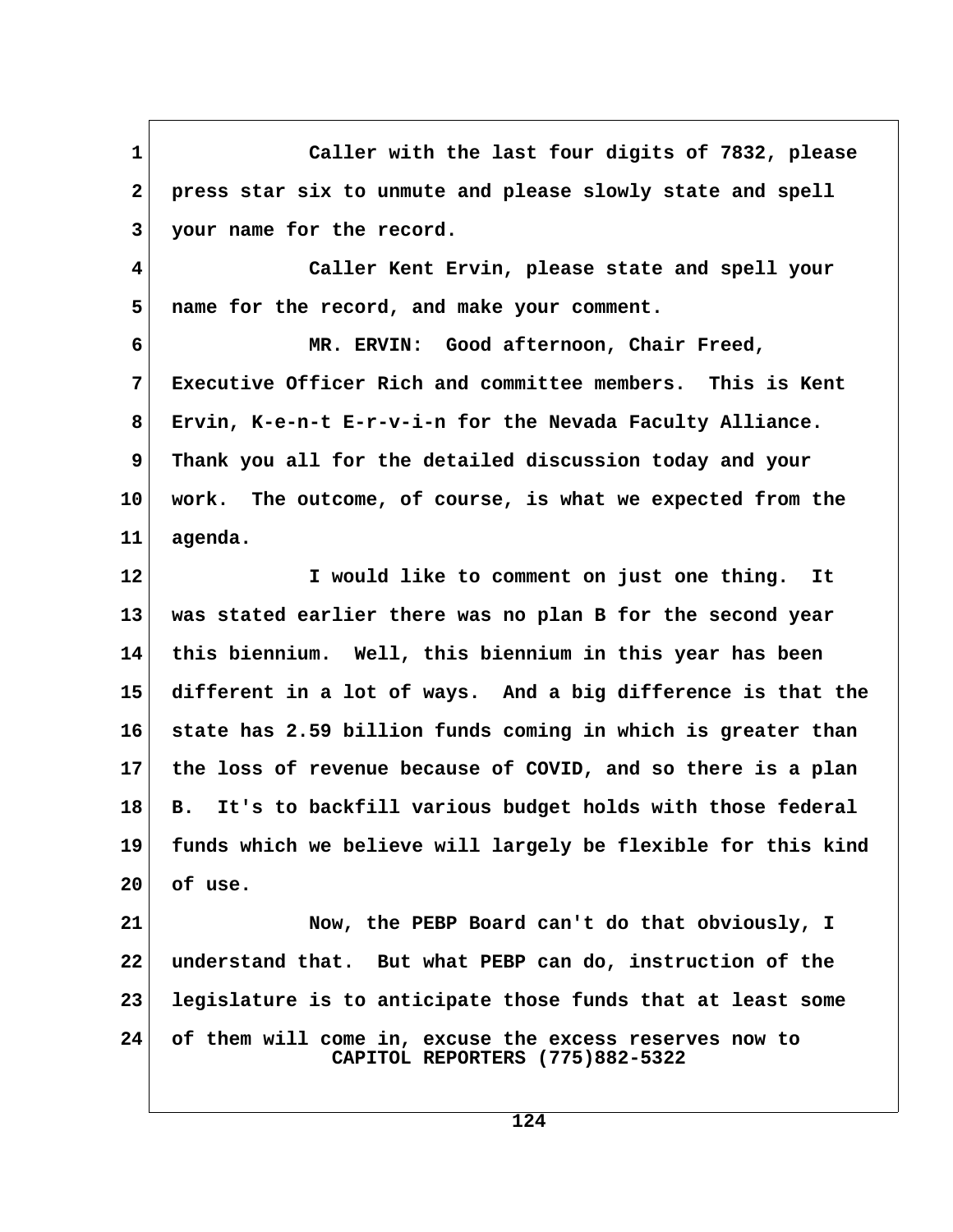**1 restore the benefits that can be restored as late as June is 2 what I heard and then backfill later when the American Rescue 3 Plan Act funds do come in, if they are even needed. The 4 range we heard of hospital trend next year is from a negative 5 two or three percent up to a positive nine to ten percent, 6 and Aon went right in the middle pretty much at, I didn't get 7 a composite number but 2.4 for medical and seven for 8 prescription. So that probably averages out to three or four 9 percent, so right in the middle that range. 10 We could end up given Aon's predictions with more 11 excess reserves next year or we could be a few percentage 12 points, maybe up to five at the high end of that range on the 13 other hand. 14 But either way, the American Rescue Plan funds 15 are coming in. They will come to the state in some form, and 16 this is really a very small portion of those funds that could 17 be used for this purpose. Thank you very much. 18 MR. MARTIN: Caller with the last four digits of 19 3048, please slowly speak and spell your name for the record 20 and press star six to unmute. 21 Caller with the last four digits of 4404, please 22 slowly speak and spell your name for the record and press 23 star six to unmute. 24 MR. RANFT: Good afternoon. Can you hear me? CAPITOL REPORTERS (775)882-5322**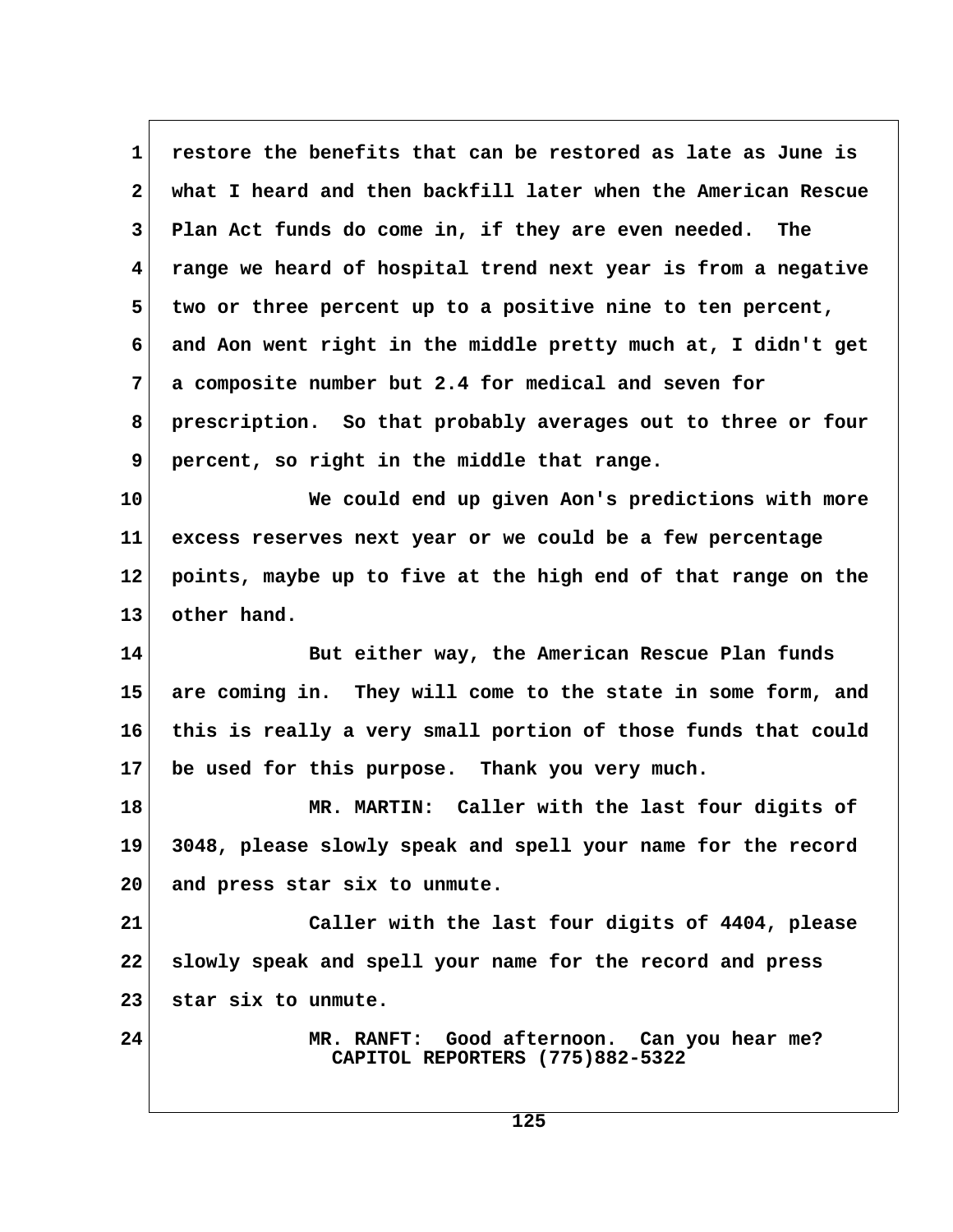1 MR. MARTIN: Yes, we can.  **2 MR. RANFT: Good afternoon. I would like to 3 thank Chair and respective committee members and Laura Freed, 4 and I'm sorry, Laura Rich and her staff as well. This is 5 Kevin Ranft representing AFSCME Local 4041 on behalf of 6 active state employees. 7 Again, we would appreciate everybody that had 8 discussion today in regards to trying to restore the benefits 9 and thinking outside the box and coming up with various ideas 10 that PEBP could eventually call back a meeting based off of 11 the legislative response. 12 I do think it's a good idea for every single 13 Board member to reach out individually or as a group. I know 14 that wasn't part of the agenda but that can be done. I think 15 that that's also the responsibility of Board members to do 16 whatever they can to ensure that the state employees are well 17 taken care of, especially during a time of crisis which we 18 are in. 19 The concern was going into this with the pandemic 20 that we would have all of these shortfalls. That is no 21 longer the case. The money is going to be there. Let's get 22 this money set aside for PEBP. Let's advocate it through the**

**24 together. This is team effort to get the state employees CAPITOL REPORTERS (775)882-5322**

**23 advocacy groups, but the PEBP Board, we need to do it all**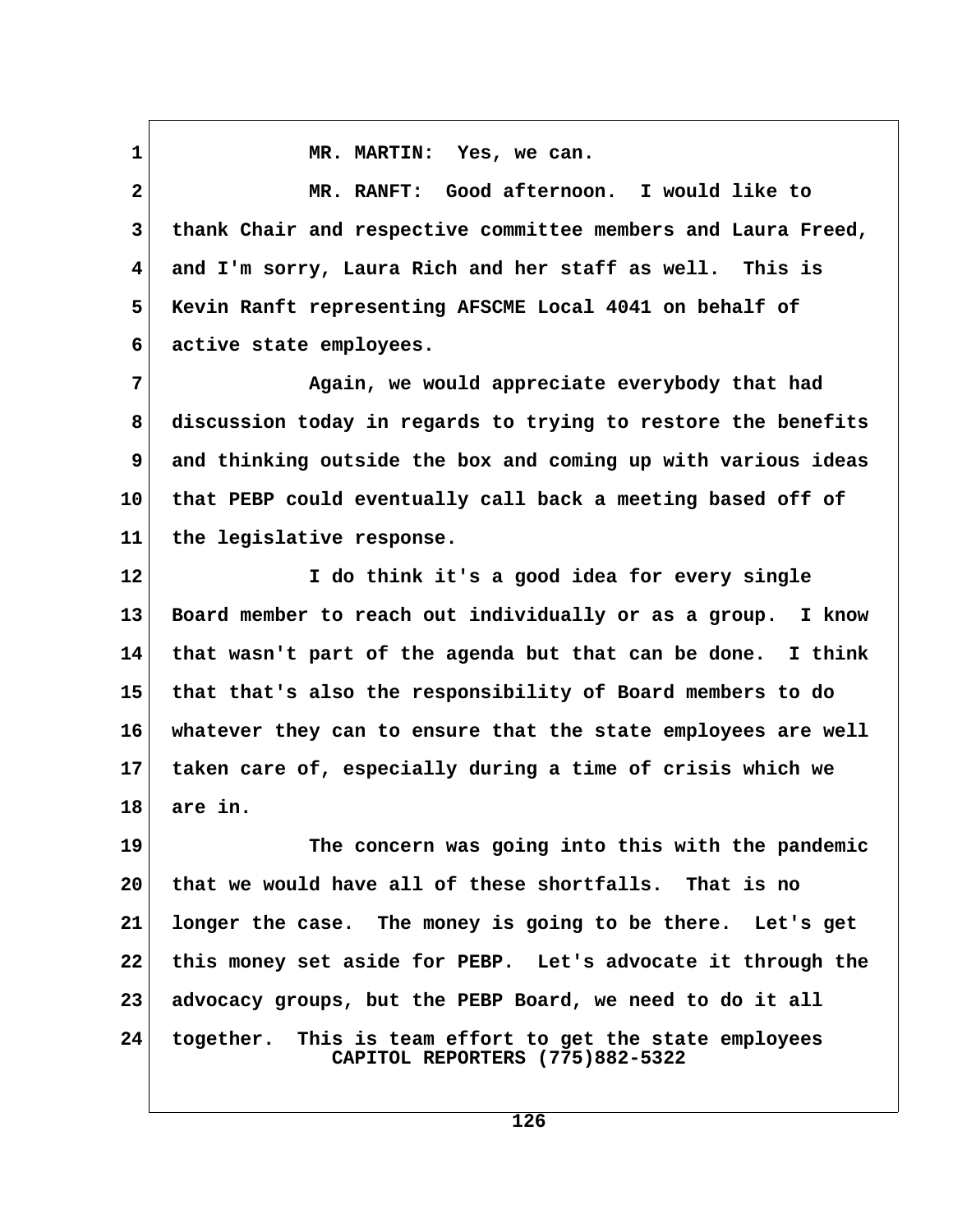1 restored rates and restored benefits.

| $\mathbf{2}$ | We appreciate everything that you guys have done                                   |  |
|--------------|------------------------------------------------------------------------------------|--|
| 3            | and all of the hard work. But, again, this is not over, and                        |  |
| 4            | there's a lot of other groups competing for those funds. So                        |  |
| 5            | we want to make sure that PEBP Board members could reach out.                      |  |
| 6            | I strongly encourage that, even if you want to do it                               |  |
| 7            | individually. This is an opportunity to get those funds and                        |  |
| 8            | to start restoring some of these cuts going into the next                          |  |
| 9            | plan year and beyond.                                                              |  |
| 10           | So with that being said, there's a few items or                                    |  |
| 11           | few options, even if they don't, let's take a look at some of                      |  |
| 12           | these, you know, these excess reserves. We have great                              |  |
| 13           | opportunity here. We just need to set up the meeting. Make                         |  |
| 14           | sure it's agendized properly and make some decisions to give                       |  |
| 15           | the state employees back what they deserve. Thank you for                          |  |
| 16           | your time.                                                                         |  |
| 17           | MR. MARTIN: Caller with the last four digits                                       |  |
| 18           | 5227, please slowly speak and spell your name for the record                       |  |
| 19           | and press star six to unmute.                                                      |  |
| 20           | Greetings, Chair Freed, members of PEBP Board and                                  |  |
| 21           | Executive Director Laura Rich. My name is Sheila Salehian,                         |  |
| 22           | S-h-e-i-l-a. Salehian S-a-l-e-h-i-a-n and I'm a prior Nevada                       |  |
| 23           | state employee.                                                                    |  |
| 24           | I would like to comment on two items related to<br>CAPITOL REPORTERS (775)882-5322 |  |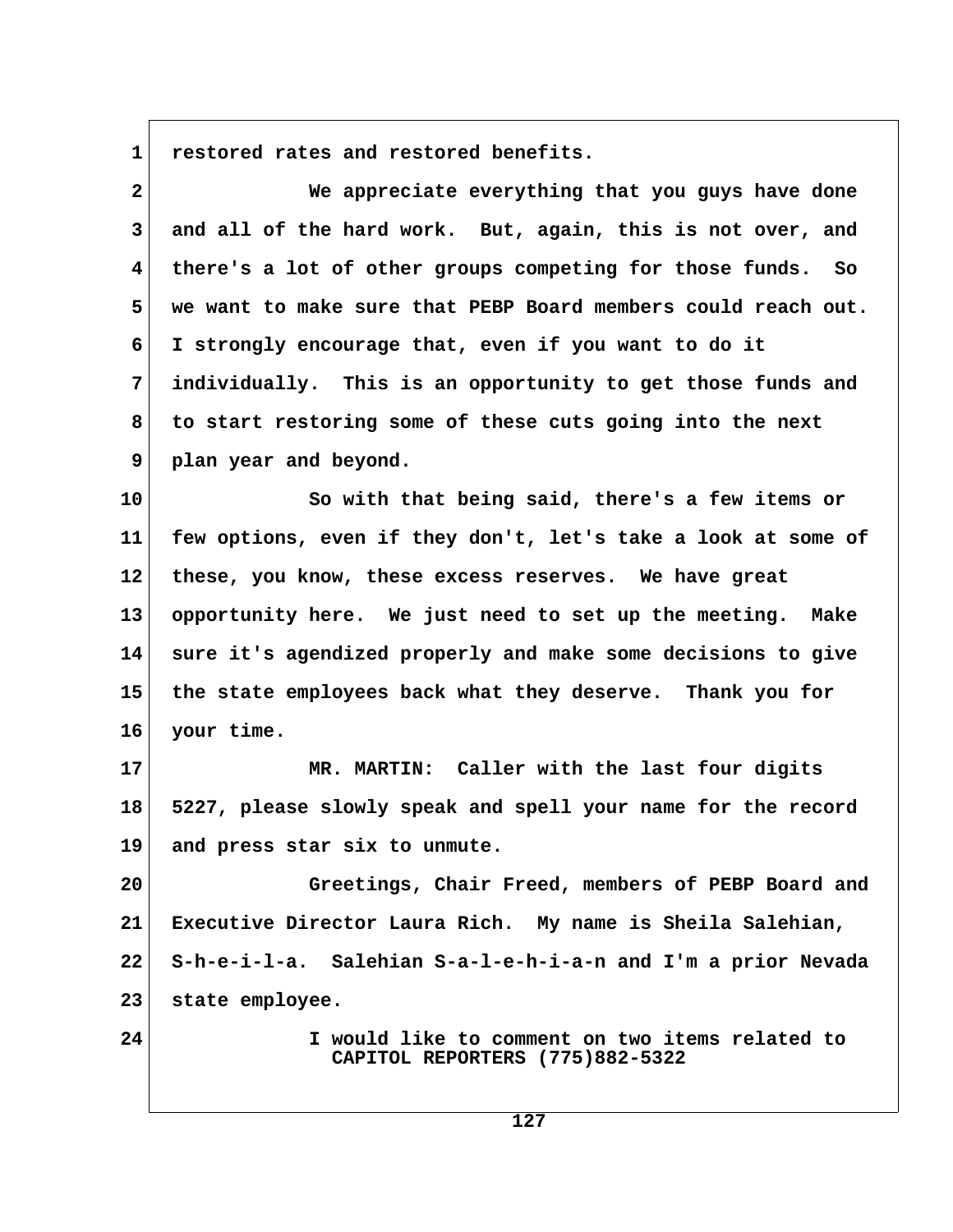**1 pre Medicare proposed retiree rates for the upcoming fiscal 2 years. The first is a premium cost as outlined in the Board 3 packet. Second concern is with the interpretation of 4 statutes by PEBP staff or retiree premium subsidy 5 qualification.**

 **6 The personal impact on myself and other unknowing 7 public servants who moved from one Nevada public service 8 employer to the state in 2012 or after, not realizing they 9 will be giving up healthcare subsidies and retirement in the 10 future.**

**11 I'll start with the pre Medicare unsubsidized 12 healthcare cost concern. I'm a single mother and now looking 13 at almost \$900 a month to cover myself and my two children 14 after working as a Nevada public servant for ten years and 15 having to take an unplanned early retirement. That is not 16 sustainable given my pension.**

**17 Unrelated but relevant to my point, I have 18 already been paying almost 900 a month for COBRA for the past 19 16 months as I was unexpectedly terminated from an 20 unclassified position right before the pandemic hit. Please 21 note that the Healthcare Exchange did not work for me which 22 is why I chose this PEBP coverage.**

**23 The reason COBRA payments are related to my 24 concern is because my 18-month COBRA coverage is ending and CAPITOL REPORTERS (775)882-5322**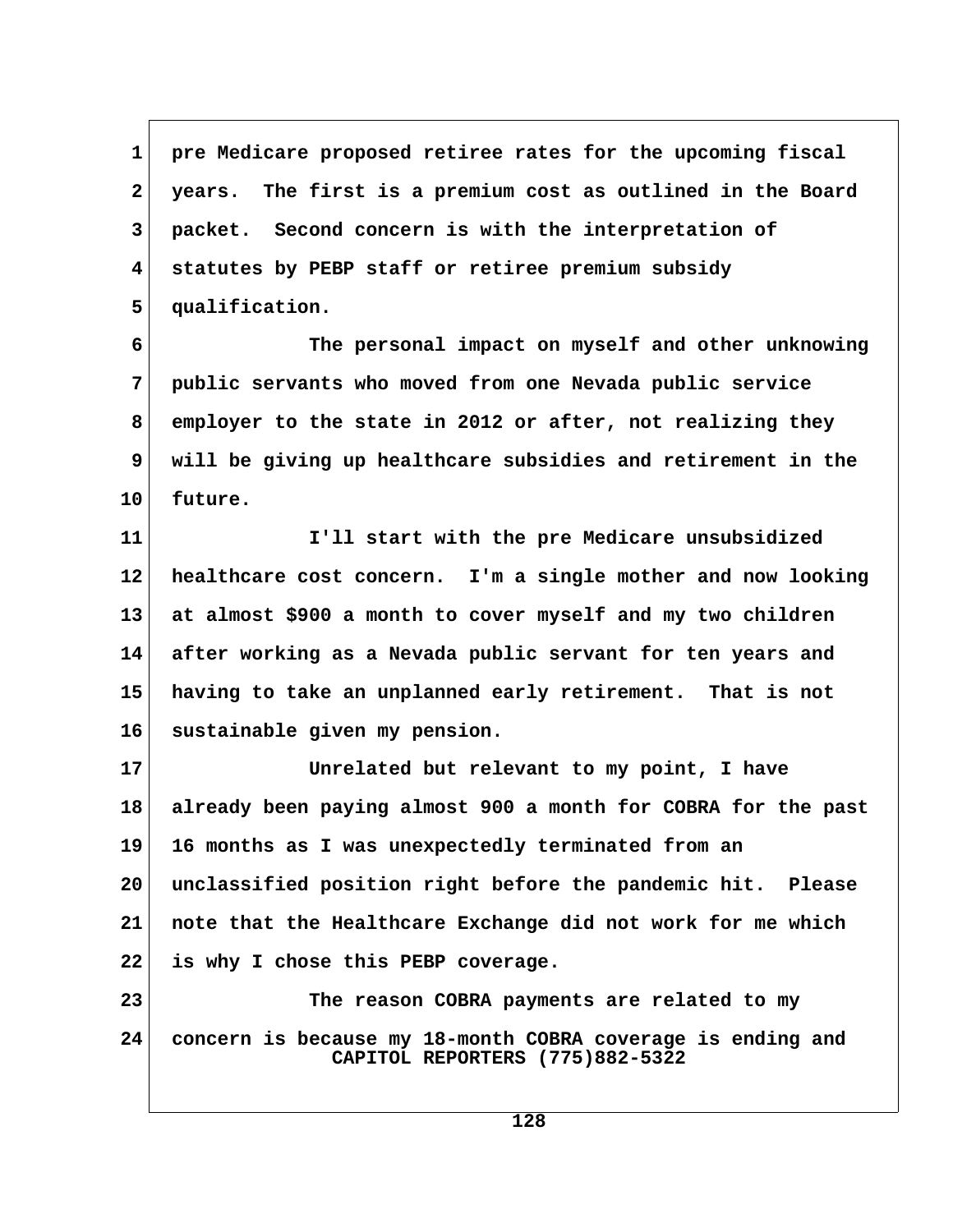**1 I'm being forced to take an early retirement to keep my 2 healthcare coverage. After dealing with breast cancer last 3 year, like the pandemic and unemployment wasn't bad enough, I 4 paid over \$24,000 in healthcare between my premiums and 5 co-insurance. I fully expected my premiums to go down in 6 retirement.**

 **7 My second concern which is the crux of the issue 8 for me and possibly impacts other state employees is the PEBP 9 staff statutory interpretation that my continuation years of 10 service, of public service in Clark County do not count for 11 the subsidy because of my state hire date.**

**12 I've been very involved in watching PEBP's 13 activity through the years and did not interpret the PEBP 14 pre-retiree package, which I always read, to be interpreted 15 in the way they apparently were meant to be read. My 16 original hire date with Clark County was before January 1st, 17 2010, leading me to believe that I did qualify for subsidy as 18 it aligns to PERS changes since the 2009 Legislative Session 19 and beyond which PEBP had aligned with for many years.**

**20 In summary, I started with Clark County in 2009 21 and moved to the State of Nevada to an unclassified deputy 22 treasury position under then Treasurer Kate Marshall. I was 23 asked to start with a new pay period which was January 9th, 24 2012. I literally left the county on Friday and started with CAPITOL REPORTERS (775)882-5322**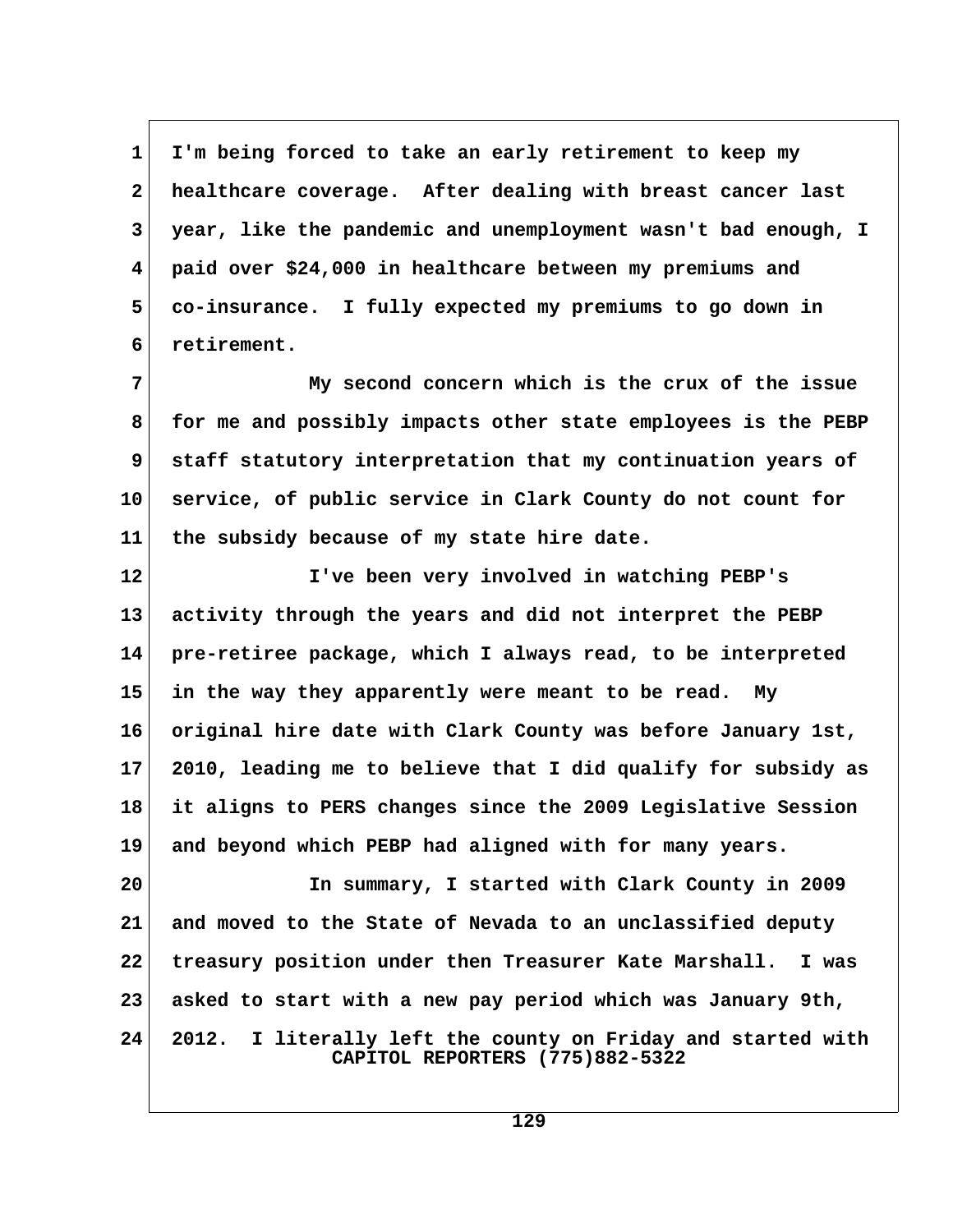1 the state the following Monday.

| $\mathbf{2}$            | As noted earlier, I worked until 2019 where there                                              |  |
|-------------------------|------------------------------------------------------------------------------------------------|--|
| 3                       | was change in administration. As you can imagine, finding a                                    |  |
| $\overline{\mathbf{4}}$ | job in this pandemic has been extremely difficult. I did not                                   |  |
| 5                       | have a break in service, and I was a member of PERS and PEBP.                                  |  |
| 6                       | Now I'm being told I won't qualify. This is a personal                                         |  |
| 7                       | impact of over \$20,000 in premiums to me over the next five                                   |  |
| 8                       | years.                                                                                         |  |
| 9                       | I do not plan on retiring but I find myself in                                                 |  |
| 10                      | this position now. I don't think that was the intent of the                                    |  |
| 11                      | legislature when the various bills were entered throughout                                     |  |
| 12                      | the years. Specifically, the employees move from county or                                     |  |
| 13                      | other public service employers to the state regardless of the                                  |  |
| 14                      | numbers of years they serve at the state they are still told                                   |  |
| 15                      | they don't qualify for subsidy.                                                                |  |
| 16                      | I can assure you that I called PEBP even before                                                |  |
| 17                      | it started in 2012 to inquire about the health insurance and                                   |  |
| 18                      | the impact of public service change in employment and was not                                  |  |
| 19                      | told of this.                                                                                  |  |
| 20                      | In summary, PEBP policy changes are not clearly                                                |  |
| 21                      | communicated to impact employee as required by statute.<br><b>One</b>                          |  |
| 22                      | such change was a 2016 math change to require employees to be                                  |  |
| 23                      | vested to qualify for years of service subsidy consideration                                   |  |
| 24                      | from when they came from other public employers.<br>At this<br>CAPITOL REPORTERS (775)882-5322 |  |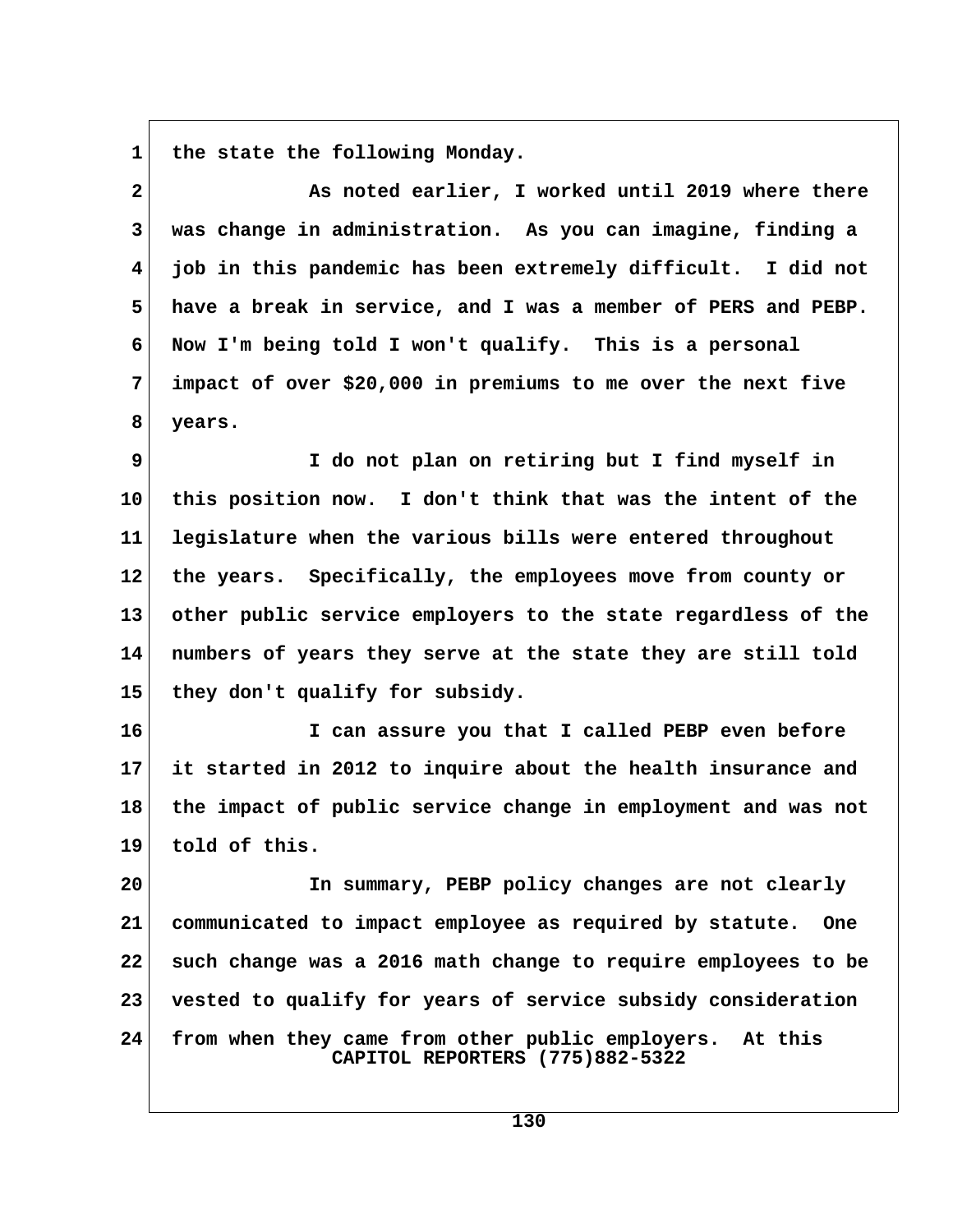**1 time I would like the Board to know I'm asking the PEBP Board 2 for a declaratory order concerning the applicability of this 3 provision, interpretation under NAP 287. I took the time to 4 write a multiple page submission outlining my concerns of the 5 PEBP communication and why I interpreted these changes 6 through the years to not impact me as I was initially hired 7 prior to January 1st, 2010 by the county. Executive Director 8 Laura Rich has this outlined.**

 **9 I'm asking the Board to renew my detailed 10 position and concern with the statutorily required employee 11 communication which I do not think happened. I personally 12 know a few state employees who do not understand that this is 13 going to impact them in the same way it impacted me.**

**14 I know from working for the state and supporting 15 the college savings board that it's a lot work, and 16 interpreting statutory implications of bills is not an easy 17 job and sometimes requires LCB consultation to understand the 18 intent of the law. Therefore, I thank you for your time and 19 future consideration of my appeal and complication with LCB, 20 if that's what it takes to understand the changes that 21 impacted employees after January 1st, 2012, if they came from 22 the county or any other public service employer without a 23 break in service. Thank you.**

**24 MR. MARTIN: Caller Doug Unger, please slowly CAPITOL REPORTERS (775)882-5322**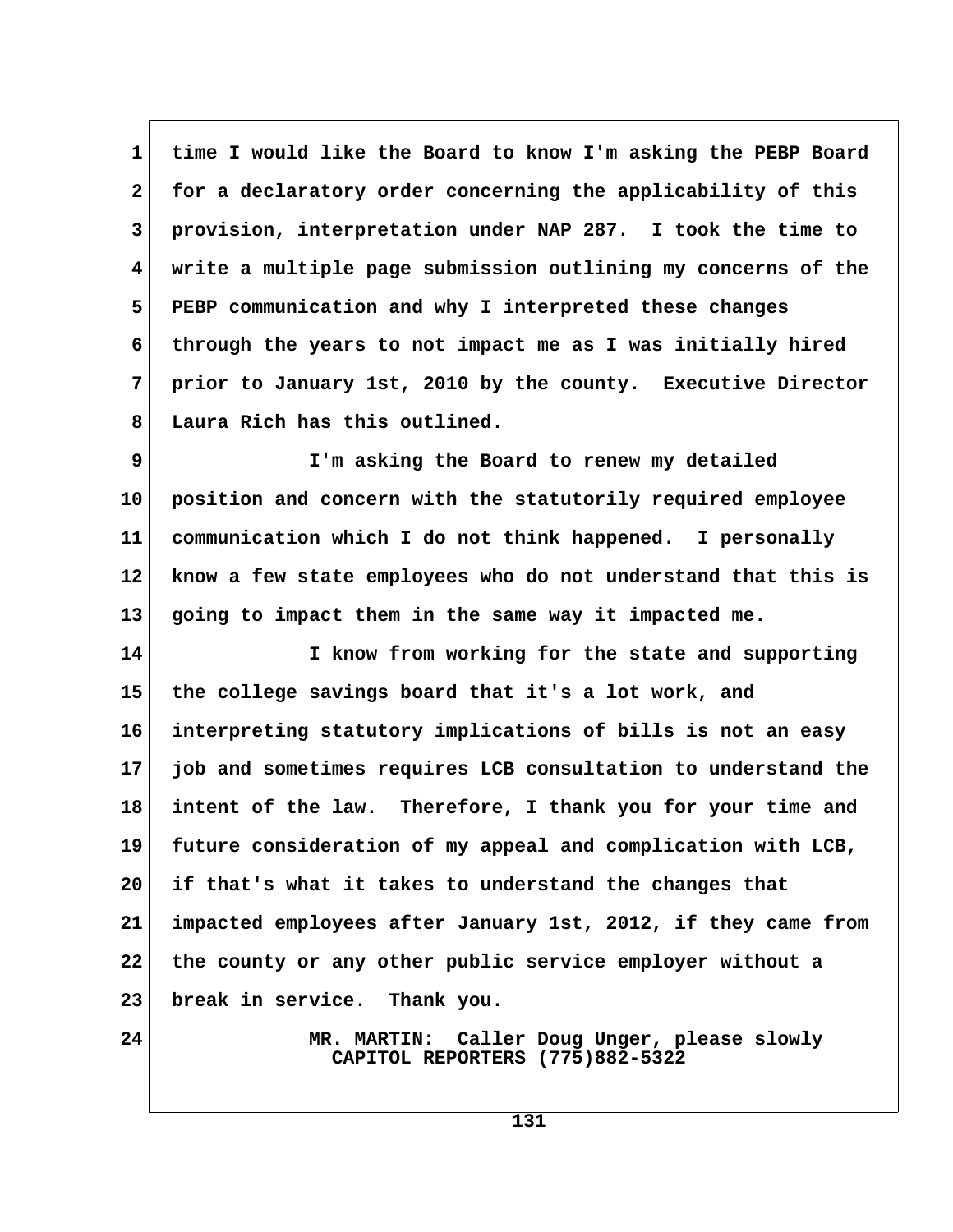**1 speak and spell your name for the record and make your 2 comment. 3 MR. UNGER: Doug Unger, D-o-u-g U-n-g-e-r, 4 President UNLV Chapter Nevada Faculty Alliance and 5 Governmental Affairs representative for Southern Nevada 6 Faculty for the Alliance. 7 I would like to thank Chair Freed, Executive 8 Officer Rich and everyone on the Board and PEBP staff for all 9 of the work you put in over this past very stressful year and 10 especially for the constructive discussion and tone of the 11 discussion of today's Board meeting. 12 I just want to for the record enter an 13 interpretation of the American Rescue Plan funding and 14 pensions so that we're all clear about what this money is for 15 and how, and this is coming from the JD Supra website which 16 is a group of attorneys who interpret federal case law and is 17 a highly respected venue. 18 Point one, to respond to the public health 19 emergency with respect to COVID-19 or its negative economic 20 impact, including assistance to households, small businesses 21 and non profits or aid to impact the industry such as 22 tourism, travel and hospitality. 23 Point two, to provide premium pay to eligible 24 workers of the state, territory or tribal government, CAPITOL REPORTERS (775)882-5322**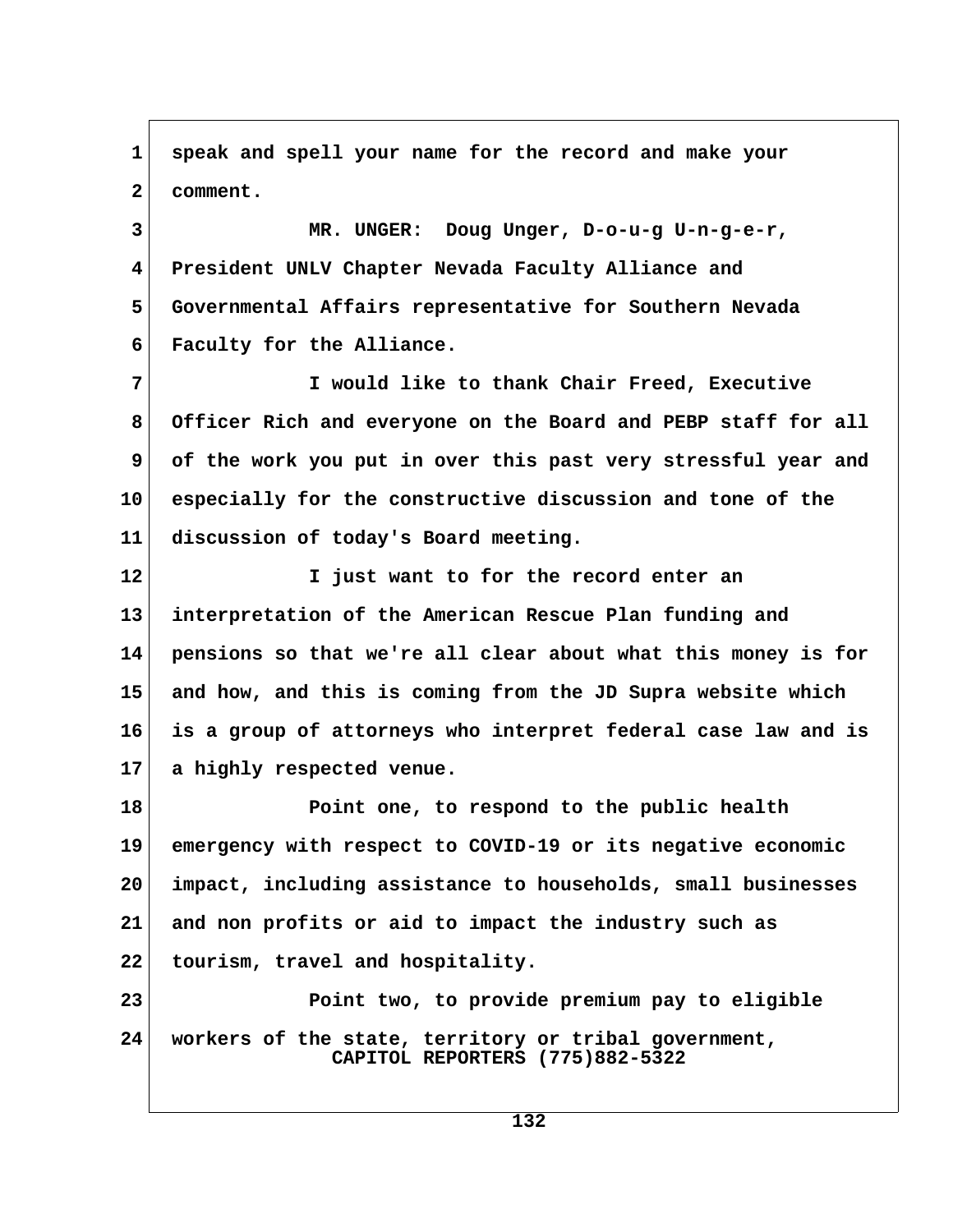**1 metropolitan city, non-entitlement unit of local government 2 or county that are performing such essential work or to 3 provide grants to eligible employers that have eligible 4 workers who perform essential work.**

 **5 Point three, for the provision of government 6 services to the extent of the reduction and revenue of such 7 state, territory or tribal government, metropolitan city, 8 non-entitlement unit of local government or county due to the** 9 COVID-19 public health emergency.

**10 Point four, to make necessary investments in 11 water, sewer broadband infrastructure. Clearly Nevada state 12 employees fit point two and point three of the legal 13 interpretation of the American Rescue Plan funding 14 intentions.**

**15 In fact, we should be first in the interpretation 16 of this law, and restoration of PEBP benefits should be a 17 priority in the allocation of American Rescue Plan funds 18 based on the intention and legal reading of the plan and of 19 the federal legislation.**

**20 So thank you very much. That we should all keep 21 this in mind and do what we can to convince our legislature 22 to really keep us in line for restoring our benefits as 23 practically as possible in the future. Thank you.**

**24 MR. MARTIN: Caller with the name Patillo, please CAPITOL REPORTERS (775)882-5322**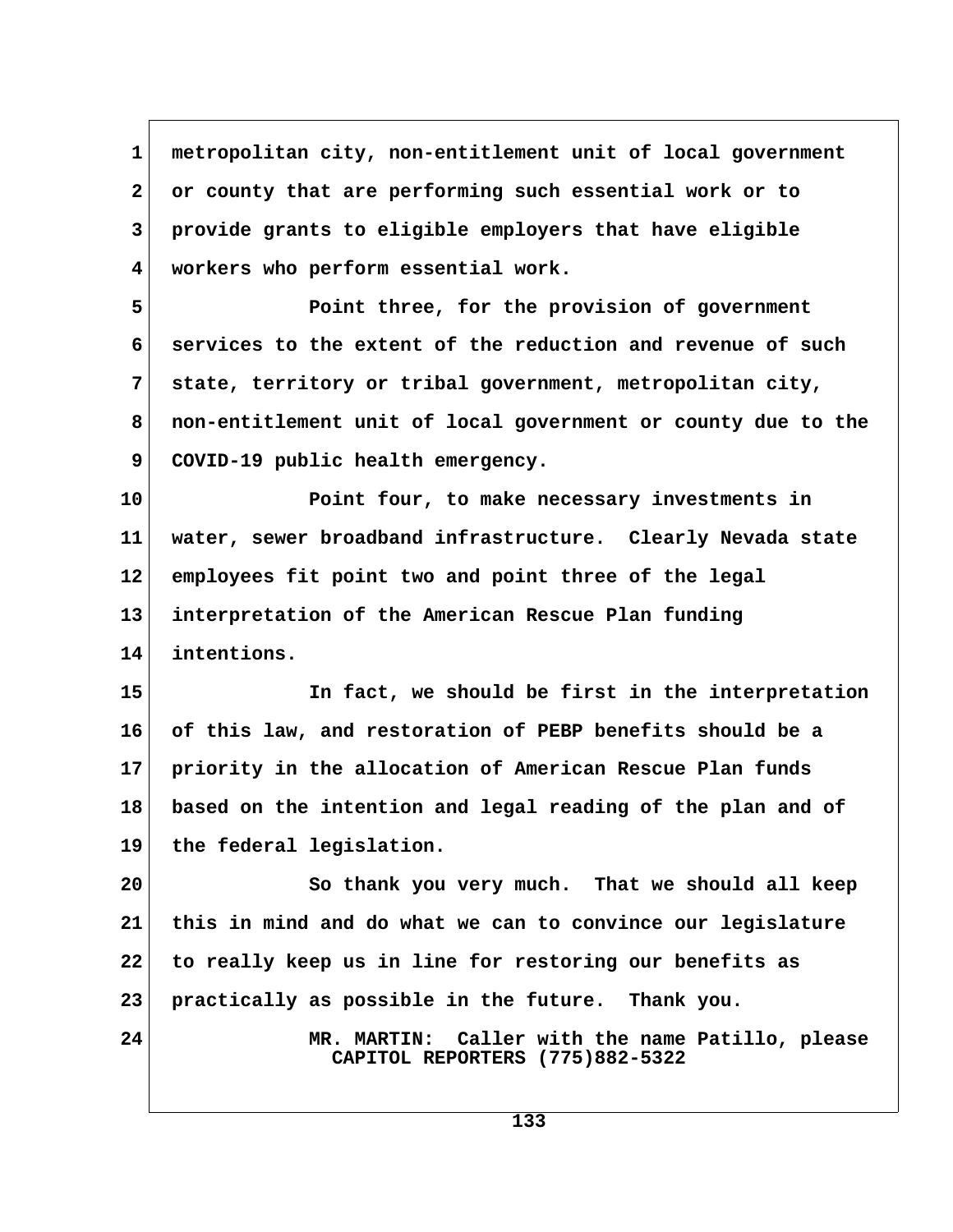**1 slowly speak and spell your full name and press star six to 2 unmute. 3 Caller with the last four digits 2237, please 4 slowly speak and spell your name for the record and press 5 star six to unmute. 6 MS. LOCKARD: Hello members of the committee. My 7 name is Marlene Lockard, L-o-c-k-a-r-d, representing RPEN, 8 Retired Public Employees of Nevada. 9 I listened very carefully today with your 10 discussion around excess reserves and many of you know that 11 this has been a topic of special interest to me since 2011. 12 The -- the question that I would like to put to staff is what 13 if there were no excess reserves as you originally predicted 14 this year, if we did not have those excess reserves, PEBP 15 would be required to go to the catastrophic reserves that are 16 put in place for just this kind of emergency if we have the 17 suppressed claims come in as anticipated. 18 The excess reserves since 2011 are outside of the 19 statutory required reserves and so it seems to me that we're 20 not using the proper safeguard that were put in place and 21 required by law to meet this anticipated claim filing. 22 With the other revenues coming in, the short-term 23 use of excess reserves to prevent any hardship to the 24 employees seems like a golden opportunity to prevent this CAPITOL REPORTERS (775)882-5322**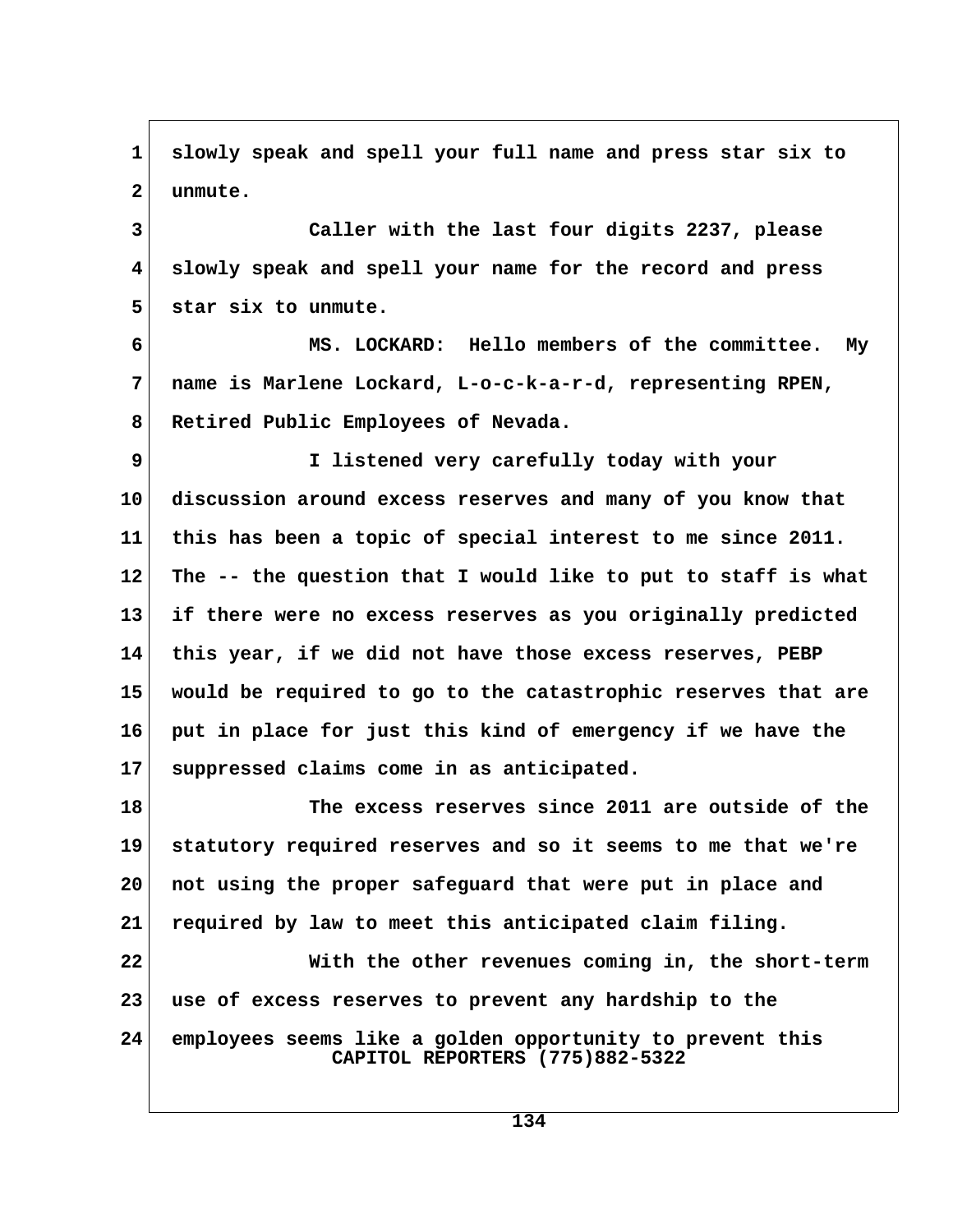**1 interim heard to those employees. So I would hope the Board 2 and the staff would revisit along with the legislature on the 3 use of the excess reserves.**

 **4 And then I also had a question that staff 5 indicated that they decided not to apply for additional CARES 6 fund, funding. And my question is why. We -- we know the 7 issues facing the Board and the budget and just curious why 8 you would not have pursued that opportunity to defray some of 9 the again detrimental changes in the budget. Thank you.**

**10 MR. MARTIN: Caller with the last four digits 11 7947, please slowly speak and spell your name for the record 12 and press star six to unmute.**

**13 MS. ZECENA: Hi. Name is Claribel and it's 14 spelled C as in cat, l as lion, a as in apple, r as in 15 rabbit, i as in ice cream, b as in boy, e as in elephant l as 16 in lion. Z -- Zecena, Z as in zebra, e as in elephant, c as 17 in cat, e as in elephant n as in Nancy, a as in apple.**

**18 And I'm calling to support PEBP doing what's 19 necessary to be able to do an emergency meeting again if 20 necessary, and also the AFSCME Local 4041 cochair, and I have 21 been working in Reno for 11 years for the state, going on ten 22 years as a state employee.**

**23** So I really am very invested in seeing this **24 because as I've come in, you know, comparatively we have not CAPITOL REPORTERS (775)882-5322**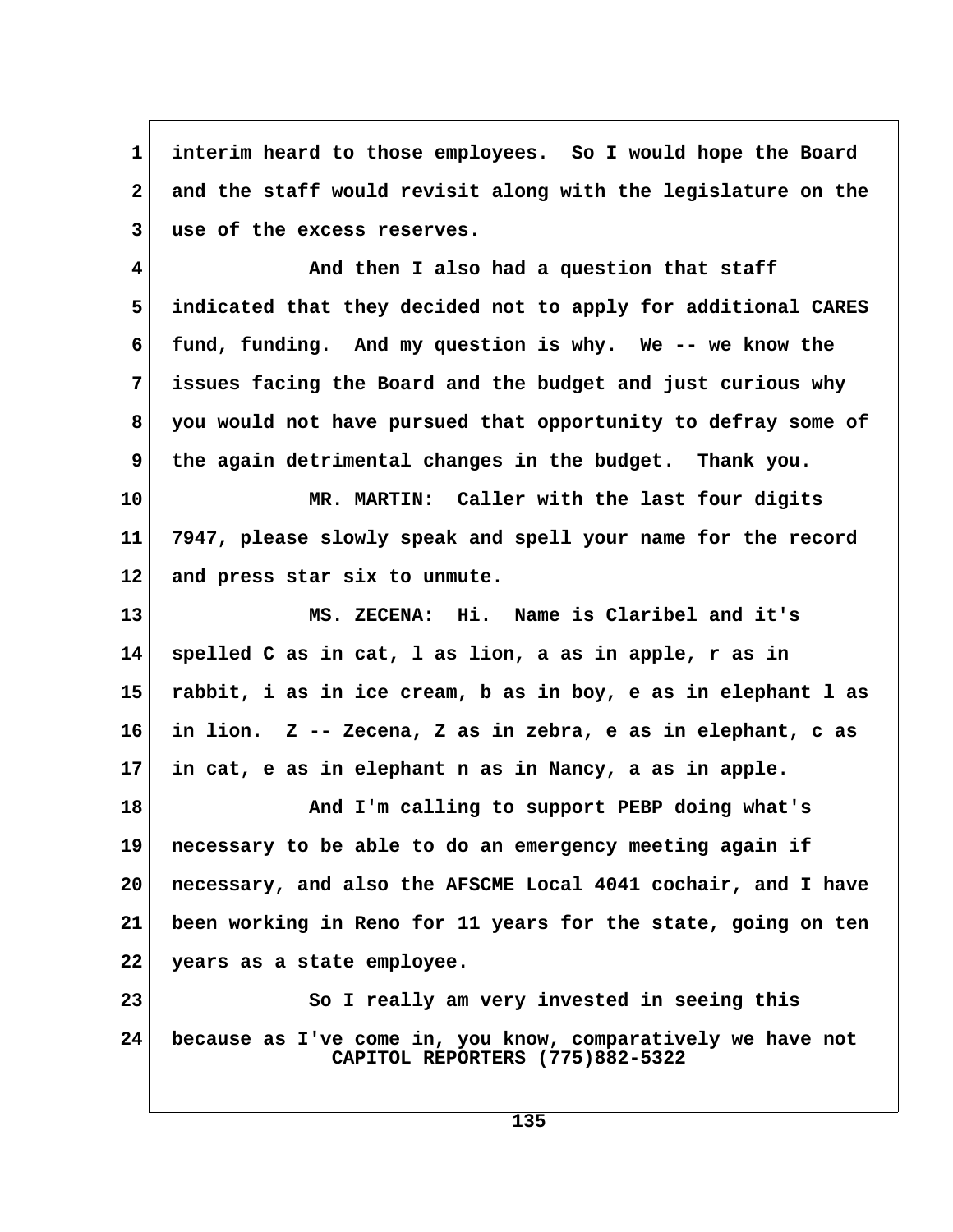**1 kept up with our benefits when we're looking across other 2 public services like the county, the city and it's just sad 3 that we keep chiseling away at our benefits. So trying to 4 keep the rates flat as the Governor intended is super 5 important doing what we can to have an emergency meeting so 6 that we in the middle of a pandemic as state employees who 7 have been working hard throughout this whole period are not 8 always the ones carrying the burden for the state.**

 **9 It's the risk we take as state employees. We 10 realize we are dependent on the funding that the state gets, 11 and so we appreciate that. This is a hard time for the 12 state, especially since we depend so much on tourism, but we 13 have to do better for our employees. We -- this Board has to 14 do better for its members.**

**15 So I just urge you to continue doing what's 16 possible in your -- in your powers to setup a better system 17 for the members that you represent. I appreciate all you do 18 because I know it's not easy to make the decisions that you 19 make and the time you contribute to this. And I -- you know, 20 I appreciate that many of you are also state employees as I 21 am. So I appreciate you taking your time out of your day and 22 participating because it's not easy to make some of these 23 decisions.**

**24** So I just want to thank you for everything that  **CAPITOL REPORTERS (775)882-5322**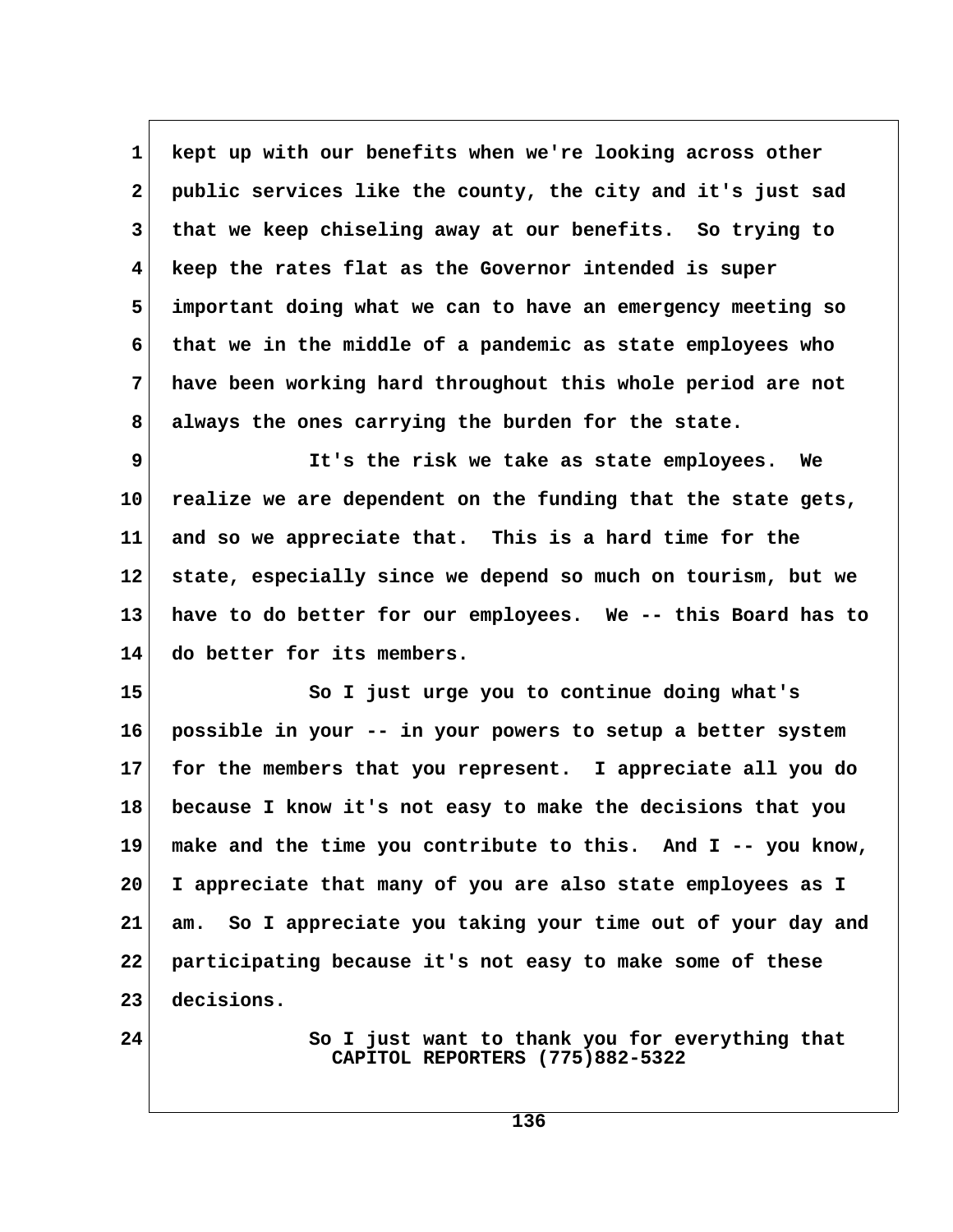**1 you are doing. And I appreciate the hard decisions you have 2 to make, but keep helping state employees. Thank you for 3 your time. 4 MR. MARTIN: Caller with the last four digits 5 7832, please slowly speak and spell your name for the record 6 and press star six to unmute. 7** Madam Chair, that concludes our public comment.  **8 CHAIRWOMAN FREED: Okay. Thank you very much. 9 With that we have come to the end of our 10 business. I want to thank the Board members for their 11 participation today. I want to thank the public for their 12 participation and, of course, thank the PEBP staff for their 13 continued hard work. 14 It is 12:44 p.m. and with that we are adjourned. 15 Thank you. 16 17 18 19 20 21 22 23 24 CAPITOL REPORTERS (775)882-5322**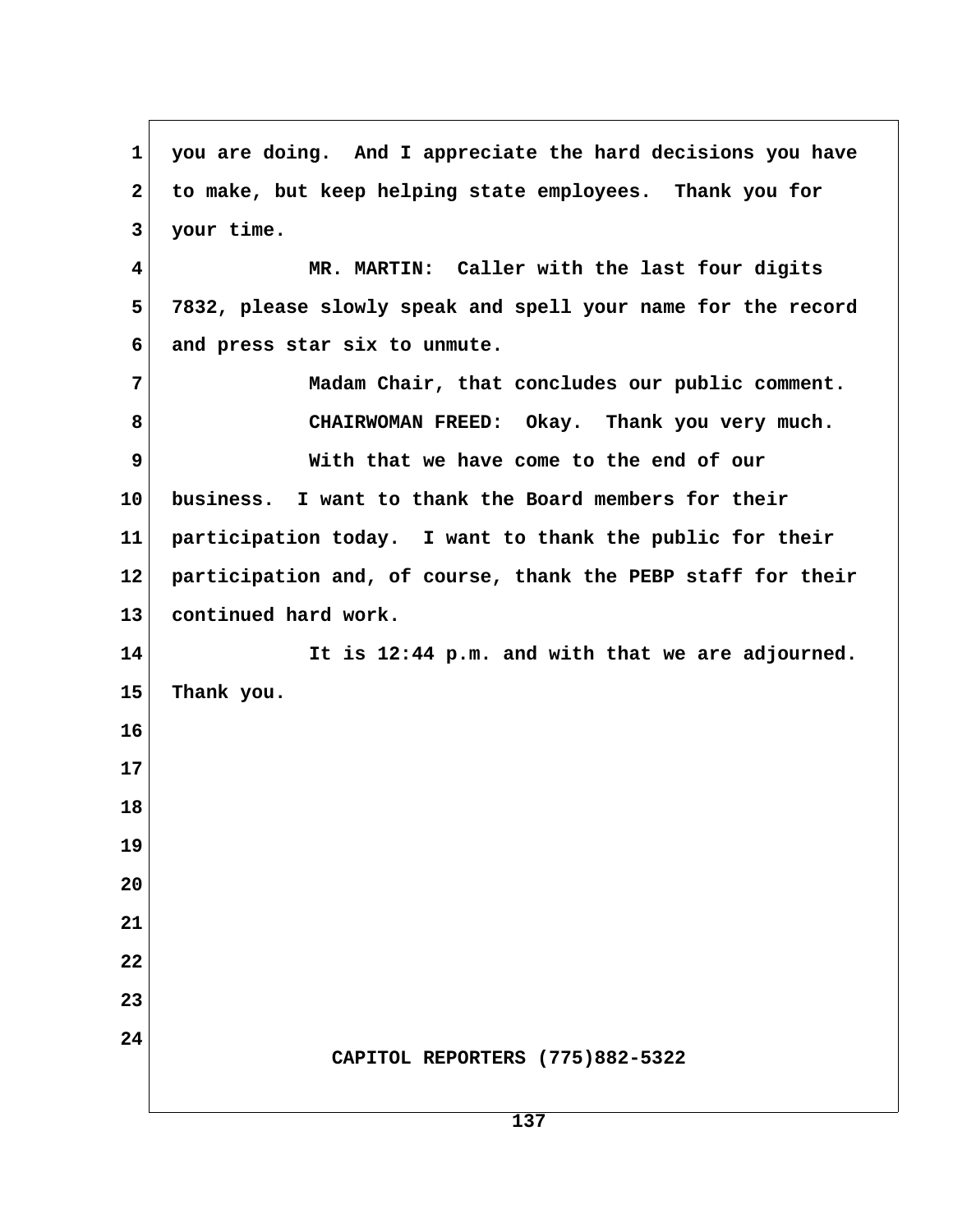**1 STATE OF NEVADA, ) ) ss. 2 CARSON CITY. ) 3 4 I, KATHY JACKSON, Official Court Reporter for the 5 State of Nevada, Public Employees' Benefits Program Board, do 6 hereby certify: 7 That on Thursday, the 25th day of March, 2021, I was 8 present on a teleconference for the Public Employees'** 9 Benefits Program, Carson City, Nevada, for the purpose of **10 reporting in verbatim stenotype notes the within-entitled 11 public meeting; 12 That the foregoing transcript, consisting of pages 1 13 through 138, is a full, true and correct transcription of my 14 stenotype notes of said public meeting. 15 16 Dated at Carson City, Nevada, this 5th day 17 of April, 2021. 18 19 20 KATHY JACKSON, CCR 21 Nevada CCR #402 22 23 24 CAPITOL REPORTERS (775)882-5322**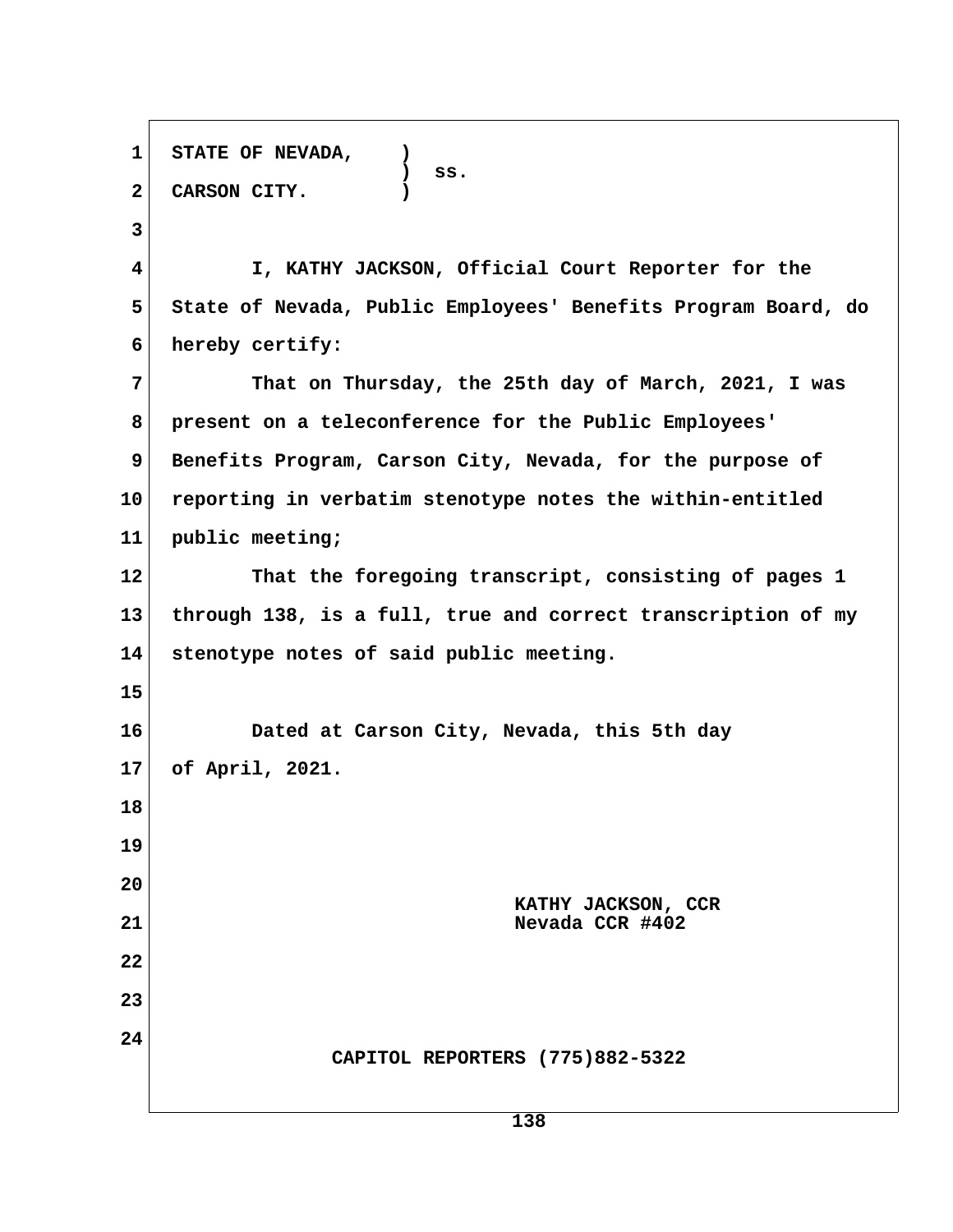| \$                                   | 51:14;57:3;64:7,19;<br>74:7;78:23;79:5; | 115:10;125:3<br>action (7) | 94:22;98:17,18,23;<br>100:10,10;111:23 | 114:12;116:19;<br>118:6;119:7;120:15; |
|--------------------------------------|-----------------------------------------|----------------------------|----------------------------------------|---------------------------------------|
|                                      | 85:20,23;86:2;87:15;                    | 8:16;17:11;51:23;          | adjustment (1)                         | 126:7;127:3;135:9,                    |
| \$1,407,656(1)                       | 90:2;91:14,21,24;                       | 57:9;66:3;116:15;          | 11:24                                  | 19                                    |
| 67:1                                 | 92:1,10,22;109:23;                      | 121:11                     | admin(1)                               | age(5)                                |
| \$10,000(1)                          | 117:6;118:4;119:1;                      | actions (3)                | 49:16                                  | 79:18;87:13;89:4;                     |
| 32:23                                | 135:19                                  | 12:24;42:20;57:8           | administered (2)                       | 90:13,13                              |
| \$12,500(1)                          | absolutely (5)                          | active(8)                  | 75:10;76:3                             | agencies $(2)$                        |
| 80:17                                | 23:24;76:23;81:24;                      | 11:22;12:3;18:6;           | administration (1)                     | 43:15,20                              |
| \$150,000,000(1)                     | 93:20;114:15                            | 60:24;61:4,13;66:3;        | 130:3                                  | agency $(11)$                         |
| 16:4                                 | absorb $(2)$                            | 126:6                      | administrative (1)                     | 41:4;44:7;54:20,                      |
| \$16.45(1)                           | 101:22,22                               | actively(1)                | 20:11                                  | 21;55:2;60:11,14;                     |
| 79:23                                | academic (1)                            | 86:6                       | advance (5)                            | 62:17;75:17;100:13;                   |
| \$2,000,000(1)                       | 20:11                                   | Actives (1)                | 95:21,22,23;96:11,                     | 110:1                                 |
| 43:24                                | accept(11)                              | 11:6                       | 12                                     | Agenda $(27)$                         |
| \$20,000(1)                          | 26:5,5,18,18;38:7,                      | activities (1)             | advancement (1)                        | 7:10;17:9;19:1;                       |
| 130:7                                | 7,16;68:4;93:16;                        | 39:9                       | 14:2                                   | 25:3,7,10;26:2,3,7;                   |
| \$20,000,000(1)                      | 122:17;123:4                            | $\text{activity (3)}$      | advantage (3)                          | 39:4;51:24;57:5;                      |
| 107:22                               | accepting(1)                            | 39:12;56:2;129:13          | 35:1,2;79:2                            | 65:1,16,18,23;74:15;                  |
| \$212,485(1)                         | 21:2                                    | actual(2)                  | advised (2)                            | 93:17;94:8;116:8;                     |
| 69:11                                | access(2)                               | 67:11;75:4                 | 7:15;123:20                            | 121:10,11,14,15;                      |
| \$24,000(1)                          | 102:3;111:18                            | actually(16)               | advocacy $(3)$                         | 123:15;124:11;                        |
| 129:4                                | accident (4)                            | 32:8,15;37:16;             | 12:11;15:2;126:23                      | 126:14                                |
| \$260(1)                             | 17:4;75:24;83:5;                        | 42:21;48:17;58:10;         | advocate (2)                           | agendized (2)                         |
| 21:22                                | 85:12                                   | 61:20;65:5;74:5;           | 88:14;126:22                           | 121:13;127:14                         |
| \$32.63(1)                           | accommodate (2)                         | 76:17;91:16;92:22;         | advocates (4)                          | aggressive $(1)$                      |
| 80:1                                 | 89:2;96:13                              | 97:18;110:1;112:22;        | 55:24;116:13;                          | 113:20                                |
| \$33.95(1)                           | accomplish(1)                           | 119:11                     | 119:12,24                              | ago(8)                                |
| 79:20                                | 50:5                                    | actuarial (7)              | Affairs (2)                            | 21:1;62:18;88:23;                     |
| \$4,000(1)                           | According (2)                           | 50:18;70:21,22;            | 12:22;132:5                            | 91:19;92:14;106:22,                   |
| 33:11                                | 22:7;44:23                              | 71:3;72:20;102:6,11        | affect $(6)$                           | 23;109:8                              |
| \$4,000,000(2)                       | accordingly (4)                         | actuaries (3)              | 23:21;25:19;49:8;                      | agree $(5)$                           |
| 100:24;102:21                        | 54:5;57:2,15;96:8                       | 41:8;64:10;99:8            | 57:24;95:11;109:2                      | 10:8;32:24;33:4;                      |
| \$40(1)                              | account(2)                              | actuary (2)                | affected (1)                           | 101:12;106:21                         |
| 22:4                                 | 19:5;103:2                              | 71:9,23                    | 14:12                                  | agreed $(1)$                          |
| \$50,000(1)                          | accounted (1)                           | add(9)                     | affects $(3)$                          | 78:12                                 |
| 79:15                                | 112:19                                  | 9:8;14:17;33:11;           | 100:13;119:7,7                         | agreement $(1)$                       |
| \$60,000(1)                          | accounts(1)                             | 34:8;38:12;60:1;           | afford $(4)$                           | 35:16                                 |
| 79:22                                | 28:3                                    | 64:22;86:12;95:23          | 9:21,22;10:4;16:23                     | ahead $(12)$                          |
| \$7,500(1)                           | accrual(1)                              | add-backs $(3)$            | affordable (1)                         | 28:1;42:22;51:4,                      |
| 80:18                                | 101:8                                   | 117:16;118:12;             | 51:21                                  | 18;60:13,17;70:13;                    |
| \$7.88(1)                            | $accru$ e $(1)$                         | 119:14                     | afforded $(1)$                         | 78:6;106:6,8,19;                      |
| 79:16                                | 102:3                                   | added $(7)$                | 15:7                                   | 114:24                                |
| \$70,000(1)                          | $\arctan(1)$                            | 8:17;9:2;13:14;            | Aflac $(1)$                            | aid(1)                                |
| 79:19                                | 43:13                                   | 19:9:34:11:56:12;          | 76:1                                   | 132:21                                |
| \$75,000(1)                          | accumulated (1)                         | 103:7                      | <b>AFSCME</b> (8)                      | Aiello (24)                           |
| 22:17                                | 98:13                                   | additional (5)             | 8:7;10:17;11:6;                        | 6:12,15;26:11,11;                     |
| \$87(1)                              | accumulators (2)                        | 14:22;25:23;111:4,         | 18:6,9;22:24;126:5;                    | 27:11,20,23;28:2,19,                  |
| 16:21                                | 59:4,10                                 | 8;135:5                    | 135:20                                 | 24;29:22;30:24;                       |
| \$90,000(1)                          | accurately (2)                          | <b>Additionally</b> (6)    | afternoon (3)                          | 31:11;38:15;50:10;                    |
| 79:24                                | 117:7,7                                 | 31:4,6;42:11;44:9;         | 124:6;125:24;                          | 55:16;56:9;69:14;                     |
| \$900(1)                             | acknowledge (1)                         | 91:11:99:15                | 126:2                                  | 72:18;85:18;89:10;                    |
| 128:13                               | 14:8                                    | add-on $(1)$               | again $(43)$                           | 90:12;122:23;123:2                    |
|                                      | across(7)                               | 16:23                      | 7:11;11:10;12:1,                       | aimed $(1)$                           |
| $\mathbf A$                          | 14:12;29:20,20;                         | address $(7)$              | 16;15:6;23:21;29:1;                    | 13:5                                  |
|                                      | 33:14;54:3;74:8;                        | 19:6;31:21;51:17;          | 33:22;36:10,14,15;                     | air(2)                                |
| ability $(9)$                        | 136:1                                   | 64:7;102:10;107:18;        | 55:13;61:10;62:7;                      | 64:3,18                               |
| 45:18;64:5;65:9;                     | Act(23)                                 | 118:1                      | 64:17;69:6;71:20,22;                   | aligned $(1)$                         |
| 81:5;86:24;89:8;                     | 18:22;42:14,24;                         | adequate $(2)$             | 76:14;77:9;78:4;                       | 129:19                                |
| 92:5,18;111:23                       | 43:6,7,10,14,14,19;                     | 13:23;103:9                | 79:18;95:12;96:10;                     | aligns $(3)$                          |
| able (29)                            | 44:6,14;51:6;54:7,                      | adjourned $(1)$            | 97:5,5,13;100:3;                       | 78:16,21;129:18                       |
| 9:21;24:6;33:2;<br>37:21;47:9;50:13; | 11;56:14;65:9;<br>109:23;111:2,3,5,8;   | 137:14<br>adjust $(7)$     | 107:4,15,15;108:17;<br>111:22;113:14;  | Allen $(2)$<br>69:1,13                |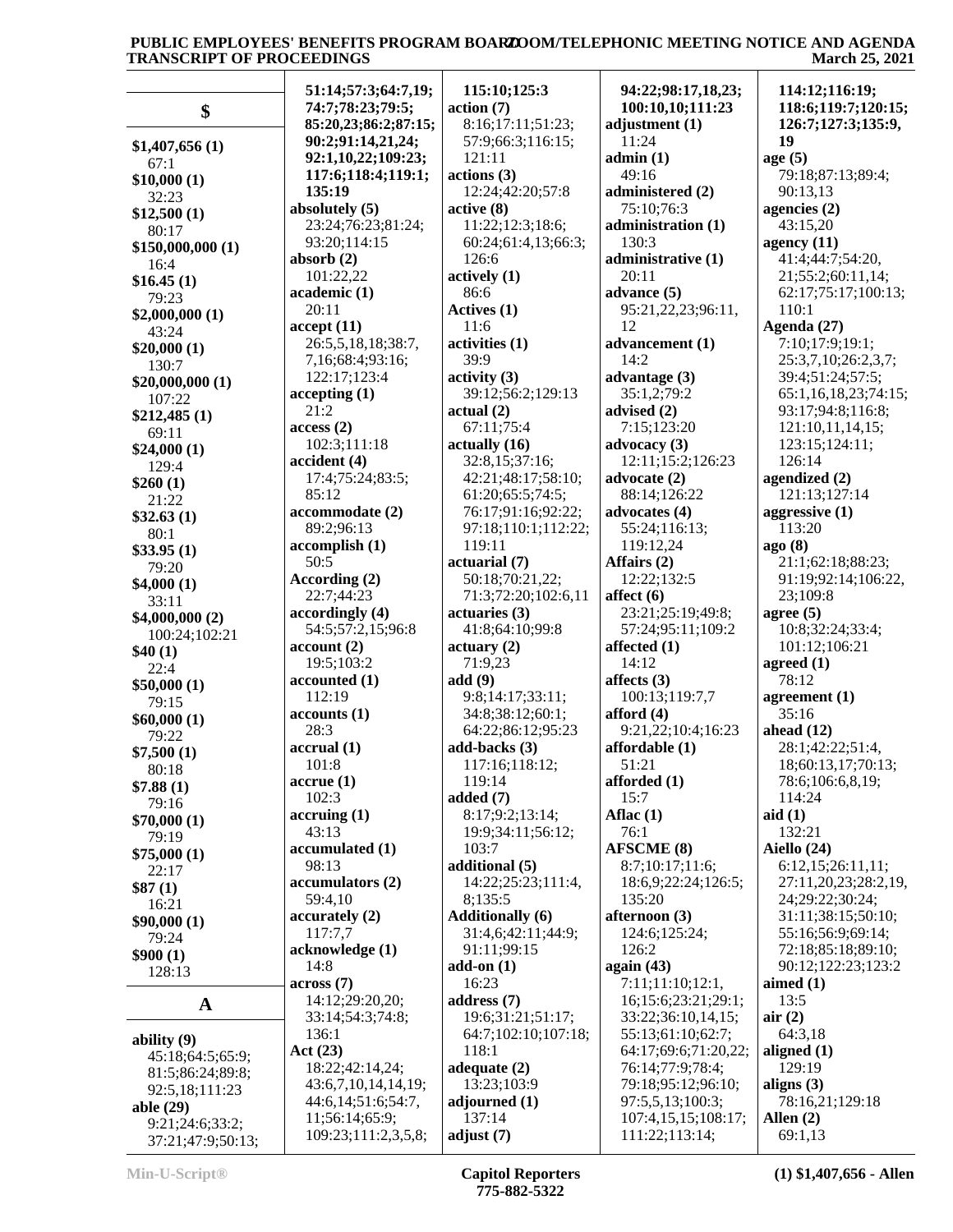**Alliance (7)** 11:5;12:23;15:14; 120:2;124:8;132:4,6 **allocate (4)** 16:11;43:10;49:15; 114:2 **allocated (5)** 44:22;45:1;63:4; 64:20;98:24 **allocation (1)** 133:17 **allow (6)** 12:6;13:13;25:7; 57:2;63:4;73:20 **allowed (1)** 58:15 **allowing (1)** 8:8 **alluded (2)** 37:2;115:22 **almost (3)** 95:24;128:13,18 **alone (2)** 16:10;96:11 **along (4)** 55:20;77:24;78:2; 135:2 **alternative (1)** 16:19 **although (4)** 11:21;16:21;47:21; 95:8 **altogether (1)** 21:6 **always (11)** 22:13;27:24;28:14; 41:7;53:4;55:21; 61:6;100:22;110:16; 129:14;136:8 **amazing (1)** 40:24 **amendments (1)** 70:16 **America (1)** 53:6 **American (14)** 8:11;13:4;14:18; 15:3,18;18:22;23:10; 44:14;54:7;125:2,14; 132:13;133:13,17 **Among (2)** 12:24;60:1 **amount (12)** 22:13;23:5;45:3; 83:11;96:15;97:1; 98:23;101:3;102:16; 104:5,9;116:21 **amounts (3)** 22:12;95:11;98:19 **analysis (2)** 41:5,10 **ancillary (1)** 63:6

**and/or (1)** 25:19 **angry (1)** 14:9 **announced (2)** 7:14;123:20 **annual (3)** 79:14,16,24 **annually (1)** 79:22 **anomalies (1)** 94:17 **answered (1)** 36:12 **anticipate (1)** 124:23 **anticipated (5)** 35:10;66:22;69:8; 134:17,21 **anticipation (1)** 36:20 **anxious (1)** 88:19 **Aon (8)** 42:17;48:10;70:22; 102:10;103:13,24; 110:22;125:6 **Aon's (2)** 112:16;125:10 **apologize (3)** 24:9;78:2;114:15 **app (1)** 73:19 **apparently (1)**  $129.15$ **appeal (1)** 131:19 **appeals (1)** 13:12 **appears (3)** 13:22;24:20;67:12 **appetite (2)** 33:10;64:5 **apple (2)** 135:14,17 **applicability (1)** 131:2 **applies (1)** 54:8 **apply (2)** 44:11;135:5 **applying (4)** 43:22;44:12;99:8; 100:21 **appreciate (12)** 10:21;15:9;19:21; 26:1;84:4;126:7; 127:2;136:11,17,20, 21;137:1 **apprised (1)** 12:11 **appropriate (4)** 53:20,20;54:1;

 106:14 **appropriated (1)** 54:5 **appropriately (1)**  $43:20$ **approval (2)** 66:23;69:9 **approve (12)** 13:8;14:15;26:18; 28:9;47:9;66:5;67:2, 22;68:5;69:12;70:1; 93:21 **approved (9)** 44:2,13;61:2;66:7; 75:2,3;96:6,16; 100:21 **approximately (1)** 14:23 **April (12)** 6:20;41:21;54:14; 55:19;56:1,20;57:1; 63:9,24;66:23;81:11; 123:12 **archaic (1)** 91:22 **area (2)** 35:8;74:5 **argue (1)** 50:19 **arithmetic (1)** 121:21 **around (11)** 36:2;45:3;58:20, 21;60:9;62:24;80:16; 87:21;96:5;117:4; 134:10 **ARP (3)** 53:6,8,9 **arrive (1)** 13:9 **artificially (4)** 100:17,18;101:13, 15 **aside (1)** 126:22 **assistance (1)** 132:20 **associated (1)** 32:23 **assume (2)** 53:17;86:17 **Assuming (1)** 71:14 **assumption (3)** 46:3;57:11;103:22 **assumptions (1)** 103:16 **assure (2)** 22:11;130:16 **attachment (3)** 78:1,3,3 **attorney (1)** 25:6

**attorneys (1)** 132:16 **auditing (5)** 66:20;67:23;68:17; 69:6,18 **auditor (4)** 66:8,8,11;68:22 **auditors (1)** 69:18 **August (4)** 22:10;62:4;94:19; 120:9 **authorize (2)** 70:17;71:2 **authorizing (1)** 71:10 **auto (1)** 76:7 **available (13)** 12:6;18:17;20:1; 25:12,14;32:10;37:5; 47:15;72:7;73:9; 74:4;97:23;99:8 **average (8)** 30:16;34:2,16; 35:6;105:6,8,9,17 **averages (1)** 125:8 **avoid (3)** 23:17;72:13;80:12 **aware (5)** 41:2;57:6,12; 74:10;95:12 **away (4)** 37:22;44:7;103:19; 136:3 **aye (6)** 27:3;38:23;68:13; 72:23;94:3;123:7 **baby (1)** 101:22 **back (53)** 6:13;7:10;8:11,16; 15:24;17:17;18:19; 19:11,17;27:9,14; 36:23;48:8;51:11; 52:14,16;53:19; 56:12;61:17;63:21; 65:18,22;82:20; 87:17,20;91:7;94:16; 97:8,8,14;99:2,22; 100:9,16,23;103:20, 22;106:20;107:4,11, 14,24;108:24; 111:21;113:4,13,14; 114:1;115:11,22; 116:9;126:10;127:15 **backfill (5)** 23:9;119:6,7; 124:18;125:2

**B became (2) backfilled (1)** 16:12 **backlog (1)** 97:6 **bad (6)** 13:17;17:11; 108:22;114:11; 122:4;129:3 **badly (1)** 20:22 **Bailey (10)** 6:14,18;69:21,22, 24;106:18,19,20; 108:24;109:20 **balance (3)** 99:24;110:16,17 **ball (3)** 21:9;55:18;65:9 **band-with (1)** 37:19 **banking (1)** 103:17 **barking (2)** 115:5,20 **barriers (1)** 21:12 **based (9)** 55:24;78:5;82:18; 86:22;87:13;89:3; 95:6;126:10;133:18 **basic (7)** 17:6;71:9;72:21; 78:5,9;86:7,14 **basically (5)** 37:12;57:4;62:11; 73:24;92:13 **basis (2)** 30:13;76:24 **beat (1)** 109:9 21:5;99:8 **become (4)** 12:5;13:21;17:3; 80:8 **becomes (1)** 45:10 **becoming (1)** 20:3 **began (4)** 66:13;68:24;70:22; 99:8 **begin (2)** 66:24;69:10 **behalf (5)** 18:6;25:8,16;91:4; 126:5 **behind (2)** 53:15;106:9 **below (2)** 28:2;105:4 **beneficial (1)**

74:7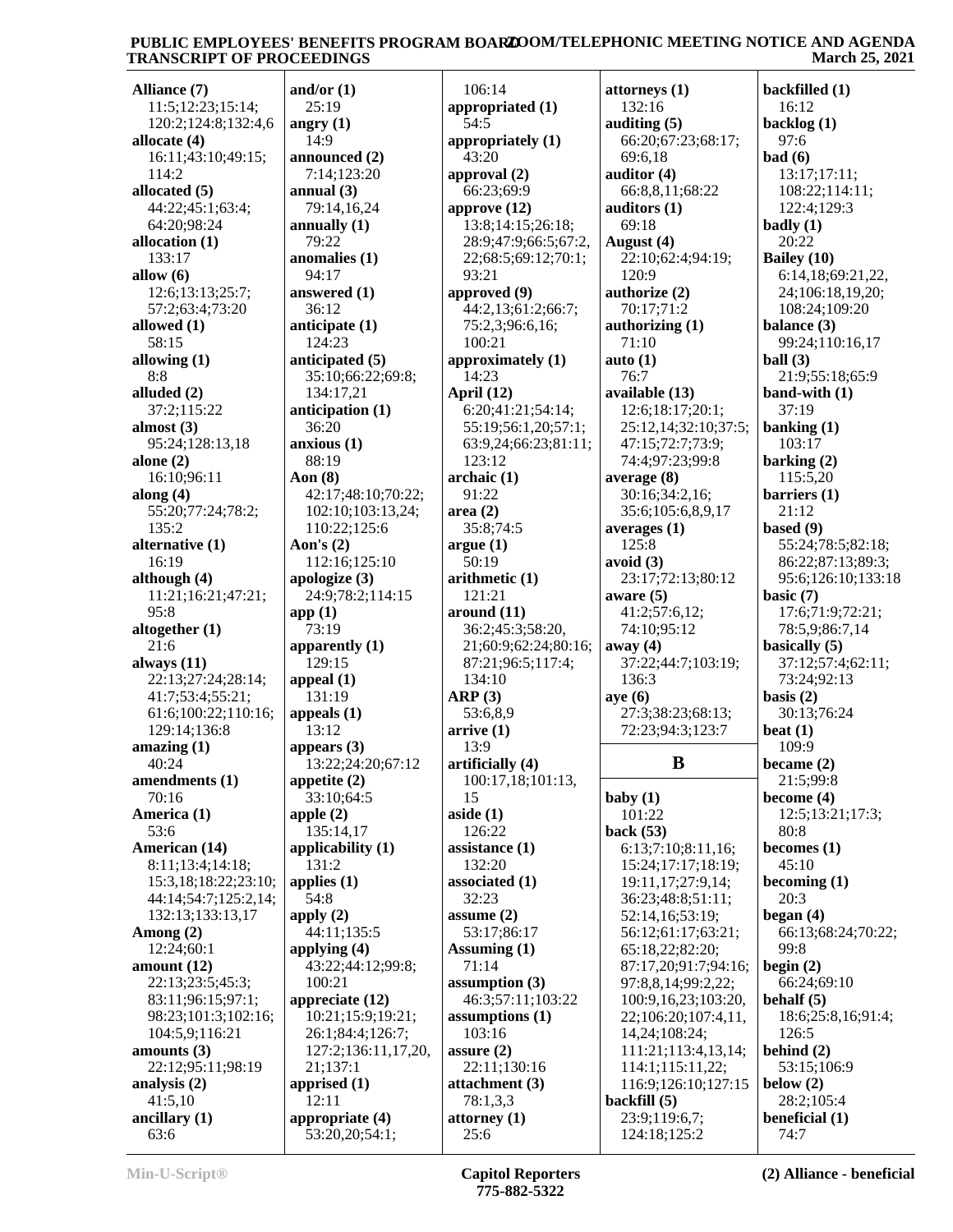| benefit $(24)$             | 22:1;34:9;37:3,16;    | 72:2;135:15             | business $(2)$             | 90:6,10;91:14;92:12,      |
|----------------------------|-----------------------|-------------------------|----------------------------|---------------------------|
| 9:10,22;16:21;             | 42:11;58:9;65:2;      | branch $(1)$            | 29:21;137:10               | 24;93:20,21;97:21;        |
| 18:10,13;19:3,7;           | 76:17;77:23;84:23;    | 117:15                  | businesses $(1)$           | 99:17,23;100:4,17,        |
|                            | 91:6;104:2;105:13,    | Brandee (2)             | 132:20                     | 17;101:22;102:10;         |
| 55:8;74:16,20;79:16,       |                       |                         |                            |                           |
| 18;80:18;81:3,3;           | 20;106:21;110:4;      | 25:5;121:7              | busy $(3)$                 | 107:6, 10, 11; 115:2, 4,  |
| 83:3,24;86:8,14;87:5,      | 112:7;115:14;         | break $(4)$             | 35:10;41:14;90:18          | 8, 12, 14; 116: 1, 2, 11, |
| 8, 10, 11; 88: 20          | 118:12;121:1,21       | 65:17;83:2;130:5;       | buy $(1)$                  | 12,13;123:12;             |
| <b>Benefitfocus</b> (12)   | blanking $(2)$        | 131:23                  | 112:1                      | 124:22;125:1,24;          |
| 75:5,16,17;76:20;          | 46:10;115:5           | breast $(2)$            | buyout $(1)$               | 126:1,14,16;130:3,        |
|                            |                       |                         |                            |                           |
| 77:3,10,15,17,22;          | blends $(1)$          | 21:9;129:2              | 77:12                      | 16;133:21;136:5           |
| 79:3;92:15;93:22           | 102:7                 | bridge $(2)$            |                            | cancel (1)                |
| benefits $(46)$            | Blue $(1)$            | 89:22;90:1              | $\mathbf C$                | 76:24                     |
| 8:10;9:5,10,15,20;         | 73:19                 | brief $(2)$             |                            | cancelling (1)            |
| 13:7,23;16:4;17:12,        | <b>Board</b> (95)     | 65:20;75:8              | calendar $(2)$             | 77:6                      |
| 20;23:7;25:9,10,12,        | 6:5;8:15;10:7,16,     | bring $(2)$             | 105:2;113:3                | cancer $(9)$              |
|                            |                       |                         |                            |                           |
| 14, 17, 19; 49: 24; 50: 3; | 24;11:1,8,17,23;12:5, | 12:8;37:5               | call $(21)$                | 9:3,3,23;17:4;21:9;       |
| 51:9,21;53:9;64:6;         | 24;13:7;14:14;15:1;   | broadband (1)           | 6:5,6;18:15;24:15;         | 108:10,12,13;129:2        |
| 75:5,8,14,14,18,18;        | 17:17;18:18;19:21;    | 133:11                  | 32:1;33:15;34:16;          | capability (1)            |
| 77:2;87:5;91:2;93:8;       | 22:24;25:8,13,15,16;  | broken(1)               | 35:6,15;36:12,19,24;       | 87:14                     |
| 99:18;106:13;              | 26:3;29:20;33:9,15;   | 71:15                   | 37:18,19;46:10;            | capable $(1)$             |
| 111:22;114:12;             |                       | bucket (2)              | 47:14;65:22;90:3;          | 120:3                     |
|                            | 38:5;39:8;41:2;46:5;  |                         |                            |                           |
| 115:4;122:13;125:1;        | 52:2;54:3;64:16;      | 111:5;113:24            | 102:17;115:3;126:10        | capacity (1)              |
| 126:8;127:1;133:16,        | 65:5,16;66:5,7,16;    | bucks $(1)$             | called $(2)$               | 58:21                     |
| 22;136:1,3                 | 67:1,20,24;69:3,12;   | 21:3                    | 19:5;130:16                | Capitol (1)               |
| benefitting $(1)$          | 70:17;71:2;72:15;     | budget (54)             | caller $(29)$              | 28:13                     |
| 110:10                     | 74:21;75:1;77:16;     | 10:22,23;11:24;         | 7:17,19,24;10:11,          | cards(1)                  |
| best $(2)$                 | 85:5,13;88:5,5;92:5,  | 12:1;13:1,6;15:24;      | 13;11:13;12:18;            | 17:6                      |
|                            |                       |                         |                            |                           |
| 42:18;100:4                | 22;94:2;96:4;97:14,   | 18:8, 14, 16; 27: 15;   | 15:10;17:22;20:6;          | Care $(16)$               |
| betcha $(1)$               | 14;100:16,21;107:9;   | 28:3,7;41:20;42:5,8;    | 21:14,17;22:20;24:9,       | 10:3;22:9;29:17;          |
| 90:20                      | 111:16,21;112:4,12;   | 45:8;54:24;55:19,22,    | 10, 12, 15, 17; 123: 23;   | 30:16,20;31:2;59:3,       |
| Betsey $(18)$              | 116:5,9,14;118:15;    | 23, 24; 56: 13; 74: 22; | 124:1,4;125:18,21;         | 11;76:16,22;98:6;         |
| 6:12, 12, 13, 13, 17;      | 119:13,21,21;120:19,  | 94:19,21,23;95:9,9,     | 127:17;131:24;             | 108:2,4,16;113:20;        |
| 27:10;31:6;38:15;          | 20,21;121:11,12;      | 18,19;96:6,8,21;        | 133:24;134:3;              | 126:17                    |
|                            |                       |                         |                            |                           |
| 50:10;55:16;69:14;         | 124:21;126:13,15,23;  | 98:15,23;99:4;          | 135:10;137:4               | careful $(1)$             |
| 72:18;85:18;86:5;          | 127:5,20;128:2;       | 100:10,13,14;102:6;     | calling $(5)$              | 12:3                      |
| 89:10;90:6,22;             | 131:1,1,9,15;132:8,   | 103:8,11;107:5;         | 7:16;35:14;102:18;         | carefully $(3)$           |
| 122:23                     | 11;135:1,7;136:13;    | 109:1,2,4;116:3;        | 123:21;135:18              | 11:9;119:24;134:9         |
| Betsy $(1)$                | 137:10                | 117:21;119:8;           | calls $(3)$                | <b>CARES</b> (17)         |
| 26:11                      | Board's (1)           | 120:24;124:18;          | 34:17;35:8;47:15           | 42:14,24;43:6,7,10,       |
|                            |                       | 135:7,9                 |                            | 14, 14, 19; 44: 6; 51: 5; |
| better $(9)$               | 120:5                 |                         | came $(10)$                |                           |
| 15:7;17:10;57:2;           | BOE(3)                | budgetary (3)           | 42:21;51:4,18;             | 109:23;111:2,2,5,8;       |
| 84:8;86:18;118:12;         | 66:23;69:9;75:3       | 20:14;74:24;95:2        | 105:17;106:6,9;            | 115:10;135:5              |
| 136:13,14,16               | book $(2)$            | budgets $(4)$           | 117:24;119:17;             | Cari $(9)$                |
| beyond $(3)$               | 29:21;73:19           | 54:3,4;55:20;94:14      | 130:24;131:21              | 28:12,15;65:24;           |
| 121:9;127:9;               | books $(2)$           | building $(6)$          | can (118)                  | 67:13;68:19;70:12,        |
| 129:19                     | 97:20,21              | 98:15;99:5;110:4,       | 14:16;15:2,4;              | 14,73:5,7                 |
|                            |                       |                         |                            |                           |
| bidders (1)                | boomerang (4)         | 21, 22; 117: 5          | 16:13,18,23;18:1,2,        | Cari's $(1)$              |
| 69:17                      | 113:4,11,12;114:1     | built $(6)$             | 24;19:2,5;22:11;           | 72:2                      |
| bids(1)                    | boomeranging $(1)$    | 48:6;74:21;76:24;       | 23:6,8;24:4;29:12,20,      | carried (2)               |
| 69:16                      | 114:21                | 103:15;112:21;          | 22;32:1;33:5,18,19,        | 90:13;123:10              |
| biennium $(6)$             | borne $(1)$           | 115:23                  | 21;34:9,20;35:2,7;         | carrier $(5)$             |
| 18:19,20;49:14;            | 96:14                 | bundled (1)             | 37:13;39:4;40:7;           | 76:1,5,9,20;84:24         |
| 114:22;124:14,14           | both $(7)$            | 86:7                    | 43:14,16,19,19,21;         | carriers (7)              |
|                            |                       |                         |                            |                           |
| big(5)                     | 27:13;60:8;62:19;     | <b>BUNDY</b> (2)        | 44:22;46:4,9,11;           | 75:21;76:8,13,13;         |
| 45:22;62:2;78:7;           | 69:16;72:9;87:5;      | 22:23,24                | 48:18,20;49:15,24;         | 84:15;92:6;93:7           |
| 106:12;124:15              | 112:22                | burden $(3)$            | 52:7, 14, 16, 17; 53: 17,  | carries $(5)$             |
| billion $(4)$              | bouncing $(1)$        | 19:3;20:2;136:8         | 18, 18; 54: 9, 17; 57: 23; | 39:3;68:16;73:2;          |
| 13:5;15:17;23:9;           | 52:6                  | burdens $(1)$           | 58:8,13,22;60:2,3,13;      | 94:7;123:11               |
| 124:16                     | bound $(1)$           | 13:17                   | 62:20;72:3,10,16;          | carry $(1)$               |
| bills $(4)$                | 119:16                |                         |                            | 92:19                     |
|                            |                       | burning $(1)$           | 76:23,24;77:4,13;          |                           |
| 9:7;41:19;130:11;          | box(2)                | 77:16                   | 78:3,20;80:11;81:21;       | carrying $(1)$            |
| 131:16                     | 27:4;126:9            | busiest $(1)$           | 82:7,21;83:5;86:9;         | 136:8                     |
| bit(21)                    | boy $(2)$             | 34:5                    | 87:7,12;88:11;89:2;        | <b>CARSON</b> (1)         |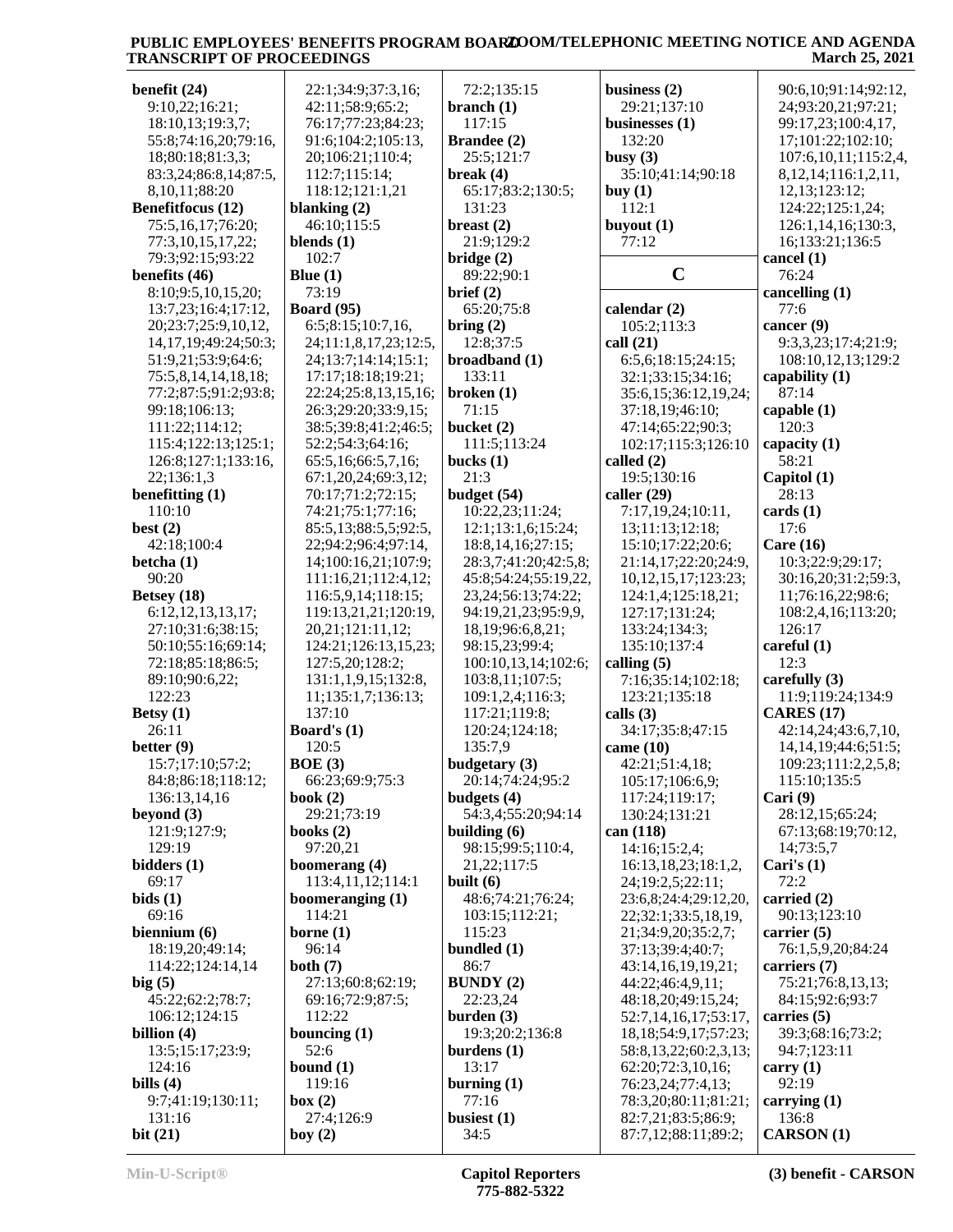| 6:1                        | 120:21                       | 73:5;87:4            | 87:21;132:14                | 53:5;102:9;123:21    |
|----------------------------|------------------------------|----------------------|-----------------------------|----------------------|
| Carter $(1)$               | <b>CHAIRWOMAN (82)</b>       | chase $(1)$          | clearer $(1)$               | commissions (1)      |
| 22:24                      | 6:3,9;7:9;10:11;             | 61:13                | 29:23                       | 91:16                |
|                            |                              |                      |                             |                      |
| case $(5)$                 | 24:22;25:2,24;26:10,         | cheaper $(2)$        | clearly $(6)$               | commitment (1)       |
| 41:4;42:18,18;             | 15,22;27:2,7,18,21,          | 16:22;78:18          | 18:21;19:11,15;             | 68:2                 |
| 126:21;132:16              | 24;28:11,23;31:13;           | checks $(1)$         | 58:8;130:20;133:11          | committee (18)       |
| cases $(1)$                | 36:6;38:4,10,14,19,          | 22:11                | client $(2)$                | 15:16;18:4;41:22;    |
| 62:13                      | 22;39:3;51:22;52:4;          | chemo $(1)$          | 105:5,12                    | 42:3;56:21,23,24;    |
| cash(17)                   | 58:5;60:12,18;64:22;         | 21:11                | clients $(1)$               | 57:12;66:15,17;68:1; |
| 16:3;97:12,15,16,          | 65:21;67:20;68:8,12,         | child(1)             | 104:23                      | 69:2;71:5,23;72:17;  |
| 17,23;99:17;101:15,        | 16;69:22;70:2,5,11,          | 121:24               | Clifton $(3)$               | 124:7;126:3;134:6    |
| 16,19;102:18,19;           | 13;71:6,13,16,19;            | children (2)         | 69:1,5,13                   | committees (8)       |
| 113:5,6,8;115:3;           | 72:11,22;73:2,10,13;         | 37:14;128:13         | close $(4)$                 | 57:9;65:6;71:22;     |
| 118:24                     | 74:14;77:16,20;85:3;         | chime(1)             | 18:16;42:4,6;               | 72:12;81:11;103:1;   |
| cat(2)                     | 88:3;93:2,13,20,24;          | 60:8                 | 107:20                      | 106:11;120:14        |
| 135:14,17                  | 94:6;106:19;112:11;          | chip(1)              | closed $(3)$                | committee's (3)      |
| catastrophe (1)            | 114:7,9,14,24;               | 44:5                 | 55:21;97:20,21              | 67:2;68:5;69:12      |
| 81:13                      | 115:17;117:11,23;            | chiseling $(1)$      | closely $(3)$               | common $(1)$         |
| catastrophic (7)           | 118:3,8,11;119:19;           | 136:3                | 78:16,21;118:7              | 13:13                |
| 23:17;80:12;               | 121:4,6,16;122:18,           | choice (3)           | closing $(2)$               | communicated (4)     |
| 118:21;119:3,5,8;          | 21;123:1,3,10;137:8          | 14:15;17:11;61:4     | 41:20;55:19                 | 39:24;40:5;118:10;   |
| 134:15                     | challenge (3)                | choices (2)          | coalition (1)               | 130:21               |
| category $(2)$             | 37:2;96:18,19                | 93:7;120:8           | 11:4                        | communication (7)    |
| 54:22;55:1                 | challenges (3)               | choose $(3)$         | COBRA(6)                    | 39:21,23;40:1;       |
| Caughron (2)               | 37:3,8;65:12                 | 23:16;78:20;92:12    | 54:8,8;55:10;               | 77:5;79:6;131:5,11   |
| 6:20,21                    |                              | chose $(1)$          | 128:18,23,24                |                      |
|                            | chance $(1)$                 |                      |                             | companies (2)        |
| cause $(1)$                | 15:7                         | 128:22               | $\operatorname{cochair}(1)$ | 89:19;90:19          |
| 60:1                       | change $(21)$                | Chris $(7)$          | 135:20                      | company $(1)$        |
| caused (2)                 | 13:17;28:6;45:15;            | 32:9;33:5,17,19,     | coincidink (1)              | 89:15                |
| 13:2;15:20                 | 50:17;51:1;52:16,16,         | 23;35:18;36:15       | 22:15                       | comparatively (1)    |
| CDHP(9)                    | 18;56:7;57:16;74:24;         | Christmas (1)        | co-insurance (3)            | 135:24               |
| 19:20;23:20;28:21;         | 75:12;93:7;101:3;            | 112:5                | 19:10;23:15;129:5           | compare (2)          |
| 50:18,21,23;59:11;         | 116:16;118:20;               | circumventing (1)    | cold(1)                     | 73:20;112:20         |
| 61:3;121:22                | 123:13;130:3,18,22,          | 116:6                | 90:3                        | compared (2)         |
| Center $(6)$               | 22                           | cite (1)             | $\text{college } (1)$       | 14:5;30:19           |
| 21:8;32:1;34:17;           | changed $(5)$                | 120:7                | 131:15                      | comparing $(1)$      |
| 37:6,10;47:14              | 9:10;29:14;62:18;            | citizens (1)         | combine (2)                 | 29:9                 |
| centers $(3)$              | 104:7;109:10                 | 14:3                 | 71:8,17                     | comparison (2)       |
| 33:15;37:22;               | changes (39)                 | CITY(4)              | comfortable (3)             | 27:13;34:20          |
| 104:11                     | 8:19;34:13,20,22;            | 6:1;133:1,7;136:2    | 79:3;81:14;93:9             | comparisons (1)      |
| certain(10)                | 35:1,3,7,15;39:23;           | claim $(16)$         | coming $(16)$               | 28:4                 |
| 44:4;45:3,18;              | 40:3;45:11,12,12,18;         | 43:13;66:16,19,20;   | 34:17;47:15;53:19;          | compensate (1)       |
| 49:11;50:3;54:2,4,         | 46:23;47:12,18,24;           | 67:3,23;68:6;74:2;   | 63:10;72:3;81:10;           | 15:19                |
| 13;102:16;118:5            | 48:7,7;50:18;52:8,8;         | 96:22;97:2,7,8;99:7; | 104:10;106:14;              | compensated (1)      |
| certainly (3)              | 56:1,2,22;57:1;              | 101:7;105:1;134:21   | 107:3,24;118:24;            | 80:5                 |
| 23:10;93:5;119:21          | 74:24;76:6;95:8,9;           | claims $(17)$        | 124:16;125:15;              | competing $(1)$      |
| <b>CHAIR (35)</b>          | 116:7,22;118:23;             | 16:9;42:17,22,23;    | 126:9;132:15;134:22         | 127:4                |
| 6:11;10:15;11:16;          | 129:18;130:20;               | 43:5;59:6,8;69:17,   | commencements (1)           | competitive (1)      |
| 15:15;18:3;20:10;          | 131:5,20;135:9               | 18;85:11;104:10;     | 65:13                       | 20:18                |
| 24:20;25:5;26:20,20,       | changing $(2)$               | 105:14;112:18;       | comment $(32)$              | complain (1)         |
| 22, 24; 31: 15; 36: 4, 15; | 23:24;50:12                  | 113:2,16;114:21;     | 7:13;8:8;11:3;              | 50:22                |
| 38:9,20;46:7;58:20;        | chaotic (7)                  | 134:17               | 12:20;15:12;17:24;          | complete $(3)$       |
| 60:8;68:7;69:21;           | 47:13,17,17;59:24;           | Claribel(1)          | 21:16;24:11,19,21;          | 70:18;71:3;72:19     |
| 74:17;77:13;87:1;          | 60:6;61:12;116:22            | 135:13               | 26:12;28:7;36:3;            | complex $(9)$        |
|                            |                              | clarification (1)    |                             | 40:15;49:21;50:5,    |
| 101:12;106:18;             | Chapter $(2)$<br>12:22;132:4 |                      | 39:22;42:13;44:15;          |                      |
| 119:11;121:2;              |                              | 84:1                 | 65:8;69:20;80:23;           | 7;54:9;55:14;57:8;   |
| 122:16;124:6;126:3;        | charge $(2)$                 | clarify $(3)$        | 106:7;111:3;116:14;         | 102:5,8              |
| 127:20;132:7;137:7         | 55:2;74:1                    | 67:10;122:10,14      | 119:12;123:16,16,19,        | complexities (3)     |
| Chairman (2)               | charged $(1)$                | clarifying $(2)$     | 24;124:5,12;127:24;         | 10:22;55:12;58:7     |
| 22:23;64:21                | 12:24                        | 85:8;111:1           | 132:2;137:7                 | complexity (1)       |
| <b>Chairperson</b> (1)     | charging $(1)$               | Clark $(3)$          | comments $(9)$              | 51:2                 |
| 58:3                       | 54:21                        | 129:10,16,20         | 7:15;12:7,14;               | compliance (1)       |
| Chairs (1)                 | chart(2)                     | clear $(2)$          | 15:15;16:16;51:21;          | 121:18               |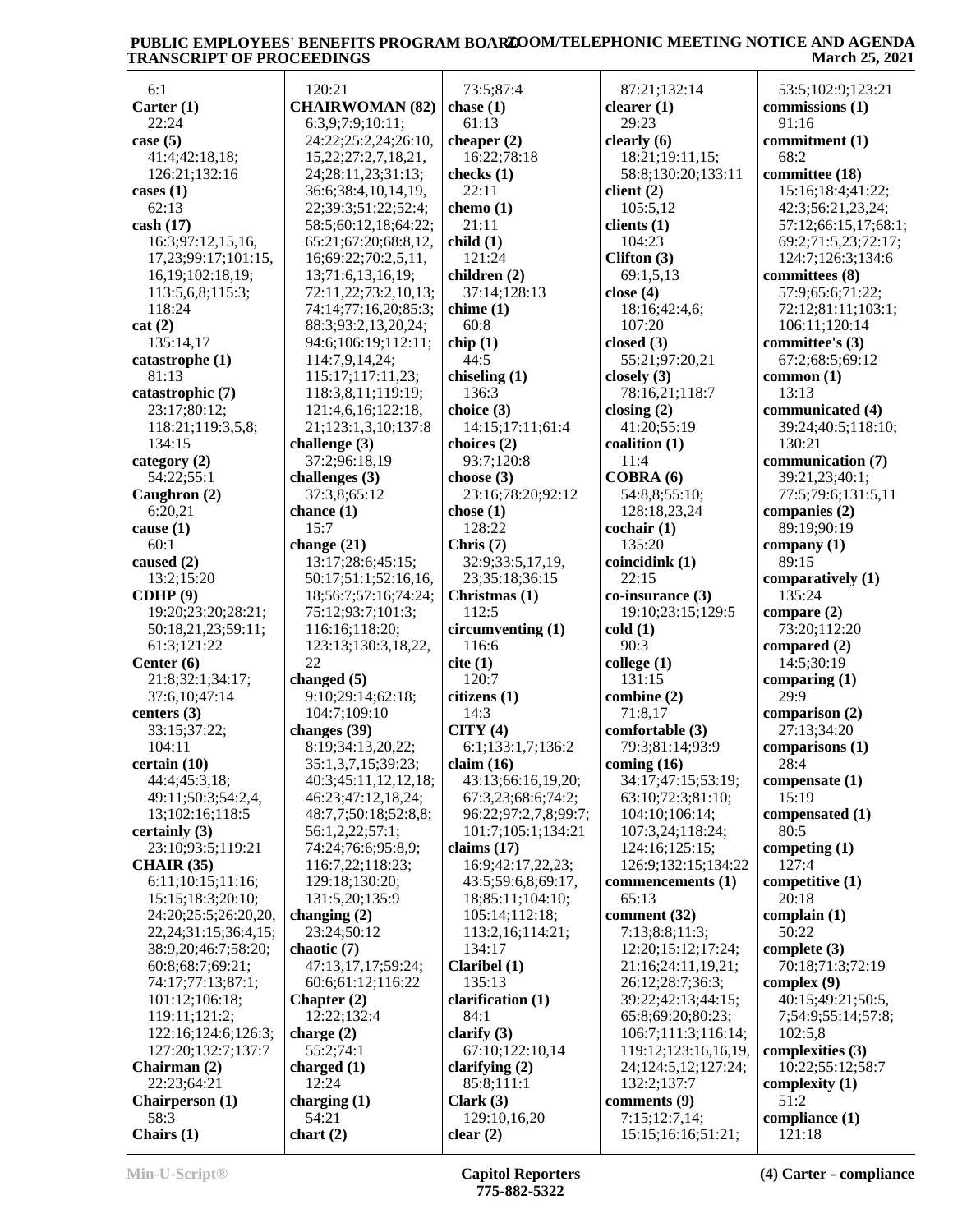| complication $(1)$  | 36:2;130:23;131:19  | 23;66:3,6;70:18;           | 87:23                  | 16:9                 |
|---------------------|---------------------|----------------------------|------------------------|----------------------|
| 131:19              | considerations (1)  | 73:15;91:3,3,10;92:3       | course(6)              | customer $(1)$       |
| component $(1)$     | 7:17                | contribute (2)             | 11:5;25:9;40:13;       | 37:17                |
| 31:7                | considered (1)      | 101:8;136:19               | 71:15;124:10;137:12    | cut(12)              |
| composite (1)       | 50:24               | contributed (1)            | courses $(1)$          | 9:11;13:1;14:10;     |
| 125:7               | considering $(2)$   | 31:10                      | 17:11                  | 22:15;23:12;41:7;    |
| concern (11)        | 12:1;86:9           | contribution (3)           | court (1)              | 50:1,16;99:18;       |
| 107:21,23;108:15,   | constant (1)        | 96:16;98:21;99:24          | 65:9                   | 114:12;120:9;122:12  |
| 18,21;126:19;128:3, | 97:16               | contributions (3)          | cover(4)               | cuts (29)            |
| 12,24;129:7;131:10  | constructive (1)    | 14:21;17:15;50:16          | 23:10;54:17;81:15;     | 8:9,17,22;9:5,9,16,  |
| concerned (6)       | 132:10              | conversations (5)          | 128:13                 | 19,20;12:2,7,9,13;   |
| 9:5;12:12;19:9;     | consultant (2)      | 29:15;43:17;44:17;         | coverage (15)          | 14:19;15:20,24;16:6, |
| 61:24;107:14;121:9  | 71:4:72:20          | 53:17;55:6                 | 9:2;61:9;82:9,12,      | 11;18:10,13,17;19:3, |
| concerning $(2)$    | consultation (1)    | conversely (2)             | 17;83:8,12;85:11,14,   | 7,23;20:16;23:11;    |
| 59:7;131:2          | 131:17              | 43:22;105:5                | 17,22;90:7;128:22,     | 54:24;94:21;106:16;  |
| concerns $(5)$      | consulting $(3)$    | convince (1)               | 24;129:2               | 127:8                |
| 19:6;88:6;97:10;    | 70:21,22,22         | 133:21                     | covered $(2)$          |                      |
| 116:18;131:4        | consumer (1)        | cooperating $(1)$          | 49:13;80:21            | D                    |
| conclude $(1)$      | 22:7                | 78:1                       | COVID(13)              |                      |
| 24:20               | contact (2)         | $co-pays(1)$               | 30:15,20;37:11,13;     | daily $(1)$          |
| concludes (1)       | 42:4,6              | 48:5                       | 42:17,23;56:7;94:13;   | 13:24                |
| 137:7               | contacted (2)       | copies $(1)$               | 95:24;98:7;103:15,     | damage $(1)$         |
| concrete $(1)$      | 117:14,19           | 27:24                      | 19;124:17              | 14:13                |
| 64:3                | contains (2)        | Corestream (2)             | <b>COVID-19 (8)</b>    | data(4)              |
| condition (6)       | 76:9,14             | 75:10;77:3                 | 13:3,14;15:20;         | 35:14:41:22:104:7.   |
| 79:8;81:22;82:16;   | contemplated (2)    | correction (4)             | 33:8;34:19;35:12;      | 17                   |
| 85:10;87:21;102:2   | 121:10,14           | 28:10,17,18;38:7           | 132:19;133:9           | date $(14)$          |
| conditions (4)      | contemplates (1)    | correctly $(1)$            | crack(1)               | 66:22;67:8,10,11,    |
| 10:1;78:12;82:2,11  | 121:11              | 54:15                      | 65:18                  | 15, 17; 69: 8; 71:1; |
| confident (1)       | contemplating (1)   | cost(40)                   | $c$ ream $(1)$         | 75:16;76:19;78:14;   |
| 120:12              | 118:13              | 8:9;9:6,11;16:4,20;        | 135:15                 | 95:5;129:11,16       |
| confidential (1)    | context(1)          | 17:14;21:24;22:4;          | create $(3)$           |                      |
| 72:13               | 10:22               |                            |                        | day $(10)$           |
|                     |                     | 23:17;29:3,4,5;30:7,       | 20:16;23:6;81:12       | 43:7;46:21;91:7;     |
| confidentiality (1) | contingency (6)     | 8, 22, 22; 31: 1; 32: 22,  | creative (2)           | 104:17;113:5,7,11;   |
| 72:16               | 18:12;56:13;57:17;  | 22;42:17;44:10;47:4;       | 11:2,6                 | 118:21,22;136:21     |
| confirm $(2)$       | 80:11,22;81:1       | 59:5,14,22,22;79:11,       | $\text{credit}(2)$     | days $(10)$          |
| 45:2;90:9           | contingent (1)      | 16, 17, 19, 23, 24; 80: 5; | 17:6;55:5              | 46:17;58:12;60:19,   |
| confused $(5)$      | 78:5                | 91:21;92:1;97:9;           | credited (1)           | 22;61:1;83:13,22,23, |
| 30:6;31:1;47:16;    | continuation (1)    | 98:10;113:21;128:2,        | 32:14                  | 24;87:19             |
| 82:23;83:24         | 129:9               | 12                         | crisis $(4)$           | deadline(1)          |
| confusing $(1)$     | continue (9)        | costly(1)                  | 13:2,5;17:13;          | 43:7                 |
| 88:1                | 9:8;76:23;77:3,9;   | 108:15                     | 126:17                 | deadlines(3)         |
| confusion $(3)$     | 85:22;88:24;97:3;   | costs(18)                  | critical (1)           | 40:7;41:18;45:9      |
| 60:1,1;62:14        | 105:1:136:15        | 8:17;9:1,2,2,15;           | 75:24                  | deal(2)              |
| congress $(1)$      | continued (4)       | 10:3;22:6;29:7,16;         | crux(1)                | 19:18;37:11          |
| 44:16               | 9:12;32:4;104:9;    | 30:1,4,13,18;42:23;        | 129:7                  | dealing $(3)$        |
| connection (1)      | 137:13              | 43:23;62:6;111:19;         | crystal(1)             | 63:16;117:1;129:2    |
| 37:18               | continues (2)       | 113:13                     | 55:18                  | dealt(2)             |
| consensus (1)       | 97:3;120:7          | couched $(1)$              | curious $(2)$          | 37:16;49:18          |
| 103:8               | continuing $(2)$    | 89:18                      | 69:16;135:7            | death(1)             |
| consent (1)         | 12:11;43:5          | count(3)                   | current $(27)$         | 9:23                 |
| 26:3                | contract (28)       | 23:8;72:10;129:10          | 16:21;18:20;19:11,     | debt(3)              |
| consequences (1)    | 32:12;33:3;65:13;   | country $(1)$              | 20;22:18;23:4;58:10,   | 19:15:20:4:109:3     |
| 51:1                | 66:10,11,18,22,24;  | 74:8                       | 12;66:2,21;69:7;       | December (6)         |
| conservative (1)    | 67:3,14,22;68:6,21, | County $(10)$              | 70:21;74:22,22;75:7,   | 15:23;28:4;66:12,    |
| 16:9                | 21;69:8,11,13,15;   | 129:10,16,20,24;           | 11,18,20,20;76:1,5,    | 14;69:9;75:3         |
| consider (4)        | 70:16,22,24;72:21;  | 130:12;131:7,22;           | 20, 22; 77: 7; 85: 20; | decide(4)            |
| 10:8;13:10;25:13;   | 75:1,3;85:1;86:20;  | 133:2,8;136:2              | 86:7;122:3             | 46:23;52:15;65:14;   |
| 116:3               | 88:16,16            | couple(8)                  | currently (12)         | 116:3                |
| considerate (3)     | contracted (1)      | 34:13;49:4;63:1;           | 25:1;35:24;43:12;      | decided(3)           |
| 97:11;98:2,14       | 89:1                | 64:22;65:1;79:22;          | 70:15;73:24;75:6,9,    | 43:8,18;135:5        |
| consideration (6)   | contracts (14)      | 85:18;92:10                | 22;76:7,9;86:13,20     | decision(11)         |
| 12:4;15:8;20:5;     | 40:9,14;65:1,3,14,  | coupled $(1)$              | cushion $(1)$          | 58:23;63:2,18,24;    |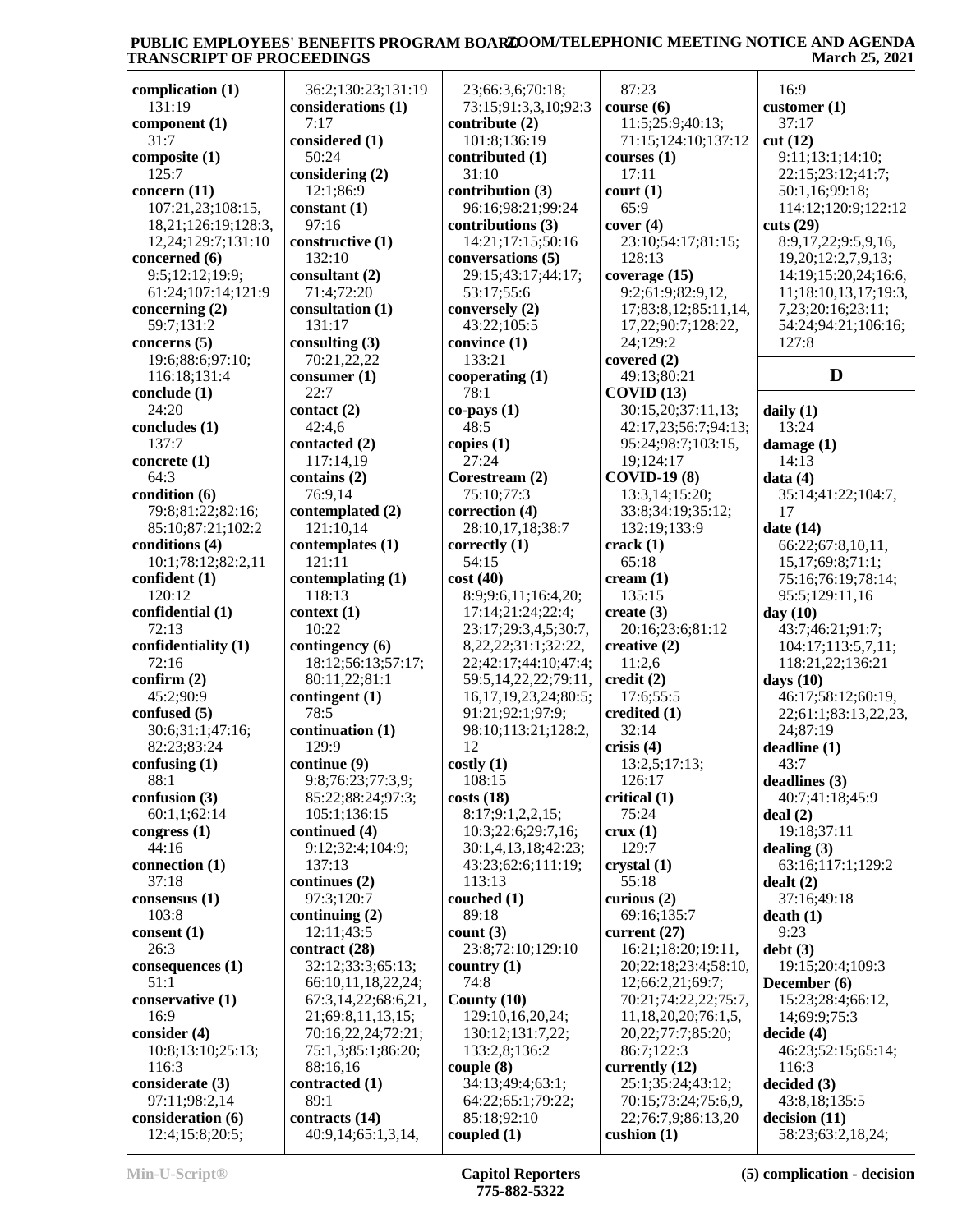| 64:11,13,16;78:5;                                    | described (1)                         | 95:21,22;96:11;           | 117:16                                   | dropped (2)                  |
|------------------------------------------------------|---------------------------------------|---------------------------|------------------------------------------|------------------------------|
| 97:19:116:5:120:5                                    | 60:21                                 | 116:8;130:4               | disruption $(3)$                         | 31:2;37:20                   |
| decisions (9)                                        | deserve $(1)$                         | digits $(18)$             | 13:15;92:18;                             | Dropping (2)                 |
| 20:14;45:20;64:12;                                   | 127:15                                | 7:13,19;10:12;            | 116:22                                   | 16:17;17:2                   |
| 95:2;117:2;127:14;                                   | deserves (1)                          | 11:13;20:6;21:17;         | disruptive(1)                            | $\mathbf{dry}\left(1\right)$ |
| 136:18,23;137:1                                      | 20:19                                 | 22:20;24:12,18;           | 62:19                                    | 41:8                         |
| declaratory (1)                                      | design $(25)$                         | 123:19,23;124:1;          | $\text{ditto}$ (1)                       | Due $(14)$                   |
| 131:2                                                | 18:13;19:7;39:24;                     | 125:18,21;127:17;         | 15:14                                    | 7:17;15:19;17:3;             |
| decrease (6)                                         | 40:2;45:7,12,15,16;                   | 134:3;135:10;137:4        | diversified (4)                          | 30:14,17,19;33:8;            |
| 29:9;30:1,2,3;                                       | 47:5,19;48:1,4,6,7;                   | dilemmas (1)              | 9:16;67:8,11,14                          | 34:19;37:10,19;              |
| 104:9;105:12                                         | 49:8,17;50:18;57:16;                  | 11:7                      | doctor(6)                                | 70:19,23;75:12;              |
| decreased(1)                                         | 63:5;110:9;115:23;                    | dime(1)                   | 19:14;21:5;103:23;                       | 133:8                        |
| 29:24                                                | 116:16;119:22;                        | 56:7                      | 108:9,11,12                              | dues $(1)$                   |
| dedicated (1)                                        | 120:5;123:13                          | dire $(2)$                | dotors(1)                                | 11:20                        |
| 44:4                                                 | designed $(1)$                        | 16:17;115:15              | 103:20                                   | dull $(1)$                   |
| deductible (6)                                       | 23:16                                 | direct $(2)$              | doctor's(1)                              | 68:2                         |
| 19:10;50:20;62:2,                                    | designs $(3)$                         | 63:11;76:24               | 104:11                                   | During $(18)$                |
| 8,9,17                                               | 13:1,13;46:23                         | direction (4)             | document $(2)$                           | 9:12;15:8;18:11;             |
| deductibles (5)                                      | desires $(1)$                         | 17:20;91:20;              | 34:9,11                                  | 22:6;34:23;36:21;            |
| 14:24;48:4;50:4;                                     | 65:10                                 | 105:21;119:2              | $\text{dogs}$ (2)                        | 48:3;54:16,17,24;            |
| 51:12;60:21                                          | delta(1)<br>91:1                      | directly $(1)$<br>25:14   | 115:5,19<br>DOI(2)                       | 60:9;80:7,10;95:9,9;         |
| definitely (12)<br>49:6;50:17,24;                    | detailed (3)                          | director (9)              | 77:4,10                                  | 116:21;119:12;<br>126:17     |
| 55:6;59:13,22,24;                                    | 67:21;124:9;131:9                     | 11:19;53:5;58:4,6;        | dollar $(4)$                             | dwindling (1)                |
| 60:6;86:22;116:11,                                   | details(2)                            | 62:21;83:16;84:10;        | 32:12;33:3,12;                           | 111:8                        |
| 18;118:1                                             | 53:15,15                              | 127:21;131:7              | 101:3                                    |                              |
| defray(1)                                            | determined (1)                        | disability (29)           | dollars $(7)$                            | E                            |
| 135:8                                                | 18:17                                 | 13:19;14:20;16:18;        | 13:5;19:4;23:9;                          |                              |
| degree $(3)$                                         | detrimental (2)                       | 20:20;23:19;49:12;        | 42:24;63:4;109:3;                        | earlier $(6)$                |
| 108:7;113:12;                                        | 9:9;135:9                             | 51:7,14,17;74:23;         | 120:9                                    | 44:17;82:9;95:12;            |
| 114:1                                                | devastates(1)                         | 75:23;76:2;81:9;          | Don $(2)$                                | 115:23;124:13;130:2          |
| delay(5)                                             | 23:24                                 | 82:5,12,19;83:8,9,10,     | 6:14,19                                  | early $(7)$                  |
|                                                      |                                       |                           |                                          |                              |
|                                                      |                                       |                           |                                          |                              |
| 24:7;47:1,8;52:7;                                    | devastating (1)                       | 12,21,23;85:9,15,24;      | done $(12)$                              | 12:1;99:4,4;112:5,           |
| 108:2                                                | 9:19                                  | 86:7,14;115:11;<br>120:10 | 36:19;40:21,22;                          | 8;128:15;129:1               |
| delayed (4)<br>32:1;97:6;108:5,20                    | devastation (1)<br>9:3                | disabled (4)              | 47:11;58:11,19,22;<br>62:16;90:2;115:24; | earmarked (1)<br>43:15       |
| delaying $(2)$                                       |                                       | 13:21;17:3;80:8,10        | 126:14;127:2                             |                              |
| 19:24;45:19                                          | develop (1)<br>40:1                   | disappearing $(1)$        | doubt(2)                                 | earned $(2)$<br>8:10;109:13  |
| delays $(2)$                                         | deviations (1)                        | 88:20                     | 107:19;109:9                             | earnings $(1)$               |
| 98:6;113:20                                          | 95:10                                 | disclosure $(3)$          | Doug $(3)$                               | 80:17                        |
|                                                      | diagnosis $(6)$                       | 25:8,18,23                | 12:21;131:24;                            | easier $(3)$                 |
| 16:10;98:11;                                         | 17:4;108:7,8,13;                      | discounts(1)              | 132:3                                    | 61:7;77:23;118:5             |
| 114:21                                               | 113:20,21                             | 91:15                     | $D-o-u-g(2)$                             | easily $(4)$                 |
| demoralized (1)                                      | dialed $(1)$                          | discovered (1)            | 12:21;132:3                              | 13:14;33:2;49:11,            |
| 14:9                                                 | 121:17                                | 21:8                      | Douglas (1)                              | 17                           |
| dental $(4)$                                         | difference (3)                        | discretionary (2)         | 12:18                                    | easy $(4)$                   |
| 67:8,11,15;77:11                                     | 31:3;78:22;124:15                     | 102:15;115:3              | down (18)                                | 115:11;131:16;               |
| depend $(1)$                                         | different $(20)$                      | discuss(1)                | 6:15;23:17;29:4;                         | 136:18,22                    |
| 136:12                                               | 43:3;44:6;48:21;                      | 32:3                      | 30:7,7,13,22;34:11;                      | Eaton $(13)$                 |
| depended (1)                                         | 55:21,23;58:21;                       | discussed (1)             | 61:13;79:21;91:15,                       | 28:12;65:24,24;              |
| 42:19                                                | 62:13;73:21;76:17;                    | 65:12                     | 15,20;100:7,7;                           | 67:13,13,18;68:19,           |
| dependent $(3)$                                      | 83:15,15;84:23;89:7;                  | discussion $(12)$         | 102:18;103:2;129:5                       | 20;70:12,14,14;73:7,         |
| 49:2;97:2;136:10                                     | 91:17;93:10;94:20,                    | 26:18;51:8,11,24;         | downstream $(1)$                         | 7                            |
| dependents (1)                                       | 21;104:2,14;124:15                    | 53:8;97:15,17;124:9;      | 101:14                                   | economic (3)                 |
| 30:3                                                 | differential (3)                      | 126:8;132:10,11;          | downward $(1)$                           | 13:2;14:2;132:19             |
|                                                      | 97:23;102:18,19                       | 134:10                    | 118:19                                   | edification (1)              |
| 74:24;101:7;                                         | differentiator (1)                    | discussions (1)           | drastically $(2)$                        | 73:6                         |
| demand $(3)$<br>depending $(7)$<br>104:22;112:2,3,7; | 78:7                                  | 32:8                      | 17:11;109:2                              | educated (2)                 |
| 113:12                                               | differs $(1)$                         | disillusioned (1)         | drawing $(3)$                            | 42:8;95:15                   |
|                                                      | 104:18                                | 14:8                      | 100:16;111:21;                           | education (1)                |
| depends $(2)$<br>48:21;113:21                        | difficult $(11)$                      | displaying $(1)$          | 116:9                                    | 19:15                        |
| deputy $(2)$<br>25:6;129:21                          | 20:14;39:16;45:11;<br>50:5;58:8;65:3; | 77:5<br>disrupt(1)        | drive(3)<br>35:8,15,15                   | educators (1)<br>14:1        |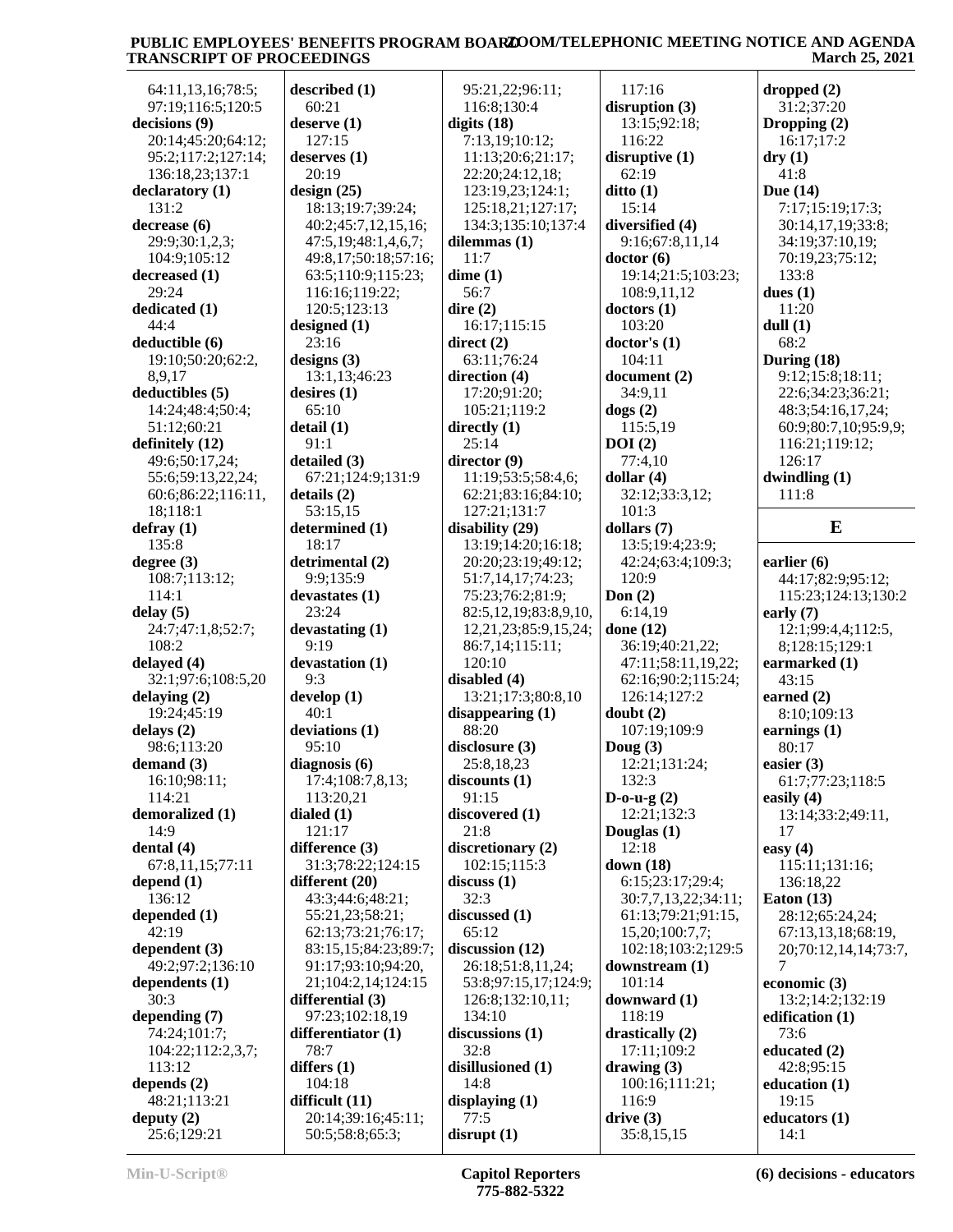| effect (5)           | 130:21;131:10;                | 47:16;48:13,14;49:6;      | 15:5,6;16:18;        | executive (14)      |
|----------------------|-------------------------------|---------------------------|----------------------|---------------------|
| 25:10;78:11;82:4,    | 135:22                        | 52:7,10,10;58:7;61:1,     | 18:18;19:13,17,24;   | 11:18;12:10;15:15;  |
| 20;100:19            | employees (46)                | 13, 23; 75: 2, 4, 11, 13, | 20:21,22;23:5;45:2;  | 19:21;30:12;39:7;   |
| effective $(5)$      | 9:6,11,15,19,24;              | 15;76:10,14,18;           | 46:1;52:24;62:4;     | 52:1;71:24;111:3;   |
| 66:22;69:8;75:16;    | 10:6,7,8;11:19;13:12,         | 87:13;91:12,23,24;        | 64:1,18,19;65:14;    | 120:22;124:7;       |
|                      |                               |                           |                      |                     |
| 76:19;78:14          | 20;16:20,22;17:10;            | 92:23;93:5;95:5;          | 81:13,17;86:18;      | 127:21;131:7;132:7  |
| effects $(3)$        | 18:7;19:4,8,12;20:2,          | 116:20;117:5              | 89:21;95:22;96:19;   | exist(5)            |
| 9:19;101:14;         | 3,15;23:7;36:21;              | enrolls $(2)$             | 109:12;113:1;        | 13:9;97:13,18,24;   |
| 103:14               | 37:6;78:19;79:2;              | 45:14;83:3                | 118:14;125:3;127:6,  | 111:18              |
| effort $(4)$         | 96:14;107:2;126:6,            | ensure $(7)$              | 11;130:16            | exists $(3)$        |
| 8:21,23;24:3;        | 16,24;127:15;129:8;           | 36:14;42:6;77:4;          | event $(4)$          | 78:17;82:18;97:19   |
| 126:24               | 130:12,22;131:12,21;          | 79:6;95:4;103:6;          | 23:24;80:12;85:15,   | expand $(1)$        |
| Eight $(15)$         | 133:12;134:8,24;              | 126:16                    | 16                   | 38:17               |
| 17:9;19:1;25:13;     |                               | entailed (1)              | events $(1)$         | expect (5)          |
|                      | 135:1;136:6,9,13,20;<br>137:2 |                           | 85:12                |                     |
| 29:1,24;30:4,9,9;    |                               | 120:23                    |                      | 35:12;37:21;66:21;  |
| 36:10;51:24;93:17;   | employees' (1)                | enter $(1)$               | eventually (3)       | 69:7;113:11         |
| 94:8;105:17;112:17;  | 110:9                         | 132:12                    | 14:13;98:10;         | expected $(7)$      |
| 114:18               | employer (18)                 | entered (1)               | 126:10               | 11:23;66:24;69:10;  |
| either $(3)$         | 17:14;54:17;78:17,            | 130:11                    | everybody (5)        | 105:18;110:12;      |
| 11:3;58:7;125:14     | 23;95:10;96:16;               | entire $(1)$              | 6:4;27:7;61:14;      | 124:10;129:5        |
| elect(1)             | 98:18,20,20;99:24;            | 91:2                      | 65:21;126:7          | expecting $(1)$     |
| 82:17                | 100:11,15;110:2,2,            | environment (1)           | everyone (10)        | 113:1               |
| elected $(1)$        | 17;111:24;128:8;              | 94:24                     | 14:13;40:19;42:7,    | expenditures (1)    |
| 82:10                | 131:22                        | EPO(2)                    | 7;77:21,23;82:15;    | 97:22               |
|                      |                               |                           |                      |                     |
| election $(5)$       | employers (3)                 | 19:9;48:23                | 110:15;120:7;132:8   | expense $(2)$       |
| 17:8;45:13;52:15,    | 130:13,24;133:3               | EPO/HMO(1)                | evidence (1)         | 23:12;62:5          |
| 16;102:14            | employment (1)                | 23:14                     | 90:22                | expenses $(2)$      |
| electricity $(1)$    | 130:18                        | equal $(1)$               | evolving (1)         | 17:6;22:17          |
| 22:9                 | encourage (1)                 | 100:18                    | 95:16                | expensive (2)       |
| elephant $(3)$       | 127:6                         | equals $(1)$              | $\text{exact}(2)$    | 60:23;89:11         |
| 135:15,16,17         | encouraged (1)                | 114:21                    | 22:13;121:8          | experience (2)      |
|                      |                               |                           |                      |                     |
|                      |                               |                           |                      |                     |
| eligibility (9)      | 21:7                          | $\text{erode}$ (1)        | exactly $(2)$        | 10:5;48:11          |
| 32:18;39:13;48:13;   | end $(26)$                    | 14:11                     | 60:20;116:10         | experts $(1)$       |
| 52:13;75:2,4,11,13;  | 16:1;17:7;18:19;              | Ervin $(6)$               | example (14)         | 69:4                |
| 91:12                | 19:14;37:19;43:24;            | 15:10,13,13;124:4,        | 13:13;17:16;21:1;    | expire $(3)$        |
| eligible (9)         | 46:21;48:9;49:5;              | 6,8                       | 30:15;48:24;52:8;    | 43:8;70:19,23       |
| 21:22;25:8,17;       | 52:20,23;75:15;               | $E-r-v-i-n(2)$            | 57:18,22;59:2;62:9;  | explain(1)          |
| 83:9,13;87:15;       | 79:15,20;88:7;99:19;          | 15:13;124:8               | 63:9;74:22;108:8;    | 120:13              |
| 132:23;133:3,3       | 105:23;107:22,23;             | especially (6)            | 120:7                | explained (1)       |
| eliminate (4)        |                               | 11:24;48:3;59:11;         | examples $(5)$       | 57:5                |
|                      | 108:4;110:12,23;              |                           |                      |                     |
| 13:19;51:6;81:9;     | 113:3;125:10,12;              | 126:17;132:10;            | 79:11,13,22;87:4,    | explains $(1)$      |
| 107:10               | 137:9                         | 136:12                    | 21                   | 27:21               |
| eliminated (2)       | ended $(3)$                   | essential (3)             | exceptions (2)       | exploratory $(1)$   |
| 13:15;120:11         | 66:14;69:1;85:22              | 13:24;133:2,4             | 53:3,3               | 119:18              |
| else (2)             | ending $(3)$                  | essentially (7)           | excess(45)           | explored $(2)$      |
| 29:3;38:5            | 88:17;99:16;                  | 46:9;86:23;100:20,        | 15:22;16:7;18:24;    | 88:18,23            |
| e-mail $(1)$         | 128:24                        | 24;113:1;120:24;          | 19:2;43:13;51:4;     | express $(1)$       |
| 12:15                | ends $(3)$                    | 122:6                     | 97:1,12,15,16,17,24; | 110:3               |
| e-mails $(2)$        | 36:20;46:21;78:9              | establish $(2)$           | 98:2,3,12;99:17,19;  | expressed (2)       |
| 107:7;118:14         | enough $(3)$                  | 45:7;48:9                 | 100:24;101:9;        | 57:4;65:10          |
| emergency (12)       | 23:10;39:11;129:3             | establishing $(1)$        | 102:16,17,22;106:6,  | extend(9)           |
| 8:15;10:9;18:15;     | enroll (8)                    | 44:10                     | 21;107:20,22;108:1;  | 43:7;58:10,24;      |
|                      |                               |                           |                      |                     |
| 29:16,17;56:16,17;   | 45:16;46:24;50:20;            | establishment (1)         | 111:11,18;113:5,6,8, | 59:2,15;61:21;63:2, |
| 132:19;133:9;        | 51:15;78:14;87:15;            | 47:9                      | 24;115:3;117:15;     | 18,19               |
| 134:16;135:19;136:5  | 92:19;117:6                   | estimates (1)             | 118:24;124:24;       | extended (7)        |
| employed $(1)$       | enrolled $(3)$                | 105:23                    | 125:11;127:12;       | 41:18;43:9;58:12;   |
| 11:22                | 47:21;50:23;86:6              | ethics $(1)$              | 134:10,13,14,18,23;  | 60:19;62:3;65:4;    |
| employee (18)        | enrollment (47)               | 25:23                     | 135:3                | 85:20               |
| 8:7;14:23;21:5;      | 19:24;24:7;32:18;             | evaluation (11)           | <b>Exchange</b> (1)  | extending $(2)$     |
| 49:1,2;78:22;80:5,7; | 34:6,12,23;35:10;             | 66:13,15,17;67:2;         | 128:21               | 59:1;64:7           |
| 83:3,19;96:17;       | 36:20,22;37:4,7;              | 68:1,5,24;69:2,12;        | $\csc{usc}$ (3)      | extension (1)       |
| 110:17;121:24;       | 38:1;39:10,13;40:7;           | 72:12,17                  | 64:23;102:16;        | 63:4                |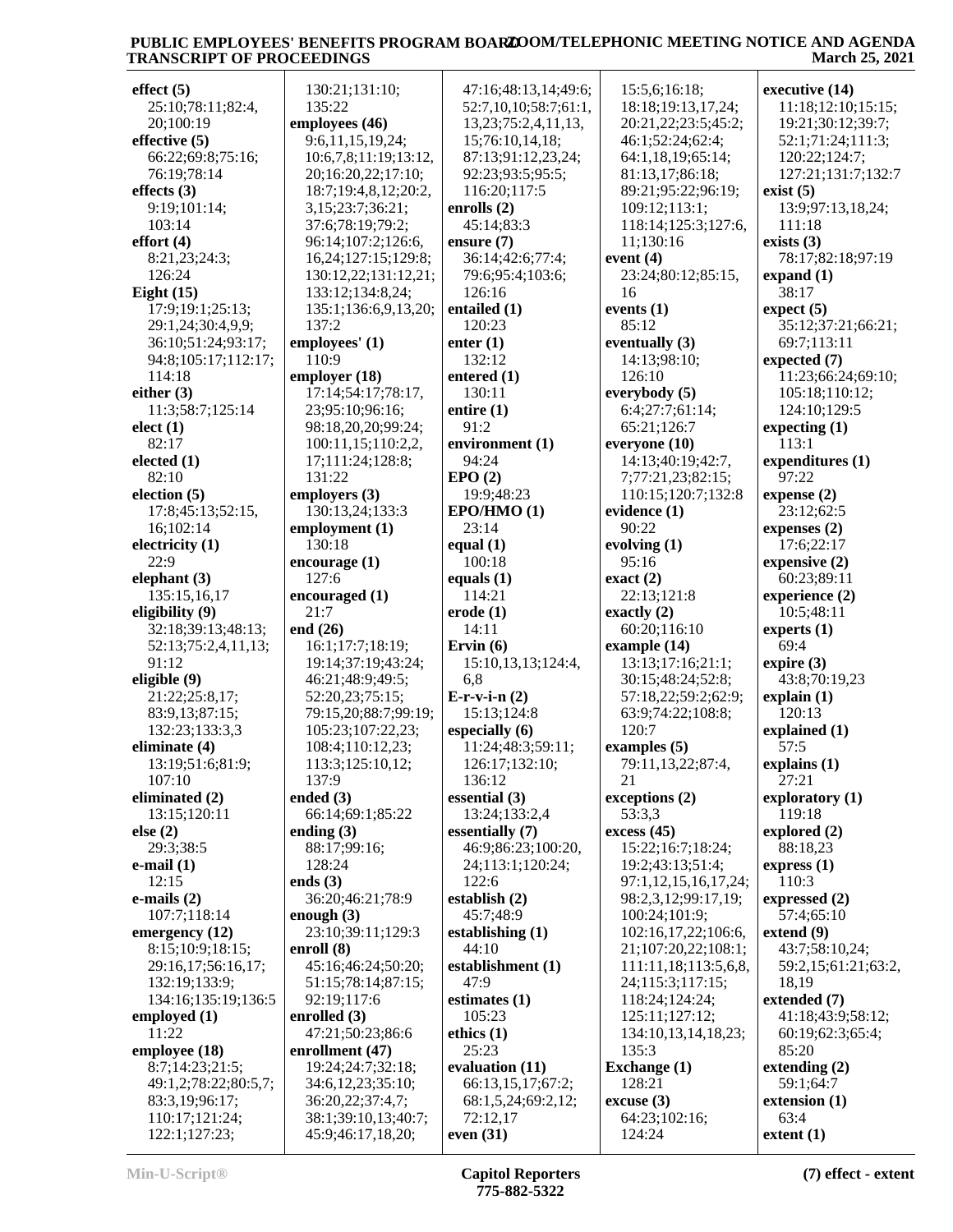| 133:6               | favor $(14)$        | financially $(1)$        | follow-up $(10)$          | 23;65:21;67:20;68:8,       |
|---------------------|---------------------|--------------------------|---------------------------|----------------------------|
| extra(5)            | 27:3,5;38:23;39:1;  | 14:10                    | 36:5;62:21;67:16;         | 12,16;69:22;70:2,5,        |
| 8:21,23,23;60:22;   | 68:12,14;70:7,9;    | find $(2)$               | 81:8;84:7;102:24;         | 11,13;71:6,6,13,16,        |
| 62:6                | 72:23,24;94:2,4;    | 55:8;130:9               | 106:5;107:12;             | 19, 20; 72: 11, 22; 73: 2, |
| extraordinarily (1) | 123:7,8             |                          | 109:20;117:22             |                            |
|                     |                     | finding $(1)$            |                           | 4, 10, 13; 74: 14, 17;     |
| 87:24               | fear $(1)$          | 130:3                    | food $(1)$                | 77:13,16,20;85:3,4;        |
| extraordinary (1)   | 8:21                | fine $(4)$               | 22:8                      | 87:1;88:3,3;93:2,3,        |
| 10:19               | February (5)        | 71:12,18;82:24;          | force $(2)$               | 13,20,24;94:6;             |
| extremely $(2)$     | 68:23,24;83:4;      | 93:22                    | 9:20;33:8                 | 101:12;106:19;             |
| 9:5;130:4           | 85:13,13            | fines $(1)$              | forced $(2)$              | 112:11,11;114:7,9,         |
|                     | federal (13)        | 35:22                    | 10:4;129:1                | 14, 16, 24; 115: 17, 17;   |
| F                   | 12:5;15:18;16:7,    | finite $(4)$             | forecasting $(1)$         | 117:11,11,23;118:3,        |
|                     | 12;42:12;44:16;     | 43:14;44:3;98:22;        | 36:19                     | 8,11;119:11,19,19;         |
| face $(2)$          | 45:17;46:1;53:21;   | 111:5                    | form $(4)$                | 121:2,4,6,16,19;           |
| 91:23;115:13        | 115:10;124:18;      | First $(17)$             | 63:4;107:11;              | 122:16,18,21;123:1,        |
| faced $(3)$         | 132:16;133:19       | 15:14,20;52:9,9;         | 113:24;125:15             | 3, 10; 124: 6; 126: 3;     |
| 96:20;108:12;       | feds $(2)$          | 54:19;56:20;58:24;       | formal $(1)$              | 127:20;132:7;137:8         |
| 120:8               | 43:6;53:14          | 66:10;69:17;70:6,20;     | 120:19                    | Friday $(1)$               |
| facilitate (1)      | fee $(3)$           | 80:16;82:10;109:1;       | formats $(1)$             | 129:24                     |
| 33:2                | 33:4,13;35:24       | 111:14;128:2;133:15      | 32:20                     | friends $(1)$              |
| facilities (2)      | feedback (1)        | firstly $(1)$            | formula (2)               | 88:9                       |
| 73:21;104:8         | 63:10               | 63:3                     | 79:15,19                  | front $(1)$                |
| facing $(4)$        | feel $(10)$         | fiscal $(19)$            | forward $(5)$             | 105:1                      |
| 13:20;33:7;42:10;   | 14:14;18:11;19:2;   | 16:2;28:4;39:19;         | 45:8;56:15;91:4;          | fruition $(1)$             |
| 135:7               | 62:10;72:10;79:3;   | 41:1,2,2,4,5,12,16;      | 92:20;97:11               | 64:9                       |
| fact $(8)$          | 93:9;117:13;120:12; |                          | found $(1)$               | frustrated (1)             |
|                     |                     | 42:9;43:3;44:1;          | 108:10                    |                            |
| 9:13;30:17,19;      | 122:5               | 57:11;61:16;97:20;       |                           | 21:5                       |
| 33:14;49:18;50:8;   | fees $(2)$          | 103:5;120:13;128:1       | four $(28)$               | frustrating $(2)$          |
| 65:8;133:15         | 38:13,18            | fiscally $(1)$           | 7:13,19,24;10:11;         | 15:8;116:24                |
| factor $(2)$        | fellow(2)           | 16:9                     | 11:13;21:1,17;22:20;      | frustration (1)            |
| 95:19,24            | 11:16;14:3          | fit(1)                   | 24:12,17;26:3,7;          | 110:4                      |
| Faculty (11)        | felt $(1)$          | 133:12                   | 73:21;90:18;108:13;       | full $(7)$                 |
| 11:4,5;12:23;       | 119:22              | Five $(11)$              | 112:17;123:6,19,23;       | 18:13;21:22;41:15;         |
| 13:10;15:14;20:10,  | FEMA(2)             | 39:4;65:17;105:5,        | 124:1;125:8,18,21;        | 56:21,24;62:11;            |
| 12;120:2;124:8;     | 44:1,5              | 6,7;106:1;114:19,19,     | 127:17;133:10;            | 134:1                      |
| 132:4,6             | few $(8)$           | 20;125:12;130:7          | 134:3;135:10;137:4        | fully $(3)$                |
| fail $(2)$          | 21:1;24:7;36:18;    | five-minute (1)          | four-member (1)           | 16:4;37:21;129:5           |
| 15:6,7              | 92:14;125:11;       | 34:5                     | 66:15                     | fund $(2)$                 |
| failed $(1)$        | 127:10,11;131:12    | flat $(5)$               | fourth $(1)$              | 81:2;135:6                 |
| 14:15               | fiduciaries $(1)$   | 19:20;99:14;101:3;       | 36:9                      | funding $(29)$             |
| failure $(4)$       | 17:18               | 106:12;136:4             | four-year $(1)$           | 8:11,13;42:14,15;          |
| 13:10,16;14:6,13    | fiduciary $(1)$     | flatten $(1)$            | 85:1                      | 43:1,10,14,14,19;          |
| fairly $(4)$        | 111:12              | 100:19                   | Fox $(9)$                 | 44:6,23;49:10,10,14,       |
| 31:7;73:23;79:4;    | figure $(4)$        | flexibility $(3)$        | 6:10,11;26:20,20,         | 15;50:17,21;53:6,6,8,      |
| 100:6               | 44:22;48:2;53:14;   | 13:17;17:20;             | 22;38:20,20;68:7,7        | 9;54:10;55:4;111:2,        |
| fall $(3)$          | 116:10              | 100:15                   | frame $(1)$               | 3;132:13;133:13;           |
| 54:22;55:1;120:5    | figured $(1)$       | flexible $(5)$           | 49:6                      | 135:6;136:10               |
| false $(1)$         | 55:11               | 11:10;15:18;23:2;        | Frank $(1)$               | funds $(31)$               |
| 17:11               | filed $(1)$         | 24:2;124:19              | 18:5                      | 9:13;10:10;12:5;           |
| families (2)        | 32:20               | flooded $(1)$            | free $(4)$                | 13:8;14:18;15:3,18,        |
| 19:4;20:4           | filing $(1)$        | 47:14                    | 39:15;59:11;72:10;        | 19;16:7;18:17,22,23;       |
| family $(4)$        | 134:21              | focus $(1)$              | 74:1                      | 44:1,2,22;45:1,3;          |
| 24:1;25:19;49:1;    | fill(1)             | 90:8                     | <b>FREED (124)</b>        | 51:15:54:1:55:15:          |
| 122:1               | 89:20               | focused $(1)$            | 6:3,8,9;7:9;10:11,        | 115:8, 10; 124: 16, 19,    |
|                     |                     |                          |                           |                            |
| far $(10)$          | final $(2)$         | 34:19                    | 16;11:16;15:15;           | 23;125:3,14,16;            |
| 22:17;31:18;42:20;  | 22:17;78:5          | folks $(11)$             | 24:22;25:2,24;26:10,      | 127:4,7;133:17             |
| 54:9;55:20;61:21;   | Finance (5)         | 54:22;65:8;93:6;         | 15, 22, 24, 27: 2, 7, 18, | Further $(3)$              |
| 64:13;67:11;83:2;   | 43:18;44:18;55:7;   | 104:5, 16; 105:1, 8, 17; | 21, 24; 28: 11, 13, 23;   | 18:15;65:14;74:13          |
| 88:6                | 98:18;100:9         | 119:24;120:1,2           | 31:13,13,15;36:4,6;       | future $(15)$              |
| farm $(1)$          | financial $(9)$     | follow $(1)$             | 38:4,4,9,10,14,19,22;     | 16:9;37:21;64:20;          |
| 18:20               | 10:2;13:17;31:22;   | 78:2                     | 39:3;46:7;51:22,22;       | 77:11;96:2;97:9;           |
| fast $(1)$          | 66:8;68:17,22;69:6, | following $(3)$          | 52:4;58:3,5,20;60:8,      | 98:3,3,10;103:14;          |
| 101:21              | 19;107:5            | 77:24;107:1;130:1        | 12, 12, 18, 18; 64: 22,   | 104:4;121:14;              |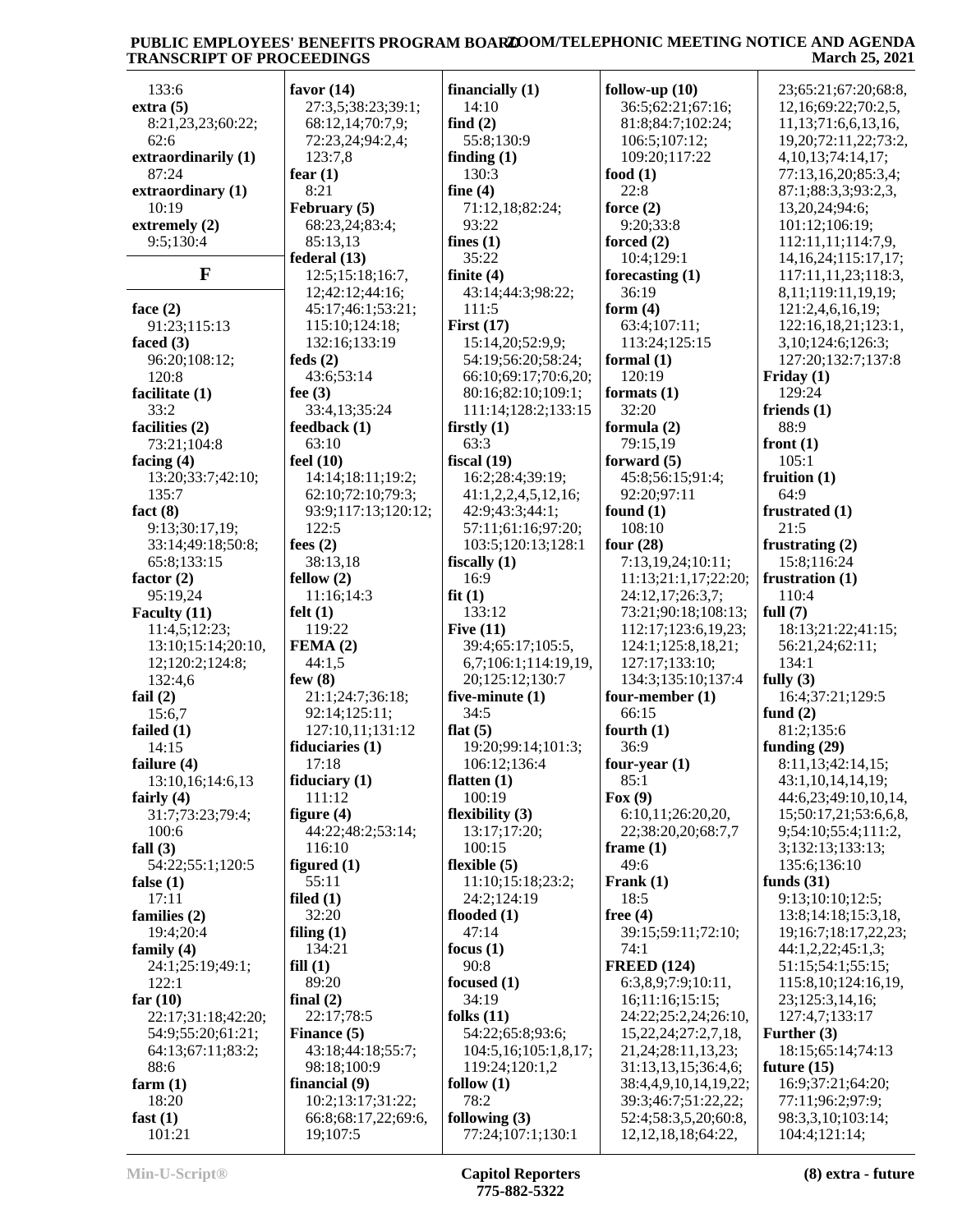| 128:10;131:19;                                                                                                                                      | 12:16;15:13,15;16:6;    | guesswork (1)                       | 20:15;21:2;54:12,16;    | 66:17;69:2            |
|-----------------------------------------------------------------------------------------------------------------------------------------------------|-------------------------|-------------------------------------|-------------------------|-----------------------|
| 133:23                                                                                                                                              | 18:1,3;20:9;29:12;      | 94:15                               | 66:8,11,20;67:23;       | highlight $(2)$       |
| FY'21(1)                                                                                                                                            | 52:12;53:12;63:15;      | guidance (4)                        | 108:3,15;130:17;        | 34:13:40:18           |
|                                                                                                                                                     |                         |                                     |                         |                       |
| 121:22                                                                                                                                              | 74:8,11;85:3;90:6;      | 45:1;53:24;63:24;                   | 132:18;133:9            | highly $(3)$          |
| FY'22(3)                                                                                                                                            | 99:20;103:4;105:9;      | 104:22                              | healthcare (14)         | 35:11;80:5;132:17     |
|                                                                                                                                                     |                         |                                     |                         |                       |
| 100:13,14;121:23                                                                                                                                    | 124:6;125:24;126:2,     | gun(1)                              | 8:14,16;9:1;10:10;      | hire $(3)$            |
| FY'23(1)                                                                                                                                            | 12                      | 70:8                                | 21:12;34:19;48:3;       | 20:18;129:11,16       |
|                                                                                                                                                     |                         |                                     |                         |                       |
| 114:17                                                                                                                                              | gotta (1)               | gut(1)                              | 73:19;94:24;128:9,      | hired $(1)$           |
|                                                                                                                                                     | 107:11                  | 22:5                                | 12,21;129:2,4           | 131:6                 |
|                                                                                                                                                     |                         |                                     |                         |                       |
| G                                                                                                                                                   | gov(2)                  | guys(3)                             | healthy $(1)$           | Hiring $(3)$          |
|                                                                                                                                                     | 112:21;120:11           | 36:13;117:12;                       | 20:22                   | 14:11;20:17;36:21     |
|                                                                                                                                                     |                         |                                     |                         |                       |
| $\text{qamble}(1)$                                                                                                                                  | Government (10)         | 127:2                               | hear $(11)$             | history $(2)$         |
| 115:14                                                                                                                                              | 12:22;13:5,11;          | gynecologists (2)                   | 18:1,2;28:15;           | 58:11;75:8            |
|                                                                                                                                                     |                         |                                     |                         |                       |
| $\gamma$ gambling $(1)$                                                                                                                             | 14:7;115:11;132:24;     | 21:1,4                              | 33:20;51:4;62:21;       | hit $(4)$             |
| 115:13                                                                                                                                              | 133:1,5,7,8             |                                     | 69:23;77:18;107:8;      | 37:13;39:19;82:7;     |
|                                                                                                                                                     |                         |                                     |                         |                       |
| game $(3)$                                                                                                                                          | Governmental (1)        | $\bf H$                             | 112:24;125:24           | 128:20                |
| 100:13;112:9;                                                                                                                                       | 132:5                   |                                     | heard $(7)$             | HMO(3)                |
|                                                                                                                                                     |                         |                                     |                         |                       |
| 116:4                                                                                                                                               | Governor (3)            | half $(3)$                          | 53:7;88:6,6;            | 19:9,12;48:23         |
| gap(8)                                                                                                                                              | 19:21;43:17;136:4       | 22:15;36:11;114:5                   | 119:12;125:2,4;         | hold(1)               |
|                                                                                                                                                     |                         |                                     |                         |                       |
| 78:10;80:10,20;                                                                                                                                     | Governor's (12)         | hand $(5)$                          | 135:1                   | 22:16                 |
| 81:4;86:1;88:7,12;                                                                                                                                  | 13:11;43:17;44:18,      | 27:4;77:14,17;                      | hearing $(4)$           | holding $(2)$         |
|                                                                                                                                                     |                         |                                     |                         |                       |
| 89:20                                                                                                                                               | 18;53:16;55:7,21,23;    | 111:12;125:13                       | 19:8;38:6;65:17;        | 56:16:91:9            |
| Garcia (10)                                                                                                                                         | 98:17;100:9;107:5;      | handle $(2)$                        | 88:5                    | holds $(1)$           |
|                                                                                                                                                     |                         |                                     |                         |                       |
| 32:9;33:5,17,19,19,                                                                                                                                 | 120:24                  | 37:5;92:3                           | hearings $(2)$          | 124:18                |
| 22, 23; 36: 15, 15; 38: 3                                                                                                                           | graded(1)               | handled $(1)$                       | 11:3;120:21             | hole $(1)$            |
|                                                                                                                                                     |                         |                                     |                         |                       |
| gasoline $(1)$                                                                                                                                      | 79:18                   | 92:7                                | heart $(1)$             | 89:16                 |
|                                                                                                                                                     |                         |                                     | 23:22                   |                       |
| 22:8                                                                                                                                                | grades(1)               | handling $(1)$                      |                         | holiday $(3)$         |
| $g$ athering $(1)$                                                                                                                                  | 47:1                    | 10:22                               | heavier $(1)$           | 15:24;110:2,3         |
|                                                                                                                                                     |                         |                                     | 58:2                    |                       |
| 118:4                                                                                                                                               | grants(1)               | hands $(1)$                         |                         | home $(3)$            |
| gave $(2)$                                                                                                                                          | 133:3                   | 45:22                               | heavy $(2)$             | 37:11,23;76:7         |
| 98:22,24                                                                                                                                            | $gr(10)$                | hanging $(1)$                       | 39:16;40:14             | homeless $(1)$        |
|                                                                                                                                                     |                         |                                     |                         |                       |
| general(3)                                                                                                                                          | 8:12;33:22;39:3;        | 107:7                               | heck $(1)$              | 17:7                  |
|                                                                                                                                                     | 68:16;73:2;85:2;        |                                     | 93:2                    | homes $(1)$           |
| 10:7;84:24;94:14                                                                                                                                    |                         | happen $(13)$                       |                         |                       |
| geographic (1)                                                                                                                                      | 93:1;122:5;123:14;      | 17:7,8;23:23;                       | $\text{held}(1)$        | 37:13                 |
|                                                                                                                                                     | 127:12                  |                                     | 75:19                   |                       |
| 48:22                                                                                                                                               |                         | 36:10,14;56:18;                     |                         | honestly $(1)$        |
| gets(8)                                                                                                                                             | greater(1)              | 58:14,15;60:5;80:12;                | hell(1)                 | 64:13                 |
|                                                                                                                                                     | 124:16                  | 113:12,16;116:10                    | 109:8                   | hoops $(1)$           |
| 47:14;49:20;54:1;                                                                                                                                   |                         |                                     |                         |                       |
| 56:24;96:17;121:20,                                                                                                                                 | Greetings (1)           | happened (11)                       | Hello (1)               | 109:11                |
| 22;136:10                                                                                                                                           | 127:20                  | 47:24;58:20,21;                     | 134:6                   | hope $(11)$           |
|                                                                                                                                                     |                         |                                     |                         |                       |
| GFO(1)                                                                                                                                              | group(11)               |                                     |                         |                       |
| 103:1                                                                                                                                               |                         | 60:10,20;85:16;                     |                         |                       |
|                                                                                                                                                     |                         |                                     | help(9)                 | 8:14;19:16;23:18;     |
|                                                                                                                                                     | 11:5;26:4;80:13;        | 91:19;97:8;98:5,7;                  | 10:20;11:11;21:8;       | 24:2;44:24;65:5,5;    |
|                                                                                                                                                     | 81:13,15;86:21;89:3,    | 131:11                              | 22:3;37:6;41:8;         | 87:6;112:4;120:24;    |
|                                                                                                                                                     |                         |                                     |                         |                       |
| 9:4,12;12:4;16:6;                                                                                                                                   | 6;90:8;126:13;          | happening $(8)$                     | 72:10;106:3;115:14      | 135:1                 |
| 17:20;35:23;41:12,                                                                                                                                  | 132:16                  | 29:20;39:9,14;                      | helpful $(1)$           | hopeful $(1)$         |
|                                                                                                                                                     |                         |                                     |                         |                       |
| 13;42:5;110:16,17;                                                                                                                                  | groups (3)              | 46:2;53:21;59:9;                    | 15:2                    | 12:3                  |
| 125:10;128:16                                                                                                                                       | 12:11;126:23;           | 82:14;104:8                         | helping $(1)$           | hopefully $(2)$       |
|                                                                                                                                                     |                         |                                     |                         |                       |
|                                                                                                                                                     | 127:4                   | happens $(5)$                       | 137:2                   | 34:15;117:7           |
| 46:21;54:11;59:3                                                                                                                                    | guarantee $(5)$         | 49:7;80:7,10;83:6;                  | helps $(2)$             | hoping $(2)$          |
|                                                                                                                                                     |                         |                                     |                         |                       |
|                                                                                                                                                     | 31:19,23;32:4;          | 112:2                               | 119:24;121:1            | 11:8;57:14            |
| 86:24;98:19,21;                                                                                                                                     | 35:20;85:1              | happy $(2)$                         | hey $(3)$               | hospital $(3)$        |
|                                                                                                                                                     |                         |                                     |                         |                       |
| 128:9                                                                                                                                               | guaranteed (1)          | 67:3;102:9                          | 53:8;55:10;100:10       | 75:24;115:15;         |
|                                                                                                                                                     | 84:21                   | hard $(15)$                         | $\mathbf{Hi}$ (3)       | 125:4                 |
|                                                                                                                                                     |                         |                                     |                         |                       |
| 99:13;111:11                                                                                                                                        | guarantees (7)          | 9:18;19:22;23:8;                    | 30:10;77:21;            | hospitality (1)       |
|                                                                                                                                                     | 31:19;32:13,15;         | 27:16,24;39:11;40:1,                | 135:13                  | 132:22                |
|                                                                                                                                                     |                         |                                     |                         |                       |
| 9:4;41:10;53:10;                                                                                                                                    | 33:5,11;35:21;84:20     | 6, 18; 110: 15; 127: 3;             | high $(5)$              | hospitalizations (1)  |
|                                                                                                                                                     |                         |                                     |                         | 104:6                 |
| 54:2,2,3;83:3;87:7;                                                                                                                                 | guess $(14)$            | 136:7,11;137:1,13                   | 20:18;62:17;105:5;      |                       |
| 113:14;115:22;117:4                                                                                                                                 | 56:14;59:7;63:1,1;      | hardship $(1)$                      | 113:20;125:12           | hospitals $(1)$       |
|                                                                                                                                                     |                         |                                     |                         |                       |
|                                                                                                                                                     | 95:20;96:7;98:8;        | 134:23                              | higher $(9)$            | 115:7                 |
| 134:24                                                                                                                                              | 104:12;108:24;          | hardships $(1)$                     | 21:3;23:16;30:18;       | hour $(3)$            |
|                                                                                                                                                     |                         |                                     |                         |                       |
|                                                                                                                                                     | 109:3,19;110:3,14;      | 13:21                               | 42:22;50:21;53:21;      | 21:3;35:7;116:7       |
| 21:9                                                                                                                                                | 115:24                  | health $(20)$                       | 105:23;111:20;          | households $(1)$      |
|                                                                                                                                                     |                         |                                     |                         |                       |
| given $(13)$<br>gives $(3)$<br>giving $(4)$<br>goal(2)<br>goes(11)<br>$\text{golden} \left( 1 \right)$<br>golf(1)<br>Good (26)<br>6:3;8:5;10:15,21; | guessing $(1)$<br>113:2 | 8:10;13:7,23;<br>14:11,23;17:12,13; | 114:18<br>highest $(2)$ | 132:20<br>Hoxey $(2)$ |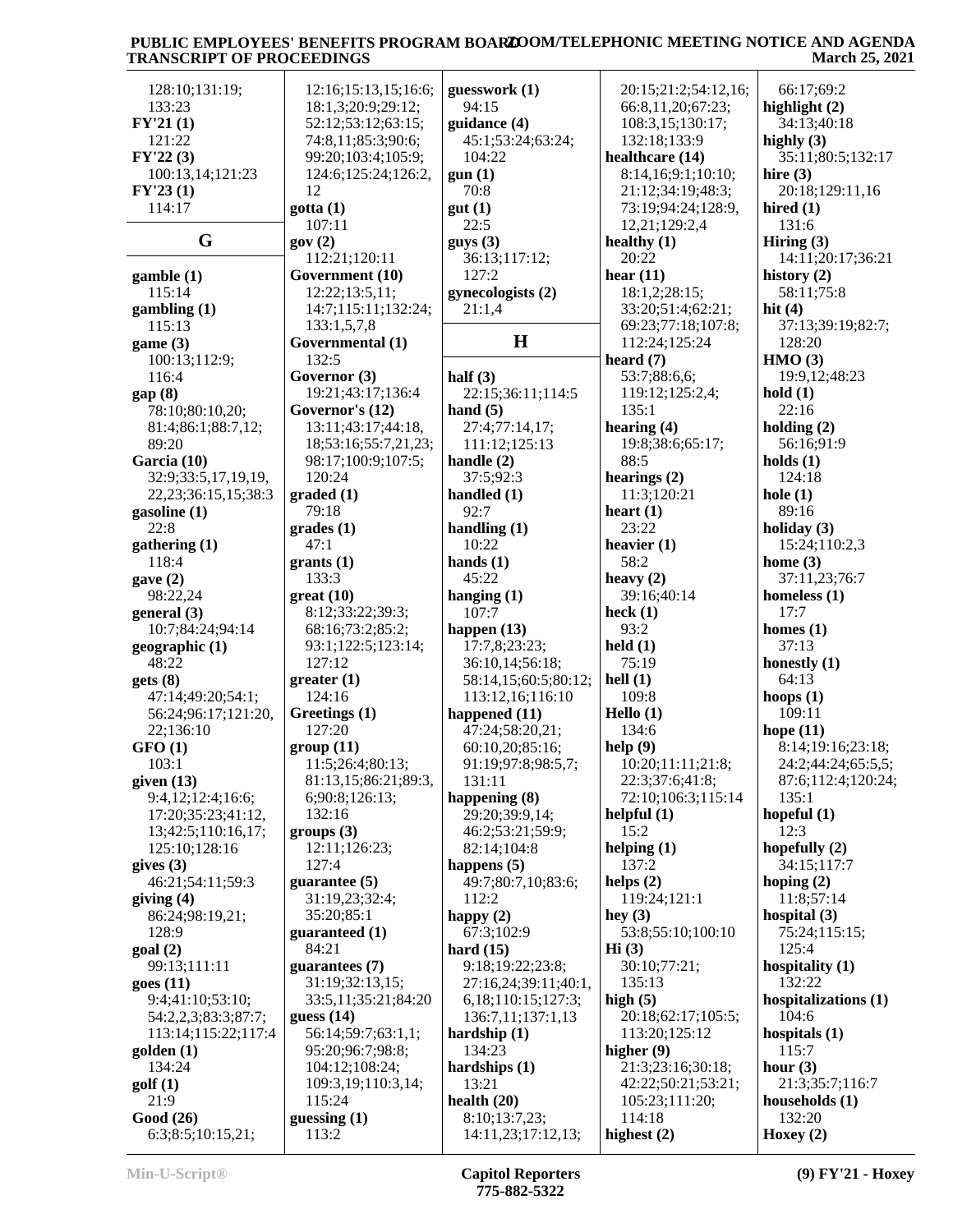| 21:20,20                                    | impli                    |
|---------------------------------------------|--------------------------|
| <b>HRA (8)</b>                              | 131                      |
| 42:1;49:13;50:6,<br>11, 15, 15, 16; 115: 12 | implo<br>23:             |
| HRA/HSA (1)                                 | impo                     |
| 51:18                                       | 20:                      |
| HSA(4)<br>48:5;50:12,16,17                  | 117                      |
| human $(2)$                                 | impo:<br>95:             |
| 12:8;52:20                                  | Inabi                    |
| humans $(1)$                                | 9:2                      |
| 52:21<br>hurt $(2)$                         | inade<br>14:             |
| 14:10;20:16                                 | Inc $(3)$                |
| I                                           | 66:<br>incap             |
|                                             | 13:                      |
| ice $(1)$                                   | incide                   |
| 135:15<br>ID(1)                             | 83:<br>inclue            |
| 76:4                                        | 13:                      |
| idea (5)                                    | inclu                    |
| 57:2;64:4;90:2,6;                           | 66:<br>inclue            |
| 126:12<br>ideal (1)                         | 75:                      |
| 47:22                                       | incluo                   |
| ideas (2)                                   | 14:                      |
| 11:9;126:9<br>identify (1)                  | 26:<br>84:               |
| 77:10                                       | incon                    |
| ignorance (1)                               | 9:1                      |
| 83:17<br>illness (1)                        | incor<br>10 <sup>2</sup> |
| 75:24                                       | incor                    |
| illustrate (2)                              | 84:                      |
| 35:13;54:9<br>illustrates (1)               | increa<br>9:6            |
| 55:14                                       | 29:                      |
| imagine $(2)$                               | 34:                      |
| 37:13;130:3<br>immediately (1)              | 36:<br>16;               |
| 8:15                                        | 9;1                      |
| impact (21)                                 | 111                      |
| 12:15;36:24;37:24;<br>41:4,5;56:2;58:22;    | 24;<br>incre             |
| 59:18,19;61:16;63:5;                        | 101                      |
| 104:4,12;128:6;                             | increa                   |
| 130:7,18,21;131:6,                          | 8:9                      |
| 13;132:20,21<br>impacted (4)                | 99:<br>increa            |
| 35:16;110:10;                               | 9:2                      |
| 131:13,21                                   | 16                       |
| impacting $(1)$<br>12:2                     | indefi<br>9:4            |
| impacts (5)                                 | inden                    |
| 12:13;30:15;35:12;                          | 76:                      |
| 93:19;129:8                                 | indep<br>81:             |
| implementation (3)<br>32:17;39:10;74:16     | index                    |
| implementations (2)                         | 22:                      |
| 40:11;64:11                                 | indica<br>135            |
| implemented (3)<br>40:10;62:17;75:9         | indica                   |
|                                             |                          |

**implications (1)** 131:16 **implore (1)** 23:2 **important (5)** 20:15;47:3;88:20; 117:2;136:5 **impossible (1)** 95:24 **Inability (2)** 9:22;81:2 **inadequate (1)** 14:5 **Inc (3)** 66:16,19;67:3 **incapable (1)** 13:16 **incident (2)** 83:19,20 **include (2)** 13:6;105:11 **included (2)** 66:15;69:3 **includes (1)** 75:24 **including (9)** 14:24;16:10;25:15; 26:4;75:5,13;77:12; 84:11;132:20 **income (2)** 9:16;17:7 **incorporate (1)** 104:18 **incorrectly (1)** 84:3 **increase (31)** 9:6,15;22:13,14; 29:7;30:4;31:8,9; 34:15,16,24;35:8; 36:8,23;50:17;96:15, 16;99:13,14;101:6,6, 9;104:9;105:6; 111:22,22;121:22,24, 24;122:3,4 **increased (1)** 101:20 **increases (8)** 8:9;18:10;96:3,13; 99:7,11;101:4,23 **increasing (4)** 9:20;23:19;99:15, 16 **indefinitely (1)** 9:4 **indemnity (1)** 76:1 **independently (2)** 81:4;89:6 **index (1)** 22:7 **indicated (1)** 135:5 **indicators (1)**

 38:18 **indirect (1)**  $25:10$ **individual (10)** 21:7;33:24;37:13, 17;89:21;90:7,13,19, 24;121:12 **individually (3)** 89:12;126:13; 127:7 **individuals (3)** 20:21;80:13;81:14 **industry (7)** 79:4;91:11;97:10; 98:8;106:2;108:16; 132:21 **ineligible (2)** 82:12;85:17 **inflection (1)** 104:5 **influx (1)** 16:6 **information (23)** 33:18;34:12;39:9; 41:22,24;42:2,8; 45:21,24;51:23; 62:23;63:17;64:12; 89:18;93:18,22;95:6, 14;96:8;99:3,8; 112:6,12 **informational (1)** 39:5 **infrastructure (1)** 133:11 **initially (1)** 131:6 **inklings (2)** 55:22;56:5 **inoculated (1)** 104:13 **inquire (1)** 130:17 **instead (6)** 17:15;20:1;59:18; 98:19,21;105:22 **instituted (1)** 35:21 **instructed (1)** 111:19 **instruction (1)** 124:22 **insurability (1)** 90:22 **insurance (36)** 9:2,21,21,22;13:7, 19,23;14:20,21,23; 16:18;17:2,16;21:2, 10;22:1,3,15,19; 49:12;50:6;51:7,18; 54:12,16;57:23; 71:10,24;72:21;76:7, 12;81:18;115:12; 117:3,4;130:17

**insured (1)** 82:15 **integrate (1)** 32:19 **integration (3)** 32:20;33:4;76:21 **intended (1)** 136:4 **intent (2)** 130:10;131:18 **intention (2)** 99:6;133:18 **intentions (1)** 133:14 **interest (2)** 123:14;134:11 **interested (1)** 72:15 **interesting (1)** 94:12 **interim (1)** 135:1 **internally (1)** 48:15 **internet (3)** 37:12,15,18 **interpret (2)** 129:13;132:16 **interpretation (6)** 128:3;129:9;131:3; 132:13;133:13,15 **interpreted (2)** 129:14;131:5 **interpreting (2)** 87:11;131:16 **into (35)** 21:10;34:17;36:1; 37:4;41:10;47:20; 48:6,13;49:7,14,16; 51:2;54:22;55:1; 56:12;58:1;61:17; 65:18;89:13;90:23; 94:14,14,15;96:9; 99:4,4;103:7,7,15; 111:20;112:21; 115:7,23;126:19; 127:8 **intricacies (1)** 102:5 **introduce (1)** 100:15 **introduced (2)** 92:21;94:13 **introducing (1)** 76:2 **invested (1)** 135:23 **investments (1)** 133:10 **invite (1)** 25:22 **involved (5)** 8:18,23;39:12;

 64:10;129:12 **involves (1)** 25:11 **issue (3)** 19:16;20:17;129:7 **issued (1)** 22:8 **issues (10)** 33:8,15;37:15,19; 62:2;66:21;69:7; 90:23;98:16;135:7 **Item (31)** 7:10;17:9;19:1; 25:3,7,11,12;26:2,7, 7;31:14;39:5;51:23, 23,24;57:5;65:1,16, 18,23;66:2,4,5,10; 70:15,17,20;74:15; 93:17;94:8;123:15 **items (6)** 25:9,18,21;34:14; 127:10,24 **J Janelle (1)** 8:5 **J-a-n-e-l-l-e (1)** 8:6 **January (11)** 66:14;68:23;75:6, 15;83:4;85:24;92:16; 129:16,23;131:7,21 **JD (1)** 132:15 **Jen (1)** 77:14 **Jennifer (7)** 6:24;73:11;74:13; 77:21;80:15;82:1; 85:7 **jipped (1)** 62:11 **job (5)** 54:13,15;83:5; 130:4;131:17 **jobs (1)** 8:19 **joined (2)** 7:13;123:18 **joint (1)** 79:6 **July (13)** 18:21;62:3;65:2,3; 69:10;70:24;76:18; 85:24;92:20,21,23; 97:14;120:8 **jump (1)** 109:11 **jumped (2)** 70:8;109:12 **June (8)**

49:10,24;51:16;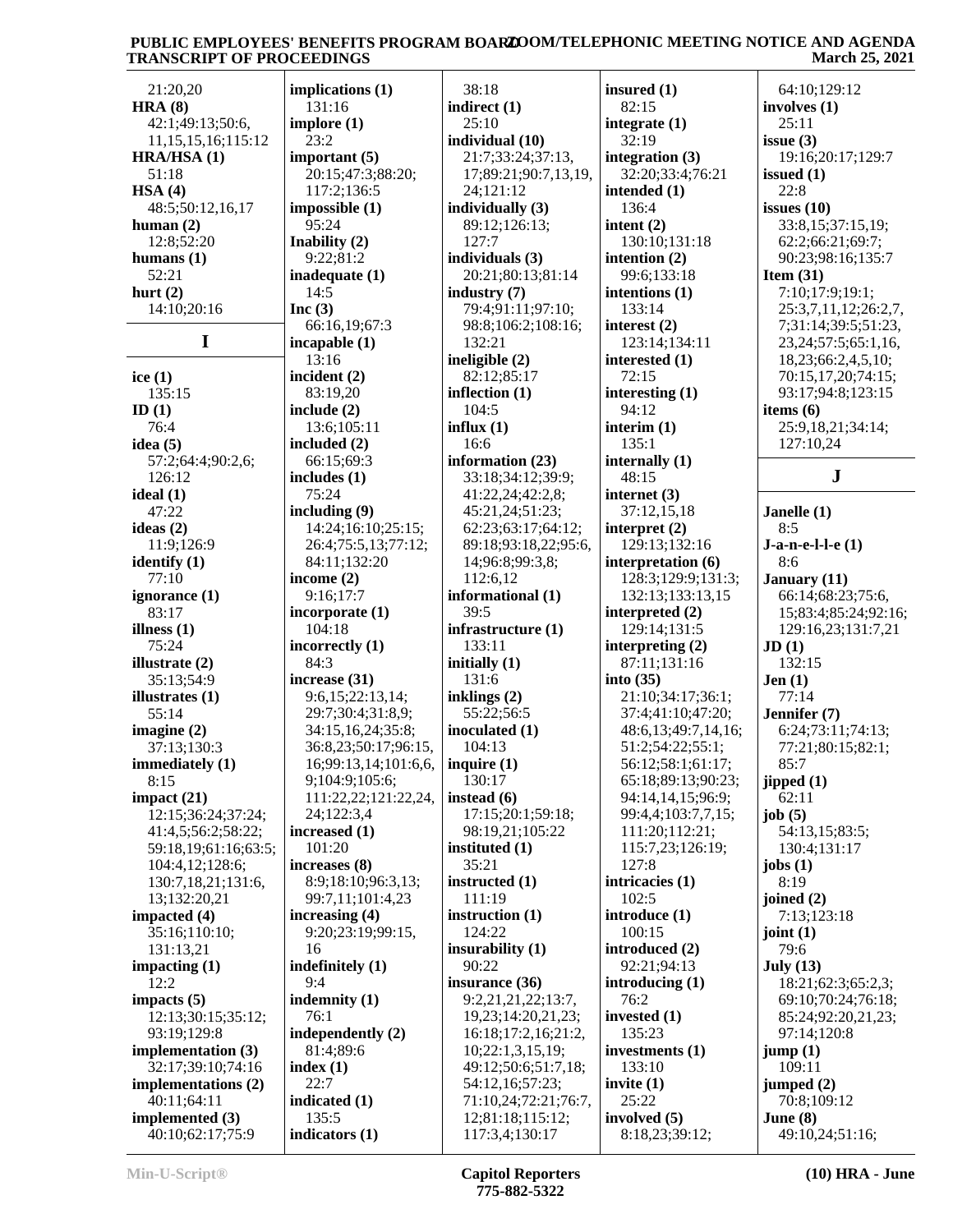| 66:23;67:8;70:19,23;        | known $(1)$                    | 51:22;52:11;53:11;             | 46:19;53:24;54:1;              | 52:3,5,5;53:5;68:10,          |
|-----------------------------|--------------------------------|--------------------------------|--------------------------------|-------------------------------|
| 125:1                       | 50:22                          | 55:17,18;56:3,19;              | 56:5;57:8,14,15;               | 10                            |
| jurisdiction (1)            | knows $(2)$                    | 58:16,16;60:12,17,             | 61:2;64:1,14;95:3,             | line $(6)$                    |
| 9:14                        | 64:1;113:3                     | 18,21;61:20;62:1,7;            | 12;96:15;109:9;                | 17:16;29:21;32:10;            |
| jurisdictions (1)           | Krupp (9)                      | 63:13;64:23;71:6,20;           | 111:15,16;113:8;               | 33:18;56:10;133:22            |
| 8:12                        | 6:24;7:1;73:11,11,             | 72:11;73:4,17;80:24;           | 116:2,3,9,12;117:21;           | lines $(1)$                   |
|                             | 14;74:12,13;85:6,7             | 85:4;86:11;88:3,21;            | 119:14,20,23;120:19;           | 105:1                         |
| $\mathbf K$                 |                                | 89:10;90:5;91:5;               | 123:13;124:23;                 | $\lim(2)$                     |
|                             | L                              | 93:2;94:10;102:20;             | 130:11;133:21;135:2            | 135:14,16                     |
| Kate $(1)$                  |                                | 103:3;107:17;                  | length $(1)$                   | list(2)                       |
| 129:22                      | lack $(2)$                     | 110:24;112:11,14;              | 35:6                           | 88:4;117:20                   |
| keep(22)                    | 9:16;76:20                     | 113:9;114:16;                  | lenient $(1)$                  | listed $(3)$                  |
| 9:10;11:1,9;12:11;          | LAIRD(2)                       | 115:17,21;117:11,18;           | 32:2                           | 27:13;81:22;84:11             |
| 23:2;61:6;65:6;             | 11:16,18                       | 119:4,19;121:19;               | less(7)                        | listen $(3)$                  |
| 74:21;76:5,23;88:24;        | $L-a-i-r-d(1)$                 | 126:3,4;127:21;                | 20:18;34:5;50:7;               | 11:8;14:7;119:21              |
| 90:15;99:13;101:19;         | 11:18                          | 131:8<br>law(6)                | 98:24;99:2;100:2,5             | listened $(2)$<br>13:12;134:9 |
| 104:16;115:6;129:1;         | land $(2)$                     | 25:20;121:18;                  | letters $(1)$<br>120:20        | listening (1)                 |
| 133:20,22;136:3,4;<br>137:2 | 42:19;53:24<br>landscape $(2)$ | 131:18;132:16;                 | level $(14)$                   | 24:8                          |
| keeping $(2)$               | 94:23,23                       | 133:16;134:21                  | 12:4;22:18;35:16;              | listens $(2)$                 |
| 77:6;106:12                 | language $(2)$                 | layoffs $(1)$                  | 46:1,2;53:7,21,22;             | 15:5;119:23                   |
| Kelley (38)                 | 103:7,10                       | 54:23                          | 60:6;92:7;101:18,19;           | literally (2)                 |
| 6:22,23;36:4,7;             | large $(2)$                    | LCB(8)                         | 106:13;112:10                  | 50:5;129:24                   |
| 38:2;58:3,6;62:20;          | 30:20;101:22                   | 42:6;57:5;103:5;               | levels $(5)$                   | little $(26)$                 |
| 64:21;81:19,19;             | largely $(1)$                  | 118:6,14;120:12;               | 13:11;14:24;16:5,              | 14:15;26:14;27:4;             |
| 82:21;83:1,15;84:4,7,       | 124:19                         | 131:17,19                      | 12;51:12                       | 28:20:29:23:34:8;             |
| 17, 19; 85: 2, 13; 87: 1,   | larger(1)                      | lead $(3)$                     | leveraged $(1)$                | 37:3;42:11;58:9;              |
| 16,24;88:10;90:21;          | 10:23                          | 35:9;98:10;101:6               | 91:13                          | 65:2;76:17;77:23;             |
| 93:1,4,11,11,14,23;         | Larson $(3)$                   | leading $(3)$                  | Liberty $(1)$                  | 79:13;82:23;84:23;            |
| 109:19,19;119:10,10;        | 69:1,5,13                      | 37:4,7;129:17                  | 76:9                           | 91:6;104:2;105:13,            |
| 122:15,15,19                | last $(44)$                    | leads $(1)$                    | licensed (2)                   | 20;106:16,21;110:4;           |
| Kelley's $(1)$              | 7:13,19,24;8:18,               | 34:15                          | 75:10,17                       | 112:7;115:14;                 |
| 112:13                      | 19;9:9;10:11;11:13;            | learned $(1)$                  | licenses $(1)$                 | 118:12;121:21                 |
| Kent $(4)$                  | 18:4;20:6;21:17;               | 36:9                           | 75:18                          | live $(4)$                    |
| 15:10,13;124:4,7            | 22:20;24:12,17;                | least $(6)$                    | lie $(1)$                      | 37:9;48:22;75:6;              |
| $K$ -e-n-t $(1)$            | 29:14;46:21;47:11;             | 14:17;16:1,24;                 | 95:3                           | 87:7                          |
| 124:8                       | 49:12;52:10,22;                | 89:14;94:13;124:23             | life $(14)$                    | lives $(1)$                   |
| kept(1)                     | 54:24;57:17;60:22;             | leave $(2)$                    | 14:21;22:15,19;                | 23:21                         |
| 136:1                       | 63:20,23;64:17;                | 13:20;118:16                   | 23:24;49:12;50:6;              | living $(2)$                  |
| Kevin $(3)$                 | 94:19;103:8,18;                | led(1)                         | 51:7,18;57:22;71:9,            | 16:24;17:4                    |
| 17:22;18:4;126:5            | 108:9;113:2;120:5,5,           | 34:16                          | 23;72:21;75:22;                | LLP(3)                        |
| kick $(2)$                  | 8;123:19,23;124:1;             | left(2)                        | 79:13                          | 69:1,5,13                     |
| 91:15,15<br>kid(1)          | 125:18,21;127:17;              | 14:8;129:24                    | lift $(3)$<br>39:16:40:14:58:2 | load $(3)$<br>48:13,15;49:16  |
| 23:22                       | 129:2;134:3;135:10;<br>137:4   | legal(4)<br>46:12;76:4;133:12, | light $(3)$                    | Local $(9)$                   |
| $\operatorname{kind}(32)$   | lasts $(1)$                    | 18                             | 12:8;31:20;35:19               | 8:7,12;9:13;18:6,9;           |
| 23:12,24;29:12;             | 101:7                          | legislation $(5)$              | likelihood (1)                 | 126:5;133:1,8;                |
| 34:14;37:2;41:5;            | late $(4)$                     | 41:3,17;60:4;                  | 113:15                         | 135:20                        |
| 42:1;44:24;52:6;            | 100:12;116:4;                  | 63:22;133:19                   | likely $(3)$                   | locally $(1)$                 |
| 53:23;57:16;58:12;          | 120:5;125:1                    | legislative (16)               | 51:1;97:8;98:1                 | 37:15                         |
| 60:10,23;63:5,7,22;         | later $(9)$                    | 12:4;39:18;41:15;              | limb(1)                        | location(1)                   |
| 67:10;74:2;98:7;            | 16:13;21:7;23:9;               | 46:2;56:12;65:6;               | 107:15                         | 48:22                         |
| 102:7,7;104:11;             | 34:9;38:1;45:15;               | 81:10;95:10;103:1;             | limit(1)                       | locations (1)                 |
| 109:22;110:10;              | 50:21;101:14;125:2             | 106:10;116:6;                  | 45:18                          | 37:10                         |
| 113:5,7;115:14;             | latest $(3)$                   | 117:15;120:21;                 | limitations (3)                | <b>LOCKARD</b> (2)            |
| 117:16;119:14;              | 46:9,11;62:24                  | 121:13;126:11;                 | 57:6;76:19;78:13               | 134:6,7                       |
| 124:19;134:16               | laundry $(2)$                  | 129:18                         | limited $(2)$                  | $L$ -o-c-k-a-r-d $(1)$        |
| kinds $(3)$                 | 88:4;117:20                    | legislators (3)                | 7:17;91:9                      | 134:7                         |
| 41:22;47:14;53:16           | Laura $(67)$                   | 18:16;63:10;118:2              | Linda $(5)$                    | logistical (1)                |
| knew $(2)$                  | 6:8;28:13;29:6;                | legislature (40)               | 6:10;21:20;26:20;              | 65:12                         |
| 47:20;98:15                 | 31:4,13;32:6;33:22;            | 8:13;10:9;11:24;               | 38:20;68:7                     | logistically (1)              |
| knowing $(1)$               | 37:2;38:4,11;39:6;             | 13:21;14:18;16:13;             | Lindley $(10)$                 | 65:2                          |
| 113:7                       | 46:8,13;50:2,14;               | 17:21;18:13;24:5;              | 7:2,3;26:24;27:2;              | long(12)                      |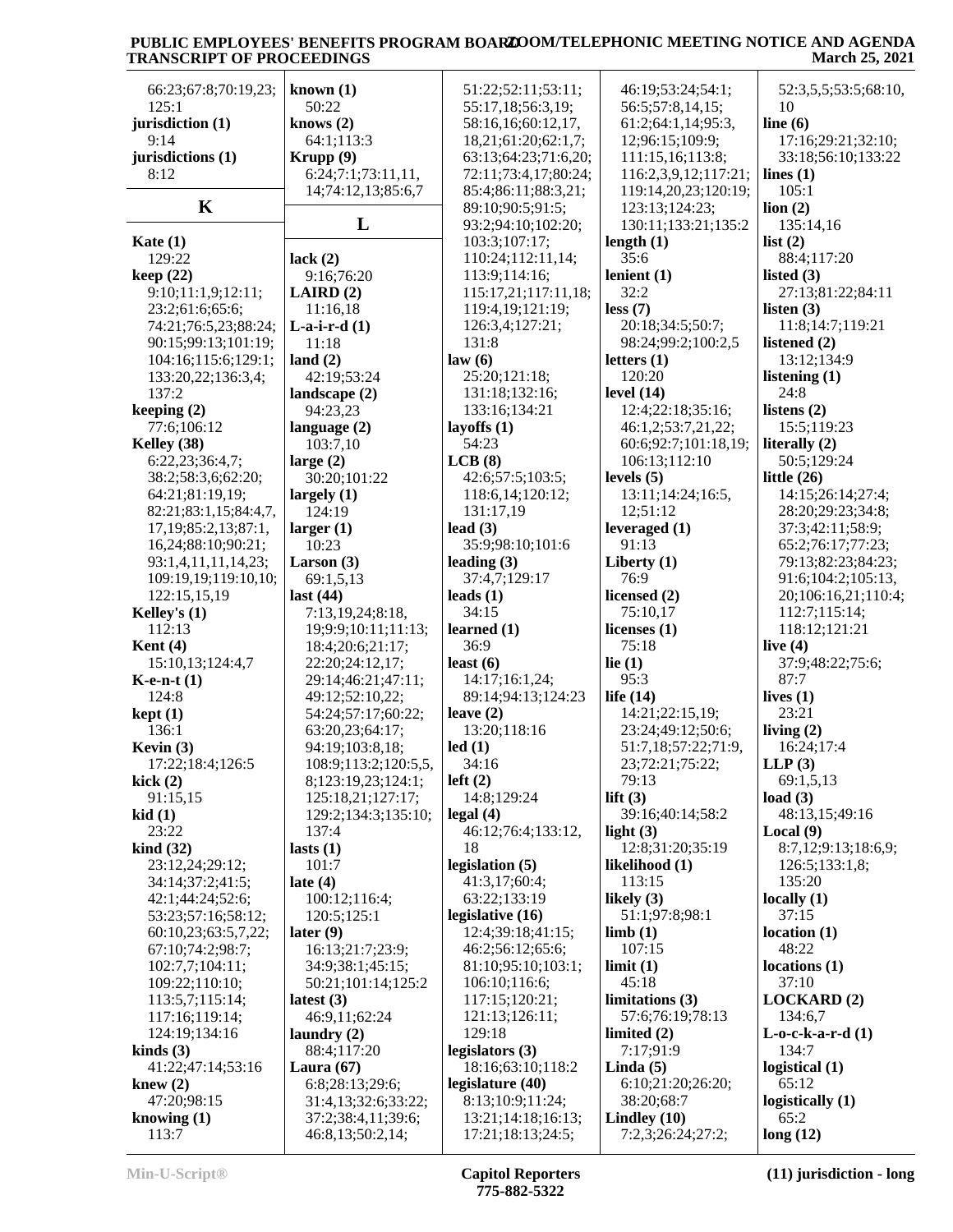| 9:18;36:11;42:21;                       | $\text{lots}$ (1)          | 30:21;81:8                       | 15:6,11;22:4;23:23;                     | 65:22;75:1;81:10;                   |
|-----------------------------------------|----------------------------|----------------------------------|-----------------------------------------|-------------------------------------|
| 46:11;49:13;52:7;                       | 63:9                       | mandates (1)                     | 25:18;36:5;41:3;                        | 97:15;109:22;                       |
| 61:2;73:23;79:5;                        | low(3)                     | 104:20                           | 42:9;44:23,23;45:15;                    | 121:17;126:10;                      |
| 97:3;101:7;113:2                        | 50:20;101:18,19            | mandatory (1)                    | 46:21,21,21;50:22;                      | 127:13;132:11;                      |
| longer $(7)$                            | lower $(6)$                | 16:8                             | 52:3,14,15;56:13,13,                    | 135:19;136:5                        |
| 35:8,9;43:18;51:5;                      | 16:22;19:1;42:22;          | manually $(1)$                   | 15;58:4;66:8,24;                        | meetings $(1)$                      |
| 101:18,19;126:21                        | 101:16;110:11,12           | 78:1                             | 69:9,18;79:2,2;80:23,                   | 11:4                                |
| $long-term (28)$                        | lowered $(1)$              | many $(12)$                      | 23;89:11,24;92:23,                      | meets $(1)$                         |
| 13:19;14:20;16:17;                      | 13:14                      | 8:19;9:20;14:9;                  | 23;95:5;98:3,13;                        | 112:4                               |
|                                         | LSI(2)                     | 16:15:19:23:37:9,11:             |                                         | <b>MEMBER (114)</b>                 |
| 20:20;23:19;49:12;                      | 75:2,4                     |                                  | 105:1,5,20;112:6,7;                     | 6:15,18,21,23;7:1,                  |
| 51:7,14,17;74:23;                       |                            | 69:18;104:6;129:19;              | 114:19:121:2:123:21                     |                                     |
| 76:2,16,22;81:9;82:5,                   | LTD(16)                    | 134:10;136:20                    | maybe $(16)$                            | 3,5,7;8:7;25:22;26:8,               |
| 6,7,12,19;83:12,21,                     | 17:2,16;41:24;             | MARCH(5)                         | 29:11,19;50:11;                         | 11,24;27:11,20,23;                  |
| 23;85:15,24;86:7,14;                    | 50:6;57:22;77:15,18;       | 6:1;22:8;48:10;                  | 54:2,3;58:13;60:7;                      | 28:2,19,24;29:4,4,22;               |
| 115:11;120:10                           | 78:4,5,9,9;83:18;          | 49:5;69:1                        | 62:8;83:16;90:17;                       | 30:13,22,24;31:1,11,                |
| longwinded (1)                          | 84:11;85:17;86:15;         | Marketplace (1)                  | 106:22;107:12;                          | 15;35:17;36:4,7;                    |
| 49:19                                   | 93:18                      | 33:24                            | 112:1;113:2;115:4;                      | 38:2,15;45:14;46:7;                 |
| look $(17)$                             | luck $(2)$                 | Marlene (1)                      | 125:12                                  | 49:22;50:9,10;51:3;                 |
| 19:23;23:18;30:15;                      | 12:16;80:9                 | 134:7                            | MD(1)                                   | 52:3,5;53:5;55:16;                  |
| 46:22;63:22;78:1,4;                     | lucky $(1)$                | Marsha (9)                       | 73:24                                   | 56:9;58:3,6;59:18,19,               |
| 79:11;90:6,10,18;                       | 105:21                     | 7:4;46:7;49:22;                  | mean $(17)$                             | 23;62:20;66:16;67:5,                |
| 95:20;99:20,24;                         | lump(4)                    | 70:4;114:23;115:1;               | 12:9;46:11;48:20;                       | 16,19;68:10;69:14,                  |
| 100:4;119:18;127:11                     | 21:9;99:17;101:15,         | 117:8,10;122:9                   | 52:24;63:19,20;64:9,                    | 21,24;70:4;72:5,18;                 |
| looked $(1)$                            | 16                         | Marshall (1)                     | 14;81:23;84:19;                         | 73:11,14;74:2,12;                   |
| 99:23                                   | LUNZ(11)                   | 129:22                           | 109:8,10;112:4;                         | 79:11;80:2;81:7,19;                 |
| looking $(23)$                          | 6:8, 10, 12, 17, 19, 22,   | <b>MARTIN</b> (21)               | 113:6;115:18;                           | 82:17,21;83:1,15;                   |
| 21:5;35:6;36:23;                        | 24;7:2,4,6,8               | 7:12,24;8:3;11:13;               | 118:21;120:6                            | 84:4,7,17,19;85:2,6,                |
| 64:1;77:24;87:3,18;                     | luxury(1)                  | 12:18;15:10;17:22;               | meaning(1)                              | 13, 18; 86: 22; 87: 1, 16,          |
| 88:11;91:22;93:4,14;                    | 45:19                      | 18:2;20:6;21:14;                 | 86:5                                    | 24;88:10;89:10;                     |
| 96:24;99:22;100:6;                      |                            | 22:20;24:9,23;                   | means $(2)$                             | 90:12,21;93:1,11,14,                |
| 111:4;112:8;116:19;                     | $\mathbf{M}$               | 123:18;125:18;                   | 17:2;95:6                               | 23;102:12,23;                       |
| 121:21;122:12,13,16;                    |                            | 126:1;127:17;                    | meant $(2)$                             | 103:12;106:4,18,20;                 |
| 128:12;136:1                            | ma'am(1)                   | 131:24;133:24;                   | 15:19;129:15                            | 108:24;109:19;                      |
| looks $(7)$                             | 28:23                      | 135:10;137:4                     | $meantime (1)$                          | 114:23;115:1,19;                    |
| 10:20;62:23;81:10;                      | Madam (6)                  | mask(1)                          | 18:24                                   | 117:9;118:17;                       |
|                                         |                            |                                  | <b>Meanwhile (1)</b>                    | 119:10;122:9,15,19,                 |
|                                         |                            |                                  |                                         |                                     |
| 89:15;90:1;106:5;                       | 24:20;25:5;26:20;          | 104:20                           |                                         |                                     |
| 112:3                                   | 69:21;106:18;137:7         | massive(1)                       | 110:9                                   | 23;123:2;126:13;                    |
| lose $(1)$                              | main(1)                    | 62:15                            | measures (1)                            | 130:5                               |
| 37:18                                   | 78:22                      | match(2)                         | 51:20                                   | members (80)                        |
| loses $(2)$                             | mainly(1)                  | 16:21;84:24                      | mechanism $(1)$                         | 10:16;11:1,17,21;                   |
| 54:15,16                                | 14:3                       | materialize (3)                  | 33:1                                    | 12:3,9,14,14;15:16;                 |
| $\text{losing} (2)$                     | maintain $(3)$             | 108:18;113:17,18                 | <b>Medicaid's (1)</b>                   | 16:16;17:17;18:4;                   |
| 21:4;54:13                              | 17:19;22:18;72:16          | math(1)                          | 55:20                                   | 19:21;20:12;22:23;                  |
| loss(3)                                 | major $(4)$                | 130:22                           | medical (17)                            | 23:23;25:8,12,15,15,                |
| 15:8,19;124:17                          | 20:17;47:24;56:22;         | matrix $(2)$                     | 9:7,24;21:3;22:1,9;                     | 17,19;26:3;31:1;                    |
|                                         | 118:22                     | 42:16;113:14                     | 29:7;30:1;31:9;                         | 38:5;41:2;46:5,22;                  |
| lost(2)<br>23:12:54:12                  | majority $(3)$             | matter $(2)$                     | 103:17;105:9,15;                        | 47:20;48:2;51:13;                   |
| lot(54)                                 | 61:7:76:10.14              | 69:3;107:11                      | 112:17, 19, 22; 114: 5,                 | 52:8;57:12;60:1;                    |
| 22:5;23:20;31:9;                        | makes $(8)$                | matters $(1)$                    | 17;125:7                                | 62:2,8,13;65:16;                    |
| 33:6;34:18;37:15;                       | 20:17;31:2;83:5;           | 12:12                            | Medicare (16)                           | 67:20;68:1;69:3;                    |
| 39:12,17,20;40:4,9,                     | 95:22,24;96:19;            | max(10)                          | 34:6, 12, 23; 35: 1, 2,                 | 72:14,15;74:3,10;                   |
| 16;41:8,9,17,17,24;                     | 117:7,9                    | 50:13;59:17;60:22;               | 10;36:20,22;37:4,7,                     | 76:22;77:5;78:14;                   |
| 42:12,19;44:19;                         | making (8)                 | 62:4,10,12;80:5,17,              | 24;50:16;55:5;122:2;                    | 79:6;81:3;85:5;                     |
| 49:20;52:21;54:23,                      | 13:6;18:18;35:15;          | 18;115:18                        | 128:1,11                                | 86:24;88:5,24;90:11;                |
| 23;58:2;60:1;62:4;                      | 63:23;64:13;93:9;          | maxes $(2)$                      | medications (1)                         | 91:24;92:9;94:2;                    |
| 63:17;64:2,10,11,12;                    | 116:5;121:11               | 48:5;50:4                        | 21:24                                   | 96:4;99:1;101:21;                   |
| 65:8;72:2;92:1,9;                       | <b>MALONEY (2)</b>         | maximum (6)                      | meet $(5)$                              | 103:17,22;106:8;                    |
| 94:15,17,20;95:1;                       | 10:15,16                   | 23:20;51:12;62:1;                | 40:7;45:9;62:8,9;                       | 111:13;112:12;                      |
| 96:1,1;102:5;103:17;                    | $M-a-l-o-n-e-y(1)$         | 67:1;69:11;80:4                  | 134:21                                  | 117:6;118:15;                       |
| 104:16;105:17;                          | 10:18                      | maximums(1)                      | meeting $(21)$                          | 120:14,21;121:12;                   |
| 108:15;110:20;                          | mandate $(2)$              | 15:1                             | 6:5;8:15;10:9;                          | 124:7;126:3,15;                     |
| 112:6;118:22,24;<br>124:15;127:4;131:15 | 51:6;57:16<br>mandated (2) | may $(49)$<br>7:15;12:6,19;13:9; | 12:8;18:16;51:16;<br>56:17,17,21;62:12; | 127:5,20;134:6;<br>136:14,17;137:10 |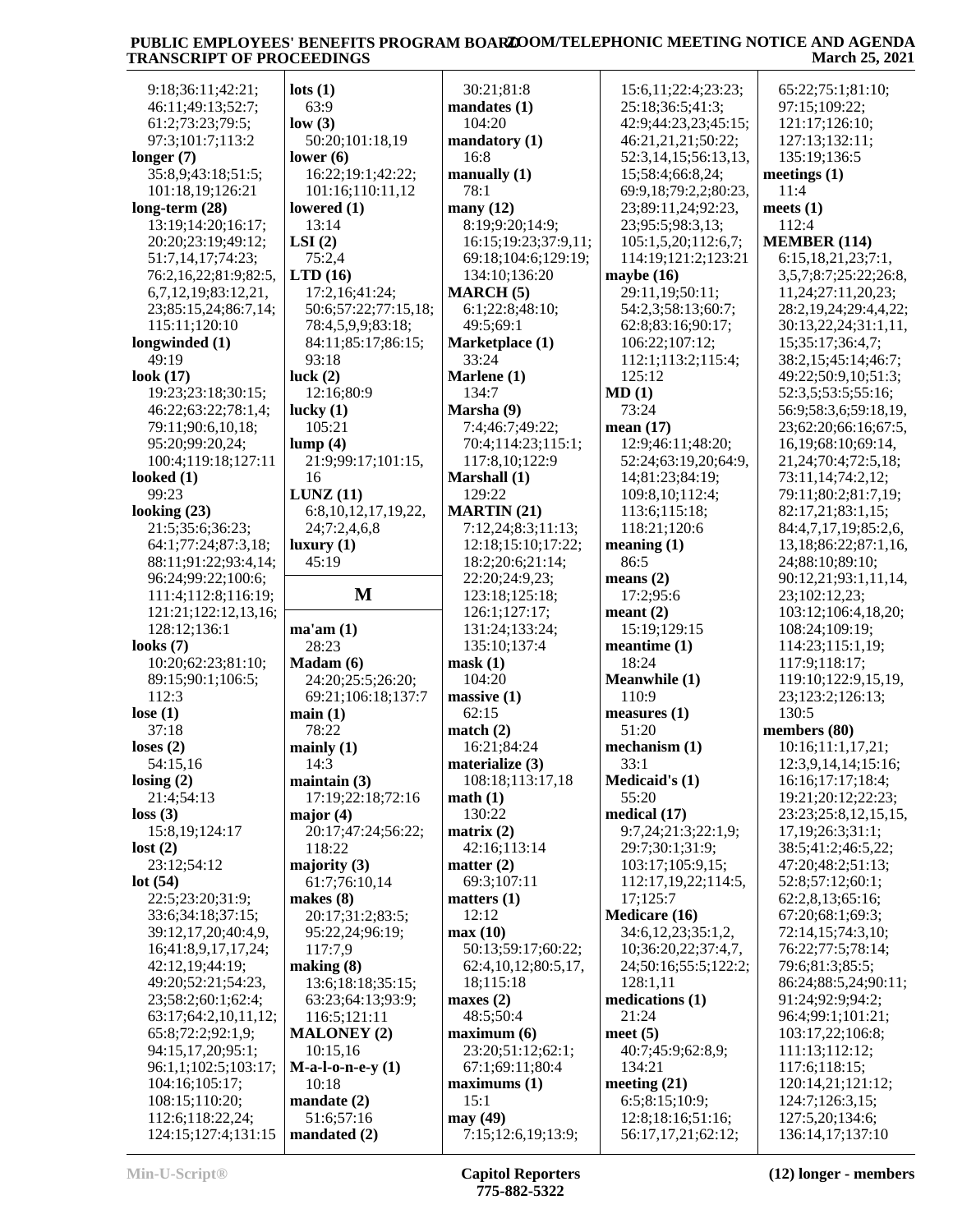| membership (1)      | missed(3)                  | 95:22;96:19;98:24;   | multiple $(2)$       | 117:13;126:23;       |
|---------------------|----------------------------|----------------------|----------------------|----------------------|
| 116:23              | 34:2,3;53:2                | 99:7;100:15;101:9;   | 91:13;131:4          | 127:13               |
| mention $(1)$       | mission(1)                 | 107:4;108:14,14,15;  | must(2)              | needed $(5)$         |
| 54:6                | 81:12                      | 109:3,11;110:7,12,   | 13:10;22:1           | 16:12;19:5;21:10;    |
| mentioned (3)       | Mitchell (1)               | 13;112:6;113:19,20;  | mute $(2)$           | 63:20;125:3          |
| 39:22;44:15;        | 21:14                      | 125:10               | 6:13;28:15           | needs (11)           |
| 114:19              | mitigate $(1)$             | Moreover (1)         | muted $(1)$          | 14:8;19:10,15;       |
| menu(1)             | 99:6                       | 20:20                | 24:24                | 39:24;40:4,21;44:8;  |
| 92:11               | mitigation $(2)$           |                      |                      |                      |
|                     |                            | Morneau (3)          | muting $(1)$         | 60:5;110:7;116:10;   |
| mess(1)             | 13:4;15:3                  | 75:12;91:20;92:14    | 26:16                | 119:8                |
| 65:14               | mixed(1)                   | morning $(13)$       | Mutual (1)           | negative (4)         |
| Messier (4)         | 30:8                       | 6:4,4;8:5;10:15;     | 76:9                 | 12:13;59:19;125:4;   |
| 102:10;103:24,24;   | model (4)                  | 11:1;15:13,15;18:1,  | myself(6)            | 132:19               |
| 112:14              | 103:14,16,21;              | 3;20:9;26:16;109:22; | 88:13;121:8;         | negatively (1)       |
| met(4)              | 104:3                      | 111:3                | 123:11;128:6,13;     | 14:12                |
| 31:19,22;32:5;62:4  | modeled (1)                | most(12)             | 130:9                | negotiated $(1)$     |
| methodology $(5)$   | 104:4                      | 11:21;13:18;14:19;   |                      | 66:18                |
| 58:9;99:9;100:21,   | models(3)                  | 19:2;20:15,16;21:11; | N                    | negotiating $(1)$    |
| 21;101:6            | 104:7,14,16                | 25:9;44:15;45:10;    |                      | 91:3                 |
| metropolitan (2)    | Monday (1)                 | 48:10,11             | name $(40)$          | neither(1)           |
| 133:1,7             | 130:1                      | mostly(1)            | 7:13,20;8:3,4,5;     | 61:15                |
| Meyer $(2)$         | money $(41)$               | 52:9                 | 10:12;11:14,17;      | net(1)               |
| 30:10,10            |                            |                      |                      | 81:6                 |
|                     | 16:12;20:1,24;             | mother $(1)$         | 12:19;15:11,11;      |                      |
| Michelle (9)        | 23:8, 10; 43:6, 16, 19;    | 128:12               | 17:23;18:4,4;20:7,9; | network(2)           |
| 6:22;81:19;88:10;   | 44:5;46:4;49:23;           | motion $(35)$        | 21:15,18,20;22:21;   | 40:3;65:3            |
| 93:4,11;109:19;     | 50:13;51:5;55:3,4;         | 26:5,18,21;27:6,7;   | 24:10,11,13,16,18;   | <b>NEVADA (22)</b>   |
| 112:13;119:10;      | 57:9;63:10;64:19;          | 38:7,12,16,17,21;    | 123:19;124:3,5;      | 6:1;9:17;10:23;      |
| 122:15              | 65:6;81:11;99:21;          | 39:2,3;68:5,7,15,16; | 125:19,22;127:18,21; | 11:4,19;12:22,23;    |
| middle $(5)$        | 102:15;103:1;              | 70:10;72:4;73:1,2;   | 132:1;133:24;134:1,  | 13:10;15:14;21:21;   |
| 17:12;34:23;125:6,  | 105:18;106:11;             | 88:11;93:5,10,15;    | 4,7;135:11,13;137:5  | 44:5,21;84:13;124:8; |
| 9;136:6             | 107:1;108:2,19;            | 94:5,6;120:18;121:9; | named $(1)$          | 127:22;128:7,14;     |
| midway $(1)$        | 109:5,23;111:5,5,8;        | 122:16,17,22;123:4,  | 26:19                | 129:21;132:4,5;      |
| 88:7                | 112:3,7;115:8;             | 9,10,11              | Nancy (7)            | 133:11;134:8         |
| midyear $(1)$       | 120:14;122:6;              | motions $(3)$        | 18:5;60:7,13,16;     | new (29)             |
| 75:12               | 126:21,22;132:14           | 71:9,11,14           |                      | 18:13,17;21:5,11;    |
|                     |                            |                      | 61:11,19;135:17      | 32:17,17,18,20;37:5; |
| might(9)            | month $(14)$               | mountain $(2)$       | NAP(1)               |                      |
| 14:14;65:2;89:19;   | 12:1;16:21;22:2,3,         | 99:19;106:6          | 131:3                | 40:9;41:18;65:3,13;  |
| 108:8;109:21;       | 4;24:3;44:17;46:22;        | move (17)            | Nathan (4)           | 66:5,10,19;67:14;    |
| 118:13,14;120:15;   | 47:11;50:20;83:11;         | 7:10;25:3;26:2;      | 29:11,13,21;30:10    | 69:5;73:23;77:10;    |
| 123:13              | 89:24;128:13,18            | 28:21;31:14;32:23;   | Nation (1)           | 91:23,23,23;92:1,15; |
| million $(6)$       | monthly $(10)$             | 37:22;39:4;45:8;     | 76:14                | 111:6,7;112:3;       |
| 42:14,24;48:20;     | 16:23;21:22;79:17,         | 56:15;61:2;65:22;    | national $(2)$       | 129:23               |
| 109:24;111:2,9      | 20, 23, 24; 80: 4, 17, 18; | 68:17;72:19;74:15;   | 104:7,10             | newly(1)             |
| millions $(2)$      | 122:13                     | 76:8;130:12          | nature $(2)$         | 19:9                 |
| 19:4;109:3          | months $(22)$              | moved $(5)$          | 82:18;116:22         | news(1)              |
| mind(9)             | 29:14;40:13;45:15;         | 30:23;69:24;93:23;   | near(2)              | 8:12                 |
| 11:1,9;23:3;52:16,  | 54:18;59:17,18;62:9,       | 128:7;129:21         | 22:12;64:20          | next(26)             |
| 18;65:6;74:21;87:1; | 11;82:2,5,13,18,20;        | moving $(10)$        | nearly (2)           | 12:1;14:22;17:3;     |
| 133:21              | 83:2;87:22,22;88:23;       | 49:20;58:7;75:24;    | 11:20,21             | 18:18;24:3;25:12;    |
| minimum(2)          | 89:17,22;90:4,20;          | 76:13,24;92:20,20;   | necessarily (3)      | 28:21;34:10;36:9;    |
|                     |                            |                      |                      |                      |
| 78:24;79:4          | 128:19                     | 96:23;97:11,16       | 49:16;97:13;         | 40:13;59:14,15,19,   |
| minor (3)           | <b>MOONEYHAN (10)</b>      | much $(34)$          | 111:18               | 19;68:21;72:1;88:8;  |
| 28:6,19;47:12       | 25:5,6,24;71:8,12,         | 7:9;8:2;10:10;       | necessary (7)        | 98:13;104:19;        |
| minute $(8)$        | 14, 17; 121: 2, 7, 7       | 12:12;13:15;22:16;   | 64:17;66:3;98:3,     | 107:24;108:20,22;    |
| 8:18,20;49:12;      | more (48)                  | 24:8,22;30:18;31:10; | 13;133:10;135:19,20  | 125:4,11;127:8;      |
| 52:22;57:17;63:20,  | 16:1;17:16;20:11;          | 35:18;50:4;61:7;     | necessity(1)         | 130:7                |
| 23;64:17            | 32:20;33:18;43:20;         | 62:22;64:18;83:10;   | 13:23                | nice(2)              |
| minutes $(4)$       | 44:3;45:5,20;49:11,        | 84:8,9;89:7;96:19;   | need(19)             | 51:11;69:22          |
| 7:18;26:4,6;36:11   | 17;50:4,13;57:7;           | 100:2;104:8,18;      | 23:22;32:19;38:12;   | Nik(3)               |
| miracle $(1)$       | 58:1;59:3;64:12;           | 108:14,14;113:10;    | 43:12;48:12;52:18;   | 74:17;86:4;91:6      |
| 56:11               | 77:18;79:13;81:14;         | 115:7;118:16;        | 56:17;57:18,18;      | nine $(3)$           |
| misperformance (4)  | 82:6;87:2;91:1,1,8;        | 121:16;125:6,17;     | 87:20;93:5;107:16;   | 105:24;123:15;       |
| 32:13,15;33:5,11    | 92:9,21,24;93:22;          | 133:20;136:12;137:8  | 108:2,20,20;110:8;   | 125:5                |
|                     |                            |                      |                      |                      |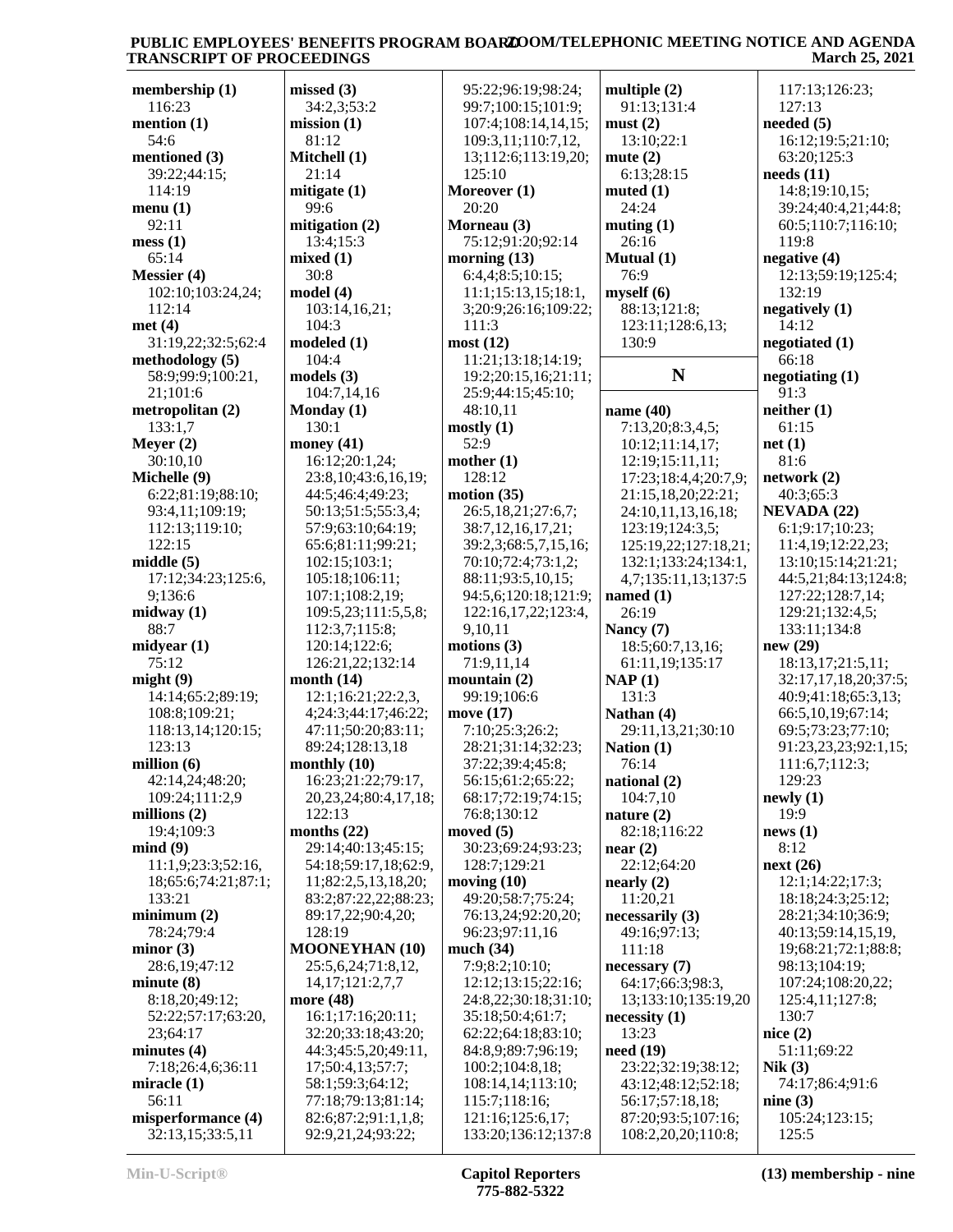| nobody(1)             | 121:12;124:21        | 15;91:1;93:16;95:22;  | 99:19                       | 9:5;12:12;21:21;     |
|-----------------------|----------------------|-----------------------|-----------------------------|----------------------|
| 68:4                  | occur(2)             | 96:23;98:20,21;       | option (30)                 | 24:3;29:10;30:17;    |
| nominally $(1)$       | 85:11;90:16          | 100:1,11,20;101:5,    | 16:20;17:9,10,15;           | 35:7;76:1;89:19;     |
| 17:10                 | occurred(2)          | 15;104:18;108:4,10;   | 18:21,23;19:1;64:7;         | 105:6,7;114:15;      |
| non(2)                | 10:3;90:15           | 109:8;111:12;         | 78:18;86:15,18,19,          | 121:22;122:3;127:3;  |
| 122:2;132:21          | occurs(1)            | 113:24;119:22;        | 23;87:19,20;88:23;          | 129:4;130:7,7;132:9  |
| none $(2)$            | 34:7                 | 120:16;122:6,10;      | 90:10;100:20,20,23;         | overall (12)         |
| 38:6;65:17            | o'clock(1)           | 124:12;128:7;         | 101:5,11,13,24;             | 29:8;30:13;31:2;     |
| non-entitlement (2)   | 6:4                  | 130:21;132:18         | 102:18;103:9;               | 39:9;48:6;57:24;     |
| 133:1,8               | October (2)          | ones $(2)$            | 121:20;122:8,24;            | 101:1,1,2;105:16;    |
| nonprofit $(1)$       | 65:4;85:16           | 86:5;136:8            | 123:5                       | 119:8;122:5          |
| 11:20                 | off(13)              | one-time $(1)$        | options (9)                 | overstepping $(1)$   |
| non-starter $(1)$     | 9:7;46:11;52:6;      | 49:13                 | 18:23;19:23;77:5,           | 119:16               |
| 20:21                 | 74:21;77:14,17;      | ongoing (1)           | 15;78:15;90:10;             | overview $(3)$       |
| nor $(3)$             | 89:13;91:16;96:10,   | 122:7                 | 92:21;118:13;127:11         | 66:2;73:8;77:15      |
| 14:1;22:12;61:15      | 12;99:3;103:21;      | on-line $(2)$         | order(4)                    | own(8)               |
| normal $(10)$         | 126:10               | 27:19;37:17           | 6:5;45:9;65:22;             | 12:14;51:15;74:6,    |
| 59:8,9;96:18;         | offer $(11)$         | only (14)             | 131:2                       | 6,6;81:3,4;86:24     |
| 102:2,2;105:4,8,10,   | 75:17,22;88:14;      | 24:10;28:7;35:4;      | organization (2)            | owns(1)              |
| 22;114:20             | 89:20,21;90:7,19;    | 54:3;59:17;62:16;     | 11:20;44:8                  | 91:3                 |
| normally (2)          | 91:8;92:2,10,24      | 69:16;78:19;83:23;    | organizations (3)           |                      |
| 101:23;102:3          | offered (4)          | 92:10;105:19;108:1;   | 33:7;43:15;120:2            | ${\bf P}$            |
| note(7)               | 40:20;86:15;91:14;   | 113:18;116:7          |                             |                      |
|                       |                      |                       | original (4)                |                      |
| 41:2,3,5;64:23;       | 92:11                | onto $(1)$<br>96:17   | 9:8;19:17;112:16;<br>129:16 | package (6)          |
| 93:17,21;128:21       | offering $(3)$       |                       |                             | 44:16;86:8,10,14;    |
| noted $(3)$           | 25:17;78:8;88:15     | $000 - (1)$           | originally (2)              | 88:16;129:14         |
| 93:4;120:13;130:2     | offerings (2)        | 6:2                   | 94:19;134:13                | packet (2)           |
| notes $(7)$           | 75:20;77:11          | open (39)             | orthodontia (2)             | 27:19;128:3          |
| 39:19;41:1,12,16;     | offers $(2)$         | 11:1,9;19:24;23:3;    | 77:11,12                    | page $(21)$          |
| 61:18;64:23;88:13     | 13:4;86:14           | 24:7;34:6,10,12,23;   | others $(3)$                | 27:12,14,15;28:24;   |
| notice $(2)$          | Office (12)          | 35:10;36:20,22;37:4,  | 76:17;85:21;118:6           | 29:23,23;30:4,8;     |
| 46:16;72:1            | 13:11;43:17,18;      | 7,7;38:1;39:10,12;    | ourselves (2)               | 34:10,11,11;42:7;    |
| notices $(1)$         | 44:18,18;53:16;55:7; | 40:7;45:9;46:9,10,17, | 55:9;91:10                  | 72:1;75:19;78:3,16;  |
| 39:21                 | 89:14;98:18;100:9;   | 18,20;47:16;49:6;     | out (57)                    | 79:11,21;123:6,6;    |
| noticing $(2)$        | 107:5;109:4          | 52:7,9,10;58:7;       | 10:20;27:17;31:17;          | 131:4                |
| 57:19.19              | Officer (12)         | 61:23;76:18;92:23;    | 32:11;42:21;43:6;           | paid(9)              |
| November (7)          | 12:10;15:15;19:22;   | 93:5;95:5;116:19;     | 44:22;46:18;48:2,20;        | 16:22;21:3;22:2;     |
| 17:17;66:12;70:24;    | 30:12;39:7;52:2;     | 117:4;121:17          | 51:4,10,18,19;53:15;        | 30:16,21;78:23;86:6; |
| 75:1;112:2,4,5        | 71:24;102:23;111:4;  | opening $(1)$         | 55:4,12;62:1;71:15,         | 106:24;129:4         |
| NRS(2)                | 120:22;124:7;132:8   | 104:19                | 24;72:7,14,15;80:5,9,       | $\text{pain}(2)$     |
| 25:16:46:16           | offices $(2)$        | operational (2)       | 9;88:19;89:18;90:2.         | 13:15;39:15          |
| number $(12)$         | 104:11,24            | 28:3;59:23            | 9,17;97:22;99:9,10;         | pandemic (16)        |
| 7:14;30:7,20;         | offset(1)            | operations $(1)$      | 100:18;102:17;              | 9:12;13:3;16:10;     |
| 34:24;45:4;74:16;     | 22:3                 | 14:1                  | 106:6,8,9,14,17;            | 18:11;31:20;32:2;    |
| 84:20;96:23;112:15;   | often $(1)$          | opinion $(5)$         | 107:2,4,7,15,20,22;         | 33:16;35:19;51:10;   |
| 119:17;123:20;125:7   | 53:3                 | 73:15,22;74:1,3,8     | 110:19;111:1;               | 102:4;106:14;        |
| numbers $(2)$         | old(2)               | opportunities (1)     | 112:10;113:22;              | 126:19;128:20;       |
| 29:4;130:14           | 61:3;79:23           | 14:2                  | 116:10;117:2;125:8;         | 129:3;130:4;136:6    |
| numerous $(1)$        | once $(7)$           | opportunity (15)      | 126:13;127:5;136:21         | panelists $(1)$      |
| 18:23                 | 7:11;18:16;37:8;     | 29:13;34:1;40:18;     | outcome(1)                  | 24:24                |
| nutshell(1)           | 45:10:51:10:56:24;   | 43:9;46:6;49:9;       | 124:10                      | paperwork (1)        |
| 102:4                 | 58:11                | 56:23;57:20;59:3;     | outlined (2)                | 89:14                |
|                       | one (65)             | 88:14,17;127:7,13;    | 128:2;131:8                 | part $(15)$          |
| $\mathbf 0$           | 15:5;17:10;23:23;    | 134:24;135:8          | outlining $(2)$             | 22:14;40:20;48:6;    |
|                       | 24:10;26:7;27:12,15; | oppose $(1)$          | 12:15:131:4                 | 49:16;54:7;58:18;    |
| Obama $(1)$           | 28:5,9,24;34:3;35:1, | 8:9                   | out-of-pocket (14)          | 80:6;81:12;86:9;     |
| 10:3                  | 8;36:19;37:8,10;     | opposed (10)          | 15:1;17:5;23:19;            | 96:5;111:10;115:23;  |
| obsolete (1)          | 43:24;54:6,7;58:24;  | 12:2;18:10;38:24;     | 48:4;50:4,12;51:12;         | 117:3;120:18;126:14  |
| 90:12                 | 59:1,15;61:23;62:18; | 68:13;70:7,8;72:23;   | 59:17;60:22;62:1,5,         | participant (6)      |
| <b>Obviously</b> (12) | 64:23;66:15;69:17;   | 94:3;103:21;123:7     | 10,12;115:18                | 61:4;65:10;99:12;    |
| 23:19;32:21;33:14;    | 72:9;76:8,13;78:15,  | opposite $(2)$        | outside (2)                 | 101:2,3;121:23       |
| 36:23;41:15;47:2;     | 23;80:9;85:8,24;     | 59:14;105:21          | 126:9;134:18                | participants (7)     |
| 53:13;57:22;59:4,6;   | 87:2,14;88:12;89:5,  | Optics $(1)$          | over(19)                    | 17:18;29:8;30:1,2;   |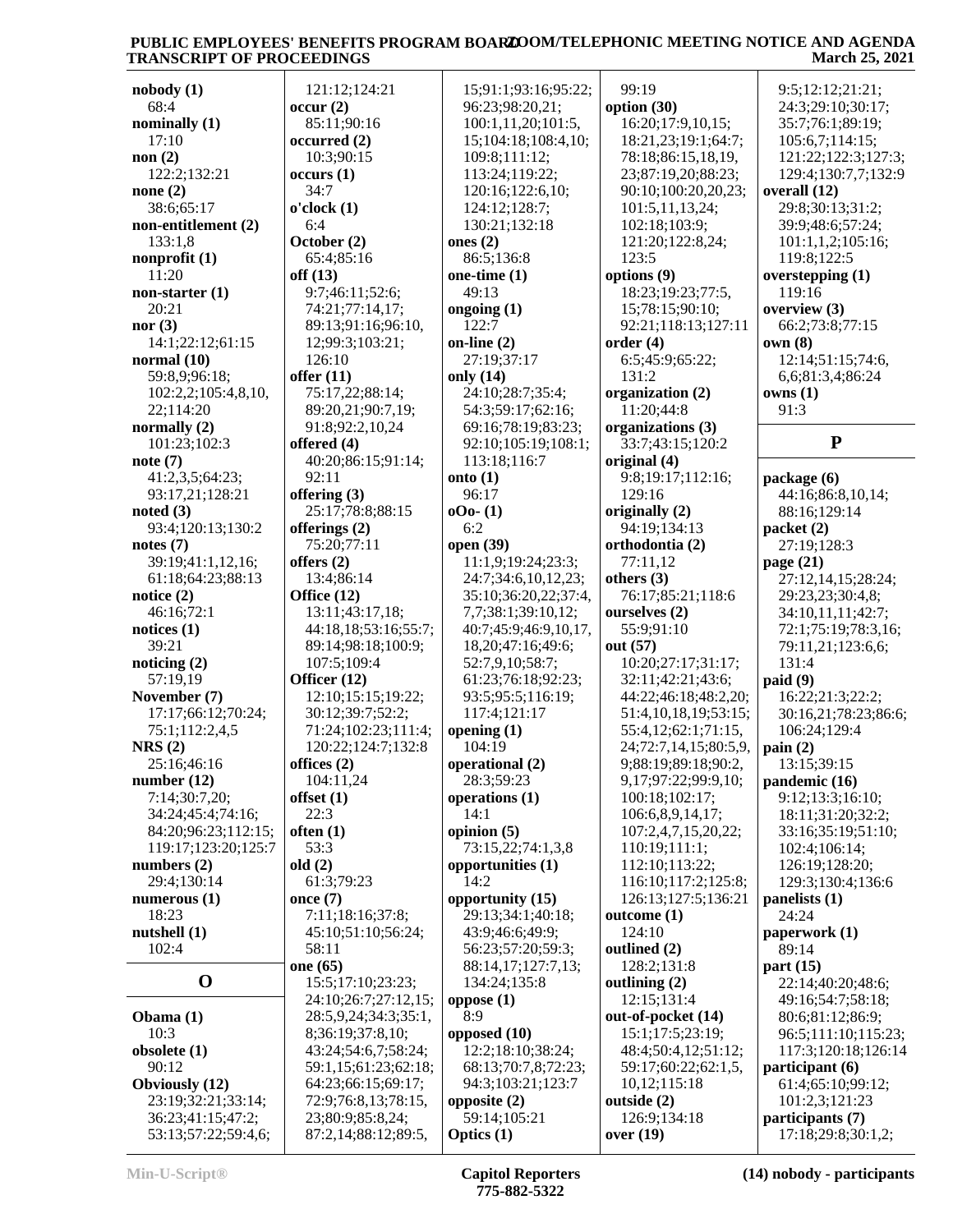|                                      | 54:19                                       |                                          |                                                   |                                 |
|--------------------------------------|---------------------------------------------|------------------------------------------|---------------------------------------------------|---------------------------------|
| 39:8;61:8;62:14<br>participant's (1) | <b>PEBP</b> (123)                           | 92:18;104:13,19;<br>106:15;107:5,5,6,13; | 105:11,12,14,14,15<br>phone(5)                    | 14:7;46:3;55:14<br>plans $(14)$ |
| 30:3                                 | 6:5,6;7:11;8:15;                            | 108:3;109:15;                            | 7:14;36:12;73:20;                                 | 13:17;14:4,10,15;               |
| participate (1)                      | 9:10,14;10:7,22;                            | 115:14;119:17                            | 107:9;123:19                                      | 23:7;39:23;57:15;               |
| 121:12                               | 11:17;12:1,5,10,11,                         | people's $(1)$                           | physical (1)                                      | 75:23;76:1,16;80:11,            |
| participating (1)                    | 24;13:16;14:4,14;                           | 23:21                                    | 34:4                                              | 22;81:2;103:15                  |
| 136:22                               | 15:1,20,22;16:18;                           | per $(7)$                                | pick $(4)$                                        | plate $(2)$                     |
| participation (4)                    | 18:9, 12, 15, 18; 19:2;                     | 16:21;22:4;29:4;                         | 55:2;85:23;86:3;                                  | 40:20,22                        |
| 78:24;79:4;137:11,                   | 20:1,23;25:9,14,17;                         | 30:7,13;31:1;117:19                      | 92:6                                              | platform (3)                    |
| 12                                   | 33:13;39:10,20;40:5;                        | percent(50)                              | picking(3)                                        | 74:16;75:4;92:16                |
| particular (7)                       | 41:4,7,20,24;42:4,8,                        | 22:8,9,9,10;23:15;                       | 30:18;54:20,21                                    | platforms (1)                   |
| 23:14;25:11;34:2;                    | 13;43:11,18,22;44:4,                        | 30:1,2,5,21;35:20;                       | pinup(1)                                          | 91:13                           |
| 37:14;103:2,16,21                    | 23;45:2,19;46:16;                           | 36:1;54:18;55:11;                        | 16:10                                             | plays (1)                       |
| partners $(1)$                       | 52:7;54:8,20;55:2,                          | 78:18,19,20,20;79:4,                     | pivot(2)                                          | 113:21                          |
| 11:4                                 | 10;57:2;58:2;60:2,3,                        | 12;96:14;105:3,3,6,7,                    | 57:4;94:22                                        | please $(43)$                   |
| parts(1)                             | 9,23;66:3,12,16,17,                         | 7,9,15,18,22,24;                         | place $(11)$                                      | 7:16,19,20;8:3;                 |
| 49:20                                | 20;68:23;69:3,6;                            | 112:17,18,19,20,22,                      | 15:21;18:12;36:14;                                | 9:18,18;10:12,13,14;            |
| pass(1)                              | 70:15;75:9,14;77:3;                         | 23;114:6,17,18;                          | 57:18;73:18,23;                                   | 11:14,15;12:18;                 |
| 33:17                                | 78:7,13;79:3;81:5;                          | 120:9, 10, 11; 121: 22,                  | 80:12;81:15;114:3;                                | 15:10;17:22;20:7;               |
| passage $(1)$                        | 84:12,16;86:8,10,21;                        | 23, 24; 122: 3, 4; 125: 5,               | 134:16,20                                         | 21:14,17;22:21;                 |
| 8:11                                 | 88:13;89:1,15,18;                           | 5,9                                      | placed (1)                                        | 24:10,12,16,18,24;              |
| passed (1)                           | 91:7,19;92:11,23;                           | percentage (1)                           | 18:8                                              | 27:3;38:24;71:5,24;             |
| 44:16                                | 94:14;95:16;98:17;                          | 125:11                                   | places(1)                                         | 109:21;112:15;                  |
| passes $(1)$                         | 99:21;100:13;                               | perform (1)                              | 110:8                                             | 123:22,23;124:1,2,4;            |
| 27:8                                 | 109:23;111:15;                              | 133:4                                    | Plan (175)<br>8:11,16;10:4;13:1,                  | 125:19,21;127:18;               |
| passively (1)                        | 112:5;116:9;117:14,                         | performance (7)                          |                                                   | 128:20;131:24;                  |
| 61:5<br>past $(11)$                  | 19;124:21,22;126:10,<br>22, 23; 127: 5, 20; | 31:19,22,23;32:4,<br>13;35:21;38:18      | 4, 13; 14: 18, 22; 15: 3,<br>18;17:18;18:9,12,12, | 133:24;134:3;<br>135:11;137:5   |
| 22:7;35:21;46:18;                    | 128:4,22;129:8,13,                          | performing (1)                           | 18;19:6;23:10,14,15;                              | $\mathbf{plenty}\left(1\right)$ |
| 47:1,8;91:19;92:10;                  | 19;130:5,16,20;                             | 133:2                                    | 24:6;25:14;29:3,5,                                | 93:6                            |
| 103:14;120:21;                       | 131:1,5;132:8;                              | perhaps $(10)$                           | 19;30:4,13,16,18,22;                              | plus $(4)$                      |
| 128:18;132:9                         | 133:16;134:14;                              | 16:5;31:23;32:2;                         | 34:12,20,22;35:1,1,2,                             | 30:3;121:24;122:1,              |
| path(1)                              | 135:18;137:12                               | 51:15,18;61:11;63:4;                     | 7,15;39:24;40:2,10;                               | 4                               |
| 107:1                                | <b>PEBP's <math>(9)</math></b>              | 80:9;103:19;112:13                       | 44:23;45:3,7,7,10,12,                             | pm(1)                           |
| patients (2)                         | 18:14,16;19:5;                              | period (35)                              | 14, 15, 16, 16, 20;                               | 137:14                          |
| 9:23,24                              | 45:18;91:4;95:8,9,                          | 40:5;45:19;51:13;                        | 46:22,24;47:5,6,12,                               | point $(31)$                    |
| Patillo (2)                          | 18;129:12                                   | 54:14,16,17;66:13;                       | 19,21;48:1,4,6,7,12,                              | 16:15;31:17;32:11;              |
| 24:10;133:24                         | <b>PEERY</b> (17)                           | 68:24;75:15;78:13;                       | 12, 22; 49: 8, 17; 50: 18,                        | 45:2,23,24;49:10;               |
| pause(1)                             | 77:21,22;80:4,14,                           | 79:8;80:7,19;81:6,16,                    | 20;51:1,20;53:6;                                  | 50:19;51:19;53:23;              |
| 77:13                                | 15;81:24;82:1,24;                           | 22;82:3,8,17;83:10,                      | 54:5;56:14;57:2,16,                               | 56:8;59:10;61:22;               |
| pay (9)                              | 83:7;84:1,6,14,18,23;                       | 14, 20, 23, 23; 85: 10,                  | 17, 21, 24; 58: 10, 12.                           | 62:12:64:2,20:72:7:             |
| 22:17;32:14,15;                      | 87:12,18;88:2                               | 11;86:1;87:17,19,22,                     | 24;59:2,2,5,5,14,21,                              | 83:7;95:1;106:17;               |
| 62:6;83:21,24;89:24;                 | penalize (2)                                | 23;93:6;123:16;                          | 22;60:19,20;61:3,3,4,                             | 109:24;111:15;                  |
| 129:23;132:23                        | 20:23;21:12                                 | 129:23;136:7                             | 6,21;62:5,7,18,19;                                | 114:11;122:10;                  |
| payable (2)                          | penalty (1)                                 | permanent (1)                            | 63:2,5,19;65:4;66:8,                              | 128:17;132:18,23;               |
| 87:8,10                              | 106:24                                      | 51:9                                     | 11;67:23;74:23;76:2,                              | 133:5, 10, 12, 12               |
| paycheck (4)                         | pending(1)                                  | PERS(2)                                  | 4;77:5,12;78:4,5,6,                               | pointed $(1)$                   |
| 16:24;17:1,5,5                       | 70:16                                       | 129:18;130:5                             | 11, 15, 15, 16, 16, 17, 18,                       | 62:1                            |
| paying $(8)$<br>9:7;11:20;21:10;     | pension(2)<br>22:11;128:16                  | person(6)<br>30:7;79:14;85:12;           | 21;79:6,12,12,21;<br>84:23;85:20;86:7;            | points $(2)$<br>23:1;125:12     |
| 85:21,22,24;90:16;                   | pensions (1)                                | 86:17;87:7;89:5                          | 87:19,20;88:7,8;94:9,                             | policies (4)                    |
| 128:18                               | 132:14                                      | personal(3)                              | 17;95:17,20;96:14,                                | 42:1;77:7;90:8,19               |
| payment (1)                          | pent(1)                                     | 10:5;128:6;130:6                         | 20;99:9,11,16;100:5,                              | policy(11)                      |
| 33:2                                 | 98:11                                       | personally(1)                            | 8,8;101:4;107:20,23,                              | 16:18;76:23,23;                 |
| payments (1)                         | people $(43)$                               | 131:11                                   | 24;110:9;113:4,17;                                | 77:1;82:3;89:3,22;              |
| 128:23                               | 8:22;14:3;20:18;                            | perspective (10)                         | 114:3;115:23;                                     | 90:4,13,24;130:20               |
| payout $(3)$                         | 23:16,22;34:24;35:3,                        | 12:8;37:1;59:21,                         | 116:16,21;117:5,6,6;                              | poor(1)                         |
| 78:18,19;80:18                       | 14;37:16;47:3,16;                           | 23;60:11,14;63:7;                        | 119:22;120:5;122:3;                               | 80:9                            |
| payouts $(1)$                        | 48:21;50:13;52:21;                          | 102:11;105:9,16                          | 123:5, 13; 124: 13, 17;                           | population (3)                  |
| 22:19                                | 53:1;54:12,24;56:16;                        | pet(1)                                   | 125:3,14;127:9;                                   | 29:9,24;84:13                   |
| payroll(1)                           | 59:3,16;60:21;61:3,                         | 76:12                                    | 130:9;132:13;                                     | port $(2)$                      |
| 55:5                                 | 13;62:4;81:16;85:22;                        | pharmacy (9)                             | 133:13,17,18                                      | 86:9;88:14                      |
| pays(1)                              | 86:6,9;87:6,9;88:19;                        | 31:6,8,10;41:9;                          | planning $(3)$                                    | portion $(5)$                   |
|                                      |                                             |                                          |                                                   |                                 |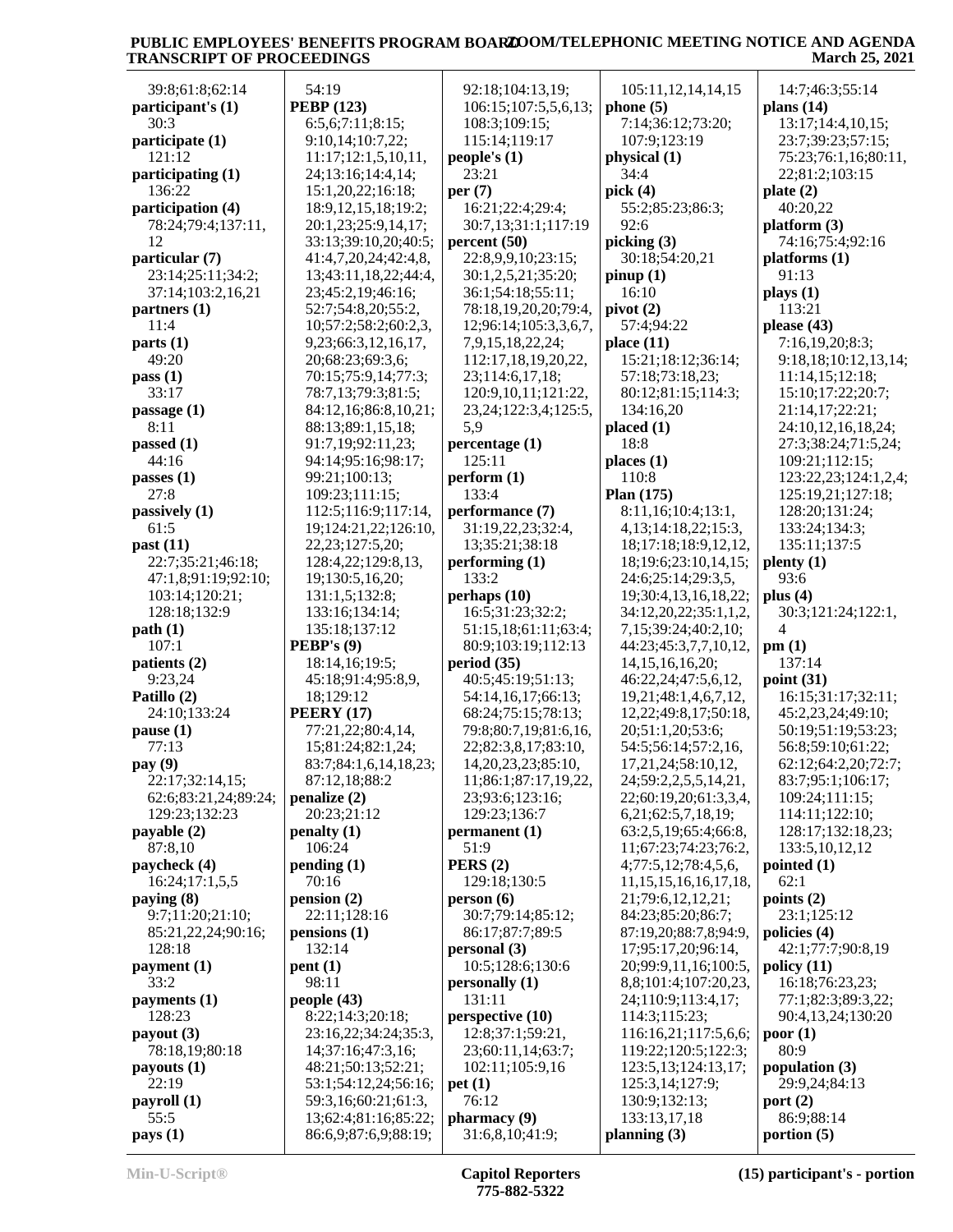| 102:6,6;115:2,12;  | 71:11              | 14:18                 | 97:12;103:14;            | punch $(1)$        |
|--------------------|--------------------|-----------------------|--------------------------|--------------------|
| 125:16             | premium (11)       | prioritizing (1)      | 107:18                   | 22:5               |
| portrayed (1)      | 22:14;23:16;47:4,  | 10:8                  | projections (4)          | purchase (2)       |
| 123:5              | 6;49:17;101:2,3;   | priority (1)          | 96:10,12;97:13;          | 9:20;10:5          |
| posed (1)          | 121:23;128:2,4;    | 133:17                | 100:4                    | purpose (3)        |
| 103:5              | 132:23             | Priscilla (1)         | Proper (8)               | 119:2,5;125:17     |
| position $(5)$     |                    |                       | 74:17,17;77:4,19;        |                    |
|                    | premiums $(15)$    | 10:16                 |                          | Pursuant $(1)$     |
| 81:17;128:20;      | 14:24;16:23;22:1,  | $P-r-i-s-c-i-l-a(1)$  | 86:4,4;88:4;134:20       | 25:16              |
| 129:22;130:10;     | 3;99:7,12,18,21;   | 10:17                 | properly $(1)$           | pursued(1)         |
| 131:10             | 101:4;106:12;      | privately (5)         | 127:14                   | 135:8              |
| positioned (1)     | 111:22;114:12;     | 72:15;85:21,23;       | proposal (4)             | push(1)            |
| 57:3               | 129:4,5;130:7      | 86:1,3                | 21:11;71:3;72:20,        | 46:11              |
| positive (3)       | pre-pandemic (3)   | probability(11)       | 21                       | pushed $(2)$       |
| 37:24;61:23;125:5  | 16:5,11;51:12      | 13:8;19:13;53:24;     | proposals (3)            | 46:18;96:17        |
| possible (5)       | prepared $(3)$     | 56:10;61:22;63:22;    | 66:13;68:24;70:18        | put (19)           |
| 14:5;19:24;55:17;  | 37:5;93:15;95:5    | 64:9;106:1;116:6,15;  | propose $(2)$            | 17:5;19:3;24:3,6;  |
| 133:23;136:16      | preparing $(1)$    | 125:8                 | 33:9;77:10               | 36:14;42:17;45:6;  |
| possibly (4)       | 40:11              | problem(2)            | proposed (4)             | 56:9;80:11;95:4;   |
| 48:18;90:11;109:1; | $pre-retiree(1)$   | 55:7,8                | 12:7;55:21,23;           | 103:7,20;110:19;   |
|                    | 129:14             | problems $(2)$        | 128:1                    |                    |
| 129:8              |                    |                       |                          | 115:11;119:13;     |
| post(1)            | prescription (3)   | 69:15,20              | proposes(1)              | 132:9;134:12,16,20 |
| 16:10              | 22:3;112:18;125:8  | procedures (2)        | 20:23                    | putting $(3)$      |
| postponement (1)   | present(1)         | 103:18,20             | proposing $(2)$          | 20:2;81:17:96:23   |
| 14:16              | 44:19              | proceed $(1)$         | 53:18;86:23              |                    |
| potential (7)      | presentation (1)   | 88:8                  | $\text{protect} (1)$     | Q                  |
| 45:13;73:15;97:11; | 77:14              | process(18)           | 111:13                   |                    |
| 98:16;99:6;108:6;  | presentations (1)  | 14:6;40:6;56:12;      | provide (15)             | qualification (1)  |
| 113:11             | 117:21             | 58:14,18;63:12;       | 14:1;16:8,18;            | 128:5              |
| potentially (8)    | presented (1)      | 67:21;71:10;74:2;     | 41:11;75:2;81:5;         | qualified (1)      |
| 35:11;44:9;52:7;   | 92:17              | 91:24;95:1,10;96:5;   | 85:14;89:14;90:11;       | 83:12              |
| 77:10;81:3;92:24;  | President (3)      | 99:5;116:4,6;120:17;  | 101:13;106:11,15;        | qualify $(5)$      |
| 101:6;112:2        | 11:11;12:22;132:4  | 121:13                | 116:13;132:23;133:3      |                    |
|                    |                    |                       |                          | 83:21;129:17;      |
| poverty (1)        | pres(21)           | processes(2)          | provided (8)             | 130:6, 15, 23      |
| 13:20              | 7:16,21;10:13,14;  | 36:13;74:22           | 33:13;34:10;41:14;       | quality $(1)$      |
| powers (1)         | 11:15;20:8;21:18;  | procrastinate (1)     | 43:20;65:8;81:20;        | 20:18              |
| 136:16             | 22:22;24:13,17,19; | 52:22                 | 87:4;106:13              | quarter $(7)$      |
| $PPO (1)$          | 123:22,24;124:2;   | produce (1)           | provider(1)              | 29:10,10,10;30:17, |
| 61:3               | 125:20,22;127:19;  | 41:12                 | 74:4                     | 17;34:6;36:10      |
| practicable (1)    | 134:1,4;135:12;    | produced (1)          | providers (1)            | quarterly $(2)$    |
| 14:19              | 137:6              | 14:6                  | 37:12                    | 118:18;119:1       |
| practically (1)    | pretty(8)          | product(7)            | provides (3)             | quarters $(3)$     |
| 133:23             | 47:19;57:23;59:24; | 75:20;76:10,15,18;    | 18:13;39:8;74:3          | 30:19;112:17,19    |
| pre(2)             | 61:11;62:15;110:7; | 86:21;89:7;91:23      | providing $(4)$          | quick $(6)$        |
| 128:1,11           | 120:12;125:6       |                       | 41:22;42:2;74:19;        |                    |
|                    |                    | products(16)          |                          | 26:12,13;73:12;    |
| precedence (1)     | prevent(5)         | 77:12;84:11,14;       | 101:11                   | 85:8;110:5,7       |
| 44:10              | 20:3;63:23;87:13;  | 86:2;90:9;91:8,8,14,  | provision $(2)$          | quickly (2)        |
| precisely (1)      | 134:23,24          | 17;92:2,6,9,11,19,19, | 131:3:133:5              | 102:3;117:2        |
| 23:11              | previous(1)        | 24                    | public $(34)$            | quiet $(1)$        |
| preclude (1)       | 15:14              | profits(1)            | 7:13;8:8;10:6;11:3,      | 115:6              |
| 25:20              | previously $(3)$   | 132:21                | 19;16:15;17:3,13;        | quit $(3)$         |
| predicament (2)    | 104:3,4,15         | program (5)           | 21:23;22:16;24:20;       | 21:2,5,6           |
| 95:4;114:11        | price $(2)$        | 41:6;45:23;95:4;      | 39:8,22;42:13;44:15;     | quite $(2)$        |
| predicted (2)      | 22:7;117:7         | 106:8;118:23          | 116:14;119:12;           | 21:24;37:16        |
| 100:2;134:13       | priced(1)          | programs(1)           | 123:15, 16, 18; 128:7,   | quorum $(1)$       |
| predictions (1)    | 89:3               | 36:13                 | 7, 14; 129: 10; 130: 13, | 7:8                |
| 125:10             |                    |                       |                          |                    |
|                    | pricey(1)          | progress (2)          | 18,24;131:22;            | quote $(1)$        |
| pre-disability (1) | 61:18              | 14:2;73:9             | 132:18;133:9;134:8;      | 78:6               |
| 80:16              | primary $(4)$      | project(2)            | 136:2;137:7,11           |                    |
| preexisting (8)    | 29:8,24;30:1,2     | 96:7,11               | pull (7)                 | $\mathbf R$        |
| 78:12;79:8;81:22;  | prior(5)           | projected (6)         | 18:19;26:7,9,13,         |                    |
| 82:2,11,16;85:10;  | 8:17;30:19;70:24;  | 15:23;43:23;55:19;    | 17;27:13,16              | rabbit(1)          |
| 87:21              | 127:22;131:7       | 102:22;111:17,20      | pulling $(1)$            | 135:15             |
|                    |                    |                       |                          |                    |

**prioritize (1)**

**prefer (1)**

**Min-U-Script® Capitol Reporters 775-882-5322**

32:7

**projecting (3)**

**radiation (1)**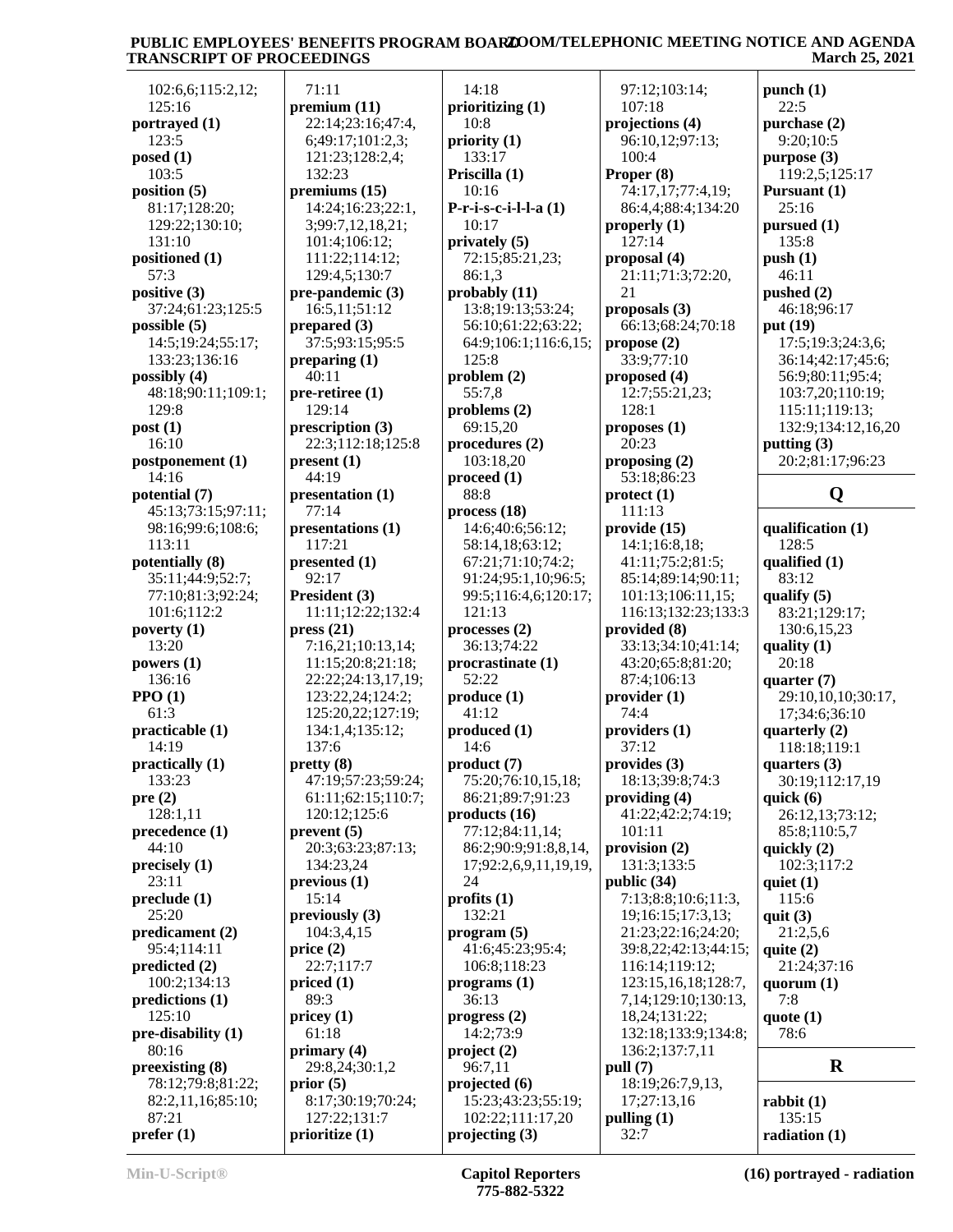| 21:11                        | reading $(4)$       | 76:5,8,12,16;93:16;  | regards $(2)$       | 23:1                      |
|------------------------------|---------------------|----------------------|---------------------|---------------------------|
| rainy $(5)$                  | 27:18,19;67:7;      | 122:17               | 19:19;126:8         | replacing $(1)$           |
| 113:5,6,10;118:21,           | 133:18              | recommendations (7)  | region $(1)$        | 75:7                      |
| 22                           | reads $(1)$         | 18:19;74:20,21;      | 104:19              | report $(13)$             |
| raise $(1)$                  | 67:8                | 75:21;88:5;93:15,16  | reimbursed (3)      | 27:15;28:7;29:2;          |
| 114:12                       | ready $(1)$         | recommended (2)      | 55:3,4,10           | 34:10,14,20;39:7;         |
| raising $(2)$                | 73:16               | 116:21;120:24        | reimbursement (2)   | 52:2;75:19;91:7;          |
| 99:18,21                     | real $(4)$          | recommending $(7)$   | 43:23;55:13         | 96:21;111:4;123:6         |
| rambling $(1)$               | 23:21;79:13;107:9;  | 67:1;69:11;71:2;     | reinstate $(5)$     | Reporters (1)             |
| 121:1                        | 110:15              | 75:14;89:19;101:23;  | 49:24;64:6;111:13,  | 28:13                     |
| $R-a-n(1)$                   | realize $(3)$       | 113:23               | 17;118:5            | reporting $(1)$           |
| 18:5                         | 8:18;11:23;136:10   | record (96)          | reinstated (1)      | 34:8                      |
| Ranft $(7)$                  | realizing $(2)$     | 7:20;10:13;11:14,    | 49:11               | reports $(7)$             |
| 17:22;18:1,3,4;              | 19:13;128:8         | 17;12:2,19;14:4;     | reinstating $(1)$   | 26:4,5,6;38:8,16;         |
| 125:24;126:2,5               | really $(38)$       | 15:11;17:23;18:10;   | 64:5                | 118:18,24                 |
|                              | 19:8, 10:20:13;     |                      |                     |                           |
| range $(3)$                  |                     | 20:7;21:15,18;22:22; | relate $(1)$        | represent $(1)$           |
| 125:4,9,12                   | 23:2,17,20,22;24:3; | 24:11,13,16,19;25:6; | 25:14               | 136:17                    |
| rate $(28)$                  | 31:10;33:1;34:19;   | 26:9,21;28:13;29:6;  | related $(6)$       | <b>Representative (3)</b> |
| 35:20;47:8;48:7;             | 36:2;61:20;68:2,2;  | 30:11;31:4,16;32:7;  | 30:20;34:12;42:23;  | 12:23;37:9;132:5          |
| 56:14;79:12;84:15,           | 73:8;78:7;87:9;     | 33:23;35:17;36:16;   | 43:23;127:24;128:23 | representatives (1)       |
| 20;85:1;86:17,18;            | 90:23;94:13;96:5,6; | 38:20;39:6;46:14;    | relating $(1)$      | 37:23                     |
| 87:3;89:1,6,6;94:8,          | 97:23;101:21;104:4, | 49:22;50:2,14;51:3;  | 85:9                | representing $(5)$        |
| 12, 17; 99: 9; 101: 1, 1, 2, | 7;105:12;106:1;     | 52:5,11:53:11:56:3,  | relatively (1)      | 10:17;18:6;20:11;         |
| 5;103:15;114:21;             | 107:16;109:9;110:5, | 19;58:17;63:14;      | 99:14               | 126:5;134:7               |
| 117:6;122:11,14;             | 9;111:15;117:12;    | 64:24;66:1;67:6,13;  | released (6)        | request $(9)$             |
| 123:4                        | 119:1;125:16;       | 68:10,19;70:14;72:6, | 40:12;41:3;66:12;   | 14:16;22:18;26:2;         |
| rated $(5)$                  | 133:22;135:23       | 11, 14; 73: 12, 17;  | 68:23;70:24;73:16   | 41:5;70:18;71:3;          |
| 84:12,12,13;86:21;           | reason (10)         | 74:13,18;80:3,24;    | relevant $(1)$      | 72:20,21;119:17           |
| 89:12                        | 16:6;19:3;31:21,    | 81:7,19;85:7;86:4;   | 128:17              | requested (4)             |
| rates $(53)$                 | 24;48:9;53:2;78:9;  | 88:21;91:5;93:12;    | relief $(3)$        | 19:20;41:23;42:2;         |
| 14:4,15;18:11;               | 92:16;121:8;128:23  | 94:11;102:13,20;     | 106:11,15;107:13    | 43:1                      |
| 19:1,19,20;25:13;            | rec(2)              | 103:3;104:1;106:17;  | rely(1)             | requesting (6)            |
|                              |                     |                      | 22:2                |                           |
| 47:2,3,7,10,15;48:7,         | 112:21;120:11       | 107:17;110:24;       |                     | 42:14;43:19;51:5;         |
| 9, 13, 14, 15, 16, 19;       | recall $(3)$        | 113:9;115:1;117:10,  | remain $(2)$        | 66:5;70:17;102:15         |
| 49:5,7,8,15;58:1;            | 42:16;120:18,20     | 18;118:17;119:4,10,  | 19:20;87:19         | require $(4)$             |
| 63:8;80:18;84:8,21;          | recalls $(1)$       | 13;121:7,19;122:9;   | remained (1)        | 40:15;41:8;102:24;        |
| 86:12;87:6;88:15;            | 97:14               | 124:3,5;125:19,22;   | 47:19               | 130:22                    |
| 95:6,11;98:24;99:13,         | recapped $(1)$      | 127:18;132:1,12;     | remains $(1)$       | required $(10)$           |
| 16;100:6,7,19;               | 61:20               | 134:4;135:11;137:5   | 44:19               | 8:20,21,24;61:4;          |
| 101:10,14,16,17;             | receive $(7)$       | recovery(2)          | remember $(5)$      | 119:9;130:21;             |
| 104:5;110:22;                | 21:22;41:4;44:24;   | 9:13;18:22           | 42:16;54:15;58:13;  | 131:10;134:15,19,21       |
| 115:23;116:17;               | 59:3;91:16;111:2,9  | redesign $(1)$       | 61:18;119:6         | requirement $(2)$         |
| 117:17;119:7;                | received $(11)$     | 24:6                 | remind $(1)$        | 57:19,19                  |
| 122:19;127:1;128:1;          | 16:16;42:13,24;     | redress $(1)$        | 24:23               | requirements (3)          |
| 136:4                        | 55:13;66:13,16;     | 15:2                 | removal (1)         | 45:17,17;46:16            |
| rate-setting $(1)$           | 68:23;69:1;95:13;   | reduce $(3)$         | 20:20               | requires $(2)$            |
| 13:1                         | 111:2;117:20        | 9:14;23:5;111:22     | remove(1)           | 46:16;131:17              |
| rather $(2)$                 | receiving $(2)$     | reduced $(2)$        | 57:18               | Rescue $(15)$             |
| 61:5;110:17                  | 55:14;59:11         | 13:7;120:10          | removed $(1)$       | 8:11;13:4,8;14:18;        |
| ratify $(3)$                 | recent $(2)$        | Reducing (3)         | 87:8                | 15:3,18;23:10;44:14;      |
| 67:2;68:5;69:12              | 32:16;44:16         | 22:4;50:3;116:19     | removing $(1)$      | 53:6;54:7;125:2,14;       |
|                              | recently $(2)$      | reduction $(2)$      | 104:20              | 132:13;133:13,17          |
| rating $(1)$                 |                     |                      |                     |                           |
| 102:6                        | 32:8;33:13          | 106:13;133:6         | renew $(1)$         | reserve $(4)$             |
| reach $(9)$                  | recess(1)           | referring $(2)$      | 131:9               | 107:1,4;109:14;           |
| 59:4,9,16,17;                | 65:20               | 30:12:50:15          | Reno $(1)$          | 118:21                    |
| 71:24;72:15;90:9;            | recollection (1)    | refilled $(1)$       | 135:21              | reserved $(1)$            |
| 126:13;127:5                 | 120:23              | 119:9                | reoccur $(1)$       | 109:6                     |
| reached $(1)$                | recommend (6)       | Regarding (9)        | 105:20              | reserves (35)             |
| 60:21                        | 47:23;64:8;72:19;   | 17:9;52:6;53:6;      | rep(1)              | 15:22;16:3,7,8,10;        |
| reaching $(1)$               | 111:14;114:3;116:12 | 74:19;77:6,6;85:9;   | 37:17               | 18:24;19:2;23:5,6;        |
| 72:14                        | recommendation (12) | 87:17;88:12          | repeating $(1)$     | 24:5;51:5;102:16,17;      |
| read $(2)$                   | 17:17;67:2,22;      | regardless $(3)$     | 92:13               | 106:23;107:19;            |
| 129:14,15                    | 68:6;69:13;75:23;   | 47:5;52:13;130:13    | repetitive $(1)$    | 110:1,4,11,11,13;         |
|                              |                     |                      |                     |                           |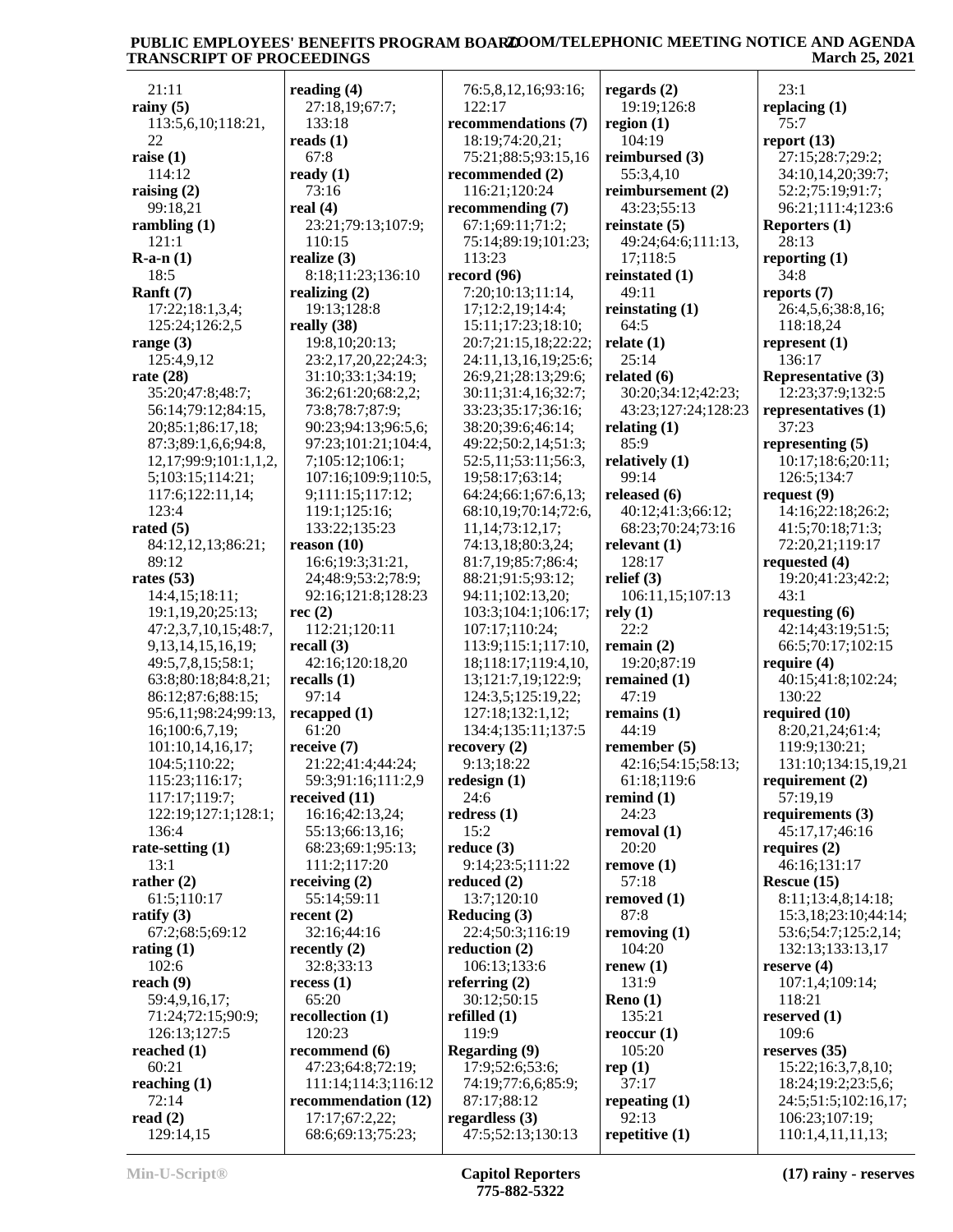| 117:15;119:3,5,9;        | retiring $(1)$             | 123:4;125:6,9;                 | 16;92:13;98:19,21;         | security $(1)$             |
|--------------------------|----------------------------|--------------------------------|----------------------------|----------------------------|
| 124:24;125:11;           | 130:9                      | 128:20                         | 100:1,19;114:4;            | 22:12                      |
| 127:12;134:10,13,14,     | $re$ -tooled $(1)$         | right-hand (1)                 | 131:13                     | seeing $(7)$               |
| 15, 18, 19, 23; 135: 3   | 104:16                     | 34:21                          | satisfaction (2)           | 31:9;41:18;43:4;           |
| respect $(1)$            | return $(1)$               | risk(6)                        | 35:20;36:1                 | 101:20;105:24;             |
| 132:19                   | 123:17                     | 45:22;58:23;112:9,             | satisfy $(1)$              | 110:23;135:23              |
| respected (1)            | returning $(1)$            | 10;113:7;136:9                 | 82:6                       | seek $(2)$                 |
| 132:17                   | 104:24                     | road $(1)$                     | save $(1)$                 | 11:7;15:2                  |
| respectfully (1)         | revenue $(7)$              | 23:17                          | 51:24                      | seeking $(1)$              |
| 22:18                    | 15:19;23:13;97:22;         | robust $(1)$                   | saving $(2)$               | 111:4                      |
| respective $(2)$         | 106:22;109:12;             | 77:4                           | 113:5,6                    | seem $(2)$                 |
| 18:3;126:3               | 124:17;133:6               | roll(1)                        | savings $(1)$              | 22:4;106:14                |
| respond $(4)$            | revenues $(3)$             | 6:7                            | 131:15                     | seems $(10)$               |
| 61:5,8,14;132:18         | 18:14;24:4;134:22          | rolled $(1)$                   | saw $(7)$                  | 22:13,16;51:8,9;           |
| response $(1)$           | review $(2)$               | 49:14                          | 30:19;34:15,18;            | 103:8;109:15,16;           |
| 126:11                   | 46:22,23                   | rolls $(2)$                    | 37:8;85:21;86:2;           | 110:16;134:19,24           |
| responsibilities (1)     | revisit $(2)$              | 49:7;51:2                      | 105:13                     | select $(1)$               |
| 95:3                     | 76:18;135:2                | room $(2)$                     | saying (9)                 | 19:13                      |
| responsibility (1)       | RFP(7)                     | 29:16,17                       | 29:7;38:23;49:23;          | selection $(2)$            |
| 126:15                   | 66:11;67:21;68:1,          | ROSSER(2)                      | 53:19;83:22;94:3;          | 25:11;74:20                |
| responsible (1)          | 22;70:23;71:10;            | 20:9,10                        | 105:22;109:1;112:24        | sell $(1)$                 |
| 111:12                   | 73:15                      | $R-0-S-S-e-r(1)$               | scenario (4)               | 90:20                      |
| restoration $(3)$        | RFP's(2)                   | 20:10                          | 42:18;48:18;83:6;          | Senate $(2)$               |
| 12:6;14:19;133:16        | 71:9;72:3                  | round $(1)$                    | 113:15                     | 11:5;20:10                 |
| restore $(17)$           | <b>Rich (90)</b>           | 9:9                            | scenarios (2)              | seniors $(1)$              |
| 8:13,16;10:9;            | 12:10;15:15;28:15;         | rounds $(1)$                   | 48:21;49:3                 | 22:6                       |
| 14:20,23;16:11;          | 29:6,6;30:12;31:4,5;       | 62:24                          | schedule (4)               | sense $(11)$               |
| 17:16,20;18:12,17;       | 32:6,7;33:21;37:2;         | route $(1)$                    | 8:15;10:9;78:18,19         | 13:13;23:18;28:8,          |
| 19:2,23;23:7;51:20;      | 38:9,11,11;39:6,6;         | 65:15                          | scheduled (2)              | 12;91:10;99:20;            |
| 53:9;125:1;126:8         | 46:8,13,13;50:2,2,14,      | row $(1)$                      | 75:6;108:5                 | 101:9;108:23;117:8,        |
| restored $(7)$           | 14;52:11,11;53:5,11,       | 34:24                          | scheduling $(1)$           | 9;118:12                   |
| 9:11;18:22;19:11,        | 11;56:3,3,19,19;58:4,      | RPEN(3)                        | 108:4                      | sensitive (2)              |
| 17;125:1;127:1,1         | 6, 16, 16, 16; 60: 15, 21; | 11:19;12:2;134:7               | school (2)                 | 65:7;95:13                 |
| restoring $(5)$          | 62:21;63:13,14;            | rule $(1)$                     | 21:3;37:15                 | sent $(2)$                 |
| 13:6;16:4;51:8;          | 72:11;73:17,17;            | 53:4                           | score $(2)$                | 89:18;120:19               |
|                          |                            |                                |                            |                            |
| 127:8;133:22             | 80:24,24;83:16;            | rules $(1)$<br>109:10          | 66:17;69:2<br>scramble (1) | sentence (1)<br>9:23       |
| restraints $(1)$<br>18:8 | 84:10;86:11,11;            |                                | 52:19                      |                            |
|                          | 88:21,21;90:5,5;91:5,      | run $(3)$<br>90:23;113:7;117:2 |                            | separate $(1)$<br>86:8     |
| restricted (1)           | 5;94:10,10;102:20,         |                                | screen $(1)$               |                            |
| 44:3                     | 20,23;103:3,3;             | rush(1)                        | 77:22                      | September (5)              |
| result(8)                | 107:17,17;110:24,24;       | 52:23                          | scroll $(2)$               | 54:14;65:4;66:9;           |
| 9:23;14:6;21:4;          | 112:14;113:9,9;            | RX(2)                          | 27:16;79:9                 | 97:19,24                   |
| 54:13;57:10,11;96:3;     | 114:8, 10; 115:21, 21;     | 112:20,23                      | se $(1)$                   | serious $(1)$              |
| 117:21                   | 117:18,18,24;118:4,        | $\mathbf{R}$ yan $(1)$         | 117:19                     | 9:24                       |
| resulted $(3)$           | 9;119:4,4;121:2,5;         | 21:14                          | season $(7)$               | servant $(1)$              |
| 67:22;69:17;99:11        | 124:7;126:4;127:21;        |                                | 34:23;35:10;36:20,         | 128:14                     |
| resulting $(4)$          | 131:8:132:8                | S                              | 23;37:4,7;38:1             | servants $(2)$             |
| 13:2;66:6,11;68:22       | right $(58)$               |                                | seasonal $(2)$             | 22:16;128:7                |
| retention $(2)$          | 22:14:24:5:25:3;           | sad $(2)$                      | 36:21;37:6                 | serve $(5)$                |
| 14:12;20:17              | 26:17;31:18;33:7;          | 15:8;136:2                     | second $(29)$              | 10:6,7;71:21;72:7;         |
| <b>Retired</b> (8)       | 38:23;39:6,11,20;          | safeguard $(1)$                | 26:23;27:1;38:17,          | 130:14                     |
| 11:19,21;12:3;           | 40:2;47:18;59:9,15;        | 134:20                         | 19,21;68:9,11;70:3,4;      | served $(1)$               |
| 21:20;22:16;90:14,       | 60:4;63:16,17;64:18;       | safety $(1)$                   | 72:22;73:14,22,24;         | 68:1                       |
| 15;134:8                 | 65:21;68:12;70:2,11;       | 81:5                           | 74:1,3,7;93:24;96:13,      | service $(25)$             |
| retiree $(6)$            | 71:16;82:6;83:1,18,        | salary $(2)$                   | 17;109:2,17;111:10;        | 21:21,23;22:19;            |
| 36:11;50:16;120:1;       | 19;86:13;87:10,11;         | 79:14;89:4                     | 114:22;122:21;             | 34:17;35:16;37:6,10,       |
| 122:4;128:1,4            | 89:6,9;93:13,24;           | Salehian (2)                   | 123:2,16;124:13;           | 12, 17, 22; 66: 20; 74: 1, |
| <b>Retirees</b> (6)      | 94:8;96:20;97:12;          | 127:21,22                      | 128:3;129:7                | 3,9,10,11;128:7;           |
| 10:17;13:18;14:21;       | 98:23;99:20;101:10;        | $S-a-l-e-h-i-a-n(1)$           | section $(6)$              | 129:10,10;130:5,13,        |
| 34:18;107:15;122:2       | 104:3,9,17;105:3,7;        | 127:22                         | 24:21;31:17,18;            | 18,23;131:22,23            |
| retirement $(5)$         | 107:1;108:21;              | same $(16)$                    | 34:14;54:11;67:7           | services $(15)$            |
| 8:10;128:9,15;           | 111:10;113:12,14;          | 10:2;28:4;42:7,7;              | secure $(1)$               | 22:10;66:11,24;            |
| 129:1,6                  | 114:7,15;118:8,8;          | 61:6,9;79:19;86:13,            | 91:21                      | 67:8,11,23;68:18,22;       |
|                          |                            |                                |                            |                            |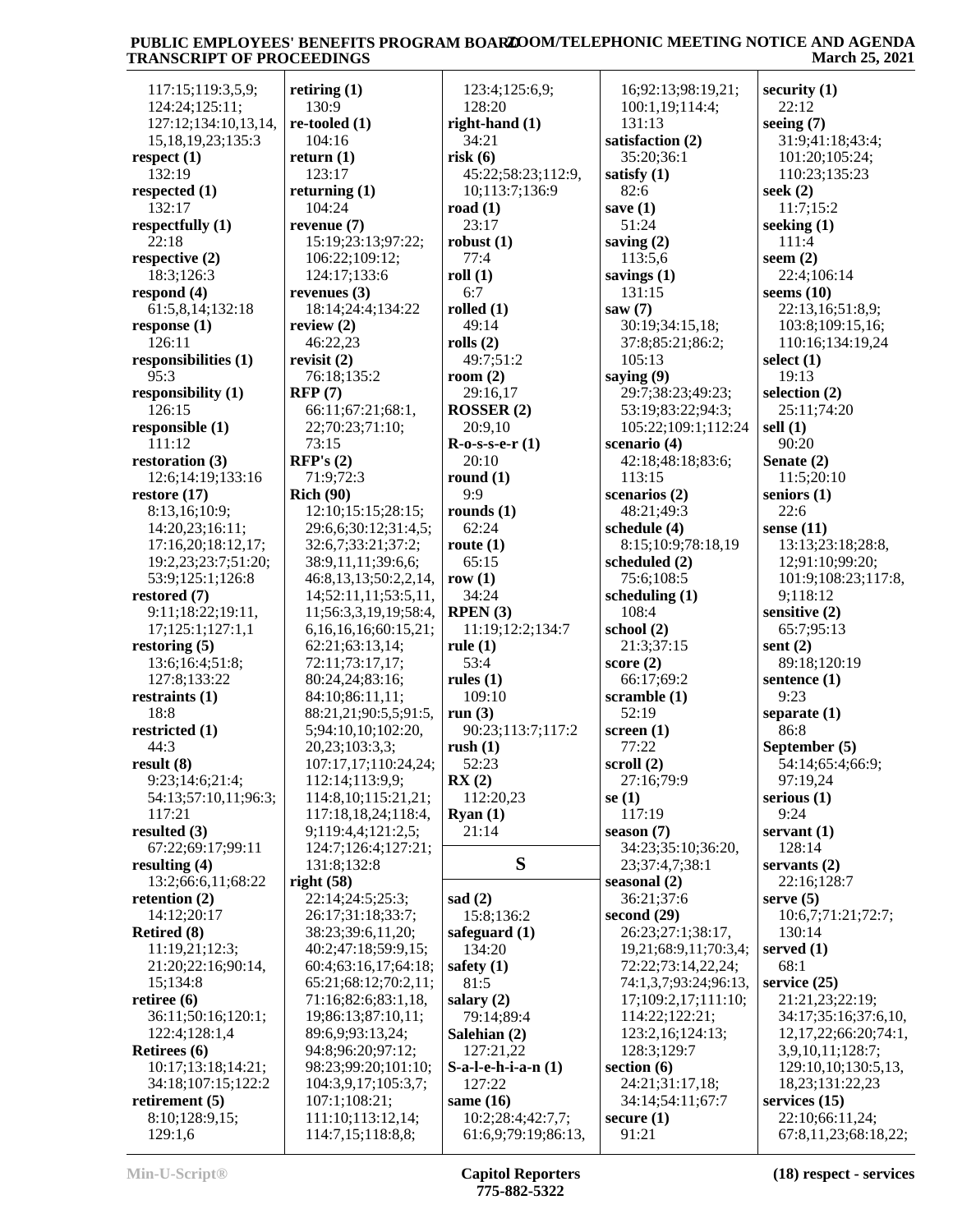69:6,10;70:21;73:21, 22;133:6;136:2 **serving (1)** 11:20 **session (3)** 39:18;41:15; 129:18 **set (11)** 14:4;19:19;41:21; 47:3;62:13;63:8; 94:17;95:6;96:6; 126:22;127:13 **setting (4)** 94:8,12,18;122:19 **settings (1)** 56:14 **setup (2)** 21:12;136:16 **Seven (7)** 25:11;34:11;74:16; 112:20,23;114:6; 125:7 **several (10)** 21:24;29:14;40:13; 52:24;88:22;91:7,19; 109:3,7;119:12 **severe (1)** 108:14 **severity (2)** 104:5;108:13 **sewer (1)** 133:11 **shall (1)** 65:19 **shape (2)** 107:10;113:24 **share (4)** 30:18;77:22;109:8; 110:2 **shared (1)** 104:3 **sharing (1)** 58:7 **Sheila (1)** 127:21 **S-h-e-i-l-a (1)** 127:22 **Shepell (3)** 75:12;91:20;92:14 **shift (2)** 9:11;13:17 **shifted (1)** 30:22 **shifting (1)** 24:5 **shock (2)** 19:12;114:21 **shop (1)** 73:20 **short (4)** 40:5;42:21;58:8; 105:10 **shorten (1)**

 49:6 **shortened (2)** 47:10;60:20 **shortening (2)** 59:1;62:7 **shorter (1)** 83:10 **shortfalls (2)** 13:6;126:20 **short-term (8)** 75:23;82:4,7,18; 83:8,9,9;134:22 **show (1)** 83:17 **shown (1)** 28:2 **shows (4)** 34:20,24;35:14; 75:20 **shutdowns (1)** 42:20 **sick (2)** 20:22;23:22 **sickest (1)** 13:18 **side (3)** 34:21;105:13,23 **sidetrack (1)** 106:16 **signature (1)** 11:11 **significant (14)** 31:8;34:24;35:7; 36:8;43:4;45:11; 50:24;58:22;96:22, 22;98:1;101:21; 107:19;108:7 **significantly (4)** 30:16,22;111:23; 114:13 **signify (2)** 38:23;94:2 **signing (1)** 87:9 **similar (3)** 33:6;71:15;76:12 **simple (1)** 57:7 **simply (3)** 8:22;11:8;57:23 **single (3)** 48:18;126:12; 128:12 **sit (3)** 36:11;42:15;43:2 **sitting (4)** 15:22;19:5;45:22; 118:23 **situation (26)** 8:20;10:2;19:14; 32:16;33:1,10;35:23; 42:5,8,9;43:3,11; 45:6;47:23;48:3;

 55:9;57:13;59:5,14; 91:18;92:13;95:15, 16;96:20;102:2; 108:22 **situations (3)** 16:17;53:1;74:6 **six (34)** 7:16,21;10:13,14; 11:15;20:8;21:19; 22:22;24:14,17,19; 52:18;54:18;65:1,18, 23;83:2;89:17,22; 90:4,20;105:22; 106:1;114:6;123:22, 24;124:2;125:20,23; 127:19;134:1,5; 135:12;137:6 **six-member (1)** 69:2 **six-month (6)** 51:13;78:13;80:7, 10;81:16;88:15 **sizable (3)** 99:11,12,17 **size (1)** 21:9 **skyrocket (2)** 99:1;101:17 **SLA (2)** 34:2,3 **slash (4)** 17:12;81:22;83:3; 85:10 **slow (1)** 85:6 **slowly (23)** 7:20;8:3;10:12; 11:14;12:19;17:22; 20:7;21:14,18;22:21; 24:10,13,16,18; 124:2;125:19,22; 127:18;131:24; 134:1,4;135:11; 137:5 **small (5)** 27:12;41:11;83:11; 125:16;132:20 **smaller (2)** 80:13;81:13 **snowball (3)** 98:8,9;111:20 **so-called (1)** 16:8 **social (1)** 22:12 **solicitation (2)** 70:20,21 **solicitations (5)** 40:12,15;66:6,7; 92:3 **solutions (3)** 11:2,6;91:13 **somebody (6)**

 82:9;85:15,23; 89:23,24;90:3 **someone (8)** 35:6;55:9;74:8; 80:20;81:17;85:21; 90:4;108:8 **sometimes (3)** 8:19;68:2;131:17 **somewhat (3)** 32:2;51:9;95:18 **soon (2)** 46:3;56:1 **Sorry (22)** 6:16;7:22;18:20; 26:15;27:14,15; 28:12,13,19;29:17; 66:7;70:8,13;83:17; 85:4,6;87:2;92:22; 101:1;114:14,23; 126:4 **sort (4)** 49:10;61:15;120:6, 22 **sorts (1)** 104:20 **soul (1)** 80:9 **sound (1)** 6:15 **Southern (2)** 12:22;132:5 **speak (23)** 12:19;17:23;20:7; 21:15,18;22:21; 24:10,16,18;29:20; 32:10;33:5;60:10,13; 61:11;125:19,22; 127:18;132:1;134:1, 4;135:11;137:5 **speaking (5)** 25:1;80:15;82:1,8; 120:3 **speaks (1)** 120:6 **special (4)** 51:16;75:14;93:5; 134:11 **specific (1)** 79:10 **specifically (6)** 23:16;29:19;32:17; 84:12,15;130:12 **speculation (1)** 109:4 **speed (3)** 34:3,5,16 **spell (24)** 7:20;8:4;10:12; 11:14;15:11;17:23; 20:7;21:15,18;22:21; 24:11,13,16,18; 124:2,4;125:19,22; 127:18;132:1;134:1,

 4;135:11;137:5 **spelled (2)** 11:18;135:14 **spelling (1)** 18:5 **spend (6)** 103:2;105:15,18; 108:19,21;112:7 **spending (2)** 102:15;115:7 **spike (1)** 98:10 **spikes (2)** 97:11;101:21 **Spinelli (2)** 61:19,19 **spiral (1)** 119:2 **spoke (2)** 119:21;120:15 **sponsored (1)** 78:17 **spouse (1)** 122:4 **stability (1)** 82:4 **stable (2)** 47:19;100:6 **staff (56)** 6:6;7:11;11:17; 19:22;37:22;39:11, 16;40:6,10,14,18,19, 23;42:4,6;48:15,17; 52:8,13;57:5,12; 58:19;61:12;67:1,22; 69:11;70:18;71:2,3; 72:19;74:5;84:9; 88:13;91:9;93:21; 98:17;103:5;107:12; 110:15;111:12; 112:24;117:12; 118:6,14;119:15; 120:13;123:6,17; 126:4;128:4;129:9; 132:8;134:12;135:2, 4;137:12 **staffed (1)** 36:22 **staffing (4)** 33:16;37:1,3,5 **staff's (2)** 93:16;122:17 **stage (3)** 108:10,12,13 **stakeholders (1)** 39:9 **standard (24)** 75:22;76:2,3;78:6, 12,24;79:5,5;82:3,14; 86:13;88:14;89:2,13, 16,17,19,20,21;90:7, 19;99:9;100:21; 101:5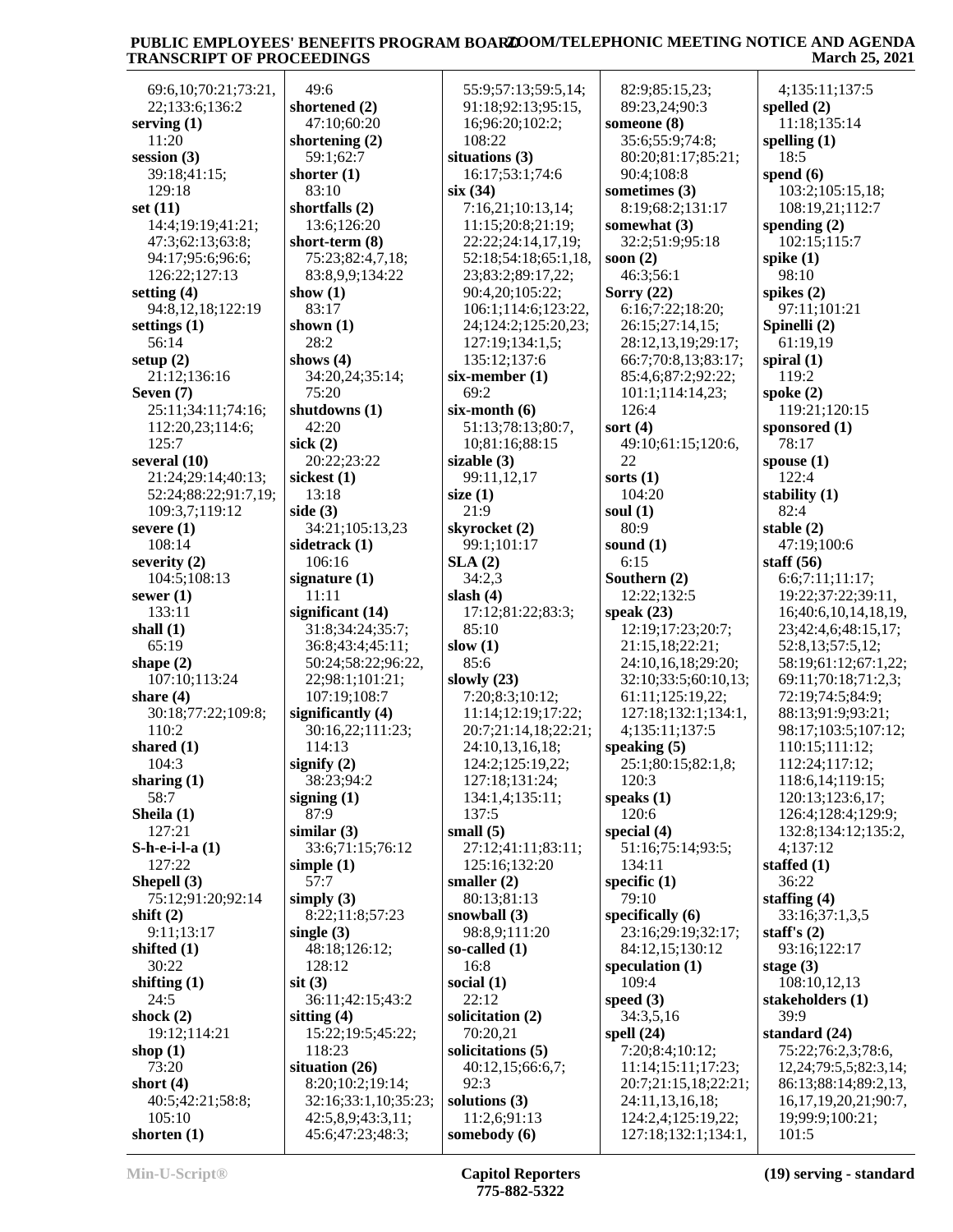| standard's (1)                              | $\mathbf{1}$                               |
|---------------------------------------------|--------------------------------------------|
| 78:8                                        | stat                                       |
| star $(21)$<br>7:16,21;10:13,14;            | 1<br>stat                                  |
| 11:15;20:8;21:19;                           | $\mathbf{1}$                               |
| 22:22;24:14,17,19;                          | stat                                       |
| 123:22,24;124:2;<br>125:20,23;127:19;       | 1<br>$\mathbf{1}$                          |
| 134:1,5;135:12;                             | stay                                       |
| 137:6                                       | 6                                          |
| start $(17)$<br>7:23;40:10;45:24;           | stea<br>7                                  |
| 62:24;71:1;83:3,21,                         | sten                                       |
| 24;97:5,5,7;103:20,                         | 9                                          |
| 22;111:1;127:8;<br>128:11;129:23            | Step<br>$1^{\scriptscriptstyle\mathsf{I}}$ |
| started (5)                                 | 1                                          |
| 85:24;99:22;                                | step                                       |
| 129:20,24;130:17                            | 4                                          |
| starting (4)<br>18:20;65:2,3;               | step<br>1                                  |
| 101:18                                      | still                                      |
| starts $(3)$                                | 9                                          |
| 45:10;46:20;                                | 1 <sub>0</sub>                             |
| 103:19<br>state (84)                        | $\overline{4}$<br>5.                       |
| 7:20;8:3,6,12,19;                           | 6                                          |
| 9:6,15,19;10:6,7,8,                         | 9                                          |
| 12;11:14,24;12:18;<br>13:5, 11, 12, 20, 24; | 4<br>1                                     |
| 14:7,12;15:6,10,17,                         | stin                                       |
| 23;17:3;18:6;19:4,8,                        | $\overline{4}$                             |
| 11;20:2,3,18;21:21;                         | 6                                          |
| 22:2;23:7;24:13;<br>42:20;43:16;44:20;      | $\mathbf{1}$<br>stop                       |
| 45:17;46:15;53:7;                           | 9                                          |
| 58:11;79:14;94:14;                          | 8                                          |
| 106:7;107:2;110:5,8,<br>13;115:13,13;124:2, | stop                                       |
| 4,16;125:15;126:6,                          | 8<br>Stor                                  |
| 16,24;127:15,23;                            | 7.                                         |
| 128:8;129:8,11,21;                          | stor                                       |
| 130:1,13,14;131:12,<br>14;132:24;133:7,11;  | 4<br>stra                                  |
| 135:21,22;136:6,8,9,                        | 1                                          |
| 10,12,20;137:2                              | stra                                       |
| stated (1)                                  | 2                                          |
| 124:13<br>statement (5)                     | stre<br>7                                  |
| 14:17;15:2,4;                               | stre                                       |
| 119:13;121:11                               | 8                                          |
| States (6)<br>11:11;44:11,21;               | stre<br>3                                  |
| 53:14,18;75:19                              | stre                                       |
| state's $(3)$                               | $1\overline{ }$                            |
| 9:13;10:23;13:2                             | stro                                       |
| stating $(1)$<br>72:13                      | $1^{\circ}$<br>stru                        |
| statistical (1)                             | 9                                          |
| 35:14                                       | stuc                                       |
| status $(1)$<br>28:3                        | 8<br>stud                                  |
| statute $(1)$                               | 1                                          |

 130:21 **statutes (1)** 128:4 **statutorily (1)** 131:10 **statutory (4)** 103:6;129:9; 131:16;134:19 **stay (1)** 61:8 **steal (1)** 72:2 **stem (1)** 9:7 **Stephanie (3)** 103:24;112:14; 114:19 **stepped (2)** 40:20,22 **steps (1)** 101:22 **still (27)** 9:7;11:22,22;15:5; 16:1,22;41:18;42:24; 43:6,9;46:1,12; 55:11;56:23;61:14; 64:2;82:18;87:5; 92:5,18;93:18;99:3, 4;104:15;114:4; 115:19;130:14 **stimulus (8)** 42:12;44:16;62:24; 63:1;64:19;111:6,7; 112:3 **stop (4)** 9:4;46:5;80:18; 87:5 **stops (1)** 87:11 **Store (1)** 75:18 **story (1)** 42:21 **strait (1)** 115:16 **strangely (1)** 22:13 **streamline (1)** 76:13 **street (1)** 89:13 **stress (1)** 39:11 **stressful (1)** 132:9 **strongly (3)** 19:2;119:22;127:6 **structure (1)** 9:16 **stuck (1)** 8:21 **students (1)** 14:3

**stuff (1)** 63:6 **subcommittee (2)** 56:21,23 **subcommittees (1)** 72:8 **subcontract (1)** 75:11 **subcontracted (1)** 75:5 **subject (2)** 69:3;79:7 **submission (1)** 131:4 **submitted (2)** 12:14;94:19 **subsequent (1)** 101:17 **subsidies (2)** 54:9;128:9 **subsidy (23)** 21:22;22:2,4,19; 51:17;54:8;95:11; 98:19,19,20,21,22; 100:11,15,18;110:2; 111:24;120:9;128:4; 129:11,17;130:15,23 **successfully (1)** 66:18 **sudden (1)** 90:15 **suffering (5)** 106:15;107:3,9; 109:15,17 **suggest (1)** 10:24 **suggested (2)** 8:22;11:2 **suggestions (1)** 23:4 **summary (6)** 22:7;28:3;29:4; 93:14;129:20;130:20 **summer (3)** 36:21;45:1;120:5 **super (1)** 136:4 **supplemental (1)** 17:14 **support (6)** 33:12;41:13; 120:22,23;122:7; 135:18 **supporting (3)** 33:18;119:14; 131:14 **suppose (1)** 120:18 **supposed (3)** 23:11;43:8;72:12 **suppress (1)** 100:24 **suppressed (1)**

 134:17 **suppressing (1)** 101:14 **suppression (15)** 42:17,23;43:5,13; 59:6,8;96:22;97:3,7; 101:7;105:2,17,20; 112:18;113:2 **Supra (1)** 132:15 **surcharge (1)** 13:14 **sure (32)** 24:4,24;31:17; 36:6;40:7;48:19; 52:4;54:24;58:5; 62:15;73:14;77:21; 80:14,22;81:24;83:7; 84:6,14;86:9;92:17; 93:19,20;98:17; 106:4;110:14,21; 116:15;118:9,14; 123:22;127:5,14 **surgeries (2)** 98:6;108:4 **surgery (2)** 23:23;104:11 **surprise (1)** 77:7 **surprised (1)** 69:19 **surrounding (1)** 19:16 **survivor (1)** 9:3 **sustain (1)** 13:24 **sustainable (1)** 128:16 **sweep (2)** 91:2;92:2 **sweeps (1)** 15:24 **swing (1)** 41:16 **sympathize (1)** 13:22 **system (12)** 39:13;48:14;74:11; 75:3,6,7;87:14;91:21, 21,22,23;136:16 **systems (1)** 104:10 **T tab (3)** 54:20,21;55:3 **table (5)** 75:20;79:12;81:20; 87:3;123:5 **tables (1)** 97:4

**talk (8)** 29:12,13;34:2; 58:8,13;65:23;81:21; 83:5 **talked (4)** 41:16;109:22; 110:20;114:15 **talking (2)** 56:16;115:4 **target (4)** 34:4,4;96:24;97:16 **tasks (1)** 39:12 **tax (3)** 9:16;13:18;55:5 **teach (1)** 14:1 **team (2)** 40:21;126:24 **technically (5)** 46:13,15;63:19; 64:16;82:15 **Technologies (5)** 66:16,19;67:3,23; 68:6 **technology (2)** 87:13,14 **telephone (2)** 7:16;123:22 **temporarily (1)** 108:1 **temporary (1)** 51:20 **ten (9)** 21:3;59:17;62:8; 105:9,24;114:18; 125:5;128:14;135:21 **tend (2)** 53:2;90:8 **tends (2)** 105:14;110:16 **tentatively (1)** 41:21 **term (2)** 82:5;85:1 **terminated (1)** 128:19 **termination (4)** 67:8,10,15,17 **terminations (1)** 65:13 **terms (1)** 80:20 **Terri (1)** 11:18 **T-e-r-r-i (1)** 11:18 **terrible (2)** 99:12;120:8 **territory (2)** 132:24;133:7 **test (3)** 48:18,19;49:4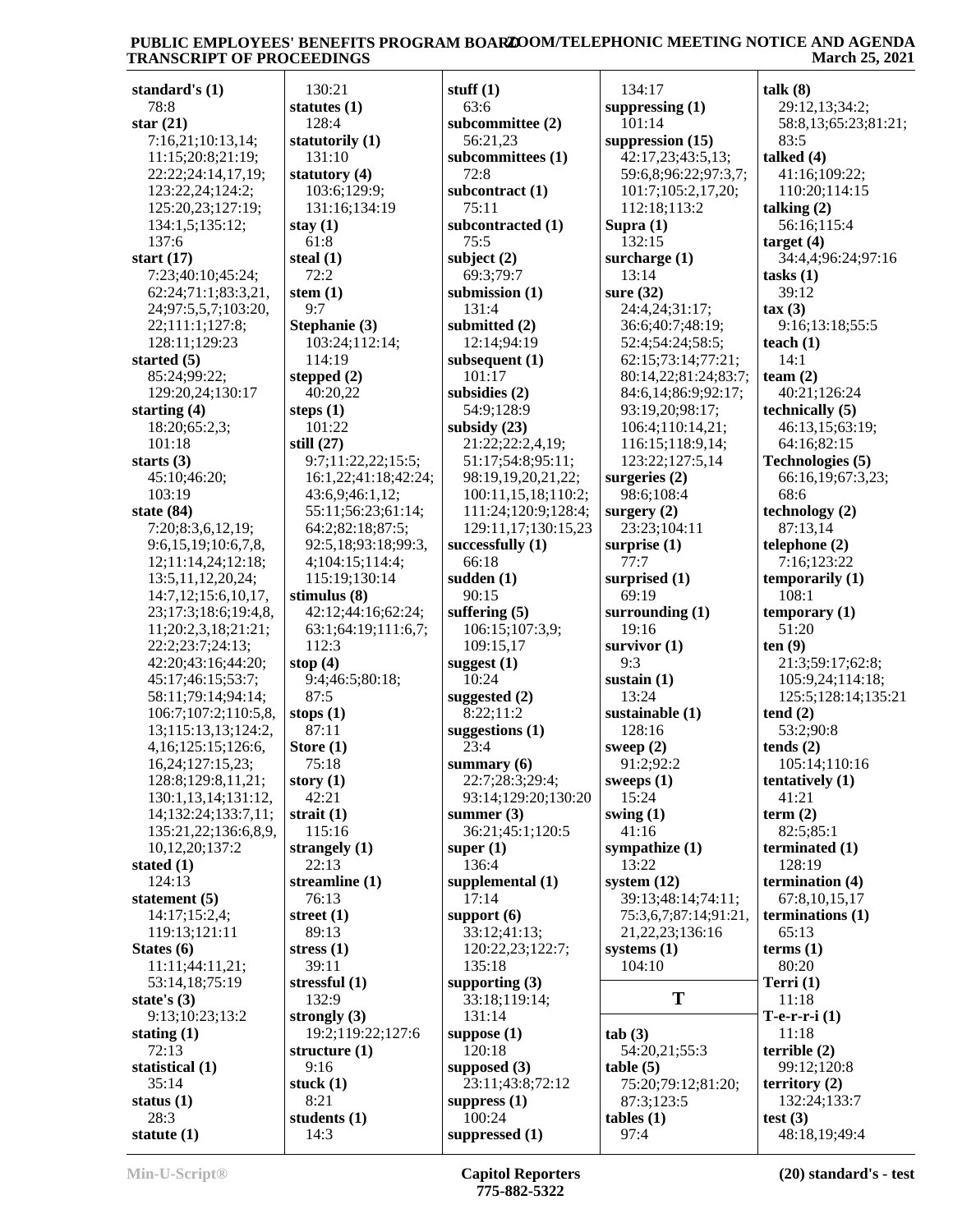| tested $(1)$         | 13:16;45:9;63:7;     | TPA(1)                    | 69:3,17;70:18;71:11;  | unfair $(1)$        |
|----------------------|----------------------|---------------------------|-----------------------|---------------------|
| 74:5                 | 104:12;117:1         | 41:9                      | 73:12;75:19;76:13,    | 48:2                |
| testifying $(1)$     | times (6)            | traffic $(1)$             | 21;78:15;81:11;       | unfairly $(1)$      |
| 55:24                | 10:19;35:9,15;       | 36:8                      | 83:11;86:8;95:19,21,  | 13:18               |
| tests $(1)$          | 47:11;52:18;62:19    | trained $(1)$             | 23;96:4,6,9,11;98:22; | unforeseen $(1)$    |
| 48:16                | today $(21)$         | 36:22                     | 100:1,2,5,11,20,23;   | 13:2                |
| texts $(1)$          | 13:1;14:5;17:19;     | transition (8)            | 101:11;102:14,18;     | unfortunate $(1)$   |
|                      |                      |                           |                       |                     |
| 107:8                | 43:16,21;50:6;63:8;  | 39:14;66:21;69:7;         | 105:2,3;106:22;       | 45:6                |
| thanks $(4)$         | 73:18;78:17,22;      | 74:20;77:2,4,6;92:15      | 109:16;112:19;        | unfortunately (6)   |
| 11:10;33:22;77:20;   | 83:20;86:13;92:17;   | transparency $(2)$        | 114:5;121:20;122:8,   | 81:1;89:1,8;        |
| 94:6                 | 95:7;116:8,15;       | 73:15,18                  | 24;123:5;125:5;       | 100:12;104:15;121:1 |
| theft $(1)$          | 122:11;124:9;126:8;  | travel $(1)$              | 127:24;128:13;        | Unger $(6)$         |
| 76:4                 | 134:9;137:11         | 132:22                    | 132:23;133:12         | 12:18,21,21;        |
| therefore $(2)$      | today's $(4)$        | Treasurer (1)             | two-week (1)          | 131:24;132:3,3      |
| 30:21;131:18         | 17:9;25:9;121:15;    | 129:22                    | 47:23                 | U-n-g-e- $r(2)$     |
| thinking $(4)$       | 132:11               | treasury $(5)$            | type(1)               | 12:21;132:3         |
| 83:18;87:9;109:18;   | together $(5)$       | 44:21,22;53:7,19;         | 104:23                | unidentified (1)    |
| 126:9                |                      | 129:22                    |                       | 24:15               |
|                      | 20:3;42:17;98:18;    |                           | typed $(1)$           |                     |
| though $(8)$         | 102:8;126:24         | Treatment (2)             | 24:10                 | union $(1)$         |
| 13:8,22;20:21;       | told(4)              | 9:3,8                     | typical $(1)$         | 120:1               |
| 37:8;81:13;84:19;    | 110:21;130:6,14,     | trend $(25)$              | 56:7                  | unique $(4)$        |
| 109:12;113:1         | 19                   | 48:11;95:19,20;           | typically (8)         | 8:20;42:9;94:13;    |
| thought $(4)$        | Tom $(15)$           | 96:3,7,7;101:20;          | 46:20;49:14;56:22;    | 95:18               |
| 56:6;98:9;99:5;      | 7:6;18:5;26:8;       | 105:19,22,24;110:12,      | 59:16;82:4,9;83:10;   | unit $(2)$          |
| 100:16               | 31:14,15;35:17;51:3; | 20, 21, 22; 112: 3, 16,   | 101:11                | 133:1,8             |
| thoughts $(1)$       | 67:5;72:5;80:2;81:7; | 20, 22; 114: 4, 4, 6, 17; | type(2)               | United $(1)$        |
| 81:18                | 102:12;106:20,21;    | 118:19;119:1;125:4        | 67:9,12               | 11:11               |
| three $(28)$         | 118:17               | trends $(2)$              |                       | unknowing $(1)$     |
|                      |                      |                           | U                     |                     |
| 7:18;21:4;23:9;      | tone(1)              | 111:20;118:19             |                       | 128:6               |
| 25:4;26:19;28:24;    | 132:10               | tribal $(2)$              |                       | unknown $(3)$       |
| 30:4,9;37:10;76:8;   | took(3)              | 132:24;133:7              | ultimately (4)        | 44:19;96:1;104:15   |
| 81:22;82:2,5,17;     | 42:20;90:16;131:3    | trickle $(3)$             | 19:16;35:9,16;        | unknowns $(1)$      |
| 83:2;87:22;105:3,3;  | tool (1)             | 41:19;45:24;62:24         | 100:19                | 96:1                |
| 106:22;108:12;       | 73:18                | trickling $(1)$           | unable $(4)$          | unless $(3)$        |
| 109:24;112:17,19;    | tools(1)             | 41:17                     | 10:4;44:23;45:2;      | 26:6;28:6;77:16     |
| 123:6;125:5,8;133:5, | 92:1                 | tried $(1)$               | 83:5                  | UNLV(5)             |
| 12                   | top(5)               | 34:8                      | unanimously (7)       | 11:5;12:21;20:10;   |
| three-month $(3)$    | 27:12;29:24;39:13,   | trouble(1)                | 27:5;39:1;68:14;      | 21:8;132:4          |
| 83:13;85:9,10        | 18;95:23             | 26:16                     | 70:9;72:24;94:4;      | unmute $(22)$       |
|                      |                      |                           |                       |                     |
| throughout (9)       | topic $(1)$          | truly $(1)$               | 123:8                 | 7:16,21;10:13,14;   |
| 40:13;41:14;43:24;   | 134:11               | 8:14                      | uncertainty $(1)$     | 11:15;20:8;21:19;   |
| 48:11;54:13;95:17;   | total $(5)$          | try(7)                    | 15:9                  | 22:22;24:14,17,19;  |
| 105:2;130:11;136:7   | 16:3;23:5;30:4,8;    | 53:14,15;77:22;           | unclassified (2)      | 85:6;123:22,24;     |
| throw $(1)$          | 105:15               | 90:23;104:7,17;           | 128:20;129:21         | 124:2;125:20,23;    |
| 90:2                 | totally $(1)$        | 107:18                    | uncomfortable (1)     | 127:19;134:2,5;     |
| thunder $(1)$        | 71:12                | trying $(10)$             | 81:16                 | 135:12;137:6        |
| 72:2                 | touch $(1)$          | 39:20;63:12;104:4;        | unconscionable (3)    | unmuted $(2)$       |
| THURSDAY (1)         | 42:11                | 111:11;112:1,10;          | 9:14;13:20;16:19      | 121:8;123:11        |
| 6:1                  | touched $(3)$        | 118:11;119:16;            | under $(10)$          | unmuting $(1)$      |
| thus $(1)$           | 91:6;95:2;96:21      | 126:8;136:3               | 26:7;38:8;46:3;       | 26:16               |
| 13:19                | tough $(1)$          | turn(2)                   | 67:7,11;85:14;        | unnecessarily $(1)$ |
|                      |                      |                           |                       |                     |
| tie $(1)$            | 27:22                | 7:10;97:4                 | 102:14;105:18;        | 17:12               |
| 89:16                | tourism $(2)$        | turns $(1)$               | 129:22;131:3          | unnecessary $(1)$   |
| tied $(1)$           | 132:22;136:12        | 55:4                      | undergone $(1)$       | 20:4                |
| 31:23                | toward $(1)$         | twice $(1)$               | 94:20                 | unplanned $(1)$     |
| tier $(1)$           | 76:24                | 62:16                     | underlying $(1)$      | 128:15              |
| 61:9                 | towards $(4)$        | Two $(67)$                | 31:21                 | Unrelated (1)       |
| tight $(2)$          | 54:2;89:15;92:20;    | 7:10;17:9,11,15;          | understood (2)        | 128:17              |
| 45:8;117:1           | 113:3                | 19:1;21:4,7;24:3;         | 71:16;118:11          | unsubsidized (2)    |
| Tim(5)               | Towers (10)          | 26:13;29:23;30:8;         | unemployment (1)      | 49:2;128:11         |
| 7:2;26:24;52:3,5;    | 32:9,12,19,21,24;    | 31:11;33:4;45:15;         | 129:3                 | Unum $(1)$          |
|                      |                      |                           |                       | 76:23               |
| 68:10                | 33:23;35:22;36:8,16; | 47:11,11,21;48:2,15;      | unexpectedly $(1)$    |                     |
| timeline $(5)$       | 38:6                 | 52:9,10;66:13;68:23;      | 128:19                | up(65)              |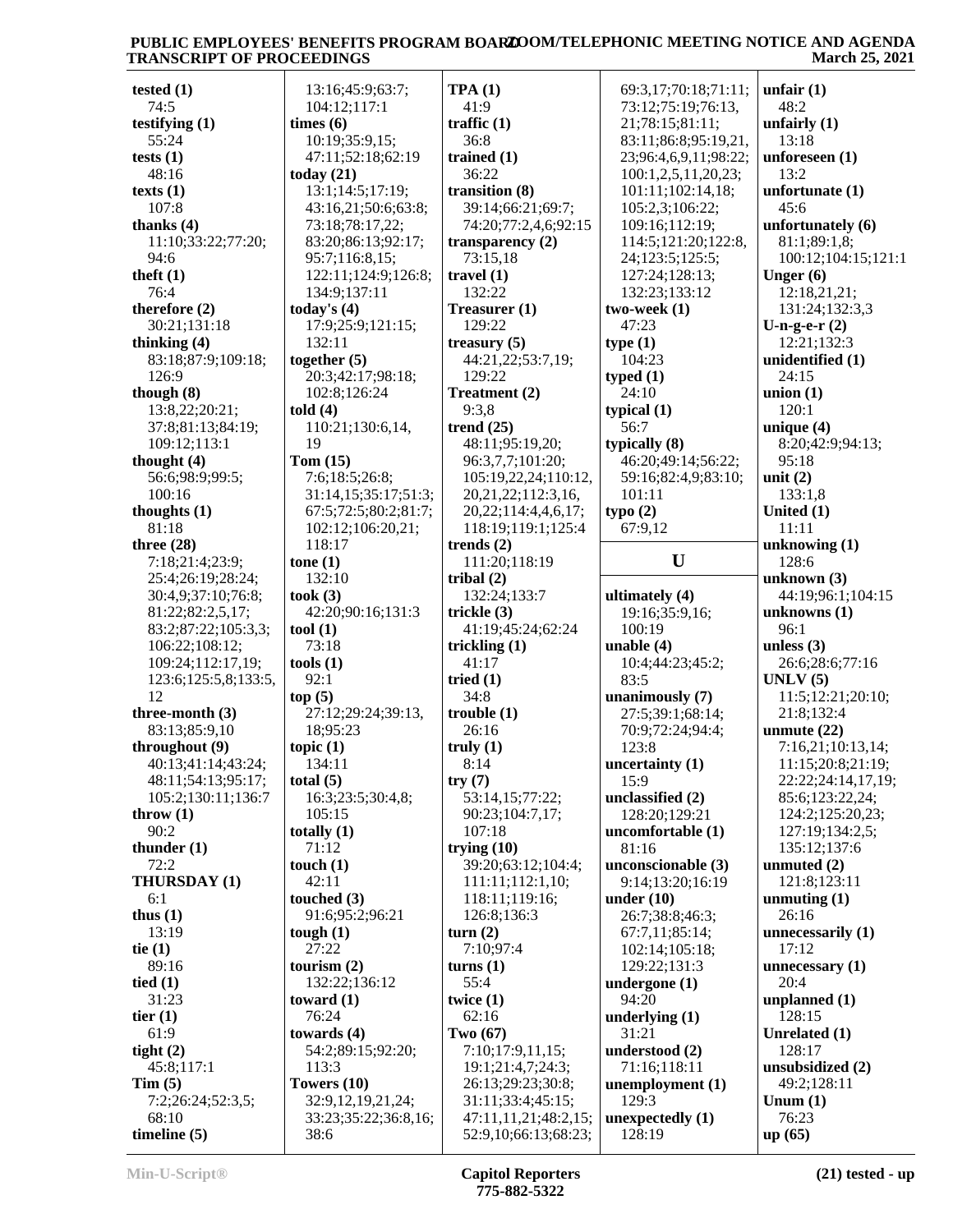| 9:1,8;10:3;16:20;       | 102:21               | 130:23                    | waive (8)            | 67:24                    |
|-------------------------|----------------------|---------------------------|----------------------|--------------------------|
| 17:7;19:14;22:6,8,      | using $(9)$          | via(3)                    | 32:24;33:4,10;       | whole $(6)$              |
| 12;27:12,13;29:3,5;     | 23:4;96:7;100:24;    | 7:16;12:14;123:21         | 38:13,18;57:19;      | 13:7;89:7;92:2,11,       |
|                         |                      |                           |                      |                          |
| 30:8,16,18,23;31:2;     | 101:15;109:14;       | VICE(5)                   | 78:12;79:5           | 16;136:7                 |
| 33:11;37:4,7,19;        | 111:17;114:3;122:5;  | 6:11;26:20,22;            | waived (3)           | wholly $(1)$             |
| 40:20,22;46:10;48:8,    | 134:20               | 38:20;68:7                | 35:23;36:3;46:19     | 8:9                      |
| 23, 23, 23; 54: 20, 21; | usually $(3)$        | vicinity $(1)$            | waiver $(2)$         | Whoops $(3)$             |
| 55:2;64:2,18;65:14;     | 52:19;101:21;        | 43:24                     | 33:13;35:24          | 26:15;66:6;123:11        |
| 66:14;72:3;79:15,20;    | 120:23               | Vicki $(1)$               | waiving $(2)$        | Who's $(1)$              |
| 81:10;82:15;85:23;      | utilization (10)     | 20:9                      | 78:24;82:16          | 91:3                     |
| 86:3;87:9,22;98:11;     | 28:22;29:14;48:11;   | $V$ -i-c-k-i $(1)$        | walked $(1)$         | Wide $(1)$               |
| 99:19;100:7,7;          | 96:13;97:2,5,5;      | 20:10                     | 89:13                | 76:14                    |
| 104:20;105:14,24;       | 112:8;118:18,24      | violate $(1)$             | wants $(1)$          | widely $(1)$             |
| 107:24;108:4;109:9;     | utilize $(1)$        | 103:10                    | 72:3                 | 74:9                     |
| 110:5,12;120:9;         | 18:21                | violating $(1)$           | watch $(1)$          | willing $(3)$            |
| 125:5,10,12;126:9;      | utilizing $(2)$      | 103:6                     | 109:13               | 72:9;89:13,24            |
| 127:13;128:9;136:1      | 108:3;117:15         | vision $(2)$              | watched $(1)$        | willingness $(1)$        |
| upcoming $(4)$          |                      | 14:6;76:5                 | 118:19               | 14:7                     |
| 18:9;36:22;37:24;       | $\mathbf{V}$         | visits $(4)$              | watching $(2)$       | Willis (9)               |
| 128:1                   |                      | 29:16,17,18;30:20         | 123:14;129:12        | 32:9,12,19,21,24;        |
| update $(1)$            | vaccine $(2)$        | voice $(2)$               | water $(1)$          | 33:23;35:22;36:16;       |
| 74:19                   | 43:23:104:13         | 119:22;120:16             | 133:11               | 38:6                     |
| upgrade $(1)$           | value $(5)$          | voices $(1)$              | Watson $(10)$        | window $(8)$             |
| 91:22                   | 22:17;50:18;         | 15:6                      | 32:9,13,19,21,24;    | 41:11;47:10,24;          |
| upon $(2)$              | 119:15,20;120:15     | volatile $(1)$            | 33:23;35:22;36:9,16; | 52:17;82:7,7,11;         |
|                         |                      | 29:18                     | 38:6                 | 116:20                   |
| 66:23;69:9              | variables (3)        |                           |                      |                          |
| uptick $(1)$            | 30:14;94:13;96:1     | volatility (4)            | wave $(2)$           | win-win $(2)$            |
| 105:13                  | various $(5)$        | 97:16;100:2,3,5           | 27:4,4               | 91:18;92:8               |
| $up-to-date (1)$        | 74:24;77:12;         | volume $(3)$              | way (21)             | wise $(1)$               |
| 104:17                  | 124:18;126:9;130:11  | 34:16;35:15;36:24         | 10:21;11:12;50:12,   | 99:19                    |
| upward $(1)$            | vast $(1)$           | volumes $(1)$             | 13;52:21;55:13;      | wish $(1)$               |
| 118:20                  | 61:7                 | 36:19                     | 56:10;57:3;58:9;     | 56:4                     |
| upwards $(2)$           | vendor $(15)$        | voluntary (27)            | 59:23;63:5;67:24;    | within $(8)$             |
| 16:3;105:2              | 26:5;32:17,18,21;    | 16:19,20;25:11;           | 96:12,15;100:10;     | 29:2;43:15;46:17;        |
| Urban $(20)$            | 41:9;48:14;66:19,21; | 74:16,19;75:5,8,13,       | 107:10;113:24;       | 83:13;85:11;87:12,       |
| 7:4,5;46:7,7;49:22,     | 69:5,7;75:11,12;     | 14, 18, 22; 76: 4; 77: 2; | 117:16;125:14;       | 14;95:3                  |
| 22;50:9;52:6;70:4,4,    | 86:13,16;92:8        | 78:4:84:10:85:15:         | 129:15;131:13        | without $(6)$            |
| 6;114:23,23;115:1,1,    | vendors (6)          | 86:5,15,16,18,23;         | ways $(1)$           | 13:15;17:6;19:13;        |
| 19;117:9,10;122:9,9     | 32:22;40:24;41:10,   | 91:2,7,8;92:2,24;93:7     | 124:15               | 92:2;113:6;131:22        |
| $\text{urge} (2)$       | 13;75:13;91:12       | volunteer $(1)$           | website $(1)$        | wonder $(2)$             |
| 106:10;136:15           | venue(1)             | 71:4                      | 132:15               | 84:10;88:13              |
| urgent $(4)$            | 132:17               | volunteered (1)           | week $(2)$           | Wonderful (1)            |
| 29:17;30:16,20;         | verbal $(1)$         | 72:8                      | 48:15;52:9           | 103:12                   |
| 31:2                    | 12:7                 | vote $(10)$               | weeks $(9)$          | wondering (9)            |
| use $(27)$              | verbally $(1)$       | 13:8,10;14:16;            | 24:7:47:11,21;       | 29:3;36:7,13;            |
| 9:21,22;10:4;19:2;      | 107:8                | 27:5;39:1;68:14;          | 48:2;49:4;52:9,10;   | 81:21;87:7;88:12,17;     |
| 20:1;23:6,8;39:23;      | Verducci (29)        | 70:9;72:24;94:4;          | 81:11;83:11          | 115:2;119:15             |
| 43:16,21;48:10;         | 7:6,7;26:8,8;31:15,  | 123:8                     | weigh $(1)$          | <b>WOODWARD (4)</b>      |
| 73:24;107:1;109:6,      | 16;32:6;34:1;35:17,  | voting $(3)$              | 121:3                | 7:22;8:2,5,6             |
| 12,23;110:8;111:17;     | 17;51:3,3;67:5,5,16, | 25:18,20;122:11           | welcome $(2)$        | $W$ -0-0-d-w-a-r-d $(1)$ |
| 114:2;115:2,8,12;       | 19;72:5,5;80:2,2;    | vulnerable (2)            | 31:14;38:3           | 8:6                      |
| 119:6,8;124:20;         | 81:7,7;102:12,12,23; | 13:18;20:16               | well-being $(2)$     | words (2)                |
| 134:23;135:3            | 103:12;106:4;        |                           | 14:11:20:15          | 20:17;21:11              |
| used $(11)$             | 118:17,17            | W                         | what's $(5)$         | work (28)                |
| 16:11;17:15;18:24;      |                      |                           |                      | 8:18,20,24;19:22;        |
|                         | versed $(1)$         |                           | 14:5;46:11;112:21;   |                          |
| 74:9;90:17;100:22;      | 42:3                 | wait $(6)$                | 135:18;136:15        | 20:2;33:7;37:23;         |
| 102:17;106:23;          | versions $(2)$       | 35:9,15;52:21;            | whereas $(2)$        | 39:17;41:9;77:3,9;       |
| 110:2,6;125:17          | 94:20,21             | 79:8;82:3;87:23           | 35:3;78:18           | 78:23;79:6;84:9,13,      |
| useful $(1)$            | versus $(8)$         | waited $(1)$              | Whereupon $(1)$      | 22;99:3,9,10;104:23;     |
| 92:1                    | 42:17;63:5;76:10;    | 108:10                    | 65:20                | 124:10;127:3;            |
| user $(1)$              | 82:19;87:22;89:6,15; | waiting $(7)$             | wherever $(1)$       | 128:21;131:15;           |
| 24:16                   | 97:22                | 36:12;83:10,20,22;        | 72:10                | 132:9;133:2,4;           |
| uses $(1)$              | vested $(1)$         | 87:17,19;93:18            | whichever $(1)$      | 137:13                   |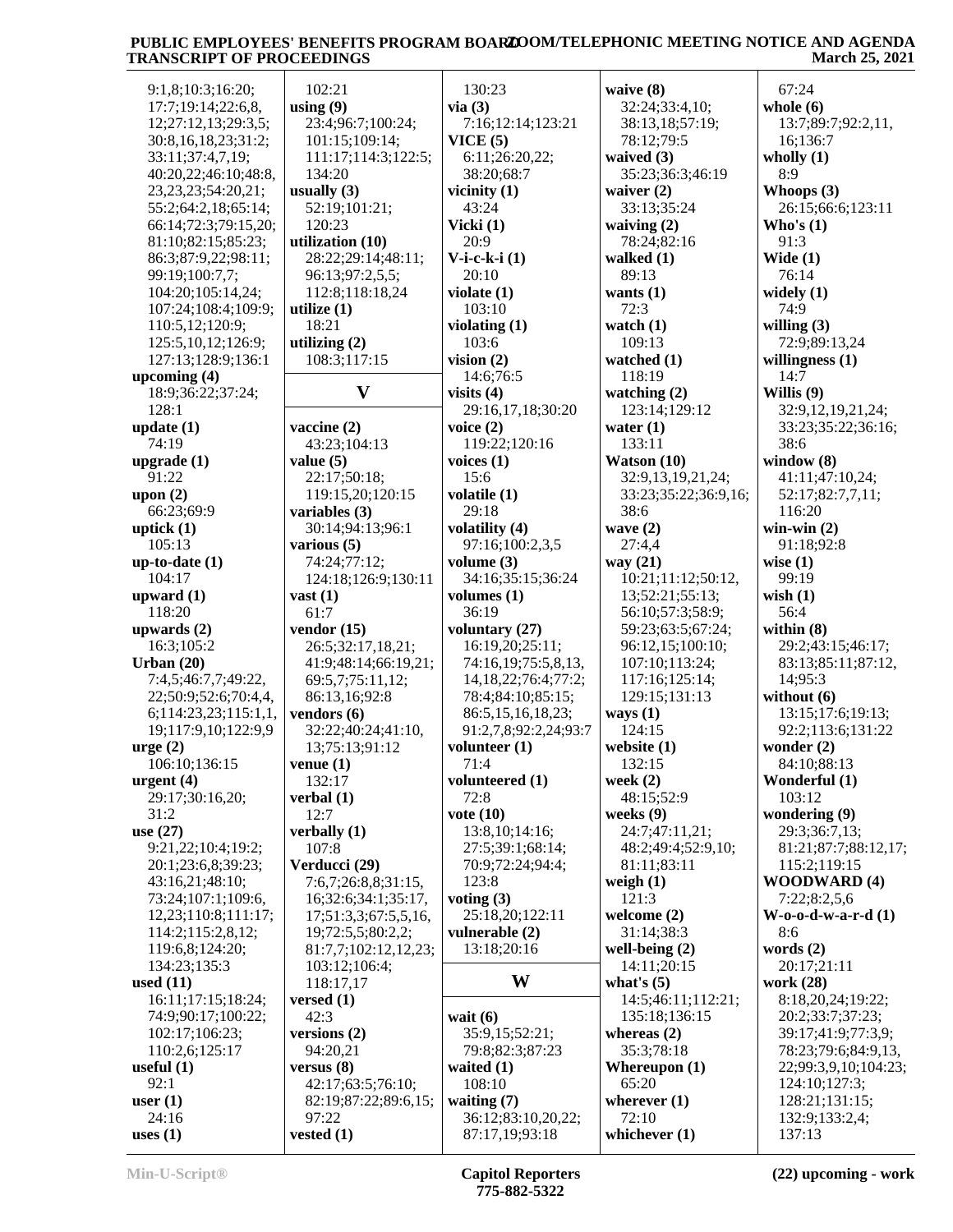| worked $(6)$                              | 124:13,14;125:4,11;           | 100(4)               | 2.59(1)                                    | 2237(1)               |
|-------------------------------------------|-------------------------------|----------------------|--------------------------------------------|-----------------------|
| 23:8;47:22;62:16;                         | 127:9;129:3;132:9;            | 30:21;54:18;55:11;   | 124:16                                     | 134:3                 |
| 84:15;98:18;130:2                         | 134:14                        | 96:14                | 2.95(2)                                    | 22nd(1)               |
| workers (7)                               | years (47)                    | 108,000(1)           | 13:5;15:17                                 | 66:12                 |
| 13:24;14:8;15:6;                          | 12:12;20:22,24;               | 14:3                 | 20(6)                                      | 23(16)                |
| 17:3;106:7;132:24;                        | 21:1,4,7,10,21,23;            | 11(1)                | 20:22,24;21:10;                            | 90:13;98:4,12,16,     |
| 133:4                                     | 22:18;27:13;62:18;            | 135:21               | 23:15;27:16;105:14                         | 24;99:1,6,6;100:3;    |
| workforce (1)                             | 79:23;84:20;91:19;            | $1-1(5)$             | 20,000,000(2)                              | 108:21;111:23;        |
| 33:15                                     | 92:14;95:19,21,23;            | 34:21,22;78:11;      | 16:1;107:23                                | 112:22;113:4,18;      |
| working (18)                              | 96:6,11,18;97:9;98:3,         | 79:7;80:21           | 2009(3)                                    | 114:4,4               |
| 16:24;37:9,11;                            | 4, 10; 100: 1, 5; 101: 15,    | $1-1-22(3)$          | 21:21;129:18,20                            | 23rd(1)               |
| 39:11,24;40:6,19;                         | 17;106:1,22,23;               | 78:14;82:17,19       | 2010(2)                                    | 66:14                 |
| 44:20,21;48:20;                           | 109:7,16;128:2,14;            | 11th $(2)$           | 129:17;131:7                               | 24(6)                 |
| 53:14;79:14;110:15;                       | 129:9,13,19;130:8,            | 69:9;116:7           | 2011(3)                                    | 30:5;34:4;36:8;       |
| 118:6;128:14;                             | 12, 14, 23; 131: 6;           | 12(9)                | 60:19;134:11,18                            | 98:5,12;108:21        |
| 131:14;135:21;136:7                       | 135:21,22                     | 59:18;60:20;62:11;   | 2012(4)                                    | 24,000,000 (1)        |
| works $(2)$                               | yelled $(1)$                  | 81:22;82:13,20;83:3; | 128:8;129:24;                              | 15:24                 |
| 40:2;117:4                                | 113:7                         | 87:22;120:9          | 130:17;131:21                              | 247(1)                |
| world $(4)$                               | young $(2)$                   | 12.6(1)              | 2016(2)                                    | 35:4                  |
| 10:20;114:20;                             | 14:3;37:14                    | 30:2                 | 70:23;130:22                               | 24th(2)               |
| 117:3,4                                   | younger $(1)$                 | 12.7(1)              | 2019(2)                                    | 66:9,12               |
| worst $(1)$                               | 16:22                         | 30:3                 | 75:9;130:2                                 | 25(2)                 |
| 42:18                                     |                               | 12:44(1)             | $2019 - 20(1)$                             | 6:1;16:5              |
| worth $(1)$                               | ${\bf z}$                     | 137:14               | 14:24                                      | 25,000,000 (1)        |
| 24:8                                      |                               | 12-month $(4)$       | 2020(12)                                   | 14:19                 |
| write $(1)$                               | zebra $(1)$                   | 79:8;82:8,11;85:10   | 22:10;27:13;28:4,                          | 25th(1)               |
| 131:4                                     | 135:16                        | 12th $(1)$           | 5;34:18,21;42:13;                          | 52:15                 |
| writing $(1)$                             | <b>ZECENA (2)</b>             | 66:14                | 54:14;105:7,7,8,18                         | 27(1)                 |
| 11:3                                      | 135:13,16                     | 13th(1)              | 2021(12)                                   | 78:16                 |
| Written (3)                               | zero $(3)$                    | 66:23                | 6:1;22:8;28:5;                             | 28(2)                 |
| 12:7;16:15;88:13                          | 32:12;33:3;45:4               | 15(1)                | 34:13,22;35:2;36:23;                       | 78:3;79:11            |
| wrong $(4)$                               | $\mathrm{Zoom}\left(1\right)$ | 79:4                 | 37:7;43:9;69:10;                           | 281A420(1)            |
|                                           |                               |                      |                                            |                       |
| 28:6;109:21;                              | 27:4                          | 15,000,000(1)        | 85:16;105:19                               | 25:16                 |
| 112:15;119:2                              |                               | 14:23                | $2021 - 22(1)$                             | 287(1)                |
|                                           | $\boldsymbol{0}$              | 16(1)                | 14:20                                      | 131:3                 |
| Y                                         |                               | 128:19               | 2022(13)                                   | 28th(1)               |
|                                           | 0.3(2)                        | 16th(1)              | 25:13;70:19,23;                            | 66:8                  |
| year (118)                                | 121:23;122:3                  | 68:23                | 75:7,16;83:4;85:14;                        | 29(1)                 |
| 12:12;14:22;15:8;                         | 0943(2)                       | 17th(1)              | 92:21,23;105:19;                           | 79:21                 |
| 16:2;17:3,8;18:9,18;                      | 7:19,24                       | 68:24                | 108:12;112:16;123:5                        | 2nd(1)                |
| 19:20;20:22;22:7;                         |                               | 180(2)               | 2023(1)                                    | 85:13                 |
| 23:6,23;25:12,14;                         | $\mathbf{1}$                  | 83:22;87:19          | 114:8                                      |                       |
| 28:4;29:14,19;34:4,4,                     |                               | 180-day $(1)$        | 2024(1)                                    | $\mathbf{3}$          |
| 6;35:3;36:18;38:1;                        | 1(3)                          | 87:23                | 69:9                                       |                       |
| 40:10;42:10;44:1;                         | 85:24,24;95:5                 | $18$ -month $(1)$    | 2026(2)                                    | 3.0(1)                |
| 45:7,10,20;48:12,12;                      | 1,000(1)                      | 128:24               | 67:10,17                                   | 22:10                 |
| 53:1;58:10,12,24;                         | 11:22                         | 190-day $(1)$        | 2027(1)                                    | 3.1(1)                |
| 59:2,2,7,8,9,14,15,15,                    | 1,300(1)                      | 83:19                | 66:23                                      | 122:4                 |
| 19,19;60:19,20;                           | 76:10                         | 1st $(16)$           | 206(1)                                     | 3.6(1)                |
| 61:22;62:7,19;63:2,                       | 1.1(1)                        | 18:21;46:21;52:14;   | 67:9                                       | 22:8                  |
| 19;65:4;67:9;75:15;                       | 30:1                          | 65:2,3;66:24;69:10;  | 21(9)                                      | 30(3)                 |
| 88:7,8;90:16;94:9,                        | 1.5(1)                        | 75:6,15;76:18;83:4,  | 40:10;54:15;59:2;                          | 46:17;58:12;67:9      |
| 17;95:17,22;96:3,9,                       | 22:9                          | 4;85:13;129:16;      | 78:10,10;96:21;                            | 30,000,000 (1)        |
| 11,14,17,19,21;                           | 1.6(1)                        | 131:7,21             | 101:4;105:2;113:17                         | 16:5                  |
| 97:20;98:13,13,20,                        | 121:22                        |                      | $21-22(1)$                                 | 3048(3)               |
| 21,22;99:11,16;                           | 10(1)                         | $\overline{2}$       | 122:20                                     | 24:12;123:23;         |
| 100:1,2,8,8,11,11;                        | 22:8                          |                      | 22(20)                                     | 125:19                |
| 101:4;103:8,18;                           | 10,000(1)                     | 2.3(1)               | 21:21;34:4;45:7,                           | 30th(3)               |
| 105:2,4,6,10,22,24;                       | 33:12                         | 22:9                 | 20;70:24;76:18;                            | 66:23;70:19,23        |
| 107:21,23,24;108:9,                       | 10:45(1)                      | 2.35(2)              | 78:11;79:7;80:21;                          | 31(1)                 |
| 19, 20, 22; 109: 1, 2, 17;                | 65:18                         | 112:22;114:17        | 92:16;94:9;98:4,12,                        | 28:4                  |
| 113:3,4,17;114:22;<br>116:21;122:3;123:5; | 10:46(1)<br>65:22             | 2.4(1)<br>125:7      | 24;99:11,14;111:20;<br>112:22;113:17;114:4 | 31st(2)<br>15:23;69:9 |